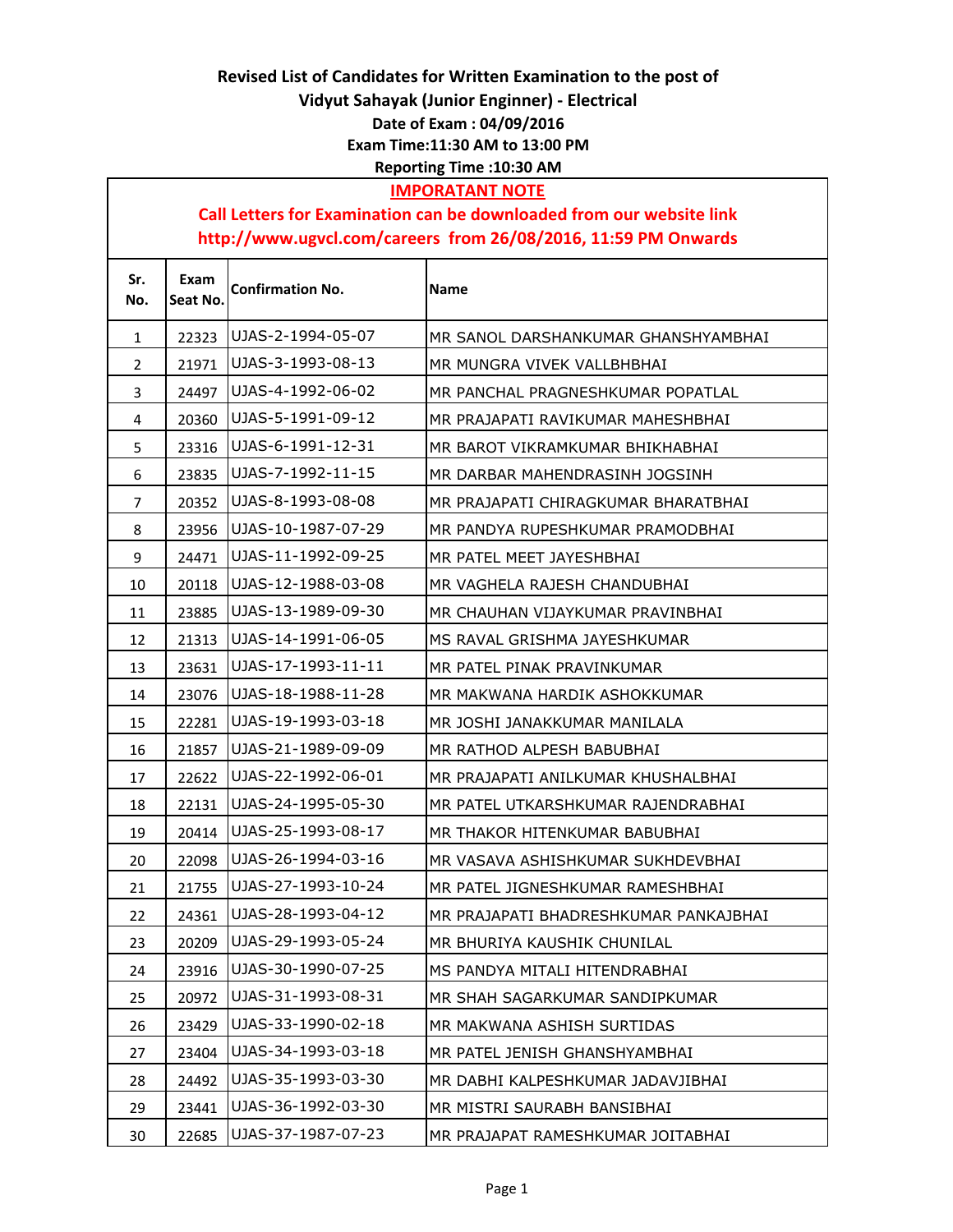| Sr.<br>No. | Exam<br>Seat No. | <b>Confirmation No.</b> | Name                                  |
|------------|------------------|-------------------------|---------------------------------------|
| 31         | 20564            | UJAS-39-1993-02-17      | MR PRAJAPATI DHIMANT RAMANBHAI        |
| 32         | 23472            | UJAS-40-1992-05-31      | MR DHARJIYA NILESH VANRAJBHAI         |
| 33         | 23847            | UJAS-42-1991-07-09      | MR KHANUSIYA SALMANBHAI FIROJBHAI     |
| 34         | 24279            | UJAS-43-1989-03-11      | MR VADHEL PRAVINKUMAR ARJANBHAI       |
| 35         | 24313            | UJAS-45-1986-01-31      | MR CHAUDHARI PRANAVKUMAR NAVINCHANDRA |
| 36         | 23608            | UJAS-46-1994-04-08      | MR MEKHIYA SANDIP ARVINDBHAI          |
| 37         | 21317            | UJAS-48-1991-05-09      | MR PRAJAPATI VIPULKUMAR GANGARAMBHAI  |
| 38         | 24238            | UJAS-49-1991-09-12      | MR PATEL RONAKKUMAR DINESHBHAI        |
| 39         | 23139            | UJAS-50-1988-05-03      | MR SHAH NIRAVKUMAR NARENDRABHAI       |
| 40         | 24330            | UJAS-51-1993-05-04      | MR PANCHAL RAHULKUMAR RASIKBHAI       |
| 41         | 23529            | UJAS-52-1992-11-24      | MR JETHWA NIPAMKUMAR MAVJIBHAI        |
| 42         | 22753            | UJAS-55-1992-04-27      | MR DARJI SUNNY KANUBHAI               |
| 43         | 21252            | UJAS-56-1992-05-23      | MR PARMAR MAHENDRASINH VINUBHAI       |
| 44         | 20200            | UJAS-59-1992-04-30      | MR PATEL BHARDHARAJ GHANSHYAMBHAI     |
| 45         | 24398            | UJAS-60-1991-09-12      | MR CHODVADIYA BHADRESH KISHORBHAI     |
| 46         | 21175            | UJAS-61-1986-08-11      | MR MUDGAL SWETANK VIRENDRAKUMAR       |
| 47         | 23833            | UJAS-62-1991-08-08      | MR ADMANI ASHIK OSMANBHAI             |
| 48         | 23221            | UJAS-65-1992-04-13      | MR SHAH SAMYAK SHREYANSH              |
| 49         | 22224            | UJAS-66-1992-05-19      | MR BAGIYA BHARGAV DILIPKUMAR          |
| 50         | 23567            | UJAS-67-1992-08-19      | MR INDRIYA RAVINKUMAR DEVSHIBHAI      |
| 51         | 23882            | UJAS-69-1992-03-22      | MR PATEL RAVIKUMAR JAGDISHBHAI        |
| 52         | 22844            | UJAS-70-1992-07-03      | MR DESAI HIMANSHU MOHANBHAI           |
| 53         | 23592            | UJAS-71-1994-04-05      | MR GOSAI JITENGIRI PRAVINGIRI         |
| 54         | 20944            | UJAS-72-1992-09-30      | MR RAVAL NISARG ANILKUMAR             |
| 55         | 22912            | UJAS-74-1993-02-06      | MR DHANANI HIRENKUMAR JAYANTIBHAI     |
| 56         | 21506            | UJAS-76-1993-04-13      | MR LUHAR DHIRENKUMAR ARJUNBHAI        |
| 57         | 20267            | UJAS-78-1989-07-06      | MR MEVADA PRAKASHKUMAR MANGALDAS      |
| 58         | 20246            | UJAS-79-1991-06-15      | MR PANDYA HARDIK RAJENDRA             |
| 59         | 22904            | UJAS-82-1990-08-13      | MR BHARADVA ANKIT GIRDHARBHAI         |
| 60         | 21526            | UJAS-83-1993-04-17      | MR RAVAL SUKETU MAHESHKUMAR           |
| 61         | 22777            | UJAS-86-1990-10-21      | MR GUNSAI NITINPURI KISHORPURI        |
| 62         | 24146            | UJAS-92-1993-03-10      | MR JADEJA PRACHAL ASHOK               |
| 63         | 21211            | UJAS-94-1992-10-05      | MR NAYAK JIGARKUMAR RANCHHODBHAI      |
| 64         | 21793            | UJAS-97-1992-08-09      | MR PATEL DHAVAL SUDHIRBHAI            |
| 65         | 20464            | UJAS-100-1993-06-01     | MR PATEL ROMILKUMAR NARESHKUMAR       |
| 66         | 22719            | UJAS-101-1988-06-01     | MR PARMAR LALSANG JAGATSANG           |
| 67         | 20456            | UJAS-103-1986-11-02     | MR PATEL RIPANKUMAR HARSHADBHAI       |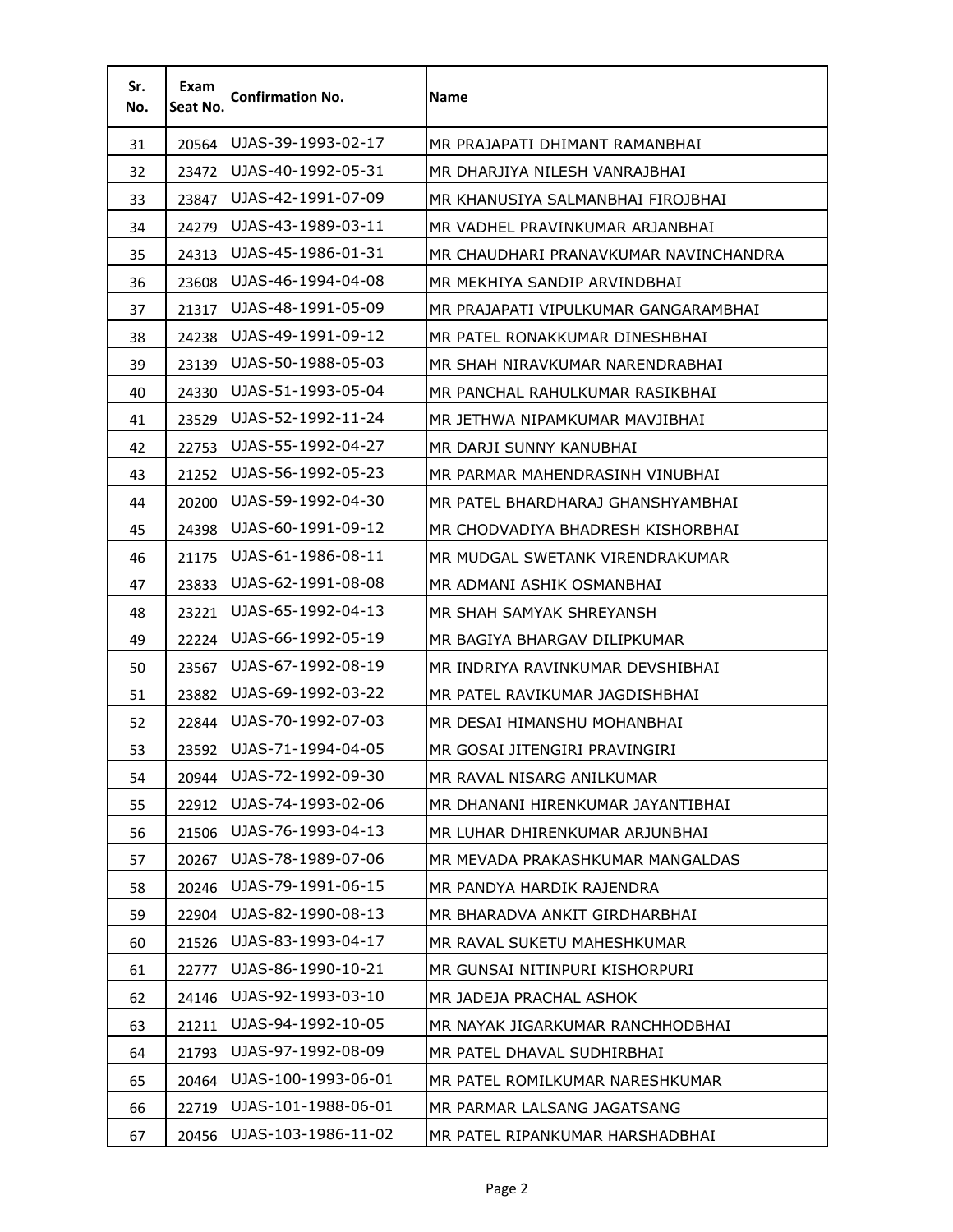| Sr.<br>No. | Exam<br>Seat No. | <b>Confirmation No.</b> | Name                                  |
|------------|------------------|-------------------------|---------------------------------------|
| 68         | 22165            | UJAS-106-1991-10-13     | MR OZA SAGARKUMAR LALITBHAI           |
| 69         | 22161            | UJAS-109-1987-10-01     | MR BANKER BHAUMIK AMITBHAI            |
| 70         | 24449            | UJAS-110-1991-03-10     | MR MAKWANA JAYESHKUMAR GOVINDBHAI     |
| 71         | 20183            | UJAS-112-1992-08-05     | MR PARMAR TEJASBHAI RAMESHBHAI        |
| 72         | 23013            | UJAS-114-1993-10-24     | MS SHYARA JANAKI DILIPBHAI            |
| 73         | 21931            | UJAS-115-1995-07-13     | MR MAJMUNDAR YASH PRAKASH             |
| 74         | 21767            | UJAS-116-1985-12-29     | MR GOHIL HARDIK BACHUBHAI             |
| 75         | 23143            | UJAS-119-1991-06-04     | MR MASI MOHSIN IBRAHIMBHAI            |
| 76         | 23399            | UJAS-122-1989-10-16     | MR PRAJAPATI AMITKUMAR GUNVANTLAL     |
| 77         | 20824            | UJAS-124-1988-07-02     | MR BINIWALE KUSHAL ATUL               |
| 78         | 21432            | UJAS-125-1994-09-02     | MR THAKKAR HARDIKKUMAR ASHOKBHAI      |
| 79         | 20880            | UJAS-131-1994-06-30     | MR GOHEL DARSHAN GIRDHARBHAI          |
| 80         | 23263            | UJAS-132-1992-06-27     | MR PARMAR VIJAYKUMAR AMRUTBHAI        |
| 81         | 22318            | UJAS-134-1992-05-27     | MR THAKAR CHINMAY KISHORCHANDRA       |
| 82         | 21486            | UJAS-136-1993-04-25     | MR GANDHI VIREN NARESHKUMAR           |
| 83         | 21481            | UJAS-137-1989-01-17     | MR SHAH URVISH ABHAYKUMAR             |
| 84         | 23537            | UJAS-139-1991-11-19     | MR GOSWAMI CHIRAG RAMESHGIRI          |
| 85         | 23112            | UJAS-147-1993-06-01     | MS DAMOR JIGNESHWARI VIRSINGBHAI      |
| 86         | 21283            | UJAS-150-1994-07-01     | MR PATEL DISHEN JEETENDRAKUMAR        |
| 87         | 23436            | UJAS-151-1994-05-02     | MR PATEL JINESH GIRISHKUMAR           |
| 88         | 22693            | UJAS-153-1986-02-10     | MR PRAJAPATI SUNIL PRAHLADBHAI        |
| 89         | 20041            | UJAS-154-1988-06-19     | MR RATHOD SANJAYKUMAR RAMCHANDBHAI    |
| 90         | 20858            | UJAS-155-1992-01-25     | MR SONI PARTH RAJENDRA                |
| 91         | 23010            | UJAS-158-1993-11-05     | MR PATEL KETUL GHANSHYAMBHAI          |
| 92         | 22420            | UJAS-159-1988-08-31     | MR CHAUDHARI DAINIKKUMAR KEVAJIBHAI   |
| 93         | 20937            | UJAS-161-1981-10-05     | MR ZINZUVADIYA BHAVIK BIPINCHANDRA    |
| 94         | 20806            | UJAS-167-1993-12-24     | MR MODI AMITBHAI VISHNUBHAI           |
| 95         | 23400            | UJAS-169-1993-11-09     | MR DABHI MILAN DHARMENDRABHAI         |
| 96         | 20483            | UJAS-172-1992-05-05     | MR PATEL VIKASKUMAR AVNITBHAI         |
| 97         | 24270            | UJAS-175-1986-07-06     | MR PADHIYAR KETANKUMAR DHARMENDRASINH |
| 98         | 22129            | UJAS-177-1992-12-11     | MR PATEL KARANKUMAR VINODKUMAR        |
| 99         | 21300            | UJAS-179-1993-02-12     | MR DHANDHUKIYA RAHULKUMAR RAMESHBHAI  |
| 100        | 23988            | UJAS-181-1991-03-02     | MR CHAVDA PRATIKKUMAR KIRITBHAI       |
| 101        | 20224            | UJAS-182-1986-06-04     | MR BAGDA AKASH DINESHBHAI             |
| 102        | 24250            | UJAS-183-1993-02-02     | MR MODI RONAKKUMAR ARVINDKUMAR        |
| 103        | 22063            | UJAS-184-1988-11-04     | MR PARIKH MIHIR JAGDISHBHAI           |
| 104        | 23005            | UJAS-186-1992-06-10     | MRS PATEL PRIYANKA ASHVINBHAI         |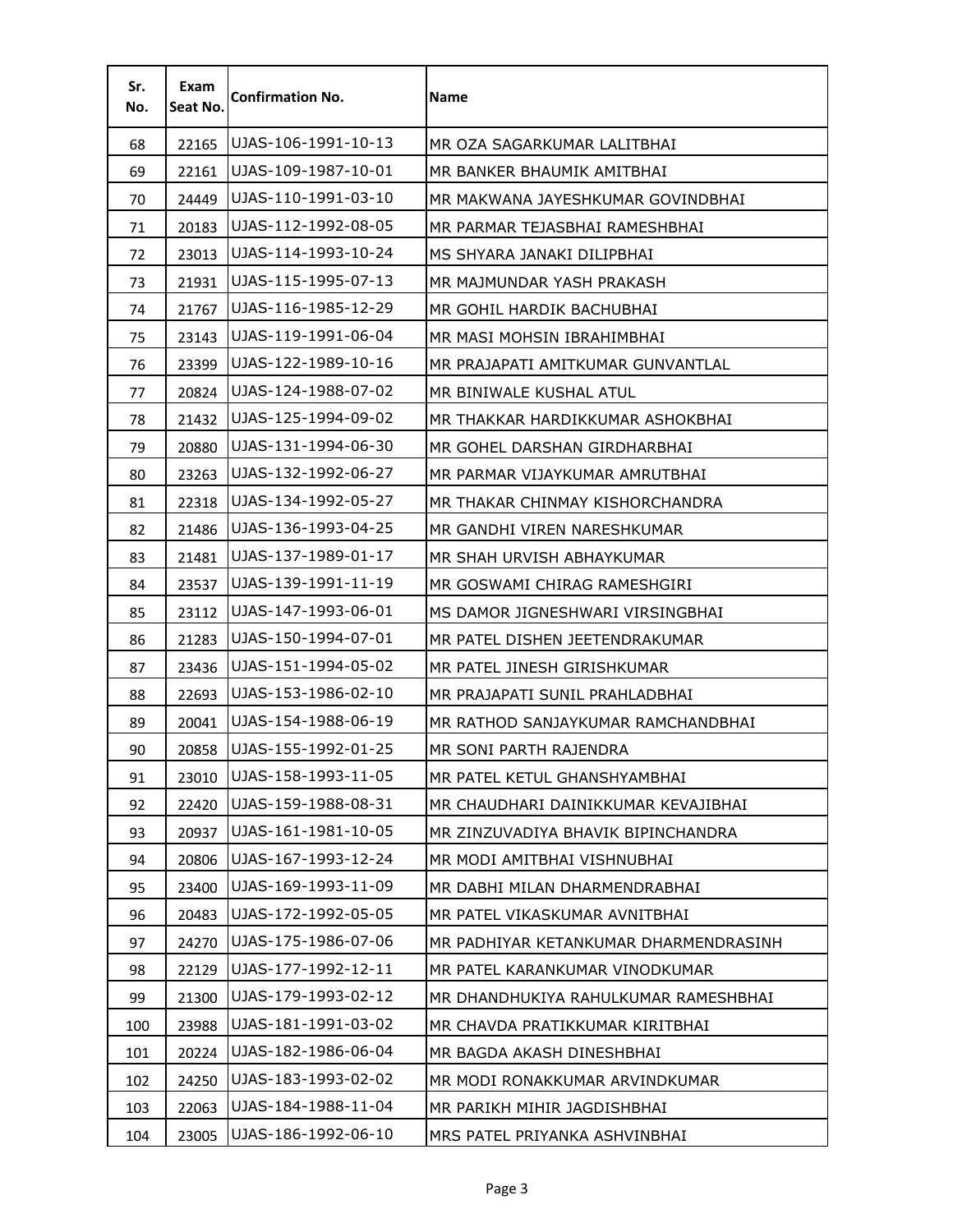| Sr.<br>No. | Exam<br>Seat No. | <b>Confirmation No.</b> | Name                                  |
|------------|------------------|-------------------------|---------------------------------------|
| 105        | 20938            | UJAS-187-1991-02-17     | MR PATEL SANJAYKUMAR RAMANLAL         |
| 106        | 20148            | UJAS-188-1994-08-15     | MR ACHARYA NIRAVKUMAR ASHVINKUMAR C   |
| 107        | 20249            | UJAS-190-1986-08-08     | MR MANSURI ALTAFHUSEN SATTARBHAI      |
| 108        | 23731            | UJAS-192-1994-09-06     | MR KUMBHANI MOHIT JENTIBHAI           |
| 109        | 22290            | UJAS-194-1993-12-14     | MR MACWAN MARTIN SIRILBHAI            |
| 110        | 20004            | UJAS-198-1992-07-17     | MR GOHEL GAURAV SHASHIKANTBHAI        |
| 111        | 20602            | UJAS-199-1990-10-22     | MR SAILOR NILESH MANHARBHAI           |
| 112        | 22776            | UJAS-200-1995-06-03     | MR PRAJAPATI HARDIK BABUBHAI          |
| 113        | 22215            | UJAS-202-1990-12-01     | MR BARIYA ABHINAVKUMAR BHANABHAI      |
| 114        | 22403            | UJAS-203-1992-11-11     | MR AJUDIYA YAGNIK VITTHALBHAI         |
| 115        | 20315            | UJAS-204-1994-07-06     | MR UPADHYAY VAIBHAV ANKUMAR           |
| 116        | 23458            | UJAS-205-1994-08-09     | MR KHAVDU MILAN SURESHBHAI            |
| 117        | 22339            | UJAS-206-1992-03-07     | MS PATEL POONAM JAYANTILAL            |
| 118        | 21365            | UJAS-207-1992-08-07     | MR CHUDASAMA VIJAY MANJIBHAI          |
| 119        | 23665            | UJAS-213-1990-02-11     | MR PATEL MANOJKUMAR LALITBHAI         |
| 120        | 20654            | UJAS-216-1993-04-05     | MR VADGAMA ALTABBHAI KASAMBHAI        |
| 121        | 21270            | UJAS-217-1989-07-22     | MR RAVAL GAURANGKUMAR RAJENDRAPRASAD  |
| 122        | 21933            | UJAS-218-1988-12-22     | MR VADHAVANA VIKASKUMAR UMAKANTBHAI   |
| 123        | 24472            | UJAS-219-1993-10-05     | MR PATEL VIRAL PARESHBHAI             |
| 124        | 23808            | UJAS-221-1993-10-16     | MR SUTHAR RINKAL RAJESHKUMAR          |
| 125        | 20585            | UJAS-225-1992-04-21     | MR THAKOR MAHESHBHAI GALAJI           |
| 126        | 23189            | UJAS-227-1993-06-08     | MR BARAIYA SHARAD LAVJIBHAI           |
| 127        | 21667            | UJAS-228-1988-09-30     | MR PANDIT JITENDRA KUMAR GHANSHYAM    |
| 128        | 22627            | UJAS-229-1992-11-03     | MR PATEL GAURAVKUMAR PRAHLADBHAI      |
| 129        | 24241            | UJAS-230-1993-06-01     | MR BARIYA ASHWINKUMAR LAXMANBHAI      |
| 130        | 22680            | UJAS-232-1991-11-21     | MR MASAR DIGVIJAY SALUBHAI            |
| 131        | 21117            | UJAS-235-1993-05-08     | MR CHAUDHARY HARSH KHODABHAI          |
| 132        | 23981            | UJAS-236-1989-12-16     | MR SADHU HARESHKUMAR RAMDASBHAI       |
| 133        | 24188            | UJAS-237-1990-05-03     | MRS SHAH MONALI SATISH                |
| 134        | 20196            | UJAS-239-1994-05-17     | MR PANCHAL HARDIK AMRUTLAL            |
| 135        | 24405            | UJAS-240-1992-08-14     | MR MAHYAVANSHI BHARATBHAI HASMUKHBHAI |
| 136        | 21687            | UJAS-241-1987-02-22     | MR TRIVEDI NIKHILKUMAR KISHORCHANDRA  |
| 137        | 22465            | UJAS-242-1993-01-19     | MR SATHWARA NIRMAL DINESHKUMAR        |
| 138        | 20284            | UJAS-244-1991-03-06     | MR SONI RAVINDRAKUMAR DILIPBHAI       |
| 139        | 24097            | UJAS-246-1992-08-12     | MR SOLANKI JIGNESH DEVJIBHAI          |
| 140        | 20760            | UJAS-248-1991-07-26     | MR PARMAR SWAROOPSINH HIMMATSINH      |
| 141        | 20918            | UJAS-249-1992-10-23     | MR SURATI MOHNISH SANJAY              |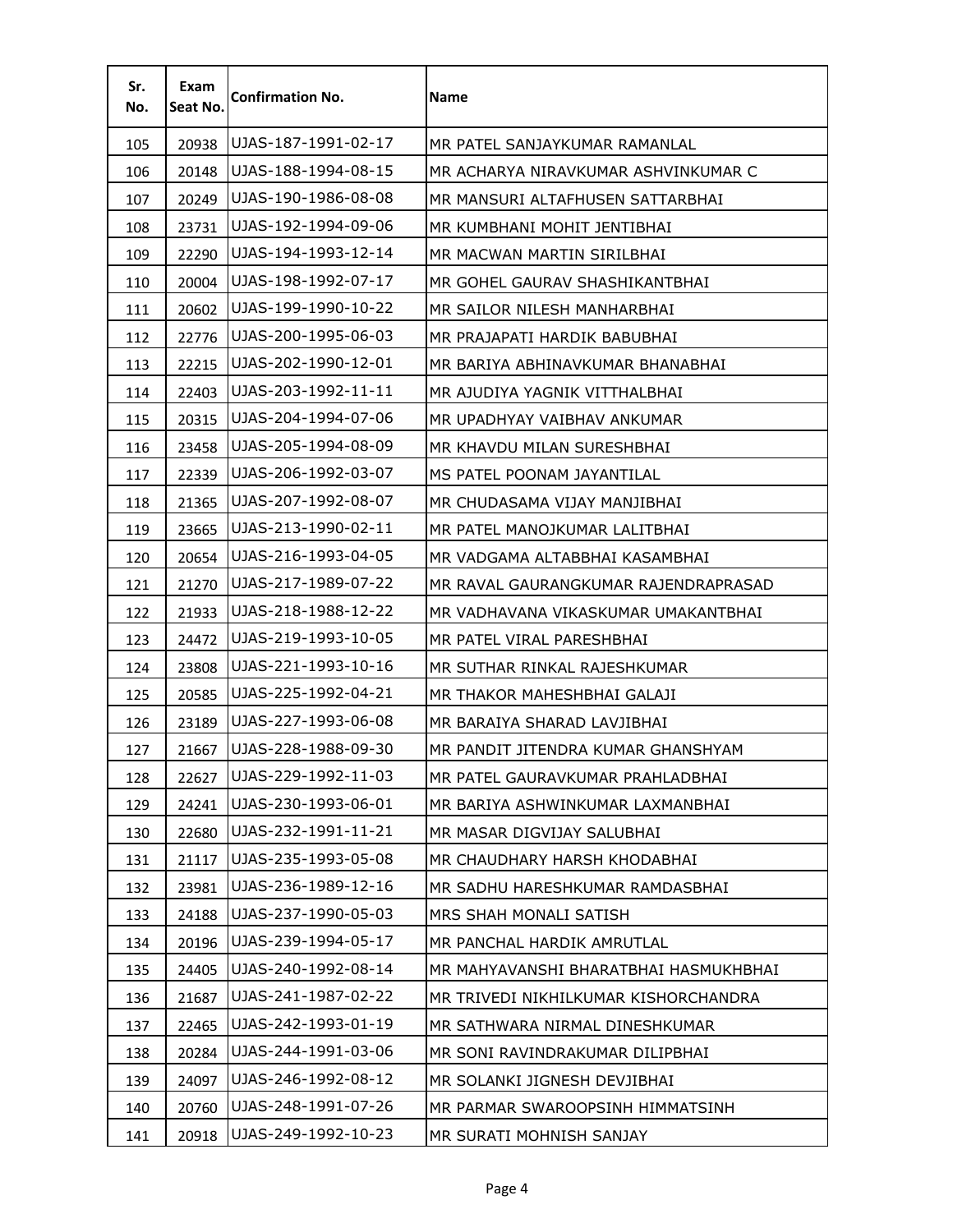| Sr.<br>No. | Exam<br>Seat No. | <b>Confirmation No.</b> | <b>Name</b>                          |
|------------|------------------|-------------------------|--------------------------------------|
| 142        | 23879            | UJAS-250-1990-07-05     | MR SATHWARA TARUNKUMAR BHALJIBHAI    |
| 143        | 24288            | UJAS-251-1993-12-14     | MS CHAUDHARI BHOOMIKABEN BABUBHAI    |
| 144        | 23570            | UJAS-253-1987-10-13     | MR CHAVDA KAUSHAL RAMESHCHANDRA      |
| 145        | 23718            | UJAS-256-1993-04-30     | MR CHAVDA MAULIK VASANBHAI           |
| 146        | 23563            | UJAS-257-1991-12-04     | MR KADIWALA CHIRAG YUNUSBHAI         |
| 147        | 20989            | UJAS-260-1992-05-26     | MR PATEL SANKETKUMAR JITENDRAKUMAR   |
| 148        | 23424            | UJAS-264-1991-01-17     | MR SONAGARA JIGNESHKUMAR AMBARAMBHAI |
| 149        | 21540            | UJAS-265-1993-08-27     | MR BHATT DHRUV MAHENDRAKUMAR         |
| 150        | 21074            | UJAS-266-1994-12-29     | MR LAKHANI RAVI BHAVESH              |
| 151        | 20217            | UJAS-267-1993-09-01     | MR JOGLEKAR SARTHAK SANJAY           |
| 152        | 20439            | UJAS-269-1992-01-18     | MR PRAJAPATI KRUNAL ASHOKBHAI        |
| 153        | 20261            | UJAS-272-1994-09-07     | MR GAMIT PARTH DIPAKBHAI             |
| 154        | 20049            | UJAS-273-1990-06-04     | MR PAREKH RONAKKUMAR VINODCHANDRA    |
| 155        | 20212            | UJAS-274-1993-06-01     | MR PATEL KAUSHIKKUMAR DINESHBHAI     |
| 156        | 21699            | UJAS-276-1993-10-09     | MR NAYAK KAUSHAL MUKUNDKUMAR         |
| 157        | 23071            | UJAS-277-1991-12-21     | MR DARJI BRIJESHBHAI RAMESHBHAI      |
| 158        | 23938            | UJAS-278-1993-10-02     | MR PATEL ARMANKUMAR ATULBHAI         |
| 159        | 21533            | UJAS-279-1992-07-11     | MR BHANUSHALI NIRAV DAYARAMBHAI      |
| 160        | 22718            | UJAS-283-1991-04-18     | MR MAKWANA UTSAV NARESHKUMAR         |
| 161        | 23193            | UJAS-286-1986-07-12     | MR RAVAT MITUL GANESHBHAI            |
| 162        | 20802            | UJAS-287-1989-06-08     | MR MAHLA HEMANSHUKUMAR CHHIMABHAI    |
| 163        | 23807            | UJAS-288-1994-08-13     | MR SHAH JIL DHARMENDRAKUMAR          |
| 164        | 22217            | UJAS-290-1993-12-04     | MR DHAKTA JAGDISHKUMAR NATWARLAL     |
| 165        | 20057            | UJAS-292-1991-02-19     | MR PATEL ANKITKUMAR MUKESHKUMAR      |
| 166        | 20912            | UJAS-293-1985-01-08     | MR PRANAMI HIRENBHAI GOVINDBHAI      |
| 167        | 20259            | UJAS-295-1994-04-14     | MR PANCHAL VIKASHKUMAR BHARTIBAHEN   |
| 168        | 22250            | UJAS-296-1993-07-24     | MR PATEL PRERAKKUMAR PRAVINBHAI      |
| 169        | 20526            | UJAS-299-1994-12-31     | MS MAHETA NIKITA PRAFULBHAI          |
| 170        | 22116            | UJAS-301-1991-07-30     | MR PATEL SRUJAL RAMESHBHAI           |
| 171        | 23007            | UJAS-304-1990-03-08     | MR RATHVA MAYURKUMAR JATANBHAI       |
| 172        | 20051            | UJAS-306-1993-11-27     | MR PARMAR AYUSH MANISHKUMAR          |
| 173        | 22607            | UJAS-307-1992-05-17     | MR PATEL NAYANKUMAR BHARATBHAI       |
| 174        | 20388            | UJAS-308-1990-01-26     | MR PRAJAPATI JIGNESHKUMAR JIVANBHAI  |
| 175        | 21413            | UJAS-311-1993-07-31     | MR MATANG DHIRAJ ALABHAI             |
| 176        | 20391            | UJAS-312-1994-04-19     | MR PATEL HARSH SANJIVKUMAR           |
| 177        | 20549            | UJAS-313-1992-11-13     | MR PAREKH URWAL AJAYKUMAR            |
| 178        | 23058            | UJAS-317-1992-12-19     | MR PARMAR RONAKKUMAR RAJESHKUMAR     |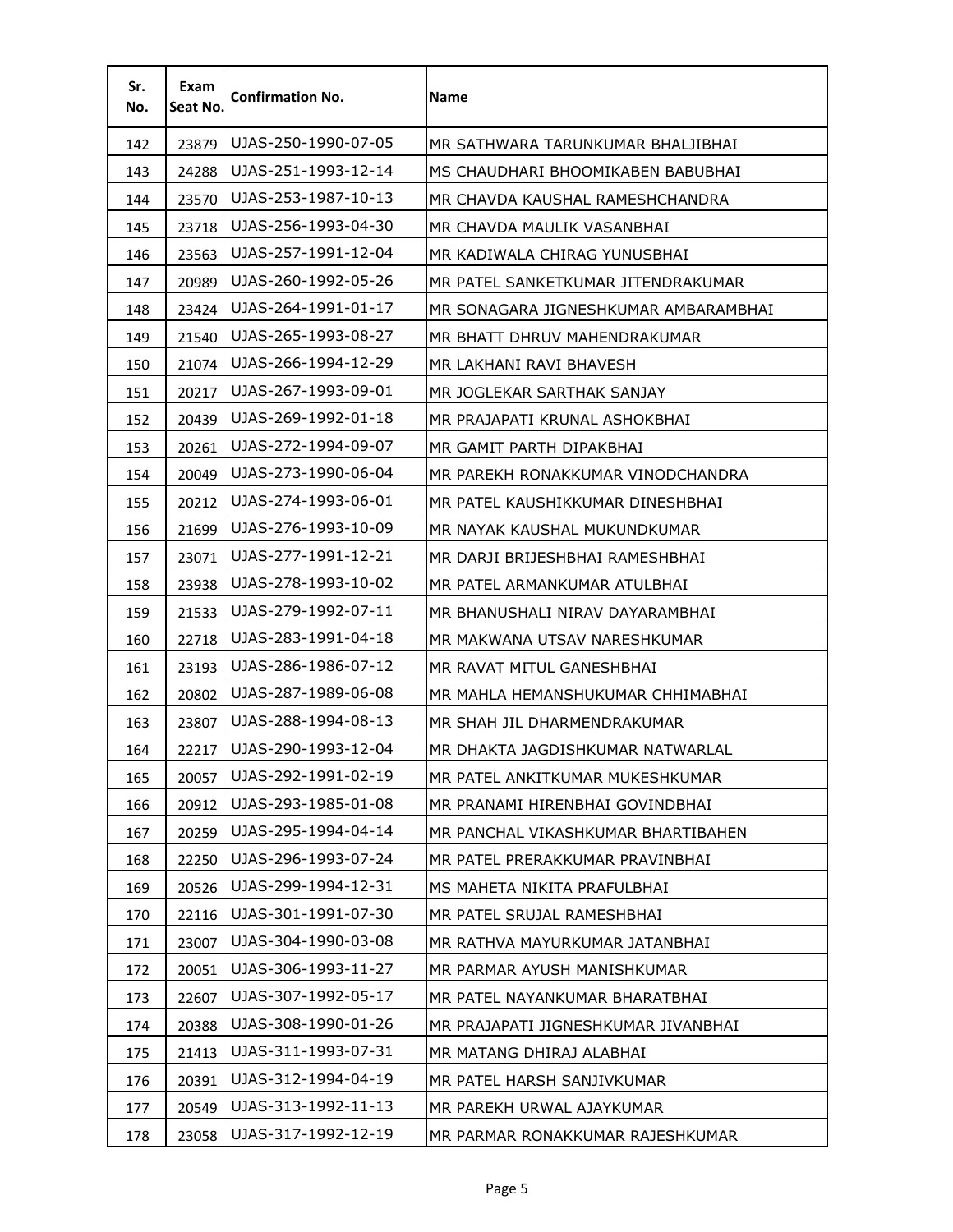| Sr.<br>No. | Exam<br>Seat No. | <b>Confirmation No.</b> | Name                                 |
|------------|------------------|-------------------------|--------------------------------------|
| 179        | 24206            | UJAS-321-1991-10-07     | MR DODIYA PIYUSHKUMAR KANTIBHAI      |
| 180        | 21556            | UJAS-322-1987-06-23     | MR PANDYA VANDIT HARIVADAN           |
| 181        | 20851            | UJAS-323-1993-09-16     | MR FERA PRATIKKUMAR DINESHBHAI       |
| 182        | 23321            | UJAS-324-1992-05-13     | MR MISTRY PRATIK VRAJLAL             |
| 183        | 22398            | UJAS-325-1994-05-06     | MR SUKHADIYA CHIRAG LALLUBHAI        |
| 184        | 24100            | UJAS-326-1991-08-27     | MR ARORA SANDEEPKUMAR SURENDRAKUMAR  |
| 185        | 20409            | UJAS-327-1992-06-09     | MR TIWARI NIRAJ HARSHNARAYAN         |
| 186        | 23503            | UJAS-332-1993-10-31     | MR NAYI LOPESHKUMAR SHIVRAMBHAI      |
| 187        | 20767            | UJAS-333-1987-06-23     | MR PRAJAPATI RONAK GOVINDBHAI        |
| 188        | 22327            | UJAS-335-1990-03-31     | MR CHAUDHARI MITESHKUMAR MANSANGBHAI |
| 189        | 24451            | UJAS-336-1993-05-26     | MR PATEL HIREN NAVINCHANDRA          |
| 190        | 20155            | UJAS-337-1990-09-29     | MR BRAHMBHATT JAY MUKESH KUMAR       |
| 191        | 22300            | UJAS-338-1988-11-25     | MR DUMANIYA KAMALESHBHAI NAGAJIBHAI  |
| 192        | 21549            | UJAS-340-1992-11-15     | MR RAVAL HARSH PRAFULCHANDRA         |
| 193        | 22443            | UJAS-341-1991-06-01     | MR BHADJA NIRAV SAVJIBHAI            |
| 194        | 22002            | UJAS-347-1995-02-21     | MS PATEL RIYA CHANDRESHBHAI          |
| 195        | 20247            | UJAS-348-1991-10-09     | MR PAREKH RUSHIRAJ DHARMENDRAKUMAR   |
| 196        | 21678            | UJAS-349-1992-11-10     | MR PANDYA ASHISH PRATAP              |
| 197        | 22423            | UJAS-350-1989-08-08     | MR KATARIYA RAKESHKUMAR CHANDUBHAI   |
| 198        | 22011            | UJAS-351-1992-12-12     | MR PATEL KINJALKUMAR AMRUTBHAI       |
| 199        | 20692            | UJAS-359-1991-06-18     | MR RANGREJ AAMIR ALTAFHUSEN          |
| 200        | 21706            | UJAS-360-1985-11-27     | MR THAKKAR VISHALKUMAR CHINUBHAI     |
| 201        | 20663            | UJAS-361-1986-10-30     | MR MODI MITRESH ASHOK BHAI           |
| 202        | 22911            | UJAS-362-1993-06-17     | MR GELOT SWARUPSINH VADANSINH        |
| 203        | 21297            | UJAS-363-1985-12-21     | MR KARAMUR DEVAYATBHAI DESHURBHAI    |
| 204        | 20977            | UJAS-364-1989-09-19     | MR MAJIRANA SURESHKUMAR PARTHIBHAI   |
| 205        | 23909            | UJAS-365-1994-01-16     | MR PANCHAL SACHIN DINESHBHAI         |
| 206        | 23669            | UJAS-367-1990-03-14     | MR VYAS PRATIK ATULKUMAR             |
| 207        | 21768            | UJAS-368-1992-08-02     | MR PATEL PIYUSHKUMAR POPATLAL        |
| 208        | 22741            | UJAS-369-1994-01-06     | MR JANI RUSHIL KETANKUMAR            |
| 209        | 22225            | UJAS-371-1991-10-19     | MR KADIWAL MAHAMADBHAI ABBASBHAI     |
| 210        | 20498            | UJAS-374-1992-10-04     | MR VAGHELA DHAVALKUMAR MAHENDRABHAI  |
| 211        | 24009            | UJAS-375-1994-07-29     | MR GOSAI DIPAKGIRI HARIGIRI          |
| 212        | 21475            | UJAS-377-1991-11-26     | MR PATEL HARSHKUMAR MANILAL          |
| 213        | 21393            | UJAS-378-1989-05-18     | MR SHETH RAJ ASHOKKUMAR              |
| 214        | 20003            | UJAS-379-1993-12-29     | MR PATEL KALPESHKUMAR BALVANTRAY     |
| 215        | 22024            | UJAS-380-1990-12-05     | MR PARMAR KUSHANG MANSHUKHBHAI       |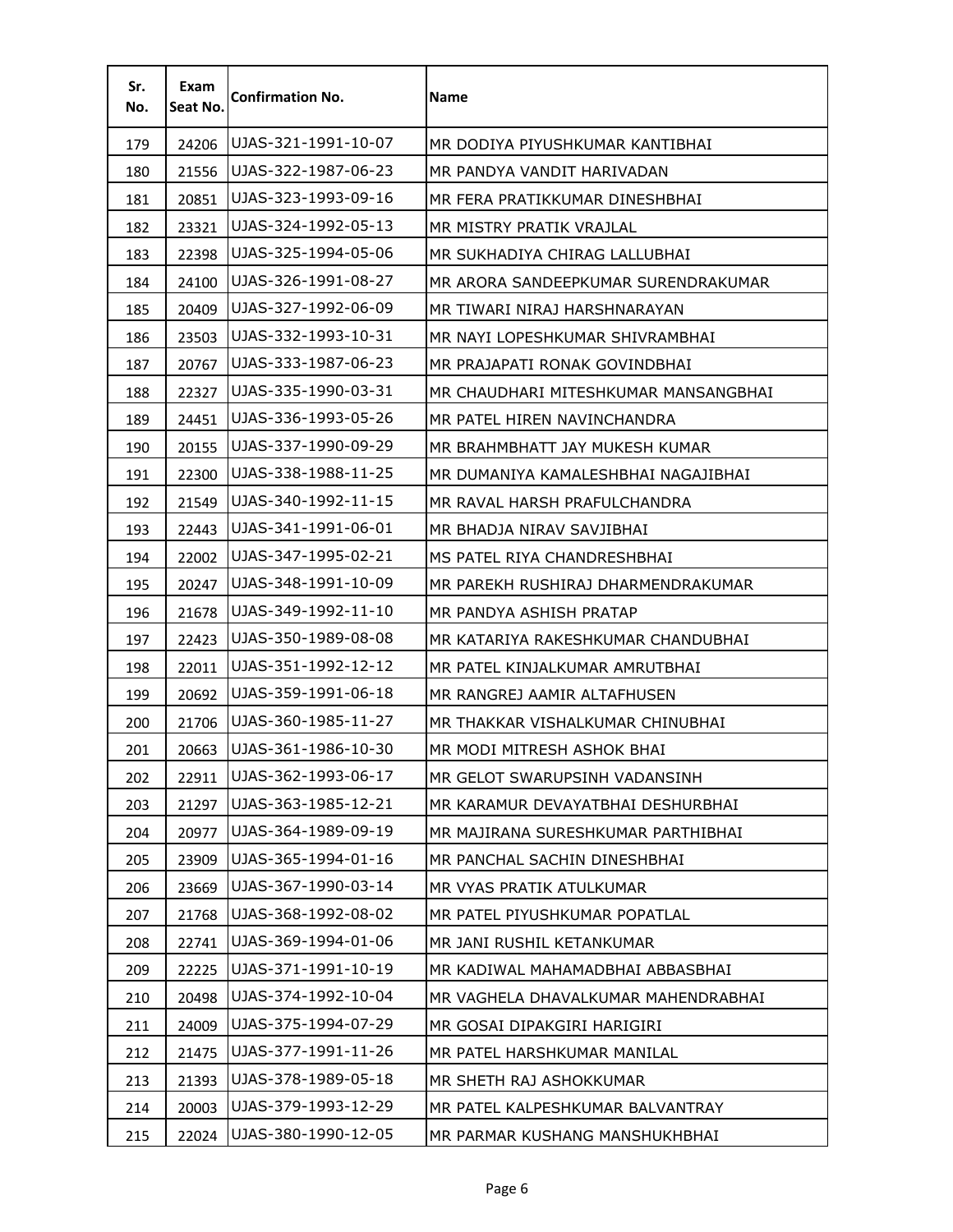| Sr.<br>No. | Exam<br>Seat No. | <b>Confirmation No.</b> | <b>Name</b>                        |
|------------|------------------|-------------------------|------------------------------------|
| 216        | 23359            | UJAS-381-1994-02-28     | MR DAVE PRATIK MANHARBHAI          |
| 217        | 23117            | UJAS-382-1991-11-26     | MR KHORASIA HARDIK RAMESHCHANDRA   |
| 218        | 22523            | UJAS-383-1987-06-19     | MR PATEL JAYESHBHAI BABUBHAI       |
| 219        | 20043            | UJAS-384-1992-01-04     | MR PATEL MAULIK ISHVARBHAI         |
| 220        | 21478            | UJAS-385-1993-05-31     | MR SHAH PARESH SHAILESHBHAI        |
| 221        | 20522            | UJAS-386-1985-09-25     | MR PATEL MANISHKUMAR SHANKARBHAI   |
| 222        | 21961            | UJAS-388-1993-07-04     | MR DESAI DHAVALKUMAR RAJANBHAI     |
| 223        | 22619            | UJAS-389-1989-03-01     | MR RAVAL NAIMISH PRAHLADBHAI       |
| 224        | 20389            | UJAS-391-1992-05-11     | MR PATEL MILANKUMAR BHIKHABHAI     |
| 225        | 21444            | UJAS-392-1994-05-01     | MR PRAJAPATI SIDDHARTH RAMESHBHAI  |
| 226        | 20952            | UJAS-393-1987-07-31     | MR CHUDASAMA VIRENDRASINH TEMUBHA  |
| 227        | 21184            | UJAS-396-1994-07-15     | MR SHAH PARTH VIJAYKUMAR           |
| 228        | 23206            | UJAS-397-1992-03-31     | MR PATEL GAURANGKUMAR RAJESHBHAI   |
| 229        | 21639            | UJAS-398-1990-04-29     | MR SOLANKI KRUSHNAKUMAR KISHORSINH |
| 230        | 20377            | UJAS-399-1994-04-02     | MR CHAUDHARI VIRALBHAI JAYSINGBHAI |
| 231        | 23481            | UJAS-400-1987-04-01     | MR PATELIYA BHAVANSINH BAHADURBHAI |
| 232        | 20723            | UJAS-401-1993-01-31     | MR PATEL ARTH BHUPENDRABHAI        |
| 233        | 22548            | UJAS-403-1993-08-16     | MR DESAI HARDIK RAYMALBHAI         |
| 234        | 20220            | UJAS-405-1980-02-12     | MS DOSHI NIKITABEN PUNAMCHAND      |
| 235        | 20032            | UJAS-407-1990-03-02     | MR MISTRY ASIT ANILKUMAR           |
| 236        | 22803            | UJAS-408-1994-05-14     | MR PARMAR KAUSHALKUMAR UTTAMBHAI   |
| 237        | 20060            | UJAS-409-1993-01-01     | MR PANCHAL ANKITKUMAR DILIPBHAI    |
| 238        | 24331            | UJAS-410-1989-11-16     | MR DHOLA KAUSHIKKUMAR VITTHALBHAI  |
| 239        | 20999            | UJAS-413-1993-11-20     | MR PATEL JAYKUMAR ARVINDBHAI       |
| 240        | 23886            | UJAS-415-1990-09-11     | MR PARMAR VIKAS BHANJIBHAI         |
| 241        | 22236            | UJAS-417-1990-06-25     | MR RATHOD MAYUR DINESHBHAI         |
| 242        | 22881            | UJAS-419-1993-11-23     | MR SHOW FRANCISXAVIER FRANKLIN     |
| 243        | 20519            | UJAS-420-1993-07-04     | MR PANCHAL DHRUPESH MAHENDRA       |
| 244        | 20556            | UJAS-423-1991-10-08     | MR PATEL HIRENKUMAR ASHOKBHAI      |
| 245        | 20942            | UJAS-424-1983-03-10     | MR PATEL JITENDRAKUMAR CHHOTUBHAI  |
| 246        | 23072            | UJAS-426-1993-08-16     | MR AMIN HITESHKUMAR MANHARBHAI     |
| 247        | 22078            | UJAS-427-1993-07-04     | MR PATEL BHAVINKUMAR PRABHATSINH   |
| 248        | 24374            | UJAS-428-1988-12-24     | MR PATEL KARTIK KANTILAL           |
| 249        | 22370            | UJAS-429-1992-08-23     | MR PATEL KRUNALKUMAR GOVINDBHAI    |
| 250        | 20587            | UJAS-434-1991-05-19     | MS PATEL HELLY SANJAYKUMAR         |
| 251        | 23856            | UJAS-435-1991-11-22     | MR PATEL VIKENKUMAR SHANKARBHAI    |
| 252        | 20058            | UJAS-437-1994-07-08     | MR MAKVANA KARTIKKUMAR MANHARBHAI  |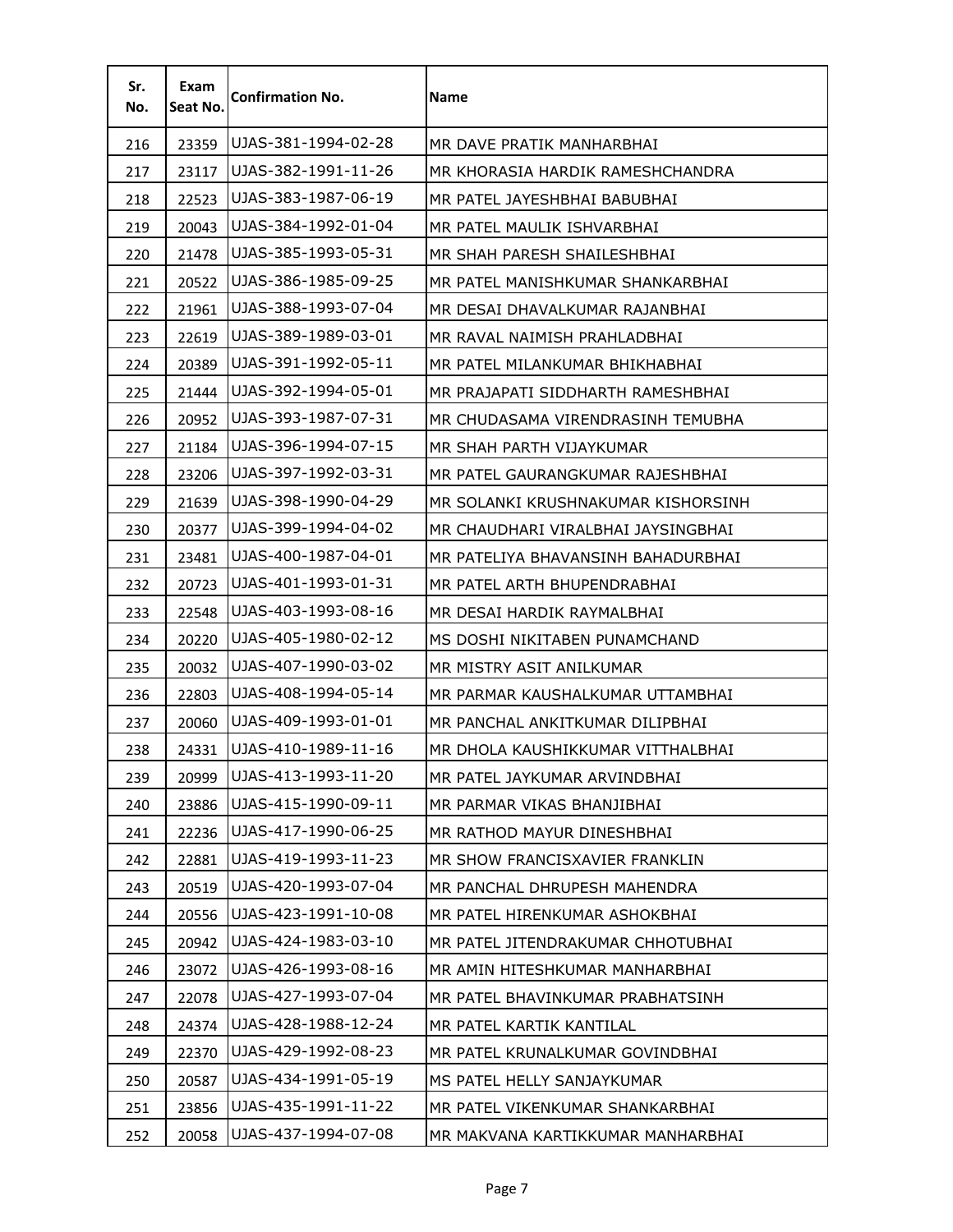| Sr.<br>No. | Exam<br>Seat No. | <b>Confirmation No.</b> | Name                                   |
|------------|------------------|-------------------------|----------------------------------------|
| 253        | 21356            | UJAS-438-1992-05-21     | MR DARJI JATINKUMAR DIPAKKUMAR         |
| 254        | 21315            | UJAS-439-1994-06-13     | MR JOSHI DILIPKUMAR BABUBHAI           |
| 255        | 22665            | UJAS-441-1991-05-09     | MS MAKVANA SANDHYA YOGESHBHAI          |
| 256        | 24433            | UJAS-444-1987-10-09     | MR TRIVEDI ADITYA RASHMIKANT           |
| 257        | 23272            | UJAS-445-1990-02-15     | MR PRAJAPATI RAHULKUMAR AMRUTLAL       |
| 258        | 23548            | UJAS-449-1993-08-18     | MR PATEL MOHAK PRABHURAM               |
| 259        | 23299            | UJAS-454-1991-12-20     | MR MAKWANA VISHNUBHAI PARSHOTTAMBHAI   |
| 260        | 24162            | UJAS-457-1992-07-04     | MS UPADHYAY MONA MANOJKUMAR            |
| 261        | 24520            | UJAS-459-1985-06-24     | MR SHARMA DEEPAK BAIJNATH              |
| 262        | 24166            | UJAS-462-1993-12-19     | MR SONIGRA SAGAR SHAILESHBHAI          |
| 263        | 24196            | UJAS-463-1994-02-03     | MR SARVAIYA RAJESH DINESHBHAI          |
| 264        | 24441            | UJAS-464-1989-10-25     | MR MAKWANA MAHENDRAKUMAR DEVJIBHAI     |
| 265        | 22287            | UJAS-466-1991-07-28     | MR OGANJA JAYESH LALJIBHAI             |
| 266        | 21449            | UJAS-467-1994-08-18     | MR ASARI DHANANJAYKUMAR MAGANBHAI      |
| 267        | 21373            | UJAS-468-1994-08-04     | MR MAKWANA KALPESHKUMAR POONAMBHAI     |
| 268        | 24311            | UJAS-469-1991-02-18     | MR PATEL CHIRAGKUMAR PRAHLADBHAI       |
| 269        | 20807            | UJAS-471-1991-09-25     | MR KAMBALIYA DIPENKUMAR HASMUKHCHANDRA |
| 270        | 23044            | UJAS-472-1993-05-03     | MR PANDIT PARTH RAJESHPRASAD           |
| 271        | 21739            | UJAS-473-1984-11-11     | MR KUNVAR YOGESHKUMAR SUKANBHAI        |
| 272        | 21205            | UJAS-476-1988-09-21     | MR PATEL BHAVIKKUMAR PARASOTTAMBHAI    |
| 273        | 23528            | UJAS-477-1994-04-27     | MR MORI TANSUKH KANJIBHAI              |
| 274        | 23231            | UJAS-478-1983-11-15     | MR BHATT SATISHKUMAR MAHENDRABHAI      |
| 275        | 20207            | UJAS-479-1991-11-21     | MS PARMAR ANJANA MANUBHAI              |
| 276        | 23896            | UJAS-480-1994-08-22     | MR PRAJAPATI VIVEKKUMAR MAHENDRAKUMAR  |
| 277        | 21476            | UJAS-483-1988-09-20     | MR MARKANA NILESHKUMAR RAMESHBHAI      |
| 278        | 21382            | UJAS-488-1990-10-07     | MR NIKETH SAJEEV                       |
| 279        | 21590            | UJAS-491-1993-08-10     | MR MODI ABHISHEK RAJNIKANT             |
| 280        | 22687            | UJAS-492-1992-05-27     | MR PATEL CHETANKUMAR MANSUKHBHAI       |
| 281        | 20609            | UJAS-493-1992-07-13     | MR JOSHI BHARGAVKUMAR SURESHKUMAR      |
| 282        | 23881            | UJAS-496-1993-10-06     | MR SHAH VRUSHABH BHARATBHAI            |
| 283        | 23254            | UJAS-499-1991-10-20     | MR JADAV KRUNAL MAHESHBHAI             |
| 284        | 23543            | UJAS-500-1987-09-30     | MR NAIK DHAVAL SHRIKANT                |
| 285        | 22933            | UJAS-501-1993-07-25     | MR PATEL PARTH ATULBHAI                |
| 286        | 22069            | UJAS-503-1994-01-04     | MR HATHIYA VISHAL JIVANBHAI            |
| 287        | 21576            | UJAS-507-1983-07-16     | MR PATEL MANISHKUMAR CHIMANLAL         |
| 288        | 22392            | UJAS-508-1992-12-17     | MR MAKWANA PANKAJ KUMAR MANJIBHAI      |
| 289        | 20076            | UJAS-510-1986-05-20     | MR SISODIYA PRIYANSHU DINESHCHANDRA    |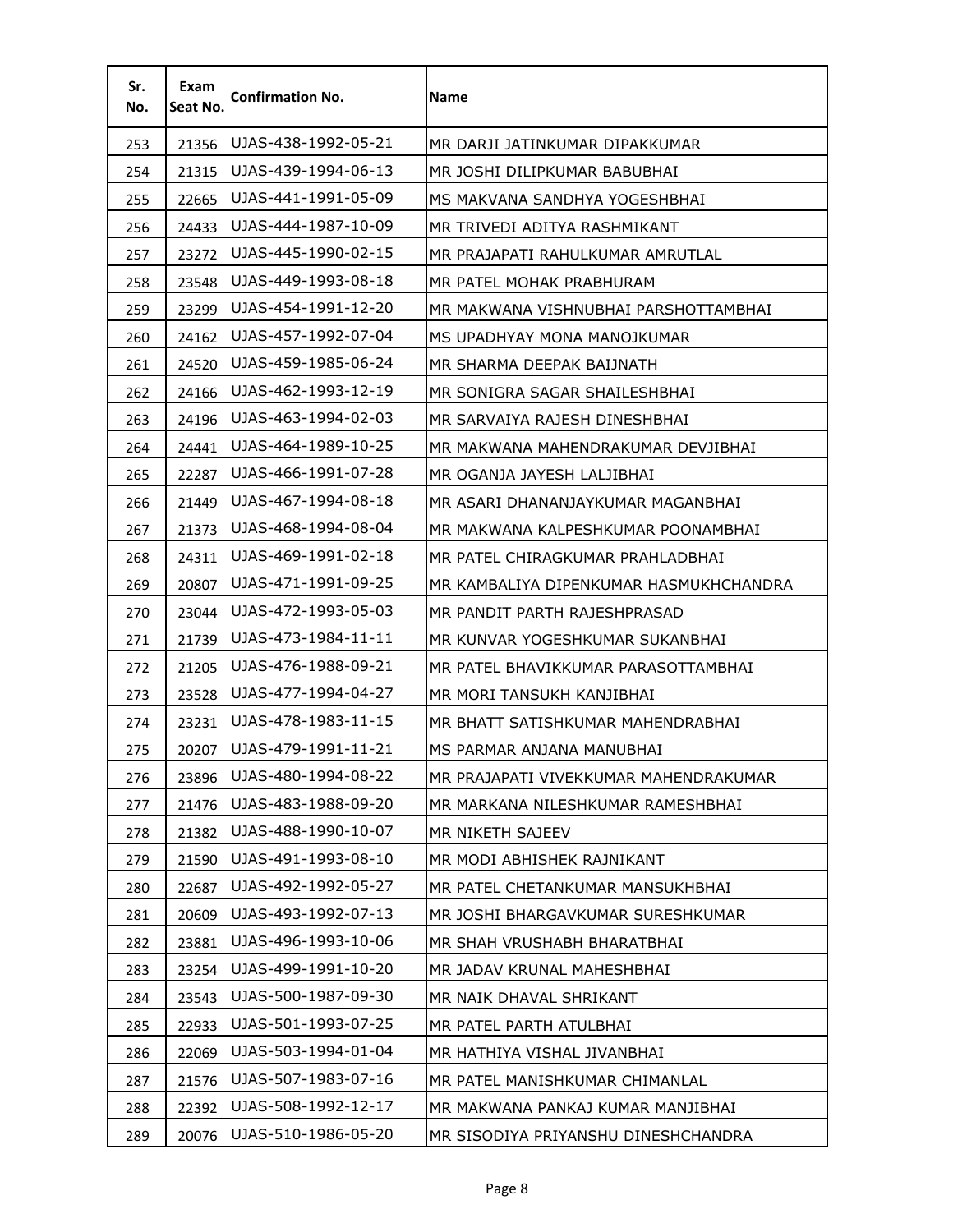| Sr.<br>No. | Exam<br>Seat No. | <b>Confirmation No.</b> | <b>Name</b>                         |
|------------|------------------|-------------------------|-------------------------------------|
| 290        | 23001            | UJAS-515-1993-01-12     | MR BASUWALA MANTHAN HITENDRAKUMAR   |
| 291        | 20905            | UJAS-516-1991-10-09     | MR SINGH NARENDRA KESHARI SINGH     |
| 292        | 23980            | UJAS-517-1987-02-22     | PATEL NILESHKUMAR RAMANLAL          |
| 293        | 21326            | UJAS-518-1993-01-19     | MR PANCHIWALA DIPEN RAMESHCHANDRA   |
| 294        | 22156            | UJAS-520-1991-07-07     | MR LATHIYA AKASHBHBAI NARAYANBHAI   |
| 295        | 22451            | UJAS-522-1987-08-27     | MR PATEL NILESHKUMAR CHATURBHAI     |
| 296        | 20949            | UJAS-524-1993-02-13     | MR PARMAR TUSHARKUMAR RAMESHBHAI    |
| 297        | 23858            | UJAS-525-1991-04-09     | MR PAWAR JIGAR LAXMANBHAI           |
| 298        | 22445            | UJAS-526-1989-09-04     | MR RAJ RAJDEEPSINH CHHATRASINH      |
| 299        | 23633            | UJAS-527-1987-10-06     | MR PIPALIYA SHAILESHKUMAR DHIRUBHAI |
| 300        | 22899            | UJAS-528-1990-07-02     | MR PARMAR RATNADIP KANTILAL         |
| 301        | 22146            | UJAS-529-1992-10-31     | MR BAQUI HANZALAAHMED MOHAMMEDNAEEM |
| 302        | 22346            | UJAS-530-1992-06-10     | MRS PATIL PRIYANKA SURESHBHAI       |
| 303        | 24081            | UJAS-531-1992-10-08     | MR PARMAR SANJAYKUMAR GAMANBHAI     |
| 304        | 22275            | UJAS-534-1993-12-22     | MR JADAV ANKITKUMAR SHANTIBHAI      |
| 305        | 22256            | UJAS-535-1993-09-17     | MR PARMAR PINAKIN AMRUTLAL          |
| 306        | 20936            | UJAS-536-1992-07-06     | MR PRAJAPATI SANDIPKUMAR JASUBHAI   |
| 307        | 21963            | UJAS-539-1988-11-24     | MR JADHAV RAJESHKUMAR RAMESHBHAI    |
| 308        | 20241            | UJAS-541-1989-11-03     | MRS NATALI BHUMIKA NARESHKUMAR      |
| 309        | 20448            | UJAS-542-1992-09-29     | MR PANDYA NISARG JAYANTBHAI         |
| 310        | 21707            | UJAS-543-1993-02-14     | MR BOBADA AFZAL HAROONBHAI          |
| 311        | 21853            | UJAS-545-1995-08-30     | MR SHARMA TUSHARKUMAR GAUTAMBHAI    |
| 312        | 24266            | UJAS-547-1993-10-02     | MR GOHEL DIPALBHAI LALJIBHAI        |
| 313        | 24507            | UJAS-549-1994-10-19     | MR INAMDAR APURVA KIRAN             |
| 314        | 22064            | UJAS-553-1991-09-18     | MR PATEL JIGARKUMAR NARENDRAKUMAR   |
| 315        | 20131            | UJAS-554-1988-03-26     | MR PRAJAPATI KALPESHKUMAR DALJIBHAI |
| 316        | 24022            | UJAS-562-1993-08-22     | MR KAPADIYA RONAK VIRSINGBHAI       |
| 317        | 22843            | UJAS-563-1983-08-03     | MR MEWADA URVISHKUMAR JASHVANTBHAI  |
| 318        | 21680            | UJAS-568-1990-09-04     | MR PURANI SNEHAL VIJAYKUMAR         |
| 319        | 21543            | UJAS-573-1993-05-28     | MR DHOLAKIYA MOHAK DINESHBHAI       |
| 320        | 21865            | UJAS-576-1992-11-16     | MR DESAI KOMALBAHEN GALUBHAI        |
| 321        | 24479            | UJAS-577-1989-07-07     | MR BARAIYA BHAVESHBHAI KHIMABHAI    |
| 322        | 20025            | UJAS-579-1990-10-09     | MR JADAV VIPULKUMAR VIRJIBHAI       |
| 323        | 20258            | UJAS-581-1991-09-14     | MR DESAI PARIMAL JASVANTBHAI        |
| 324        | 22036            | UJAS-583-1994-03-12     | MR CHAUHAN SAURABHKUMAR JAYANTILAL  |
| 325        | 24452            | UJAS-584-1991-10-26     | MR NURBHANEJ ABIDALI ANVARALI       |
| 326        | 21880            | UJAS-585-1993-01-10     | MR PARIKH RONAKKUMAR GUNVANTLAL     |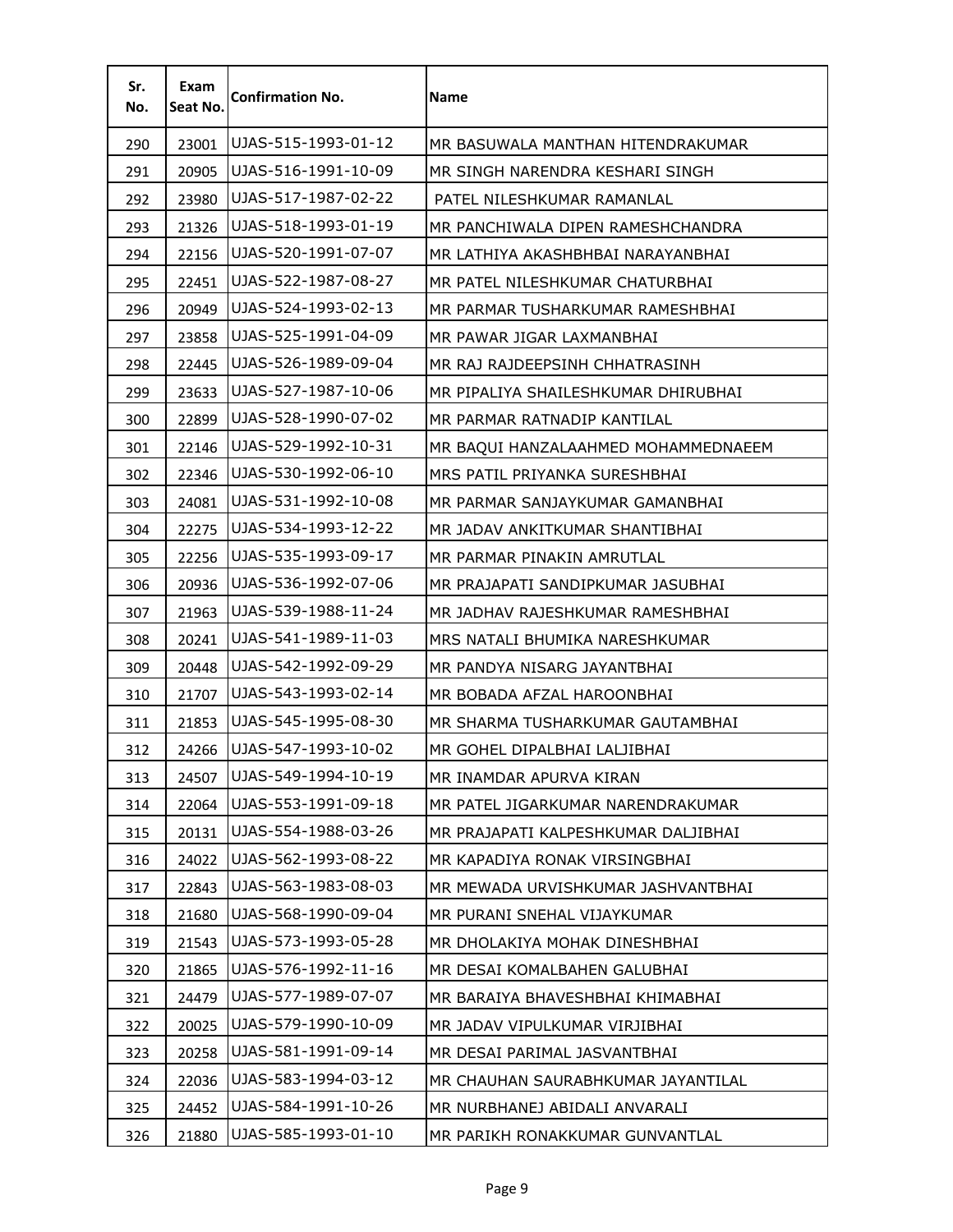| Sr.<br>No. | Exam<br>Seat No. | <b>Confirmation No.</b> | Name                                  |
|------------|------------------|-------------------------|---------------------------------------|
| 327        | 24118            | UJAS-586-1991-07-28     | MR PANCHAL JIGAR MAHENDRABHAI         |
| 328        | 22079            | UJAS-589-1985-08-26     | MR KUMHAR BHANWAR LAL BABU LAL        |
| 329        | 22859            | UJAS-591-1993-07-12     | MR PATEL CHIRAGKUMAR DILIPBHAI        |
| 330        | 20333            | UJAS-594-1992-11-10     | MR SINGAL ABHISHEK BHIKHALAL          |
| 331        | 20438            | UJAS-595-1990-12-22     | MR NAGAR SAMIR KANAIYALAL             |
| 332        | 22015            | UJAS-596-1993-12-02     | MR PATEL KUNTALKUMAR RAJESHBHAI       |
| 333        | 23594            | UJAS-598-1995-04-16     | MS CHAUHAN RIMA BIPINCHNDRAA          |
| 334        | 20539            | UJAS-601-1991-09-21     | MR BODAR GAUTAM BABUBHAI              |
| 335        | 23313            | UJAS-604-1994-08-02     | MR RATHVA GHANSHYAMBHAI BHIMSINGBHAI  |
| 336        | 21744            | UJAS-610-1991-06-01     | MR PRAJAPATI RAMESHBHAI ASHOKBHAI     |
| 337        | 22975            | UJAS-612-1993-09-24     | MR MANAT DHANPAL JIVABHAI             |
| 338        | 21489            | UJAS-613-1994-02-05     | MR PATEL NEEL SUDHIRBHAI              |
| 339        | 22192            | UJAS-618-1994-07-12     | MR PATEL MAULIK ASHOKBHAI             |
| 340        | 22883            | UJAS-620-1992-02-25     | MR PRAJAPATI SANJAYKUMAR KANUBHAI     |
| 341        | 24115            | UJAS-621-1991-03-01     | MR SATHAVARA RAHULKUMAR DASHARATHBHAI |
| 342        | 23352            | UJAS-622-1990-09-01     | MR SOMPURA JINKESH KAMLESHBHAI        |
| 343        | 23788            | UJAS-624-1987-05-24     | MR PATEL AMIT CHATURBHAI              |
| 344        | 23772            | UJAS-626-1992-01-03     | MR PATEL NIJESHKUMAR RAMESHBHAI       |
| 345        | 22755            | UJAS-632-1990-03-15     | MS GOHIL PRITIBEN PRAVINSINH          |
| 346        | 24217            | UJAS-637-1988-02-28     | MR GUNA NIKHIL GIRDHARBHAI            |
| 347        | 21887            | UJAS-638-1994-10-05     | MR MODI PARTHIK RAJESHKUMAR           |
| 348        | 21996            | UJAS-639-1992-08-02     | MR PATEL PARTH MUKESHBHAI             |
| 349        | 20054            | UJAS-640-1993-12-26     | MR RATHOD VIRAL BIPINCHANDRA          |
| 350        | 20370            | UJAS-642-1991-01-24     | MR PARMAR ANILKUMAR JAYANTIBHAI       |
| 351        | 21165            | UJAS-643-1994-02-20     | MR TRIVEDI VISHALKUMAR VIJAYKUMAR     |
| 352        | 24388            | UJAS-644-1993-01-14     | MR GAMIT PRAKASHKUMAR JITENDRAKUMAR   |
| 353        | 22337            | UJAS-645-1993-09-09     | MR PATEL VIVEK PRAKASHBHAI            |
| 354        | 20128            | UJAS-646-1993-04-10     | MS PATEL NIRALBEN RAMESHBHAI          |
| 355        | 23032            | UJAS-648-1987-08-01     | MR PATEL DIPAKKUMAR RANCHHODBHAI      |
| 356        | 21710            | UJAS-649-1993-07-21     | MR CHAUDHARI NAYANKUMAR RAMESHCHANDRA |
| 357        | 21369            | UJAS-650-1992-10-18     | MR DARJI KISHAN MANOJKUMAR            |
| 358        | 23336            | UJAS-655-1994-07-13     | MR PANDYA KAUSHIK BHASKARBHAI         |
| 359        | 23934            | UJAS-657-1993-12-22     | MR AGALODIYA HAIDARALI GULAMBHAI      |
| 360        | 20953            | UJAS-659-1991-12-08     | MR GOSWAMI PARTH KANAIYALAL           |
| 361        | 20084            | UJAS-662-1992-02-01     | MR PATEL DHAVALKUMAR BHAVANBHAI       |
| 362        | 21580            | UJAS-667-1993-01-08     | MR SOLANKI NARAYAN SINGH MOHAN SINGH  |
| 363        | 21020            | UJAS-669-1994-12-06     | MR PATEL JAYKUMAR VISHNUBHAI          |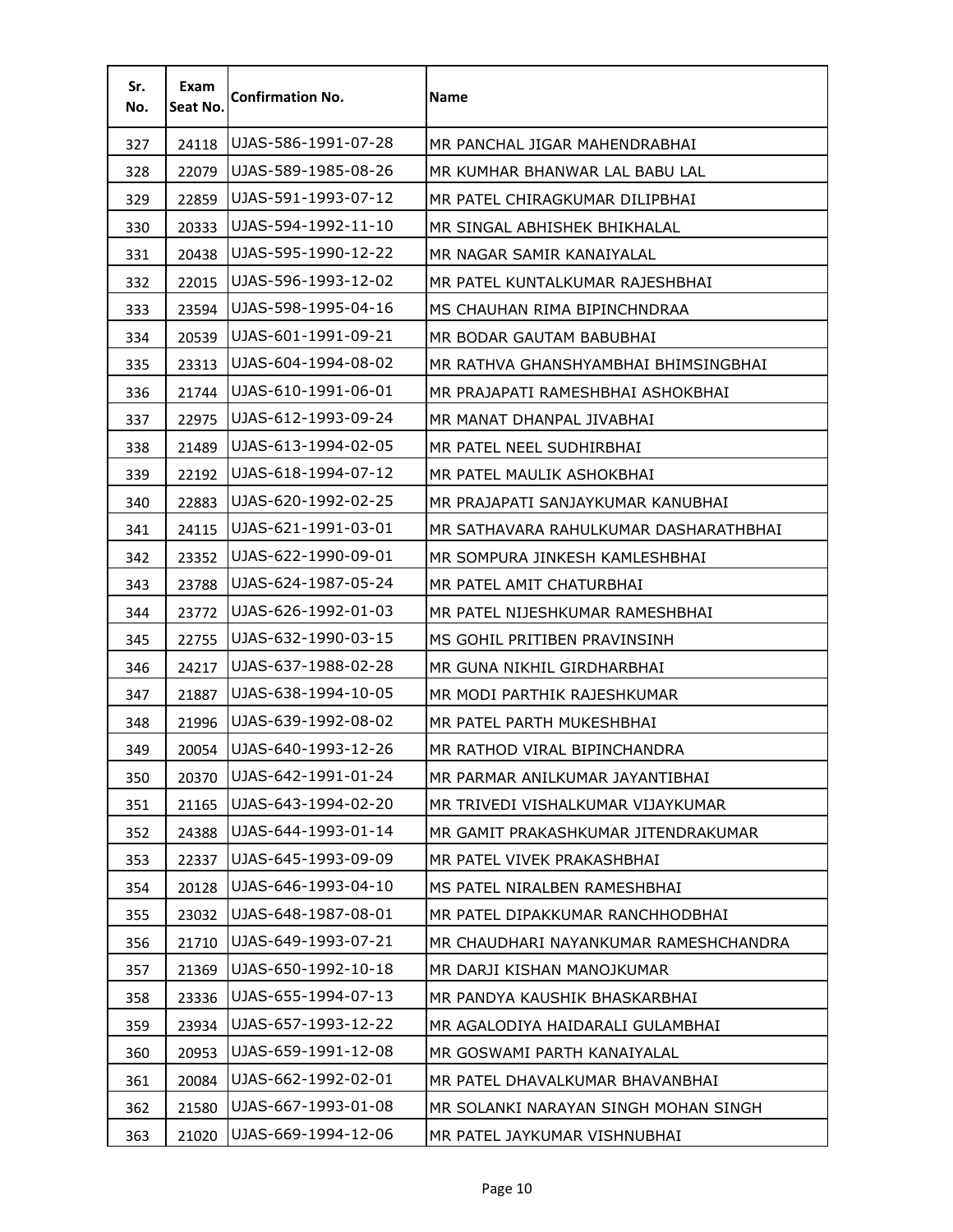| Sr.<br>No. | Exam<br>Seat No. | <b>Confirmation No.</b> | <b>Name</b>                         |
|------------|------------------|-------------------------|-------------------------------------|
| 364        | 21265            | UJAS-670-1990-09-12     | MR LIMBACHIYA KETANKUMAR VASANTBHAI |
| 365        | 23996            | UJAS-671-1993-07-23     | MR VAGHELA PRADYUMAN SINGH          |
| 366        | 22948            | UJAS-672-1991-11-09     | MR RANA NIKHIL MATHURBHAI           |
| 367        | 21392            | UJAS-673-1985-11-07     | MR MAKVANA MITESH BABUBHAI          |
| 368        | 20714            | UJAS-676-1993-02-22     | MR PARMAR GYANESHKUMAR SURESHBHAI   |
| 369        | 23405            | UJAS-678-1989-09-08     | MR PRAJAPATI NIRAVKUMAR ISHVARLAL   |
| 370        | 20364            | UJAS-679-1992-10-02     | MR UPADHYAY NEEL RAKESHBHAI         |
| 371        | 23446            | UJAS-680-1993-12-11     | MR PATEL UDAYKUMAR DINESHBHAI       |
| 372        | 24105            | UJAS-682-1982-01-14     | MR PRAJAPATI UTTAMKUMAR MAGANBHAI   |
| 373        | 23089            | UJAS-684-1991-10-17     | MR MAHERA JAY ASHOKKUMAR            |
| 374        | 21932            | UJAS-687-1995-05-07     | MR PANDAV NIRMIT DILKHUSHBHAI       |
| 375        | 22971            | UJAS-688-1991-07-23     | MR TATARIYA YASHKUMAR NARESHKUMAR   |
| 376        | 22112            | UJAS-689-1990-01-22     | MR PATEL YASHASVEEKUMAR RAMANBHAI   |
| 377        | 23356            | UJAS-691-1995-03-23     | MR RATHOD NIRMALSINH JITENDRASINH.  |
| 378        | 21226            | UJAS-692-1984-07-29     | MR KATARA NARENDRAKUMAR PARVATSINH  |
| 379        | 22125            | UJAS-693-1994-07-05     | MR CHAVDA VIKRAMSINH KISHORSINH     |
| 380        | 21248            | UJAS-696-1992-02-13     | MR RATHOD VIPULKUMAR JASHUBHAI      |
| 381        | 23812            | UJAS-700-1994-09-12     | MR UBHADIYA NIRAV PRAVINBHAI        |
| 382        | 22784            | UJAS-702-1991-12-12     | MR VINCHHI SUBHASH DEVABHAI         |
| 383        | 23325            | UJAS-703-1991-01-31     | MS CHAUHAN HEENABEN PRAVINSINH      |
| 384        | 22022            | UJAS-704-1994-06-01     | MR KHATREE SAGAR MAHESHBHAI         |
| 385        | 20230            | UJAS-705-1991-10-26     | MR BARAD UDIT DINESHBHAI            |
| 386        | 22625            | UJAS-706-1992-12-11     | MR CHAUHAN KIRTIPALSINH DILIPSINH   |
| 387        | 20202            | UJAS-707-1992-01-05     | MR PARIKH DHRUVKUMAR BHAVESHBHAI    |
| 388        | 21457            | UJAS-708-1994-03-04     | MS PARMAR NEHA RAJESHKUMAR          |
| 389        | 22717            | UJAS-710-1991-04-20     | MR KADAWANI KASHYAP NARENDRABHAI    |
| 390        | 23370            | UJAS-711-1985-02-25     | MR GAMIT RAJESHBHAI GULABHAI        |
| 391        | 23418            | UJAS-714-1994-05-30     | MR JADAV DILIPKUMAR SHANKARBHAI     |
| 392        | 24511            | UJAS-718-1992-12-26     | MR PARMAR JIGAR BIPINBHAI           |
| 393        | 21935            | UJAS-722-1991-08-25     | MR GAMIT JIGNESHKUMAR SHANTILAL     |
| 394        | 24148            | UJAS-724-1988-12-06     | MR PARMAR BHARATSINH SAHEBSINH      |
| 395        | 22606            | UJAS-726-1990-05-04     | MR THAKKAR MITESHKUMAR HIMMATLAL    |
| 396        | 22154            | UJAS-731-1984-10-23     | MR NAYAK PARESHKUMAR RAMESHLAL      |
| 397        | 20186            | UJAS-732-1992-01-04     | MR THAKRAR DHAVAL BHARATKUMAR       |
| 398        | 21183            | UJAS-734-1993-09-30     | MR MORI CHETANKUMAR LAVJIBHAI       |
| 399        | 21870            | UJAS-736-1993-04-19     | MR BHALIYA SANJAYKUMAR DHANJIBHAI   |
| 400        | 20947            | UJAS-738-1992-07-21     | MR KHAMAR DISHANT YOGESHBHAI        |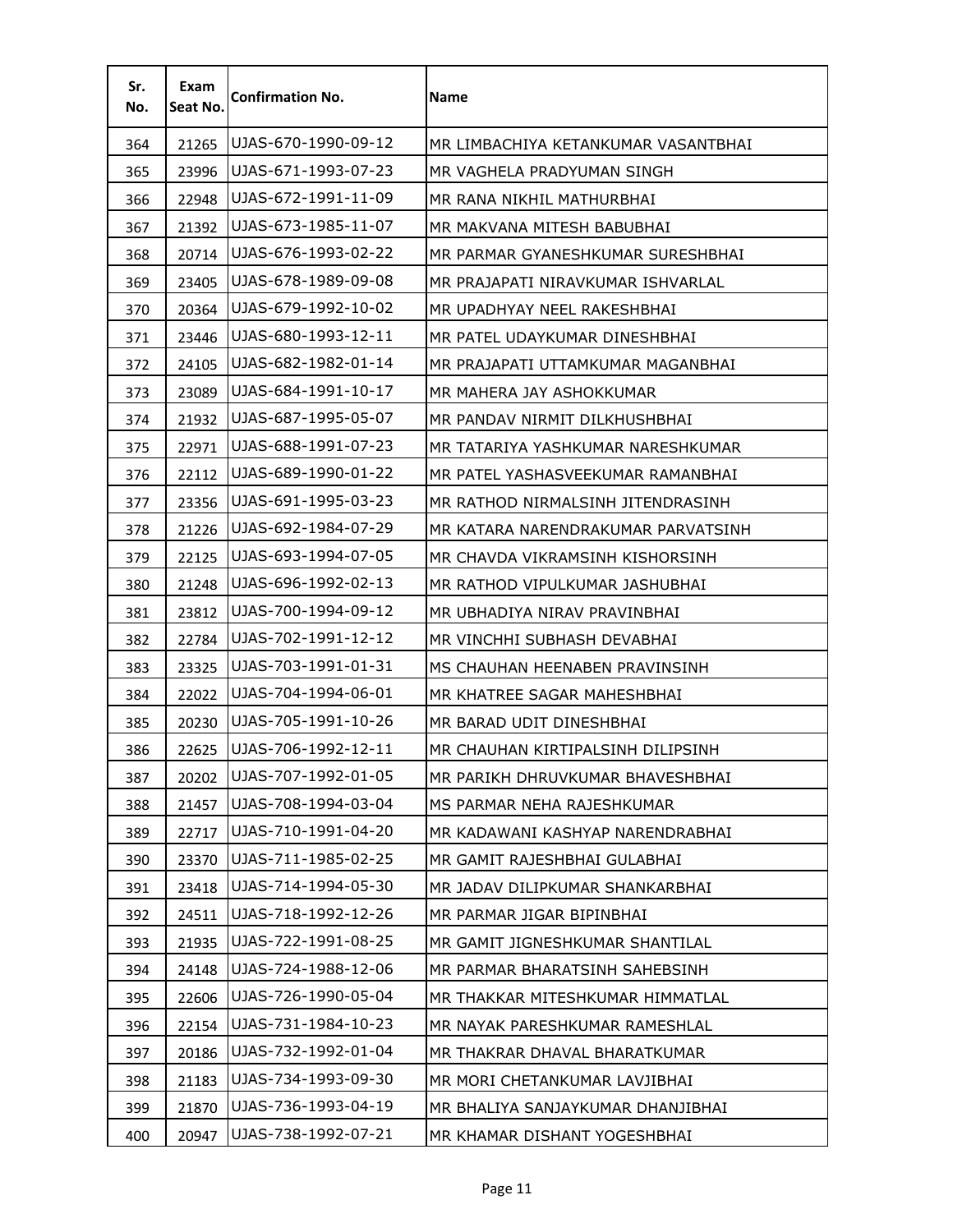| Sr.<br>No. | Exam<br>Seat No. | <b>Confirmation No.</b> | Name                                  |
|------------|------------------|-------------------------|---------------------------------------|
| 401        | 23943            | UJAS-739-1992-03-06     | MR RATHOD SAGAR MANSUKHBHAI           |
| 402        | 24073            | UJAS-740-1993-06-21     | MR GANDHI KIRTAN GIRISHKUMAR          |
| 403        | 22502            | UJAS-741-1991-08-14     | MR CHAUDHARI PRATIK DASHRATHBHAI      |
| 404        | 23795            | UJAS-745-1992-06-01     | MR GOHIL MOTIBHAI THANABHAI           |
| 405        | 23940            | UJAS-746-1992-08-17     | MR AMIN CHIRAG BHAGWANBHAI            |
| 406        | 20218            | UJAS-750-1990-12-02     | MR PRASAD RAHUL RADHE SHYAM           |
| 407        | 22898            | UJAS-752-1992-05-04     | MR GAMBHAVA MOHAMMADSAMIM RAHIMBHAI   |
| 408        | 21351            | UJAS-754-1991-10-19     | MR RANA SACHINKUMAR ASHOKBHAI         |
| 409        | 24027            | UJAS-755-1992-09-08     | MR CHAVDA BHAVINKUMAR NARESHBHAI      |
| 410        | 22120            | UJAS-756-1992-03-28     | MR VAGHELA JIGAR GANESHBHAI           |
| 411        | 22104            | UJAS-757-1993-05-10     | MR PATEL KRUNALKUMAR JASHAVANTBHAI    |
| 412        | 22180            | UJAS-759-1988-02-04     | MR MODI MANAN JANAKKUMAR              |
| 413        | 21766            | UJAS-761-1986-08-25     | MR RATHOD PRIYESH JAYANTILAL          |
| 414        | 22304            | UJAS-765-1994-10-14     | MR SOLANKI JINENDRA LAXMANBHAI        |
| 415        | 21161            | UJAS-767-1992-04-18     | MR VALAND RAHULBHAI BHASKARBHAI       |
| 416        | 22197            | UJAS-768-1987-07-08     | MR PAREKH NISHANTKUMAR GHANSHYAM BHAI |
| 417        | 20922            | UJAS-769-1990-06-01     | MR SHEKH ROHITKUMAR JAGUBHAI          |
| 418        | 21585            | UJAS-770-1990-08-15     | MR DAVE VIPULKUMAR PRAVINBHAI         |
| 419        | 22424            | UJAS-771-1982-04-26     | MR RAJPUT NARENDRASINH RAJENDRASINH   |
| 420        | 20886            | UJAS-773-1993-04-24     | MS PATEL VAIDEHI PANKAJKUMAR          |
| 421        | 24119            | UJAS-774-1990-08-01     | MR KADIA TARAK ASHOKKUMAR             |
| 422        | 23350            | UJAS-775-1993-05-28     | MR DHAMELIYA MAYURBHAI GILABHAI       |
| 423        | 21240            | UJAS-778-1992-05-31     | MS PATEL UJJVALA KANUBHAI             |
| 424        | 22897            | UJAS-779-1991-06-27     | MR BALBHADRA BHARGAV DILIPKUMAR       |
| 425        | 24244            | UJAS-782-1991-12-23     | MR SHARMA HEMANTKUMAR NATVARLAL       |
| 426        | 20092            | UJAS-785-1994-03-28     | MR SHAIKH ALLARKHA IQBALHUSSAN        |
| 427        | 22434            | UJAS-786-1991-09-20     | MR KATARIYA JAYESH RAMESHBHAI         |
| 428        | 23997            | UJAS-789-1994-05-20     | MR CHAUHAN PRASHANTKUMAR MUKESHBHAI   |
| 429        | 20468            | UJAS-791-1994-06-23     | MR PATEL DHAIRYA AJITKUMAR            |
| 430        | 21541            | UJAS-793-1993-09-27     | MR SHAH SHAIL MAYURBHAI               |
| 431        | 22853            | UJAS-795-1995-02-22     | MR KOTAK NISHANT DIPAKBHAI            |
| 432        | 21052            | UJAS-797-1995-06-14     | MS MAKWANA BHAVANABEN BABUBHAI        |
| 433        | 24153            | UJAS-798-1987-03-16     | MR RATHOD PRAGNESH MUKESHBHAI         |
| 434        | 24409            | UJAS-799-1994-01-28     | MR JETPURA HAMRAJ MAGANLAL            |
| 435        | 22081            | UJAS-800-1990-03-05     | MR BARAD VIJAYKUMAR PUNJABHAI         |
| 436        | 22789            | UJAS-804-1990-02-28     | MR BAMBHANIYA SAMIRKUMAR PUNABHAI     |
| 437        | 22790            | UJAS-806-1994-03-21     | MS PATEL KENA NILESHKUMAR             |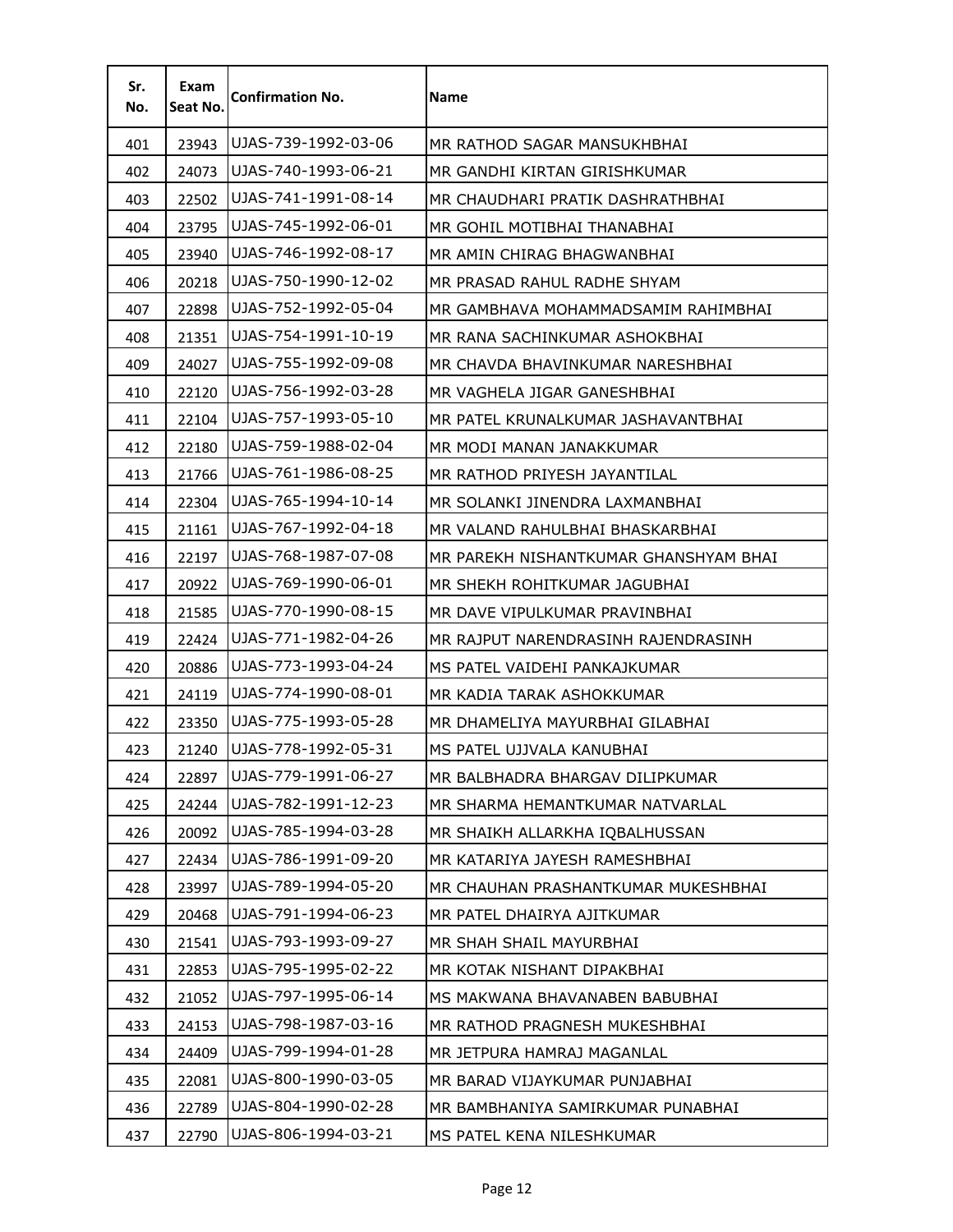| Sr.<br>No. | Exam<br>Seat No. | <b>Confirmation No.</b> | <b>Name</b>                          |
|------------|------------------|-------------------------|--------------------------------------|
| 438        | 23815            | UJAS-808-1988-06-02     | MR DELOLIYA DHAVAL RAMESHCHANDRA     |
| 439        | 23351            | UJAS-809-1993-10-27     | MR PATEL DEEPKUMAR RAJENDRABHAI      |
| 440        | 22083            | UJAS-812-1994-11-06     | MR SONI YASH SANJAYBHAI              |
| 441        | 23049            | UJAS-813-1987-06-03     | MS CHAUDHARI MAUSAMI RAMANLAL        |
| 442        | 23386            | UJAS-816-1992-05-07     | MR MANSURI SARFARAJ ABBASBHAI        |
| 443        | 23601            | UJAS-817-1988-05-13     | MR SOLANKI KIRAN MANILAL             |
| 444        | 21762            | UJAS-818-1994-08-11     | MR PRAJAPATI SANIKUMAR ISHWARBHAI    |
| 445        | 21951            | UJAS-819-1992-03-15     | MR KARAMTA VIRUBHAI BHAGVANBHAI      |
| 446        | 21000            | UJAS-820-1994-08-19     | MR PARMAR JAY DHANSUKHABHAI          |
| 447        | 22702            | UJAS-822-1993-02-12     | MR SHAHU MEHANDIALI ABIDHUSAIN       |
| 448        | 22500            | UJAS-824-1994-05-02     | MR PARMAR JAYDIPSINH KANABHAI        |
| 449        | 20143            | UJAS-825-1994-08-01     | MS PATEL BIRJUBEN VIRABHAI           |
| 450        | 24211            | UJAS-827-1993-03-31     | MR SAPARIYA KISHANBHAI RASIKLAL      |
| 451        | 21341            | UJAS-828-1993-11-28     | MS PRAJAPATI ARCHANABEN PRAVINBHAI   |
| 452        | 23332            | UJAS-834-1995-01-25     | MR LAKKAD RENISH NATUBHAI            |
| 453        | 24265            | UJAS-836-1991-01-27     | MR SHAH NARESH KHUMENDER             |
| 454        | 23692            | UJAS-839-1991-08-20     | MR SUTHAR DIVYANGBHAI VISHNUBHAI     |
| 455        | 21983            | UJAS-840-1994-02-11     | MR SOLANKI VIPULBHAI MANSUKHBHAI     |
| 456        | 22280            | UJAS-841-1993-11-05     | MR BHATTI KISHAN MAHESHBHAI          |
| 457        | 20179            | UJAS-844-1994-07-11     | MR PATEL SUNNYKUMAR MUKESHBHAI       |
| 458        | 20426            | UJAS-845-1991-07-17     | MR CHAUDHARI PRAVINKUMAR SHANKARBHAI |
| 459        | 20380            | UJAS-846-1986-03-12     | MR PATEL CHIRAG DASHARATHLAL         |
| 460        | 22978            | UJAS-848-1988-09-19     | MR TAMBOLI BHUSHAN PANDITBHAI        |
| 461        | 22341            | UJAS-850-1994-07-01     | MR RAVAL NISARGKUMAR BHARATBHAI      |
| 462        | 21783            | UJAS-851-1995-07-29     | MR PANDYA MAULIK BHUPENDRABHAI       |
| 463        | 20327            | UJAS-852-1992-02-11     | MR GAVIT AKSHAYKUMAR RATANBHAI       |
| 464        | 23702            | UJAS-853-1993-08-16     | MR PATEL HARDIKKUMAR BHAGAVANBHAI    |
| 465        | 23038            | UJAS-854-1992-12-08     | MS THAKKAR UNNATI PRAVINBHAI         |
| 466        | 21563            | UJAS-855-1989-11-08     | MR SORATHIA SIDDHARTH VELJIBHAI      |
| 467        | 21691            | UJAS-856-1989-03-30     | MR PATEL BHAVIN ASHOKKUMAR           |
| 468        | 24054            | UJAS-859-1994-02-23     | MR VAGHELA KARAN DEEPAKKUMAR         |
| 469        | 23406            | UJAS-860-1995-08-09     | MR PARMAR JAINIF SHAMALBHAI          |
| 470        | 23447            | UJAS-861-1991-04-26     | MR SHAIKH SHEHBAZ ALI ABDUL SATTAR   |
| 471        | 20524            | UJAS-863-1992-04-04     | MR PATEL ASHISHKUMAR KHANDUBHAI      |
| 472        | 21383            | UJAS-864-1991-09-14     | MR JADAV NIKHIL ASHOKBHAI            |
| 473        | 22093            | UJAS-868-1994-06-27     | MR RAJAN AKASHKUMAR HARESHBHAI       |
| 474        | 21124            | UJAS-869-1992-07-08     | MR SHARMA ROHIT RAM SWAROOP          |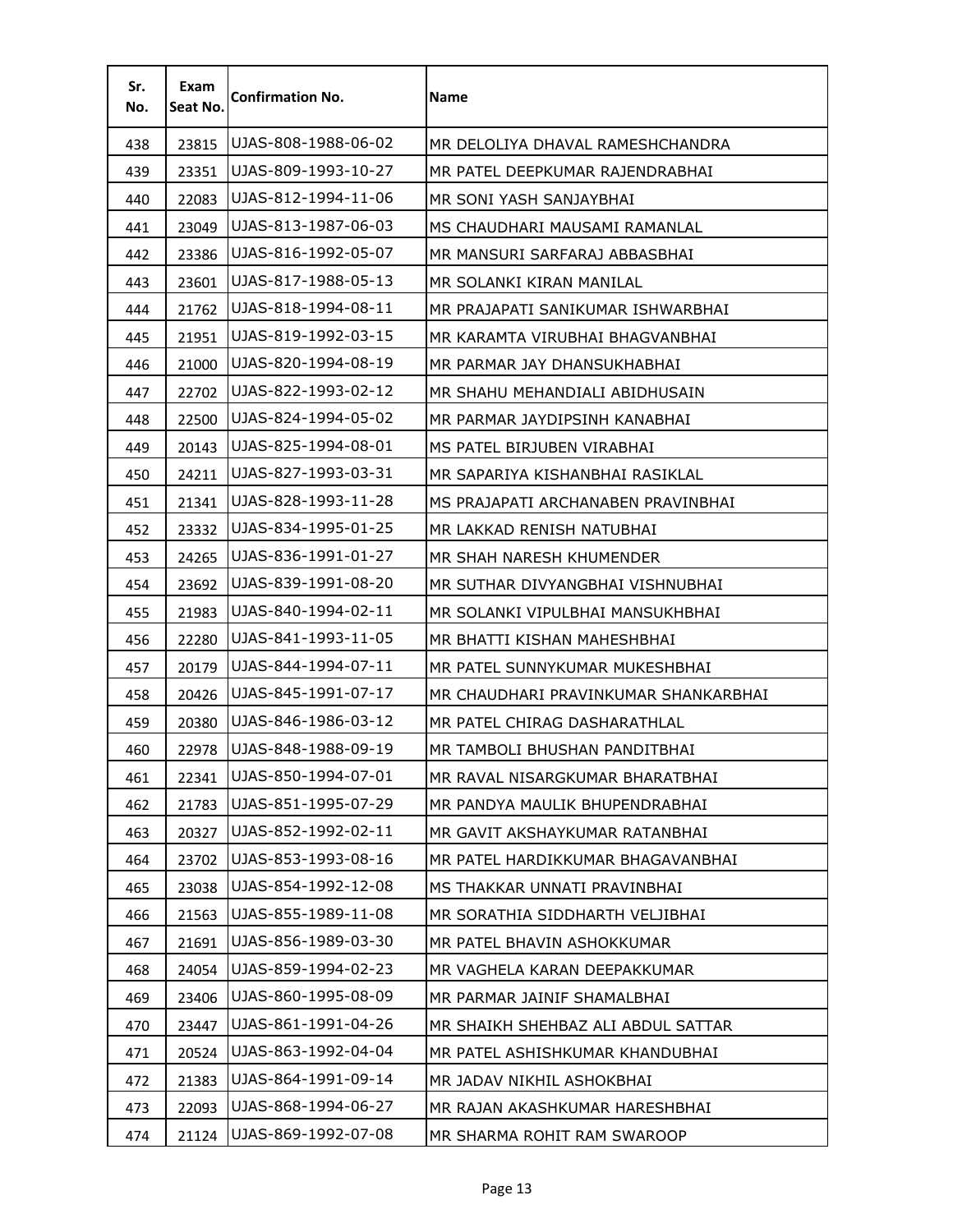| Sr.<br>No. | Exam<br>Seat No. | <b>Confirmation No.</b> | <b>Name</b>                            |
|------------|------------------|-------------------------|----------------------------------------|
| 475        | 20576            | UJAS-870-1995-06-07     | MR MISTRI BHARGAVKUMAR AMRUTLAL        |
| 476        | 22173            | UJAS-871-1992-07-08     | MR AMODIA RONAK BAKULCHANDRA           |
| 477        | 21496            | UJAS-875-1995-08-05     | MR CHAUDHARY YASH KANUBHAI             |
| 478        | 21613            | UJAS-877-1986-08-14     | MR BHANKHODIYA NITIN KALABHAI          |
| 479        | 22893            | UJAS-879-1992-12-24     | MR PRAJAPATI BHAVESHKUMAR NARAYANBHAI  |
| 480        | 22077            | UJAS-880-1991-10-01     | MR KUMPAVAT KRUNALSINH SURENDRASINH    |
| 481        | 22631            | UJAS-882-1992-05-13     | MR SHAH PRIYANSH JAYPRAKASH            |
| 482        | 22577            | UJAS-883-1993-12-07     | MR PRAJAPATI MAYANKKUMAR NARENDRABHAI  |
| 483        | 21254            | UJAS-885-1993-01-25     | MR PATEL SHAILESHKUMAR DASHRATHLAL     |
| 484        | 20167            | UJAS-887-1994-09-29     | MR MODI KULDEEP ASHWINKUMAR            |
| 485        | 21920            | UJAS-889-1994-08-17     | MR MEHTA KASHYAP JAYESHBHAI            |
| 486        | 21553            | UJAS-891-1992-05-31     | MR DABHI BIRJUKUMAR KESHAVBAHI         |
| 487        | 22338            | UJAS-892-1991-06-22     | MR BHATTI HAFIZ IQABALBHAI             |
| 488        | 22875            | UJAS-893-1994-12-11     | MR VAIDYA DEEP SANJAYBHAI              |
| 489        | 24506            | UJAS-894-1992-11-13     | MR BHESANIYA VIVEK AMRUTBHAI           |
| 490        | 21822            | UJAS-896-1989-11-06     | MR PATEL JAYESHKUMAR GANDABHAI         |
| 491        | 21401            | UJAS-900-1992-01-27     | MR PATEL RONAK MAHESHBHAI              |
| 492        | 24378            | UJAS-902-1991-04-16     | MR THAKOR KIRITBHAI ZEENABHAI          |
| 493        | 21424            | UJAS-903-1994-04-29     | MR PATEL BHARGAVKUMAR NATUBHAI         |
| 494        | 20276            | UJAS-904-1992-08-29     | MR JADAV PRADIPSINH RAMSINH            |
| 495        | 24324            | UJAS-905-1991-04-19     | MR KEVADIYA GHANSHYAMBHAI JITENDRABHAI |
| 496        | 20814            | UJAS-907-1991-09-01     | MR UPADHYAY VALAY NARENDRAKUMAR        |
| 497        | 23511            | UJAS-909-1988-01-10     | MR PATEL PRATIKKUMAR JAGDISHBHAI       |
| 498        | 23181            | UJAS-911-1990-11-24     | MR PRAJAPATI JIGNESH ASHOKBHAI         |
| 499        | 23656            | UJAS-913-1988-10-24     | MR SAWANI DINESH JENTILAL              |
| 500        | 24181            | UJAS-914-1992-11-18     | MR MEHTA MRINAL PANKAJKUMAR            |
| 501        | 24227            | UJAS-915-1991-06-27     | MR VYAS ASHISH DILIPKUMAR              |
| 502        | 23453            | UJAS-916-1991-06-22     | MR SINDHA RAGHUVIRSINH KAMLESHBHAI     |
| 503        | 24008            | UJAS-917-1988-03-30     | MR CHARAVALA INAYATHUSAIN IMADADALI    |
| 504        | 20843            | UJAS-919-1992-08-18     | MR PANDYA DIPAKKUMAR BHARATBHAI        |
| 505        | 22689            | UJAS-921-1994-06-09     | MR MODI VISHAL ANILKUMAR               |
| 506        | 20269            | UJAS-922-1994-07-09     | MR PANCHAL KISHANKUMAR PRAVINBHAI      |
| 507        | 20288            | UJAS-923-1992-07-29     | MR MAKWANA HITESHBHAI GHANSHYAMBHAI    |
| 508        | 24360            | UJAS-924-1993-11-23     | MR NADODA SUHASKUMAR HIRABHAI          |
| 509        | 21423            | UJAS-927-1990-07-21     | MR RANA KRUNAL MUKESHKUMAR             |
| 510        | 23583            | UJAS-928-1992-06-24     | MR DOLERA ANILKUMAR MANSUKHBHAI        |
| 511        | 22421            | UJAS-929-1995-08-10     | MR PATEL JAGRUT JAYESHBHAI             |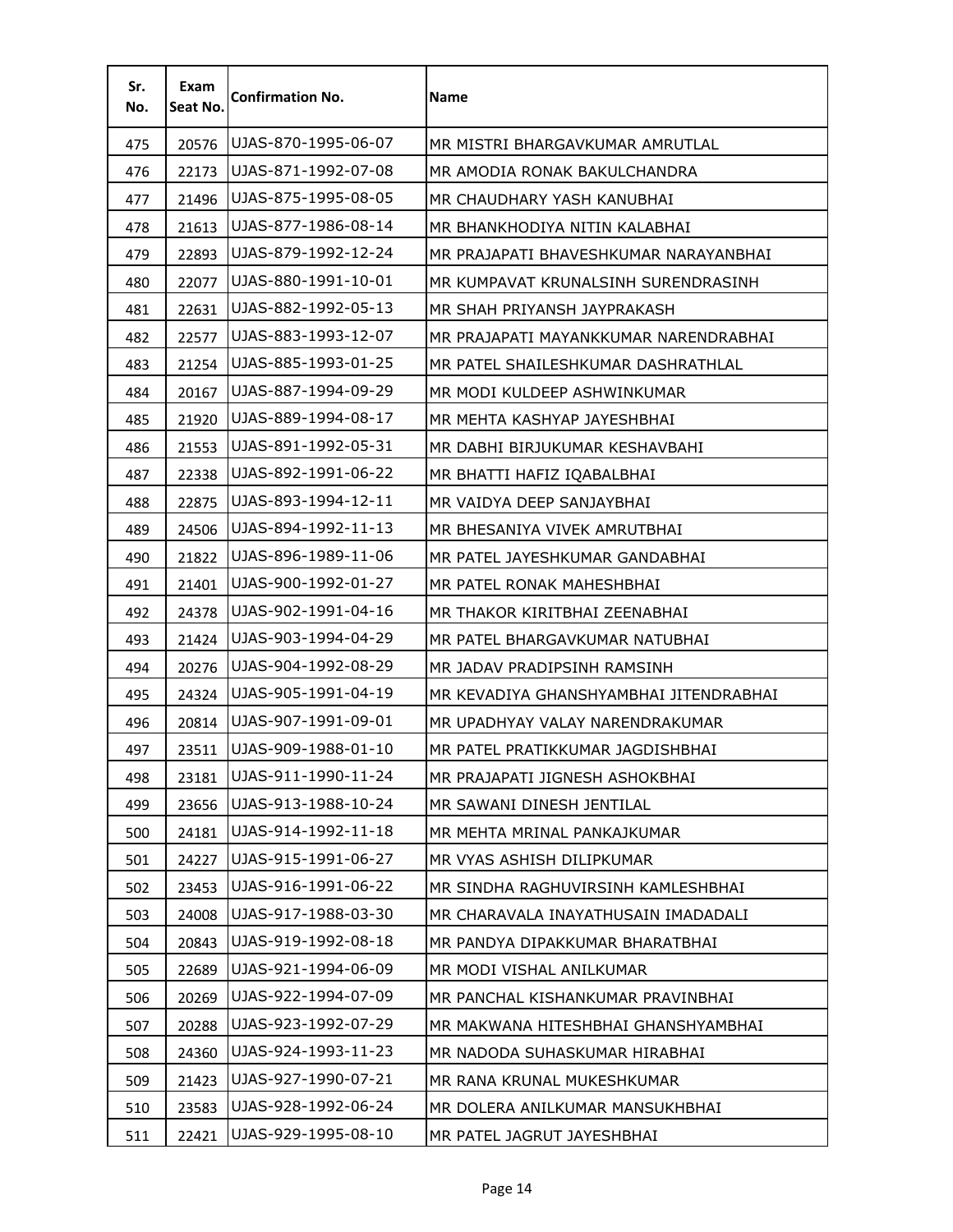| Sr.<br>No. | Exam<br>Seat No. | <b>Confirmation No.</b> | <b>Name</b>                          |
|------------|------------------|-------------------------|--------------------------------------|
| 512        | 22987            | UJAS-930-1993-12-04     | MR CHAUHAN HIMANSHU KANTILAL         |
| 513        | 24261            | UJAS-932-1993-03-26     | MR RAVALIYA RAHUL DEVRAKHIBHAI       |
| 514        | 20899            | UJAS-933-1994-01-15     | MR RAVAT SANJAY PARSOTAMBHAI         |
| 515        | 22105            | UJAS-934-1992-09-29     | MR MOTKA TUSHAR VELJIBHAI            |
| 516        | 21058            | UJAS-935-1992-08-20     | MR SHAIKH ATIKAHMED GULAMMAYUDDIN    |
| 517        | 20889            | UJAS-936-1995-03-04     | MR SONAR DEVANSH JAGDISHBHAI         |
| 518        | 24272            | UJAS-938-1993-10-22     | MR MARU JATEENKUMAR RUPABHAI         |
| 519        | 23767            | UJAS-940-1993-09-15     | MR CHUDASAMA MITRAJSINH JANAKSINH    |
| 520        | 21818            | UJAS-941-1988-07-01     | MR UPADHYAY PRASHANT MANAN           |
| 521        | 22207            | UJAS-942-1991-11-06     | MR JOSHI RAVIRAJ RAJENDRAKUMAR       |
| 522        | 21047            | UJAS-943-1994-07-11     | MR PATEL HARSHIL AJITBHAI            |
| 523        | 22532            | UJAS-944-1993-10-09     | MR PATEL KETUL HARSHADBHAI           |
| 524        | 22199            | UJAS-945-1987-02-13     | MR SHARMA ANILKUMAR UMESHCHANDRA     |
| 525        | 21006            | UJAS-946-1993-11-21     | MR PATEL SAVANKUMAR KIRITKUMAR       |
| 526        | 23054            | UJAS-948-1994-08-16     | MR CHAUHAN NAYAN HIMATBHAI           |
| 527        | 23341            | UJAS-949-1992-08-21     | MR CHAUHAN DHARMENDRA HAMIRBHAI      |
| 528        | 23421            | UJAS-950-1994-07-20     | MR AMRUTIYA CHIRAGKUMAR MAHENDRABHAI |
| 529        | 22854            | UJAS-951-1992-07-15     | MR PATEL JOYALKUMAR BHARATBHAI       |
| 530        | 23867            | UJAS-954-1992-04-30     | MR KAILA DIXITKUMAR NAVNITBHAI       |
| 531        | 24415            | UJAS-955-1994-08-18     | MR BUKHARI MOHAMMED ADIL FATEHALI    |
| 532        | 20626            | UJAS-957-1984-06-14     | MR CHAUDHARI SUDHIRKUMAR CHHOTUBHAI  |
| 533        | 20875            | UJAS-958-1993-09-14     | MR HIHOR HIMANSHU KESHAVBHAI         |
| 534        | 23502            | UJAS-959-1994-02-20     | MR PATEL VIRAL PRAHLADBHAI           |
| 535        | 21331            | UJAS-960-1986-10-02     | MR PATEL MOHIT NIRANJANBHAI          |
| 536        | 22151            | UJAS-961-1993-08-01     | MR GOSAI DHAVAL RAMESHPURI           |
| 537        | 21722            | UJAS-964-1992-06-16     | MR SHARMA KAMLESHKUMAR JAYANTIBHAI   |
| 538        | 21562            | UJAS-966-1986-12-03     | MR PATEL BHAVIKKUMAR AMRUTLAL        |
| 539        | 23862            | UJAS-967-1994-01-12     | MR PRAJAPATI BHAVIK VADILAL          |
| 540        | 21360            | UJAS-968-1991-09-25     | MR GAUSWAMI DARSHIT JITENDRAGIRI     |
| 541        | 20348            | UJAS-969-1994-01-02     | MS YADAV MITAKUMARI SIDDARTHPRASAD   |
| 542        | 22106            | UJAS-970-1994-06-30     | MR PATEL VIPULKUMAR AMRUTLAL         |
| 543        | 24359            | UJAS-975-1989-02-04     | MR KHUNTWAL ARUN PARMANAND KHUNTWAL  |
| 544        | 20291            | UJAS-979-1991-10-17     | MS PATEL JANVIBEN RAMESHKUMAR        |
| 545        | 22905            | UJAS-984-1992-05-28     | MR AGRAWAL AKASH RAMESHBHAI          |
| 546        | 21470            | UJAS-986-1990-11-08     | MR GAMI HARDIK CHIMANBHAI            |
| 547        | 20610            | UJAS-988-1994-04-06     | MR MACHHI JIGARKUMAR RAYJIBHAI       |
| 548        | 21697            | UJAS-989-1993-03-09     | MR DAVE PARTH VASANTKUMAR            |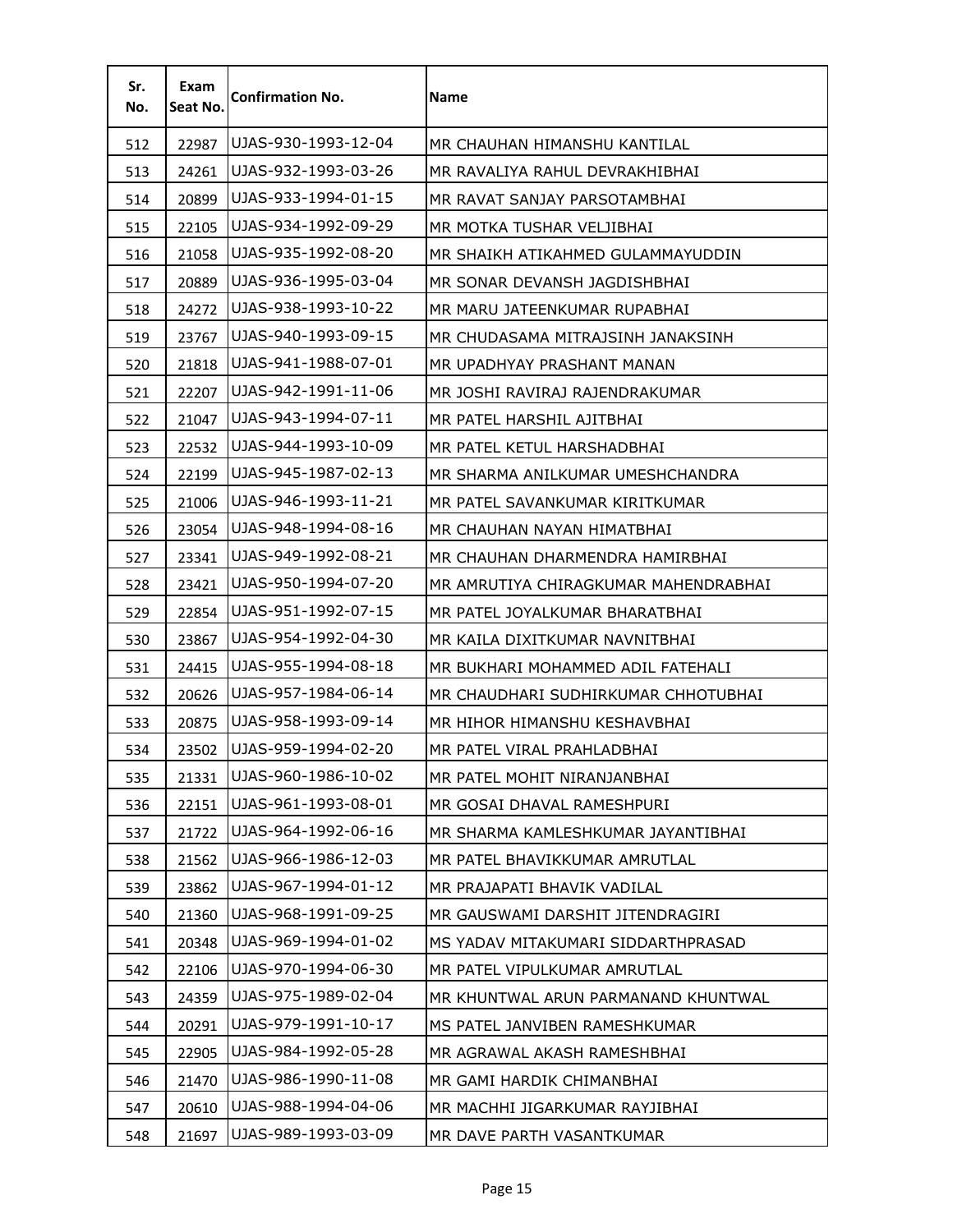| Sr.<br>No. | Exam<br>Seat No. | <b>Confirmation No.</b> | <b>Name</b>                          |
|------------|------------------|-------------------------|--------------------------------------|
| 549        | 21532            | UJAS-990-1989-07-20     | MR GANDHARV JAYKUMAR BHARATKUMAR     |
| 550        | 21504            | UJAS-991-1987-03-07     | MR CHHATRALA UTTAMKUMAR POPATLAL     |
| 551        | 20418            | UJAS-993-1985-07-28     | MR PATEL JITENDRAKUMAR RAMESHBHAI    |
| 552        | 21820            | UJAS-994-1993-11-04     | MR GOHEL MAYURBHAI PUNABHAI          |
| 553        | 24199            | UJAS-996-1992-07-30     | MR BRAHMBHATT HARDIKKUMAR ASHVINBHAI |
| 554        | 21193            | UJAS-997-1993-03-03     | MR MAHIDA RAVINDRASINH MAHENDRASINH  |
| 555        | 24242            | UJAS-1000-1992-12-12    | MR MODI VISHALKUMAR KIRITBHAI        |
| 556        | 20235            | UJAS-1001-1993-01-16    | MR PATEL RIYAZ RUSTAM                |
| 557        | 22364            | UJAS-1004-1993-12-10    | MR DAVE RAVIKUMAR PANKAJKUMAR        |
| 558        | 22164            | UJAS-1006-1991-11-11    | MR PATEL DHAVAL BHARATBHAI           |
| 559        | 21433            | UJAS-1007-1993-08-15    | MR PATEL LEKH VINODBHAI              |
| 560        | 21567            | UJAS-1008-1995-04-18    | MR PARMAR NISHANT MAHENDRAKUMAR      |
| 561        | 20748            | UJAS-1009-1992-11-05    | MR BALDANIYA VIPULKUMAR ANANDBHAI    |
| 562        | 24299            | UJAS-1011-1994-01-01    | MR PATEL HARDIKKUMAR MANUBHAI        |
| 563        | 23690            | UJAS-1012-1993-03-07    | MR RAVAL PARTH BHARATBHAI            |
| 564        | 21745            | UJAS-1014-1990-01-06    | MR PATEL ANANTKUMAR SATISHBHAI       |
| 565        | 24102            | UJAS-1015-1993-07-07    | MR ROHIT NILESHKUMAR KESHAVBHAI      |
| 566        | 20571            | UJAS-1020-1994-07-01    | MR GANDHI DEEP NAIMISHKUMAR          |
| 567        | 21013            | UJAS-1024-1991-06-28    | MR GOHIL PRADIPSINH DALAPATSINH      |
| 568        | 23706            | UJAS-1025-1992-02-05    | MR PARMAR AMAN MAHENDRAKUMAR         |
| 569        | 21976            | UJAS-1026-1992-09-27    | MR DAMOR PRADIPKUMAR RAMSINGBHAI     |
| 570        | 20350            | UJAS-1031-1992-10-06    | MR JAIN KASHISH KAMLESH              |
| 571        | 22936            | UJAS-1032-1991-09-11    | MR PATEL TEJASKUMAR THAKORBHAI       |
| 572        | 23729            | UJAS-1034-1992-10-26    | MR LIMBASIYA RAJAN BHAGVANJEEBHAI    |
| 573        | 21885            | UJAS-1035-1994-02-14    | MR AMBALIYA DILIPKUMAR PALABHAI      |
| 574        | 22368            | UJAS-1038-1994-06-09    | MR KAZI UVEZUDDIN HUSHNUDDIN         |
| 575        | 24231            | UJAS-1041-1993-10-12    | MR GOSAI MILANGIRI GUNVANTGIRI       |
| 576        | 21201            | UJAS-1042-1993-01-29    | MR PITHAVA AJAYKUMAR HASAMUKHRAY     |
| 577        | 21417            | UJAS-1043-1991-12-01    | MR PANCHAL PRASHANTKUMAR PRAVINBHAI  |
| 578        | 21018            | UJAS-1044-1993-10-09    | MR PATEL SUNILKUMAR VISHNUBHAI       |
| 579        | 21968            | UJAS-1045-1991-01-13    | MR SOLANKI DHIREN KUMAR ASHWINSINH   |
| 580        | 23319            | UJAS-1046-1993-02-27    | MR GOSWAMI ARPANPURI ASHWINPURI      |
| 581        | 21443            | UJAS-1048-1992-04-08    | MS NIMAVAT VAISHALI BHANDAS          |
| 582        | 22829            | UJAS-1049-1992-02-01    | MR MAKWANA BHAVIK ARVINDBHAI         |
| 583        | 23079            | UJAS-1050-1993-08-06    | MR AGA SHAZIMABBAS GULAMABBAS        |
| 584        | 21649            | UJAS-1052-1993-10-19    | MR RATHOD NILAY RAMESHBHAI           |
| 585        | 22285            | UJAS-1053-1991-06-24    | MRS PATEL KINJALBEN GOVINDBHAI       |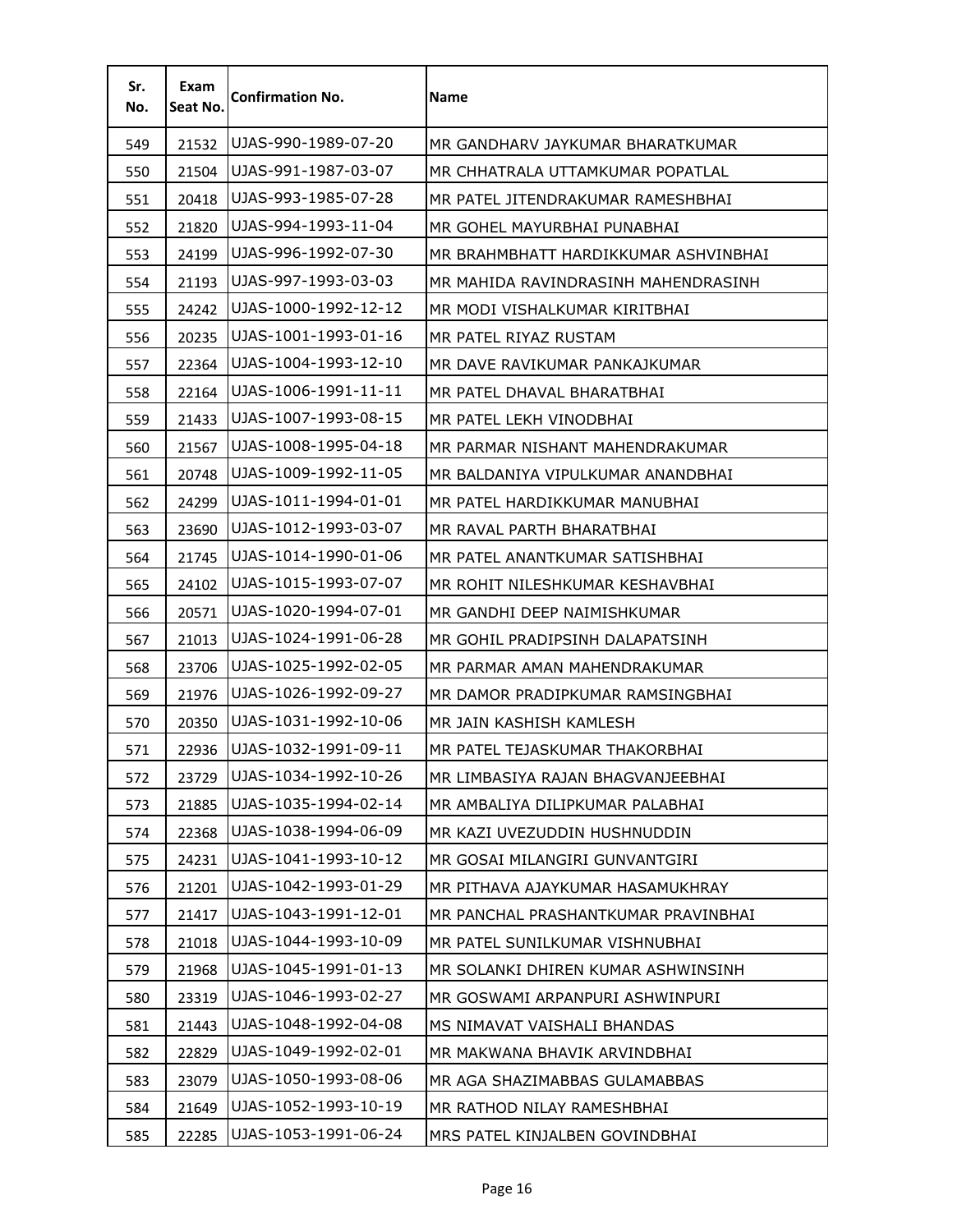| Sr.<br>No. | Exam<br>Seat No. | <b>Confirmation No.</b> | <b>Name</b>                            |
|------------|------------------|-------------------------|----------------------------------------|
| 586        | 23928            | UJAS-1054-1992-07-02    | MR SONAGARA HITENDRA NARSHIBHAI        |
| 587        | 21808            | UJAS-1055-1993-01-30    | MR BAGADA CHANDRESH MOHANBHAI          |
| 588        | 20260            | UJAS-1057-1992-01-18    | MR TANDEL KULDEEPKUMAR ASHOKBHAI       |
| 589        | 23616            | UJAS-1058-1991-08-12    | MR RATHOD PARESHBHAI NARANBHAI         |
| 590        | 21238            | UJAS-1060-1990-06-07    | MR PATEL NISHANT ATULBHAI              |
| 591        | 23765            | UJAS-1061-1994-03-26    | MR PATEL MEGH VISHNUBHAI               |
| 592        | 20082            | UJAS-1062-1990-11-29    | MR CHAUDHARY VIPULKUMAR NARSANGBHAI    |
| 593        | 20406            | UJAS-1063-1992-11-08    | MS KHARADI EKTA KAMALESHKUMAR          |
| 594        | 20329            | UJAS-1065-1989-10-23    | MR PATEL HARSHADKUMAR PRAHLADBHAI      |
| 595        | 20432            | UJAS-1067-1993-05-11    | MR PATEL BHAVIK BHARATBHAI             |
| 596        | 23513            | UJAS-1068-1994-12-25    | MR MEHTA MAHARSHI JASHVANTBHAI         |
| 597        | 24037            | UJAS-1070-1989-08-01    | MR CONTRACTOR HITEXKUMAR MUKESHCHANDRA |
| 598        | 21309            | UJAS-1071-1994-11-22    | MR SEVAK KRUTIK KAUSHIKBHAI            |
| 599        | 24295            | UJAS-1074-1988-05-12    | MR CHAVDA NITINKUMAR BHIKHABHAI        |
| 600        | 23397            | UJAS-1080-1988-01-09    | MR JOSHI MUNJAL JAYANTBHAI             |
| 601        | 22916            | UJAS-1086-1990-07-01    | MR SHYORA LALJIBHAI DHIRUBHAI          |
| 602        | 22307            | UJAS-1088-1993-09-16    | MR PARIKH PRADIPKUMAR GOVINDBHAI       |
| 603        | 22242            | UJAS-1090-1993-10-05    | MRS GOSWAMI VAIBHAVI MUKESHGRI         |
| 604        | 24002            | UJAS-1092-1984-01-16    | MS PATEL VAISHALIBEN YASHVANTBHAI      |
| 605        | 24503            | UJAS-1093-1992-01-17    | MR SHAH BRIJESHKUMAR DINESHCHANDRA     |
| 606        | 23212            | UJAS-1094-1992-11-07    | MR YOGI DIPESHKUMAR DASHRATHBHAI       |
| 607        | 22923            | UJAS-1096-1993-11-20    | MR MORI PRADIPSINH RAMSINH             |
| 608        | 20752            | UJAS-1103-1993-12-30    | MR RATADIYA VIJAY GHELA                |
| 609        | 22227            | UJAS-1104-1991-01-02    | MR SINGH ABHISEKH SUBASH               |
| 610        | 20763            | UJAS-1105-1992-08-05    | MR BHAVSAR TANMAY SUNILKUMAR           |
| 611        | 22624            | UJAS-1107-1993-10-04    | MR KASUNDRA ASHESH ANILBHAI            |
| 612        | 24385            | UJAS-1114-1991-12-24    | MR MULTANI ASHIFBHAI RASULBHAI         |
| 613        | 24065            | UJAS-1115-1992-09-27    | MR LUHANA PARESH PARMANAND             |
| 614        | 23208            | UJAS-1116-1994-01-11    | MR SAIYED MOHAMMED ADIL JAFRULLA       |
| 615        | 20929            | UJAS-1118-1992-12-11    | MR PARMAR KUSH SANJAYBHAI              |
| 616        | 20897            | UJAS-1121-1990-11-16    | MR BHATT TARAK GAURANGBHAI             |
| 617        | 20068            | UJAS-1125-1992-11-17    | MR RATHOD HIRENRAJ NARESHCHANDRA       |
| 618        | 23375            | UJAS-1126-1991-07-03    | MR KHUNT SAGARKUMAR PARSOTAMBHAI       |
| 619        | 23135            | UJAS-1128-1994-08-11    | MR PUWAR PUSHPRAJ PREMSINH             |
| 620        | 21174            | UJAS-1129-1994-03-20    | MR SHARMA KRUNALKUMAR KANTILAL         |
| 621        | 20242            | UJAS-1132-1993-06-20    | MR PATEL KRUNAL BALDEVBHAI             |
| 622        | 20751            | UJAS-1133-1986-11-25    | MR KHANPURIA MEHULKUMAR DHIRUBHAI      |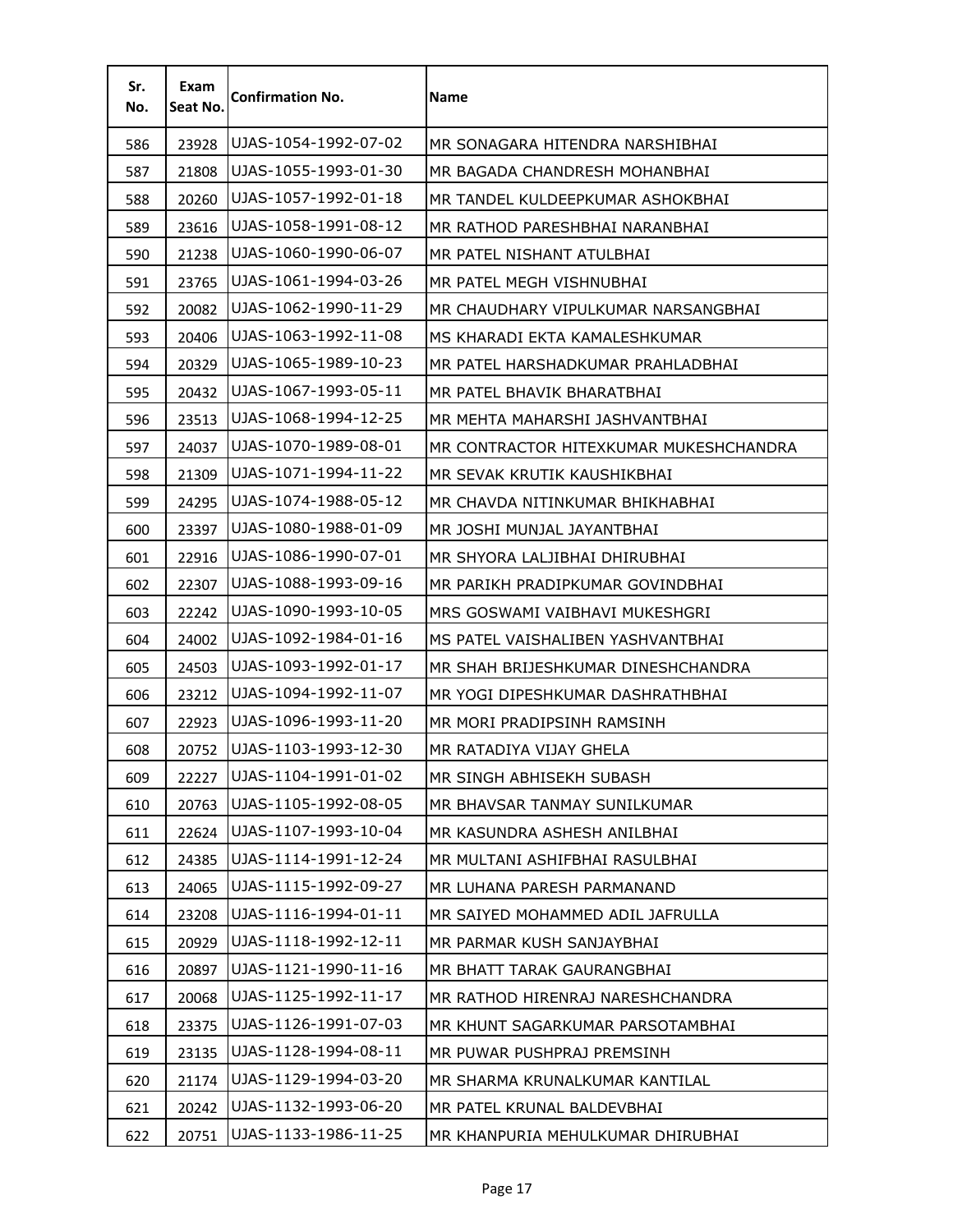| Sr.<br>No. | Exam<br>Seat No. | <b>Confirmation No.</b> | Name                                 |
|------------|------------------|-------------------------|--------------------------------------|
| 623        | 24531            | UJAS-1136-1991-08-06    | MR PRAJAPATI VISHAL RAMESHBHAI       |
| 624        | 20108            | UJAS-1137-1985-08-10    | MR CHAUDHARI VIRALKUMAR SHANKARBHAI  |
| 625        | 21780            | UJAS-1140-1992-11-04    | MR PATEL DHARMIKKUMAR BHARATBHAI     |
| 626        | 20540            | UJAS-1141-1994-04-19    | MR ALAWANI SUNNY RAJANALI            |
| 627        | 20295            | UJAS-1142-1991-11-12    | MR GUNDIYA DHARMESHKUMAR KACHRABHAI  |
| 628        | 23525            | UJAS-1146-1991-09-24    | MR SOLANKI ASHVINKUMAR HARDASBHAI    |
| 629        | 22441            | UJAS-1147-1991-04-09    | MR VALA SUNILKUMAR GOVINDBHAI        |
| 630        | 22085            | UJAS-1149-1986-09-27    | MR SOLANKI KRUNAL JASHVANTLAL        |
| 631        | 22471            | UJAS-1151-1991-05-04    | MR PATEL DHAVALKUMAR JITENDRABHAI    |
| 632        | 20042            | UJAS-1152-1992-07-24    | MR VASAVA ASHISHBHAI SAKHARAMBHAI    |
| 633        | 20265            | UJAS-1153-1983-05-05    | MR PATEL JIGNESH KUMAR VASUDEVBHAI   |
| 634        | 20495            | UJAS-1154-1992-09-01    | MR PATEL RAJ SURESHBHAI              |
| 635        | 24234            | UJAS-1156-1987-11-01    | MR GHOSALKAR SUNILKUMAR ASHOKKUMAR   |
| 636        | 21412            | UJAS-1157-1992-08-08    | MR PRAJAPATI SIDDHARTH KANTILAL      |
| 637        | 23012            | UJAS-1160-1990-12-25    | MR PARMAR DIPAKKUMAR LAXMANBHAI      |
| 638        | 23464            | UJAS-1163-1991-04-15    | MR ROT VIJAYKUMAR CHANDUBHAI         |
| 639        | 22512            | UJAS-1165-1991-08-12    | MR PATEL MAULIKKUMAR CHIMANBHAI      |
| 640        | 22798            | UJAS-1166-1994-02-27    | MR PATEL MAULIKKUMAR KANAIYALAL      |
| 641        | 21334            | UJAS-1167-1992-04-07    | MR LORIYA VISMAY JAYENDRABHAI        |
| 642        | 21737            | UJAS-1168-1993-12-18    | MR VAGHAMASHI PARTHKUMAR HARSUKHBHAI |
| 643        | 22955            | UJAS-1169-1993-12-30    | MR CHAUDHARY BHARATKUMAR MAHESHBHAI  |
| 644        | 22324            | UJAS-1170-1992-04-30    | MR PATEL DIPAKKUMAR RAJESHBHAI       |
| 645        | 22286            | UJAS-1171-1991-08-24    | MR METIYA JAYESHKUMAR GOVINDBHAI     |
| 646        | 21908            | UJAS-1172-1993-08-05    | MR PATEL KASHYAPKUMAR SUBHASHCHANDRA |
| 647        | 21017            | UJAS-1173-1993-08-18    | MR RAVAL MANAN SUMANCHANDRA          |
| 648        | 21188            | UJAS-1175-1990-07-06    | MR PATEL YOGESHKUMAR MANUBHAI        |
| 649        | 21100            | UJAS-1179-1994-10-08    | MS PATEL NEHABEN BHARATBHAI          |
| 650        | 23022            | UJAS-1180-1993-08-30    | MR MEHTA JWALANT SUDIPBHAI           |
| 651        | 21368            | UJAS-1181-1991-09-27    | MR CHAUHAN AMITKUMAR DINESHBHAI      |
| 652        | 24457            | UJAS-1182-1993-07-12    | MR PATEL DIXITKUMAR KANUBHAI         |
| 653        | 20773            | UJAS-1183-1993-09-25    | MR VANKAR JANAKKUMAR HIRABHAI        |
| 654        | 24185            | UJAS-1186-1992-02-12    | MR PRAJAPATI BRIJESH BHAGVANDAS      |
| 655        | 24437            | UJAS-1187-1994-02-25    | MR JORA YOGESHKUMAR BHAGVANBHAI      |
| 656        | 22919            | UJAS-1188-1992-03-13    | MR PATEL VIMALKUMAR KAMLESHBHAI      |
| 657        | 23907            | UJAS-1189-1993-09-01    | MR LAD SAGAR KAUSHIKBHAI             |
| 658        | 23315            | UJAS-1190-1994-06-01    | MS CHAUDHARI JINKAL BAHECHARBHAI     |
| 659        | 22638            | UJAS-1194-1994-07-05    | MR PRAJAPATI URVISHKUMAR BABUBHAI    |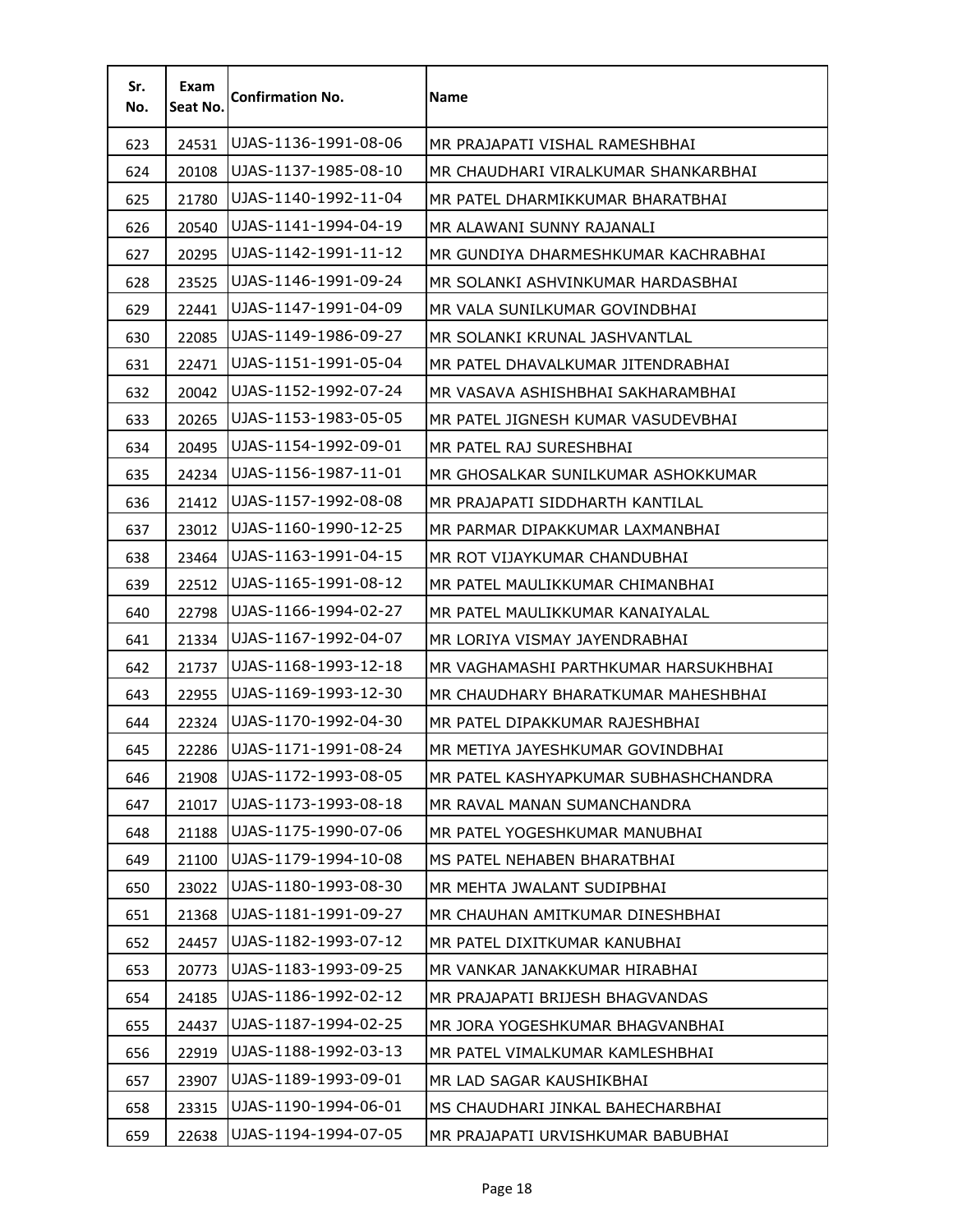| Sr.<br>No. | Exam<br>Seat No. | <b>Confirmation No.</b> | <b>Name</b>                           |
|------------|------------------|-------------------------|---------------------------------------|
| 660        | 21228            | UJAS-1195-1993-06-12    | MR PARMAR SANJAY KARSHANBHAI          |
| 661        | 23146            | UJAS-1196-1994-05-09    | MR SOLANKI ASHISHSINH MAHIPALSINH     |
| 662        | 24033            | UJAS-1197-1993-03-05    | MR PRAJAPATI KARANKUMAR MANUBHAI      |
| 663        | 20990            | UJAS-1201-1988-06-17    | MR SUTHAR MONTUKUMAR MUKESHBHAI       |
| 664        | 22009            | UJAS-1203-1993-10-12    | MR CHAUHAN MAYUR VALJIBHAI            |
| 665        | 21813            | UJAS-1204-1994-05-11    | MR KATARIYA VIPULKUMAR KANUBHAI       |
| 666        | 20534            | UJAS-1205-1992-02-01    | MR RAI VIVEKKUMAR RAJBAHADUR          |
| 667        | 21415            | UJAS-1206-1994-01-07    | MR PATEL RONAKKUMAR NATAVARLAL        |
| 668        | 22139            | UJAS-1207-1993-06-03    | MR KHERA NIRAV MANASUKHLAL            |
| 669        | 22499            | UJAS-1210-1993-09-17    | MR PARMAR PRAVINBHAI CHANDUBHAI       |
| 670        | 23176            | UJAS-1214-1991-04-10    | MR KHORAJIYA AEJAJ ARIF               |
| 671        | 21160            | UJAS-1216-1992-05-22    | MR CHAUDHARI SHAILESHBHAI VALJIBHAI   |
| 672        | 21900            | UJAS-1218-1993-09-24    | MS CHAVDA SONALI JAGDISHBHAI          |
| 673        | 24536            | UJAS-1219-1992-12-30    | MR SARVAIYA BHARATBHAI MADHABHAI      |
| 674        | 21787            | UJAS-1221-1987-02-22    | MR CHAUHAN NIKUNJ KAMLESHBHAI         |
| 675        | 23225            | UJAS-1222-1991-06-05    | MR VALAND SAGAR GHANSHYAMBHAI         |
| 676        | 21073            | UJAS-1223-1990-07-08    | MR PATEL BHAVESHKUMAR DINESHBHAI      |
| 677        | 24448            | UJAS-1224-1993-03-13    | MR SARADAVA NEEL DHARMENDRA           |
| 678        | 20746            | UJAS-1235-1991-09-09    | MR PRAJAPATI PRAKASHKUMAR PRAHLADBHAI |
| 679        | 23343            | UJAS-1237-1992-09-11    | MR PRAJAPATI SUMITBHAI GOVINDBHAI     |
| 680        | 20619            | UJAS-1238-1993-11-20    | MR GAMIT ROHINKUMAR BABUBHAI          |
| 681        | 22245            | UJAS-1239-1994-02-09    | MR PATEL JATINKUMAR SURESHBHAI        |
| 682        | 22073            | UJAS-1240-1993-01-11    | MR PRAJAPATI HITESHKUMAR SURESHBHAI   |
| 683        | 22634            | UJAS-1241-1994-12-17    | MR MOR VIMAL VIKRAMBHAI               |
| 684        | 21272            | UJAS-1245-1989-03-24    | MR TANK PRITESH NAGJIBHAI             |
| 685        | 24072            | UJAS-1246-1990-06-23    | MR BHARTI KAUSHAL DIPAKBHAI           |
| 686        | 23719            | UJAS-1249-1984-06-13    | MR BHALIYA MUKESHKUMAR BHIMABHAI      |
| 687        | 24328            | UJAS-1252-1988-08-02    | MR NANECHA BIPINKUMAR RAMABHAI        |
| 688        | 20296            | UJAS-1254-1993-07-09    | MR PRAJAPATI SACHINKUMAR PRAVINBHAI   |
| 689        | 20423            | UJAS-1256-1993-02-01    | MR SUTARIYA VIKASKUMAR NATVARBHAI     |
| 690        | 22251            | UJAS-1257-1994-08-24    | MR ZANKAT DIGVIJAYSINH PRATAPSINH     |
| 691        | 20854            | UJAS-1260-1993-07-05    | MR SAKARIYA DIVYESH MANSUKHBHAI       |
| 692        | 22123            | UJAS-1261-1993-12-22    | MR PATEL DEEPKUMAR MUKESHBHAI         |
| 693        | 21741            | UJAS-1262-1991-07-02    | MR KANTAWALA SUKETU RAJESHKUMAR       |
| 694        | 23769            | UJAS-1264-1993-05-09    | MR PATEL VIVEKKUMAR RAMESHBHAI        |
| 695        | 22008            | UJAS-1265-1992-12-13    | MR SONI HARSHILKUMAR HARSHADBHAI      |
| 696        | 21501            | UJAS-1266-1994-03-11    | MR NAYI SANDIPKUMAR KANUBHAI          |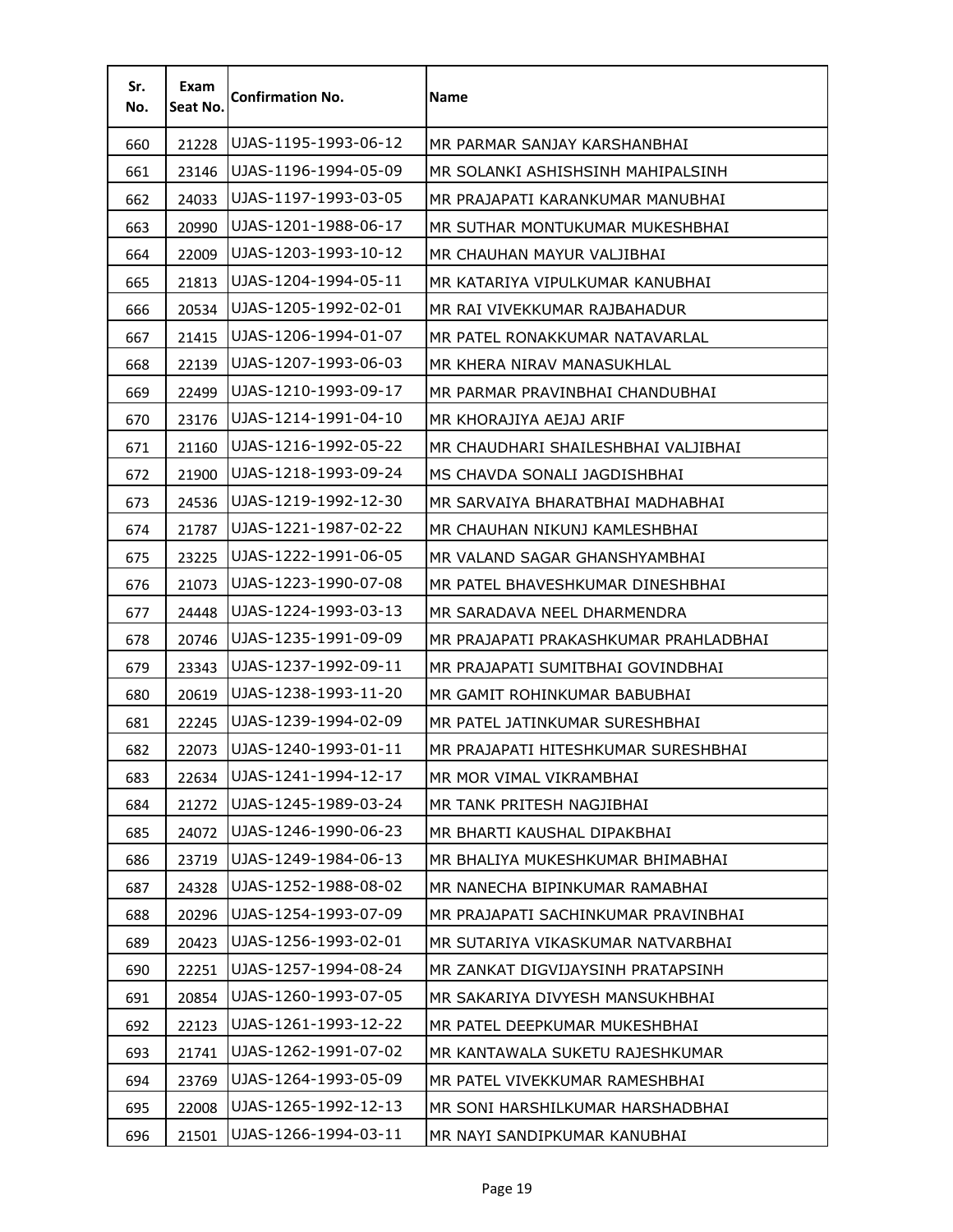| Sr.<br>No. | Exam<br>Seat No. | <b>Confirmation No.</b> | Name                               |
|------------|------------------|-------------------------|------------------------------------|
| 697        | 22588            | UJAS-1267-1993-08-27    | MR KEVADIYA DHARMESH RAMJIBHAI     |
| 698        | 20006            | UJAS-1271-1993-07-13    | MR DABHI NILESHKUMAR PRAFULBHAI    |
| 699        | 20603            | UJAS-1272-1992-09-10    | MR PATEL JAYMINKUMAR KANUBHAI      |
| 700        | 23220            | UJAS-1275-1992-08-04    | MR SARADAVA NIRAJKUMAR AMBARAMBHAI |
| 701        | 21926            | UJAS-1276-1993-08-12    | MR BECHARA VISHAL PRAVINBHAI       |
| 702        | 21902            | UJAS-1282-1992-07-14    | MR KAKANI DHEERAJ JITENDRAKUMAR    |
| 703        | 24088            | UJAS-1283-1991-11-06    | MR VANKAR RAHULKUMAR RAMAJIBHAI    |
| 704        | 20133            | UJAS-1288-1993-03-17    | MR RAVAL KISHANKUMAR BABUBHAI      |
| 705        | 20849            | UJAS-1289-1987-10-22    | MR BHAVSAR RAVI CHANDRAKANT        |
| 706        | 23030            | UJAS-1291-1993-07-18    | MRS PATEL KEYA JASHVANTBHAI        |
| 707        | 22029            | UJAS-1292-1995-08-09    | MR BHATESARA NIKUL ISHVARBHAI      |
| 708        | 24386            | UJAS-1297-1992-08-28    | MR RATHOD HARPALBHAI JILUBHAI      |
| 709        | 22366            | UJAS-1298-1988-06-08    | MR CHAVADA PARABATSANG UDESANG     |
| 710        | 22293            | UJAS-1299-1994-01-29    | MR MAKAWANA MUKUNDKUMAR MANUBHAI   |
| 711        | 23994            | UJAS-1300-1994-05-24    | MR PRAJAPATI RAVIKUMAR PRAKASHBHAI |
| 712        | 24165            | UJAS-1301-1991-06-04    | MR PATEL NAGJIBHAI AMARATBHAI      |
| 713        | 23704            | UJAS-1303-1994-07-22    | MR DOSHI BRIJESH AMARISHKUMAR      |
| 714        | 20304            | UJAS-1304-1994-07-10    | MR KAPADIA NISHANT MAHENDRAKUMAR   |
| 715        | 24500            | UJAS-1305-1993-06-04    | MR RATHOD NAIMISH TULSIBHAI        |
| 716        | 24365            | UJAS-1306-1991-07-09    | MR SHARMA PRIYANSHU BABUBHAI       |
| 717        | 23467            | UJAS-1307-1988-06-17    | MS GANASVA ANKITABEN SOYANTBHAI    |
| 718        | 22089            | UJAS-1309-1993-03-04    | MR PRAJAPATI KISHAN MANUBHAI       |
| 719        | 24297            | UJAS-1311-1988-08-28    | MR SUBA SANKET ARVINDBHAI          |
| 720        | 22865            | UJAS-1313-1994-02-19    | MR MISTRY VIREN SURESHKUMAR        |
| 721        | 22793            | UJAS-1314-1992-12-06    | MR SARASAVADIA PARTH VALAMJIBHAI   |
| 722        | 23930            | UJAS-1315-1988-09-08    | MR MAKWANA HEMENDRA BHIMJIBHAI     |
| 723        | 23271            | UJAS-1316-1994-06-30    | MR SHAH YASHKUMAR DILIPKUMAR       |
| 724        | 23830            | UJAS-1317-1993-01-29    | MR DUDHAREJIYA DEVANG HITESHBHAI   |
| 725        | 22101            | UJAS-1319-1994-02-27    | MR MODI PARTH KAMLESHKUMAR         |
| 726        | 24152            | UJAS-1321-1994-05-30    | MS DESHMUKH JIGISHA RAMESHBHAI     |
| 727        | 23326            | UJAS-1323-1992-10-13    | MR PATEL JIGAR VISHNUBHAI          |
| 728        | 23410            | UJAS-1324-1994-11-26    | MR SONGARA MAYUR PRAVINCHANDRA     |
| 729        | 23475            | UJAS-1325-1993-12-11    | MR PORIYA VIRAL KHODABHAI          |
| 730        | 23179            | UJAS-1326-1990-11-28    | MR GOPALKA CHIRAG VALLABHBHAI      |
| 731        | 24062            | UJAS-1327-1994-04-15    | MR JOSHI VISHALKUMAR PRAVINCHANDRA |
| 732        | 21815            | UJAS-1328-1992-01-01    | MR PATEL VISHALKUMAR PRABHABHAI    |
| 733        | 21230            | UJAS-1329-1994-01-28    | MR CHAUDHARY CHIRAGKUMAR DAHYABHAI |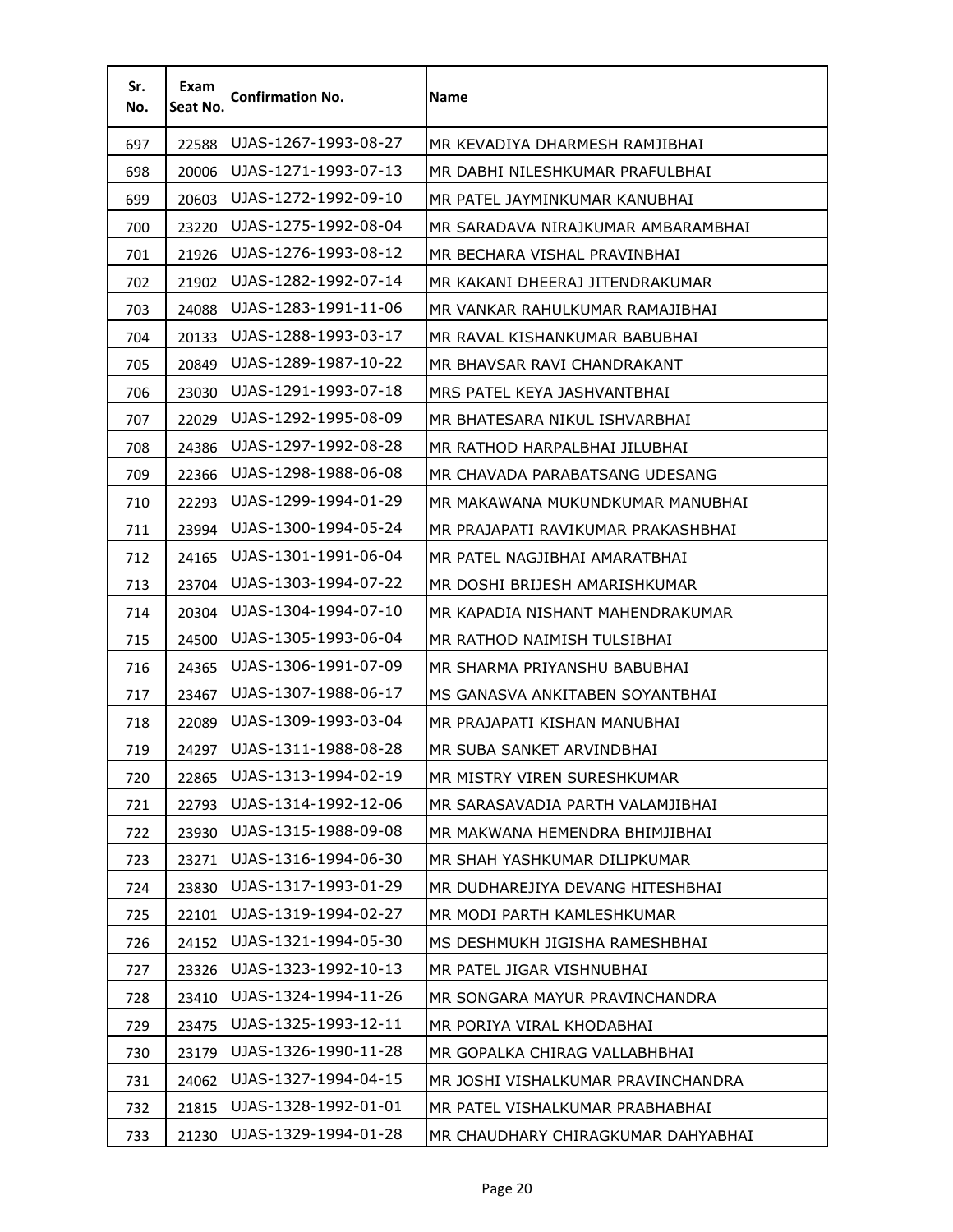| Sr.<br>No. | Exam<br>Seat No. | <b>Confirmation No.</b> | <b>Name</b>                          |
|------------|------------------|-------------------------|--------------------------------------|
| 734        | 21329            | UJAS-1331-1992-07-19    | MR PATEL SAGARBHAI BHUPENDRABHAI     |
| 735        | 23927            | UJAS-1333-1994-01-25    | MR PATEL KARANKUMAR DINESHBHAI       |
| 736        | 20078            | UJAS-1335-1994-05-24    | MR MARU BHAGEERATH KHIMABHAI         |
| 737        | 20930            | UJAS-1337-1993-07-23    | MR MALAVRAJ MILANKUMAR PRAVINKUMAR   |
| 738        | 22377            | UJAS-1338-1994-01-11    | MS SOLANKI PARULBEN SHAMALBHAI       |
| 739        | 24483            | UJAS-1339-1993-06-20    | MR PADHIYAR KARTAVYA MUKESHKUMAR     |
| 740        | 20664            | UJAS-1344-1993-07-25    | MR PARGI RAHULKUMAR DILIPSINH        |
| 741        | 20191            | UJAS-1346-1991-02-16    | MR LEUVA SUNILKUMAR NATWARBHAI       |
| 742        | 23304            | UJAS-1347-1993-05-04    | MR PARMAR RAJUBHAI KALIDAS           |
| 743        | 22751            | UJAS-1352-1993-08-14    | MS BARIYA KAJALBEN GOPALBHAI         |
| 744        | 23965            | UJAS-1354-1995-04-27    | MR KOTADIYA DIWYESH CHHAGANBHAI      |
| 745        | 22694            | UJAS-1357-1991-07-28    | MR SONI JAYMIT BHADRIKKUMAR          |
| 746        | 23379            | UJAS-1358-1991-07-05    | MR KACHHIA MIHIRKUMAR MUKESHBHAI     |
| 747        | 21684            | UJAS-1360-1992-09-24    | MR PATEL AJAYKUMAR DILIPBHAI         |
| 748        | 20020            | UJAS-1363-1988-01-09    | MR PRAJAPATI MITESHKUMAR MADHDABHAI  |
| 749        | 21958            | UJAS-1364-1994-01-13    | MR CHAVDA JAINIL DINESHBHAI          |
| 750        | 21397            | UJAS-1365-1991-03-16    | MR PRAJAPATI DARSHANKUMAR VISHNUBHAI |
| 751        | 22273            | UJAS-1366-1992-05-07    | MR PATEL HARDIKKUMAR RAMESHBHAI      |
| 752        | 24322            | UJAS-1367-1994-04-09    | MR CHAUDHARY VIJAYKUMAR HEMABHAI     |
| 753        | 23810            | UJAS-1368-1994-09-15    | MR PRAJAPATI JIGNESHKUMAR RAJUBHAI   |
| 754        | 23561            | UJAS-1369-1992-01-02    | MR SISODIYA NIRMALSINH INDRASINH     |
| 755        | 22437            | UJAS-1371-1991-07-01    | MR PATEL JIMI RAJENDRAKUMAR          |
| 756        | 22276            | UJAS-1375-1982-04-22    | MR PATEL RAJANIKANT VITTHALBHAI      |
| 757        | 22108            | UJAS-1378-1993-08-14    | MR SHAH KETUL PRADIPKUMAR            |
| 758        | 20835            | UJAS-1379-1990-04-10    | MR MISTRI RAJNIKANT DINESHKUMAR      |
| 759        | 21133            | UJAS-1380-1989-03-04    | MR PATEL JYOTINKUMAR HARSHADBHAI     |
| 760        | 24440            | UJAS-1381-1995-07-26    | MS SOJITRA KOMAL MANSUKHBHAI         |
| 761        | 22745            | UJAS-1382-1994-06-24    | MR THAKOR BHARATKUMAR DINESHBHAI     |
| 762        | 24194            | UJAS-1384-1993-07-30    | MS PATEL DHARATIBEN KANTILAL         |
| 763        | 24498            | UJAS-1387-1985-06-08    | MR PRAJAPATI KETAN SHIVRAMBHAI       |
| 764        | 22374            | UJAS-1390-1994-10-09    | MR ADROJA NIRAV PRAVINCHANDRA        |
| 765        | 20674            | UJAS-1391-1989-05-07    | MR PATEL BHARGAVKUMAR KHEMCHANDBHAI  |
| 766        | 20266            | UJAS-1393-1987-06-06    | MR GORFAD PRAKASHKUMAR NAGABHAI      |
| 767        | 20104            | UJAS-1395-1993-10-21    | MS PATEL FORAMBAHEN JITENDRAKUMAR    |
| 768        | 23709            | UJAS-1396-1993-08-27    | MR MAKWANA DHRUVKIRAN PARSOTTAM      |
| 769        | 20647            | UJAS-1397-1986-05-03    | MR GAMIT SHAILESHKUMAR BIPINBHAI     |
| 770        | 23863            | UJAS-1398-1992-12-20    | MR VAGHELA PRAKASH NATHUBHAI         |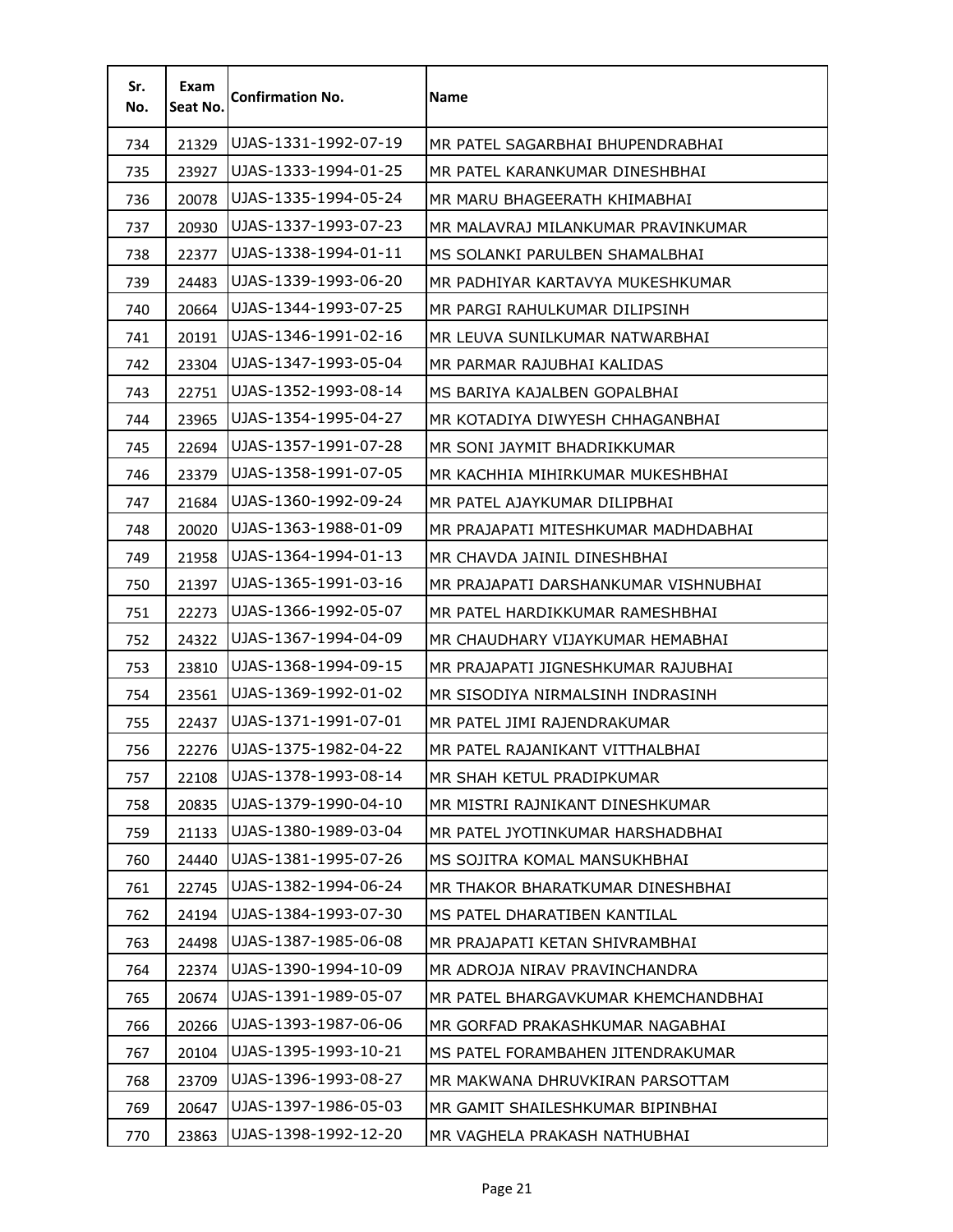| Sr.<br>No. | Exam<br>Seat No. | <b>Confirmation No.</b> | <b>Name</b>                            |
|------------|------------------|-------------------------|----------------------------------------|
| 771        | 23689            | UJAS-1400-1991-01-17    | MR PATEL MUNNABHAI BABUBHAI            |
| 772        | 23183            | UJAS-1401-1994-02-14    | MR PATEL JHILKUMAR RAJENDRAKUMAR       |
| 773        | 22754            | UJAS-1402-1994-03-15    | MR PATEL ANKITKUMAR KIRITBHAI          |
| 774        | 20159            | UJAS-1404-1994-07-20    | MR JANI DHRUV BHUPENDRAKUMAR           |
| 775        | 21663            | UJAS-1407-1992-07-25    | MR BHAVSAR UMANGKUMAR DILIPKUMAR       |
| 776        | 23273            | UJAS-1408-1993-05-10    | MR PRAJAPAT DHAVALKUMAR VITTHALBHAI    |
| 777        | 23811            | UJAS-1409-1994-06-01    | MR PATEL NEELKUMAR DINESHBHAI          |
| 778        | 20720            | UJAS-1411-1991-10-04    | MRS PATEL HIRALBEN NITINBHAI           |
| 779        | 21890            | UJAS-1412-1994-02-12    | MR SORIYA SANDIP RAMESHBHAI            |
| 780        | 22972            | UJAS-1414-1986-08-16    | MR PITHVA BHARAT HIMATLAL              |
| 781        | 24038            | UJAS-1415-1991-06-13    | MR JOSHI KUNJAN PARESHKUMAR            |
| 782        | 22205            | UJAS-1416-1991-05-19    | MR BHATI YAMIN IQBALBHAI               |
| 783        | 23173            | UJAS-1417-1990-12-13    | MR SINGH RAHULSINGH RAMESHBAHADURSINGH |
| 784        | 21147            | UJAS-1418-1993-03-28    | MR KALKANI RAJENDRA PRAVINBHAI         |
| 785        | 20923            | UJAS-1419-1992-11-01    | MR PATEL JATINKUMAR JITENDRABHAI       |
| 786        | 22846            | UJAS-1422-1990-03-07    | MR KADIWALA MAHENDIHASAN ALIRAJA       |
| 787        | 23463            | UJAS-1424-1992-09-24    | MR PATEL MAYUR KANUBHAI                |
| 788        | 22145            | UJAS-1425-1992-05-30    | MR CHAUDHARI ANKURKUMAR DILIPBHAI      |
| 789        | 22134            | UJAS-1426-1989-09-26    | MR PATEL MAYANKKUMAR MUKESHBHAI        |
| 790        | 21362            | UJAS-1428-1992-01-26    | MR JAIN RUSHABH PRADIPKUMAR            |
| 791        | 23983            | UJAS-1429-1993-05-18    | MR CHAUHAN CHIRAG HARGOVINDBHAI        |
| 792        | 23292            | UJAS-1430-1993-08-03    | MR RATHOD CHIRAGKUMAR ARVINDBHAI       |
| 793        | 23776            | UJAS-1431-1990-06-10    | MR GEHLOT DHARMESHKUMAR MOTILAL        |
| 794        | 20513            | UJAS-1432-1990-11-17    | MR PRAJAPATI VINODKUMAR HIRABHAI       |
| 795        | 21555            | UJAS-1433-1992-01-21    | MR DAMOR HIRENKUMAR CHHAGANBHAI        |
| 796        | 20873            | UJAS-1438-1994-04-29    | MR KHARADI DHRUVIT TARSINHBHAI         |
| 797        | 20565            | UJAS-1441-1992-10-29    | MS JOSHI NIKETA BHAVESHKUMAR           |
| 798        | 23396            | UJAS-1442-1993-10-05    | MR RAVIYA VIVEK RAMESHBHAI             |
| 799        | 22054            | UJAS-1443-1992-02-26    | MR PATEL NIKUNJKUMAR PRAVINBHAI        |
| 800        | 22000            | UJAS-1444-1991-10-29    | MR GAUSWAMI KETANBHARTHI DHIRUBHARTHI  |
| 801        | 20916            | UJAS-1447-1991-11-27    | MR PARMAR HITESH MOTIBHAI              |
| 802        | 21874            | UJAS-1448-1989-06-28    | MR MAKWANA ALKESHKUMAR MANILAL         |
| 803        | 20975            | UJAS-1450-1994-07-03    | MR PRAJAPATI ANKITKUMAR BHARATBHAI     |
| 804        | 22272            | UJAS-1451-1990-12-23    | MR DABHI GIRISH MAHOTBHAI              |
| 805        | 20061            | UJAS-1452-1990-09-01    | MR SURELIYA JAYDIP SURESHBHAI          |
| 806        | 20706            | UJAS-1453-1991-10-01    | MR PATEL ANKITKUMAR NAROTTAMBHAI       |
| 807        | 23191            | UJAS-1454-1995-05-19    | MR TRIVEDI JAIMIN PANKAJBHAI           |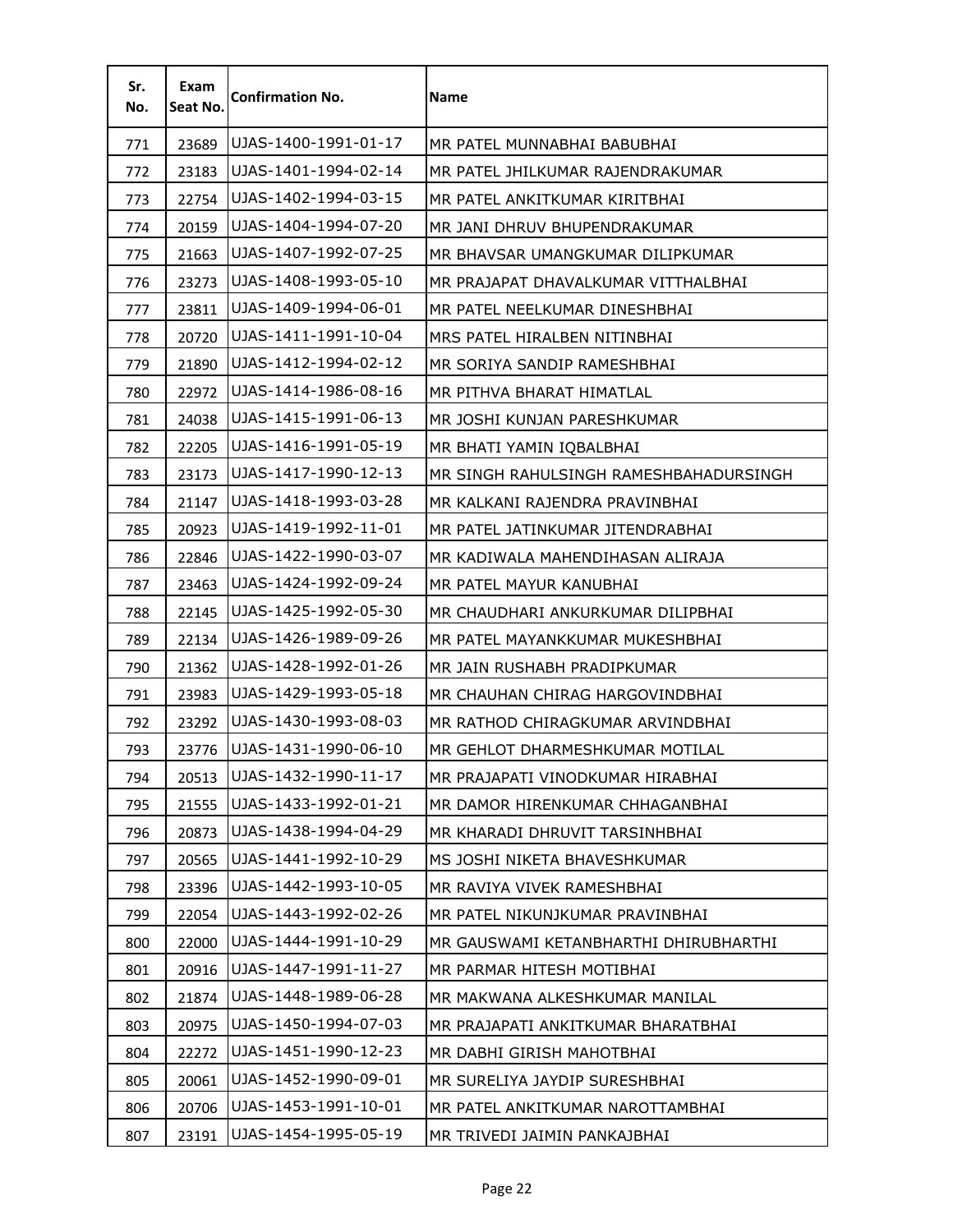| Sr.<br>No. | Exam<br>Seat No. | <b>Confirmation No.</b> | Name                                |
|------------|------------------|-------------------------|-------------------------------------|
| 808        | 21044            | UJAS-1455-1992-07-07    | MR PATEL MO SOEB AHEMADHUSEN        |
| 809        | 24041            | UJAS-1457-1987-12-17    | MR PRAJAPATI RAHULKUMAR MANHARBHAI  |
| 810        | 23174            | UJAS-1458-1993-11-01    | MR PANCHAL URVESH VISHNUKUMAR       |
| 811        | 23190            | UJAS-1460-1994-07-16    | MS APARNATHI PAYAL PIYUSHGIRI       |
| 812        | 23883            | UJAS-1462-1990-07-15    | MR DESAI CHETAN ISHVARBHAI          |
| 813        | 24481            | UJAS-1463-1993-06-01    | MR OZA DARSHAKKUMAR PRAKASHCHANDRA  |
| 814        | 22866            | UJAS-1464-1995-04-22    | MR PATEL JIMISH RAMESHBHAI          |
| 815        | 22749            | UJAS-1465-1994-01-09    | MR GONDALIYA YAGNIKKUMAR RAJANIKANT |
| 816        | 23993            | UJAS-1466-1992-09-21    | MR PARMAR HARSH KAMLESHBHAI         |
| 817        | 23782            | UJAS-1467-1993-04-23    | MR PATEL ASHISHKUMAR MAHENDRABHAI   |
| 818        | 24035            | UJAS-1468-1991-05-05    | MR PATEL DHAVALKUMAR AMRUTLAL       |
| 819        | 20415            | UJAS-1471-1993-08-06    | MS PARMAR SEJALBEN GIRVATSINH       |
| 820        | 24363            | UJAS-1472-1992-11-28    | MR GAJJAR BHAVINKUMAR GOPALBHAI     |
| 821        | 23345            | UJAS-1474-1994-03-02    | MR GOSAI DUSHYANTGIRI KAILASHGIRI   |
| 822        | 24456            | UJAS-1475-1993-10-30    | MR THAKOR HITENDRAKUMAR BABUJI      |
| 823        | 23532            | UJAS-1476-1990-07-11    | MR PATEL SAMIRKUMAR MAHESHBHAI      |
| 824        | 24364            | UJAS-1477-1993-07-14    | MR PARMAR ALPESH AMBALAL            |
| 825        | 24059            | UJAS-1478-1991-01-17    | MR PANCHAL JIGNESH GANPATBHAI       |
| 826        | 24103            | UJAS-1479-1994-01-10    | MR PARMAR PRUTHVIRAJSINH KIRITSINH  |
| 827        | 21029            | UJAS-1482-1993-12-28    | MR BHATT KISHAN JITENDRABHAI        |
| 828        | 20462            | UJAS-1483-1993-01-08    | MR PATEL KISHANKUMAR JAGDISHBHAI    |
| 829        | 21732            | UJAS-1484-1991-07-11    | MR TARSARIYA KETANKUMAR RAMNIKBHAI  |
| 830        | 23869            | UJAS-1489-1992-08-13    | MR VARA SAGAR PRAKASHBHAI           |
| 831        | 22030            | UJAS-1490-1993-01-27    | MS JADAV DIVYAKUMARI NARAYANBHAI    |
| 832        | 22381            | UJAS-1491-1995-01-11    | MR PATELIA AJAYKUMAR MANSINGBHAI    |
| 833        | 21465            | UJAS-1493-1993-05-20    | MR PANDYA BHAVIK ASHOK              |
| 834        | 21039            | UJAS-1498-1994-07-21    | MR MAKWANA BHAVESH JAYANTIBHAI      |
| 835        | 23726            | UJAS-1499-1988-02-01    | MR PATEL SANJAYKUMAR VISHNUBHAI     |
| 836        | 20188            | UJAS-1501-1994-02-01    | MR CHAUHAN AKSHAYKUMAR ABHESINH     |
| 837        | 22110            | UJAS-1503-1989-09-10    | MR SOLANKI BHAVESHKUMAR SATISHBHAI  |
| 838        | 24113            | UJAS-1504-1992-11-02    | MR PATEL JAYMITKUMAR MAHESHBHAI     |
| 839        | 21167            | UJAS-1506-1994-06-27    | MR PARMAR JAMSANG CHANDRASINH       |
| 840        | 24106            | UJAS-1507-1994-10-10    | MR CHAMPANERI YASH RAJESHKUMAR      |
| 841        | 20452            | UJAS-1508-1993-11-07    | MR CHAUDHARI HARDIK UKAJIBHAI       |
| 842        | 23387            | UJAS-1509-1988-09-14    | MR PATELIA NAVEENKUMAR HARJIBHAI    |
| 843        | 23557            | UJAS-1510-1992-06-09    | MR PATEL NIKUNJKUMAR BIPINCHANDRA   |
| 844        | 22322            | UJAS-1511-1988-04-03    | MR RATHOD TEJAS JASHVANTBHAI        |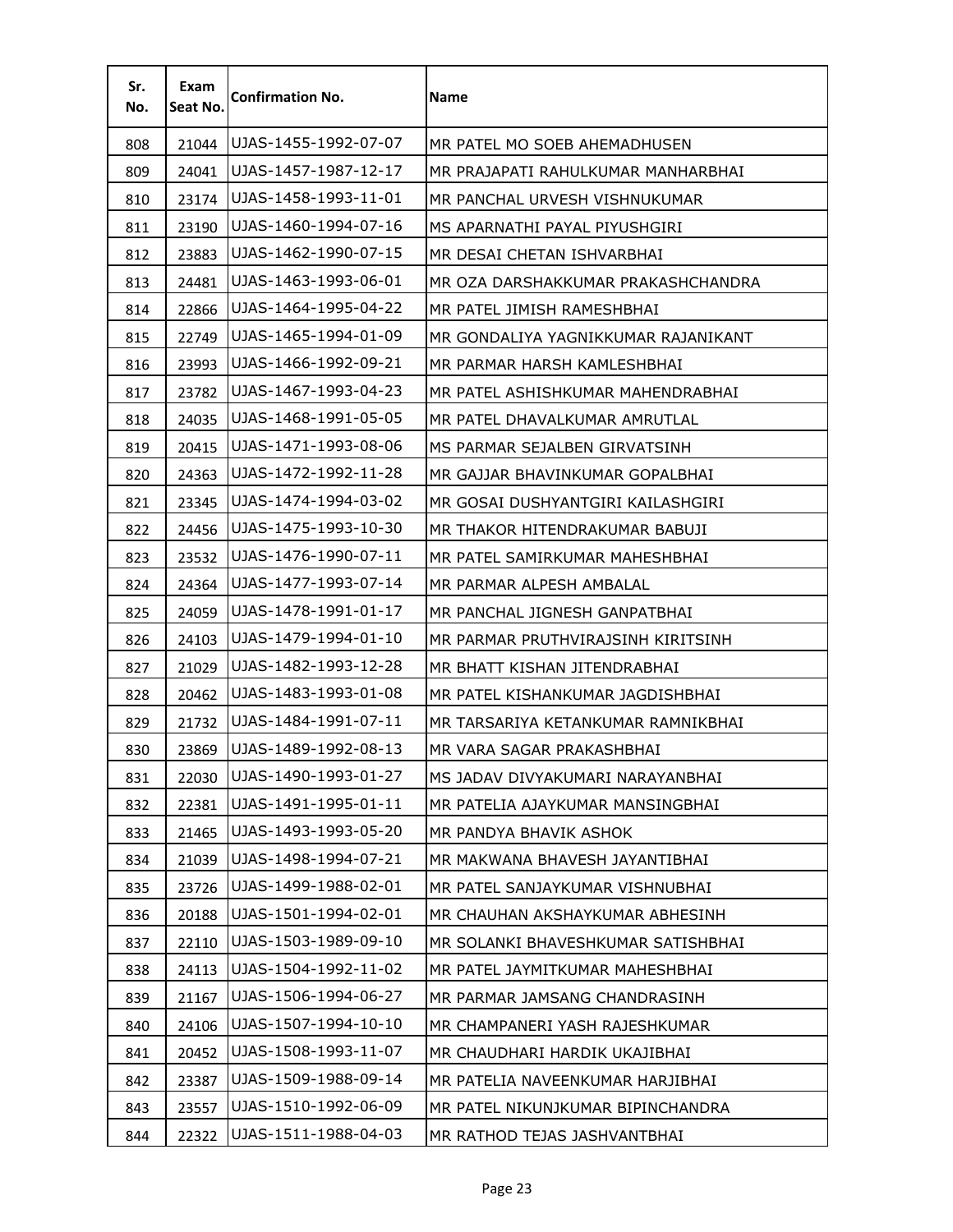| Sr.<br>No. | Exam<br>Seat No. | <b>Confirmation No.</b> | Name                                        |
|------------|------------------|-------------------------|---------------------------------------------|
| 845        | 21420            | UJAS-1512-1988-01-11    | MR SOLANKI PIYUSHKUMAR MUKUNDRAY            |
| 846        | 20124            | UJAS-1513-1993-02-07    | MR SHARMA HARSHKUMAR SUBHASHBHAI            |
| 847        | 21330            | UJAS-1515-1984-04-14    | MR LOKHANDE PRANEET ARUN                    |
| 848        | 21821            | UJAS-1516-1995-05-30    | MR PATEL VISHALKUMAR RAMESHBHAI             |
| 849        | 22591            | UJAS-1517-1993-03-24    | MR PATEL DARSHAKKUMAR KAMLESHBHAI           |
| 850        | 21145            | UJAS-1519-1993-10-09    | MR PATEL MAULIK BABULAL                     |
| 851        | 20732            | UJAS-1520-1992-10-03    | MR RABARI SANJAY GABHUBHAI                  |
| 852        | 21207            | UJAS-1521-1992-05-11    | MR JADAV TINKESH DINESHBHAI                 |
| 853        | 21683            | UJAS-1522-1983-06-03    | MR GAMETI SACHINKUMAR ARVINDBHAI            |
| 854        | 21411            | UJAS-1523-1992-11-28    | MR PATEL BHARGAVKUMAR ASHOKBHAI             |
| 855        | 23512            | UJAS-1528-1990-04-18    | MR SAXENA VIKAS PARESHKUMAR                 |
| 856        | 20263            | UJAS-1530-1991-08-26    | MR PRAJAPATI UMESHKUMAR KODARBHAI           |
| 857        | 23476            | UJAS-1531-1988-04-30    | MR GAJJAR PRIYESHBHAI GOPALBHAI             |
| 858        | 21467            | UJAS-1533-1993-12-21    | MR PATEL DAKSHESHKUMAR KIRITBHAI            |
| 859        | 24003            | UJAS-1534-1991-07-13    | MR KARMULA SABIRHUSEN HAIDARALI             |
| 860        | 23897            | UJAS-1536-1993-02-26    | MR PRAJAPATI CHIRAG PRAMODBHAI              |
| 861        | 23348            | UJAS-1538-1992-01-09    | MR GAMIT VIPULKUMAR DILIPBHAI               |
| 862        | 21484            | UJAS-1539-1992-12-26    | MR PATEL JAYMINKUMAR DINESHBHAI             |
| 863        | 23366            | UJAS-1540-1993-05-11    | MR PATEL JAY AMBALAL                        |
| 864        | 21564            | UJAS-1541-1992-06-01    | MR MALI HINDUBHAI ISHVARLAL                 |
| 865        | 21503            | UJAS-1542-1991-06-17    | MR DODIWADIYA NIKUNJKUMAR NARSINHBHAI       |
| 866        | 22801            | UJAS-1543-1993-02-18    | MR MISTRY AVIRAJ ARVINDBHAI                 |
| 867        | 24389            | UJAS-1545-1990-10-14    | MR PARMAR MITESHKUMAR KIRTIBHAI             |
| 868        | 21524            | UJAS-1546-1992-11-23    | MR SOLANKI RAJENDRASINH RANJITSINH          |
| 869        | 20303            | UJAS-1547-1993-05-15    | MR MISHRA DEEPAK KUMAR SHALIK PRASAD MISHRA |
| 870        | 23612            | UJAS-1548-1991-04-03    | MR PATEL NIRAVKUMAR VISHNUBHAI              |
| 871        | 22557            | UJAS-1549-1989-09-18    | MR PATEL ANKITKUMAR DHANSUKHBHAI            |
| 872        | 21949            | UJAS-1550-1992-06-01    | MR PRAJAPATI MEHULKUMAR BHOLABHAI           |
| 873        | 20871            | UJAS-1551-1991-02-08    | MR SAGARKA ISHVARBHAI BHIKHUBHAI            |
| 874        | 20903            | UJAS-1553-1994-04-04    | MR PATEL JATINKUMAR ASHOKBHAI               |
| 875        | 23560            | UJAS-1554-1993-07-09    | MR DABHI MEHULKUMAR KANTIBHAI               |
| 876        | 22018            | UJAS-1555-1992-10-29    | MR PANDYA NAITIK KUMAR SHANKARLAL           |
| 877        | 20787            | UJAS-1556-1994-02-12    | MR DHILA MAVJI DHANA                        |
| 878        | 21603            | UJAS-1563-1993-08-23    | MR PRAJAPATI NITINKUMAR DALABHAI            |
| 879        | 21461            | UJAS-1564-1994-05-18    | MR MAHESHWARI MAHESHKUMAR DAYALAL           |
| 880        | 24213            | UJAS-1566-1993-07-28    | MR AGHARIYA MAHAMADRAJA YASINBHAI           |
| 881        | 22084            | UJAS-1567-1995-02-22    | MR MISTRY YAMIN ASHWINBHAI                  |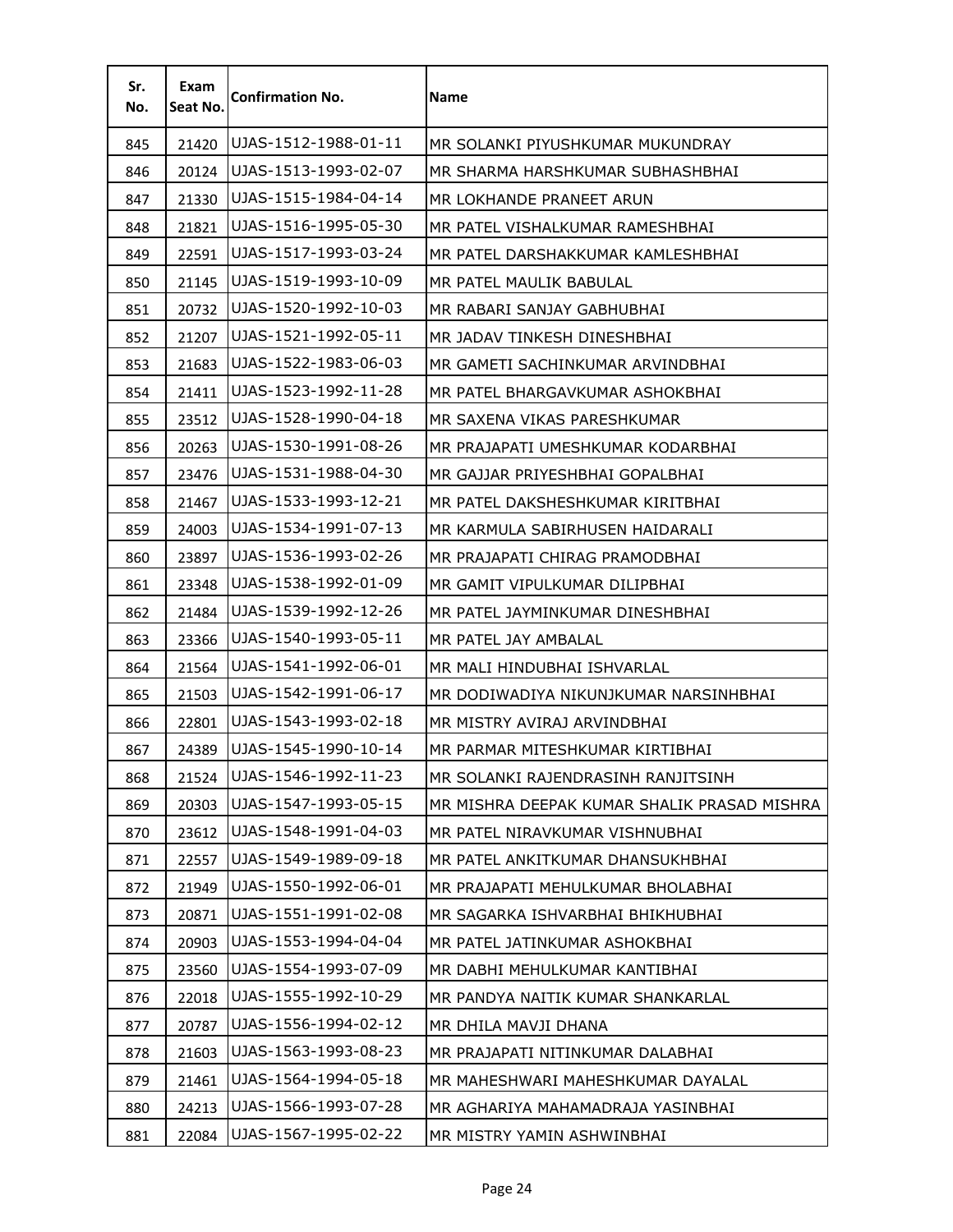| Sr.<br>No. | Exam<br>Seat No. | <b>Confirmation No.</b> | Name                                    |
|------------|------------------|-------------------------|-----------------------------------------|
| 882        | 23953            | UJAS-1570-1992-10-23    | MR JOSHI PARTH ANANTRAY                 |
| 883        | 22418            | UJAS-1573-1991-06-01    | MR GOHIL ALPESH MAGANBHAI               |
| 884        | 23972            | UJAS-1575-1993-12-17    | MR PATEL JAYKUMAR RAMESHBHAI            |
| 885        | 23519            | UJAS-1576-1991-07-22    | MR MODI NIMESH NITINBHAI                |
| 886        | 22723            | UJAS-1579-1985-04-18    | MR RANA HITESH DHANSUKHLAL              |
| 887        | 22782            | UJAS-1580-1992-06-03    | MR VAGHELA KIRANKUMAR RAGHAVBHAI        |
| 888        | 21446            | UJAS-1581-1983-04-15    | MR SANGOD MUKESHKUMAR BALVANTSINH       |
| 889        | 24335            | UJAS-1582-1990-01-15    | MR GOHEL MAHESHKUMAR DADUBHAI           |
| 890        | 22950            | UJAS-1585-1981-10-01    | MS DAVE RIDDHI DINESHBHAI               |
| 891        | 24043            | UJAS-1586-1991-01-14    | MR PAREKH PARTH VINODKUMAR              |
| 892        | 21742            | UJAS-1587-1990-03-16    | MR PRAJAPATI RAHULKUMAR UMESHBHAI       |
| 893        | 24135            | UJAS-1588-1994-10-10    | MR PARMAR BHAVESHKUMAR AMRUTLAL         |
| 894        | 21797            | UJAS-1592-1993-02-12    | MR RATHOD PARAG PREMJIBHAI              |
| 895        | 24141            | UJAS-1593-1991-10-18    | MR RAMOLIYA JAYDEEP VIJAYKUMAR          |
| 896        | 23971            | UJAS-1594-1984-03-04    | MR VANKAR SANJAYKUMAR NAGARBHAI         |
| 897        | 21682            | UJAS-1597-1986-03-23    | MRS BHOYE HEMAKSHIBEN RAMESHBHAI        |
| 898        | 24067            | UJAS-1598-1993-03-16    | MR MODI BHAVIK DINESHBHAI               |
| 899        | 22799            | UJAS-1599-1992-07-13    | MR HARDE FENIL PARESHBHAI               |
| 900        | 24377            | UJAS-1600-1989-03-13    | MR PATEL VINODKUMAR LALJIBHAI           |
| 901        | 21807            | UJAS-1601-1993-07-11    | MR GAMIT DIVYANG JYOTINDRABHAI          |
| 902        | 21602            | UJAS-1602-1989-04-01    | MR PRAJAPATI JIGNESHKUMAR DASHARATHBHAI |
| 903        | 22868            | UJAS-1603-1986-11-16    | MR GHARANIYA SUNILBHAI GORDHANBHAI      |
| 904        | 21896            | UJAS-1604-1992-08-18    | MR PRAJAPATI DIXITKUMAR BABUBHAI        |
| 905        | 22610            | UJAS-1605-1991-06-28    | MR PATEL ASHOKBHAI BHAVANBHAI           |
| 906        | 21781            | UJAS-1606-1993-09-28    | MR PATEL SANKETKUMAR AMRUTLAL           |
| 907        | 20747            | UJAS-1607-1985-12-28    | MRS PATEL KUNTALBEN RAMESHBHAI          |
| 908        | 20521            | UJAS-1608-1994-01-04    | MR PANDA PRATIKKUMAR DILIPBHAI          |
| 909        | 22730            | UJAS-1610-1993-06-22    | MR PRAJAPATI HITESHKUMAR BABULAL        |
| 910        | 23618            | UJAS-1611-1991-01-24    | MR JETHAVA ANKIT KAMLESHBHAI            |
| 911        | 24175            | UJAS-1612-1992-08-06    | MR CHAUDHARI YAGNIK RAMANBHAI           |
| 912        | 21730            | UJAS-1613-1991-01-09    | MR KEVADIYA TARKIKKUMAR ZAVERBHAI       |
| 913        | 22815            | UJAS-1615-1993-10-25    | MR YAVA SARTHAK CHANDRAKANTBHAI         |
| 914        | 23672            | UJAS-1616-1993-02-09    | MR VYAS MAULIK YOGESHKUMAR              |
| 915        | 22188            | UJAS-1618-1993-03-04    | MR PATEL KEYUR CHIMANBHAI               |
| 916        | 22907            | UJAS-1622-1993-06-06    | MR PANDAV CHINTANKUMAR BABUBHAI         |
| 917        | 23451            | UJAS-1623-1992-11-17    | MR THANKI HITEN JAYENDRA                |
| 918        | 20312            | UJAS-1624-1994-09-04    | MR PATEL HARSH RASHMIKANT               |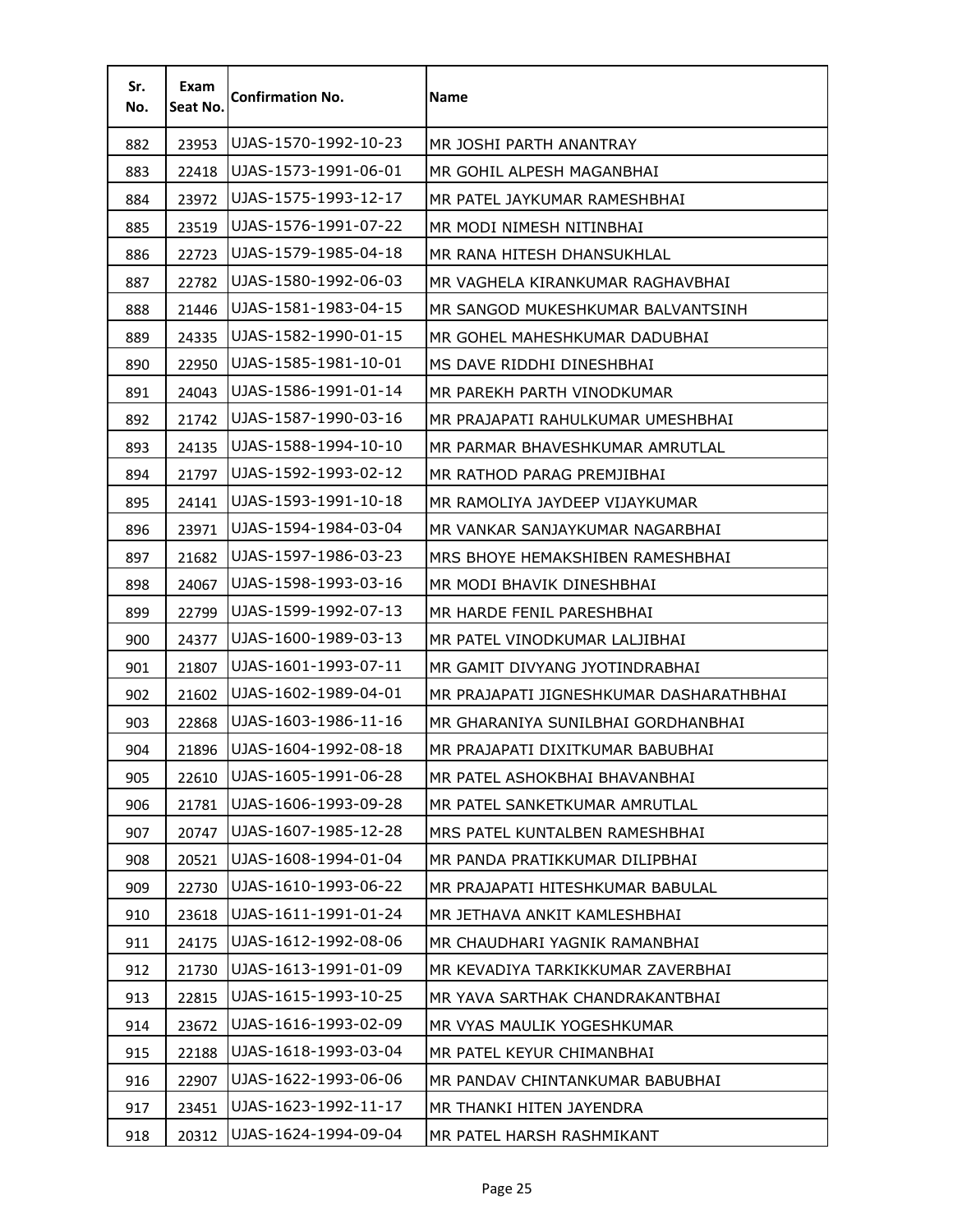| Sr.<br>No. | Exam<br>Seat No. | <b>Confirmation No.</b> | Name                                  |
|------------|------------------|-------------------------|---------------------------------------|
| 919        | 21964            | UJAS-1625-1994-05-12    | MR GOHIL AJAY BHARATBHAI              |
| 920        | 23861            | UJAS-1627-1993-02-27    | MR CHAUDHARI ANIL JAYANTIBHAI         |
| 921        | 23485            | UJAS-1628-1993-11-15    | MR BHARAI NILESHKUMAR DINESHKUMAR     |
| 922        | 22558            | UJAS-1629-1994-03-29    | MR PATEL ROMINKUMAR GIRISHBHAI        |
| 923        | 20150            | UJAS-1630-1991-07-30    | MR PATEL PRANAYKUMAR RAJENDRABHAI     |
| 924        | 22528            | UJAS-1631-1991-10-26    | MR SHAH VISHALKUMAR BIPINCHANDRA      |
| 925        | 23791            | UJAS-1633-1992-01-15    | MS MAKWANA ISHITA MAHESHKUMAR         |
| 926        | 23778            | UJAS-1634-1992-06-01    | MR RATHOD UMANG HASHMUKHBHAI          |
| 927        | 22573            | UJAS-1635-1993-09-30    | MR GOSWAMI DEVANG HEMATJATI           |
| 928        | 22431            | UJAS-1637-1992-06-15    | MR LADVA ROHIT PRAVINKUMAR            |
| 929        | 24315            | UJAS-1639-1990-07-14    | MR VYAS DARSHAN MUKESHBHAI            |
| 930        | 21116            | UJAS-1643-1983-10-15    | MR BHAVSAR JIGAR KANTILAL             |
| 931        | 23274            | UJAS-1644-1987-12-09    | MR PATEL HEMIT MANGLESHKUMAR          |
| 932        | 21705            | UJAS-1645-1992-06-08    | MR TARBADA MAYURKUMAR VITTHALBHAI     |
| 933        | 22516            | UJAS-1646-1993-11-28    | MS MODHA VAISHALI BHUPESHCHANDRA      |
| 934        | 23827            | UJAS-1648-1992-05-23    | MR BRAHMBHATT JAYDIP YOGESHKUMAR      |
| 935        | 22360            | UJAS-1649-1993-05-21    | MR THAKOR SUNILBHAI GAJENDRASINH      |
| 936        | 22990            | UJAS-1650-1991-09-30    | MR PRAJAPATI UMANGKUMAR GANPATLAL     |
| 937        | 20047            | UJAS-1652-1993-11-23    | MR KHARSADIYA SUMITKUMAR HARSHADBHAI  |
| 938        | 24419            | UJAS-1653-1991-06-30    | MRS SAHU JAYANTI CHANDRA SHEKHAR      |
| 939        | 21498            | UJAS-1654-1992-11-09    | MR PARMAR ANKITKUMAR ATULBHAI         |
| 940        | 21620            | UJAS-1655-1993-01-24    | MR VERMA SANJAYKUMAR HARSHADBHAI      |
| 941        | 21599            | UJAS-1658-1994-02-13    | MR PATEL SIDDHARTH SHASHIKANTBHAI     |
| 942        | 21253            | UJAS-1663-1982-04-09    | MR PANCHAL JIGNESH GOPALDAS           |
| 943        | 23955            | UJAS-1664-1993-06-07    | MR MAKWANA SANTOSHKUMAR BABULAL       |
| 944        | 20383            | UJAS-1665-1994-06-05    | MR PADHYA AAKASH CHAITANYABHAI        |
| 945        | 21069            | UJAS-1667-1994-06-09    | MR KATHANAWAL CHETANKUMAR PURANMAL    |
| 946        | 23402            | UJAS-1668-1994-02-02    | MR CHAVDA ROHIT KUMAR CHUNDA BHAI     |
| 947        | 24395            | UJAS-1670-1990-08-03    | MR SOLANKI DHAVALKUMAR CHANDUBHAI     |
| 948        | 22526            | UJAS-1671-1993-02-13    | MS BAROT NIYATI R                     |
| 949        | 23805            | UJAS-1673-1990-12-17    | MR PARMAR YOGESHKUMAR VIKRAMBHAI      |
| 950        | 23246            | UJAS-1675-1992-11-04    | MR NAKUM SANDIP RAMJIBHAI             |
| 951        | 22626            | UJAS-1676-1993-05-31    | MR BHAVSAR PARTH BHARATKUMAR          |
| 952        | 22372            | UJAS-1678-1989-05-04    | MR DALSANIYA DIPENKUMAR CHIMANLAL     |
| 953        | 20992            | UJAS-1679-1993-09-18    | MR BHAGAT PARIMALKUMAR NITINBHAI      |
| 954        | 21389            | UJAS-1680-1993-10-26    | MS PRAJAPATI GAYATRIBEN SURESHCHANDRA |
| 955        | 20672            | UJAS-1681-1990-07-31    | MR CHAVDA NITIN MURUBHAI              |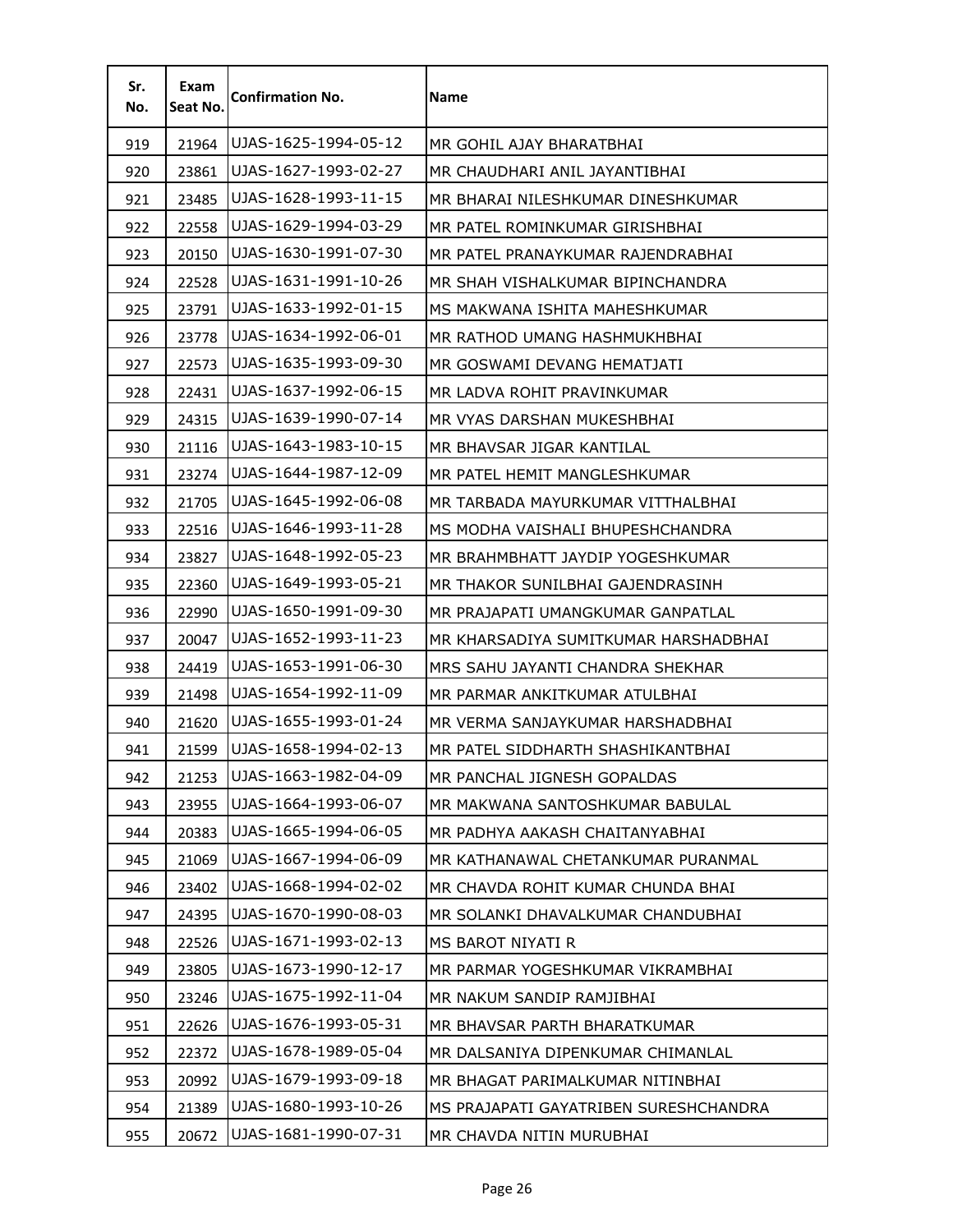| Sr.<br>No. | Exam<br>Seat No. | <b>Confirmation No.</b> | Name                                  |
|------------|------------------|-------------------------|---------------------------------------|
| 956        | 20553            | UJAS-1682-1992-09-13    | MR PATEL DARSHANKUMAR RAMESHBHAI      |
| 957        | 21348            | UJAS-1684-1993-12-30    | MS THAKKAR KRUTI DILIPKUMAR           |
| 958        | 23852            | UJAS-1685-1988-05-04    | MR PARMAR NITINKUMAR RAMESHCHANDRA    |
| 959        | 23840            | UJAS-1687-1989-06-01    | MR VASAVA KIRANBHAI RUPSINGBHAI       |
| 960        | 24111            | UJAS-1689-1986-11-12    | MR PATEL DIPTESHKUMAR DINESHCHANDRA   |
| 961        | 21035            | UJAS-1691-1992-02-06    | MR PATEL VIRALKUMAR RAJNIKANT         |
| 962        | 24246            | UJAS-1692-1991-09-19    | MR PARMAR JAYDEEP PRAVINBHAI          |
| 963        | 21406            | UJAS-1693-1995-09-13    | MR CHAMPANERA AKSHAY PRAVINBHAI       |
| 964        | 22515            | UJAS-1695-1992-06-22    | MR PATEL DIVYANG DINESHKUMAR          |
| 965        | 23941            | UJAS-1698-1991-12-30    | MR DESAI RAVINDRAKUMAR MANAHARBHAI    |
| 966        | 22291            | UJAS-1699-1993-05-05    | MS PATEL RACHANABEN JAYANTILAL        |
| 967        | 21162            | UJAS-1700-1987-09-25    | MR PARMAR RAHULCHANDRA PRAVINCHANDRA  |
| 968        | 22708            | UJAS-1701-1988-09-04    | MR BHARWAD SANJAYKUMAR DAHYABHAI      |
| 969        | 21166            | UJAS-1702-1994-02-04    | MR PATEL NISARG ASHVINBHAI            |
| 970        | 20378            | UJAS-1703-1991-11-03    | MR THUMMAR PARTH PRAVINBHAI           |
| 971        | 23457            | UJAS-1707-1989-07-20    | MR CHAUHAN MUKESH CHANDRAKANT         |
| 972        | 21232            | UJAS-1710-1991-09-20    | MR PATEL JIGNESHKUMAR MOHANBHAI       |
| 973        | 23737            | UJAS-1711-1992-10-14    | MR PATEL ANKIT KANTILAL               |
| 974        | 22825            | UJAS-1712-1994-08-20    | MR PATEL JAYKUMAR SHAILESHBHAI        |
| 975        | 22190            | UJAS-1713-1987-11-04    | MR PADHIYAR DILIPKUMAR ARVINDBHAI     |
| 976        | 20721            | UJAS-1714-1991-11-08    | MR PATEL NIRAV SURESHBHAI             |
| 977        | 22299            | UJAS-1715-1983-09-20    | MR MORI RAJIVKUMAR DEVENDRABHAI       |
| 978        | 21010            | UJAS-1716-1994-07-10    | MR PRAJAPATI HIRENKUMAR DINESHBHAI    |
| 979        | 21244            | UJAS-1717-1993-04-02    | MR PATEL HARDIK RAMANBHAI             |
| 980        | 22603            | UJAS-1719-1992-09-20    | MR VAGHELA KULDEEPSINH ISHVARSINH     |
| 981        | 22783            | UJAS-1722-1994-07-22    | MR BHAVSAR DHAVALKUMAR NARENDRAKUMAR  |
| 982        | 22100            | UJAS-1723-1994-01-23    | MR PATEL VIMAL HARSHADKUMAR           |
| 983        | 23746            | UJAS-1726-1994-08-27    | MS PARMAR LIRI KANABHAI               |
| 984        | 20458            | UJAS-1727-1993-01-01    | MR CHAUDHARY NARESHBHAI ISHWARBHAI    |
| 985        | 21860            | UJAS-1728-1992-10-01    | MR RAJPUT KIRANSINH GANESHJI          |
| 986        | 22943            | UJAS-1729-1993-09-07    | MR SOLANKI ANKURKUMAR NATAVARLAL      |
| 987        | 21293            | UJAS-1733-1993-10-02    | MR PRAJAPATI AJAYKUMAR HASMUKHBHAI    |
| 988        | 20256            | UJAS-1734-1992-12-14    | MR VAGHANI MOHITKUMAR MULAJIBHAI      |
| 989        | 23132            | UJAS-1735-1992-05-06    | MR KANZARIA KISHAN KHIMJIBHAI         |
| 990        | 21375            | UJAS-1738-1993-02-11    | MR CHAUDHARY PRIYANKKUMAR JAGDISHBHAI |
| 991        | 21757            | UJAS-1739-1987-09-16    | MR BARIYA KETANKUMAR RATANBHAI        |
| 992        | 23968            | UJAS-1740-1992-07-31    | MR GAUSWAMI VISHALPARI MAHESHPARI     |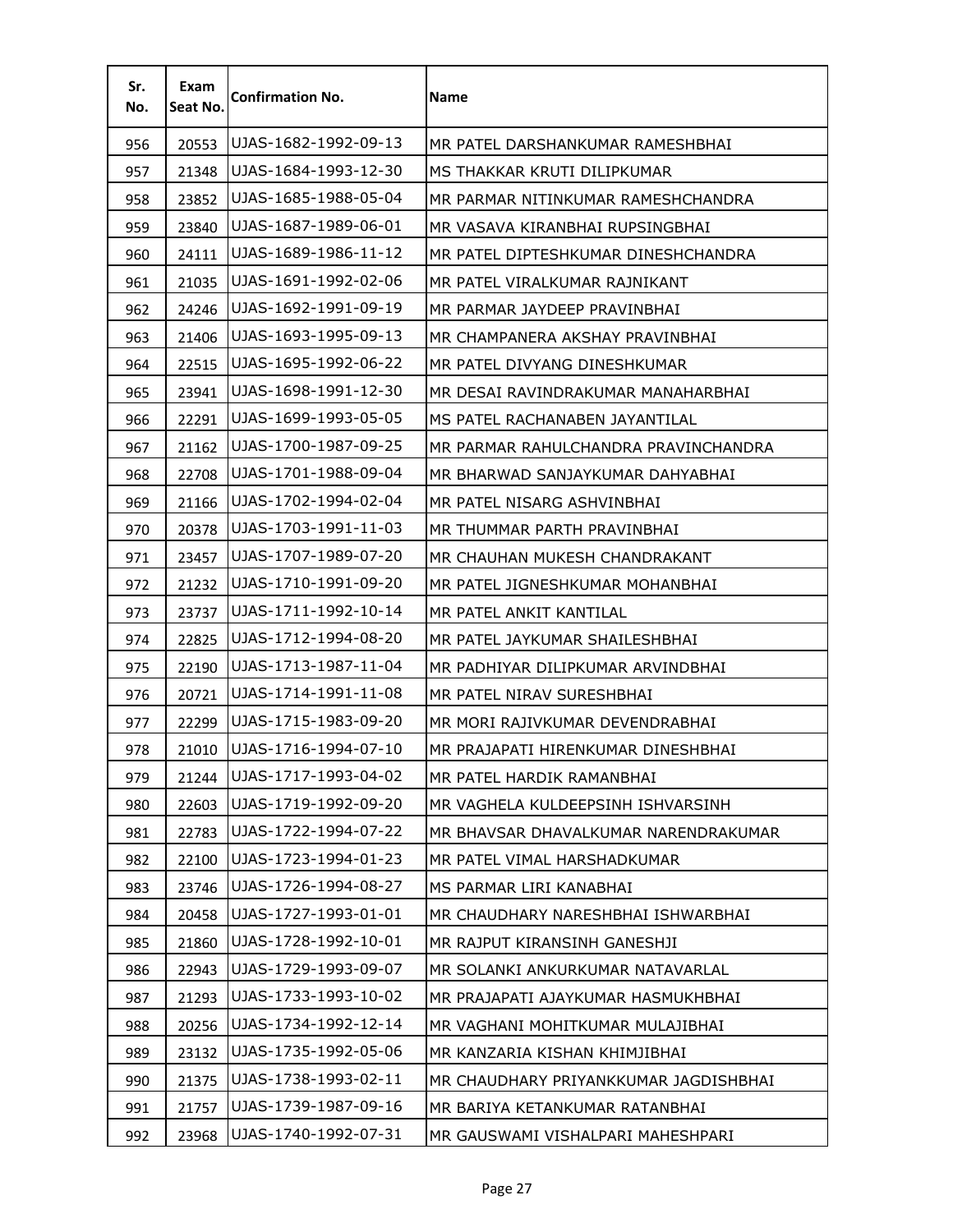| Sr.<br>No. | Exam<br>Seat No. | <b>Confirmation No.</b> | Name                                    |
|------------|------------------|-------------------------|-----------------------------------------|
| 993        | 21062            | UJAS-1741-1993-05-10    | MR PATEL YAGNESHKUMAR RAMESHBHAI        |
| 994        | 20475            | UJAS-1742-1994-07-03    | MR THAKAR AKASH RAJESHBHAI              |
| 995        | 21005            | UJAS-1746-1992-09-22    | MR PATEL HARDIKKUMAR PRAHLADBHAI        |
| 996        | 21954            | UJAS-1747-1995-05-06    | MR ZALA AJAYSINH BHUPATSINH             |
| 997        | 23798            | UJAS-1749-1988-10-17    | MR PANCHAL BHAVINKUMAR KHODABHAI        |
| 998        | 20868            | UJAS-1752-1993-02-17    | MR PATEL BHAVESHKUMAR GOVINDBHAI        |
| 999        | 20215            | UJAS-1753-1986-04-10    | MR PATEL HARDIK BHAILALBHAI             |
| 1000       | 22135            | UJAS-1754-1993-10-05    | MR KAVAD VIPULKUMAR MANUBHAI            |
| 1001       | 22561            | UJAS-1755-1993-01-29    | MR CHARPOT KAUSHIK RAMESHKUMAR          |
| 1002       | 20282            | UJAS-1758-1993-06-15    | MR PARMAR BRAYAN PETER                  |
| 1003       | 21034            | UJAS-1760-1992-03-22    | MR DABHI RAVIKUMAR RAJENDRAKUMAR        |
| 1004       | 23922            | UJAS-1762-1994-09-24    | MR JADAV ABHISHEK BHARATBHAI            |
| 1005       | 24432            | UJAS-1764-1991-03-25    | MR JEENJALA HAKABHAI VALABHAI           |
| 1006       | 24298            | UJAS-1766-1992-10-13    | MR PATEL PIYUSHKUMAR NAGINBHAI          |
| 1007       | 21453            | UJAS-1768-1990-03-01    | MR PATEL JATINKUMAR GOVINDBHAI          |
| 1008       | 24353            | UJAS-1770-1992-05-31    | MR ACHHAVA MOHAMMADUVAISH ALLARAKHABHAI |
| 1009       | 21879            | UJAS-1771-1992-07-16    | MS RANA KHUSHBU ASHOKBHAI               |
| 1010       | 20226            | UJAS-1772-1992-09-11    | MR SUNESARA SIDDHARTH KHEMCHANDBHAI     |
| 1011       | 24430            | UJAS-1776-1993-07-19    | MR PARMAR PIYUSHKUMAR AMARATLAL         |
| 1012       | 21646            | UJAS-1777-1992-01-13    | MR PANDYA ISHAN GAURISHANKAR            |
| 1013       | 22562            | UJAS-1778-1993-03-21    | MR PATEL SHASHANK JAYANTILAL            |
| 1014       | 22062            | UJAS-1780-1995-03-19    | MR PATEL RUSHANGKUMAR PANKAJBHAI        |
| 1015       | 20826            | UJAS-1781-1991-06-29    | MR GOHIL RAVI HASMUKHBHAI               |
| 1016       | 23198            | UJAS-1782-1992-06-22    | MR RUPELA SANJIV HASMUKH                |
| 1017       | 21550            | UJAS-1784-1989-03-28    | MR BALDANIYA ATULKUMAR NARSINHBHAI      |
| 1018       | 21004            | UJAS-1785-1987-07-20    | MR PARMAR ASHISHKUMAR MATHURBHAI        |
| 1019       | 20600            | UJAS-1787-1991-02-11    | MR DHANDHALIYA BHAGIRATH LABHSHANKAR    |
| 1020       | 24465            | UJAS-1788-1991-11-19    | MRS PATEL DIVYA KANUBHAI                |
| 1021       | 22877            | UJAS-1789-1993-06-06    | MR PARGI BIPINKUMAR SUKLABHAI           |
| 1022       | 21480            | UJAS-1790-1994-03-18    | MR PRAJAPATI RAJESHKUMAR SHANKARLAL     |
| 1023       | 24214            | UJAS-1791-1992-10-30    | MR PATEL BHAVIK KARSHANBHAI             |
| 1024       | 21629            | UJAS-1792-1992-07-23    | MR PATEL NILESHKUMAR MAHENDRABHAI       |
| 1025       | 21876            | UJAS-1795-1989-06-08    | MR GAMETI HIMANSHU KALJIBHAI            |
| 1026       | 22266            | UJAS-1797-1992-06-11    | MR PRAJAPATI ROHITKUMAR MAHENDRABHAI    |
| 1027       | 23428            | UJAS-1798-1988-12-18    | MS PATEL DARSHANA KANTIBHAI             |
| 1028       | 21236            | UJAS-1799-1990-01-11    | MR RATHWA DINESHCHANDRA BACHUBHAI       |
| 1029       | 21042            | UJAS-1800-1995-02-05    | MS DAMOR DARSHINI KANTILAL              |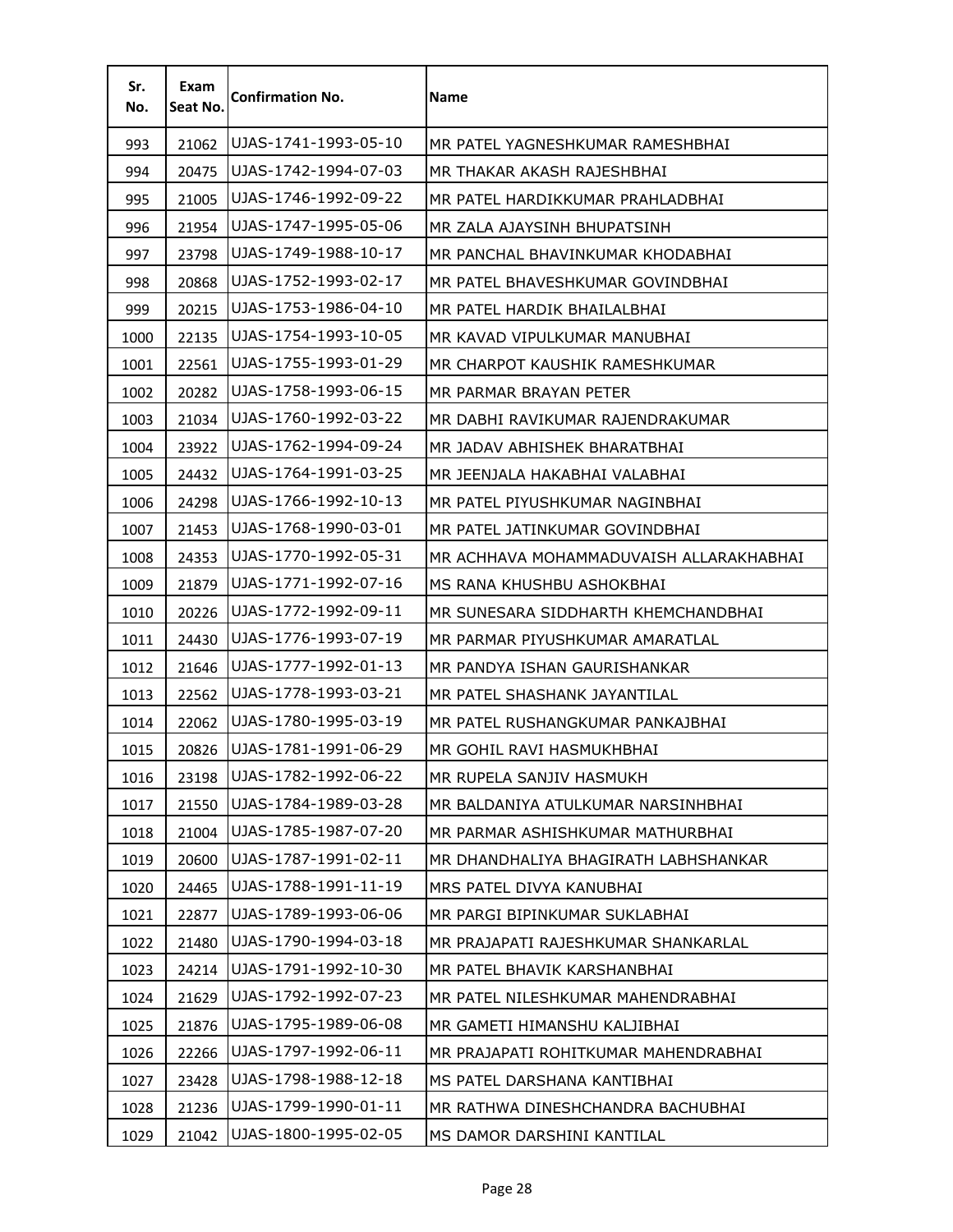| Sr.<br>No. | Exam<br>Seat No. | <b>Confirmation No.</b> | Name                                |
|------------|------------------|-------------------------|-------------------------------------|
| 1030       | 22353            | UJAS-1801-1992-10-27    | MR SALUNKE NIRAV AVDHUTKUMAR        |
| 1031       | 24484            | UJAS-1802-1993-01-16    | MS THAKOR RAKESHKUMAR FULAJI        |
| 1032       | 21241            | UJAS-1803-1994-11-08    | MR VISAT JIGNESHBHAI JAYANTILAL     |
| 1033       | 24442            | UJAS-1804-1992-10-30    | MS BHATT BHAVIKABEN THAKORPRASAD    |
| 1034       | 22700            | UJAS-1805-1992-01-31    | MR GUPTA SIDDHARTH DIPAKKUMAR       |
| 1035       | 22935            | UJAS-1806-1993-01-04    | MR PATEL ANIKET LAXMANBHAI          |
| 1036       | 20199            | UJAS-1808-1990-08-26    | MR DABHI RAVI KANSINH               |
| 1037       | 20153            | UJAS-1809-1993-04-26    | MR MARAKANA VARUN GOPALBHAI         |
| 1038       | 23992            | UJAS-1810-1989-04-10    | MR RAHEVAR VANRAJSINH PADAMSINH     |
| 1039       | 23455            | UJAS-1811-1993-04-10    | MR PATEL DIVYESHBHAI GOVINDBHAI     |
| 1040       | 23944            | UJAS-1813-1994-06-06    | MR BARIA ANILKUMAR VAJESINGHBHAI    |
| 1041       | 23523            | UJAS-1814-1992-11-01    | MR SHIYAL JIVRAJBHAI MANUBHAI       |
| 1042       | 22505            | UJAS-1815-1990-11-25    | MR GAURANGI SAGARKUMAR AJAYKUMAR    |
| 1043       | 21816            | UJAS-1816-1994-07-02    | MS VAISHNAV PRUTHVI VASUBHAI        |
| 1044       | 20013            | UJAS-1818-1991-11-08    | MR MAKWANA NIKUNJBHAI MAGANBHAI     |
| 1045       | 23300            | UJAS-1820-1994-02-09    | MR VADHER JAY GIRISHBHAI            |
| 1046       | 24463            | UJAS-1821-1993-02-08    | MR BARIA SANJAYKUMAR PRATAPSINH     |
| 1047       | 20052            | UJAS-1823-1993-04-14    | MR CHAVDA JATINKUMAR RAJESHBHAI     |
| 1048       | 20574            | UJAS-1824-1985-08-11    | MR PATEL VIRALBHAI BHARATBHAI       |
| 1049       | 21324            | UJAS-1826-1987-01-07    | MR PRAJAPATI MUKESHKUMAR AMRUTBHAI  |
| 1050       | 22476            | UJAS-1827-1992-05-04    | MR GOHIL VIJAYRAJSINH YASHVANTSINH  |
| 1051       | 20796            | UJAS-1828-1990-11-27    | MR KATARA MAYANKBHAI RAMUBHAI       |
| 1052       | 23484            | UJAS-1829-1978-07-22    | MR KHARADI SHAILESHKUMAR LAXMANBHAI |
| 1053       | 21852            | UJAS-1830-1994-10-19    | MR FUFAL ALPESH LAXMICHAND          |
| 1054       | 20924            | UJAS-1832-1994-08-08    | MR MAHESHVARI HITESHKUMAR HIRJIBHAI |
| 1055       | 22333            | UJAS-1835-1988-11-05    | MR PATEL MEHUL MANUBHAI             |
| 1056       | 22417            | UJAS-1837-1993-02-08    | MR DHANANI BHAYDIP MANHARBHAI       |
| 1057       | 21377            | UJAS-1839-1989-12-12    | MR CHAUDHARI ANANDKUMAR DILIPBHAI   |
| 1058       | 22329            | UJAS-1845-1985-06-01    | MR PATEL PIYUSHKUMAR BHIKHABHAI     |
| 1059       | 23480            | UJAS-1846-1990-01-23    | MR PATEL FALGUN HARISHBHAI          |
| 1060       | 23602            | UJAS-1848-1993-01-03    | MR KANSAGRA ANAND RAMESHBHAI        |
| 1061       | 24275            | UJAS-1853-1991-12-01    | MR HIRAPARA MAYUR KARSHANBHAI       |
| 1062       | 21864            | UJAS-1854-1993-02-06    | MR JANSARI SAGARKUMAR BAKULKUMAR    |
| 1063       | 21043            | UJAS-1855-1986-10-07    | MR BARIA VIRENDRA RAMESH            |
| 1064       | 23036            | UJAS-1856-1993-09-06    | MR PATEL AJAYKUMAR SURESHBHAI       |
| 1065       | 20085            | UJAS-1858-1991-01-31    | MR PARMAR HIRALKUMAR KANTIBHAI      |
| 1066       | 22294            | UJAS-1860-1991-07-12    | MR PATEL FENIL SHAILESHBHAI         |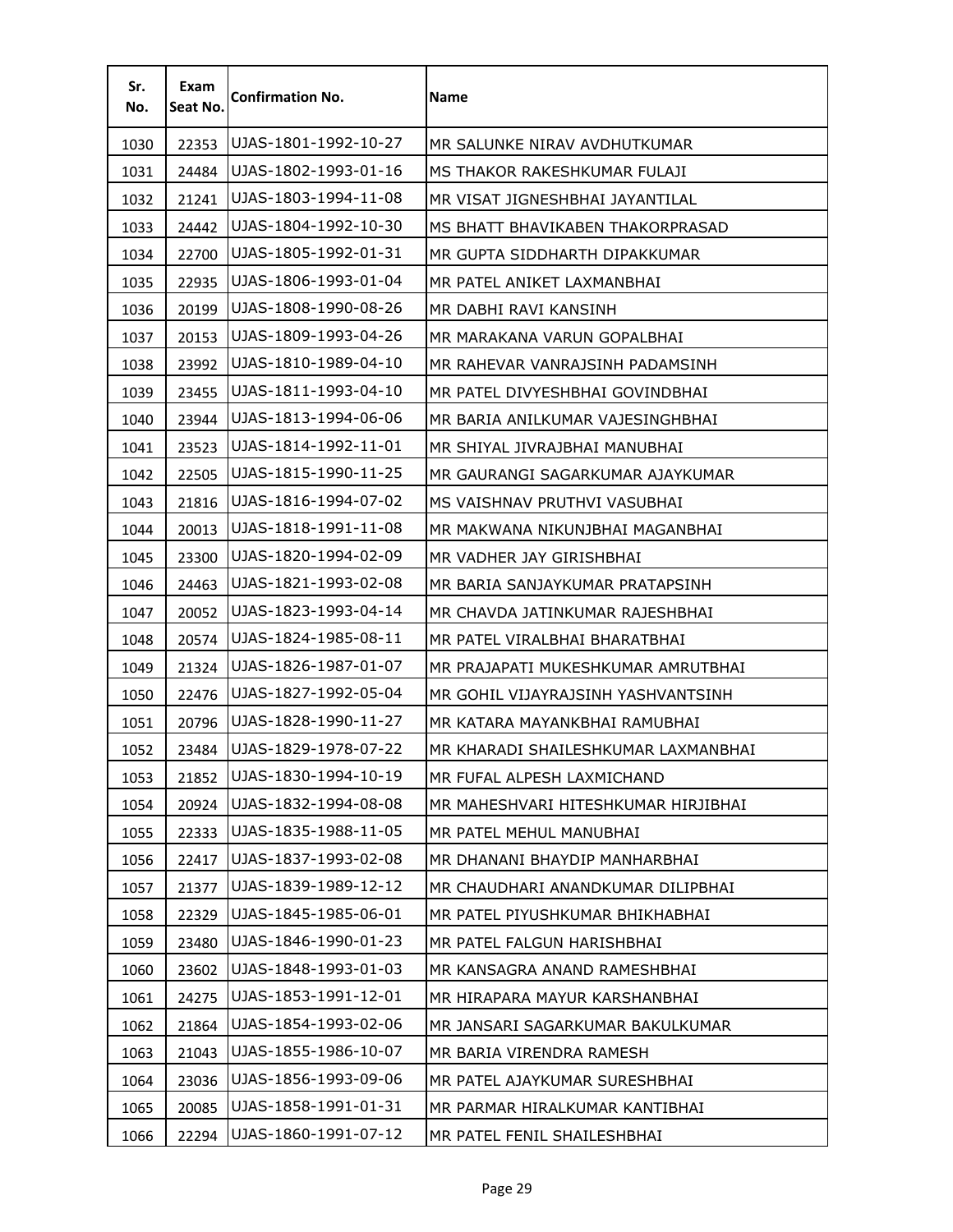| Sr.<br>No. | Exam<br>Seat No. | <b>Confirmation No.</b> | <b>Name</b>                             |
|------------|------------------|-------------------------|-----------------------------------------|
| 1067       | 23535            | UJAS-1861-1994-05-12    | MR JADEJA VRAJRAJSINH SURUBHA           |
| 1068       | 21022            | UJAS-1863-1993-11-11    | MR GOSWAMI RAKESHGIRI GHANSHYAMGIRI     |
| 1069       | 24228            | UJAS-1864-1994-08-15    | MR CHAVADA MAYUR MAHESHBHAI             |
| 1070       | 23317            | UJAS-1865-1992-12-26    | MR JOSHI JALPESH KAMLESHBHAI            |
| 1071       | 20834            | UJAS-1866-1992-07-13    | MR CHUHAN DHAVALKUMAR MANSUKHLAL        |
| 1072       | 21345            | UJAS-1867-1993-01-19    | MR BHAGALIA RIYAZ IQBAL                 |
| 1073       | 23936            | UJAS-1871-1994-01-25    | MR CHAUDHARY MAHESHBHAI CHELABHAI       |
| 1074       | 20670            | UJAS-1872-1993-09-27    | MR CHUDASAMA JINESH HARIBHAI            |
| 1075       | 24131            | UJAS-1874-1991-01-28    | MR KOYANI UMANGKUMAR HASMUKHBHAI        |
| 1076       | 24383            | UJAS-1876-1993-11-20    | MR BAMBHROLIYA SATYAMKUMAR ARVINDBHAI   |
| 1077       | 20100            | UJAS-1877-1994-04-22    | MR PARMAR CHIRAGKUMAR AMRUTBHAI         |
| 1078       | 20044            | UJAS-1879-1989-03-04    | MR GONDALIYA BHAVIK ARVINDBHAI          |
| 1079       | 20765            | UJAS-1882-1993-11-09    | MS MODI SHRADDHABEN MANHARBHAI          |
| 1080       | 24223            | UJAS-1883-1993-01-12    | MR PATEL MIKIKUMAR PANKAJBHAI           |
| 1081       | 21199            | UJAS-1884-1993-01-27    | MR GAJJAR DILIPKUMAR BABULAL            |
| 1082       | 20749            | UJAS-1888-1993-12-18    | MR DUHERA SWEETU PRAVINBHAI             |
| 1083       | 20781            | UJAS-1889-1987-11-12    | MR NINAMA HARESH KUMAR VAKTABHAI        |
| 1084       | 20895            | UJAS-1890-1991-08-17    | MR MISHRA ASHISH LALITBHAI              |
| 1085       | 21666            | UJAS-1894-1992-07-09    | MR PATEL RASHMIN VISHNUBHAI             |
| 1086       | 21804            | UJAS-1895-1992-01-12    | MR JANI DEVANG KIRITBHAI                |
| 1087       | 20289            | UJAS-1897-1994-06-01    | MR RABARI SAHARBHAI DUNGARBHAI          |
| 1088       | 20030            | UJAS-1899-1993-05-20    | MR CHAUDHARY ASHOKKUMAR DANABHAI        |
| 1089       | 23034            | UJAS-1900-1992-10-01    | MR SHAH NISARG PRAKASHKUMAR             |
| 1090       | 24418            | UJAS-1901-1991-03-30    | MR PATEL PARTHKUMAR VIJAYBHAI           |
| 1091       | 20969            | UJAS-1902-1994-06-10    | MR SINDHA KIRIT ANUBHAI                 |
| 1092       | 22710            | UJAS-1903-1993-03-19    | MR CHAUDHARY VIJAYBHAI NARSANGBHAI      |
| 1093       | 22609            | UJAS-1904-1986-10-21    | MR PANDOR ALPESHKUMAR PUNAJI            |
| 1094       | 22382            | UJAS-1905-1988-04-28    | MR JADEJA MAHAVIRSINH ANIRUDHDHSINH     |
| 1095       | 21635            | UJAS-1906-1992-09-01    | MR PATEL TANUJ BAVABHAI                 |
| 1096       | 20362            | UJAS-1908-1993-04-03    | MS PARMAR HINAL KANJIBHAI               |
| 1097       | 21479            | UJAS-1911-1993-06-01    | MR MEGHARAJIYA MAHAMADVASIM NISHARHUSEN |
| 1098       | 21802            | UJAS-1913-1992-05-01    | MR DAYMA MOHAMMAD SUFIYAN KAUSARHUSEIN  |
| 1099       | 21955            | UJAS-1915-1994-06-13    | MR PARMAR VIVEKKUMAR JASHVANTSINH       |
| 1100       | 23061            | UJAS-1919-1994-04-19    | MR PATEL HEMANTKUMAR BHIKHABHAI         |
| 1101       | 24245            | UJAS-1921-1989-07-24    | MR RUPALA BHAVESHKUMAR YASHAVANTKUMAR   |
| 1102       | 22342            | UJAS-1922-1990-01-12    | MR PATEL HARDIK BECHARBHAI              |
| 1103       | 24333            | UJAS-1923-1991-10-17    | MS SHAH JAINISH SANDIPBHAI              |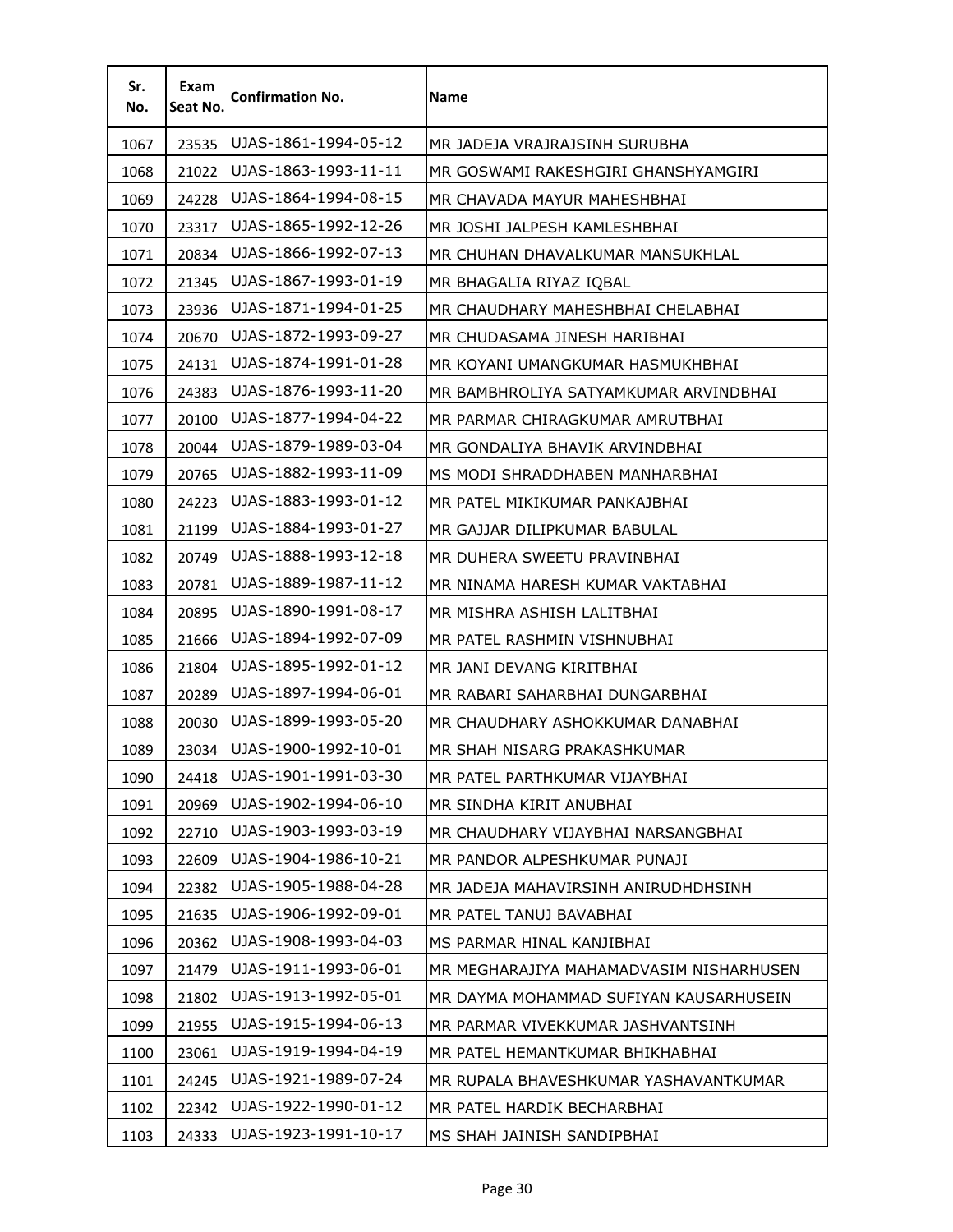| Sr.<br>No. | Exam<br>Seat No. | <b>Confirmation No.</b> | Name                                      |
|------------|------------------|-------------------------|-------------------------------------------|
| 1104       | 21866            | UJAS-1924-1991-09-28    | MR PATEL AKASHKUMAR JAYANTILAL            |
| 1105       | 23839            | UJAS-1925-1991-09-17    | MR PRAJAPATI BHAVESHKUMAR PRAHLADBHAI     |
| 1106       | 22444            | UJAS-1926-1993-07-25    | MR TRIVEDI PUNITKUMAR MUKESHBHAI          |
| 1107       | 23644            | UJAS-1927-1993-10-19    | MR DHARJIYA NARESHBHAI RAMESHBHAI         |
| 1108       | 21980            | UJAS-1928-1992-12-06    | MR PATEL ANKIT PRAVINCHANDRA              |
| 1109       | 23639            | UJAS-1929-1986-11-28    | MR CHAUHAN PARAGKUMAR GORDHANBHAI         |
| 1110       | 21353            | UJAS-1931-1993-10-29    | MR DAVE ABHISHEK PRAKASHCHANDRA           |
| 1111       | 23064            | UJAS-1934-1992-12-19    | MR PATEL TARUNKUMAR NARESHBHAI            |
| 1112       | 22096            | UJAS-1935-1991-07-20    | MR PATEL RONAKKUMAR BHUPENDRABHAI         |
| 1113       | 22478            | UJAS-1936-1986-08-31    | MR PAREKH KETULKUMAR VINODKUMAR           |
| 1114       | 24482            | UJAS-1937-1990-10-13    | MR MEHTA HARDIK TUSHARBHAI                |
| 1115       | 24444            | UJAS-1938-1992-10-06    | MR MAKWANA YOGESHBHAI GHANSHYAMBHAI       |
| 1116       | 23033            | UJAS-1940-1990-04-28    | MR KANOJIYA PRAKASH RAMPRASAD             |
| 1117       | 22284            | UJAS-1941-1994-08-12    | MR SONERI PIYUSH DEVAJIBHAI               |
| 1118       | 23105            | UJAS-1942-1985-02-05    | MR NAKUM HITENKUMAR DHIRAJLAL             |
| 1119       | 22157            | UJAS-1945-1993-11-10    | MR KHARADI PRASHANT PRAVINKUMAR           |
| 1120       | 23230            | UJAS-1947-1992-04-17    | MR PATEL RAHULKUMAR PRABHUDAS             |
| 1121       | 21008            | UJAS-1948-1989-05-20    | MR CHHATRIWALA NIKUNJKUMAR VIJAYBHAI      |
| 1122       | 22929            | UJAS-1949-1991-09-04    | MR PARMAR KALPESH VASANTBHAI              |
| 1123       | 23192            | UJAS-1950-1993-06-01    | MR JADEJA SIDDHARAJSINH GAJUBHA           |
| 1124       | 20027            | UJAS-1951-1992-04-16    | MR LOKHANDWALA MOHAMMAD SAIF MOHAMMAD ALI |
| 1125       | 22459            | UJAS-1952-1994-06-21    | MR PATEL NIRAVKUMAR KANUBHAI              |
| 1126       | 20459            | UJAS-1953-1994-03-15    | MR PRAJAPATI PARESHKUMAR GANESHBHAI       |
| 1127       | 23588            | UJAS-1955-1992-07-10    | MR SOJITRA NIKESH VINODBHAI               |
| 1128       | 22130            | UJAS-1956-1991-09-25    | MR PRANAMI CHINTAL DINESHCHANDRA          |
| 1129       | 20620            | UJAS-1957-1992-06-03    | MR PATEL RONAKBHAI JAYANTIBHAI            |
| 1130       | 21279            | UJAS-1958-1994-06-22    | MR PATANVADIYA NIKUNJ SURESHBHAI          |
| 1131       | 22367            | UJAS-1959-1993-01-24    | MR TRIVEDI JAYDIP ARVINDKUMAR             |
| 1132       | 23753            | UJAS-1960-1991-10-04    | MR SUTHAR MANISHKUMAR DEVCHANDBHAI        |
| 1133       | 22769            | UJAS-1961-1993-10-27    | MR SIJU DILIP AMRUTBHAI                   |
| 1134       | 22513            | UJAS-1962-1991-11-14    | MR GAYAKVAD JIGARKUMAR SURESHBHAI         |
| 1135       | 22839            | UJAS-1964-1993-12-15    | MR PRAJAPATI MAYURBHAI LILABHAI           |
| 1136       | 23134            | UJAS-1965-1990-03-07    | MR PARMAR JAYESHKUMAR HIRABHAI            |
| 1137       | 21037            | UJAS-1968-1991-01-28    | MR PATEL KARTAVYA HASMUKHBHAI             |
| 1138       | 22598            | UJAS-1969-1990-08-22    | MR RANA MAYUR NATVARBHAI                  |
| 1139       | 22957            | UJAS-1971-1994-06-19    | MR KALARIYA RUSHIKESH CHAKUBHAI           |
| 1140       | 20591            | UJAS-1973-1994-03-31    | MR PATEL NISARG GOVINDBHAI                |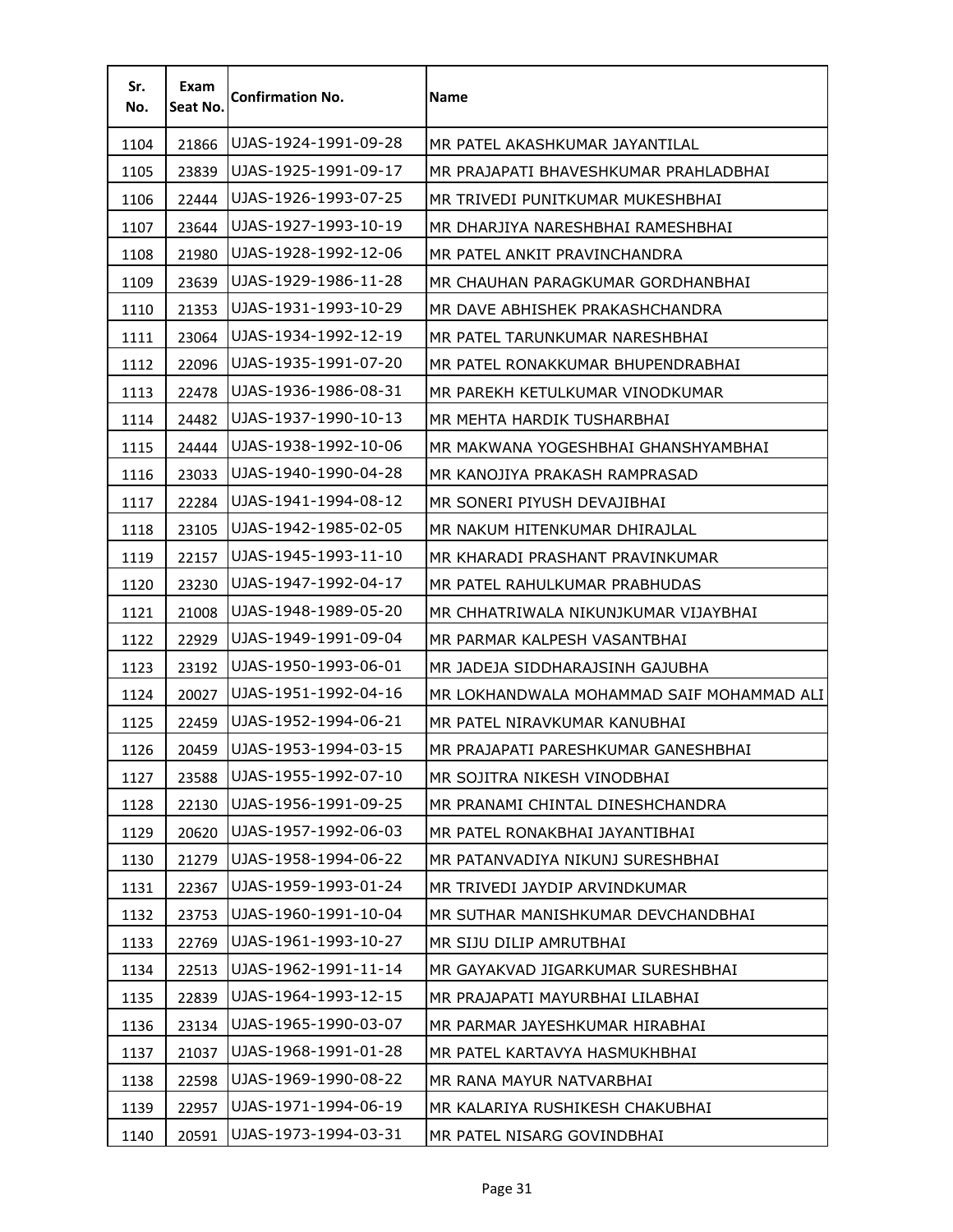| Sr.<br>No. | Exam<br>Seat No. | <b>Confirmation No.</b> | Name                                  |
|------------|------------------|-------------------------|---------------------------------------|
| 1141       | 20601            | UJAS-1975-1992-03-01    | MR PATEL JIGAR SHAILESHBHAI           |
| 1142       | 21761            | UJAS-1976-1993-12-18    | MS PANCHAL JIGNABEN BHARATBHAI        |
| 1143       | 22958            | UJAS-1977-1992-06-08    | MRS BAROT MONIKA AMARSINGH            |
| 1144       | 21561            | UJAS-1978-1991-08-12    | MR BHATTI PRATIKBHAI ASHOKBHAI        |
| 1145       | 20644            | UJAS-1979-1994-03-08    | MR PRAJAPATI JATINKUMAR SAVAIBHAI     |
| 1146       | 21106            | UJAS-1981-1992-09-11    | MS PATEL SHRADDHABEN BHAGABHAI        |
| 1147       | 22172            | UJAS-1982-1988-07-11    | MR PARMAR KARTIK PURSHOTTAMBHAI       |
| 1148       | 20948            | UJAS-1983-1993-11-11    | MR PATEL PARTHKUMAR PARESHBHAI        |
| 1149       | 20994            | UJAS-1984-1991-11-23    | MR MODI VINODKUMAR JITENDRAKUMAR      |
| 1150       | 22348            | UJAS-1985-1994-03-06    | MR PATEL SACHINKUMAR NATVARLAL        |
| 1151       | 21173            | UJAS-1986-1990-12-02    | MR PATEL VEDANTKUMAR GOVINDBHAI       |
| 1152       | 22644            | UJAS-1987-1993-12-29    | MR PANDYA KASHYAPKUMAR ROHITKUMAR     |
| 1153       | 20351            | UJAS-1988-1984-09-02    | MR PATEL CHETANKUMAR BECHARBHAI       |
| 1154       | 20046            | UJAS-1989-1994-06-07    | MR PATEL AKSHAYKUMAR BABUBHAI         |
| 1155       | 20093            | UJAS-1990-1991-07-22    | MR PATEL NIKUNJ BHARATKUMAR           |
| 1156       | 23155            | UJAS-1991-1993-01-12    | MR PARMAR NILESH RAMESHBHAI           |
| 1157       | 21970            | UJAS-1992-1992-09-02    | MR SOLANKI KAMLESH DHARAMSIBHAI       |
| 1158       | 24428            | UJAS-1993-1994-02-15    | MR PRAJAPATI DARSHAN NARANBHAI        |
| 1159       | 20101            | UJAS-1995-1994-01-31    | MR MODH KISHANKUMAR KAMLESHKUMAR      |
| 1160       | 24158            | UJAS-1997-1992-08-10    | MR PATEL DHANANJAY DINESHBHAI         |
| 1161       | 20318            | UJAS-1999-1992-08-01    | MR PATEL MEHUL NATAVARBHAI            |
| 1162       | 20417            | UJAS-2000-1990-10-01    | MR TINTISARA RAHUL MAGANBHAI          |
| 1163       | 21771            | UJAS-2001-1994-06-28    | MR SHAIKH MOHAMMADWASIM M MUNAF       |
| 1164       | 21978            | UJAS-2002-1994-08-28    | MR SANURA ANKIT VRAJLAL               |
| 1165       | 23388            | UJAS-2004-1989-11-22    | MR GUPTA MITESHKUMAR RAJIVKUMAR       |
| 1166       | 20680            | UJAS-2005-1991-10-07    | MR RANGADIYA MANSUKHBHAI RANCHHODBHAI |
| 1167       | 20961            | UJAS-2007-1990-01-06    | MR DANTANI ROHITKUMAR RAMESHBAHI      |
| 1168       | 20766            | UJAS-2008-1991-03-01    | MR CHAUDHARY RAJESHKUMAR KESHARBHAI   |
| 1169       | 24329            | UJAS-2009-1992-05-18    | MR PATEL DILIPKUMAR AMRUTLAL          |
| 1170       | 23552            | UJAS-2010-1991-03-13    | MR BHOJAK JAYKUMAR DINESHKUMAR        |
| 1171       | 20537            | UJAS-2011-1993-09-17    | MR SHUKLA PARTH YOGESHKUMAR           |
| 1172       | 20583            | UJAS-2012-1994-01-29    | MR LIMBACHIYA MEETKUMAR SHARADKUMAR   |
| 1173       | 22482            | UJAS-2013-1993-11-10    | MR CHAUDHARY MAHESHKUMAR DALJIBHAI    |
| 1174       | 20613            | UJAS-2018-1991-11-23    | MR TALPADA VIMALKUMAR KANUBHAI        |
| 1175       | 23976            | UJAS-2021-1993-06-11    | MR AMIN SWAPNIL CHANDRAKANT           |
| 1176       | 24136            | UJAS-2024-1994-06-18    | MR LORIYA VIKASKUMAR BALDEVBHAI       |
| 1177       | 24410            | UJAS-2025-1991-06-19    | MR PATEL PRINSKUMAR KIRTIBHAI         |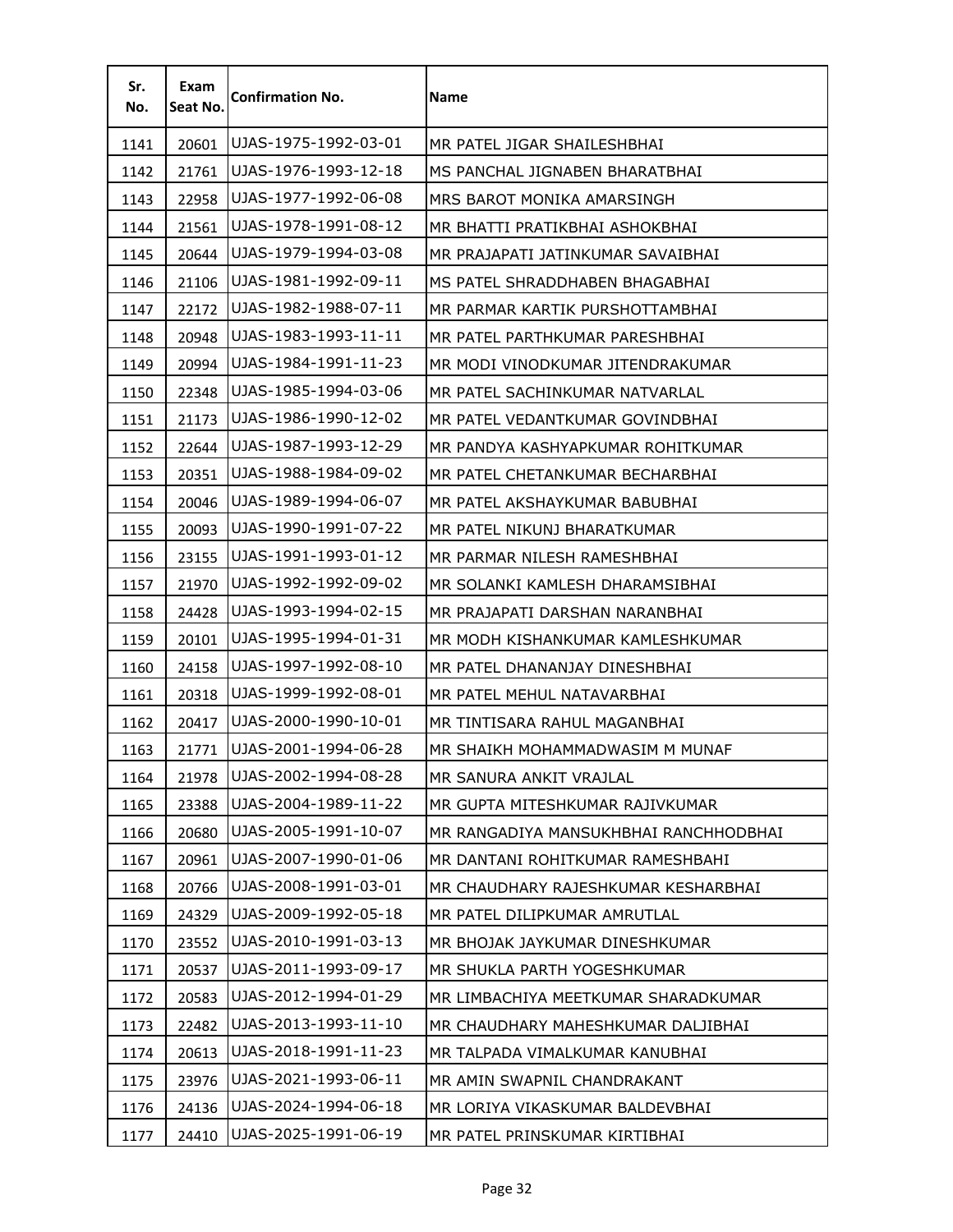| Sr.<br>No. | Exam<br>Seat No. | <b>Confirmation No.</b> | Name                                 |
|------------|------------------|-------------------------|--------------------------------------|
| 1178       | 23524            | UJAS-2027-1993-09-07    | MR PATEL ABHISHEKKUMAR BHARATKUMAR   |
| 1179       | 23855            | UJAS-2028-1992-09-02    | MR CHOSALA RAMESHKUMAR POPATBHAI     |
| 1180       | 23062            | UJAS-2029-1988-08-23    | MR PATEL DHAVAL ARVINDKUMAR          |
| 1181       | 23123            | UJAS-2030-1993-12-06    | MR SHEKH IMRAN AYUBBHAI              |
| 1182       | 21031            | UJAS-2031-1990-08-08    | MR TANK VIMAL VAJUBHAI               |
| 1183       | 20071            | UJAS-2033-1991-09-01    | MR CHAUDHARI BANKIM GOVINDBHAI       |
| 1184       | 20363            | UJAS-2034-1992-08-10    | MR ZEZARIYA BHAVIK BHARATBHAI        |
| 1185       | 21119            | UJAS-2038-1993-09-18    | MR SOLANKI RAJATKUMAR RAMESHCHANDRA  |
| 1186       | 23160            | UJAS-2039-1994-01-01    | MR MEMON VARISBABU ABDULSATTAR       |
| 1187       | 22311            | UJAS-2040-1991-02-14    | MS PRAJAPATI JINALBEN GIRISHBHAI     |
| 1188       | 20567            | UJAS-2042-1994-08-01    | MR PATEL ALPESH SURESHBHAI           |
| 1189       | 23247            | UJAS-2043-1992-02-18    | MR SAVSANI MAYANKKUMAR JAYANTILAL    |
| 1190       | 23964            | UJAS-2044-1990-01-24    | MR PATEL ARJUNSINH PARVATBHAI        |
| 1191       | 20641            | UJAS-2045-1995-03-02    | MR RAVAL SAMARTHKUMAR YOGESHKUMAR    |
| 1192       | 20208            | UJAS-2046-1994-06-20    | MR BOCHIYA NARAVANSINH PRASHOTAMBHAI |
| 1193       | 20966            | UJAS-2047-1993-10-21    | MR UPADHYAY BHARGAV SURESHKUMAR      |
| 1194       | 23296            | UJAS-2049-1989-11-05    | MR THAKKAR JITENDRAKUMAR RAMANLAL    |
| 1195       | 24486            | UJAS-2051-1991-08-29    | MR SHAIKH RIYAZHUSEN SAMASUDDIN      |
| 1196       | 21099            | UJAS-2054-1993-08-26    | MR RAHEVAR NARESHKUMAR AJITSINH      |
| 1197       | 24495            | UJAS-2056-1984-01-06    | MR PATEL JIGNESH JAGADISHBHAI        |
| 1198       | 22840            | UJAS-2057-1991-11-30    | MR UPADHYAY PARTH NARENDRAKUMAR      |
| 1199       | 23514            | UJAS-2059-1993-11-28    | MR MODH ANKIT HASMUKH BHAI           |
| 1200       | 22336            | UJAS-2060-1992-06-13    | MR PATEL NIRAVKUMAR MOHANBHAI        |
| 1201       | 23153            | UJAS-2061-1994-06-17    | MR RAVAL BHAVDEEP KIRTIBHAI          |
| 1202       | 20598            | UJAS-2062-1984-12-30    | MR PATEL DIPEN KAUSHIKKUMAR          |
| 1203       | 20407            | UJAS-2065-1993-07-26    | MR PATEL RUTVIKKUMAR DASHARATHBHAI   |
| 1204       | 23314            | UJAS-2066-1989-10-14    | MR PATEL CHIRAGKUMAR PRAVINBHAI      |
| 1205       | 21946            | UJAS-2067-1994-10-05    | MRS PATEL PRARTHANA DINESH           |
| 1206       | 22261            | UJAS-2069-1994-07-12    | MR JADEJA MAHENDRASINH ASHOKSINH     |
| 1207       | 20980            | UJAS-2070-1993-04-10    | MR DAMOR YOGESHKUMAR MANILAL         |
| 1208       | 23483            | UJAS-2072-1990-12-28    | MR SOLANKI MAYANKKUMAR ARJUNBHAI     |
| 1209       | 20685            | UJAS-2073-1994-07-23    | MR DARJI JITARKKUMAR MANOJKUMAR      |
| 1210       | 23311            | UJAS-2075-1991-11-08    | MR BHOJAK NIKHILKUMAR ANILKUMAR      |
| 1211       | 23790            | UJAS-2076-1987-06-08    | MR PARMAR ARPANKUMAR RASUBHAI        |
| 1212       | 23290            | UJAS-2079-1994-06-01    | MR PATEL SUNILKUMAR PRAVINCHANDRA    |
| 1213       | 20375            | UJAS-2080-1990-11-04    | MR PATEL VIKIKUMAR SURESHLAL         |
| 1214       | 20340            | UJAS-2082-1984-08-12    | MR RATHWA GAMERSING SAMSHERBHAI      |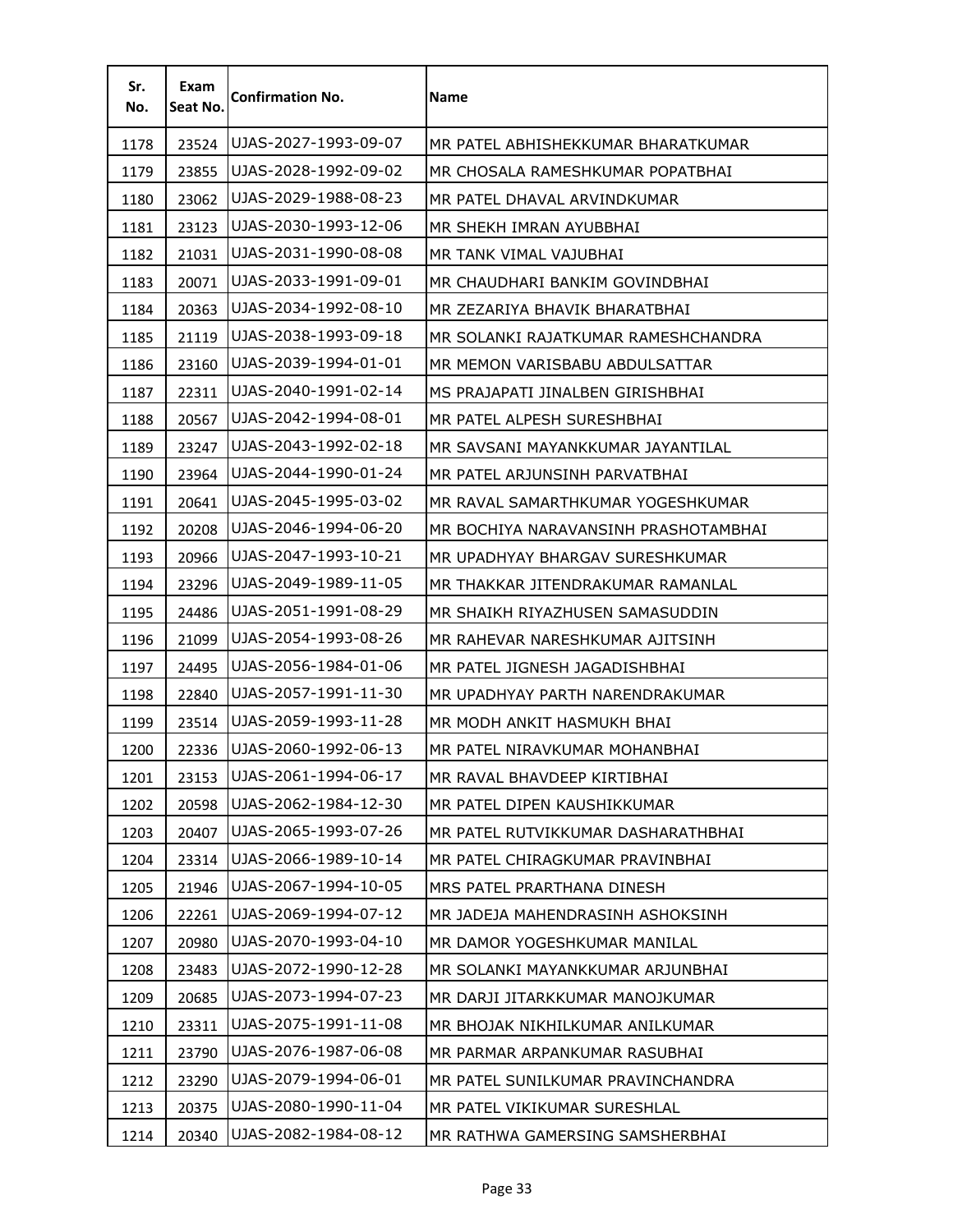| Sr.<br>No. | Exam<br>Seat No. | <b>Confirmation No.</b> | Name                                      |
|------------|------------------|-------------------------|-------------------------------------------|
| 1215       | 21841            | UJAS-2084-1993-03-05    | MR PATEL VIKAS VASANTBHAI                 |
| 1216       | 20881            | UJAS-2085-1990-12-26    | MR PATEL DHAVALKUMAR ARVINDBHAI           |
| 1217       | 21384            | UJAS-2086-1994-03-06    | MR PATEL DHARMESHKUMAR ARVINDBHAI         |
| 1218       | 21028            | UJAS-2087-1992-06-21    | MR CHAUDHARI HARDIKKUMAR NARAYANDAS       |
| 1219       | 24143            | UJAS-2089-1988-05-19    | MR PATEL KURVESH HARGOVINDBHAI            |
| 1220       | 21642            | UJAS-2090-1992-11-27    | MR GOSAI CHETANGIRI JAGADISHGIRI          |
| 1221       | 23545            | UJAS-2091-1992-08-26    | MR JAYSWAL HARSH VASANTKUMAR              |
| 1222       | 23066            | UJAS-2092-1994-03-02    | MR SHARMA RAJAT NAVEENKUMAR               |
| 1223       | 24263            | UJAS-2093-1988-03-20    | MR PATEL DHAVALBHAI MAHENDRABHAI          |
| 1224       | 21239            | UJAS-2096-1991-03-14    | MR PRAJAPATI BHAVESHKUMAR DASHRATHLAL     |
| 1225       | 23323            | UJAS-2098-1993-10-23    | MR SHRIMALI JAYDEEP MAHENDRAKUMAR         |
| 1226       | 21847            | UJAS-2103-1993-05-03    | MR KHATRI PANKAJKUMAR RAJESHKUMAR         |
| 1227       | 21093            | UJAS-2104-1995-01-27    | MR RAJGOR YASH SHAILESHKUMAR              |
| 1228       | 21123            | UJAS-2105-1990-07-12    | MR DWIVEDI VINAY KUMAR B K                |
| 1229       | 23653            | UJAS-2106-1992-01-01    | MR BODAT KETAN POPATBHAI                  |
| 1230       | 22454            | UJAS-2107-1992-12-07    | MR ANJARIA AKASH SURESHBHAI               |
| 1231       | 23459            | UJAS-2108-1982-11-03    | MR PARMAR RENISHKUMAR THOMASBHAI          |
| 1232       | 21583            | UJAS-2109-1991-04-23    | MRS PATEL TWINKLE GIRISHCHANDRA           |
| 1233       | 24458            | UJAS-2111-1990-08-15    | MR MAKWANA ISHWARBHAI DHIRUBHAI           |
| 1234       | 22821            | UJAS-2112-1989-10-10    | MR GARG SACHIN KUMAR PURUSHOTTAM LAL GARG |
| 1235       | 22289            | UJAS-2114-1990-08-20    | MR LAD MAYURBHAI MAHENDRABHAI             |
| 1236       | 23331            | UJAS-2116-1993-01-16    | MR DAKI RAVIKUMAR LILABHAI                |
| 1237       | 22040            | UJAS-2118-1989-09-22    | MR PRAJAPATI KAUSHIKKUMAR DHULABHAI       |
| 1238       | 22721            | UJAS-2119-1994-04-19    | MR RAVAL RAJENDRAKUMAR MADHUSUDAN         |
| 1239       | 23522            | UJAS-2120-1993-08-05    | MR RATHOD SAURABHKUMAR LALABHAI           |
| 1240       | 22722            | UJAS-2121-1995-04-05    | MR RAKHASIYA VIRALKUMAR VALJIBHAI         |
| 1241       | 20447            | UJAS-2123-1984-01-10    | MR GOHIL DILIPSINH GOVINDBHAI             |
| 1242       | 23136            | UJAS-2124-1993-12-12    | MR NATHAMENTHA ABBASALI KAMARALI          |
| 1243       | 24057            | UJAS-2127-1993-11-08    | MR GOSAI MANTHAN KUMAR MUKESH KUMAR       |
| 1244       | 20163            | UJAS-2129-1992-09-10    | MS SINDHA SNEHA RAMESHBHAI                |
| 1245       | 20671            | UJAS-2130-1992-04-25    | MR JETHVA JIGNESH RAMESHBHAI              |
| 1246       | 21791            | UJAS-2131-1984-06-14    | MR JOSHI YASHWANT JANKILAL                |
| 1247       | 23935            | UJAS-2132-1993-10-24    | MR PARMAR BHARAT DEVJIBHAI                |
| 1248       | 20842            | UJAS-2133-1991-11-04    | MR PATEL PARTH HITESHKUMAR                |
| 1249       | 20792            | UJAS-2135-1992-08-04    | MR VAGHELA DILIPSINH ISHVARJI             |
| 1250       | 23777            | UJAS-2137-1994-03-11    | MR PATEL SACHINKUMAR SURESHBHAI           |
| 1251       | 23073            | UJAS-2138-1993-12-09    | MS RATHOD RUCHITA ASHVINKUMAR             |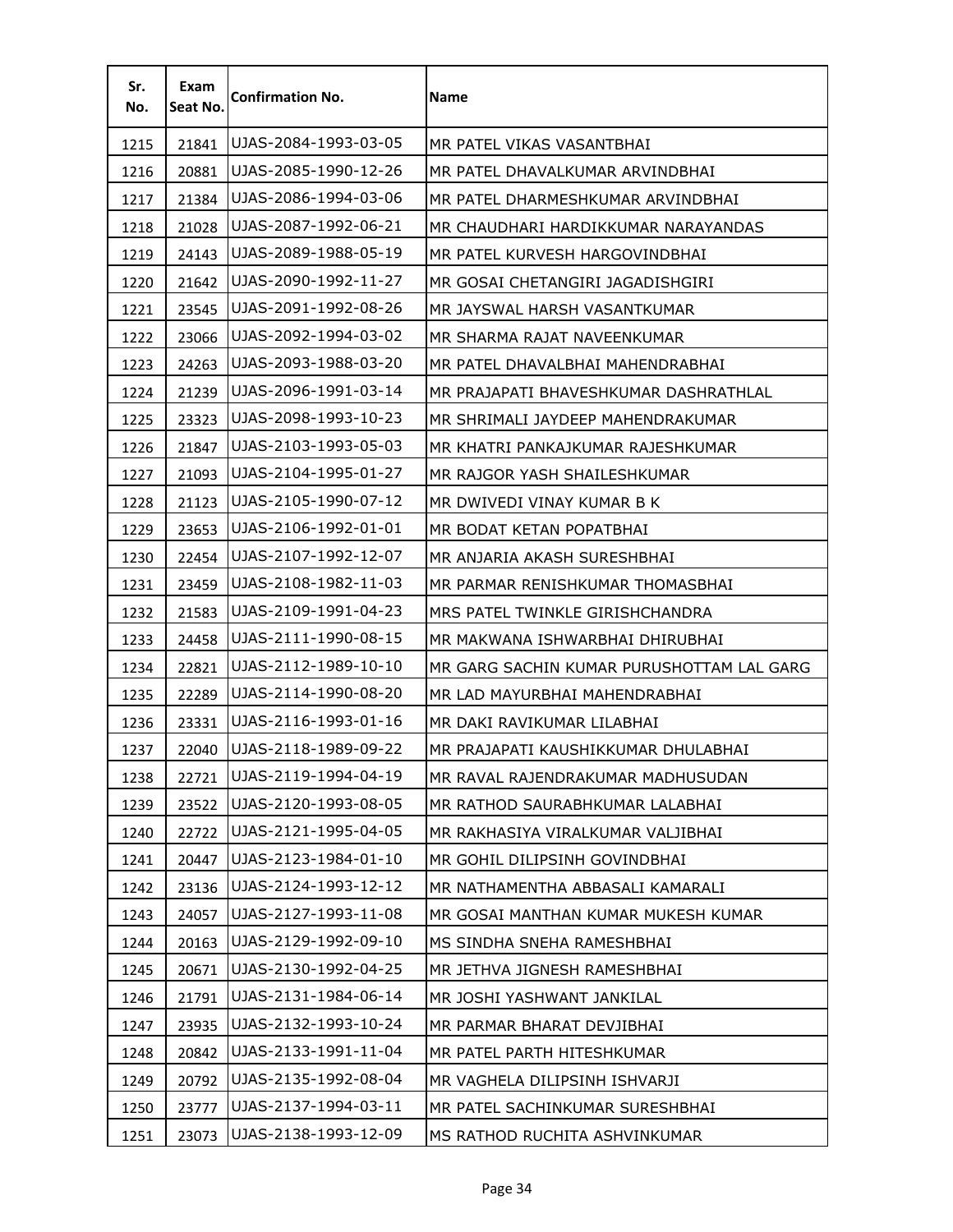| Sr.<br>No. | Exam<br>Seat No. | <b>Confirmation No.</b> | Name                                 |
|------------|------------------|-------------------------|--------------------------------------|
| 1252       | 23764            | UJAS-2139-1993-05-20    | MR MALANI PANKAJ MANSUKHBHAI         |
| 1253       | 21615            | UJAS-2141-1992-08-21    | MR RAJPUT AJAYSINH JAVANSINH         |
| 1254       | 24494            | UJAS-2144-1987-05-29    | MR PAL LAXMAN AVADHBIHARI            |
| 1255       | 23745            | UJAS-2148-1988-09-22    | MR RAMI JIGNESHKUMAR BANSILAL        |
| 1256       | 23040            | UJAS-2150-1993-07-01    | MR RATIYA AJAY NAGAJANBHAI           |
| 1257       | 20120            | UJAS-2151-1993-01-04    | MR GAMI ASHISHKUMAR NAGARBHAI        |
| 1258       | 20014            | UJAS-2152-1990-08-15    | MR SAROJ NARESHKUMAR BALCHANDBHAI    |
| 1259       | 23752            | UJAS-2154-1992-09-09    | MR PATEL RAVI KUMAR TALASHIBHAI      |
| 1260       | 22725            | UJAS-2156-1992-11-11    | MR PATEL VIKASHKUMAR KAMLESHBHAI     |
| 1261       | 23542            | UJAS-2158-1991-11-19    | MR GUNDHANI CHIRAG VINAYBHAI         |
| 1262       | 20435            | UJAS-2159-1992-03-20    | MR ZALA PARTHKUMAR MAHENDRASINH      |
| 1263       | 22262            | UJAS-2160-1993-04-16    | MS PATEL JAGRUTIBEN PRAVINBHAI       |
| 1264       | 22988            | UJAS-2162-1992-10-01    | MR PRAJAPATI NIKUNJKUMAR NATVARLAL   |
| 1265       | 23157            | UJAS-2164-1992-12-02    | MR AMIN SMIT SHAILESHKUMAR           |
| 1266       | 20778            | UJAS-2165-1992-03-05    | MR VIJAPURA MEHDIALI SHERALI         |
| 1267       | 23407            | UJAS-2166-1993-11-25    | MR PATEL DISHANTKUMAR KANAIYALAL     |
| 1268       | 23298            | UJAS-2167-1994-04-01    | MR PATEL NIRAVKUMAR HITENDRABHAI     |
| 1269       | 22727            | UJAS-2168-1993-07-28    | MR BHANDARI NIKUNJ PRAVINCHANDRA     |
| 1270       | 24421            | UJAS-2169-1993-04-28    | MR CHAUDHARI HARDIKKUMAR MAHESHBHAI  |
| 1271       | 24018            | UJAS-2170-1993-10-21    | MS SHARMA DHARA KISHORBHAI           |
| 1272       | 22497            | UJAS-2171-1990-01-10    | MR BARANDA HITESH BALUSING           |
| 1273       | 23757            | UJAS-2172-1994-08-20    | MR DESHMUKH GAURANG MANOJKUMAR       |
| 1274       | 20385            | UJAS-2174-1985-06-20    | MR HADULA SANJAYKUMAR HARJIBHAI      |
| 1275       | 23342            | UJAS-2179-1991-03-08    | MR MOJAGAR YASHKUMAR NARENDRAKUMAR   |
| 1276       | 21677            | UJAS-2180-1992-02-19    | MR ZALA SHAKTISINGH PRAHLADSINGH     |
| 1277       | 21631            | UJAS-2181-1993-02-19    | MR SOLANKI JAIMESH GIREESHBHAI       |
| 1278       | 22836            | UJAS-2182-1992-12-02    | MR SINGH SANJEEV AJAY SINGH          |
| 1279       | 21833            | UJAS-2184-1992-04-26    | MR BAROT HARSHKUMAR BHAGAVATIPRASAD  |
| 1280       | 22521            | UJAS-2185-1993-09-08    | MR GOHIL VISHALKUMAR JAYANTIBHAI     |
| 1281       | 24221            | UJAS-2187-1992-07-20    | MR PATEL DIVYESH BHIKHABHAI          |
| 1282       | 23238            | UJAS-2190-1984-09-16    | MR PARMAR UMANGKUMAR RAMESHCHANDRA   |
| 1283       | 23635            | UJAS-2191-1993-12-02    | MR PATEL MANTAVYA BIPINBHAI          |
| 1284       | 24171            | UJAS-2193-1988-06-15    | MR PARMAR KRUSHNAKANT DHIRUBHAI      |
| 1285       | 20605            | UJAS-2195-1993-04-25    | MR PARMAR BRIJALKUMAR JETHABHAI      |
| 1286       | 20896            | UJAS-2196-1992-10-30    | MR SOLANKI BHAVESHKUMAR PRAHALADBHAI |
| 1287       | 21987            | UJAS-2197-1991-02-24    | MR NAYAK RAHUL MAHESHBHAI            |
| 1288       | 23724            | UJAS-2199-1993-12-13    | MR PANDYA YAGNESHKUMAR AJITBHAI      |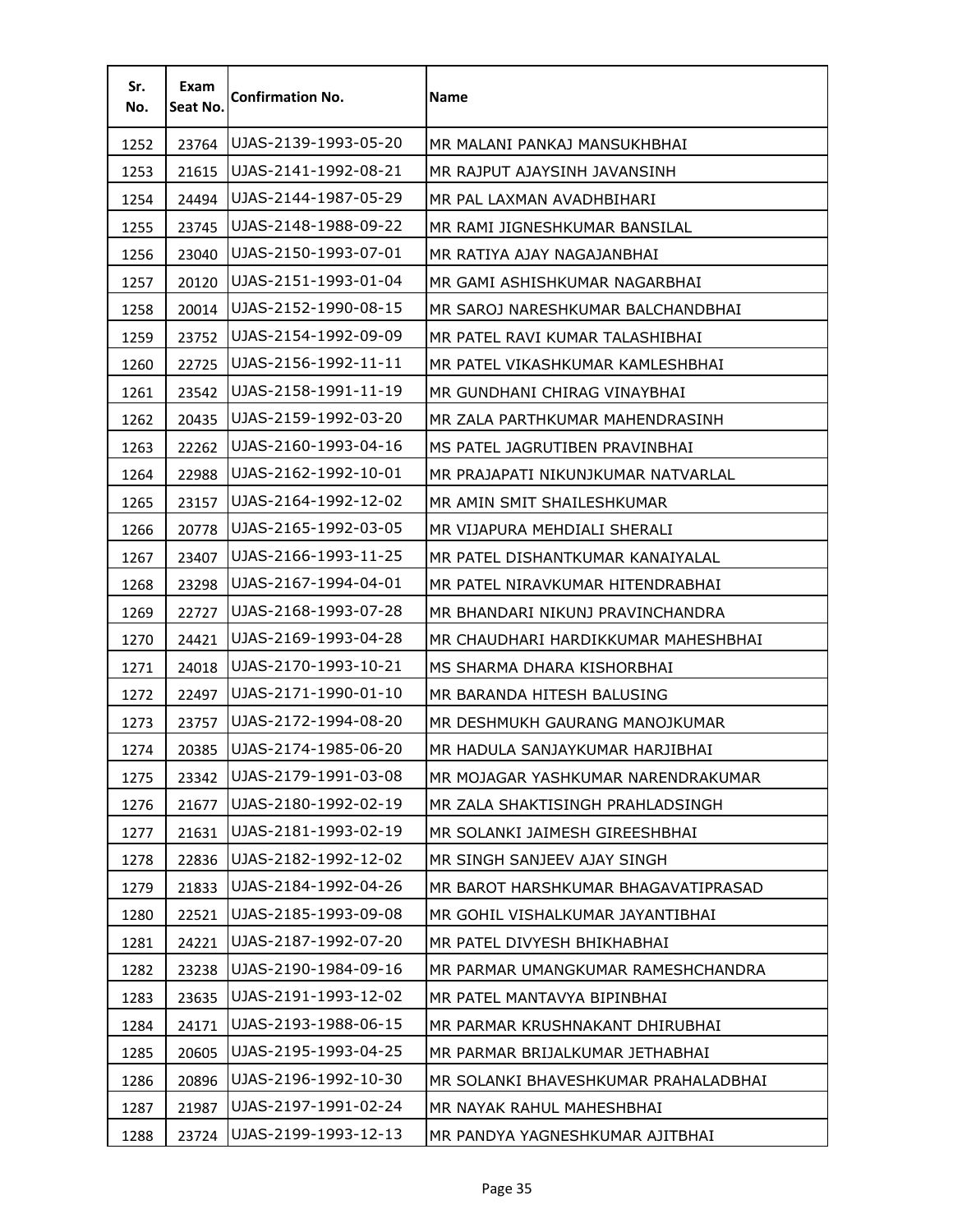| Sr.<br>No. | Exam<br>Seat No. | <b>Confirmation No.</b> | <b>Name</b>                           |
|------------|------------------|-------------------------|---------------------------------------|
| 1289       | 21606            | UJAS-2200-1994-02-11    | MR PATEL SANKET ISHWARBHAI            |
| 1290       | 22712            | UJAS-2203-1994-01-23    | MR VAGHELA VIRAL CHETANBHAI           |
| 1291       | 23987            | UJAS-2204-1994-06-11    | MR PATEL BHAVINKUMAR MAHESHBHAI       |
| 1292       | 20429            | UJAS-2207-1992-06-01    | MR ZALA SANJAYKUMAR HARIBHAI          |
| 1293       | 20991            | UJAS-2209-1992-01-31    | MR THAKOR SIDDIKAHEMAD YASINMIYA      |
| 1294       | 24412            | UJAS-2210-1985-06-15    | MR GOHEL ISHAN NANUBHAI               |
| 1295       | 20123            | UJAS-2212-1993-10-17    | MR ARVADIYA MILAN HARJIVANBHAI        |
| 1296       | 20346            | UJAS-2214-1993-07-15    | MR PATEL RAJ GHANSHYAMBHAI            |
| 1297       | 23587            | UJAS-2215-1991-02-19    | MR VAGHELA DIVYANG MUKESHBHAI         |
| 1298       | 22661            | UJAS-2216-1992-01-24    | MRS DUTTA DEY PAYEL PARAMANANDA DUTTA |
| 1299       | 22282            | UJAS-2217-1988-01-01    | MR PATEL VIRALKUMAR LALLUBHAI         |
| 1300       | 21897            | UJAS-2218-1992-12-01    | MR BHADJA SATISHKUMAR PREMJIBHAI      |
| 1301       | 23498            | UJAS-2219-1990-01-27    | MR RATHWA KALPESHKUMAR AMBALAL        |
| 1302       | 20469            | UJAS-2220-1994-05-20    | MR ZALA SACHINBHAI MAHENDRASINH       |
| 1303       | 22590            | UJAS-2222-1984-07-10    | MR PATEL HUSAIN NAJMUDDIN             |
| 1304       | 22061            | UJAS-2225-1993-12-13    | MR PARMAR NARESHBHAI RANCHHODBHAI     |
| 1305       | 22733            | UJAS-2226-1995-01-23    | MS BALWANI RASHMI RAJU                |
| 1306       | 22128            | UJAS-2228-1991-10-17    | MR CHAUHAN JAYDIPSINH RANJITSINH      |
| 1307       | 23966            | UJAS-2229-1992-07-18    | MR BHATT GAUTAM VINODBHAI             |
| 1308       | 20554            | UJAS-2230-1992-06-16    | MR PATIL HIMANSHU KANTIBHAI           |
| 1309       | 20860            | UJAS-2231-1993-09-05    | MS PATEL RASHMIBEN SHIVRAMBHAI        |
| 1310       | 20908            | UJAS-2232-1994-07-16    | MR RATHOD PRADHYUMANSINH KISHORSINH   |
| 1311       | 20270            | UJAS-2234-1993-10-29    | MR PATEL AVINASHKUMAR ARAVINDKUMAR    |
| 1312       | 23224            | UJAS-2237-1994-06-15    | MR PADHIYAR DUSHYANTSINH GAMBHIRSINH  |
| 1313       | 21102            | UJAS-2238-1992-05-26    | MR SANGADA ANIL CHETANBHAI            |
| 1314       | 20325            | UJAS-2239-1993-07-08    | MR KHANIYA GAUTAM NARANBHAI           |
| 1315       | 22605            | UJAS-2240-1993-09-23    | MR CHAUDHARI BHARATKUMAR ANDABHAI     |
| 1316       | 20797            | UJAS-2241-1987-12-10    | MR PATEL BHAVINKUMAR MAHENDRABHAI     |
| 1317       | 21605            | UJAS-2242-1991-06-19    | MRS PATEL KINJALBEN AMRUTBHAI         |
| 1318       | 21907            | UJAS-2243-1994-04-11    | MR JAGATIYA DIPESH BHARAT             |
| 1319       | 22642            | UJAS-2244-1993-11-09    | MR PATEL MINISHKUMAR KANTILAL         |
| 1320       | 21507            | UJAS-2246-1991-07-17    | MR CHAFEKAR ADITYA DILIP              |
| 1321       | 22542            | UJAS-2247-1985-04-16    | MR PATEL MAULIKKUMAR HARISHBHAI       |
| 1322       | 23090            | UJAS-2249-1987-03-01    | MR SWADAS CHINTANKUMAR GIRISHKUMAR    |
| 1323       | 22698            | UJAS-2250-1990-04-04    | MR VAGHELA HARESH HIMMATBHAI          |
| 1324       | 23365            | UJAS-2251-1986-03-25    | MR KATARA MEHULKUMAR AJITKUMAR        |
| 1325       | 24466            | UJAS-2253-1992-12-19    | MR ZALA RUSHIRAJSINH PARAKRAMSINH     |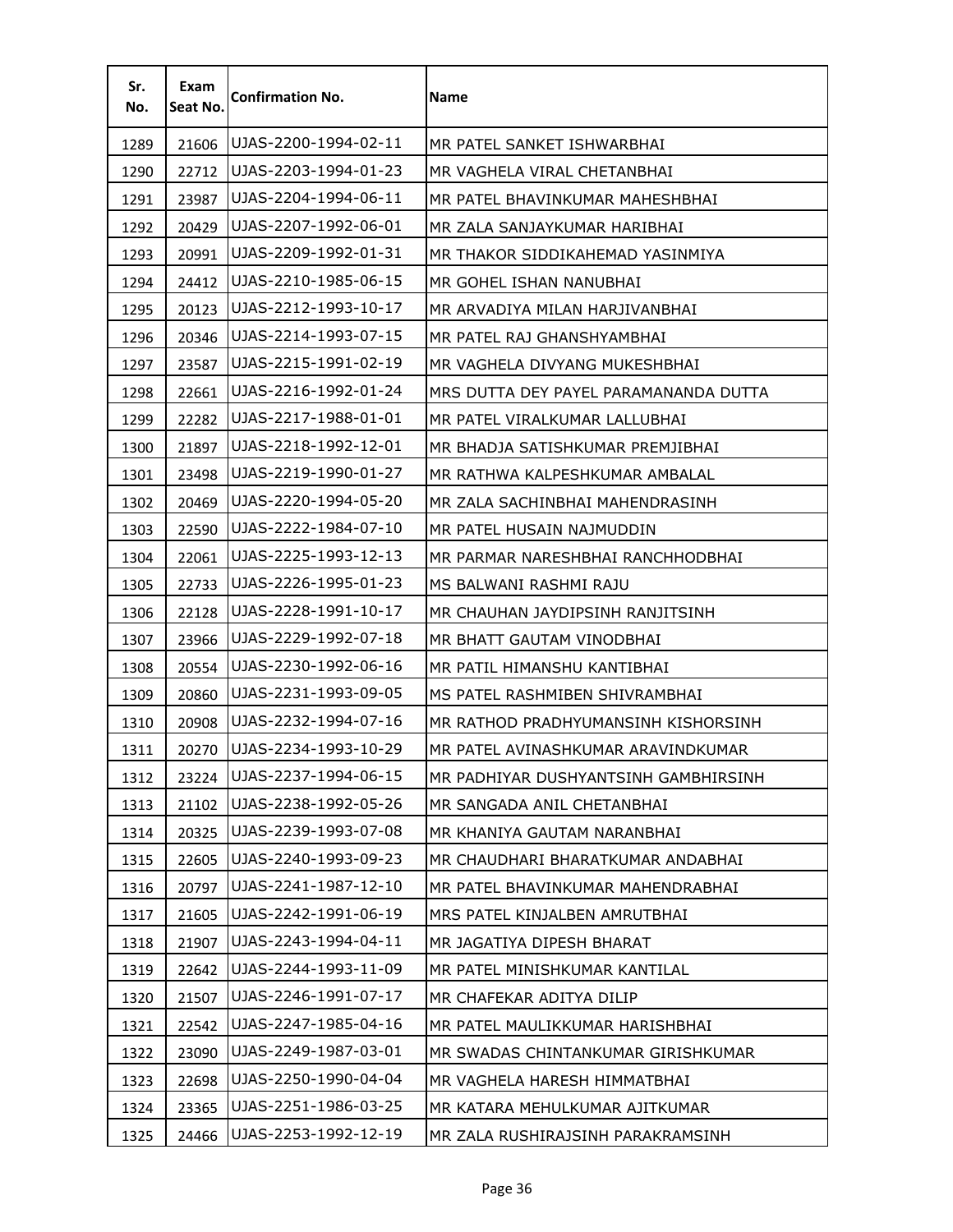| Sr.<br>No. | Exam<br>Seat No. | <b>Confirmation No.</b> | <b>Name</b>                           |
|------------|------------------|-------------------------|---------------------------------------|
| 1326       | 20001            | UJAS-2254-1985-05-06    | MR RATHOD NIRAVKUMAR NARENDRABHAI     |
| 1327       | 22918            | UJAS-2257-1995-09-02    | MR PATEL YASHKUMAR RAMANLAL           |
| 1328       | 22150            | UJAS-2258-1991-10-09    | MR VELANI RAVI MANSUKHLAL             |
| 1329       | 20959            | UJAS-2259-1994-08-28    | MR BHOJANI ANKIT OGHADBHAI            |
| 1330       | 21727            | UJAS-2261-1992-11-10    | MR PRAJAPATI ANKITKUMAR ROHITBHAI     |
| 1331       | 21068            | UJAS-2263-1993-02-12    | MS MISTRY TRUSHA JAYESHKUMAR          |
| 1332       | 20764            | UJAS-2264-1991-04-06    | MR JADAV PANKAJ CHANDUBHAI            |
| 1333       | 20971            | UJAS-2265-1991-11-30    | MR JOSHI PARTH SURESHKUMAR            |
| 1334       | 21321            | UJAS-2267-1992-04-24    | MR PARMAR PRATAPSINH GANPATSINH       |
| 1335       | 23167            | UJAS-2269-1993-05-10    | MR PATEL UMANGKUMAR MUKESHBHAI        |
| 1336       | 22435            | UJAS-2271-1992-08-24    | MR PRAJAPATI SACHINKUMAR HARIBHAI     |
| 1337       | 22691            | UJAS-2273-1993-09-23    | MR PATEL BHAVINKUMAR RAMESHBHAI       |
| 1338       | 22462            | UJAS-2274-1993-08-23    | MR GOSWAMI JAIPARI GUNVANTPARI        |
| 1339       | 22326            | UJAS-2279-1993-11-22    | MR PEEPALIYA SWAGATKUMAR VINUBHAI     |
| 1340       | 21269            | UJAS-2280-1990-11-20    | MR MUNGALA BHAVESHKUMAR RAVJIBHAI     |
| 1341       | 22639            | UJAS-2281-1994-07-01    | MR PATEL CHINTANKUMAR VASUKUMAR       |
| 1342       | 24224            | UJAS-2282-1986-12-16    | MR PATEL RAKESHKUMAR KANTILAL         |
| 1343       | 23378            | UJAS-2284-1993-01-03    | MS DHENGAR AMIBEN ASHOKBHAI           |
| 1344       | 23456            | UJAS-2285-1993-05-27    | MR PATEL HARSHKUMAR PRADIPKUMAR       |
| 1345       | 24240            | UJAS-2286-1991-05-06    | MR PATEL CHIRAGKUMAR BABULAL          |
| 1346       | 23771            | UJAS-2287-1990-09-02    | MR SARESHA JIGNESH CHANDRAKANTBHAI    |
| 1347       | 23809            | UJAS-2289-1993-08-28    | MR PATEL JASH PRAHLADBHAI             |
| 1348       | 20716            | UJAS-2292-1989-11-06    | MR KAJI GULAMUDDIN SAMSUDDIN          |
| 1349       | 20372            | UJAS-2293-1993-12-23    | MR CHAUHAN DUSHYANTSINH DILIPKUMAR    |
| 1350       | 21898            | UJAS-2294-1994-02-16    | MR PRAJAPATI ANILKUMAR NARAYANBHAI    |
| 1351       | 22494            | UJAS-2296-1992-09-14    | MR SHUKLA CHIRANJIV MUKESHBHAI        |
| 1352       | 22243            | UJAS-2297-1994-06-20    | MR KHOLIYA DHAVALKUMAR NARENDRA       |
| 1353       | 22795            | UJAS-2301-1994-10-27    | MR THAKOR GANESH GAJENDRASINH         |
| 1354       | 20187            | UJAS-2302-1991-03-18    | MR PARMAR DILIPKUMAR HARIBHAI         |
| 1355       | 20053            | UJAS-2303-1991-06-01    | MR MEHTA HARDIK RAMNIKLAL             |
| 1356       | 20190            | UJAS-2306-1991-09-03    | MR PATEL KIRANKUMAR GANDABHAI         |
| 1357       | 23865            | UJAS-2309-1988-06-19    | MR PARMAR HIMANSHU NATVARLAL          |
| 1358       | 21511            | UJAS-2310-1990-12-20    | MR PATEL JAIMINKUMAR BABULAL          |
| 1359       | 22941            | UJAS-2311-1993-11-20    | MR PATHAN MO SHAHNAWAZ MOHAMMED MUNAF |
| 1360       | 20845            | UJAS-2312-1993-08-11    | MR PATEL VIKASKUMAR VISHNUBHAI        |
| 1361       | 21268            | UJAS-2313-1994-07-14    | MR PARMAR PARTH HARSHADBHAI           |
| 1362       | 22481            | UJAS-2314-1993-04-01    | MR PATEL KARAN MUKESHKUMAR            |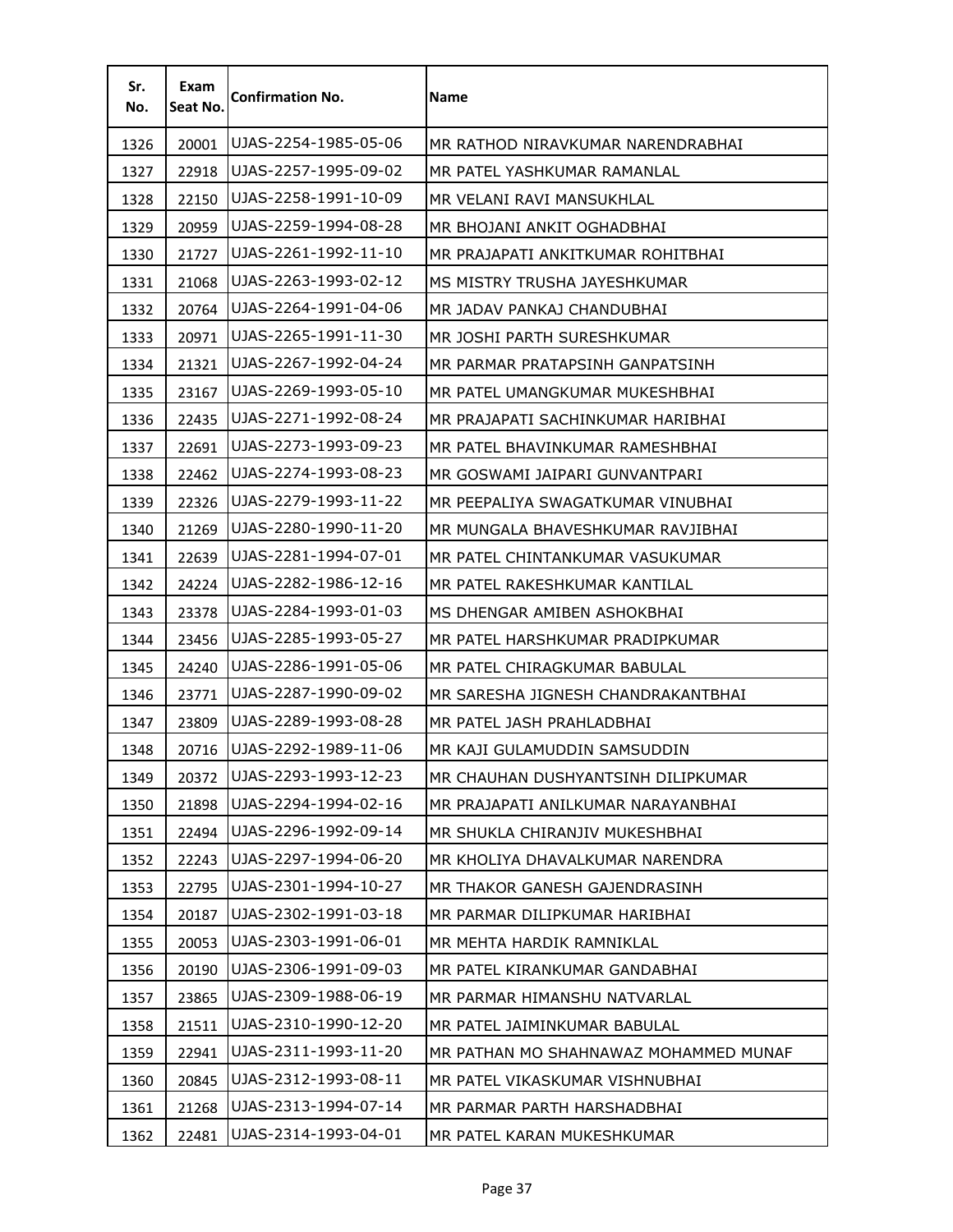| Sr.<br>No. | Exam<br>Seat No. | <b>Confirmation No.</b> | <b>Name</b>                           |
|------------|------------------|-------------------------|---------------------------------------|
| 1363       | 21826            | UJAS-2315-1992-06-01    | MR NAI SURESHKUMAR AMBABHAI           |
| 1364       | 24496            | UJAS-2320-1992-09-09    | MR GARACH JALPIT HARESHBHAI           |
| 1365       | 23207            | UJAS-2323-1995-06-06    | MR MAKWANA MAULIK ASHOKKUMAR          |
| 1366       | 22111            | UJAS-2325-1991-05-14    | MR PADARIYA VIPUL POPATBHAI           |
| 1367       | 22675            | UJAS-2326-1992-10-17    | MR PRAJAPATI VIKASKUMMAR ATULBHAI     |
| 1368       | 23364            | UJAS-2328-1994-12-30    | MR RAVAL NEEL JITENDRAKUMAR           |
| 1369       | 21054            | UJAS-2329-1992-01-09    | MR PATEL SACHINKUMAR MAHENDRABHAI     |
| 1370       | 24323            | UJAS-2330-1991-06-25    | MR SENMA RAJANIKANT PARSOTAMBHAI      |
| 1371       | 23309            | UJAS-2331-1993-02-15    | MR NAIR NITIN VIJAYAN                 |
| 1372       | 21262            | UJAS-2332-1995-03-29    | MR SHAH SUNNY NILESHKUMAR             |
| 1373       | 21539            | UJAS-2333-1990-10-14    | MS LUHANI PARVIN ABDULKADAR           |
| 1374       | 21370            | UJAS-2336-1993-02-02    | MR CHAUDHARI VISHVAJIT JAGDISHCHANDRA |
| 1375       | 20193            | UJAS-2337-1988-11-22    | MR MODI ANAND PANKAJ                  |
| 1376       | 21589            | UJAS-2338-1989-01-18    | MR PANCHAL UMANGKUMAR VINODKUMAR      |
| 1377       | 22576            | UJAS-2339-1993-04-27    | MR SURATI KRUNAL RAJESHKUMAR          |
| 1378       | 24469            | UJAS-2340-1992-09-12    | MR SINGH ABHILASH BHUPENDRA           |
| 1379       | 22545            | UJAS-2341-1992-04-28    | MR PRAJAPATI SANKET AMRUTLAL          |
| 1380       | 23888            | UJAS-2343-1994-10-14    | MR DEVMURARI SAUMIL HARESHBHAI        |
| 1381       | 22827            | UJAS-2344-1991-01-16    | MR CHAUHAN DHARMENDRASINH BHARATSINH  |
| 1382       | 20904            | UJAS-2345-1995-06-25    | MS RANA VAISHALIBA CHANDRASINH        |
| 1383       | 22315            | UJAS-2347-1988-03-12    | MR BHOYE DINESHBHAI JIVALYABHAI       |
| 1384       | 20821            | UJAS-2348-1987-10-19    | MR SHAH MRUNALKUMAR INDRAVADAN        |
| 1385       | 22487            | UJAS-2350-1993-09-11    | MR RAJPUT KULDIPSINH CHAMANJI         |
| 1386       | 24312            | UJAS-2352-1994-10-20    | MS SUKHADIYA KRUPA RASIKBHAI          |
| 1387       | 20544            | UJAS-2354-1992-04-28    | MR NAKUM RAHULKUMAR DEVABHAI          |
| 1388       | 20070            | UJAS-2355-1991-11-13    | MR KHANT MAHAVIRKUMAR BHATHIBHAI      |
| 1389       | 24239            | UJAS-2356-1993-06-01    | MR RATHOD ANKURKUMAR PRAVINKUMAR      |
| 1390       | 22872            | UJAS-2357-1992-04-07    | MR CHABHADIYA HARDIKKUMAR DHIRUBHAI   |
| 1391       | 23500            | UJAS-2359-1992-10-25    | MR PRAJAPATI VIRALKUMAR KANUBHAI      |
| 1392       | 23890            | UJAS-2360-1992-05-29    | MR PRIYADARSHI AKASHKUMAR GIRISHBHAI  |
| 1393       | 21112            | UJAS-2362-1992-12-14    | MR PATEL HITENKUMAR PRAVINBHAI        |
| 1394       | 21263            | UJAS-2369-1992-06-04    | MR JADEJA KULDIPSINH NATUBHA          |
| 1395       | 22756            | UJAS-2371-1991-12-30    | MR MALASANA RAHULKUMAR NARABHERAMBHAI |
| 1396       | 22835            | UJAS-2372-1989-02-03    | MR NINAMA BHAVESH PARUBHAI            |
| 1397       | 22141            | UJAS-2373-1984-05-09    | MR PATEL MAULIKKUMAR JASUBHAI         |
| 1398       | 23875            | UJAS-2374-1991-04-21    | MR CHAUDHARY PIYUSHKUMAR NARSINHBHAI  |
| 1399       | 23860            | UJAS-2375-1993-04-05    | MR PATEL MAULIKKUMAR BHARATBHAI       |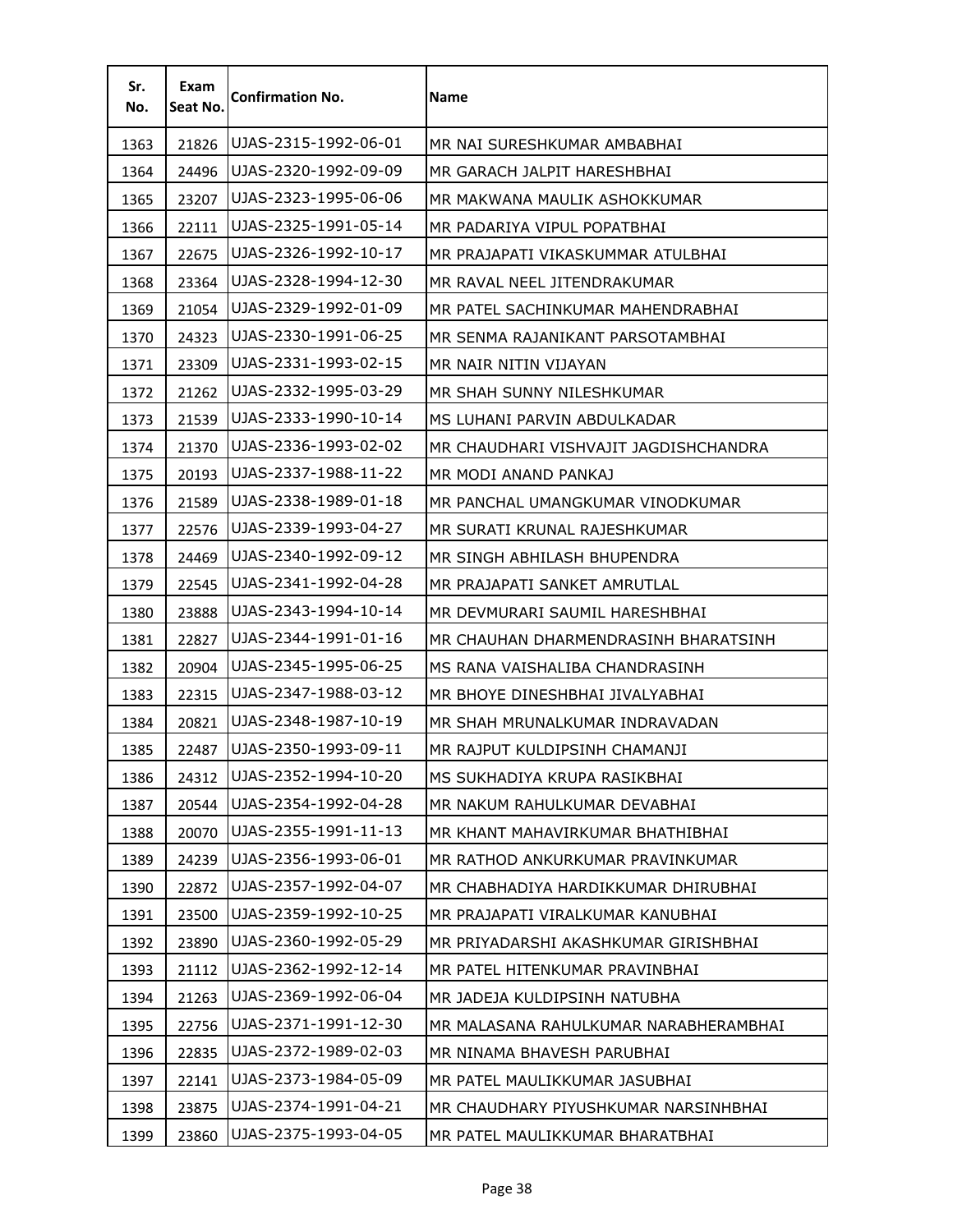| Sr.<br>No. | Exam<br>Seat No. | <b>Confirmation No.</b> | Name                                |
|------------|------------------|-------------------------|-------------------------------------|
| 1400       | 21468            | UJAS-2376-1992-05-12    | MR MER NILESHKUMAR MEPABHAI         |
| 1401       | 23499            | UJAS-2377-1987-08-20    | MR SOLANKI SANJAYKUMAR NATUBHAI     |
| 1402       | 20110            | UJAS-2378-1990-06-15    | MS KATHAYAT BHAVNA BALVANTSINGH     |
| 1403       | 24157            | UJAS-2379-1987-12-28    | MR MAHESHWARI NARESH HARIRAM        |
| 1404       | 22453            | UJAS-2380-1993-07-25    | MR DONGA BHADRESHKUMSR DEVASHIBHAI  |
| 1405       | 20572            | UJAS-2381-1988-03-20    | MR PARMAR JIGNESH PRAVINBHAI        |
| 1406       | 23318            | UJAS-2383-1992-01-03    | MR TRIVEDI NAITIK DHIRENDRA         |
| 1407       | 21421            | UJAS-2384-1994-08-28    | MR PATEL ALAYKUMAR MAHENDRABHAI     |
| 1408       | 21436            | UJAS-2385-1989-01-13    | MR VASAVA DATTESHKUMAR VINUBHAI     |
| 1409       | 22005            | UJAS-2386-1988-06-16    | MR PARDESHI SAGAR KANAIYALAL        |
| 1410       | 21952            | UJAS-2387-1993-01-13    | MR DAYMA PRAVINKUMAR RANCHHODBHAI   |
| 1411       | 21153            | UJAS-2390-1992-12-30    | MR PRAJAPATI GAURANGKUMAR RAJUBHAI  |
| 1412       | 20023            | UJAS-2392-1984-01-01    | MR RATHOD NITINKUMAR PRAVINBHAI     |
| 1413       | 20107            | UJAS-2393-1992-06-03    | MR MISTRY KRUNALKUMAR DILIPKUMAR    |
| 1414       | 22354            | UJAS-2394-1985-04-29    | MR SHAH MILAMKUMAR PANKAJKUMAR      |
| 1415       | 23949            | UJAS-2398-1990-09-25    | MR RAVAL MITESHKUMAR BABULAL        |
| 1416       | 22189            | UJAS-2399-1986-11-19    | MR GANVIT KIRANBHAI VINODBHAI       |
| 1417       | 24502            | UJAS-2401-1994-06-23    | MS RATHOD LAKHANESHWARI TIRATSINH   |
| 1418       | 22405            | UJAS-2402-1994-03-31    | MS PATEL NAMRATA DIPAKBHAI          |
| 1419       | 23626            | UJAS-2403-1992-08-19    | MR BAGDA ASHISHKUMAR CHHAGANBHAI    |
| 1420       | 23948            | UJAS-2404-1993-07-17    | MR AGRAWAL KETANKUMAR RAKESHCHANDRA |
| 1421       | 22731            | UJAS-2405-1993-08-23    | MR MEHTA RUSHABH ANITKUMAR          |
| 1422       | 23843            | UJAS-2406-1987-05-21    | MR MANSURI SIRAJBHAI JAMALBHAI      |
| 1423       | 23923            | UJAS-2407-1991-10-11    | MR MEGHNATHI NITINGIRI GOVINDGIRI   |
| 1424       | 23355            | UJAS-2408-1993-08-19    | MR SANKHAT MAHESHKUMAR LALJIBHAI    |
| 1425       | 22879            | UJAS-2410-1991-12-10    | MR PARMAR JIGNESHKUMAR SOMABHAI     |
| 1426       | 20864            | UJAS-2411-1990-02-08    | MR PARMAR HIRENKUMAR BHARTBHAI      |
| 1427       | 23848            | UJAS-2412-1992-05-18    | MS PATEL NIRALIBEN ASHOKBHAI        |
| 1428       | 20250            | UJAS-2414-1993-03-03    | MR PATEL RAHULKUMAR KANAIYALAL      |
| 1429       | 20630            | UJAS-2415-1993-08-23    | MR CHAUDHARI RAJNISHBHAI DEVJIBHAI  |
| 1430       | 20433            | UJAS-2417-1989-05-01    | MR SUTARIYA SANDIPKUMAR JASHUBHAI   |
| 1431       | 22193            | UJAS-2419-1988-11-16    | MR PANDAV PRAKASH ISHWARBHAI        |
| 1432       | 20804            | UJAS-2420-1986-05-09    | MR VADHER ASHOKKUMAR HARJIVANBHAI   |
| 1433       | 21045            | UJAS-2422-1985-05-11    | MR PATEL IRENKUMAR KIRTIBHAI        |
| 1434       | 20237            | UJAS-2424-1990-02-12    | MR PATEL MEHULKUMAR SHANTILAL       |
| 1435       | 23786            | UJAS-2426-1991-04-12    | MR DESAI DILIPKUMAR VAGHAJIBHAI     |
| 1436       | 22980            | UJAS-2427-1991-08-08    | MR SADHU HARDIKKUMAR RADHESHYAMBHAI |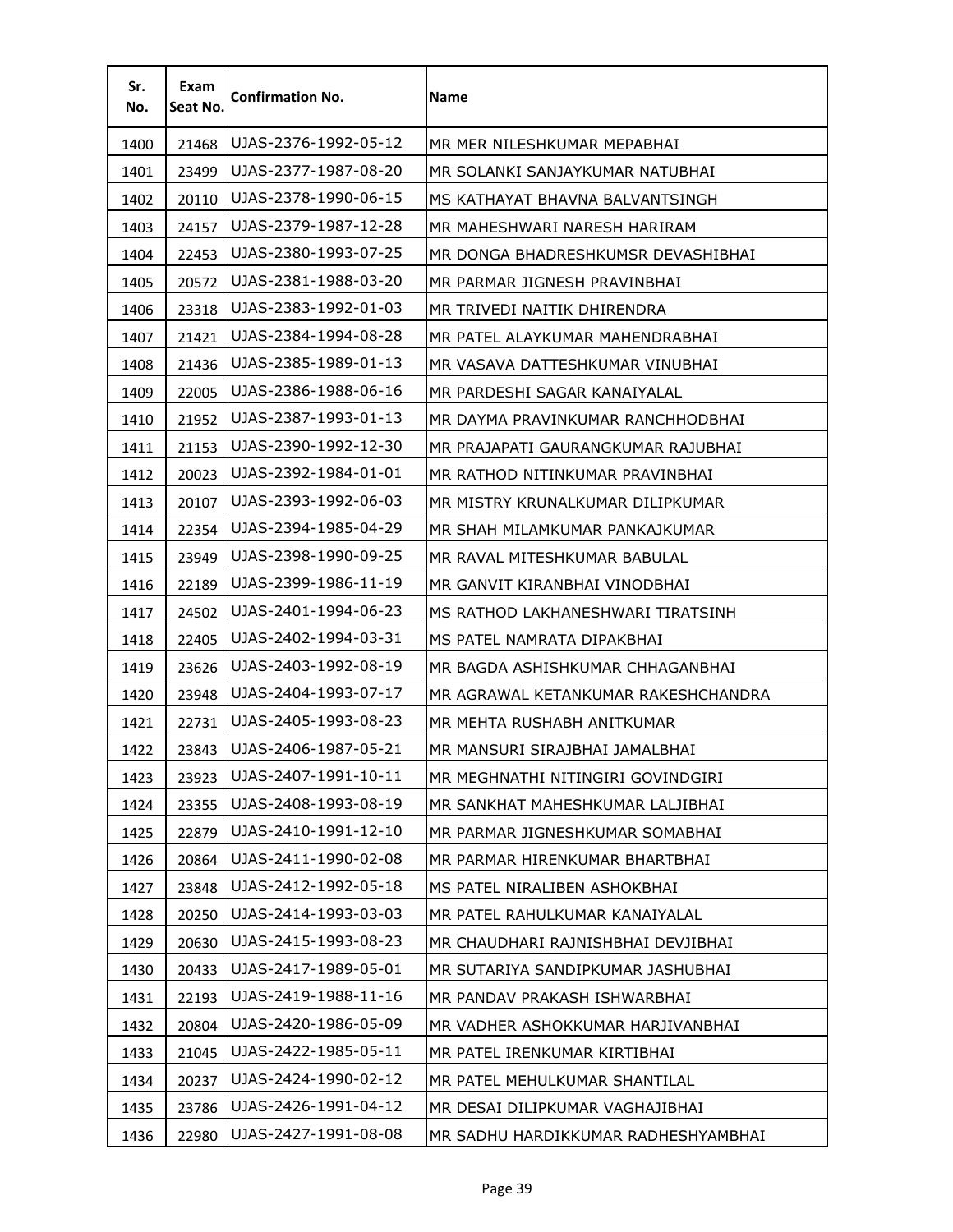| Sr.<br>No. | Exam<br>Seat No. | <b>Confirmation No.</b> | Name                                 |
|------------|------------------|-------------------------|--------------------------------------|
| 1437       | 24392            | UJAS-2428-1992-12-15    | MR PRAJAPATI MAHIPAL DINESHCHANDRA   |
| 1438       | 23569            | UJAS-2429-1992-10-11    | MR THULETIYA MANSUKHBHAI BACHUBHAI   |
| 1439       | 21040            | UJAS-2431-1990-02-19    | MR BRAHMBHATT NAYANKUMAR JASHVANTLAL |
| 1440       | 24243            | UJAS-2435-1993-10-04    | MR GALSAR UTSAVKUMAR MANHARSINH      |
| 1441       | 22409            | UJAS-2436-1993-01-05    | MR MEHTA VITRAG ATULKUMAR            |
| 1442       | 20757            | UJAS-2437-1990-06-15    | MR SHARMA SWAPNIL NARAYANBHAI        |
| 1443       | 20967            | UJAS-2440-1993-09-26    | MR KALSARIYA SANDIPKUMAR HAKABHAI    |
| 1444       | 22668            | UJAS-2441-1994-06-12    | MR JOSHI KETANKUMAR GUNVANTRAI       |
| 1445       | 23294            | UJAS-2443-1993-06-30    | MR PANCHAL TRISHULKUMAR PRAVINBHAI   |
| 1446       | 20233            | UJAS-2444-1995-07-10    | MR VADHIYA YAGNIK PUNJABHAI          |
| 1447       | 23433            | UJAS-2446-1992-12-11    | MR PRAJAPATI KALPESHBHAI BHIKHABHAI  |
| 1448       | 21892            | UJAS-2447-1991-07-26    | MR SUMERA JAYESHKUMAR POPATLAL       |
| 1449       | 22140            | UJAS-2448-1994-10-11    | MR BALDANIYA BHASKAR MUKESHBHAI      |
| 1450       | 20467            | UJAS-2450-1994-10-01    | MR PATEL HARSH RAMESHBHAI            |
| 1451       | 22984            | UJAS-2452-1991-05-29    | MR PANDYA NIRAVKUMAR PREMSHANKARBHAI |
| 1452       | 23736            | UJAS-2453-1993-08-04    | MR SOLANKI NARESH KHODABHAI          |
| 1453       | 21192            | UJAS-2454-1991-06-20    | MR PARMAR PRAVIN RAMABHAI            |
| 1454       | 20088            | UJAS-2456-1994-05-29    | MR SOJITRA SAMIR VINODRAY            |
| 1455       | 22615            | UJAS-2457-1992-02-11    | MR PATEL AKASHKUMAR DASHARATHBHAI    |
| 1456       | 21400            | UJAS-2458-1992-03-21    | MR PATEL RAHUL KANAIYALAL            |
| 1457       | 24130            | UJAS-2460-1989-08-20    | MR GOR DHRUPAD BHIKHABHAI            |
| 1458       | 21903            | UJAS-2461-1993-08-28    | MR VADHER BHAVIK RAMESHBHAI          |
| 1459       | 21111            | UJAS-2463-1994-05-21    | MR MALVANIYA PUNIT PRADIPBHAI        |
| 1460       | 22757            | UJAS-2464-1991-11-24    | MR SONI KALPESH CHANDRAKANTBHAI      |
| 1461       | 23223            | UJAS-2465-1995-01-26    | MR GANDHI NIKHIL INDRESHKUMAR        |
| 1462       | 20701            | UJAS-2466-1991-03-15    | MS KANGAD SHILPABEN GOVINDBHAI       |
| 1463       | 23357            | UJAS-2468-1995-02-20    | MR BHARWAD RANJIT VARJANGBHAI        |
| 1464       | 21894            | UJAS-2469-1991-07-30    | MR PATEL BHAVESHKUMAR DHIRUBHAI      |
| 1465       | 22724            | UJAS-2471-1993-06-23    | MR JADAV HARDIK NARENDRABHAI         |
| 1466       | 24013            | UJAS-2473-1991-07-02    | MR CHAUHAN SUMIT HASMUKHBHAI         |
| 1467       | 22107            | UJAS-2476-1990-12-29    | MS PATEL MURTIKABEN DINESHBHAI       |
| 1468       | 20326            | UJAS-2478-1993-05-03    | MR VYAS PARTH BHOGILAL               |
| 1469       | 21973            | UJAS-2480-1992-10-24    | MS SHARMA MANISHA GOPAL KRISHNA      |
| 1470       | 23932            | UJAS-2481-1992-06-16    | MR PRAJAPATI DHAVALKUMAR AMRUTLAL    |
| 1471       | 21196            | UJAS-2486-1993-06-14    | MR MAKWANA ANKITKUMAR MANOJKUMAR     |
| 1472       | 23663            | UJAS-2489-1992-04-02    | MR NAKRANI CHIRAG PARSHOTAMBHAI      |
| 1473       | 23098            | UJAS-2491-1990-11-07    | MR SHARMA KRIMESHKUMAR SATISHCHANDRA |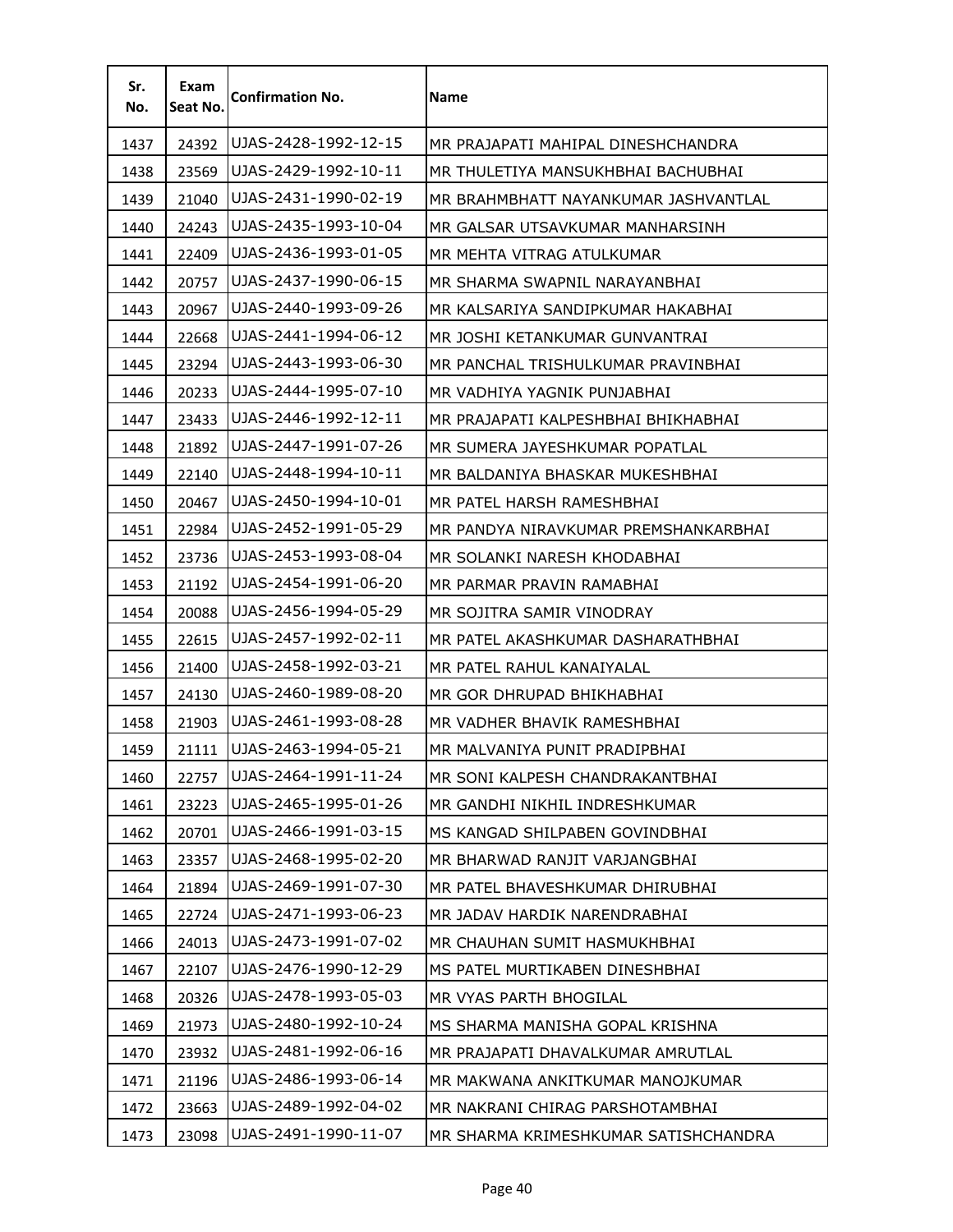| Sr.<br>No. | Exam<br>Seat No. | <b>Confirmation No.</b> | Name                                     |
|------------|------------------|-------------------------|------------------------------------------|
| 1474       | 22429            | UJAS-2492-1990-12-23    | MR MODHVADIYA VIRAMBHAI NATHABHAI        |
| 1475       | 23414            | UJAS-2495-1992-11-22    | MS SOLANKI PRIYANKABEN KANTILAL          |
| 1476       | 22013            | UJAS-2496-1991-03-08    | MR TANK ALPESH SUNILBHAI                 |
| 1477       | 20833            | UJAS-2497-1992-05-17    | MR CHAUHAN NIKUL JAGDISHBHAI             |
| 1478       | 20632            | UJAS-2499-1993-11-28    | MR THAKAR ABHISHEK BHARATBHAI            |
| 1479       | 20925            | UJAS-2500-1983-10-02    | MR SORATH HARSHVARDHAN DINESHBHAI        |
| 1480       | 23984            | UJAS-2501-1991-12-03    | MR BHIMANI RAJNISHKUMAR BHAGVANJIBHAI    |
| 1481       | 20376            | UJAS-2502-1994-07-02    | MR PATEL ADITYA NARESHBHAI               |
| 1482       | 23562            | UJAS-2506-1988-07-22    | MR KADIA RITESH SATISHBHAI               |
| 1483       | 21516            | UJAS-2508-1991-05-26    | MR METHIWALA ROSHAN NATVARBHAI           |
| 1484       | 21249            | UJAS-2509-1988-06-05    | MR PRAJAPATI MAYUR SURESHBHAI            |
| 1485       | 21030            | UJAS-2510-1989-01-16    | MR PATEL ASHISHKUMAR NAVINCHANDRA        |
| 1486       | 21080            | UJAS-2512-1993-02-05    | MR PATEL KIRANKUMAR PRAVINBHAI           |
| 1487       | 20413            | UJAS-2513-1984-07-11    | MR PATEL ANILKUMAR SHIVABHAI             |
| 1488       | 20341            | UJAS-2514-1993-05-24    | MR SOLANKI KAMLESHKUMAR VITTHALBHAI      |
| 1489       | 20790            | UJAS-2515-1992-04-28    | MR PATEL SACHINKUMAR REVABHAI            |
| 1490       | 24142            | UJAS-2518-1992-11-04    | MR PRAJAPATI GAUTAMBHAI ASHARAM          |
| 1491       | 22092            | UJAS-2519-1993-12-04    | MR SOLANKI HIMESH KHANDUBHAI             |
| 1492       | 21359            | UJAS-2520-1992-06-16    | MR JOSHI HARMINDARSINH PRAKASHBHAI       |
| 1493       | 24294            | UJAS-2523-1987-06-01    | MR GANVIT BALVANTBHAI BALLUBHAI          |
| 1494       | 23758            | UJAS-2524-1990-03-27    | MR PATEL CHIRAG DAHYABHAI                |
| 1495       | 24160            | UJAS-2526-1994-08-13    | MR PRAJAPATI YOGESH AMARATBHAI           |
| 1496       | 23227            | UJAS-2528-1992-10-25    | MR PRAJAPATI HITENDRAKUMAR TRIBHOVANBHAI |
| 1497       | 21290            | UJAS-2530-1994-01-01    | MR MAKWANA GHANSHYAMSINH JAGATSINH       |
| 1498       | 20520            | UJAS-2532-1988-09-20    | MR SAKARIYA VIPULBHAI RAGHUBHAI          |
| 1499       | 21681            | UJAS-2533-1993-10-21    | MR PATEL DHAVAL PIYUSHKUMAR              |
| 1500       | 24209            | UJAS-2534-1988-08-31    | MR BHAVSAR PRASHANT KANAIYALAL           |
| 1501       | 23779            | UJAS-2536-1993-06-08    | MR PARMAR ASHISHKUMAR ARVINDBHAI         |
| 1502       | 22484            | UJAS-2537-1985-10-28    | MR NOLAKHA RAHUL RAMNARAYAN              |
| 1503       | 22761            | UJAS-2538-1991-10-24    | MR VACHHANI ABHISHEK SHANTILAL           |
| 1504       | 22319            | UJAS-2539-1991-12-25    | MR PRAJAPATI HITESHKUMAR AMRUTLAL        |
| 1505       | 22025            | UJAS-2542-1991-11-15    | MR PATEL RAJENDRA BALDEVBHAI             |
| 1506       | 24149            | UJAS-2543-1994-07-22    | MR CHAUDHARI DHIRENKUMAR DALSANGBHAI     |
| 1507       | 22786            | UJAS-2547-1991-11-04    | MR CHAUHAN PUSHKARSINH ARVINDSINH        |
| 1508       | 22385            | UJAS-2550-1994-04-25    | MR CHAUDHARY NITESHKUMAR PARTHIBHAI      |
| 1509       | 22884            | UJAS-2553-1994-07-01    | MR VAGHELA PINTU BHARATBHAI              |
| 1510       | 23080            | UJAS-2555-1993-03-24    | MR CHAVADA DARSHANSINH RAJENDRASINH      |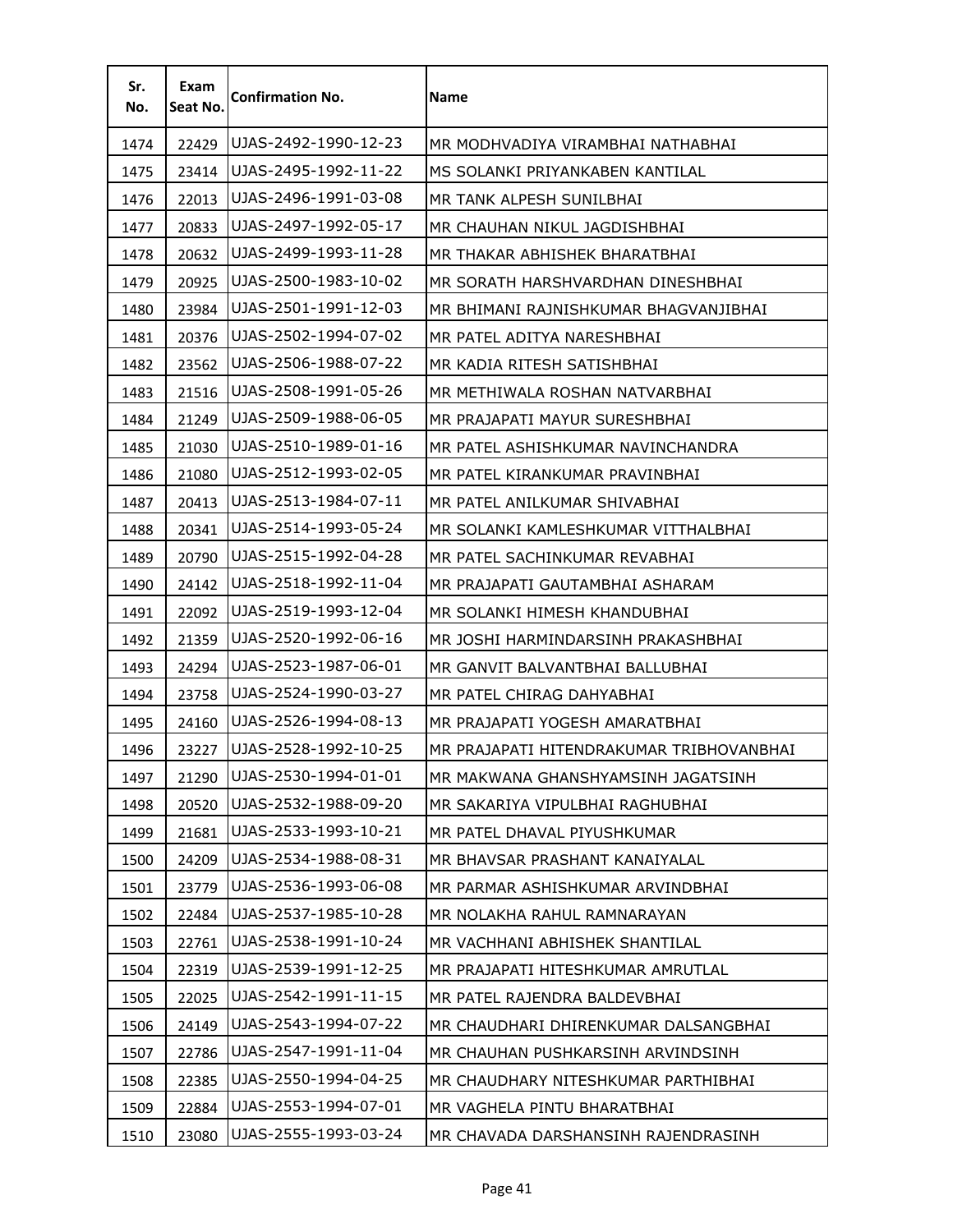| Sr.<br>No. | Exam<br>Seat No. | <b>Confirmation No.</b> | Name                                |
|------------|------------------|-------------------------|-------------------------------------|
| 1511       | 20180            | UJAS-2556-1986-03-15    | MR DESAI HITENDRAKUMAR MANJIBHAI    |
| 1512       | 23087            | UJAS-2561-1994-05-06    | MR DARJI SANDIPKUMAR JAGDISHKUMAR   |
| 1513       | 22267            | UJAS-2563-1991-04-08    | MR PATEL JAYKUMAR JAGDISHBHAI       |
| 1514       | 23233            | UJAS-2564-1988-03-02    | MR CHAUDHARI MITESHKUMAR SURESHBHAI |
| 1515       | 21658            | UJAS-2565-1987-06-07    | MR PANCHAL SATISH DASHRATHBHAI      |
| 1516       | 23937            | UJAS-2569-1993-12-26    | MR PRAJAPATI AMITKUMAR RAMESHBHAI   |
| 1517       | 23048            | UJAS-2570-1994-11-19    | MR JOSHI BRIJESH RAJESHKUMAR        |
| 1518       | 20581            | UJAS-2571-1992-08-22    | MR PRAJAPATI VIPULKUMAR BHARATBHAI  |
| 1519       | 23461            | UJAS-2572-1993-06-24    | MR PARMAR DILIPKUMAR SAVJIBHAI      |
| 1520       | 21142            | UJAS-2574-1994-04-18    | MR PATEL KUSHAL NATAVARBHAI         |
| 1521       | 23604            | UJAS-2576-1994-02-16    | MR RATHOD ANILBHAI JASHUBHAI        |
| 1522       | 22277            | UJAS-2577-1983-03-16    | MRS CONTRACTOR DEESHA PRITESH       |
| 1523       | 24269            | UJAS-2578-1985-10-29    | MR PRAJAPATI MUKUND MANGALDAS       |
| 1524       | 22986            | UJAS-2579-1992-05-06    | MR KANALA ANKUR ARVINDBHAI          |
| 1525       | 22113            | UJAS-2581-1991-07-03    | MR THAKOR BHARATKUMAR BABARJI       |
| 1526       | 22127            | UJAS-2582-1993-02-13    | MR BORICHA RAKESH VINODBHAI         |
| 1527       | 23517            | UJAS-2585-1993-11-22    | MR ZALA SHAKTISINH BHARATSINH       |
| 1528       | 24401            | UJAS-2588-1995-04-23    | MR DESAI RAVI RAMESHBHAI            |
| 1529       | 22132            | UJAS-2590-1991-11-06    | MR SHAH TAPAN MUKESHBHAI            |
| 1530       | 21251            | UJAS-2591-1992-10-29    | MR PRAJAPATI NIRMAL DASHARTHBHAI    |
| 1531       | 20996            | UJAS-2594-1992-07-14    | MR PRAJAPATI MEHUL BHAGVANBHAI      |
| 1532       | 22452            | UJAS-2599-1991-05-29    | MR BARAD NIRAVKUMAR ISHVARLAL       |
| 1533       | 21076            | UJAS-2600-1992-08-15    | MS AGRAVAT NILAM MAHAVIRBHAI        |
| 1534       | 20349            | UJAS-2601-1994-05-04    | MR SAGAR NEVEL HITESHBHAI           |
| 1535       | 23558            | UJAS-2603-1994-02-02    | MS CHAUHAN TULSIBEN PRAVINCHANDRA   |
| 1536       | 20962            | UJAS-2606-1994-04-26    | MS PATEL PRIYABEN RAJESHBHAI        |
| 1537       | 21811            | UJAS-2610-1992-10-28    | MR VAGHELA VIJAYKUMAR JAGDISHBHAI   |
| 1538       | 21448            | UJAS-2611-1994-06-20    | MR PATEL RITESHKUMAR ASHOKKUMAR     |
| 1539       | 24320            | UJAS-2612-1994-08-20    | MR PATEL DIXITKUMAR MUKESHBHAI      |
| 1540       | 20848            | UJAS-2614-1992-02-14    | MR JOSHI KASHYAP MAHENDRABHAI       |
| 1541       | 20580            | UJAS-2615-1992-12-24    | MR PATEL KISHANKUMAR VISHNUBHAI     |
| 1542       | 24084            | UJAS-2616-1994-08-03    | MR VIRAJA RIKEN VALLABHABHAI        |
| 1543       | 22674            | UJAS-2618-1990-10-16    | MR KHATRI PANKIL HITESHBHAI         |
| 1544       | 21350            | UJAS-2621-1991-10-15    | MR LAD BHAVINKUMAR BALUBHAI         |
| 1545       | 20511            | UJAS-2623-1990-12-08    | MR PATEL MAULIKKUMAR SHAILESHKUMAR  |
| 1546       | 22213            | UJAS-2625-1993-06-24    | MR SAVSANI JAYDEEP VITHTHALBHAI     |
| 1547       | 20424            | UJAS-2626-1993-09-05    | MR PRAJAPAT RAHULKUMAR MANILAL      |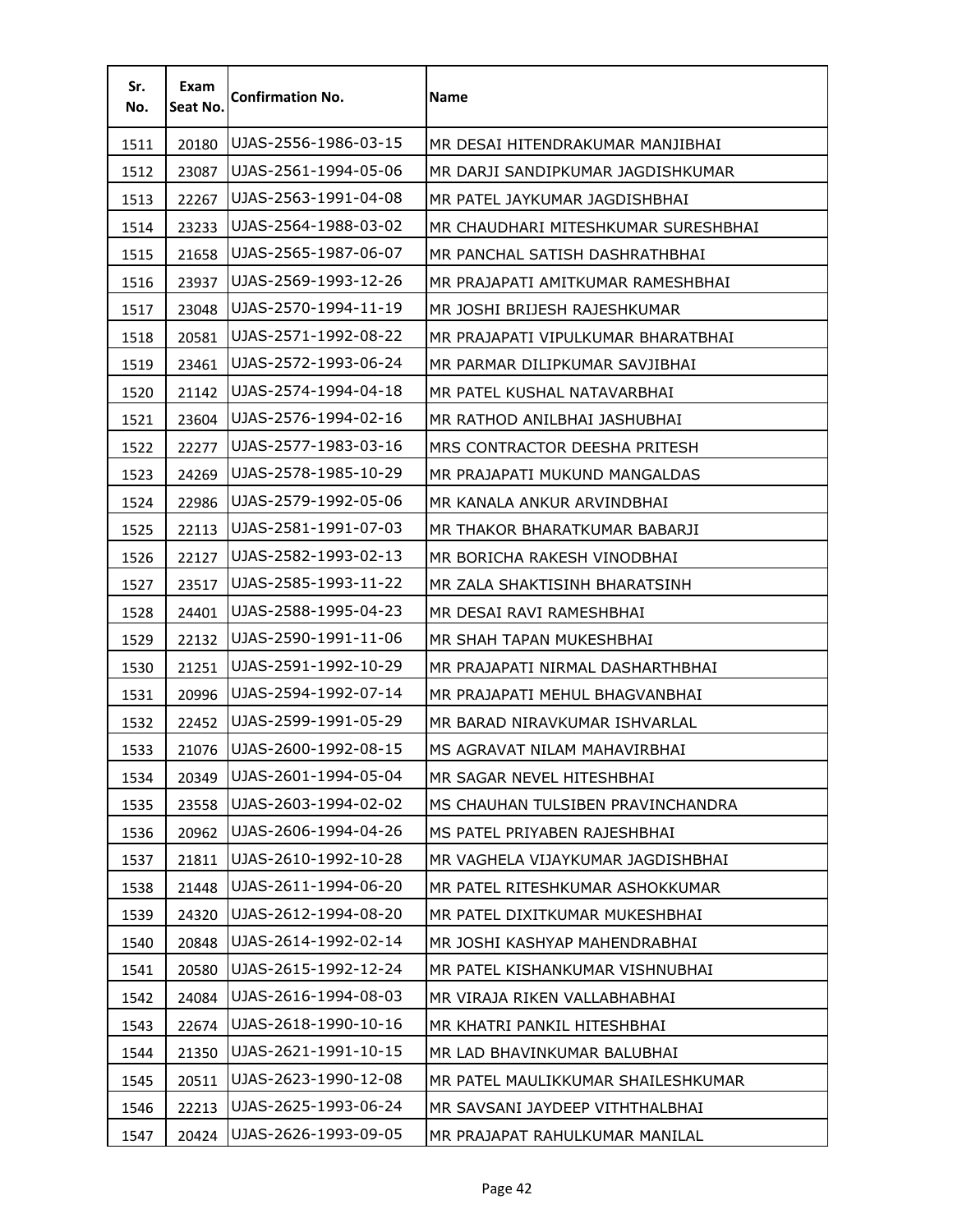| Sr.<br>No. | Exam<br>Seat No. | <b>Confirmation No.</b> | <b>Name</b>                           |
|------------|------------------|-------------------------|---------------------------------------|
| 1548       | 20915            | UJAS-2627-1993-05-26    | MR MODI HARSH VINODKUMAR              |
| 1549       | 23929            | UJAS-2629-1989-05-03    | MR PAREKH CHIRAG RAMESHBHAI           |
| 1550       | 23687            | UJAS-2630-1994-08-22    | MR GOHIL HARSHDIPSINH NARENDRASINH    |
| 1551       | 20599            | UJAS-2631-1994-09-14    | MS BHARWAD NAYANA BHOPABHAI           |
| 1552       | 24438            | UJAS-2638-1993-02-02    | MR DURVESH MUSTAKIM IQBALHUSEN        |
| 1553       | 22572            | UJAS-2640-1994-03-19    | MR PATEL UTTAMKUMAR BHEMABHAI         |
| 1554       | 24390            | UJAS-2641-1990-10-13    | MR VAGHNEE SANJAY RAMESHBAHI          |
| 1555       | 22611            | UJAS-2642-1992-06-25    | MR PRAJAPATI LAVJIBHAI ISHWARBHAI     |
| 1556       | 22399            | UJAS-2643-1992-04-02    | MR PATEL DEVENDRAKUMAR SURESHBHAI     |
| 1557       | 20909            | UJAS-2644-1990-12-12    | MR MODI TARUNKUMAR PRAVINBHAI         |
| 1558       | 21403            | UJAS-2646-1993-12-27    | MR RATHOD VIRENKUMAR DHIRAJBHAI       |
| 1559       | 24516            | UJAS-2647-1991-12-24    | MR GAMETI AJITKUMAR BABUBHAI          |
| 1560       | 21056            | UJAS-2648-1991-12-06    | MR PARMAR SUNILKUMAR SIDHENDRAKUMAR   |
| 1561       | 23237            | UJAS-2651-1993-02-19    | MR VAGH JAYDIP DADUBHAI               |
| 1562       | 23801            | UJAS-2652-1993-08-24    | MR PATEL CHINTANKUMAR VASANTBHAI      |
| 1563       | 21402            | UJAS-2654-1983-12-11    | MR KHARADI YATINBHAI SUBHASHCHANDRA   |
| 1564       | 21640            | UJAS-2655-1989-03-21    | MR SOLANKI MITESHKUMAR DHANJIBHAI     |
| 1565       | 21416            | UJAS-2656-1992-09-14    | MR SHANISHVARA CHIRAGKUMAR YOGESHBHAI |
| 1566       | 21001            | UJAS-2657-1993-10-21    | MR CHAUHAN BHAUMIK PARSHOTTAMBHAI     |
| 1567       | 23384            | UJAS-2660-1991-04-20    | MR PATEL KAUSHIK CHANDRAKANT          |
| 1568       | 22362            | UJAS-2663-1990-01-16    | MR MISHRA PARTH RAMESHBHAI            |
| 1569       | 21662            | UJAS-2664-1992-12-25    | MR SABVA BHAVIK HASMUKHBHAI           |
| 1570       | 20493            | UJAS-2665-1994-12-04    | MS CHOKSHI AARCHI SHARADKUMAR         |
| 1571       | 21912            | UJAS-2668-1992-07-10    | MS PAREKH NISHA SURESHCHANDRA         |
| 1572       | 23530            | UJAS-2671-1990-11-04    | MR SAXENA AKASH BALVANTRAY            |
| 1573       | 20445            | UJAS-2673-1991-08-19    | MR PATEL ASHVINKUMAR BHARATBHAI       |
| 1574       | 20543            | UJAS-2676-1994-03-17    | MR UPADHYAY BRIJESH HEMENDRAKUMAR     |
| 1575       | 20914            | UJAS-2677-1990-03-14    | MR ROZ SATYANKUMAR BABUBHAI           |
| 1576       | 21235            | UJAS-2678-1992-07-28    | MR PATEL MAYURPATEL RAMESHBHAI        |
| 1577       | 20651            | UJAS-2679-1994-08-22    | MR GOHIL SHUBHAM FATESINH             |
| 1578       | 22438            | UJAS-2680-1992-09-08    | MR PARMAR NIKUNJKUMAR JITENDRABHAI    |
| 1579       | 23623            | UJAS-2681-1994-03-13    | MR MODH CHINTAN PARESHBHAI            |
| 1580       | 20869            | UJAS-2682-1993-08-20    | MR CHAVDA PRATIKSINH BHUPENDRASINH    |
| 1581       | 20940            | UJAS-2683-1992-05-29    | MR CHAVADA AKASHKUMAR KANTIBHAI       |
| 1582       | 24198            | UJAS-2684-1993-07-23    | MR PRAJAPATI PAVAN GOVINDBHAI         |
| 1583       | 23301            | UJAS-2685-1991-08-31    | MR PATEL CHIRAG TULSIBHAI             |
| 1584       | 22672            | UJAS-2686-1990-09-22    | MR OZA RUCHIR JANAKKUMAR              |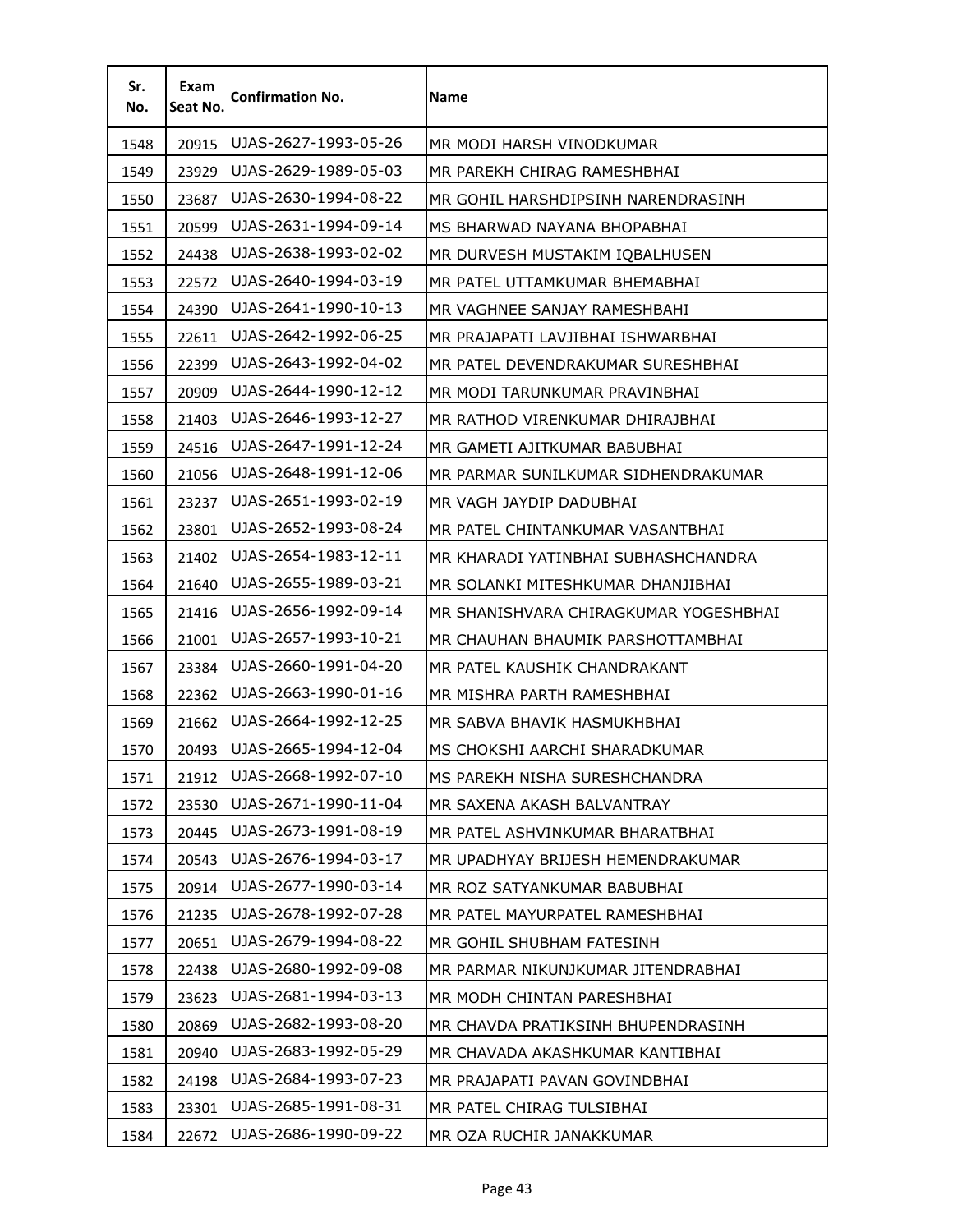| Sr.<br>No. | Exam<br>Seat No. | <b>Confirmation No.</b> | Name                                   |
|------------|------------------|-------------------------|----------------------------------------|
| 1585       | 24325            | UJAS-2687-1994-07-06    | MR DHOKIA CHIRAG PRAVINBHAI            |
| 1586       | 22692            | UJAS-2688-1994-08-28    | MS PRAJAPATI UNNATI PRAVINBHAI         |
| 1587       | 24128            | UJAS-2689-1990-12-29    | MR GAMIT VINESH ROHITBHAI              |
| 1588       | 24460            | UJAS-2690-1994-08-13    | MR MANSURI MOHMMADFARHAN IDRISHBHAI    |
| 1589       | 21063            | UJAS-2691-1993-10-17    | MR PATEL MOHAMMEDFAHIM FIROZ           |
| 1590       | 21939            | UJAS-2692-1993-06-27    | MR VANZARA PANKAJKUMAR GANESHBHAI      |
| 1591       | 21660            | UJAS-2694-1993-02-23    | MR DUBEY VINAY SURESH CHANDRA DUBEY    |
| 1592       | 22559            | UJAS-2695-1989-10-01    | MR SINGH KUNDAN GAJENDRA SINGH         |
| 1593       | 22706            | UJAS-2696-1994-08-10    | MR PARMAR MITESH NAROTTAMBHAI          |
| 1594       | 20985            | UJAS-2698-1987-05-20    | MR PATHAK SUKULKUMAR SURESHBHAI        |
| 1595       | 21975            | UJAS-2700-1994-04-25    | MR PATEL RAJANKUMAR MUKESHBHAI         |
| 1596       | 21575            | UJAS-2702-1993-06-25    | MR RABARI SANDIPKUMAR BALDEVBHAI       |
| 1597       | 24046            | UJAS-2703-1987-06-19    | MR JANI CHINTAN HARESHKUMAR            |
| 1598       | 23129            | UJAS-2704-1990-10-18    | MR KAKANI PRAFUL PRAGJIBHAI            |
| 1599       | 21612            | UJAS-2705-1994-09-23    | MR CHANDNANI VISHAL RAJESHBHAI         |
| 1600       | 20022            | UJAS-2709-1994-05-20    | MR PATEL MITESHKUMAR DAHYABHAI         |
| 1601       | 20839            | UJAS-2710-1992-03-28    | MR CHAUDHARI JIGNESHKUMAR RAMESHBHAI   |
| 1602       | 23346            | UJAS-2711-1992-10-02    | MR GADHVI NIRAJ JASVANTBHAI            |
| 1603       | 21172            | UJAS-2712-1989-08-08    | MR PARMAR DHARMESH DEVJIBHAI           |
| 1604       | 20987            | UJAS-2713-1991-08-20    | MR PATEL UMANG SHANTILAL               |
| 1605       | 21021            | UJAS-2714-1989-10-31    | MR VARIA NAYAN MANHARBHAI              |
| 1606       | 21216            | UJAS-2716-1991-11-11    | MR PATEL PARTH ALPESHKUMAR             |
| 1607       | 22216            | UJAS-2717-1995-05-31    | MR JOSHI KAUSHAL PINAKINBHAI           |
| 1608       | 23673            | UJAS-2718-1994-01-12    | MR SOLANKI PRATIK NARESHKUMAR          |
| 1609       | 24254            | UJAS-2720-1992-10-26    | MS LALAIYA RACHNA BHARATBHAI           |
| 1610       | 21688            | UJAS-2721-1991-11-06    | MR SINDHA RAVINDRASINH KALYANSINH      |
| 1611       | 21157            | UJAS-2722-1993-06-04    | MR KUNDARIYA YOGESH KESHAVJIBHAI       |
| 1612       | 23474            | UJAS-2723-1992-01-27    | MR PATEL VIJAYKUMAR VISHNUBHAI         |
| 1613       | 21154            | UJAS-2724-1991-05-11    | MR TANTI CHIRAG RAJESHKUMR             |
| 1614       | 20138            | UJAS-2725-1991-09-24    | MR VARIA DIVYANGKUMAR PRAFULCHANDRA    |
| 1615       | 23826            | UJAS-2726-1991-06-10    | MR VALA ANILKUMAR RAMJIBHAI            |
| 1616       | 20119            | UJAS-2727-1995-04-23    | MR PANCHAL JAYDEEPKUMAR MAHENDRABHAI   |
| 1617       | 22715            | UJAS-2728-1990-10-15    | MR RAJPUT MAHIPALSINH AJITSINH         |
| 1618       | 24474            | UJAS-2729-1993-10-23    | MR PRAJAPATI JIGNESHKUMAR KAMLESHKUMAR |
| 1619       | 24138            | UJAS-2730-1990-02-01    | MR BARIA KUNJAN RAMABHAI               |
| 1620       | 22771            | UJAS-2732-1993-01-19    | MS PATEL NIDHI GULABBHAI               |
| 1621       | 24201            | UJAS-2735-1994-01-28    | MR BAROLIYA MAYUR RAMESHBHAI           |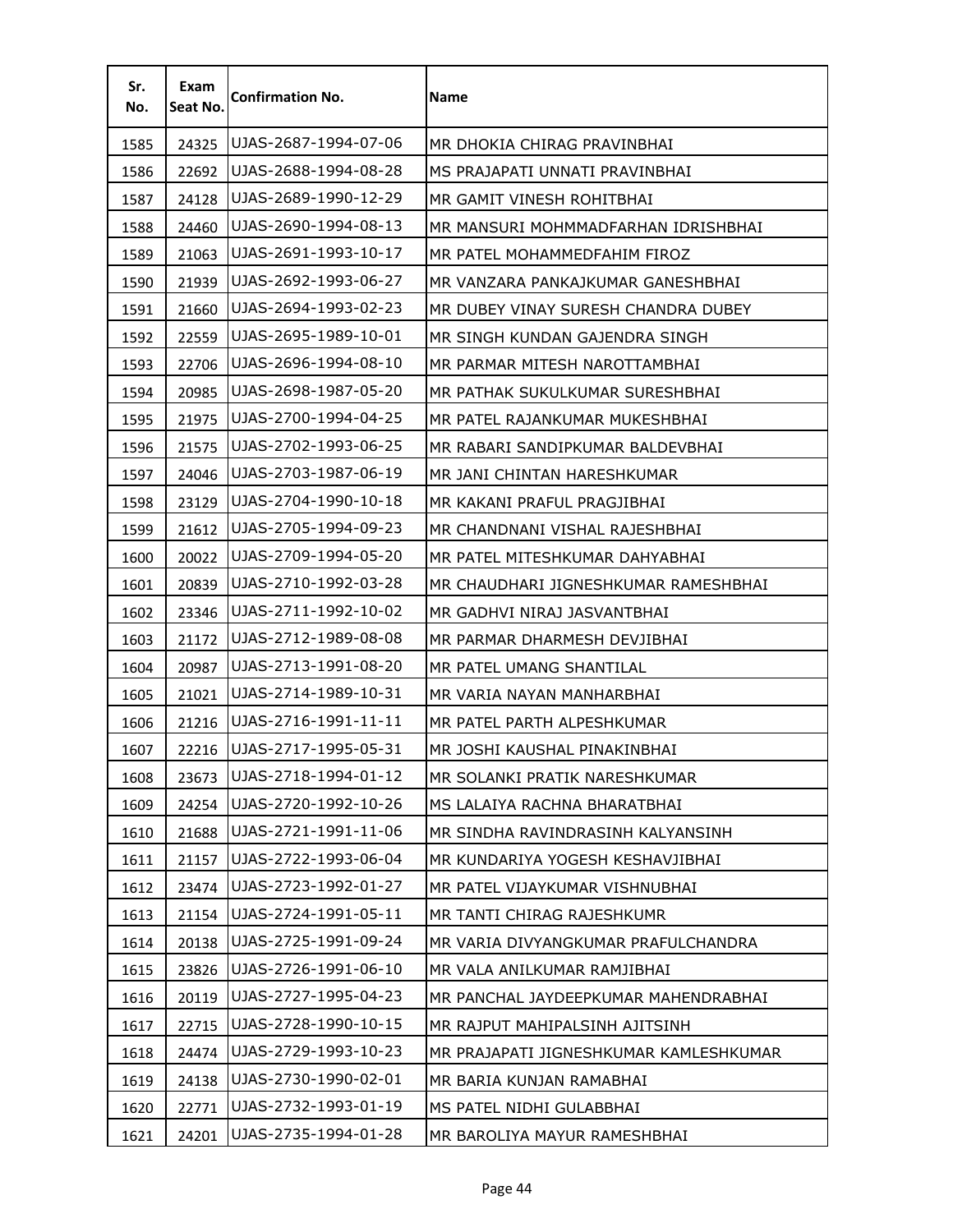| Sr.<br>No. | Exam<br>Seat No. | <b>Confirmation No.</b> | <b>Name</b>                            |
|------------|------------------|-------------------------|----------------------------------------|
| 1622       | 23816            | UJAS-2736-1988-11-12    | MR BHALGAMA JAY VINODBHAI              |
| 1623       | 23556            | UJAS-2737-1993-03-14    | MR KUCHA NAYANKUMAR MAGANLAL           |
| 1624       | 22270            | UJAS-2738-1993-07-06    | MR PRAJAPATI JANAK PRATAPBHAI          |
| 1625       | 20575            | UJAS-2741-1993-07-15    | MR AMBALIYA JUGALKUMAR KHODIDAS        |
| 1626       | 20292            | UJAS-2743-1993-12-08    | MR KASUNDRA PARTH NARANBHAI            |
| 1627       | 20125            | UJAS-2744-1993-07-23    | MR DARJI MAULIKKUMAR PRAHLADBHAI       |
| 1628       | 20111            | UJAS-2746-1991-11-18    | MR TALPADA YOGESHKUMAR JAGDISHBHAI     |
| 1629       | 23078            | UJAS-2750-1994-07-19    | MR PATEL NIKHIL MANUBHAI               |
| 1630       | 22464            | UJAS-2755-1993-12-05    | MR VYAS MITHILESH SATISHBHAI           |
| 1631       | 22720            | UJAS-2756-1992-08-24    | MR NAKUM KISHAN HARGOVINDBHAI          |
| 1632       | 22046            | UJAS-2757-1991-09-05    | MS PATEL ASHABEN AMRUTBHAI             |
| 1633       | 21128            | UJAS-2758-1990-05-19    | MR PATEL SURAJKUMAR RAMESHBHAI         |
| 1634       | 21945            | UJAS-2759-1993-12-15    | MR PATHAK MAYANK TRIBHUWAN             |
| 1635       | 22669            | UJAS-2760-1993-06-03    | MR PATEL SACHINKUMAR HASMUKHBHAI       |
| 1636       | 22006            | UJAS-2764-1991-10-15    | MR VAGHAMSHI BHAVIKKUMAR GOVINDBHAI    |
| 1637       | 24505            | UJAS-2768-1990-11-29    | MR BHATIA AKASH NITINKUMAR             |
| 1638       | 22248            | UJAS-2770-1992-02-10    | MR BIHOLA ARJUNSINH DOLATSINH          |
| 1639       | 21713            | UJAS-2772-1993-08-28    | MR JHALA JAYRAJSINH MULRAJSIN          |
| 1640       | 22602            | UJAS-2773-1993-10-30    | MR KAPADIYA AJAY DHIRUBHAI             |
| 1641       | 20357            | UJAS-2776-1993-08-16    | MR MEHTA HIREN INDRAVADAN              |
| 1642       | 23784            | UJAS-2777-1994-07-12    | MR KUGASIYA MILANKUMAR SHANTILAL       |
| 1643       | 23620            | UJAS-2778-1994-07-07    | MR DARJI KEYUR SUBHASHBHAI             |
| 1644       | 20976            | UJAS-2779-1994-01-11    | MR PATEL DHAVALKUMAR SOMABHAI          |
| 1645       | 22191            | UJAS-2781-1992-08-23    | MR KINARIWALA KEYURKUMAR RAJUBHAI      |
| 1646       | 24159            | UJAS-2782-1987-06-09    | MR SINGH GHANSHYAM RAMNARESH           |
| 1647       | 21477            | UJAS-2783-1992-01-10    | MR MODI SAGARKUMAR KISHORBHAI          |
| 1648       | 24086            | UJAS-2784-1992-07-19    | MR PATEL SUMITKUMAR AMRUTBHAI          |
| 1649       | 20132            | UJAS-2786-1991-06-11    | MR PRAJAPATI VISHALKUMAR RAMESHBHAI    |
| 1650       | 22658            | UJAS-2787-1993-06-03    | MR JOGRANA BHAGVANBHAI RANCHHODBHAI    |
| 1651       | 22530            | UJAS-2788-1986-03-02    | MR SOLANKI NIKUNJKUMAR KISHORKUMAR     |
| 1652       | 23057            | UJAS-2789-1994-03-06    | MR BAGDA NAIMESHKUMAR RAMESHBHAI       |
| 1653       | 23025            | UJAS-2790-1991-08-20    | MR MEENA YOGESH RISHIPALSINH           |
| 1654       | 20817            | UJAS-2791-1992-08-25    | MR VIJAYKAR HARDIK RAMESHBHAI          |
| 1655       | 22414            | UJAS-2795-1991-11-04    | MR KHANDAVI PARTHKUMAR CHANDRAKANTBHAI |
| 1656       | 20812            | UJAS-2796-1992-12-22    | MR MODI NIRDESH SANJAYKUMAR            |
| 1657       | 20920            | UJAS-2798-1991-06-16    | MR KELA HITESHKUMAR RAMESHKUMAR        |
| 1658       | 21992            | UJAS-2799-1993-04-23    | MR MISTRI BHAVINKUMAR MOHANLAL         |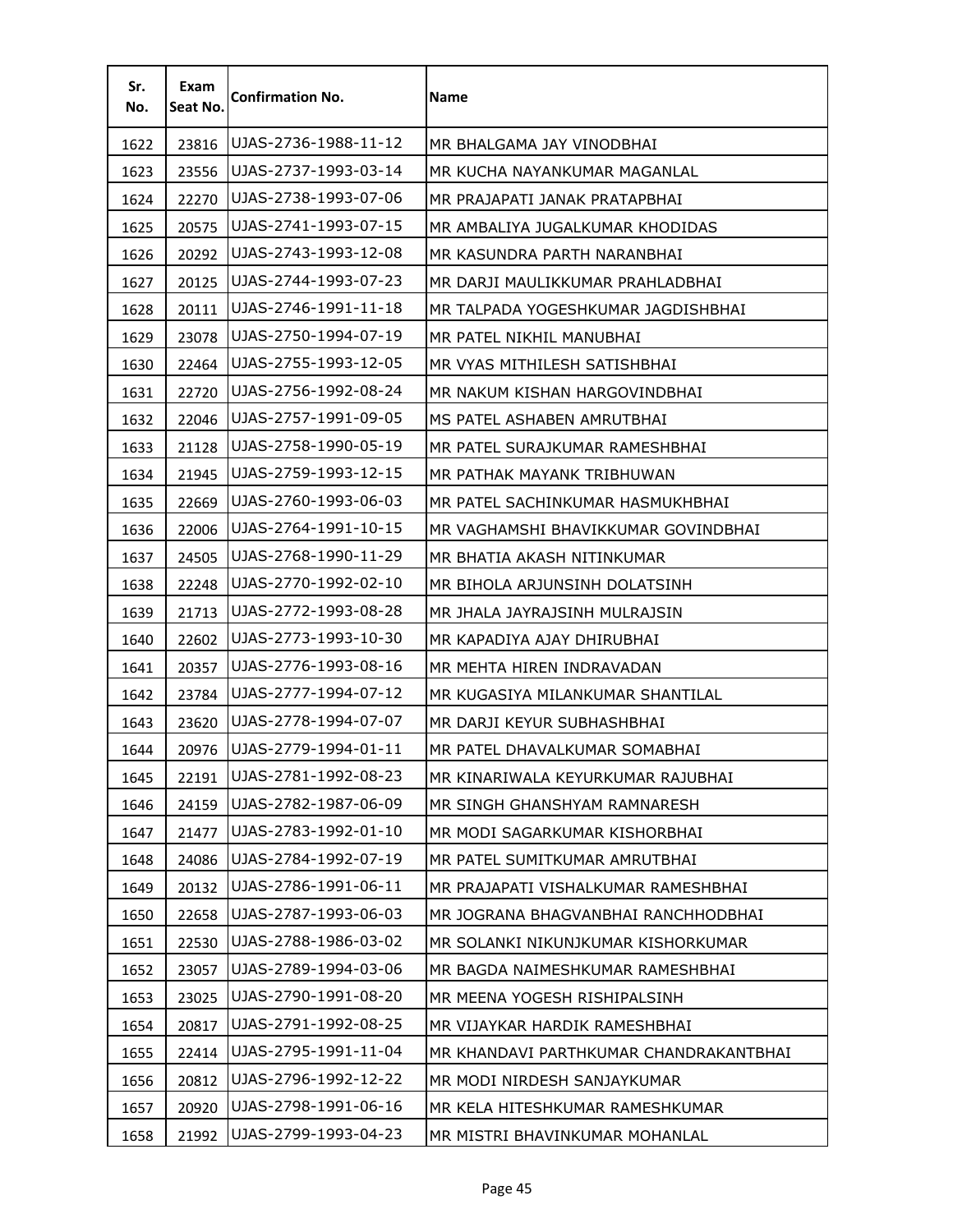| Sr.<br>No. | Exam<br>Seat No. | <b>Confirmation No.</b> | Name                                           |
|------------|------------------|-------------------------|------------------------------------------------|
| 1659       | 23371            | UJAS-2800-1995-05-01    | MR SHAIKH AADILHUSEN FIROZBHAI                 |
| 1660       | 21048            | IUJAS-2803-1992-11-18   | MR GOHIL MEETKUMAR JAYANT BHAI                 |
| 1661       | 24343            | UJAS-2804-1993-01-28    | MR TANDEL DIXITKUMAR MAGANLAL                  |
| 1662       | 23284            | UJAS-2805-1988-02-25    | MR BERAVAT DHAVALKUMAR MOTISINH                |
| 1663       | 22050            | UJAS-2806-1993-07-31    | MR SONAGARA BHAVIN LALJI                       |
| 1664       | 20064            | UJAS-2807-1985-11-10    | MS RAJPUT PRAVINABAHEN KISHANSINH.             |
| 1665       | 24493            | UJAS-2809-1993-03-18    | MR SARVAIYA JAYDEVSINH KHODUBHA                |
| 1666       | 20474            | UJAS-2810-1993-08-09    | MR CHUDASAMA OMDEVSINH BHUPENDRASINH           |
| 1667       | 23711            | UJAS-2811-1995-02-02    | MR SINGH VIRENDRA PAL GAJENDRA PAL SINGH BALIY |
| 1668       | 24439            | UJAS-2813-1992-09-09    | MR PRAJAPATI NAKULKUMAR RAMESHBHAI             |
| 1669       | 21214            | UJAS-2815-1994-08-11    | MR SHIROYA NIHAL JAYSUKHBHAI                   |
| 1670       | 21997            | UJAS-2819-1987-07-11    | MR KAG HARDAN BAUBHAI                          |
| 1671       | 20974            | UJAS-2820-1990-12-29    | MR DABGAR CHETANKUMAR HASMUKHBHAI              |
| 1672       | 22640            | UJAS-2822-1990-10-19    | MR PATEL TEJASKUMAR MANUBHAI                   |
| 1673       | 20935            | UJAS-2823-1988-08-21    | MR PATEL YOGESH PRAHLADBHAI                    |
| 1674       | 22317            | UJAS-2824-1988-05-15    | MR BILADIWALA MAHMMADYASIR MAHMMADYUNUS        |
| 1675       | 24089            | UJAS-2825-1993-11-24    | MR PATEL CHIRAG GUNVANTBHAI                    |
| 1676       | 22210            | UJAS-2827-1988-04-17    | MR KSHATRIYA NILESHKUMAR SHIVSHANKARSINGH      |
| 1677       | 22956            | UJAS-2828-1993-12-16    | MR SOLANKI JAYKUMAR LAXMANBHAI                 |
| 1678       | 23215            | UJAS-2829-1994-01-13    | MR PATEL SAHILKUMAR BHARATBHAI                 |
| 1679       | 21077            | UJAS-2833-1993-04-14    | MR PRAJAPATI RITESHKUMAR PRAHLADBHAI           |
| 1680       | 23664            | UJAS-2835-1991-08-03    | MR SHEKHAVAT RAGHUVIRSINGH MAHAVIRSINGH        |
| 1681       | 24064            | IUJAS-2836-1993-09-09   | MR CHAUDHARI VINESHKUMAR KARSHANBHAI           |
| 1682       | 23006            | UJAS-2837-1993-09-13    | MR PATEL AHMADABBAS MASUMALI                   |
| 1683       | 21743            | UJAS-2838-1994-01-07    | MR GOHEL RAVI JITENDRABHAI                     |
| 1684       | 22182            | UJAS-2840-1994-10-16    | MR PATEL SANKET MUKESHBHAI                     |
| 1685       | 21381            | UJAS-2841-1993-07-12    | MR DHANALIYA SHREEDUTT RAGHAVBHAI              |
| 1686       | 21749            | UJAS-2842-1993-12-19    | MR BHATTI SANDIP RASIKBHAI                     |
| 1687       | 23581            | UJAS-2843-1992-06-04    | MR PATEL VIMALKUMAR VINAYBHAI                  |
| 1688       | 21156            | UJAS-2844-1994-04-12    | MR SOLANKI DASHARATHSINH MEGHJIBHAI            |
| 1689       | 24384            | UJAS-2848-1991-08-09    | MR PATEL HARDIKKUMAR GANESHBHAI                |
| 1690       | 21536            | UJAS-2849-1993-03-13    | MR PATEL NIRAVKUMAR VIJAYBHAI                  |
| 1691       | 24095            | UJAS-2850-1989-11-22    | MR PANDYA PARTHKUMAR SUBHASHCHANDRA            |
| 1692       | 21537            | UJAS-2851-1992-09-26    | MR PATEL SAGAR CHANDRAKANT                     |
| 1693       | 21884            | UJAS-2852-1987-07-13    | MR CHAUDHARY SHAILESHKUMAR DALSANGBHAI         |
| 1694       | 24183            | UJAS-2854-1992-12-12    | MR MODI HARDIK HARSHADBHAI                     |
| 1695       | 22822            | UJAS-2856-1991-01-08    | MR CHAMPANERI PRASHANTKUMAR THAKORBHAI         |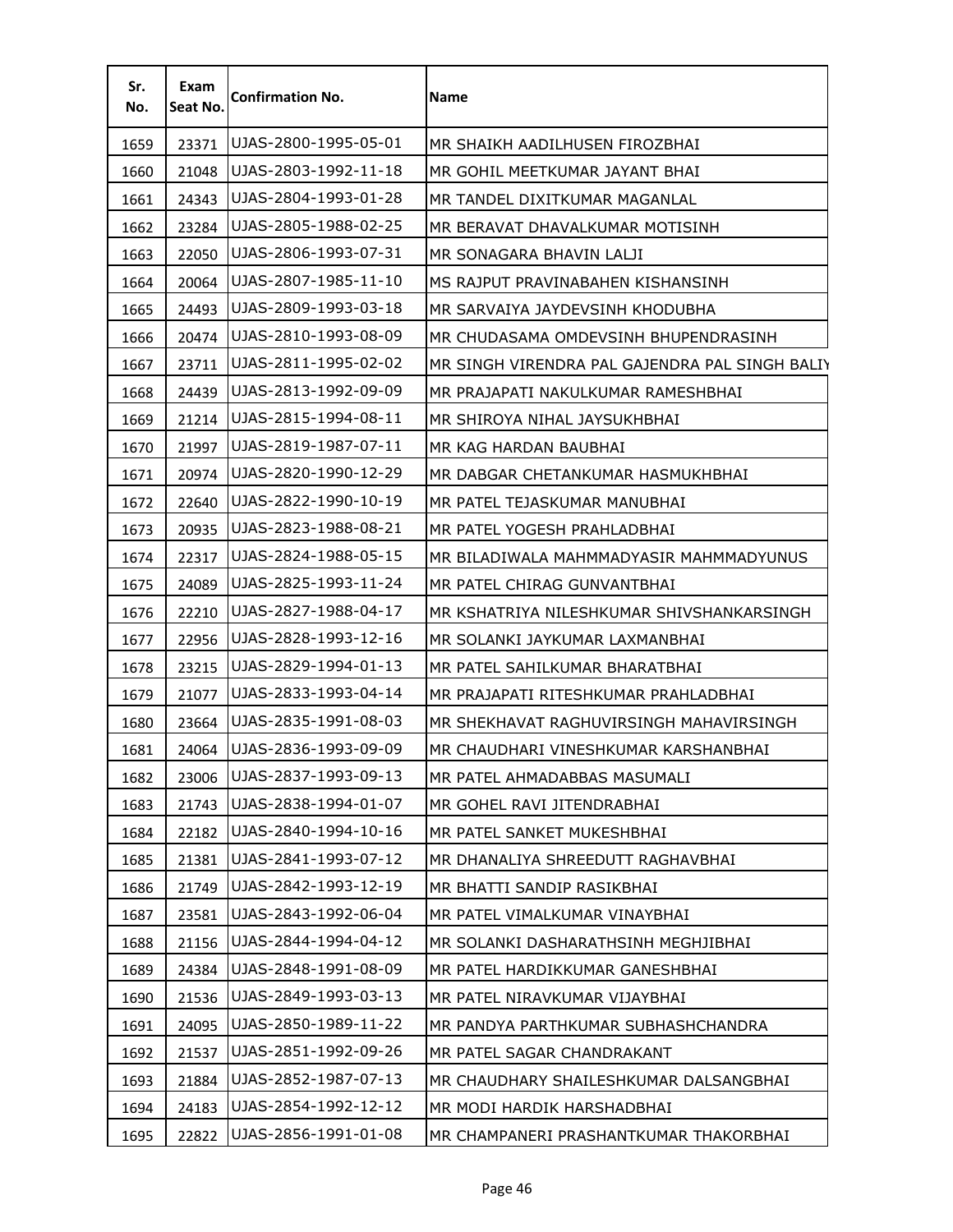| Sr.<br>No. | Exam<br>Seat No. | <b>Confirmation No.</b> | Name                                        |
|------------|------------------|-------------------------|---------------------------------------------|
| 1696       | 24524            | UJAS-2858-1991-08-06    | MR SHARMA SURAJKUMAR MUNNALAL               |
| 1697       | 20264            | UJAS-2859-1991-09-14    | MR MAKWANA NISARGKUMAR VINODBHAI            |
| 1698       | 23251            | UJAS-2860-1993-07-27    | MR KAILA RAKESHKUMAR PRANJIVAN              |
| 1699       | 23667            | UJAS-2861-1992-11-18    | MR GELOTAR MITESH GANPATBHAI                |
| 1700       | 24026            | UJAS-2862-1993-02-27    | MR AGHERA AKSHAYKUMAR JAMANBHAI             |
| 1701       | 21454            | UJAS-2863-1992-06-06    | MR PATEL HARSHUL BIPINCHANDRA               |
| 1702       | 23871            | UJAS-2866-1990-01-05    | MS PATEL ANJANABEN VINODBHAI                |
| 1703       | 24218            | UJAS-2868-1993-07-21    | MR PANCHAL HIREN MAHESHBHAI                 |
| 1704       | 23039            | UJAS-2870-1994-05-21    | MR SUVERA MEHULKUMAR BABUBHAI               |
| 1705       | 23106            | UJAS-2874-1994-12-10    | MR SOLANKI GAUTAM KUMAR SOLANKI DEVSHI BHAI |
| 1706       | 20251            | UJAS-2875-1989-12-14    | MR SANANDIYA KETANKUMAR RAMNIKLAL           |
| 1707       | 20485            | UJAS-2876-1991-08-12    | MR PRAJAPATI PRADIPKUMAR TULSIBHAI          |
| 1708       | 23328            | UJAS-2878-1993-05-01    | MR CHAUDHARI MEHULKUMAR KANTILAL            |
| 1709       | 24352            | UJAS-2879-1991-07-23    | MR THAKAR YAGNIKBHAI NAVNEETBHAI            |
| 1710       | 23291            | UJAS-2881-1992-02-15    | MR PRAJAPATI SHAILESHKUMAR VISHNUBHAI       |
| 1711       | 20098            | UJAS-2883-1993-06-09    | MR PRAJAPATI NIKULKUMAR BIPINBHAI           |
| 1712       | 22544            | UJAS-2884-1992-09-13    | MR PATEL CHINTANKUMAR KIRANKUMAR            |
| 1713       | 23163            | UJAS-2885-1995-07-10    | MR PATEL ANKURKUMAR BIPINBHAI               |
| 1714       | 20103            | UJAS-2886-1991-12-20    | MR PATEL DHAVALKUMAR KHEMABHAI              |
| 1715       | 21311            | UJAS-2888-1992-03-17    | MR TAMBOLI MEHULKUMAR KISHORBHAI            |
| 1716       | 21753            | UJAS-2889-1987-01-09    | MR BAROT ANKURBHAI NANUBHAI                 |
| 1717       | 24034            | UJAS-2891-1985-08-04    | MS MAKWANA SNEHALBEN DHIRUBHAI              |
| 1718       | 22301            | UJAS-2892-1993-06-15    | MR PRIYADARSHI APURVKUMAR KIRTIBHAI         |
| 1719       | 22555            | UJAS-2893-1992-07-26    | MR JAGODANA VIPULKUMAR RAMESHBHAI           |
| 1720       | 23124            | UJAS-2894-1991-02-14    | MR RANGPARIYA NITINKUMAR GHANSHAYAMBHAI     |
| 1721       | 24139            | UJAS-2895-1994-06-20    | MR PATEL RAHUL RATILAL                      |
| 1722       | 20555            | UJAS-2896-1990-01-14    | MR PATEL NIMESHKUMAR BABULAL                |
| 1723       | 22973            | UJAS-2899-1990-12-24    | MR BHOYA ISHVARBHAI SOMABHAI                |
| 1724       | 22917            | UJAS-2900-1993-07-05    | MR KANZARIYA JAYESHKUMAR SHANKARBHAI        |
| 1725       | 22841            | UJAS-2901-1991-08-24    | MR VALA JIGNESHKUMAR KISHORKUMAR            |
| 1726       | 24427            | UJAS-2902-1994-05-27    | MR HALVADIYA VIPULKUMAR SHAMJIBHAI          |
| 1727       | 23226            | UJAS-2903-1994-08-20    | MR CHAUDHARY JAYKUMAR ARVINDBHAI            |
| 1728       | 20005            | UJAS-2905-1994-09-24    | MR PATEL ASHISH RAMESHCHANDRA               |
| 1729       | 21607            | UJAS-2906-1994-06-01    | MR GHORI SAGARKUMAR BABUBHAI                |
| 1730       | 23287            | UJAS-2907-1991-09-28    | MR SHUKLA VAIBHAV JAGDISHCHANDRA            |
| 1731       | 22908            | UJAS-2910-1992-06-30    | MR DEKAVADIYA MAHESHKUMAR PRAVINBHAI        |
| 1732       | 22389            | UJAS-2911-1993-02-21    | MR DODIYA SURYAPALSINH GOVINDSINH           |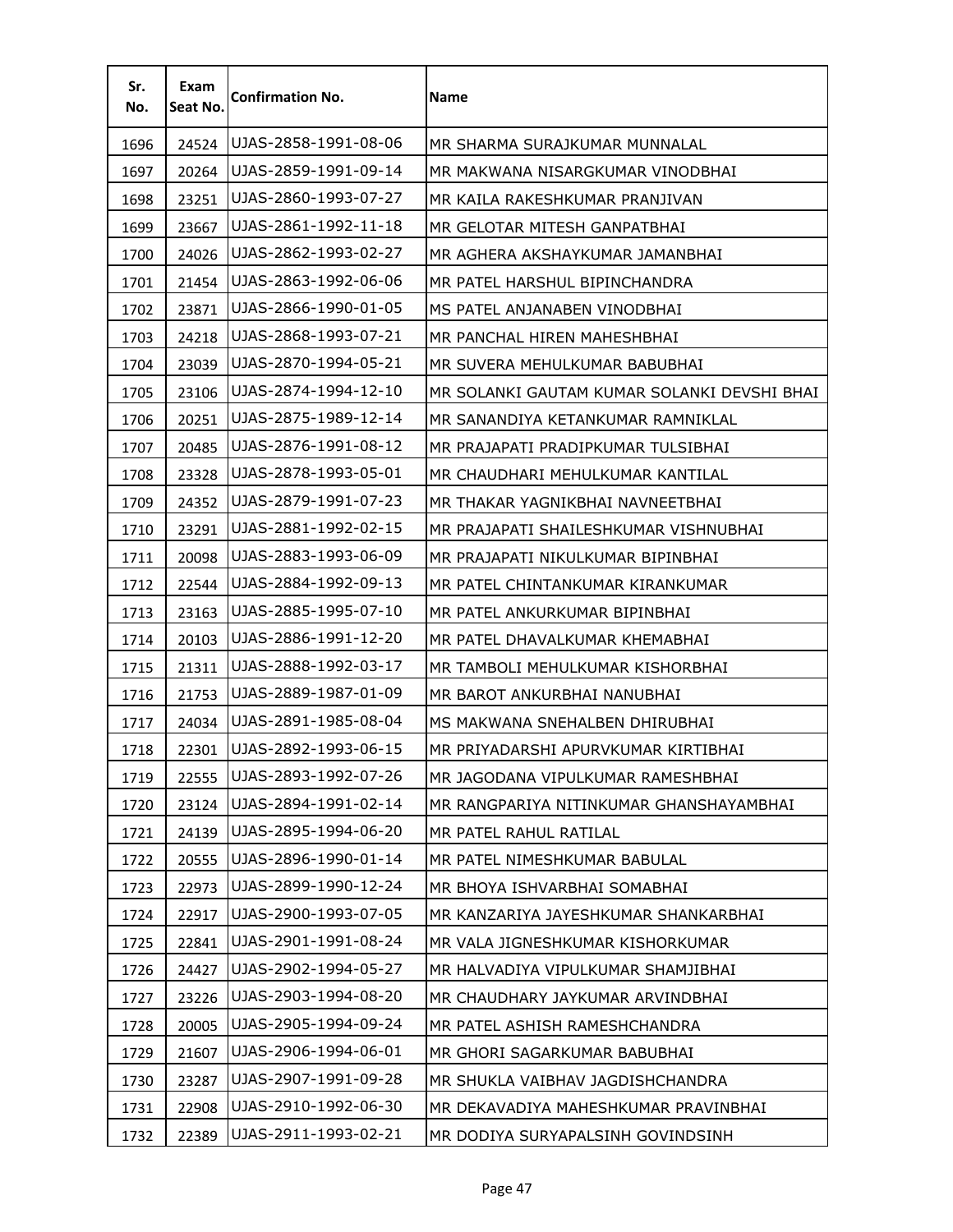| Sr.<br>No. | Exam<br>Seat No. | <b>Confirmation No.</b> | Name                                 |
|------------|------------------|-------------------------|--------------------------------------|
| 1733       | 20254            | UJAS-2915-1990-06-24    | MR SUTARIYA KALRAV MANHARBHAI        |
| 1734       | 21921            | UJAS-2918-1993-12-19    | MR LEUVA SAGARKUMAR DHANJIBHAI       |
| 1735       | 20384            | UJAS-2919-1991-10-01    | MR PATEL KEYUR CHANDRAKANTBHAI       |
| 1736       | 23264            | UJAS-2920-1991-05-28    | MR PATEL NIKHILKUMAR KANTIBHAI       |
| 1737       | 23918            | UJAS-2921-1994-08-10    | MR SUTHAR AJAYKUMAR KANTIBHAI        |
| 1738       | 20828            | UJAS-2922-1993-10-12    | MR SUTHAR MAYURKUMAR MAHADEVBHAI     |
| 1739       | 21729            | UJAS-2923-1986-06-11    | MR DABGAR AJAYKUMAR CHANDULAL        |
| 1740       | 24012            | UJAS-2924-1991-11-15    | MR KACHHELA SANJAY RAMSINH           |
| 1741       | 23652            | UJAS-2925-1991-04-10    | MR PATEL SAGAR KUMAR RAVINDRABHAI    |
| 1742       | 22168            | UJAS-2926-1991-02-04    | MR PRAJAPATI NILESHBHAI RAMESHBHAI   |
| 1743       | 24252            | UJAS-2928-1992-10-26    | MR UPADHYAY TRUSHAR VASANTLAL        |
| 1744       | 23854            | UJAS-2930-1994-06-30    | MR RATHOD SHAILESHKUMAR KHIMJIBHAI   |
| 1745       | 21514            | UJAS-2931-1994-06-12    | MR PATEL PARTHKUMAR RAMANBHAI        |
| 1746       | 20740            | UJAS-2933-1995-01-06    | MR BADAMI SHUBHAM KIRANKUMAR         |
| 1747       | 20240            | UJAS-2934-1992-10-19    | MR RAVLIYA SUBHASHKUMAR HARESHBHAI   |
| 1748       | 21485            | UJAS-2936-1990-07-05    | MR PATEL KAUSHIKKUMAR BHULABHAI      |
| 1749       | 21572            | UJAS-2940-1988-06-01    | MR CHAUDHARI MINESHKUMAR BALDEVBHAI  |
| 1750       | 22833            | UJAS-2941-1993-01-25    | MR SURYAVANSHI VIREN BHUPENDRASINNH  |
| 1751       | 24108            | UJAS-2942-1995-02-06    | MS RATHOD ANJALI SHANTILAL           |
| 1752       | 22780            | UJAS-2943-1992-06-01    | MR DARJI UDAYKUMAR PRAVINBHAI        |
| 1753       | 21027            | UJAS-2947-1993-07-08    | MR PRAJAPATI SANKETKUMAR MULJIBHAI   |
| 1754       | 22178            | UJAS-2949-1990-12-21    | MR SINDHAV JALPESHKUMAR MOTIBHAI     |
| 1755       | 20794            | UJAS-2950-1993-12-08    | MR SHETH MOHAMMAD WASIM SAFIK AHEMAD |
| 1756       | 22298            | UJAS-2951-1992-12-16    | MR AJMERA MAHEK DHIRENDRABHAI        |
| 1757       | 20154            | UJAS-2953-1992-05-21    | MR PATEL BHAVESHKUMAR MAHENDRABHAI   |
| 1758       | 20374            | UJAS-2954-1991-12-06    | MR PARMAR YUVRAJSINH BHARATSINH      |
| 1759       | 21259            | UJAS-2956-1994-01-11    | MR SHARMA ATULKUMAR RAJENDRAPRASAD   |
| 1760       | 22212            | UJAS-2957-1992-12-22    | MR MODH NIRAVKUMAR DHANSUKHLAL       |
| 1761       | 21126            | UJAS-2958-1990-07-12    | MR PATEL RAJESHKUMAR SHANKARLAL      |
| 1762       | 23625            | UJAS-2961-1992-09-12    | MR KANODIYA SUKETUKUMAR GANGARAMBHAI |
| 1763       | 20988            | UJAS-2963-1993-11-14    | MR BALAR ANKIT GHANSHYAMBHAI         |
| 1764       | 20713            | UJAS-2964-1993-04-20    | MR PATEL DEEP VINODKUMAR             |
| 1765       | 23335            | UJAS-2966-1994-01-05    | MR MEHTA PARTH HITESHKUMAR           |
| 1766       | 23077            | UJAS-2967-1991-04-10    | MR RANA JAGATSINH NAVAJI             |
| 1767       | 20882            | UJAS-2968-1989-08-30    | MR UPADHYAY LAKHAN MAHESHKUMAR       |
| 1768       | 20811            | UJAS-2970-1992-07-04    | MR VAGDODA MAHESHBHAI DEVABHAI       |
| 1769       | 23657            | UJAS-2971-1991-11-26    | MR KUBAVAT HARDIK PRABHUDAS BHAI     |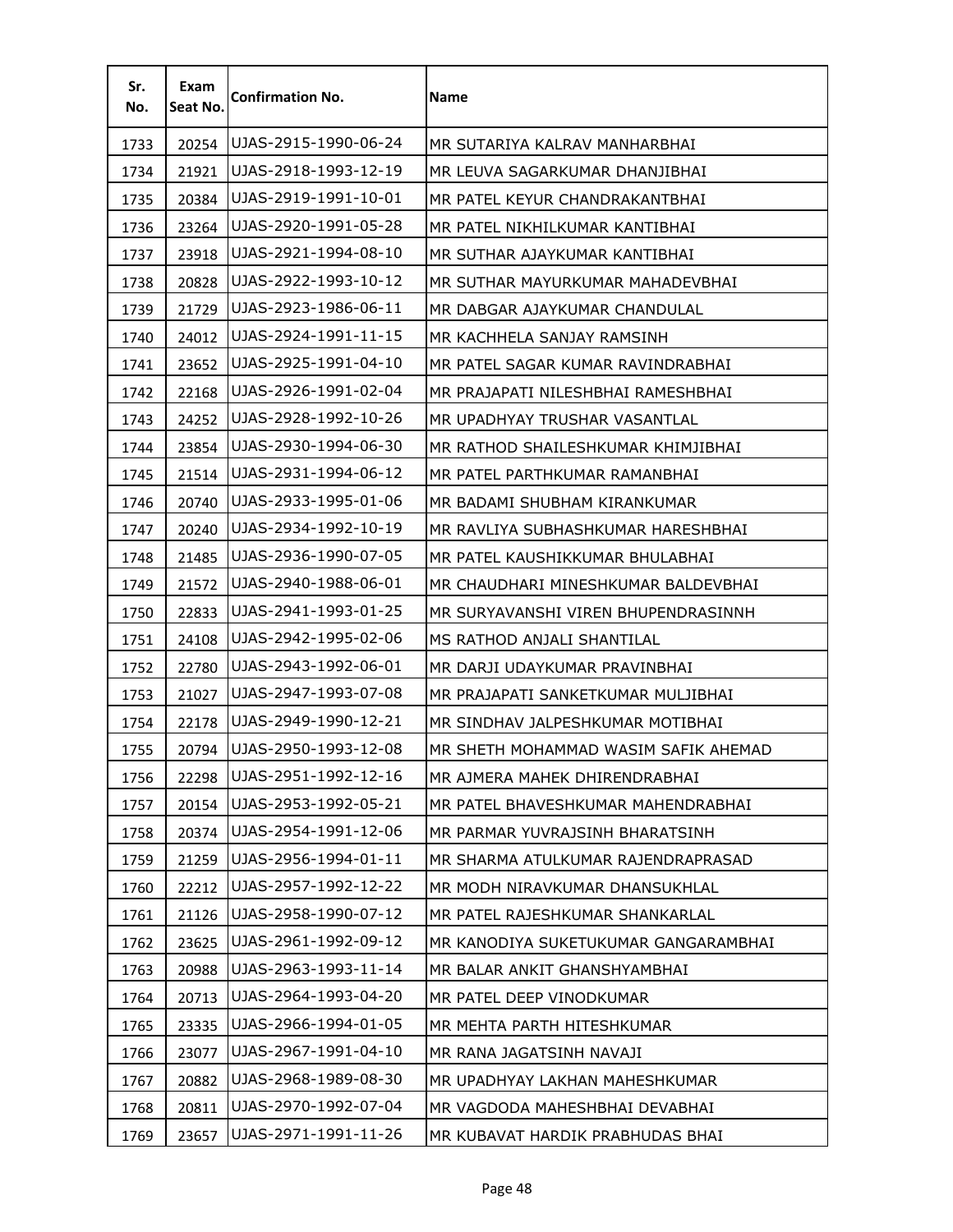| Sr.<br>No. | Exam<br>Seat No. | <b>Confirmation No.</b> | Name                                  |
|------------|------------------|-------------------------|---------------------------------------|
| 1770       | 22021            | UJAS-2972-1995-05-20    | MS VEKARIYA JASMIN ASHWINBHAI         |
| 1771       | 23654            | UJAS-2973-1990-10-03    | MR PANCHAL SUHAGCHANDRA SANJAYKUMAR   |
| 1772       | 21981            | UJAS-2974-1991-02-15    | MR PARMAR SAURABH CHUNILAL            |
| 1773       | 24110            | UJAS-2976-1991-09-06    | MS KHIMSURIYA KAILAS BHARATBHAI       |
| 1774       | 21354            | UJAS-2977-1995-02-24    | MR PATEL DHRUV RAMBHAI                |
| 1775       | 23742            | UJAS-2978-1992-09-19    | MR RAJGOR KETUL NARENDRABHAI          |
| 1776       | 23735            | UJAS-2979-1994-05-25    | MR PARMAR HIMANSHU RAJUBHAI           |
| 1777       | 24367            | UJAS-2980-1993-10-26    | MR SOLANKI SANJAYKUMAR AMRUTLAL       |
| 1778       | 21002            | UJAS-2981-1985-06-21    | MR SODHI RAHUL RAJEEV                 |
| 1779       | 22041            | UJAS-2984-1991-06-24    | MR SOLANKI NIRMALSINH LALSINH         |
| 1780       | 20012            | UJAS-2985-1994-08-14    | MR KOLADIYA NIKUNJ BHUPATBHAI         |
| 1781       | 20739            | UJAS-2987-1983-09-10    | MR SAFARI M IBRAHIM GULAMMAHOMMEDBHAI |
| 1782       | 21371            | UJAS-2988-1994-02-28    | MR PATEL PARTH RAMESHKUMAR            |
| 1783       | 24083            | UJAS-2990-1993-07-11    | MR RATHOD DILIPKUMAR KANTILAL         |
| 1784       | 20371            | UJAS-2991-1989-11-27    | MS TRIVEDI RUPALBEN JANAKBHAI         |
| 1785       | 20528            | UJAS-2992-1992-05-15    | MR PARMAR RONAL SATISHKUMAR           |
| 1786       | 23646            | UJAS-2993-1989-12-14    | MR DINDOR CHIRAGKUMAR NANDKISHOR BHAI |
| 1787       | 20566            | UJAS-2994-1992-01-24    | MR GOHEL PRITESHKUMAR JASHBHAI        |
| 1788       | 21719            | UJAS-2995-1994-07-15    | MR PATEL JIGARKUMAR RAJESHBHAI        |
| 1789       | 21523            | UJAS-2996-1994-06-01    | MR AAGLODIYA MAHAMMADALI KASAMALI     |
| 1790       | 23037            | UJAS-2998-1993-01-26    | MR SOLANKI SACHIN DINESHBHAI          |
| 1791       | 23154            | UJAS-3000-1985-11-29    | MR NAKUM ISHWAR NATHABHAI             |
| 1792       | 24376            | UJAS-3001-1994-04-08    | MR PRAJAPATI HIRENKUMAR BABULAL       |
| 1793       | 22924            | UJAS-3002-1992-05-13    | MR PRIYADARSHI PRATIK BHAGVANDAS      |
| 1794       | 21849            | UJAS-3004-1994-03-10    | MR VYAS SUKHADEV HIRJIBHAI            |
| 1795       | 24190            | UJAS-3005-1994-07-05    | MR CHAMPA SHABBIRALI MAHAMMADBHAI     |
| 1796       | 20639            | UJAS-3007-1990-11-30    | MR PATEL ASHVINKUMAR JASAVANTBHAI     |
| 1797       | 22144            | UJAS-3008-1991-02-10    | MR KUNDALIYA BHAUTIKKUMAR NAGAJIBHAI  |
| 1798       | 21910            | UJAS-3009-1990-05-01    | MR MARU TUSHARKUMAR KRUSHNAKUMAR      |
| 1799       | 20684            | UJAS-3010-1994-01-01    | MR RABADI AKBARALI ABIDHUSAIN         |
| 1800       | 23920            | UJAS-3012-1990-12-02    | MS PANCHAL BIJALBEN GOVINDBHAI        |
| 1801       | 21220            | UJAS-3014-1994-12-26    | MR SONI PARTH NITESHBHAI              |
| 1802       | 21342            | UJAS-3015-1989-12-05    | MR PATEL SAHDEVBHAI NARAYANBHAI       |
| 1803       | 20634            | UJAS-3016-1990-08-26    | MR PRAJAPATI RAVIKUMAR KANAIYALAL     |
| 1804       | 23310            | UJAS-3018-1980-11-15    | MR PARMAR JITENDRA MOHANBHAI          |
| 1805       | 23643            | UJAS-3020-1993-05-26    | MR PATEL HARSHKUMAR RASIKBHAI         |
| 1806       | 23804            | UJAS-3021-1991-08-14    | MR PATEL PARTH ARVINDBHAI             |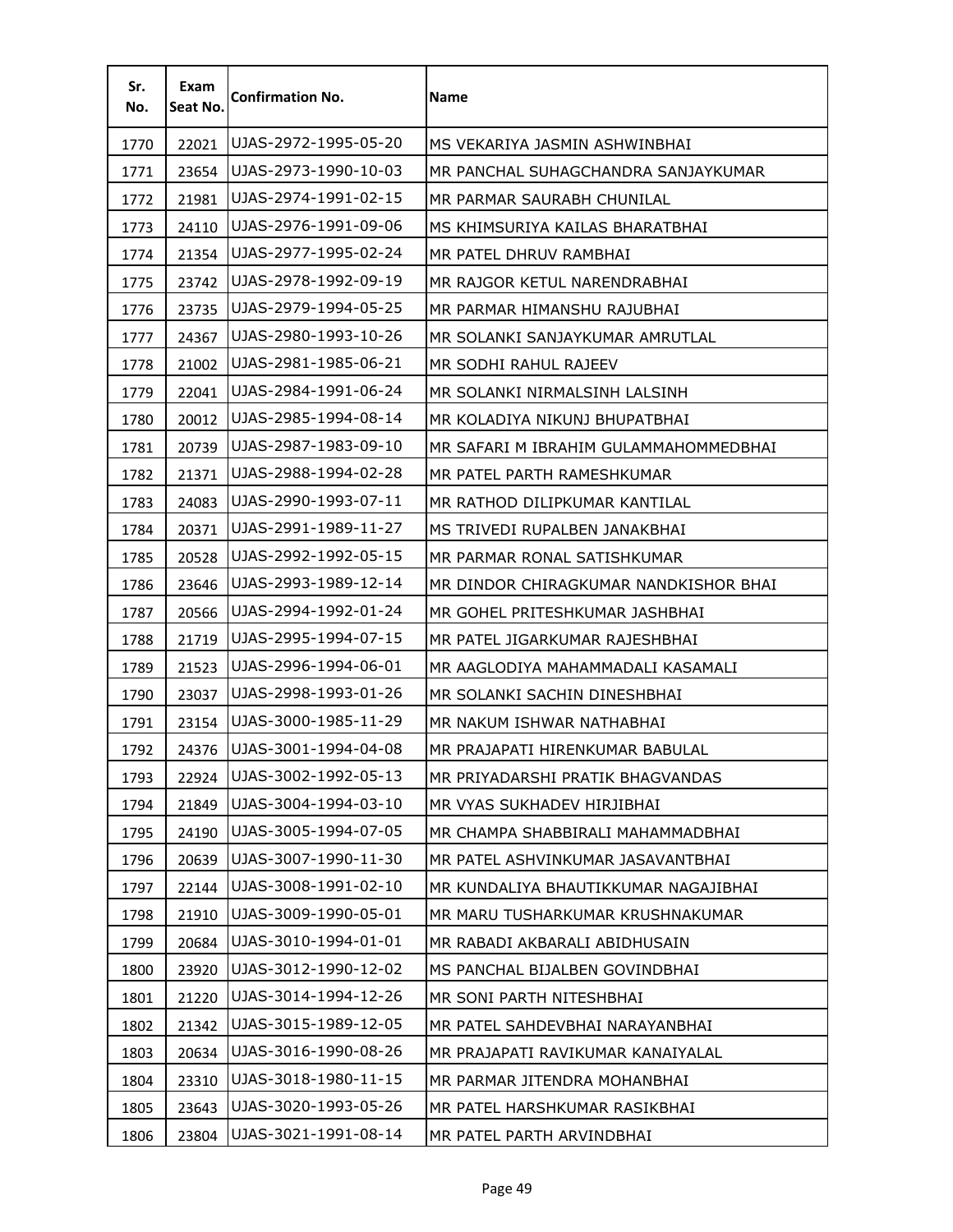| Sr.<br>No. | Exam<br>Seat No. | <b>Confirmation No.</b> | <b>Name</b>                           |
|------------|------------------|-------------------------|---------------------------------------|
| 1807       | 22553            | UJAS-3023-1993-03-15    | MR CHAUDHARI MAYURKUMAR MADHUBHAI     |
| 1808       | 21335            | UJAS-3024-1993-09-01    | MR PARMAR SACHIN CHANDUBHAI           |
| 1809       | 20402            | UJAS-3026-1989-05-14    | MR ROHIT MAYANKKUMAR ISHWARBHAI       |
| 1810       | 22551            | UJAS-3027-1993-04-10    | MR RANA YOGESHKUMAR KHEMCHANDBHAI     |
| 1811       | 20344            | UJAS-3028-1991-10-31    | MR RAVAL HARDIK RATILAL               |
| 1812       | 24192            | UJAS-3030-1991-07-28    | MR BUTANI JIGNESHKUMAR RAMNIKBHAI     |
| 1813       | 23422            | UJAS-3031-1989-12-17    | MR PRAJAPATI MAYURKUMAR JAYANTIBHAI   |
| 1814       | 20450            | UJAS-3032-1992-11-27    | MR PATEL TARUNKUMAR VISHNUBHAI        |
| 1815       | 22740            | UJAS-3033-1988-04-26    | MS PARMAR MITTAL MULJIBHAI            |
| 1816       | 22235            | UJAS-3034-1992-02-13    | MR DESAI KRUNAL KAUSHIKBHAI           |
| 1817       | 24025            | UJAS-3035-1992-01-19    | MR BHOJAK KEYURKUMAR GATUBHAI         |
| 1818       | 21795            | UJAS-3036-1993-08-15    | MR MANKNOJIYA ANISHBHAI ALLAUDDINBHAI |
| 1819       | 20695            | UJAS-3037-1994-06-16    | MR LAD MAYURKUMAR SURESHBHAI          |
| 1820       | 24079            | UJAS-3038-1990-01-21    | MR JANI NAIMESHKUMAR NITISHKUMAR      |
| 1821       | 23603            | UJAS-3041-1985-03-12    | MR PRAJAPATI NIGAMKUMAR KANTILAL      |
| 1822       | 23082            | UJAS-3044-1991-06-07    | MR SOLANKI ASHVINBHAI ISHVARBHAI      |
| 1823       | 21437            | UJAS-3048-1992-05-25    | MR PRAJAPATI KETANKUMAR AMTHABHAI     |
| 1824       | 21827            | UJAS-3050-1992-06-19    | MR SAXENA JAYDEEP AMBALAL             |
| 1825       | 20322            | UJAS-3052-1995-06-17    | MR SHARMA AKASHKUMAR CHANDRAPAL       |
| 1826       | 23277            | UJAS-3053-1993-10-30    | MR CHAUHAN APURVAKUMAR JITENDRABHAI   |
| 1827       | 21723            | UJAS-3054-1994-06-10    | MR MODH KRUNAL KIRITKUMAR             |
| 1828       | 21494            | UJAS-3056-1992-06-20    | MR DHIMMAR JIGNESHKUMAR GIRDHARBHAI   |
| 1829       | 21529            | UJAS-3057-1994-08-14    | MR KARENA TUSHAR SHAILESHBHAI         |
| 1830       | 22509            | UJAS-3061-1994-01-19    | MR PATEL PARTH ASHVINBHAI             |
| 1831       | 21759            | UJAS-3062-1993-02-03    | MR TRIVEDI KASHYAPKUMAR TUSHARBINDU   |
| 1832       | 22218            | UJAS-3063-1994-09-20    | MR MAHETA DEVANG ARAVINDBHAI          |
| 1833       | 21655            | UJAS-3064-1994-03-12    | MR PATEL SAHILKUMAR BALDEVBHAI        |
| 1834       | 20185            | UJAS-3066-1993-09-05    | MR ALADWALA MAHAMMADHUSAIN SHABBIRALI |
| 1835       | 20531            | UJAS-3068-1994-07-07    | MR SAPRA VIJAYKUMAR DEVSHIBHAI        |
| 1836       | 23553            | UJAS-3069-1993-08-01    | MS PATEL ZANKHNABAHEN ASHISHBHAI      |
| 1837       | 23895            | UJAS-3070-1993-10-31    | MR DHIMMAR ANKITKUMAR JAGJIVANBHAI    |
| 1838       | 20443            | UJAS-3071-1994-03-27    | MR VASUN PRADIPKUMAR LALABHAI         |
| 1839       | 21233            | UJAS-3072-1988-06-01    | MR GAMIT NAINESHKUMAR ARVINDBHAI      |
| 1840       | 23550            | UJAS-3073-1994-02-19    | MR PATEL SUNILKUMAR BALDEVBHAI        |
| 1841       | 20876            | UJAS-3074-1991-02-10    | MR PATEL BHADRESHKUMAR KANUBHAI       |
| 1842       | 24180            | UJAS-3076-1993-12-17    | MR PRAJAPATI DHANSUKH KHEMABHAI       |
| 1843       | 21464            | UJAS-3077-1993-01-06    | MR LADVA VIVEKKUMAR LALJIBHAI         |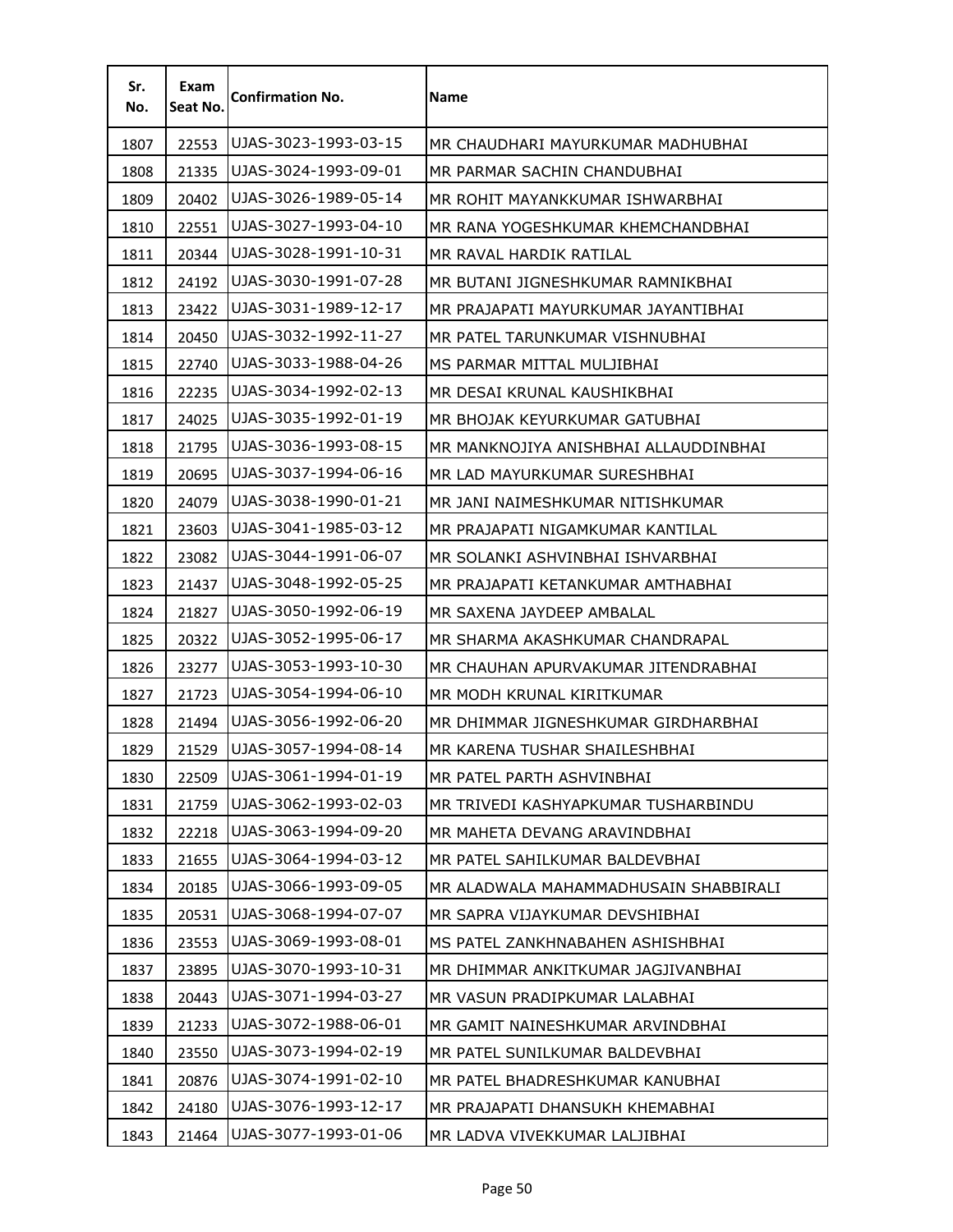| Sr.<br>No. | Exam<br>Seat No. | <b>Confirmation No.</b> | <b>Name</b>                        |
|------------|------------------|-------------------------|------------------------------------|
| 1844       | 22406            | UJAS-3078-1988-01-10    | MR KAPADIYA PRIYKANT JETHABHAI     |
| 1845       | 22330            | UJAS-3079-1991-08-31    | MR SUTHAR ANKITKUMAR HIMMATBHAI    |
| 1846       | 23640            | UJAS-3080-1992-01-02    | MR BHARVADIYA NITESH KESHURBHSI    |
| 1847       | 22109            | UJAS-3081-1992-08-23    | MS PATHAK VIDHI CHANDRAHAS         |
| 1848       | 23939            | UJAS-3082-1993-08-03    | MR SHUKLA HARINKUMAR JAYESHBHAI    |
| 1849       | 24127            | UJAS-3084-1993-10-24    | MR PATEL SAMITKUMAR VISHNUBHAI     |
| 1850       | 20273            | UJAS-3085-1990-07-10    | MR PATEL NIKUNJKUMAR VISHNUBHAI    |
| 1851       | 22985            | UJAS-3086-1982-05-25    | MR TANDEL YASHODHAR THAKORBHAI     |
| 1852       | 22855            | UJAS-3087-1994-05-16    | MR KATARIYA HITESH MADHUBHAI       |
| 1853       | 21051            | UJAS-3088-1992-01-21    | MR PATEL HARSHALKUMAR BHOGILAL     |
| 1854       | 22010            | UJAS-3089-1994-11-24    | MR TRIVEDI HARDIK ANILBHAI         |
| 1855       | 20073            | UJAS-3091-1993-10-22    | MR PATEL KETANKUMAR RAMESHBHAI     |
| 1856       | 20473            | UJAS-3093-1993-03-14    | MR PATEL NIKUNJKUMAR RAJENDRABHAI  |
| 1857       | 22162            | UJAS-3094-1994-02-07    | MR RANA DHARMENDRASINH HIMMATSINH  |
| 1858       | 20738            | UJAS-3095-1986-02-14    | MR MISTRY ANKITKUMAR BANSILAL      |
| 1859       | 21323            | UJAS-3096-1992-11-06    | MR PRAJAPATI DILIPBHAI GOVINDBHAI  |
| 1860       | 22347            | UJAS-3101-1993-08-16    | MR PATEL HARSH SURESHBHAI          |
| 1861       | 21947            | UJAS-3103-1994-01-26    | MR PARMAR KALPESHKUMAR MAVABHAI    |
| 1862       | 23448            | UJAS-3104-1993-08-03    | MR PRAJAPATI GAUTAMKUMAR KANTIBHAI |
| 1863       | 22439            | UJAS-3107-1992-10-05    | MR PRAJAPATI JAY YOGESHKUMAR       |
| 1864       | 21243            | UJAS-3108-1990-01-19    | MR PATEL RAHULKUMAR GAMANBHAI      |
| 1865       | 20216            | UJAS-3110-1993-08-26    | MR JALANDHARA BHAVESH MAGANBHAI    |
| 1866       | 20379            | UJAS-3111-1993-07-16    | MR PATEL VISHALKUMAR RATILAL       |
| 1867       | 22091            | UJAS-3113-1993-12-26    | MR TANK VISHAL HARISHBHAI          |
| 1868       | 23505            | UJAS-3114-1989-11-06    | MR PANDYA JAYDEEP GYANESHKUMAR     |
| 1869       | 20151            | UJAS-3115-1993-05-10    | MR DANTRELIYA SALMANBHAI USMANBHAI |
| 1870       | 24262            | UJAS-3116-1986-10-06    | MR PATEL RONAK VIJYKUMAR           |
| 1871       | 23473            | UJAS-3119-1993-11-01    | MR AHIR PRADIPKUMAR PREMJIBHAI     |
| 1872       | 22746            | UJAS-3120-1991-05-15    | MR NEDARIYA SHAHIDALI YUNUSBHAI    |
| 1873       | 20761            | UJAS-3121-1991-01-10    | MR MOLAPIYA ABBASALI SHABDARALI    |
| 1874       | 21535            | UJAS-3122-1991-03-26    | MR MOMIN ABBASALI IBRAHIMBHAI      |
| 1875       | 21928            | UJAS-3125-1987-07-12    | MR PARMAR JAYESHKUAR PRAVINBHAI    |
| 1876       | 24300            | UJAS-3126-1993-12-12    | MR PATEL NIRAV RAMESHBHAI          |
| 1877       | 22940            | UJAS-3127-1992-06-28    | MR VAGHELA PREMSINH VIKRAMSINH     |
| 1878       | 22349            | UJAS-3128-1993-11-24    | MR RATHOD JIGARKUMAR BALDEVBHAI    |
| 1879       | 21425            | UJAS-3129-1992-05-09    | MR SHAH HARSHILKUMAR RAJENDRAKUMAR |
| 1880       | 20653            | UJAS-3130-1994-02-22    | MR PRAJAPATI KRUNAL SURESHBHAI     |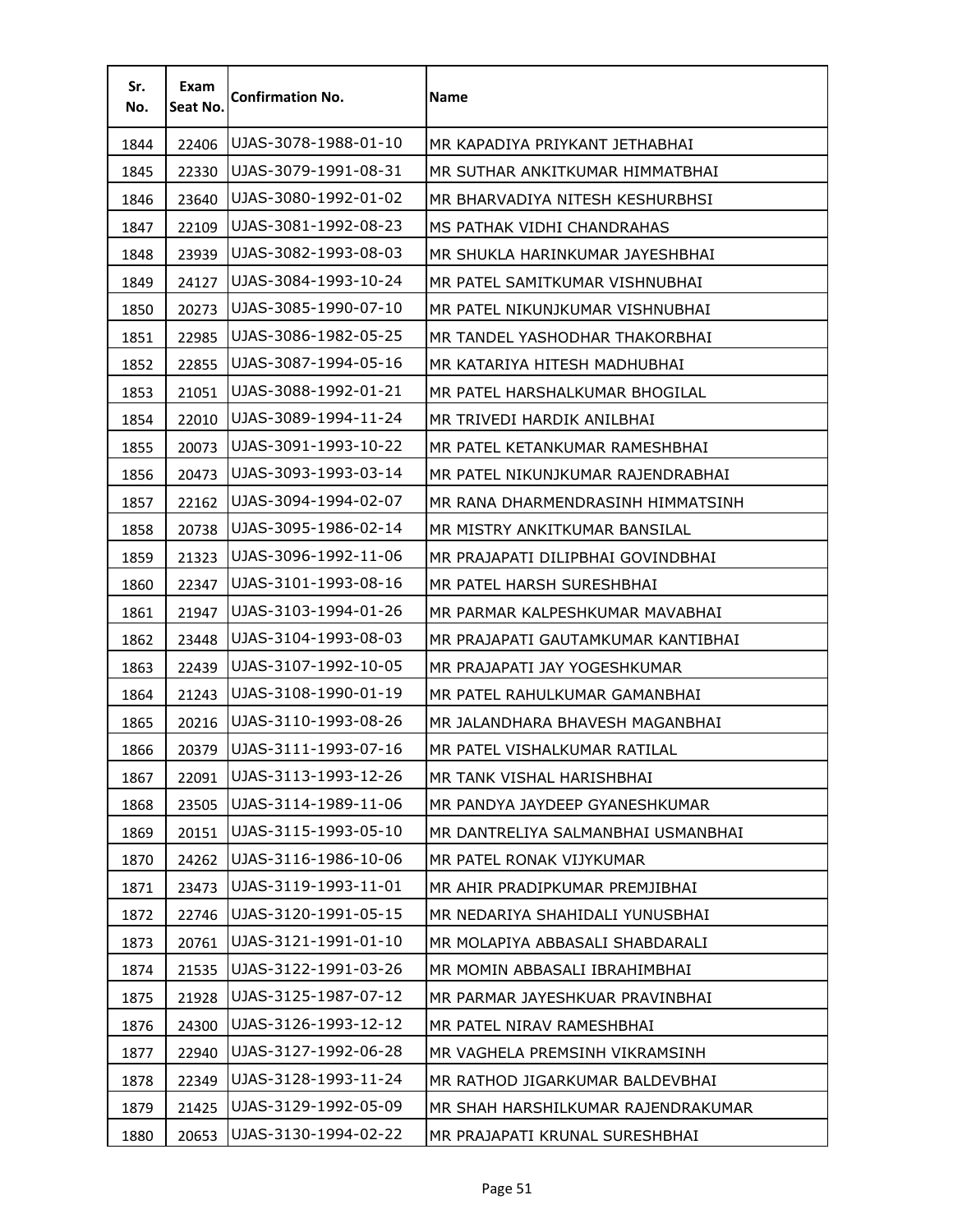| Sr.<br>No. | Exam<br>Seat No. | <b>Confirmation No.</b> | Name                                  |
|------------|------------------|-------------------------|---------------------------------------|
| 1881       | 20818            | UJAS-3131-1983-11-03    | MR RANVA PRAFULKUMAR AMRABHAI         |
| 1882       | 20355            | UJAS-3137-1984-10-02    | MR PATEL BHADRESHKUMAR RAMJIBHAI      |
| 1883       | 20934            | UJAS-3138-1993-06-22    | MR SHAH HARDIK SHAILESHBHAI           |
| 1884       | 20750            | UJAS-3139-1994-07-30    | MR BELANI ASHISH KIRTIBHAI            |
| 1885       | 23202            | UJAS-3141-1994-01-09    | MR DETROJA NAVINKUMAR BHIKHALAL       |
| 1886       | 20504            | UJAS-3142-1991-09-10    | MR CHODVADIYA PRISHAL ARVIND BHAI     |
| 1887       | 24230            | UJAS-3144-1993-02-07    | MR KAPADIYA HEMANTKUMAR KHEMAJIBHAI   |
| 1888       | 22889            | UJAS-3145-1986-01-24    | MR SIKLIGAR SANJAYKUMAR RAMESHCHANDRA |
| 1889       | 23245            | UJAS-3147-1992-10-13    | MS CHAUDHARI DIVYABEN ANAJIBHAI       |
| 1890       | 21700            | UJAS-3148-1994-03-30    | MR PRAJAPATI RAHULKUMAR GOVINDBHAI    |
| 1891       | 21250            | UJAS-3149-1991-10-18    | MR NAYAK GAURAVKUMAR GHANSHYAMBHAI    |
| 1892       | 23516            | UJAS-3150-1993-01-01    | MR CHIRAGKUMAR SURESHBHAI PATEL       |
| 1893       | 22520            | UJAS-3154-1992-05-28    | MR PANDYA DEVARSH PARESHBHAI          |
| 1894       | 24358            | UJAS-3155-1989-05-31    | MR SOLANKI PRAVINKUMAR HIRABHAI       |
| 1895       | 21223            | UJAS-3156-1992-11-08    | MR TRIVEDI CHIRAGKUMAR DILIPBHAI      |
| 1896       | 21286            | UJAS-3162-1991-01-31    | MR ZARU GOPAL GOVIND                  |
| 1897       | 23338            | UJAS-3163-1993-02-28    | MS MALAMPARA ANKITABEN RUPJIBHAI      |
| 1898       | 22328            | UJAS-3165-1984-01-06    | MR DANI JALPESH DINESHKUMAR           |
| 1899       | 23814            | UJAS-3166-1992-12-31    | MR PALSANA KAUSHIK JAYANTIBHAI        |
| 1900       | 20271            | UJAS-3167-1993-09-12    | MR RAMANUJ KRUNAL ATULKUMAR           |
| 1901       | 23914            | UJAS-3168-1992-01-29    | MR PATEL NIMESHKUMAR RAMESHBHAI       |
| 1902       | 21798            | UJAS-3169-1993-08-29    | MR PATEL JAYESHKUMAR PRAVINBHAI       |
| 1903       | 24488            | UJAS-3170-1993-02-26    | MR PATEL AKASHKUMAR MAHENDRABHAI      |
| 1904       | 20772            | UJAS-3172-1993-06-21    | MR PATEL MAULIKKUMAR BABUBHAI         |
| 1905       | 20476            | UJAS-3174-1992-11-16    | MR GOSAI BHIKHUGAR JERAMGAR           |
| 1906       | 20178            | UJAS-3175-1992-09-27    | MR BHATT PARTH RAJNIKANT              |
| 1907       | 22517            | UJAS-3176-1989-01-05    | MR MALI NAYANKUMAR AMRUTLAL           |
| 1908       | 22525            | UJAS-3177-1990-12-17    | MR FULTARIYA BHARAT MADHAVAJIBHAI     |
| 1909       | 21633            | UJAS-3179-1992-04-25    | MS JETHAVA JYOTI KAMLESHBHAI          |
| 1910       | 21305            | UJAS-3180-1992-04-09    | MR SHAH KAUSHAL TARUNBHAI             |
| 1911       | 21570            | UJAS-3181-1992-04-03    | MR KIKANI YASH HEMENDRA               |
| 1912       | 24176            | UJAS-3182-1993-11-12    | MR JADEJA RAJENDRASINH DIGVIJAYSINH   |
| 1913       | 20210            | UJAS-3184-1989-01-21    | MR UPADHYAY KRUNALKUMAR BHARATKUMAR   |
| 1914       | 21463            | UJAS-3185-1994-05-28    | MR PATEL SATISH JAYANTIBHAI           |
| 1915       | 22813            | UJAS-3186-1988-01-04    | MR PRAJAPATI KETANKUMAR HARGOVINDBHAI |
| 1916       | 23660            | UJAS-3188-1993-07-05    | MR CHAUDHARI JIGARKUMAR ABHERAJBHAI   |
| 1917       | 22890            | UJAS-3189-1990-09-06    | MR DARJI CHIRAGKUMAR DHARMENDRAKUMAR  |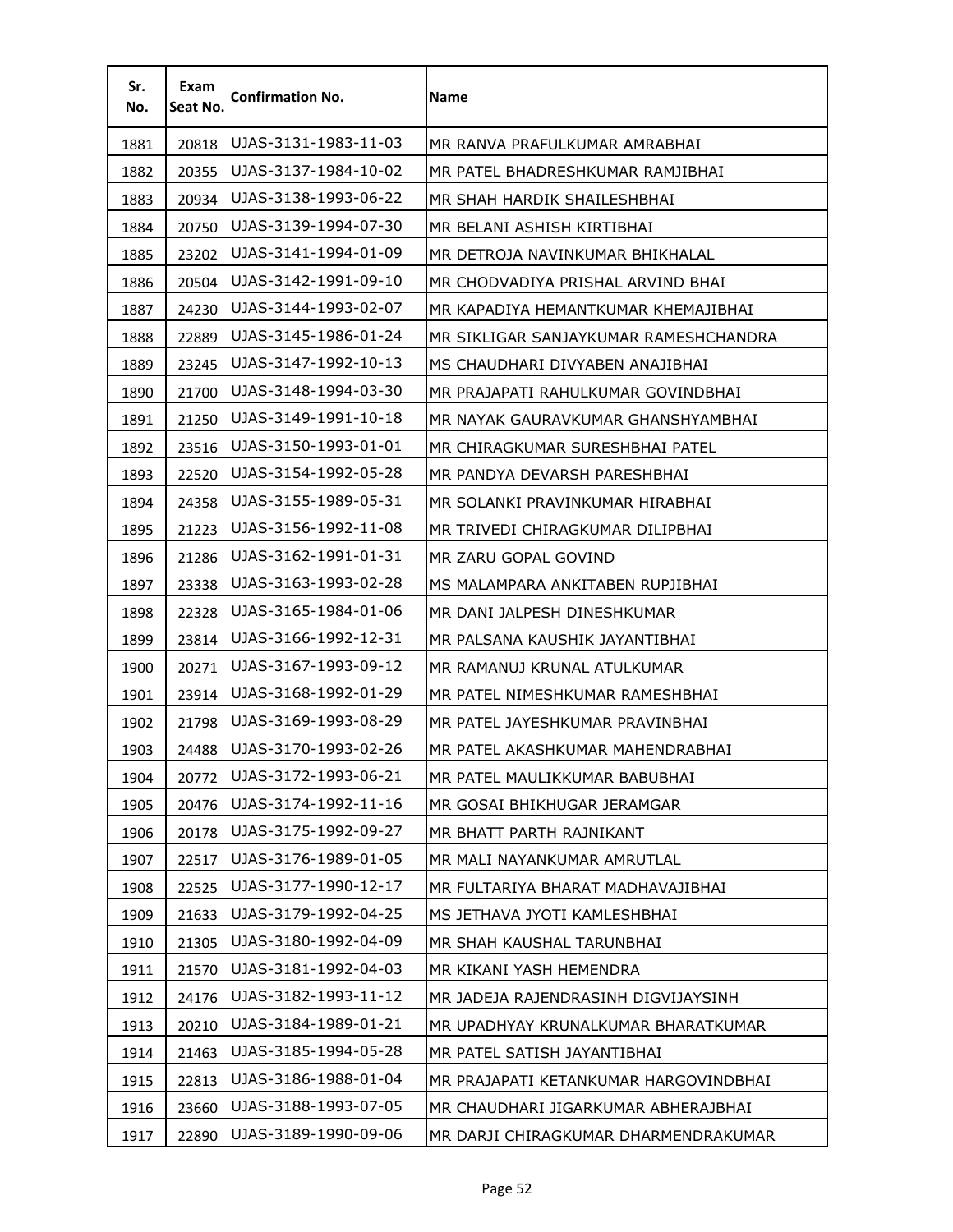| Sr.<br>No. | Exam<br>Seat No. | <b>Confirmation No.</b> | <b>Name</b>                            |
|------------|------------------|-------------------------|----------------------------------------|
| 1918       | 20669            | UJAS-3191-1994-08-23    | MR MACHHAVADA SHUBHAM DINESHBHAI       |
| 1919       | 22796            | UJAS-3192-1992-08-31    | MR SHAH RITESH RASHMINBHAI             |
| 1920       | 20819            | UJAS-3193-1987-10-27    | MR MEVADA BHAVESH MANILAL              |
| 1921       | 22946            | UJAS-3195-1990-12-01    | MR JAYSWAL NITISHKUMAR MAHESHKUMAR     |
| 1922       | 20968            | UJAS-3197-1987-01-03    | MR MAKWANA SUNILKUMAR DHIRUBHAI        |
| 1923       | 23491            | UJAS-3198-1993-11-18    | MR SOLANKI DIPAKKUMAR KANTILAL         |
| 1924       | 22962            | UJAS-3200-1992-10-15    | MR MAKWANA VIRAL NAGINKUMAR            |
| 1925       | 21694            | UJAS-3201-1993-09-22    | MR FEFAR NIKUL JERAMBHAI               |
| 1926       | 24407            | UJAS-3203-1991-10-15    | MS CHAUDHARI PRIYANKABEN GOVINDBHAI    |
| 1927       | 23255            | UJAS-3204-1989-03-01    | MR PATEL YATINBHAI CHAMPAKLAL          |
| 1928       | 23549            | UJAS-3205-1991-11-17    | MR MAKAVANA SUHASKUMAR BHARATBHAI      |
| 1929       | 22376            | UJAS-3207-1989-12-24    | MR PATEL DINESHKUMAR SHAMALBHAI        |
| 1930       | 24133            | UJAS-3208-1992-01-22    | MR PARAJAPATI SHAILESHBHAI JAYANTIBHAI |
| 1931       | 23236            | UJAS-3209-1993-02-02    | MR PATEL URVELKUMAR SHANKARLAL         |
| 1932       | 21584            | UJAS-3213-1988-06-01    | MR PATEL SANKETKUMAR POPATBHAI         |
| 1933       | 23933            | UJAS-3214-1992-05-03    | MR PATEL AKASH RAJUBHAI                |
| 1934       | 20268            | UJAS-3215-1990-01-14    | MR CHAUHAN MEHULKUMAR RAMANBHAI        |
| 1935       | 24005            | UJAS-3216-1994-06-23    | MR RAJPUT NARPATSINH GULABSINH         |
| 1936       | 21726            | UJAS-3217-1993-03-18    | MR PIPAROTAR HIRAN JAYSUKHBHAI         |
| 1937       | 23275            | UJAS-3219-1988-06-21    | MS SHARMA RICHA GIRISHKUMAR            |
| 1938       | 21189            | UJAS-3220-1988-01-04    | MR PARMAR HARISH BHUPENDAKUMAR         |
| 1939       | 23707            | UJAS-3221-1992-09-18    | MR GAJERA UMESH MANASUKHBHAI           |
| 1940       | 20516            | UJAS-3222-1991-01-01    | MR OZA KEYUR VIJAYBHAI                 |
| 1941       | 22533            | UJAS-3223-1994-04-13    | MR CHAUHAN VIJAY VITTHALBHAI           |
| 1942       | 20300            | UJAS-3224-1992-09-06    | MR TRIVEDI DHRUVKUMAR JAGDISHBHAI      |
| 1943       | 21308            | UJAS-3225-1993-10-12    | MR BAM SOAEB YUSUFBHAI                 |
| 1944       | 22633            | UJAS-3226-1990-12-08    | MS CHAUDHARY MITIKABEN SHANKARBHAI     |
| 1945       | 22811            | UJAS-3227-1993-08-30    | MR GAMETI GAURANGKUMAR DINESHBHAI      |
| 1946       | 21440            | UJAS-3229-1993-06-09    | MS GAMI HETALBEN JAYANTIBHAI           |
| 1947       | 20681            | UJAS-3230-1994-01-13    | MS SRIVASTAVA SHEPHALI GK SRIVASTAVA   |
| 1948       | 23283            | UJAS-3232-1990-05-27    | MR POTA ISMAIL KEZARBHAI               |
| 1949       | 20306            | UJAS-3233-1994-06-14    | MR MODHA HARDIK PRAFULBHAI             |
| 1950       | 23216            | UJAS-3236-1994-02-11    | MR AJUDIYA SAGAR KISHORBHAI            |
| 1951       | 24351            | UJAS-3239-1991-01-09    | MR ANTANI TIRTH DINESHKUMAR            |
| 1952       | 22296            | UJAS-3240-1992-08-04    | MS CHAUHAN TRUSHALI PRAKASH            |
| 1953       | 23515            | UJAS-3241-1994-05-05    | MR TRIVEDI SIDDHARTH RAJNIKANT         |
| 1954       | 21155            | UJAS-3242-1990-02-25    | MR RATHOD SURYABHANSINH DHARMENDRASINH |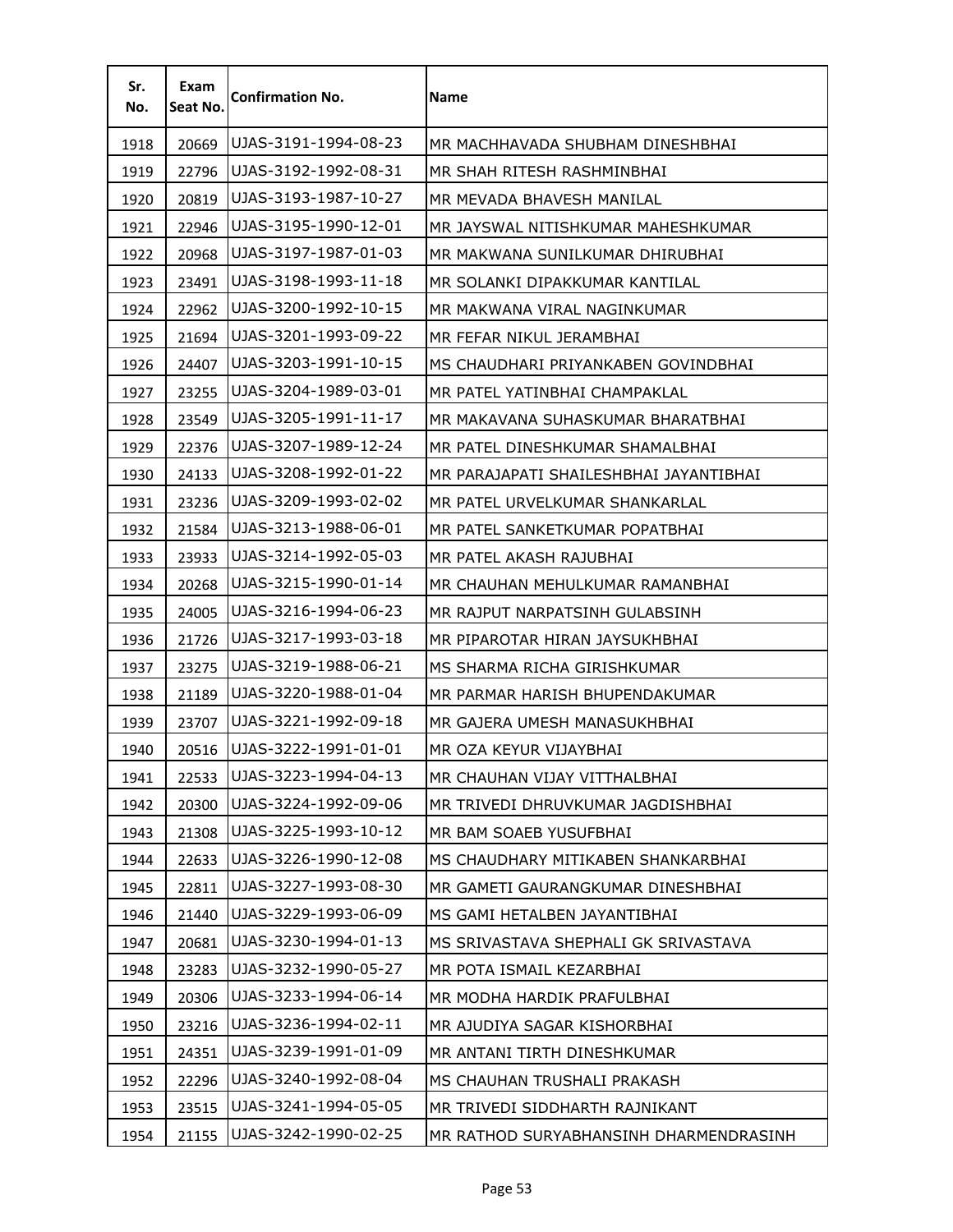| Sr.<br>No. | Exam<br>Seat No. | <b>Confirmation No.</b> | <b>Name</b>                           |
|------------|------------------|-------------------------|---------------------------------------|
| 1955       | 24247            | UJAS-3243-1990-12-01    | MR PATEL PRAGNESHKUMAR KANTIBHAI      |
| 1956       | 23831            | UJAS-3244-1992-06-10    | MR PARMAR PRITESH KISHORBHAI          |
| 1957       | 21701            | UJAS-3245-1994-08-25    | MR KANJARIYA DARSH JAYSUKHBHAI        |
| 1958       | 24289            | UJAS-3246-1992-05-26    | MR PATEL SANJAYKUMAR BHIKHABHAI       |
| 1959       | 21408            | UJAS-3248-1993-12-03    | MR PATEL HARDIKKUMAR BABULAL          |
| 1960       | 22549            | UJAS-3249-1985-07-23    | MR MALEK ASPAKHUSEN ZAKIRHUSEN        |
| 1961       | 23367            | UJAS-3250-1992-07-26    | MR SOLANKI KETANKUMAR DINESHBHAI      |
| 1962       | 21843            | UJAS-3251-1988-05-17    | MR PATEL PARESHKUMAR KANUBHAI         |
| 1963       | 24048            | UJAS-3252-1991-07-29    | MR SHARMA SHASHIKANT ASHOK KUMAR      |
| 1964       | 20577            | UJAS-3254-1986-06-17    | MR PATEL PRANAVKUMAR DILIPKUMAR       |
| 1965       | 22766            | UJAS-3256-1992-04-25    | MR CHAUHAN JALUSINH JAGUSINH          |
| 1966       | 21838            | UJAS-3259-1993-06-27    | MR GOHIL PANKAJ RAJESHKUMAR           |
| 1967       | 24107            | UJAS-3263-1993-10-04    | MS THAKOR ALKABEN DIVANJI             |
| 1968       | 20604            | UJAS-3264-1991-07-17    | MR BAROT MAYUR SATISHBHAI             |
| 1969       | 23152            | UJAS-3266-1992-08-02    | MR CHAUHAN PARTH JAYESHKUMAR          |
| 1970       | 23270            | UJAS-3268-1991-12-16    | MR DETROJA SUMAN LALJIBHAI            |
| 1971       | 22170            | UJAS-3269-1994-01-31    | MR CHAUDHARY PRAKASHKUMAR NAGAJIBHAI  |
| 1972       | 21967            | UJAS-3270-1989-04-18    | MR PATEL ANIKET MATHURBHAI            |
| 1973       | 21151            | UJAS-3271-1993-01-29    | MR VEGAD AJAY KIRANBHAI               |
| 1974       | 20562            | UJAS-3272-1991-07-02    | MR BHADAKOLIYA SANDIPKUMAR RAMESHBHAI |
| 1975       | 23796            | UJAS-3273-1994-09-23    | MR PATEL AMITKUMAR MUKESHBHAI         |
| 1976       | 23521            | UJAS-3274-1994-06-14    | MR PATEL MAULIK NAGEENBHAI            |
| 1977       | 23023            | UJAS-3276-1994-05-14    | MR KARIYA RANASI JETHABHAI            |
| 1978       | 20945            | UJAS-3278-1991-01-19    | MRS PATEL SEJALBAHEN DILIPBHAI        |
| 1979       | 23327            | UJAS-3280-1987-01-02    | MR PATEL RAVIKUMAR RAVJIBHAI          |
| 1980       | 23636            | UJAS-3281-1994-05-25    | MR THAKKAR RAHUL DASHARATHBHAI        |
| 1981       | 23978            | UJAS-3282-1994-06-16    | MR DAVE MOHIT JITENDRAKUMAR           |
| 1982       | 23703            | UJAS-3283-1990-05-22    | MR BRAHMBHATT ABHIJEET VASANTKUMAR    |
| 1983       | 23115            | UJAS-3284-1989-06-23    | MR PATEL NITESHKUMAR KANUBHAI         |
| 1984       | 21431            | UJAS-3287-1995-06-15    | MR BARAD GOPAL JIVABHAI               |
| 1985       | 21409            | UJAS-3289-1993-05-11    | MR TOL TOHSIFAHMED AHMEDSHABBIR       |
| 1986       | 21294            | UJAS-3290-1992-08-08    | MR PATEL DHARMESH RAMANBHAI           |
| 1987       | 21304            | UJAS-3292-1986-02-17    | MR PATEL BRIJESHKUMAR KANKESHWAR      |
| 1988       | 23573            | UJAS-3293-1993-07-24    | MR SOLANKI MAULIKKUMAR ARKHABHAI      |
| 1989       | 22927            | UJAS-3297-1986-04-18    | MR YADAV SANJAYKUMAR RAMSINGAR        |
| 1990       | 23770            | UJAS-3301-1992-04-01    | MR GOHIL SAGAR BHARATKUMAR            |
| 1991       | 22446            | UJAS-3302-1992-10-23    | MR PRAJAPATI BALDEVBHAI GANDABHAI     |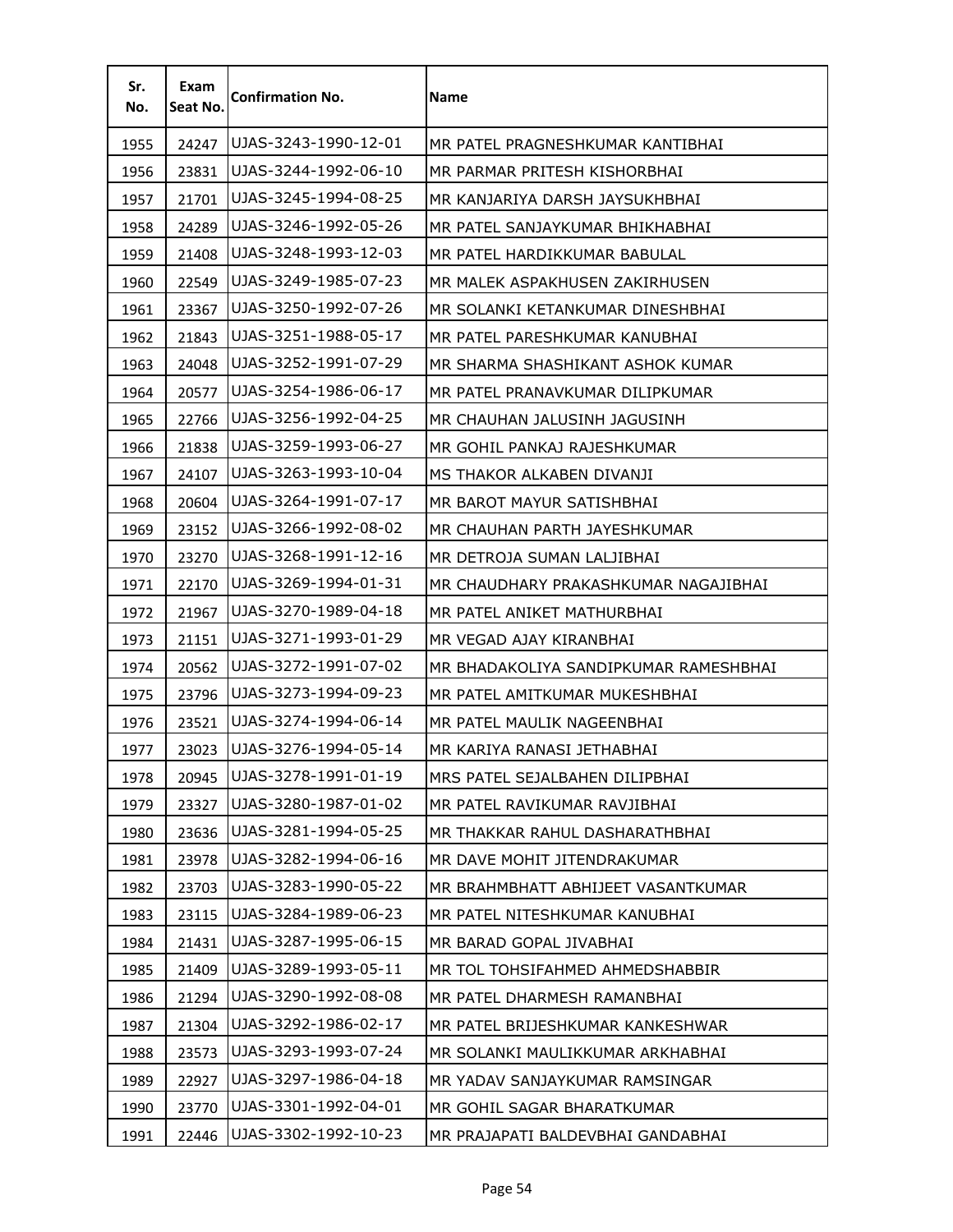| Sr.<br>No. | Exam<br>Seat No. | <b>Confirmation No.</b> | <b>Name</b>                         |
|------------|------------------|-------------------------|-------------------------------------|
| 1992       | 24334            | UJAS-3303-1993-03-21    | MR PANCHAL SUMITKUMAR MULJIBHAI     |
| 1993       | 23605            | UJAS-3304-1992-09-20    | MR RUGHANI KEVAL MAHENDRABHAI       |
| 1994       | 23701            | UJAS-3306-1986-06-15    | MR PITHAVA ALPESH BHARATBHAI        |
| 1995       | 20734            | UJAS-3308-1992-07-05    | MR BAMNIYA DAXESHKUMAR MAGANBHAI    |
| 1996       | 23743            | UJAS-3310-1991-10-26    | MR PATEL VIVEKKUMAR ANILBHAI        |
| 1997       | 24207            | UJAS-3311-1994-04-17    | MS UPADHYAY MARGI VIKRAMBHAI        |
| 1998       | 20586            | UJAS-3312-1991-07-15    | MR PATEL MAULIKKUMAR KAMLESHBHAI    |
| 1999       | 21318            | UJAS-3314-1993-11-06    | MR BAROT HARDIK CHANDRAKANT         |
| 2000       | 23394            | UJAS-3315-1993-10-23    | MR PRAJAPATI JIGNESHKUMAR BABULAL   |
| 2001       | 24042            | UJAS-3319-1989-01-25    | MR RATHAVA MAYURKUMAR RIMALBHAI     |
| 2002       | 23211            | UJAS-3320-1994-06-25    | MR RANVA JIGARKUMAR MULJI           |
| 2003       | 20710            | UJAS-3321-1992-09-26    | MR PATEL SHEHBAJ SULEMAN            |
| 2004       | 21325            | UJAS-3322-1992-03-18    | MR JOSHI MEET JAGDIPBHAI            |
| 2005       | 20700            | UJAS-3323-1992-10-19    | MR PATEL HARDIKKUMAR RAMANBHAI      |
| 2006       | 21487            | UJAS-3325-1991-07-13    | MR CHAUDHARY HARESHKUMAR BHAGWANDAS |
| 2007       | 24047            | UJAS-3326-1994-03-30    | MR PATEL RAGHAV DINESHCHANDRA       |
| 2008       | 23403            | UJAS-3327-1993-06-04    | MR PARVADIA RAJNIKUMAR NATVARBHAI   |
| 2009       | 23712            | UJAS-3328-1993-12-22    | MR PATEL DISHANK BHARATKUMAR        |
| 2010       | 20822            | UJAS-3330-1993-03-26    | MR RATHOD ANIRUDDHSINH MOHANBHAI    |
| 2011       | 20168            | UJAS-3331-1994-09-13    | MS PATEL DHRUTI GAUTAMBHAI          |
| 2012       | 20152            | UJAS-3334-1990-11-28    | MR GOHIL DILAVARSINH VIKRAMBHAI     |
| 2013       | 20122            | UJAS-3336-1993-10-15    | MR KHAMBHLA PARTH RAMBHAI           |
| 2014       | 22963            | UJAS-3340-1992-01-14    | MR SUTHAR ASHOKKUMAR BHEMAJIBHAI    |
| 2015       | 21834            | UJAS-3341-1991-11-06    | MS VINZUDA TRUPTI HIRALAL           |
| 2016       | 22380            | UJAS-3342-1992-05-22    | MR PARMAR JAYKUMAR PRAVINBHAI       |
| 2017       | 20321            | UJAS-3343-1992-02-10    | MR PATEL ANKITKUMAR GANDABHAI       |
| 2018       | 21152            | UJAS-3344-1992-08-25    | MR PRAJAPATI KAUSHIKKUMAR KANTIBHAI |
| 2019       | 22320            | UJAS-3345-1993-04-03    | MR GANGADIYA HARDIK JAGDISHBHAI     |
| 2020       | 22992            | UJAS-3346-1991-03-25    | MR PATEL VIRALBHAI BHAGVATIPRASAD   |
| 2021       | 20744            | UJAS-3347-1993-04-30    | MR SHAH MRUGESHKUMAR NIESHKUMAR     |
| 2022       | 21796            | UJAS-3348-1993-03-28    | MR PATEL BIPINKUMAR MAHESHBHAI      |
| 2023       | 23438            | UJAS-3351-1993-06-20    | MS PATEL KOMALBEN JAYANTIBHAI       |
| 2024       | 20115            | UJAS-3353-1992-05-09    | MR PARMAR ANAND HITESHKUMAR         |
| 2025       | 21944            | UJAS-3354-1995-05-13    | MR RAO TAPANKUMAR RAMJIBHAI         |
| 2026       | 23214            | UJAS-3355-1992-12-30    | MR PARMAR SANDEEPKUMAR MAGHABHAI    |
| 2027       | 24473            | UJAS-3356-1991-01-03    | MR DADHANIYA HIRENKUMAR DILIPBHAI   |
| 2028       | 24075            | UJAS-3357-1993-11-26    | MR PATEL ANKURKUMAR PRAVINBHAI      |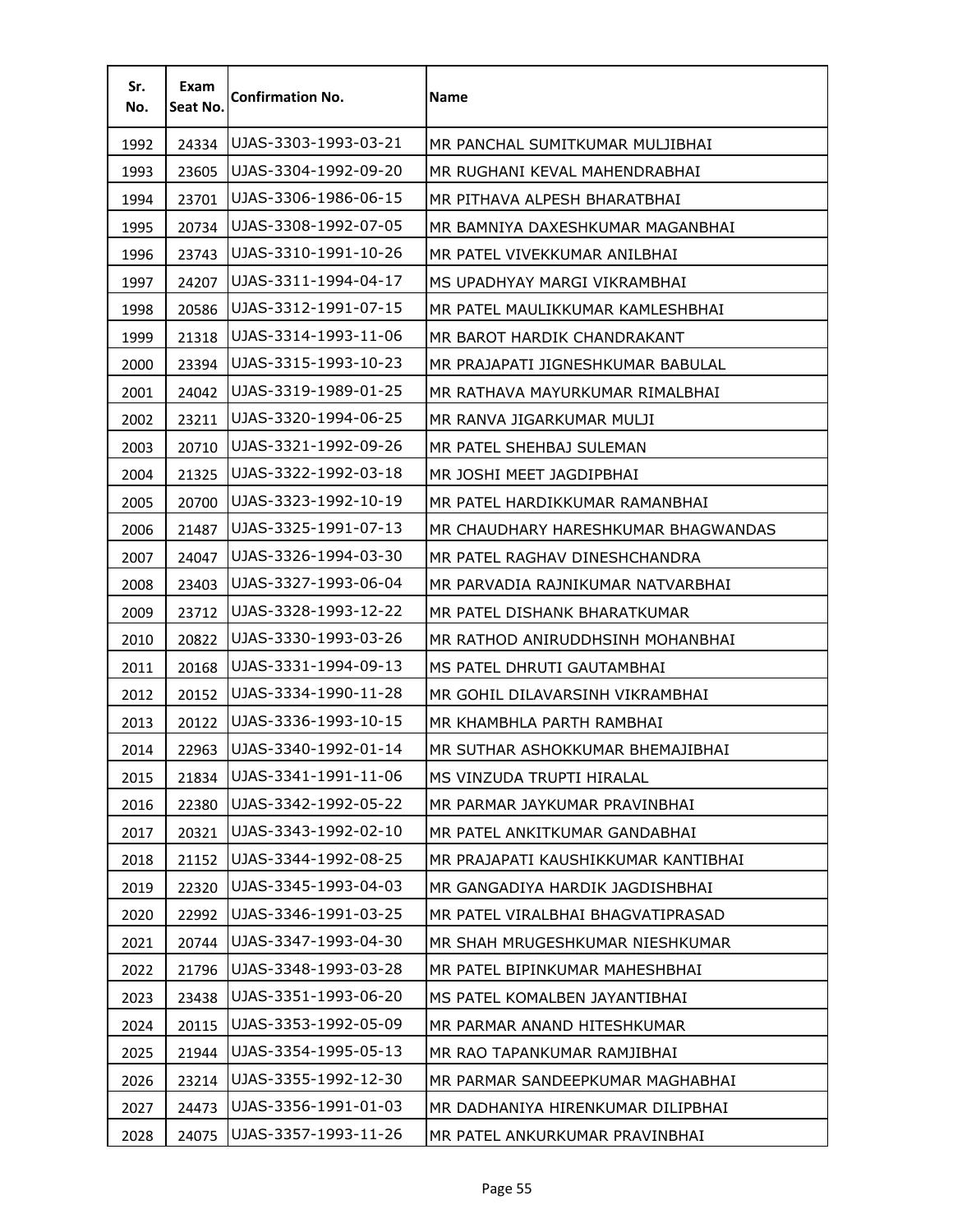| Sr.<br>No. | Exam<br>Seat No. | <b>Confirmation No.</b> | <b>Name</b>                         |
|------------|------------------|-------------------------|-------------------------------------|
| 2029       | 20494            | UJAS-3359-1994-08-20    | MS PANCHAL JIGISHA JAYESHKUMAR      |
| 2030       | 22650            | UJAS-3360-1992-06-15    | MR MAKWANA BHAVIK KANTIBHAI         |
| 2031       | 24301            | UJAS-3363-1993-02-15    | MR MODI NISHARG MANOJKUMAR          |
| 2032       | 23671            | UJAS-3365-1993-02-16    | MR MODI BHARGAV DINESHKUMAR         |
| 2033       | 21215            | UJAS-3366-1994-07-10    | MR RATHOD AMIT MANSUKHBHAI          |
| 2034       | 22028            | UJAS-3367-1992-09-29    | MR CHAUHAN RAJDIPSINH PRUTHVISINH   |
| 2035       | 22732            | UJAS-3372-1994-01-18    | MR SHROFF ROHIT LAVENDRA            |
| 2036       | 20195            | UJAS-3375-1992-09-29    | MR PATEL TUSHAR VISHNUBHAI          |
| 2037       | 22931            | UJAS-3376-1992-11-26    | MR SUTARIYA BHAVESHKUMAR KALIDAS    |
| 2038       | 20861            | UJAS-3377-1992-11-24    | MR KAHAR KRUNALKUMAR JAGDISHBHAI    |
| 2039       | 21139            | UJAS-3378-1994-10-10    | MR SONANI DHAVALKUMAR PRAGJIBHAI    |
| 2040       | 21888            | UJAS-3380-1993-04-07    | MR PATEL PARTHKUMAR PRAKASHBHAI     |
| 2041       | 21084            | UJAS-3382-1991-06-26    | MR PATEL NIKUNJKUMAR RATILAL        |
| 2042       | 20631            | UJAS-3385-1993-01-16    | MR RATHOD MAHESH MANSUKHBHAI        |
| 2043       | 24125            | UJAS-3386-1992-03-28    | MR SHAH JAY BHADRESHBHAI            |
| 2044       | 20829            | UJAS-3387-1993-03-01    | MR TADAVI JITESHKUMAR VIKRAMBHAI    |
| 2045       | 20029            | UJAS-3394-1991-07-17    | MS PATEL PRIYANKA BHIKHABHAI        |
| 2046       | 21953            | UJAS-3396-1989-07-20    | MS SARIYALA BHAGWATI DEVARAM        |
| 2047       | 23330            | UJAS-3398-1990-07-30    | MR PATEL ROSHANKUMAR KANTILAL       |
| 2048       | 23506            | UJAS-3402-1994-07-21    | MR PATEL NIKULKUMAR NARAHARIBHAI    |
| 2049       | 21617            | UJAS-3405-1995-03-04    | MR PATEL DIPAKKUMAR MAHESHBHAI      |
| 2050       | 23282            | UJAS-3409-1990-06-18    | MR JADEJA DIVYARAJSINH KISHORSINH   |
| 2051       | 23825            | UJAS-3411-1991-04-28    | MR BALDANIYA RAVI BHAGVANJIBHAI     |
| 2052       | 20808            | UJAS-3412-1992-08-05    | MR SISODIYA SANJAYSINH VIRENDRASINH |
| 2053       | 23312            | UJAS-3413-1986-06-23    | MR PANDOR DHAVALKUMAR VALJIBHAI     |
| 2054       | 23047            | UJAS-3415-1993-07-05    | MR PATEL JAIMINKUMAR RAMESHBHAI     |
| 2055       | 20461            | UJAS-3417-1994-03-02    | MR PATEL TARUN JITENDRAKUMAR        |
| 2056       | 24082            | UJAS-3418-1991-10-06    | MR SATHAVARA MITESH SEVANTIBHAI     |
| 2057       | 23393            | UJAS-3422-1993-09-20    | MS MARU NIDHI HARIKRISHNABHAI       |
| 2058       | 22244            | UJAS-3424-1992-05-16    | MR PANDYA RUSHIKESH VIRENDRABHAI    |
| 2059       | 23308            | UJAS-3425-1992-09-29    | MR THAKKAR RONAKKUMAR ISHWARBHAI    |
| 2060       | 21579            | UJAS-3426-1993-12-27    | MR ZALA VIJAYSINH AMARSINH          |
| 2061       | 20911            | UJAS-3427-1993-07-06    | MS PATEL JIGNABEN ISWARBHAI         |
| 2062       | 20883            | UJAS-3429-1991-10-22    | MR PATEL DARSHIL GHANSHYAMBHAI      |
| 2063       | 21285            | UJAS-3430-1985-10-26    | MR CHAUHAN CHIRAGKUMAR DAHYABHAI    |
| 2064       | 23432            | UJAS-3433-1993-02-15    | MR BARIA NITESHKUMAR NATVARSINH     |
| 2065       | 24179            | UJAS-3434-1991-06-09    | MR RANGPARIYA AMITKUMAR JAYANTIBHAI |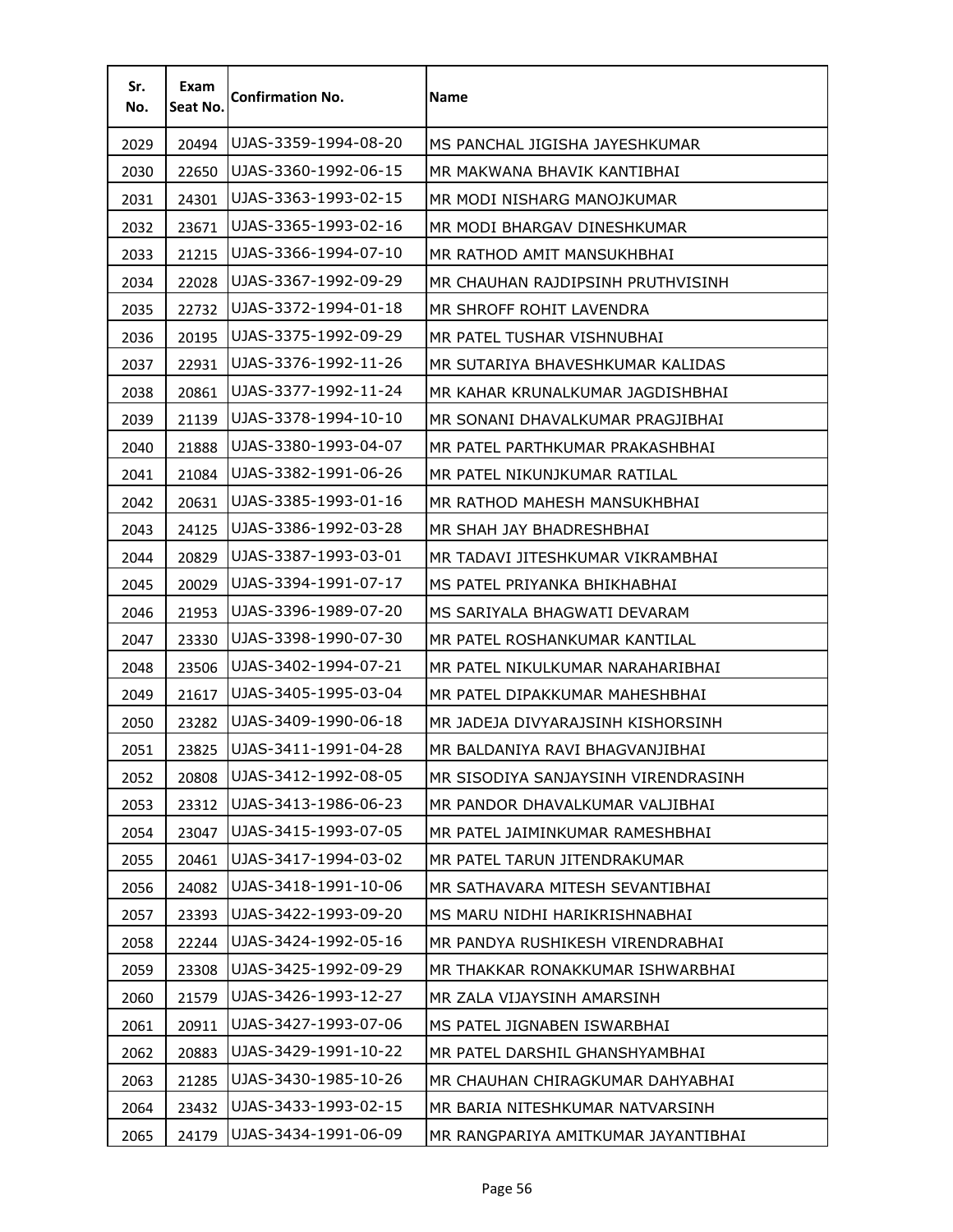| Sr.<br>No. | Exam<br>Seat No. | <b>Confirmation No.</b> | <b>Name</b>                           |
|------------|------------------|-------------------------|---------------------------------------|
| 2066       | 22903            | UJAS-3435-1992-09-03    | MS JHA NIYATI URMESHKUMAR             |
| 2067       | 20086            | UJAS-3436-1991-10-29    | MR PATEL KEYUR ASHVINBHAI             |
| 2068       | 23353            | UJAS-3437-1992-05-01    | MR PATEL PRANAV CHANDRAKANT           |
| 2069       | 22153            | UJAS-3438-1993-04-14    | MR LIMBADIYA MOHSIN ISMAILBHAI        |
| 2070       | 21011            | UJAS-3439-1993-02-26    | MR PATEL AKSHAYKUMAR MADHUBHAI        |
| 2071       | 21023            | UJAS-3444-1992-12-15    | MR TRIVEDI MIHIR VINODRAI             |
| 2072       | 22966            | UJAS-3451-1994-05-05    | MR PRAJAPATI SACHINKUMAR SOMABHAI     |
| 2073       | 20097            | UJAS-3452-1994-01-19    | MR CHAVADA ANIRUDDHSINH VIKRAMSINH.   |
| 2074       | 23043            | UJAS-3453-1994-11-11    | MR LADVA GAURAV JAYANTIBHAI           |
| 2075       | 21273            | UJAS-3456-1995-06-23    | MS PATEL AYU NARENDRABHAI             |
| 2076       | 22383            | UJAS-3457-1995-03-13    | MS NAKUM DENISHA MAHESHBHAI           |
| 2077       | 21711            | UJAS-3459-1994-01-26    | MR SURANI KAUSHAL BHARATBHAI          |
| 2078       | 20437            | UJAS-3460-1995-06-25    | MR JANI UTKARSH ANILKUMAR             |
| 2079       | 21862            | UJAS-3461-1991-09-07    | MR MEHTA MITESH BIPIN                 |
| 2080       | 22259            | UJAS-3466-1990-01-17    | MR SOLANKI MIHIR KANTILAL             |
| 2081       | 21114            | UJAS-3467-1991-04-19    | MR PATEL KIRANKUMAR MAHENDRABHAI      |
| 2082       | 22705            | UJAS-3468-1989-09-08    | MR PANCHAL YOGESHKUMAR BABULAL        |
| 2083       | 23576            | UJAS-3470-1995-09-15    | MR SUREJA UMANG SUBHASHBHAI           |
| 2084       | 22504            | UJAS-3471-1993-07-14    | MR GUPTA AMIT BRIJLAL                 |
| 2085       | 20831            | UJAS-3472-1995-08-03    | MR PARMAR KARANSINH MADHAVSINH        |
| 2086       | 23141            | UJAS-3477-1994-10-16    | MS XXX TRESA GEEN                     |
| 2087       | 21657            | UJAS-3479-1992-12-13    | MR VANKAR VIPULKUMAR MANILAL          |
| 2088       | 21176            | UJAS-3481-1992-06-30    | MR SAGAR KETANKUMAR KANTIBHAI         |
| 2089       | 23431            | UJAS-3482-1995-05-22    | MR THAKOR SACHINKUMAR KARSHANJI       |
| 2090       | 24101            | UJAS-3483-1992-03-21    | MR CHAUDHARI RAVINDRAKUMAR GHEMARBHAI |
| 2091       | 24050            | UJAS-3484-1990-10-10    | MR PRAJAPATI GHANSHYAM RAMESHBHAI     |
| 2092       | 20541            | UJAS-3485-1991-12-01    | MR VYAS PARTHSARTHI HASMUKHRAY        |
| 2093       | 22662            | UJAS-3486-1993-08-15    | MR PRAJAPATI KUNALKUMAR JIVANBHAI     |
| 2094       | 20381            | UJAS-3487-1991-07-23    | MR PATEL GAURAVKUMAR JAYANTILAL       |
| 2095       | 22472            | UJAS-3489-1993-11-05    | MR DAVE KARANKUMAR UMESHKUMAR         |
| 2096       | 22456            | UJAS-3490-1994-08-20    | MR PATEL CHIRAGKUMAR NATVARLAL        |
| 2097       | 21462            | UJAS-3491-1990-02-19    | MR PRAJAPATI YATINKUMAR ISHWARLAL     |
| 2098       | 20095            | UJAS-3495-1994-07-31    | MR KUSHWAHA MAHENDRA RAMESHCHANDRA    |
| 2099       | 21630            | UJAS-3496-1995-07-14    | MR VAGHELA JAYDEEP MANSUKHLAL         |
| 2100       | 23075            | UJAS-3497-1993-11-20    | MR PATEL JAY KIRTIBHAI                |
| 2101       | 20021            | UJAS-3499-1994-12-02    | MR PATEL YATINKUMAR VISHNUBHAI        |
| 2102       | 21690            | UJAS-3500-1985-05-09    | MR PARMAR BHUPENDRA PARSHOTTAMBHAI    |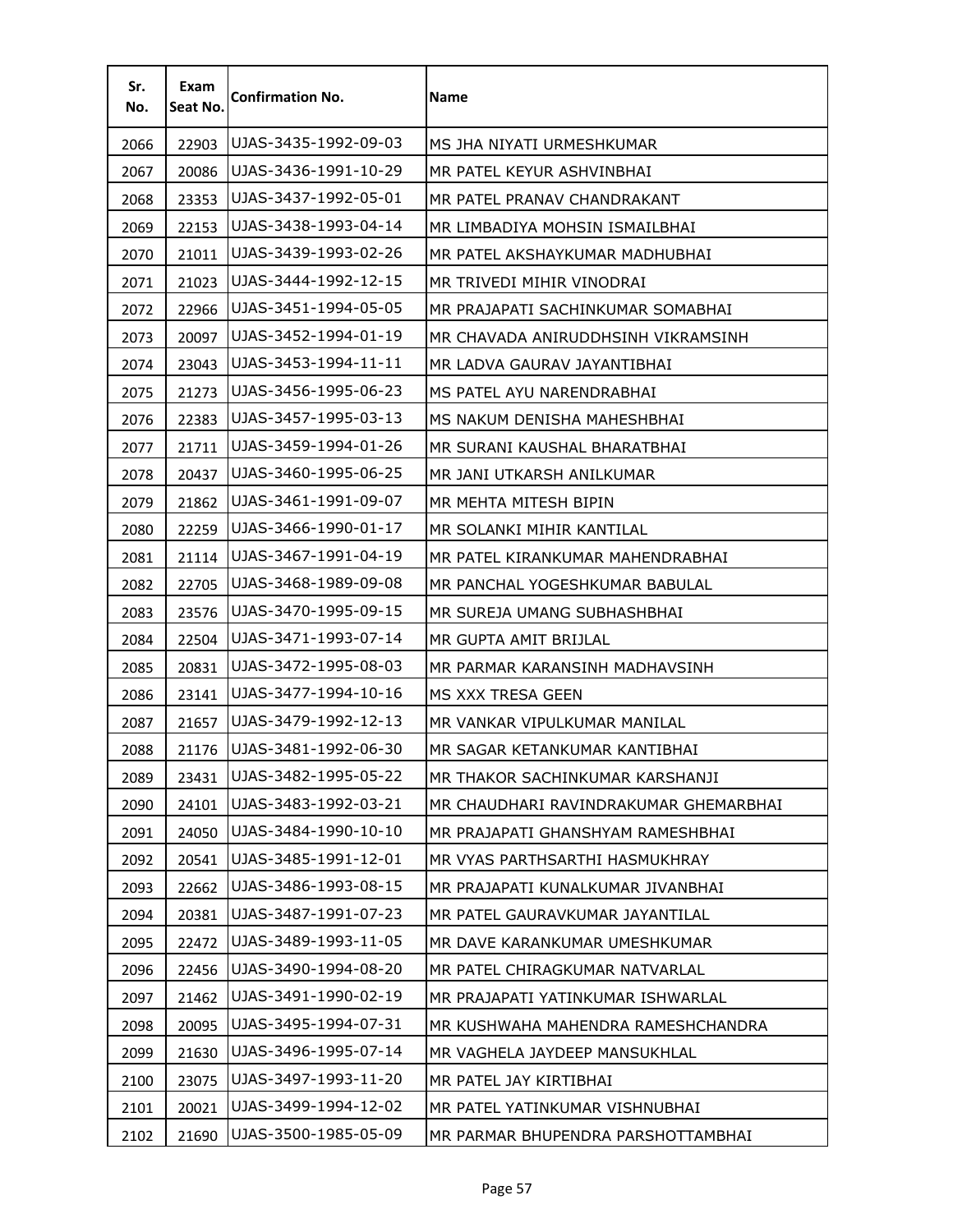| Sr.<br>No. | Exam<br>Seat No. | <b>Confirmation No.</b> | <b>Name</b>                              |
|------------|------------------|-------------------------|------------------------------------------|
| 2103       | 24464            | UJAS-3503-1995-07-15    | MR PANCHAL ANKURKUMAR RASIKLAL           |
| 2104       | 23051            | UJAS-3504-1985-06-01    | MR SOLANKI KANJIBHAI DAYABHAI            |
| 2105       | 21623            | UJAS-3505-1991-04-09    | MS PATEL MONIKA BHARATBHAI               |
| 2106       | 21137            | UJAS-3506-1990-12-01    | MR KANANI NIRAV SURESHBHAI               |
| 2107       | 21405            | UJAS-3508-1993-03-01    | MR BAGHEL DEVENDRASINGH RAMSEWAK         |
| 2108       | 21738            | UJAS-3510-1992-11-25    | MR PARMAR NITINKUMAR MULJIBHAI           |
| 2109       | 21164            | UJAS-3513-1994-02-14    | MR MORI CHANDRESHKUMAR KANABHAI          |
| 2110       | 20982            | UJAS-3518-1989-05-17    | MR DAS BIJAN BIJU JITENDRA KUMAR         |
| 2111       | 22440            | UJAS-3519-1993-06-05    | MR SINGH SANDEEP RAJBALI                 |
| 2112       | 22580            | UJAS-3521-1995-02-07    | MR MANKNOJIYA AFZALBHAI SULEMANBHAI      |
| 2113       | 22944            | UJAS-3529-1986-01-06    | MR ADHAV NITIN BHARATBHAI                |
| 2114       | 20950            | UJAS-3531-1991-10-04    | MR KANJARIYA SALMAN IQBALBHAI            |
| 2115       | 23097            | UJAS-3533-1981-04-14    | MR PATEL RAKESHKUMAR MANILAL             |
| 2116       | 20121            | UJAS-3537-1989-02-04    | MR CHOUDHARY TRIPURARI HEMANT CHOUDHARY  |
| 2117       | 21140            | UJAS-3538-1994-12-29    | MR PATEL KUNALKUMAR VALLABHBHAI          |
| 2118       | 22027            | UJAS-3539-1994-01-17    | MR SUTHAR CHIRAG BHARATBHAI              |
| 2119       | 21163            | UJAS-3540-1992-05-01    | MR CHAUHAN NARESHBHAI KARMANBHAI         |
| 2120       | 21546            | UJAS-3543-1994-04-01    | MR PATEL NISHANT PRAKASHCHANDRA          |
| 2121       | 23655            | UJAS-3547-1992-07-28    | MR JANI DHARMENDRAKUMAR RAMESHBHAI       |
| 2122       | 22094            | UJAS-3549-1994-08-03    | MR MODHA VIVEK RAMESHBHAI                |
| 2123       | 20617            | UJAS-3550-1993-09-03    | MR PRAJAPATI KIRANKUMAR DALPTBHAI        |
| 2124       | 22075            | UJAS-3553-1993-08-12    | MR PATEL KISHAN VINODBHAI                |
| 2125       | 23527            | UJAS-3554-1992-01-19    | MR CHAUHAN KALPESHKUMAR HASMUKHBHAI      |
| 2126       | 22355            | UJAS-3555-1993-09-04    | MR BARAD CHIRAG KESURBHAI                |
| 2127       | 22781            | UJAS-3557-1992-11-24    | MR BADI URVESH NURMAHAMADBHAI            |
| 2128       | 21652            | UJAS-3558-1995-04-02    | MR GANDHI VATSAL HITESHBHAI              |
| 2129       | 22206            | UJAS-3560-1992-07-30    | MR PATEL HITESHKUMAR KIRITBHAI           |
| 2130       | 21125            | UJAS-3561-1986-12-06    | MR PATEL JATIN AMRUTBHAI                 |
| 2131       | 22537            | UJAS-3563-1992-12-14    | MR DHRANGU LAKHMAN MURUBHAI              |
| 2132       | 20548            | UJAS-3564-1995-04-12    | MR PATEL KISHANKUMAR RAMESHBHAI          |
| 2133       | 20427            | UJAS-3568-1994-08-14    | MR ZALA RUTURAJSINH JAYENDRASINH         |
| 2134       | 23471            | UJAS-3572-1991-11-23    | MR CHAVDA UMESHKUMAR MAGANBHAI           |
| 2135       | 20453            | UJAS-3573-1992-08-05    | MR SOLANKI RAVIKUMAR HASMUKHBHAI         |
| 2136       | 24258            | UJAS-3575-1986-08-11    | MR MUNSHI RIZWANAHMEDKAHAN BISMILLAHKHAN |
| 2137       | 22394            | UJAS-3578-1991-05-16    | MR RATHOD KUNJESH LALJIBHAI              |
| 2138       | 23975            | UJAS-3579-1992-02-26    | MR PATEL NAVNITKUMAR VALLABHBHAI         |
| 2139       | 21134            | UJAS-3580-1993-03-09    | MR VEKARIYA PINAL HARIBHAI               |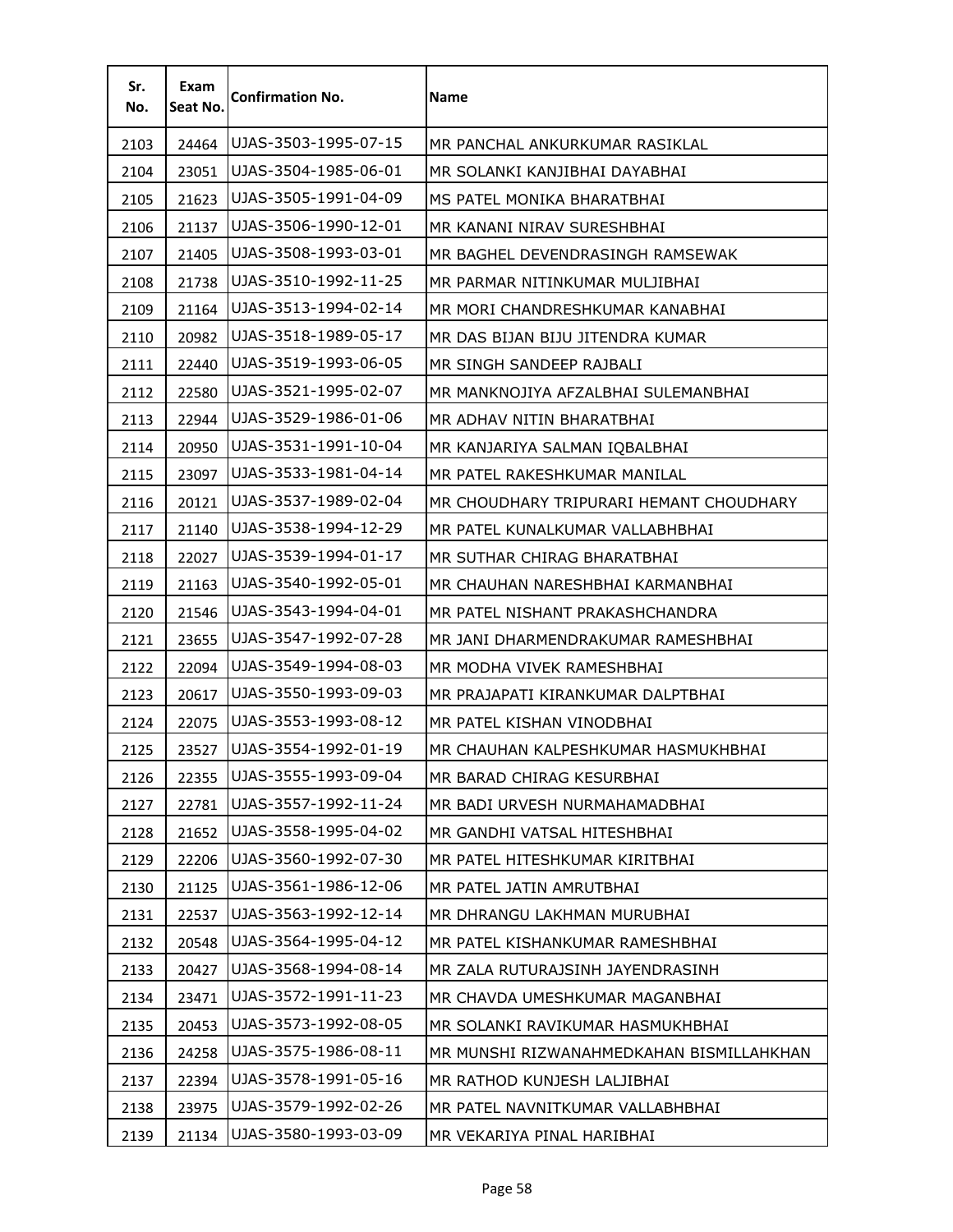| Sr.<br>No. | Exam<br>Seat No. | <b>Confirmation No.</b> | <b>Name</b>                              |
|------------|------------------|-------------------------|------------------------------------------|
| 2140       | 22200            | UJAS-3583-1992-08-06    | MR PARMAR NIKULSINH SURENDRASINH         |
| 2141       | 20707            | UJAS-3585-1987-03-20    | MR PATEL NIKUNJKUMAR GOVINDBHAI          |
| 2142       | 21065            | UJAS-3588-1995-04-22    | MR MAHALIA PARTH SURESHBHAI              |
| 2143       | 20803            | UJAS-3589-1992-10-24    | MR PANDYA PIYUSHKUMAR DINESHBHAI         |
| 2144       | 20137            | UJAS-3590-1994-04-25    | MR PARMAR PARESHKUMAR PARSOTAMBHAI       |
| 2145       | 22599            | UJAS-3591-1990-02-12    | MR MAHLA ISHWARBHAI MAGANBHAI            |
| 2146       | 21347            | UJAS-3592-1995-07-09    | MR CHAUHAN NILESHKUMAR GALBABHAI         |
| 2147       | 21911            | UJAS-3593-1993-05-17    | MR PATEL CHIRAG KANTIBHAI                |
| 2148       | 22554            | UJAS-3594-1994-08-27    | MR PARMAR ASHUTOSH KANTILAL              |
| 2149       | 21095            | UJAS-3595-1994-10-28    | MR CHAUHAN AKSHAYKUMAR KARASHANBHAI      |
| 2150       | 22582            | UJAS-3598-1995-05-20    | MR VIJAPURA MAHAMMADSHADIK GULAMMAHAMMAD |
| 2151       | 22902            | UJAS-3601-1985-11-23    | MR DARJI AMITKUMAR KANUBHAI              |
| 2152       | 20642            | UJAS-3602-1994-12-24    | MR VIRANI NIKUNJ DILIPBHAI               |
| 2153       | 21893            | UJAS-3603-1990-12-31    | MR PATEL KINJALKUMAR MAHENDRAKUMAR       |
| 2154       | 22802            | UJAS-3607-1994-10-30    | MR PATEL DARSHAN KANAIYALAL              |
| 2155       | 20879            | UJAS-3608-1991-06-10    | MR RAVAL RADHEY ANILKUMAR                |
| 2156       | 21679            | UJAS-3609-1994-11-11    | MR SUTHAR SAMIRKUMAR ARVINDKUMAR         |
| 2157       | 21495            | UJAS-3610-1991-11-06    | MR CHAVDA RAJESH HIRJIBHAI               |
| 2158       | 22264            | UJAS-3612-1994-09-25    | MR PATEL MANISHKUMAR MANUBHAI            |
| 2159       | 22547            | UJAS-3613-1995-01-08    | MR SADRANI DARSHAN RAJESHBHAI            |
| 2160       | 20390            | UJAS-3614-1992-05-21    | MR PATEL JAYMIN SURESHKUMAR              |
| 2161       | 24193            | UJAS-3616-1994-12-24    | MR PATEL MAYURKUMAR DIPAKKUMAR           |
| 2162       | 23880            | UJAS-3618-1988-05-23    | MR PATEL MAYUR SHANTI LAL PATEL          |
| 2163       | 22058            | UJAS-3619-1992-06-01    | MR PATEL SNEHALKUMAR SUMANBHAI           |
| 2164       | 22970            | UJAS-3620-1992-01-04    | MR SUNASRA ABIDALI AKBARALI              |
| 2165       | 21810            | UJAS-3621-1992-10-24    | MS RAVAL PRATIXABEN NARASINHRAM          |
| 2166       | 24055            | UJAS-3622-1994-11-07    | MS DAVE DHYANI SUDHIR                    |
| 2167       | 22826            | UJAS-3625-1993-01-26    | MR PATEL SAGARKUMAR MAHESHBHAI           |
| 2168       | 23435            | UJAS-3626-1987-05-31    | MR ARORA KAPILDEV NARENDRAKUMAR          |
| 2169       | 20993            | UJAS-3627-1993-02-01    | MR PATEL VIPUL MANSUKHBHAI               |
| 2170       | 22137            | UJAS-3628-1994-01-23    | MR VALAND VIPUL KUMAR BHULA BHAI         |
| 2171       | 23011            | UJAS-3629-1993-08-04    | MR PATEL SHARAD NITINBHAI                |
| 2172       | 20176            | UJAS-3632-1993-09-09    | MR PRAJAPATI BRIJESHKUKMAR VASANTBHAI    |
| 2173       | 23739            | UJAS-3637-1995-03-02    | MR AKODRAWALA MOHAMMAADMONIB ABDULHAKIM  |
| 2174       | 24109            | UJAS-3640-1993-09-25    | MS MAKWANA SARITA KANTILAL               |
| 2175       | 21288            | UJAS-3642-1995-06-19    | MR PATEL SMIT SURENDRAKUMAR              |
| 2176       | 21708            | UJAS-3643-1985-05-10    | MR RAVAT VISHALKUMAR LAXMANBHAI          |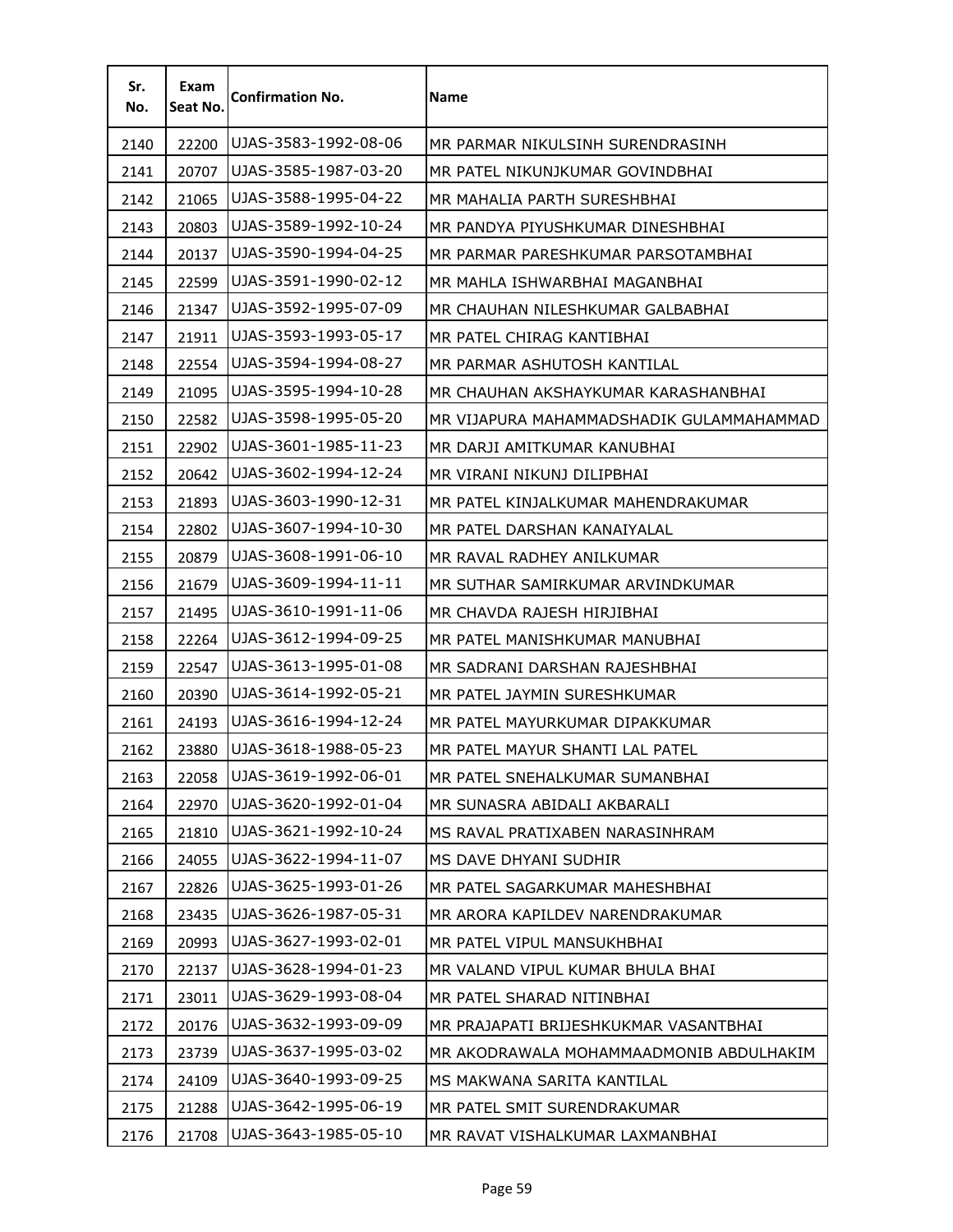| Sr.<br>No. | Exam<br>Seat No. | <b>Confirmation No.</b> | Name                                  |
|------------|------------------|-------------------------|---------------------------------------|
| 2177       | 20149            | UJAS-3644-1995-06-03    | MS KARADKAR HEMALI MAHESHBHAI         |
| 2178       | 23787            | UJAS-3646-1994-06-01    | MR RATHOD RONAKKUMAR DINESHBHAI       |
| 2179       | 21390            | UJAS-3647-1992-07-12    | MR DAVE BHARGAV SHAILESH              |
| 2180       | 23369            | UJAS-3649-1988-07-30    | MRS GADHVI NUTAN JAGADISHBHAI         |
| 2181       | 24144            | UJAS-3650-1994-11-23    | MR SADIKOT HOJEFA FIROJBHAI           |
| 2182       | 24477            | UJAS-3651-1995-08-28    | MR PATIL PARTH JETHALAL               |
| 2183       | 20422            | UJAS-3652-1994-10-12    | MR PATEL BHAVIK RAMESHBHAI            |
| 2184       | 22396            | UJAS-3653-1991-01-28    | MR DADHANIA KAMAL DINESH BHAI         |
| 2185       | 24522            | UJAS-3655-1995-03-21    | MR JIVANI YASH MAHESHBHAI             |
| 2186       | 20900            | UJAS-3656-1994-11-26    | MR THAKKAR SHAKTI RAJENDRABHAI        |
| 2187       | 24066            | UJAS-3658-1993-08-28    | MR GOHIL JIGAR KIRANBHAI              |
| 2188       | 21772            | UJAS-3659-1988-08-10    | MR PANCHAL KARTIKKUMAR NAVINCHANDRA   |
| 2189       | 21596            | UJAS-3661-1994-06-20    | MR CHAUDHARY ATULKUMAR GALBABHAI      |
| 2190       | 20425            | UJAS-3663-1990-06-22    | MR BALDANIYA VISHALKUMAR KANJIBHAI    |
| 2191       | 23258            | UJAS-3664-1992-09-11    | MR CHAUDHARI SUDHIRKUMAR RAMJIBHAI    |
| 2192       | 24342            | UJAS-3665-1989-07-13    | MR ADHIKARI TUSHAR GUNVANTLAL         |
| 2193       | 22762            | UJAS-3666-1993-06-10    | MR KHATRI ARUN HARESHKUMAR            |
| 2194       | 20356            | UJAS-3667-1993-04-14    | MR GOHIL KHUSHVANTSINH MALABHAI       |
| 2195       | 21628            | UJAS-3669-1994-10-23    | MR SHAH VRUSHANTKUMAR RAKSHESHKUMAR   |
| 2196       | 23714            | UJAS-3670-1994-10-22    | MR SOLANKI VISHAL BABUBHAI            |
| 2197       | 20399            | UJAS-3671-1993-02-24    | MR MAKWANA CHIRAG RAMESHBHAI          |
| 2198       | 22511            | UJAS-3672-1993-06-25    | MS PATEL NIDHIBEN MANILAL             |
| 2199       | 24316            | UJAS-3673-1994-09-26    | MR PATEL VISHALBHAI HASMUKHBHAI       |
| 2200       | 24120            | UJAS-3675-1995-06-16    | MR RAVAL JAYKUMAR MUKESHBHAI          |
| 2201       | 20397            | UJAS-3678-1994-01-02    | MR PIPLODIYA MITESH BABUBHAI          |
| 2202       | 20484            | UJAS-3683-1995-01-30    | MR PATEL JAIMIN JAYESHKUMAR           |
| 2203       | 21395            | UJAS-3684-1993-12-23    | MR PAGI AMITKUMAR FULABHAI            |
| 2204       | 20510            | UJAS-3685-1995-04-18    | MR GHANCHI NIRAV KANIYALAL            |
| 2205       | 22163            | UJAS-3688-1995-06-03    | MR PATEL HARDIKKUMAR PRAKASHBHAI      |
| 2206       | 23785            | UJAS-3690-1991-10-11    | MR CHAUDHARI TEJASKUMAR CHIMANLAL     |
| 2207       | 21669            | UJAS-3694-1992-08-23    | MR LAD VANDANKUMAR RAMESHBHAI         |
| 2208       | 22714            | UJAS-3695-1995-01-29    | MR TRIVEDI DHRUV SANJAYBHAI           |
| 2209       | 21148            | UJAS-3697-1990-04-30    | MR PATEL MAHESHBHAI RAMANBHAI         |
| 2210       | 20142            | UJAS-3699-1993-12-07    | MR LIMBACHIYA MAYANKKUMAR LALESHKUMAR |
| 2211       | 24499            | UJAS-3703-1989-03-17    | MR PATEL KARNALKUMAR NANUBHAI         |
| 2212       | 23716            | UJAS-3704-1994-11-22    | MR RAJPUT GHANSHYAMSINH SAMANTSINH    |
| 2213       | 21861            | UJAS-3706-1994-01-09    | MR DESAI MEHUL CHHAGANBHAI            |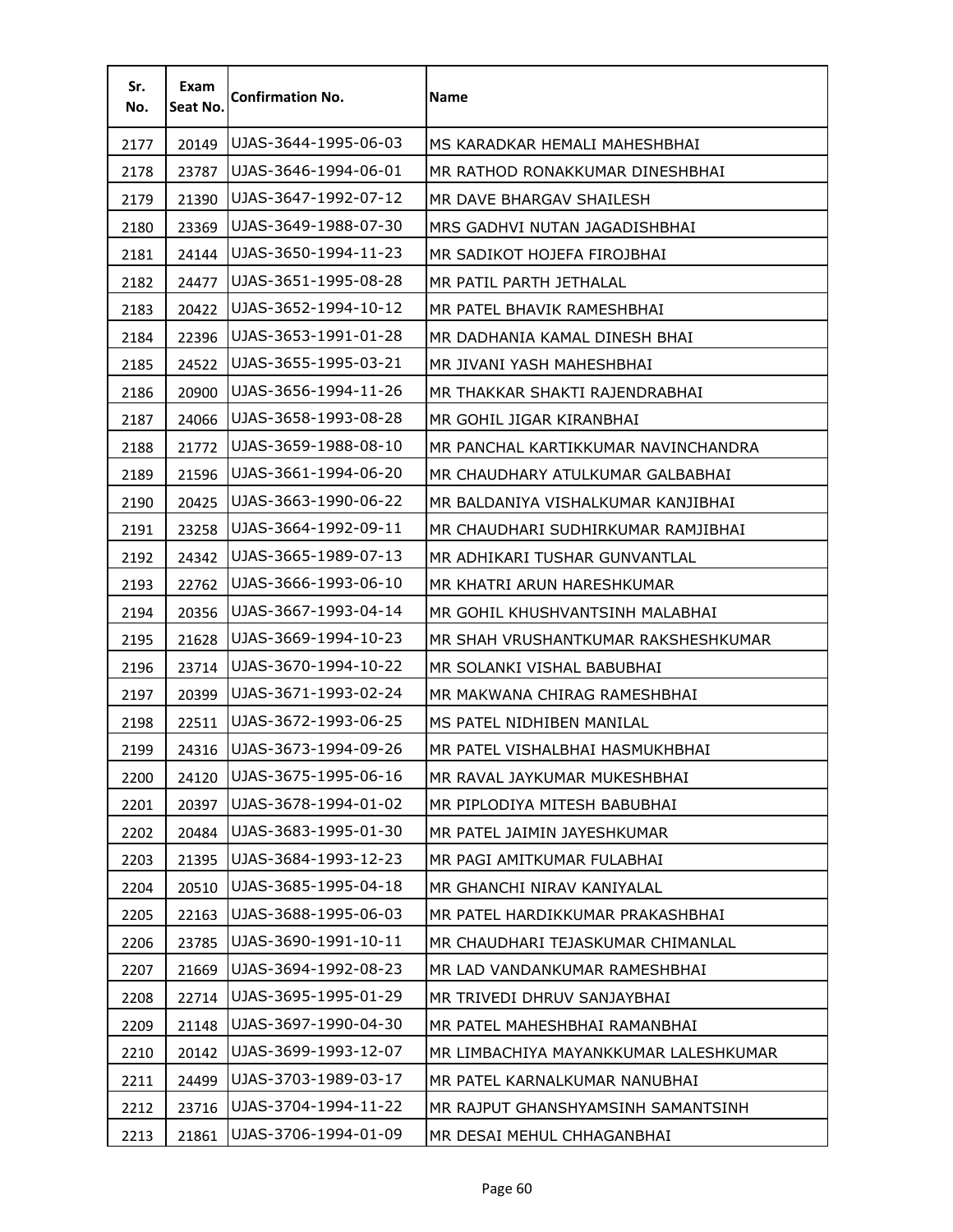| Sr.<br>No. | Exam<br>Seat No. | <b>Confirmation No.</b> | Name                                        |
|------------|------------------|-------------------------|---------------------------------------------|
| 2214       | 21672            | UJAS-3710-1995-04-25    | MR THAKOR BHARATKUMAR BABUJI                |
| 2215       | 23021            | UJAS-3712-1993-06-05    | MR SENGAR YOGESHSINGH SURESHSINGH           |
| 2216       | 22838            | UJAS-3713-1992-08-21    | MR BHATT UMANG JANAKBHAI                    |
| 2217       | 21748            | UJAS-3715-1995-08-31    | MR RAHEVAR PRATIKRAJSINH ASHOKSINH          |
| 2218       | 21187            | UJAS-3717-1994-06-05    | MR VANOL ASHISH PARSOTAMBHAI                |
| 2219       | 22090            | UJAS-3718-1994-11-13    | MR PARMAR DARSHANKUMAR SATISHKUMAR          |
| 2220       | 21177            | UJAS-3719-1991-07-12    | MR PATEL HARSHALKUMAR CHHOTUBHAI            |
| 2221       | 23450            | UJAS-3720-1995-02-13    | MR PARMAR KISHORBHAI GANPATBHAI             |
| 2222       | 21924            | UJAS-3723-1995-03-24    | MR PATEL DHRUVKUMAR PRAVINBHAI              |
| 2223       | 21776            | UJAS-3724-1988-11-28    | MS PATEL HINAXIBEN ASHOKKUMAR               |
| 2224       | 23009            | UJAS-3725-1989-12-23    | MR BHALANI KAMAL KANTIBHAI                  |
| 2225       | 21832            | UJAS-3727-1995-08-15    | MR AKBARI RONAK RAMESHBHAI                  |
| 2226       | 20109            | UJAS-3729-1993-11-14    | MS PATEL NISHTHABEN HASMUKHBHAI             |
| 2227       | 22518            | UJAS-3732-1995-04-13    | MR PATEL PARTH NARESHKUMAR                  |
| 2228       | 21803            | UJAS-3734-1994-03-22    | MR PATEL HARDIKKUMAR ISHVARBHAI             |
| 2229       | 20690            | UJAS-3737-1994-08-21    | MS PANDYA SHRUTI RAJESHKUMAR                |
| 2230       | 22133            | UJAS-3738-1993-11-16    | MR CHAVDA NIKUNJKUMAR SAVJIBHAI             |
| 2231       | 23622            | UJAS-3739-1994-11-27    | MR ARANIYA DAYARAM GANGARAMBHAI             |
| 2232       | 22295            | UJAS-3741-1987-08-02    | MR PATEL RAVIKUMAR BHARATBHAI               |
| 2233       | 21547            | UJAS-3742-1994-08-07    | MR TRIVEDI HARSHITKUMAR HASMUKHBHAI         |
| 2234       | 20328            | UJAS-3743-1993-09-28    | MR SOLANKI SACHINKUMAR SACHINKUMAR KANTILAL |
| 2235       | 20436            | UJAS-3745-1995-03-25    | MR PRAJAPATI BHAVINKUMAR MANILAL            |
| 2236       | 24446            | UJAS-3747-1994-04-22    | MS CHAUDHARY MITTALBEN REVABHAI             |
| 2237       | 21060            | UJAS-3749-1994-11-19    | MR SHAH VRAJ SHAILESHKUMAR                  |
| 2238       | 22816            | UJAS-3750-1988-11-05    | MR PATEL PARTHIKKUMAR MAHENDRAKUMAR         |
| 2239       | 20550            | UJAS-3752-1993-03-17    | MR KANZARIYA DHAVAL HASMUKHBHAI             |
| 2240       | 22797            | UJAS-3754-1994-10-09    | MR DESAI PANCHABHAI MAFATLAL                |
| 2241       | 22788            | UJAS-3755-1994-08-10    | MR PATEL PRAGNESHKUMAR GANDALAL             |
| 2242       | 24140            | UJAS-3756-1992-10-17    | MR RAUT SANDIPBHAI BUDHYABHAI               |
| 2243       | 20470            | UJAS-3758-1995-06-23    | MR PRAJAPATI AJAYKUMAR BHIKHABHAI           |
| 2244       | 21499            | UJAS-3759-1985-06-19    | MR SANGADA KAUSHIKKUMAR MADHUBHAI           |
| 2245       | 20627            | UJAS-3760-1995-02-11    | MR JOSHI KRUNAL KIRITKUMAR                  |
| 2246       | 21901            | UJAS-3766-1995-06-12    | MR RATHOD YASHKUMAR LALITKUMAR              |
| 2247       | 24387            | UJAS-3767-1990-12-04    | MR RATHOD KETANKUMAR SANATKUMAR             |
| 2248       | 22035            | UJAS-3768-1994-05-11    | MR JOSHI VIVEK JAYESHKUMAR                  |
| 2249       | 20874            | UJAS-3769-1993-03-15    | MS PANCHAL NEHA GHANSHYAMBHAI               |
| 2250       | 20650            | UJAS-3770-1995-01-13    | MR PARMAR VIJAYRAJ NATUBHAI                 |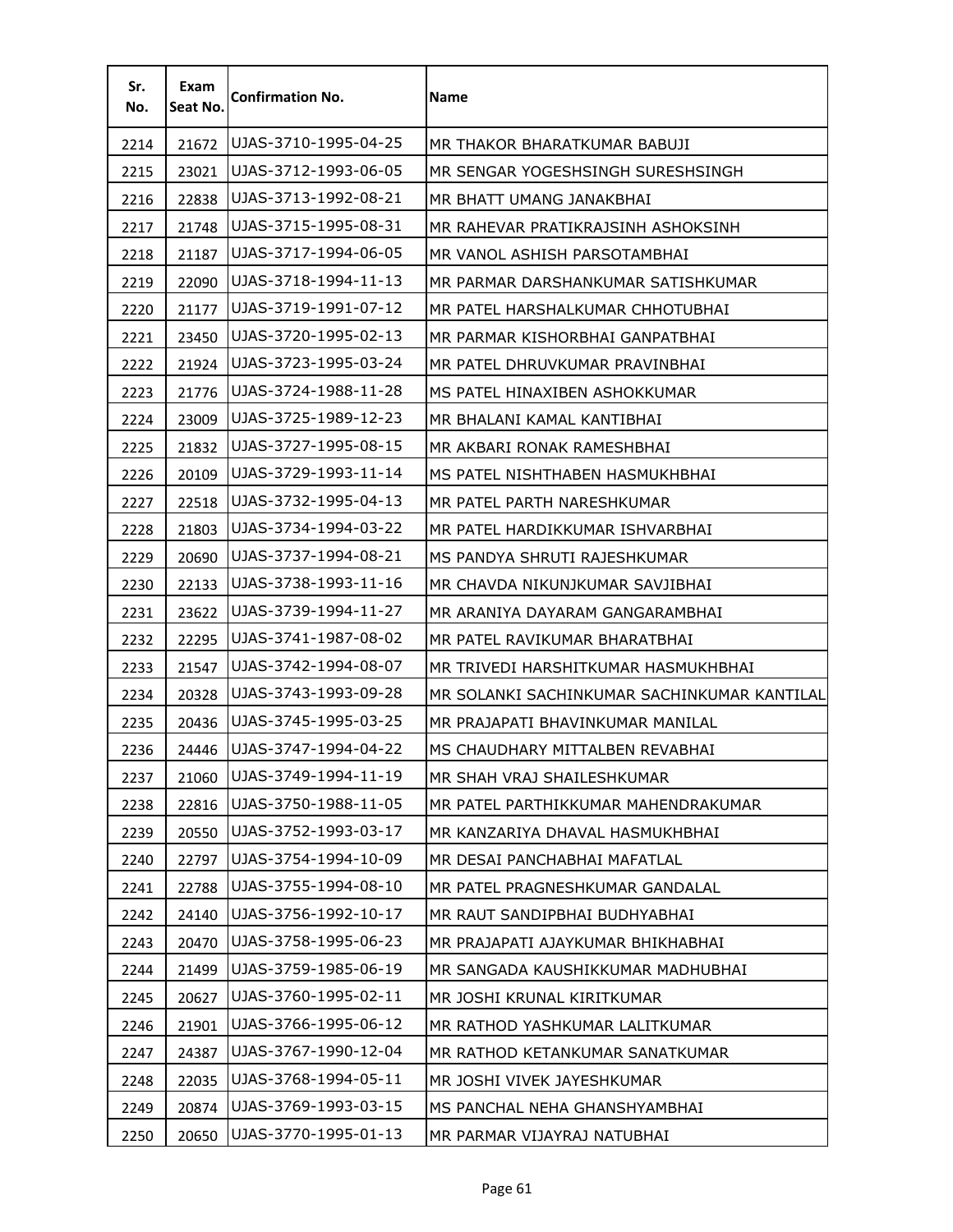| Sr.<br>No. | Exam<br>Seat No. | <b>Confirmation No.</b> | <b>Name</b>                        |
|------------|------------------|-------------------------|------------------------------------|
| 2251       | 22666            | UJAS-3771-1994-11-07    | MS SUTHAR FENY DIPAKKUMAR          |
| 2252       | 22592            | UJAS-3773-1994-05-27    | MR VIBHANI BHUMIT HARESHBHAI       |
| 2253       | 20759            | UJAS-3777-1993-06-20    | MR PATEL KISHANKUMAR PRAFULBHAI    |
| 2254       | 21696            | UJAS-3779-1994-01-10    | MR CHUDASAMA DHANRAJ ASHOKKUMAR    |
| 2255       | 23595            | UJAS-3780-1995-06-01    | MR KUNKANA CHANDANSING HADMATAJI   |
| 2256       | 23853            | UJAS-3781-1993-08-14    | MR VADHER KEYURKUMAR CHETANBHAI    |
| 2257       | 21387            | UJAS-3782-1995-04-12    | MR VADUKAR MILANKUMAR JENTIBHAI    |
| 2258       | 22805            | UJAS-3783-1993-11-24    | MR RAJVEER DIVYANG BHARATBHAI      |
| 2259       | 21844            | UJAS-3784-1994-07-23    | MR PRAJAPATI HARDIK KANTIBHAI      |
| 2260       | 24508            | UJAS-3786-1991-03-04    | MR RABARI BHARATBHAI MAFABHAI      |
| 2261       | 23256            | UJAS-3787-1995-06-15    | MR KAPADIA JAYMIL SHAILESHKUMAR    |
| 2262       | 22122            | UJAS-3789-1994-03-05    | MR BAMBHANIYA NILESHKUMAR MULABHAI |
| 2263       | 24235            | UJAS-3790-1994-02-28    | MR SONAGARA PRAKASHKUMAR VALJIBHAI |
| 2264       | 21302            | UJAS-3791-1991-07-19    | MR LAHERU RONAK BHAVESHKUMAR       |
| 2265       | 24304            | UJAS-3794-1995-04-24    | MR RAJ NAVANIT SHANKARBHAI         |
| 2266       | 21918            | UJAS-3795-1992-09-07    | MR KADIYA RAVIKUMAR GOVINDBHAI     |
| 2267       | 23244            | UJAS-3796-1994-10-10    | MS PRAJAPATI NILAMBEN VINODKUMAR   |
| 2268       | 22925            | UJAS-3797-1995-08-31    | MR MAKWANA RAVI GHANSHYAMBHAI      |
| 2269       | 20954            | UJAS-3802-1993-07-26    | MR PATEL TEJAS RAMESHCHANDRA       |
| 2270       | 24056            | UJAS-3803-1993-08-24    | MR PATEL NIRAJKUMAR KANTILAL       |
| 2271       | 23990            | UJAS-3805-1993-09-26    | MR PATEL RAVIKUMAR KIRITBHAI       |
| 2272       | 20629            | UJAS-3806-1994-10-21    | MR PATEL AKSHAYKUMAR SHAILESHBHAI  |
| 2273       | 21441            | UJAS-3807-1993-10-27    | MR PATIVALA CHINTAN ARVINDBHAI     |
| 2274       | 21554            | UJAS-3809-1989-12-01    | MR CHAUHAN NARENDRASINH SALAMSINH  |
| 2275       | 24454            | UJAS-3813-1989-10-05    | MR RAVAL NILESHKUMAR PRAVINBHAI    |
| 2276       | 20431            | UJAS-3814-1991-06-15    | MR CHAUHAN KULDIPSINH BHAMMARSINH  |
| 2277       | 22808            | UJAS-3815-1991-04-28    | MS PATEL REENAL KIRITKUMAR         |
| 2278       | 23694            | UJAS-3816-1994-07-28    | MS MODH DAMINI JASHVANTKUMAR       |
| 2279       | 21712            | UJAS-3818-1995-02-17    | MR DARJI PARTH BIPINCHANDRA        |
| 2280       | 22713            | UJAS-3819-1993-06-02    | MR TIWARI MUNNA INDRAJEET          |
| 2281       | 23377            | UJAS-3820-1993-02-04    | MR SURTI MAHENDIHASAN SHABBIRBHAI  |
| 2282       | 22541            | UJAS-3821-1993-11-09    | MR PANCHAL JIGARKUMAR CHAMPAKBHAI  |
| 2283       | 23279            | UJAS-3823-1994-11-05    | MR AOD RAVINDRKUMAR ASHOKBHAI      |
| 2284       | 23479            | UJAS-3824-1993-08-23    | MR PATEL TUSHARKUMAR JAYANTILAL    |
| 2285       | 21277            | UJAS-3825-1987-10-01    | MR SANGADA ALPESHKUMAR SHANABHAI   |
| 2286       | 20853            | UJAS-3827-1994-05-08    | MR CHHELANA DIVYESH NAGABHAI       |
| 2287       | 24373            | UJAS-3829-1993-08-15    | MS RATHOD PAYALBEN PARSOTTAMBHAI   |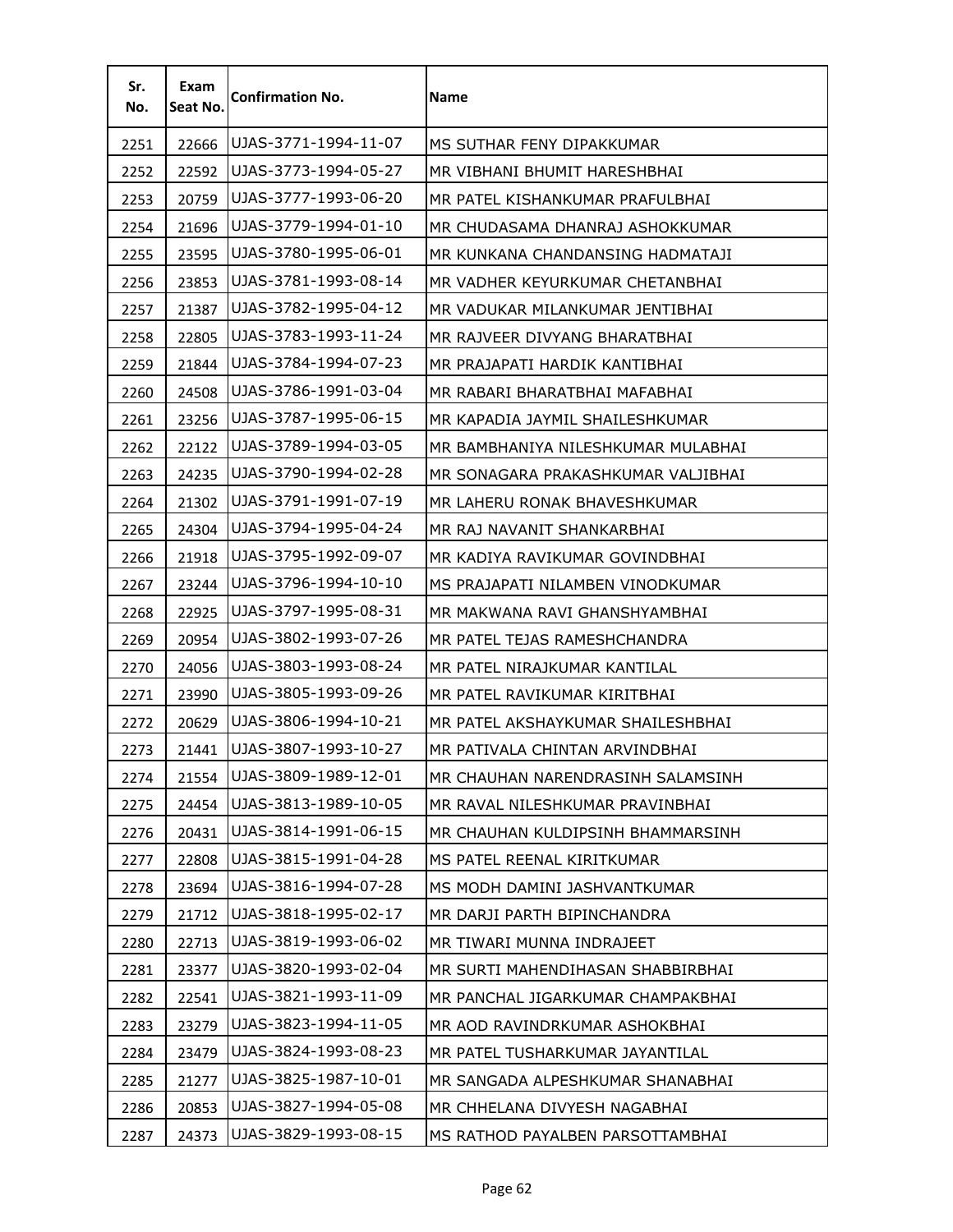| Sr.<br>No. | Exam<br>Seat No. | <b>Confirmation No.</b> | <b>Name</b>                          |
|------------|------------------|-------------------------|--------------------------------------|
| 2288       | 23926            | UJAS-3834-1983-08-10    | MR PATEL MAYUR DAHYABHAI             |
| 2289       | 24189            | UJAS-3835-1993-10-17    | MR JADEJA KIRITSINH RAVUBHA          |
| 2290       | 22361            | UJAS-3837-1995-08-15    | MR LAKKAD DARSHAN CHUNILAL           |
| 2291       | 21070            | UJAS-3838-1992-12-03    | MR VIRANI SANDEEPKUMAR MANJIBHAI     |
| 2292       | 21518            | UJAS-3840-1994-10-24    | MR PANDYA VIKAS DHANJIBHAI           |
| 2293       | 23732            | UJAS-3841-1993-11-13    | MR PARMAR RAXIT BHANUBHAI            |
| 2294       | 23416            | UJAS-3844-1992-01-05    | MR SUTHAR BHARGAVKUMAR SHANUBHAI     |
| 2295       | 20957            | UJAS-3846-1994-01-19    | MR PATEL ANKITKUMAR BHARATBHAI       |
| 2296       | 21837            | UJAS-3847-1995-05-06    | MR SOLANKI KARANKUMAR GAJENDRABHAI   |
| 2297       | 20596            | UJAS-3848-1993-12-25    | MS PATEL ROSHANIBEN RAMESHBHAI       |
| 2298       | 21922            | UJAS-3849-1992-03-06    | MR MAKWANA DEVENKUMAR DILIPBHAI      |
| 2299       | 21278            | UJAS-3851-1991-07-17    | MR PATEL PARASKUMAR HASMUKHBHAI      |
| 2300       | 21197            | UJAS-3853-1991-09-30    | MR BARANDA KAUSHAL CHANDUBHAI        |
| 2301       | 21168            | UJAS-3854-1993-04-25    | MR VAGHELA ALPESHKUMAR RAMNIKBHAI    |
| 2302       | 23609            | UJAS-3855-1989-07-04    | MR MAKWANA HIREN KISHORBHAI          |
| 2303       | 23720            | UJAS-3858-1993-04-10    | MR YADAV NITINKUMAR RAJESHBHAI       |
| 2304       | 21520            | UJAS-3861-1990-07-01    | MS VASAVA KINJAL KARANBHAI           |
| 2305       | 24467            | UJAS-3862-1993-07-12    | MR PRAJAPATI AKASHKUMAR BABUBHAI     |
| 2306       | 20529            | UJAS-3864-1995-06-12    | MR VASOYA SANDEEPKUMAR GHANSHYAMBHAI |
| 2307       | 20666            | UJAS-3865-1991-12-19    | MR PATEL VIRENKUMAR MAHENDRABHAI     |
| 2308       | 22071            | UJAS-3866-1995-06-27    | MR PRAJAPATI GAUTAMKUMAR KISHORBHAI  |
| 2309       | 23754            | UJAS-3868-1992-05-27    | MR PATEL DIXITKUMAR NATUBHAI         |
| 2310       | 22888            | UJAS-3871-1992-02-13    | MR TANDEL DEVIDKUMAR SHEILESHBHAI    |
| 2311       | 20403            | UJAS-3872-1990-09-05    | MR SHAH SAUMIL KAMLESH               |
| 2312       | 21289            | UJAS-3874-1995-08-25    | MR VATUKIYA MANISH RATNABHAI         |
| 2313       | 24487            | UJAS-3875-1992-07-24    | MR PRAJAPATI ANKITKUMAR RAMANLAL     |
| 2314       | 21298            | UJAS-3876-1992-12-31    | MR PATEL CHITRENKUMAR JAGDISHBHAI    |
| 2315       | 23650            | UJAS-3877-1995-03-19    | MR PRAJAPATI PRANAV PRAHLADBHAI      |
| 2316       | 20573            | UJAS-3878-1992-09-28    | MR KADRI TAUFIQ RASIDMIYA            |
| 2317       | 20026            | UJAS-3879-1993-11-19    | MR PANCHIWALA MAHIRKUMAR MUKESHBHAI  |
| 2318       | 20981            | UJAS-3880-1994-08-23    | MR PARMAR JIGARKUMAR KIRITBHAI       |
| 2319       | 20547            | UJAS-3882-1995-02-11    | MR THUMBAR RAXITKUMAR GIRISHBHAI     |
| 2320       | 20010            | UJAS-3883-1994-08-29    | MR KOTADIYA BAKUL POPATBHAI          |
| 2321       | 23841            | UJAS-3884-1987-09-05    | MR PATEL JAYDATT VIJAYBHAI           |
| 2322       | 23014            | UJAS-3885-1989-02-28    | MR PATEL YATINKUMAR DINESHBHAI       |
| 2323       | 24526            | UJAS-3887-1994-11-13    | MR PARMAR DIVYESHKUMAR RAMESHBHAI    |
| 2324       | 21943            | UJAS-3888-1991-10-21    | MR SATASHIYA JAYDIP NATHABHAI        |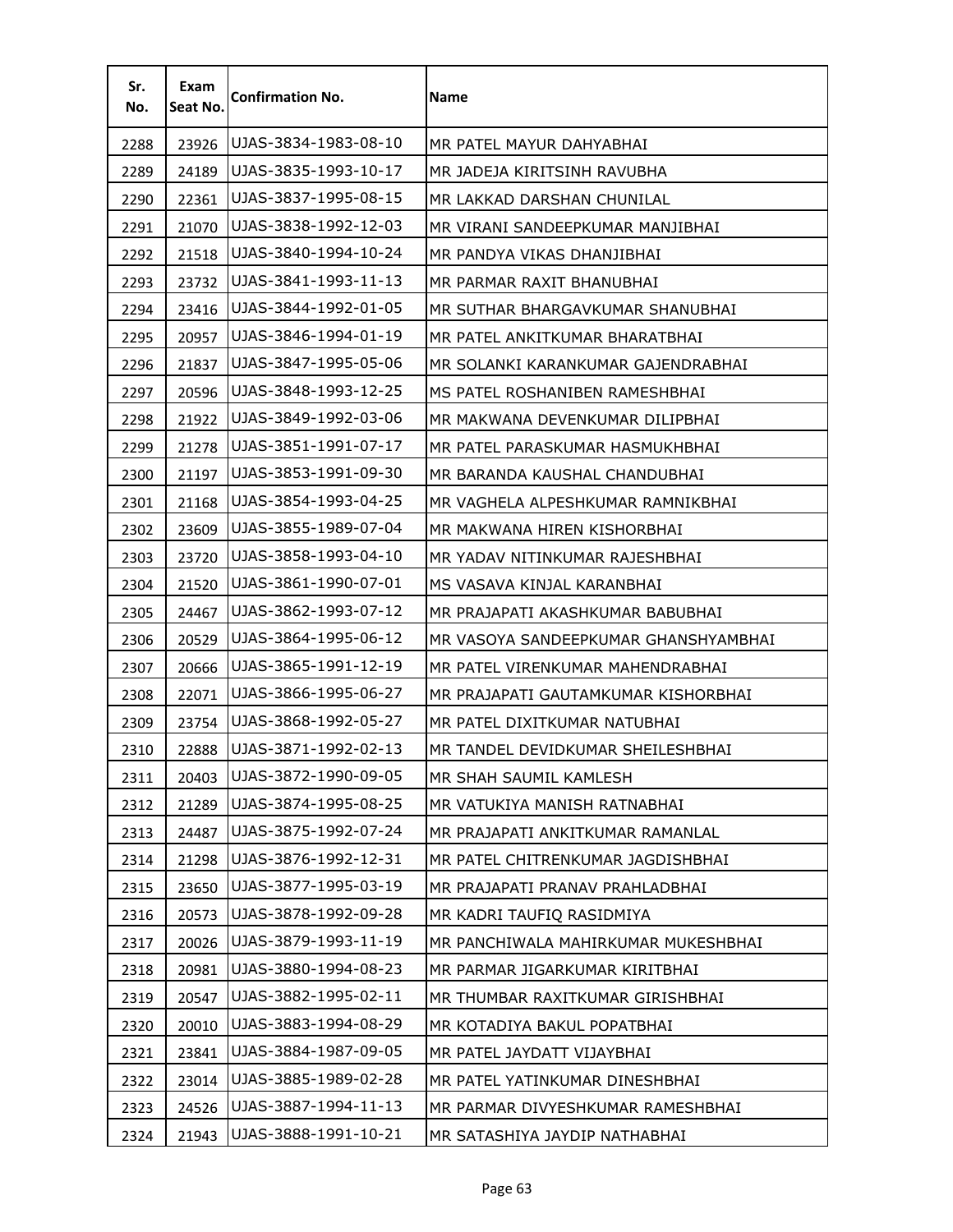| Sr.<br>No. | Exam<br>Seat No. | <b>Confirmation No.</b> | <b>Name</b>                           |
|------------|------------------|-------------------------|---------------------------------------|
| 2325       | 22845            | UJAS-3891-1990-03-20    | MR RAVAT BHAVINKUMAR BABUBHAI         |
| 2326       | 21075            | UJAS-3892-1990-12-22    | MR BHATIYA JAYDEEP VASANTBHAI         |
| 2327       | 22138            | UJAS-3893-1993-10-29    | MR PATEL DISHANKKUMAR SURESHBHAI      |
| 2328       | 24129            | UJAS-3895-1994-06-26    | MR MEHTA JAY PARIMALBHAI              |
| 2329       | 21159            | UJAS-3896-1993-09-04    | MR PATEL DIPEN BABUBHAI               |
| 2330       | 20569            | UJAS-3900-1991-10-28    | MR BAHELIM ILAHIKHAN NIZAMKHAN        |
| 2331       | 20919            | UJAS-3901-1991-12-16    | MR CHAUHAN CHETAN SURESHBHAI          |
| 2332       | 24491            | UJAS-3902-1994-10-02    | MR PATEL MOHITKUMAR DILIPBHAI         |
| 2333       | 20140            | UJAS-3904-1995-01-27    | MR LUHAR NAYANKUMAR RAMESHKUMAR       |
| 2334       | 21427            | UJAS-3905-1992-12-05    | MR GOSWAMI CHIRAG HARSHADGIRI         |
| 2335       | 20652            | UJAS-3907-1995-07-27    | MS MODI HIMANIBEN KISHANKUMAR         |
| 2336       | 23165            | UJAS-3908-1994-10-31    | MR PATEL PARTH MUKESH BHAI            |
| 2337       | 20687            | UJAS-3910-1993-07-29    | MR MODI NIKUNJ JATINKUMAR             |
| 2338       | 23114            | UJAS-3914-1988-12-21    | MR DOBARIYA VISHAL VITTHALBHAI        |
| 2339       | 24307            | UJAS-3916-1995-07-10    | MR PRAJAPATI NILAY ANILKUMAR          |
| 2340       | 20978            | UJAS-3918-1994-10-24    | MR JANI VISHAL JAGADISHCHANDRA        |
| 2341       | 23540            | UJAS-3920-1994-01-11    | MR AMBALIYA DHARMIK MANHARLAL         |
| 2342       | 21779            | UJAS-3921-1992-05-16    | MR PATEL NIKUNJKUMAR VINODBHAI        |
| 2343       | 23147            | UJAS-3923-1994-05-28    | MR PATEL RAJAN KIRITKUMAR             |
| 2344       | 20382            | UJAS-3924-1992-07-05    | MR PARMAR VASUDEV DANA                |
| 2345       | 24450            | UJAS-3925-1992-03-14    | MR PATEL KAUSHIK KUMAR GHANSHYAM BHAI |
| 2346       | 20446            | UJAS-3926-1995-08-15    | MR PATEL ZANKRUTKUMAR KANTILAL        |
| 2347       | 21083            | UJAS-3927-1993-06-01    | MR HADIYA BHARAT KALUBHAI             |
| 2348       | 23621            | UJAS-3928-1993-01-29    | MR PATEL DIVYESHKUMAR ARVINDBHAI      |
| 2349       | 22737            | UJAS-3931-1994-12-10    | MR RAULJI DIGVIJAYSINH DEVENDRASINH   |
| 2350       | 22043            | UJAS-3933-1993-01-08    | MS PATEL POONAMBEN KANTILAL           |
| 2351       | 21735            | UJAS-3934-1993-10-20    | MR PATEL NAITIK BHARATBHAI            |
| 2352       | 20786            | UJAS-3936-1995-06-03    | MR PARMAR HARSH KANTIBHAI             |
| 2353       | 20421            | UJAS-3937-1994-07-14    | MR DESAI PARIN DHARMENDRAKUMAR        |
| 2354       | 21725            | UJAS-3939-1995-10-29    | MR KATARA KALPESHKUMAR NAVJIBHAI      |
| 2355       | 22630            | UJAS-3943-1993-08-02    | MR PATEL JAIMINKUMAR BHIKHABHAI       |
| 2356       | 21597            | UJAS-3946-1995-03-12    | MR SHIHORA HARSH SUBHASHBHAI          |
| 2357       | 22491            | UJAS-3949-1994-10-07    | MR BHIMANI TEJKUMAR ASHOKBHAI         |
| 2358       | 23899            | UJAS-3950-1994-10-14    | MR RANA JAYMIN GOPALBHAI              |
| 2359       | 24459            | UJAS-3952-1995-02-05    | MR PATEL DIXITKUMAR MANUBHAI          |
| 2360       | 24309            | UJAS-3954-1993-03-29    | MR MODH VIMASLKUMAR BALKRUSHNA        |
| 2361       | 22594            | UJAS-3955-1990-07-28    | MR AGRAWAL RISHIKESH SURESHCHANDRA    |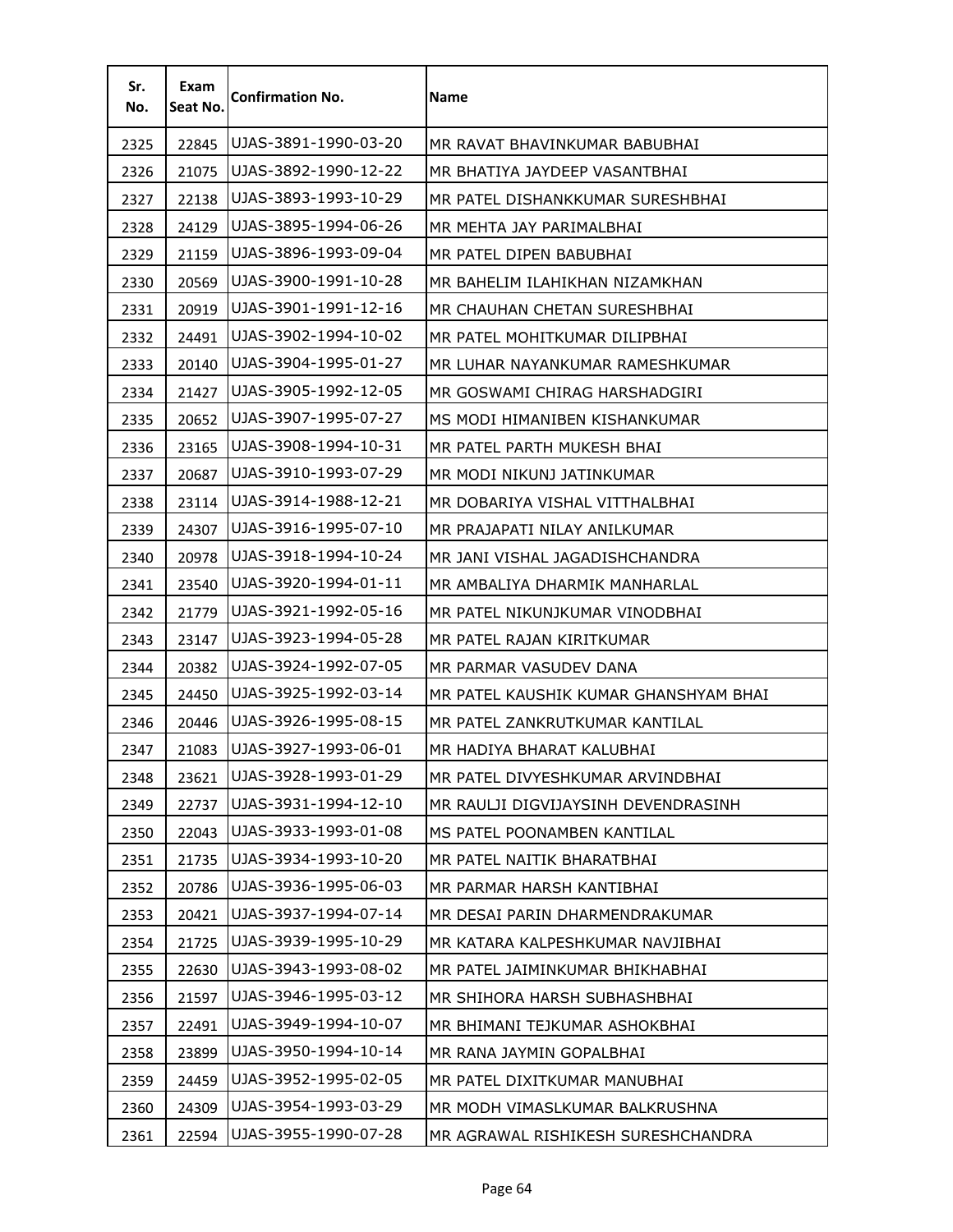| Sr.<br>No. | Exam<br>Seat No. | <b>Confirmation No.</b> | <b>Name</b>                         |
|------------|------------------|-------------------------|-------------------------------------|
| 2362       | 24259            | UJAS-3956-1994-02-19    | MR PRAJAPATI KISHAN KANAIYALAL      |
| 2363       | 23684            | UJAS-3957-1987-03-02    | MR PADHIAR CHIRAGBHAI JASHVANTSINH  |
| 2364       | 23091            | UJAS-3959-1992-10-20    | MR PATEL HARDIKKUMAR JANAKBHAI      |
| 2365       | 22408            | UJAS-3960-1992-06-12    | MR DADHANIYA RONAK CHANDRAKANT      |
| 2366       | 23682            | UJAS-3961-1992-05-08    | MR PARMAR JAYESH MANILAL            |
| 2367       | 23382            | UJAS-3963-1995-02-24    | MR CHAVDA BHAVIN RAJESHBHAI         |
| 2368       | 23874            | UJAS-3964-1993-10-12    | MR PATEL MITESH GULABBHAI           |
| 2369       | 23267            | UJAS-3965-1995-04-08    | MR SHAH KARANKUMAR NARENDRAKUMAR    |
| 2370       | 23020            | UJAS-3966-1995-04-11    | MR APARNATHI HARDIKGIRI VALLABHGIRI |
| 2371       | 22995            | UJAS-3967-1992-10-28    | MR PARMAR VISHALBHAI BHIKHABHAI     |
| 2372       | 23544            | UJAS-3968-1995-06-05    | MR PARGI BHAVINKUMAR DEVJIBHAI      |
| 2373       | 24229            | UJAS-3971-1991-05-21    | MR BAROT DIPAKKUMAR RAMESHBHAI      |
| 2374       | 20809            | UJAS-3973-1990-04-09    | MR RAVAL PARTH PRAMODKUMAR          |
| 2375       | 23962            | UJAS-3974-1993-10-05    | MR PATEL VAIBHAVKUMAR MAHENDRABHAI  |
| 2376       | 21150            | UJAS-3975-1993-07-10    | MR THAKOR TARAKSINH BHARATSINH      |
| 2377       | 22495            | UJAS-3976-1993-05-16    | MR SOLAMIYA GOVINDBHAI NARSHIBHAI   |
| 2378       | 23250            | UJAS-3978-1994-07-13    | MS JAIN SHILPA PAVAN                |
| 2379       | 21548            | UJAS-3979-1993-07-20    | MR BARIA HIMANSHU RAMESHBHAI        |
| 2380       | 20877            | UJAS-3983-1992-11-18    | MS PATEL MEGHA BIPINCHANDRA         |
| 2381       | 20910            | UJAS-3984-1992-03-20    | MR JADAV PRAVINSINH KALYANSINH      |
| 2382       | 22221            | UJAS-3986-1993-03-05    | MR GELAT HARSHADKUMAR JAGMALBHAI    |
| 2383       | 21986            | UJAS-3987-1993-04-23    | MR LUHANA AKHILKUMAR NARANBHAI      |
| 2384       | 22489            | UJAS-3990-1992-10-31    | MR PATEL DHAVALKUMAR PRAVINBHAI     |
| 2385       | 20536            | UJAS-3991-1994-02-20    | MS BUVAL KUNDANBEN RAMESHBHAI       |
| 2386       | 21101            | UJAS-3992-1992-05-15    | MR DOSHI RONAK DILIPKUMAR           |
| 2387       | 22794            | UJAS-3993-1994-07-27    | MR PRAJAPATI DARSHANKUMAR DAHYABHAI |
| 2388       | 21670            | UJAS-3995-1994-10-08    | MR VAMJA RAVINDRA RAMESHBHAI        |
| 2389       | 23819            | UJAS-3996-1994-07-20    | MR PRAJAPATI BHARGAV HASMUKHBHAI    |
| 2390       | 21340            | UJAS-3997-1994-07-30    | MR BHAVSAR AVINASH RAKESHBHAI       |
| 2391       | 24021            | UJAS-3998-1993-12-09    | MR PATEL PARTH RAMESHBHAI           |
| 2392       | 21386            | UJAS-4000-1994-04-08    | MR BAKHALAKIYA GIRISHBHAI BALUBHAI  |
| 2393       | 23773            | UJAS-4002-1993-04-24    | MR PATEL VRAJKUMAR MAHENDRABHAI     |
| 2394       | 22696            | UJAS-4005-1993-12-10    | MR MALI HABTAJI JAGAJI              |
| 2395       | 22938            | UJAS-4006-1994-09-09    | MR DARJI TARUNKUMAR AMBALAL         |
| 2396       | 24380            | UJAS-4007-1992-11-21    | MR PATEL TEJASKUMAR KANTILAL        |
| 2397       | 23730            | UJAS-4008-1994-11-23    | MR PATEL BHARGAVKUMAR RAMESHBHAI    |
| 2398       | 24292            | UJAS-4009-1995-07-03    | MR MODI HARSH LALITBHAI             |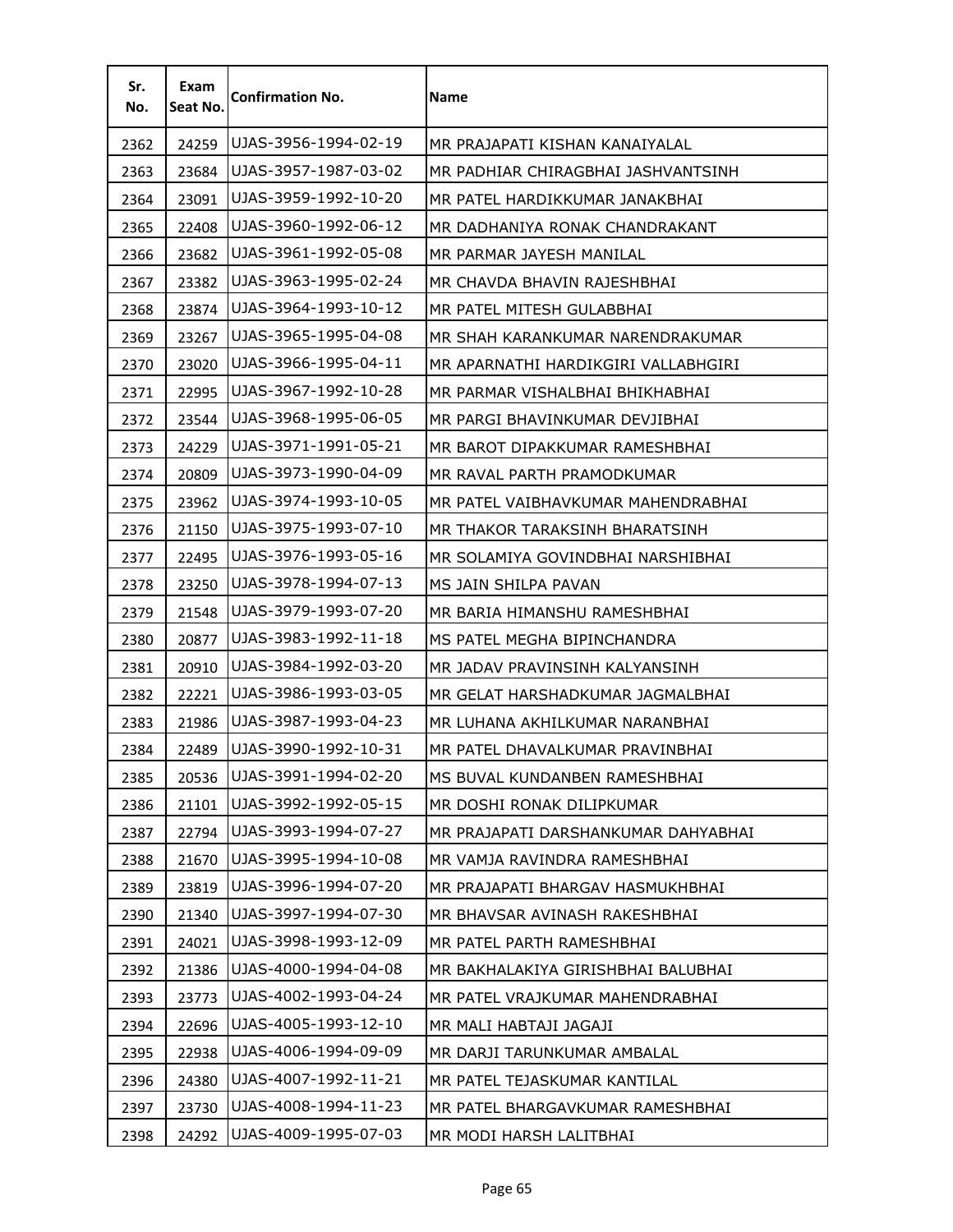| Sr.<br>No. | Exam<br>Seat No. | <b>Confirmation No.</b> | Name                                 |
|------------|------------------|-------------------------|--------------------------------------|
| 2399       | 21430            | UJAS-4010-1994-05-28    | MR AMBALIYA PARMESHWAR JADAVBHAI     |
| 2400       | 24443            | UJAS-4013-1995-07-30    | MR PATEL MAYURKUMAR NATVARLAL        |
| 2401       | 20885            | UJAS-4014-1994-09-25    | MR SATHVARA VISHALKUMAR MAHENDRABHAI |
| 2402       | 22479            | UJAS-4016-1992-06-01    | MR PATEL TRUNALKUMAR KANTILAL        |
| 2403       | 22977            | UJAS-4017-1992-03-20    | MR PRAJAPATI RAJUBHAI VANABHAI       |
| 2404       | 24019            | UJAS-4018-1993-12-17    | MR VANAPARIYA JAYDEEP VALLABHBHAI    |
| 2405       | 24094            | UJAS-4019-1995-02-01    | MR PATEL VISHAL PRAHLADBHAI          |
| 2406       | 23721            | UJAS-4020-1992-06-06    | MR MEKHIA HARDIK MAHESHBHAI          |
| 2407       | 24346            | UJAS-4021-1994-02-01    | MR MEMAN ADILHUSEN IDRISHBHAI        |
| 2408       | 21578            | UJAS-4022-1994-11-16    | MR PRAJAPATI SANDIPKUMAR CHELABHAI   |
| 2409       | 22114            | UJAS-4023-1979-08-16    | MR PATEL VIJAYKUMAR NATVARBHAI       |
| 2410       | 22313            | UJAS-4024-1992-03-23    | MRS PATEL NISHI SURESHBHAI           |
| 2411       | 23727            | UJAS-4025-1994-04-28    | MR PANDYA NAYANKUMAR BHOOPENDRAKUMAR |
| 2412       | 21130            | UJAS-4026-1993-08-12    | MR MALEKPURA ABIDHUSAIN MAHAMMADALI  |
| 2413       | 21186            | UJAS-4027-1995-09-05    | MR PATEL JIGARKUMAR NATVARLAL        |
| 2414       | 21038            | UJAS-4028-1995-02-04    | MR RAVAL VIRAT HARESHBHAI            |
| 2415       | 23783            | UJAS-4031-1992-06-01    | MR PATEL RONAKKUMAR KANTILAL         |
| 2416       | 22238            | UJAS-4032-1993-12-08    | MR PATEL PARTHKUMAR SHAILESHKUMAR    |
| 2417       | 23679            | UJAS-4033-1991-03-10    | MR SUTHAR AKBARALI ISUBBHAI          |
| 2418       | 20595            | UJAS-4035-1994-05-06    | MR BARAD CHIRAG GHANSHYAMBHAI        |
| 2419       | 21889            | UJAS-4036-1994-07-27    | MR GOHIL DARSHANIK MAHENDAKUMAR      |
| 2420       | 20002            | UJAS-4037-1993-12-23    | MR JOSHI AVADH ROHITKUMAR            |
| 2421       | 21854            | UJAS-4039-1992-05-05    | MR MANVAR BRIJESH CHHAGANBHAI        |
| 2422       | 23575            | UJAS-4040-1993-11-17    | MR SUTHAR DHAVALKUMAR MANILAL        |
| 2423       | 24014            | UJAS-4041-1995-07-10    | MR VAGHELA NIRAVKUMAR KANAIYALAL     |
| 2424       | 22175            | UJAS-4042-1995-04-20    | MR DANGI VISHALKUMAR MOHANSINH       |
| 2425       | 24248            | UJAS-4043-1991-05-29    | MR SUTHAR BHARGAVKUMAR HIMMATLAL     |
| 2426       | 23734            | UJAS-4044-1989-12-25    | MR VARU KISHOR RANMALBHAI            |
| 2427       | 23361            | UJAS-4046-1992-02-01    | MR GAMIT DHARMESHBHAI MANJIBHAI      |
| 2428       | 21758            | UJAS-4047-1994-12-02    | MR VARU NIKUNJKUMAR VINUBHAI         |
| 2429       | 22729            | UJAS-4048-1994-06-12    | MR PATEL SIDDHARTH BABULAL           |
| 2430       | 22258            | UJAS-4049-1989-10-19    | MR PATIL KEDAR YUVRAJ                |
| 2431       | 20779            | UJAS-4050-1994-12-22    | MR PRANAMI HARDIKKUMAR BHAGUBHAI     |
| 2432       | 21447            | UJAS-4051-1982-10-17    | MR KAPADIYA RASHMINBHAI BABULAL      |
| 2433       | 23574            | UJAS-4053-1992-05-11    | MR DAVE MINESHKUMAR BHALCHANDRA      |
| 2434       | 20112            | UJAS-4055-1990-01-14    | MR PATEL GAURAV MAHENDRABHAI         |
| 2435       | 24372            | UJAS-4056-1994-02-26    | MS PATEL MEHULKUMAR VISHNUBHAI       |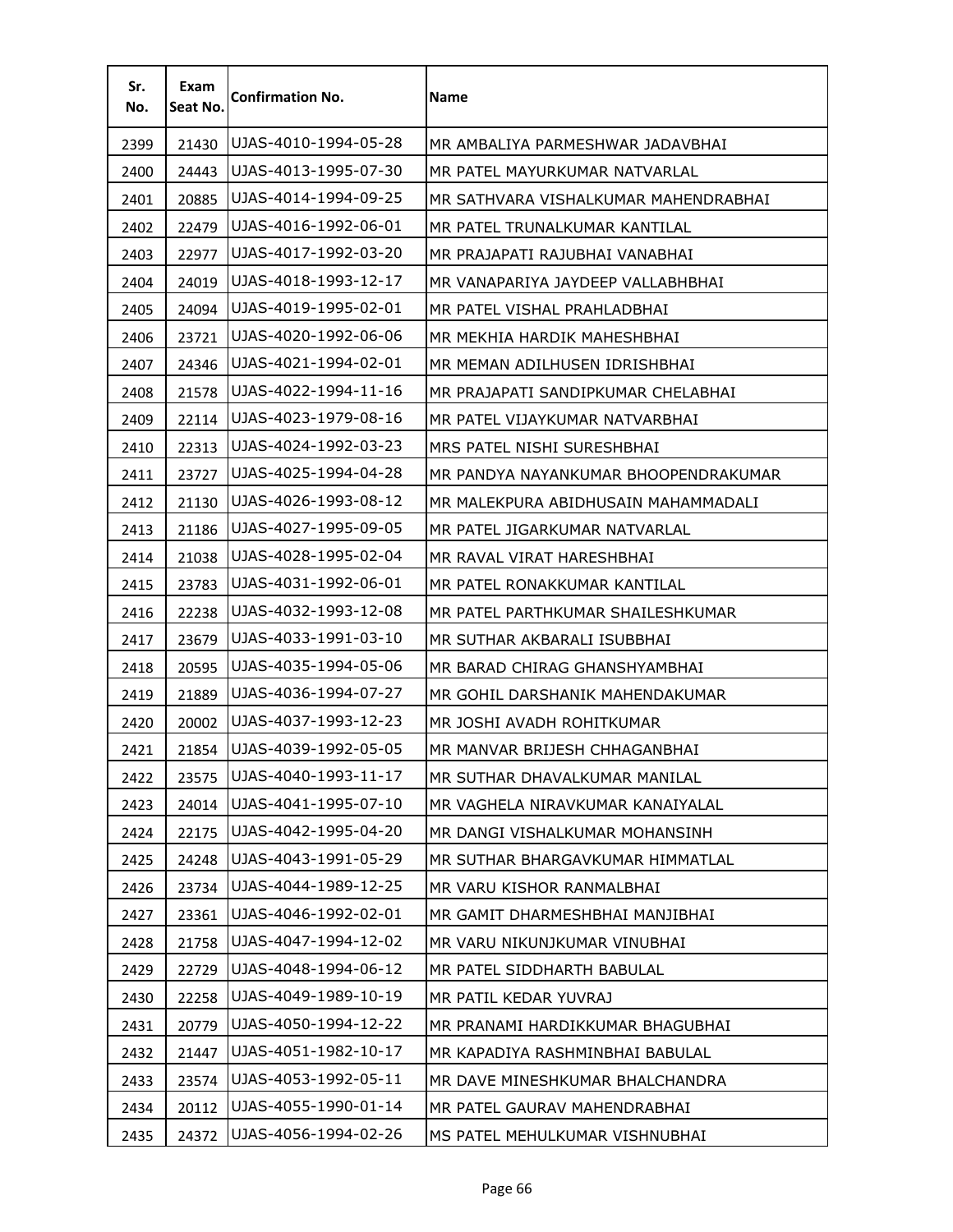| Sr.<br>No. | Exam<br>Seat No. | <b>Confirmation No.</b> | <b>Name</b>                          |
|------------|------------------|-------------------------|--------------------------------------|
| 2436       | 22115            | UJAS-4057-1993-04-25    | MR PATEL VISHALKUMAR VITHTHALBHAI    |
| 2437       | 21515            | UJAS-4060-1995-01-01    | MR RAJPUT VIKRAMBHAI JETHAJI         |
| 2438       | 21314            | UJAS-4061-1995-05-02    | MR PATEL URVESHKUMAR MANUBHAI        |
| 2439       | 21989            | UJAS-4062-1993-06-02    | MR PAREKH TARANG MUKESHBHAI          |
| 2440       | 24321            | UJAS-4065-1993-02-07    | MR SHRIMALI MAHESHKUMAR DINESHBHAI   |
| 2441       | 21982            | UJAS-4068-1991-07-18    | MR DABHI VIJAYKUMAR SATUJI           |
| 2442       | 23045            | UJAS-4069-1994-11-03    | MR PATEL TARAK PRAGNESHBHAI          |
| 2443       | 23232            | UJAS-4070-1995-01-13    | MR PANJABI GAURANG HARISHBHAI        |
| 2444       | 20311            | UJAS-4071-1994-10-10    | MR SOLANKI BHAVESHKUMAR BHARATBHAI   |
| 2445       | 21627            | UJAS-4072-1995-08-15    | MR HIRVANIYA CHARMIL VINODCHANDRA    |
| 2446       | 23334            | UJAS-4073-1994-09-15    | MR KHUNTI JAYMAL HARDASHBHAI         |
| 2447       | 22804            | UJAS-4074-1995-08-08    | MR PATEL BHAVIN RATILAL              |
| 2448       | 21337            | UJAS-4075-1993-12-22    | MR KHANADAR MANOJ RANCHHODBHAI       |
| 2449       | 23182            | UJAS-4077-1994-03-29    | MR PATEL RUCHIT KRUSHNVADAN          |
| 2450       | 21474            | UJAS-4079-1995-05-25    | MR MAKWANA DEVANG NAVNITBHAI         |
| 2451       | 20080            | UJAS-4082-1992-11-26    | MR PARMAR SANJAYSINH BHAGWANSINH     |
| 2452       | 22181            | UJAS-4084-1991-04-19    | MR MORE KALPESH SUDHAKAR             |
| 2453       | 22996            | UJAS-4085-1992-01-30    | MR PATEL DAULA RAM JETHA RAM PATEL   |
| 2454       | 21717            | UJAS-4087-1994-09-08    | MR BAROT PARTH AMRISHKUMAR           |
| 2455       | 22325            | UJAS-4088-1995-04-11    | MR SOLANKI HARDIK DILIPBHAI          |
| 2456       | 22458            | UJAS-4089-1994-01-12    | MR GOHIL JAYVEER TEJASBHAI           |
| 2457       | 23925            | UJAS-4091-1994-07-09    | MR SOLANKI SIDDHARTHKUMAR BHOGILAL   |
| 2458       | 21246            | UJAS-4094-1994-07-24    | MR MAHERIYA ANKUR ASHOKKUMAR         |
| 2459       | 23213            | UJAS-4095-1993-02-25    | MR CHAUDHARI BHAVIKKMUMAR BHIKHABHAI |
| 2460       | 21256            | UJAS-4096-1995-01-27    | MR PATEL NIKUL BHARATBHAI            |
| 2461       | 23849            | UJAS-4097-1993-01-29    | MR PATEL ALPESHKUMAR SHANKARBHAI     |
| 2462       | 22709            | UJAS-4099-1994-08-08    | MR KALARIYA MAYUR SHANKARBHAI        |
| 2463       | 20500            | UJAS-4100-1988-11-26    | MR PARMAR KRUNAL RAMESHBHAI          |
| 2464       | 22195            | UJAS-4101-1995-03-28    | MR TANK SAGARKUMAR NANALAL           |
| 2465       | 22155            | UJAS-4102-1993-01-02    | MR PATEL DARSHIT BHAGUBHAI           |
| 2466       | 23337            | UJAS-4103-1994-12-08    | MR CHAUDHARI SACHINKUMAR RAMJIBHAI   |
| 2467       | 20165            | UJAS-4105-1995-08-22    | MR VANKAR KALPESHBHAI LEMBABHAI      |
| 2468       | 21445            | UJAS-4107-1994-02-10    | MR SUKHAD ABBASALI MOHAMMADALI       |
| 2469       | 21110            | UJAS-4108-1995-06-11    | MR TRIVEDI RAJKUMAR LALITBHAI        |
| 2470       | 20827            | UJAS-4110-1995-01-15    | MR PARMAR KRUPESH VIJAYBHAI          |
| 2471       | 22042            | UJAS-4111-1990-04-18    | MR JOSHI HITESHKUMAR GANPATBHA       |
| 2472       | 20570            | UJAS-4113-1994-12-29    | MR PATEL RAJ DINESHBHAI              |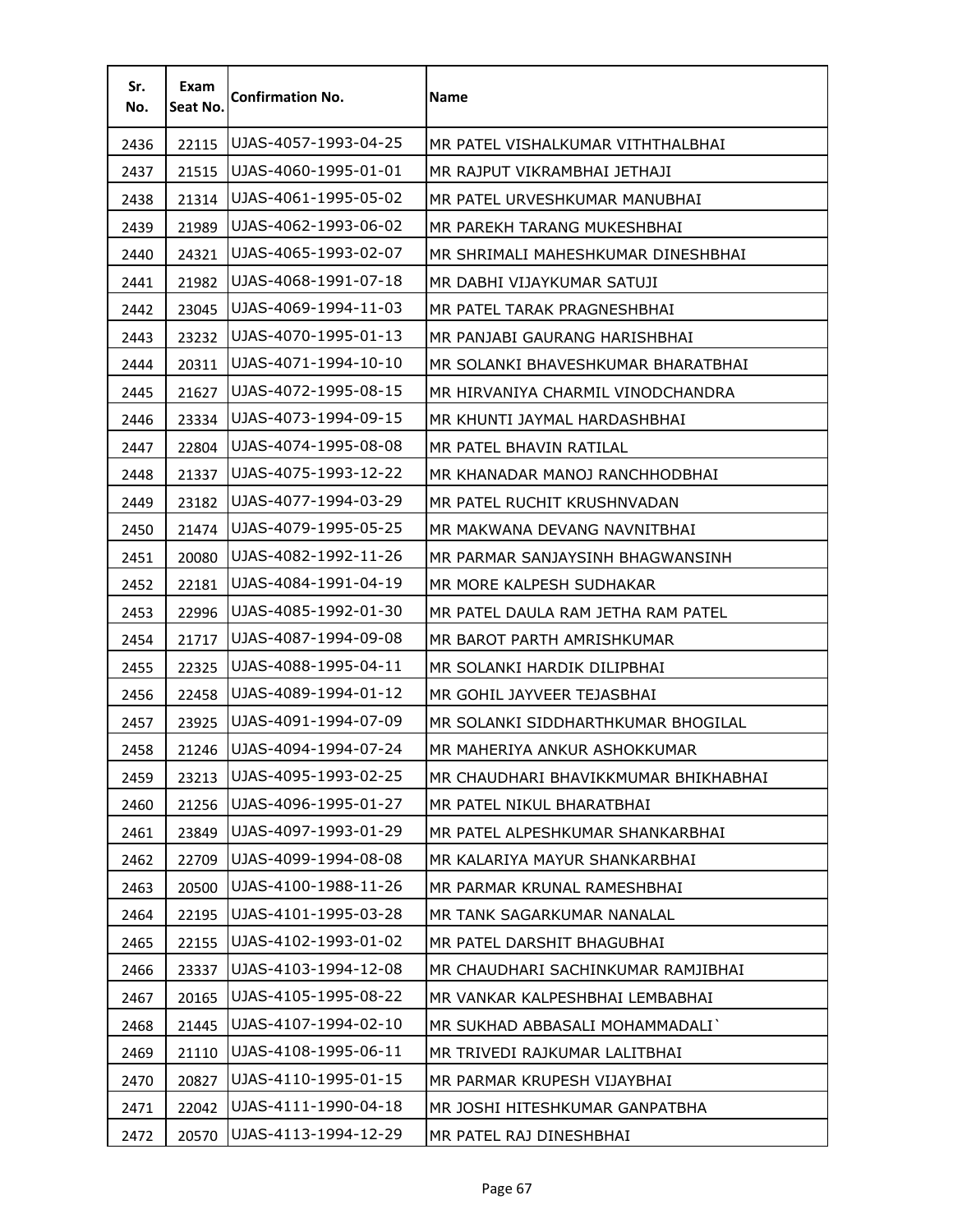| Sr.<br>No. | Exam<br>Seat No. | <b>Confirmation No.</b> | <b>Name</b>                         |
|------------|------------------|-------------------------|-------------------------------------|
| 2473       | 21938            | UJAS-4115-1990-11-03    | MR PATEL AMITKUMAR BABULAL          |
| 2474       | 22352            | UJAS-4116-1986-03-03    | MR PATEL NILAMKUMAR VIKRAMKUMAR     |
| 2475       | 23768            | UJAS-4118-1995-07-08    | MR PATEL ROSHANKUMAR RAMESHBHAI     |
| 2476       | 23303            | UJAS-4120-1995-06-05    | MR TRIVEDI MIHIRKUMAR NARENDRALAL   |
| 2477       | 23832            | UJAS-4122-1995-03-18    | MR DESAI JIGARKUMAR DHUDABHAI       |
| 2478       | 20832            | UJAS-4123-1995-09-04    | MR JHALA DHARMARAJSINH MAHENDRASINH |
| 2479       | 20715            | UJAS-4126-1994-09-17    | MR VANKAR JAYDEEPKUMAR MAHENDRABHAI |
| 2480       | 23133            | UJAS-4128-1992-11-16    | MR DAVE HARSH JITENDRABHAI          |
| 2481       | 23504            | UJAS-4129-1994-03-01    | MR GUJARATHI RACHIT CHANDRAKANT     |
| 2482       | 20776            | UJAS-4130-1992-07-01    | MR MIR NIKULBHAI BHAVANBHAI         |
| 2483       | 22842            | UJAS-4131-1993-01-06    | MR DABHI VISHAL GHUGHABHAI          |
| 2484       | 22901            | UJAS-4132-1994-02-08    | MR VAGHELA DHAVAL BHARATBHAI        |
| 2485       | 22312            | UJAS-4134-1995-05-20    | MR PATEL ANKITKUMAR PRAKASHBHAI     |
| 2486       | 21488            | UJAS-4135-1994-08-17    | MR DAVE BHAVESH DIPAKKUMAR          |
| 2487       | 20243            | UJAS-4137-1995-07-12    | MR MESARIYA BHAVESHKUMAR GIRISHBHAI |
| 2488       | 21399            | UJAS-4138-1995-03-16    | MR KOTHARI MEET RAJESHKUMAR         |
| 2489       | 21817            | UJAS-4139-1989-11-12    | MS NANDANI APEXA VINODCHANDRA       |
| 2490       | 21138            | UJAS-4140-1995-09-07    | MS PATEL JIGNA MAHESHBHAI           |
| 2491       | 23104            | UJAS-4141-1994-01-21    | MR CHAUHAN KETANSINH BHARATSINH     |
| 2492       | 24512            | UJAS-4142-1994-06-28    | MR PATEL PRATIKKUMAR VITHTHALBHAI   |
| 2493       | 21312            | UJAS-4143-1995-01-01    | MR DABHI ASHISKUMAR RAMESHBHAI      |
| 2494       | 22735            | UJAS-4144-1994-10-04    | MR PATEL PRANAVKUMAR KANTILAL       |
| 2495       | 20745            | UJAS-4145-1995-03-15    | MR PARMAR MITESH ARVINDBHAI         |
| 2496       | 22567            | UJAS-4146-1992-10-19    | MR NAGAR KEYUR VIKURKUMAR           |
| 2497       | 20323            | UJAS-4147-1994-06-22    | MR PATEL YAGNESHKUMAR ISHVARBHAI    |
| 2498       | 23027            | UJAS-4148-1993-06-02    | MR GANDHI RONAK ASHWINKUMAR         |
| 2499       | 23722            | UJAS-4149-1992-02-24    | MR PRAJAPATI ROHITKUMAR MANUBHAI    |
| 2500       | 23908            | UJAS-4150-1994-10-18    | MR AGLODIYA SADIKALI KAMARALI       |
| 2501       | 20077            | UJAS-4153-1994-09-22    | MR PATEL HARDIKKUMAR SHAILESHBHAI   |
| 2502       | 24195            | UJAS-4154-1994-06-05    | MR CHAUDHARI GAMANBHAI VASHRAMBHAI  |
| 2503       | 23391            | UJAS-4158-1993-04-09    | MR PANDYA TAPAN KALPESHKUMAR        |
| 2504       | 24308            | UJAS-4159-1993-02-07    | MR PATEL HARDIKKUMAR VISHNUBHAI     |
| 2505       | 23128            | UJAS-4160-1995-07-18    | MR PATEL DIPENKUMAR JAYANTILAL      |
| 2506       | 23974            | UJAS-4161-1995-02-22    | MR PATEL NACHIKETKUMAR JASVANTBHAI  |
| 2507       | 21129            | UJAS-4164-1992-08-03    | MR VASU PRATIKKUMAR PRAKASHBHAI     |
| 2508       | 21344            | UJAS-4167-1994-01-11    | MR PATEL ANKITKUMAR KANTIBHAI       |
| 2509       | 22830            | UJAS-4168-1995-01-11    | MR PATEL AMITKUMAR MANSUKHBHAI      |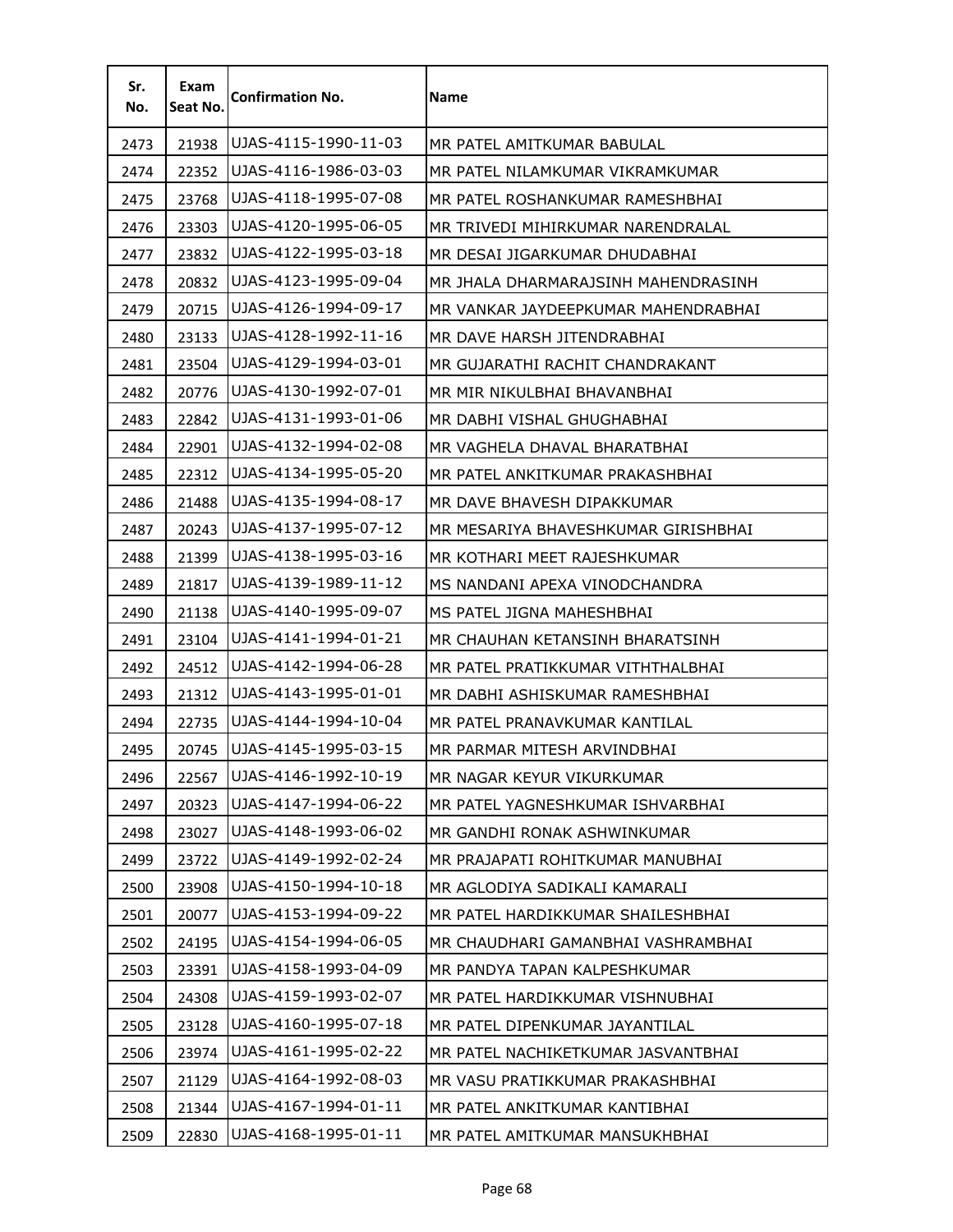| Sr.<br>No. | Exam<br>Seat No. | <b>Confirmation No.</b> | Name                                     |
|------------|------------------|-------------------------|------------------------------------------|
| 2510       | 23828            | UJAS-4169-1991-09-28    | MR PATFI VIVFKKUMAR RAMANBHAI            |
| 2511       | 22759            | UJAS-4172-1995-03-17    | MR PATEL BHARGAVKUMAR DAHYABHAI          |
| 2512       | 24145            | UJAS-4174-1993-02-24    | MR MEHTA CHIRANJIV BHARATBHAI            |
| 2513       | 23554            | UJAS-4175-1993-11-13    | MR PATEL RONAK KANUBHAI                  |
| 2514       | 21234            | UJAS-4176-1992-01-12    | MR CHAUDHARY DINESHBHAI KHODABHAI        |
| 2515       | 22297            | UJAS-4180-1994-03-11    | MR PATEL SHREYASKUMAR MUKESHBHAI         |
| 2516       | 23536            | UJAS-4182-1990-06-24    | MR BHADARKA AFZALHUSEN MOHMED            |
| 2517       | 20366            | UJAS-4183-1992-06-01    | MR MALI NANJIBHAI MAFAJI                 |
| 2518       | 22510            | UJAS-4186-1995-01-30    | MR PATEL JAYKUMAR KANAIYALAL             |
| 2519       | 22240            | UJAS-4187-1992-09-28    | MR CHAMAR KIRANKUMAR MANILAL             |
| 2520       | 22885            | UJAS-4188-1991-11-07    | MR KURESHI GULAMDASTGEER HANIFBHAI       |
| 2521       | 21053            | UJAS-4190-1995-03-26    | MR PRAJAPATI JATINKUMAR ARVINDBHAI       |
| 2522       | 20347            | UJAS-4191-1993-07-31    | MR PATEL DHARMESH KIRITBHAI              |
| 2523       | 21414            | UJAS-4194-1991-12-31    | MR PATEL HARDIKKUMAR VISHNUBHAI          |
| 2524       | 21221            | UJAS-4196-1994-11-07    | MR PATEL DHRUV BHARATKUMAR               |
| 2525       | 20358            | UJAS-4197-1994-05-11    | MR PATEL NAVNEETKUMAR POPATBHAI          |
| 2526       | 22219            | UJAS-4199-1993-03-15    | MR DAVE NISARGKUMAR RAKESHBHAI           |
| 2527       | 22819            | UJAS-4200-1991-01-03    | MR DESAI HIRENBHAI JESANGBHAI            |
| 2528       | 20689            | UJAS-4204-1991-04-13    | MR RAHEVAR DIVYARAJSINH BALKRUSHNASINH   |
| 2529       | 22466            | UJAS-4205-1992-05-08    | MR PRAJAPATI BHAVIKKUMAR DASHARATHBHAI   |
| 2530       | 23411            | UJAS-4206-1989-07-24    | MR RAVAL MAHESHKUMAR ISHVARBHAI          |
| 2531       | 23439            | UJAS-4208-1995-06-05    | MS PARMAR MITTAL NATVARLAL               |
| 2532       | 20893            | UJAS-4211-1993-01-02    | MR BAROT ATULKUMAR MAHESHBHAI            |
| 2533       | 22964            | UJAS-4213-1987-02-10    | MR VALAND KETANKUMAR BHARATBHAI          |
| 2534       | 21380            | UJAS-4215-1993-10-26    | MR CHAUHAN SHARAD DILIPKUMAR             |
| 2535       | 21774            | UJAS-4216-1993-09-14    | MS PARMAR HEMANSHI PANKAJKUMAR           |
| 2536       | 21942            | UJAS-4217-1993-10-24    | MR CHAUDHARY SHIVABHAI LAXMANBHAI        |
| 2537       | 20878            | UJAS-4218-1987-07-27    | MR CHAUDHARY HITESH NARAYANBHAI          |
| 2538       | 23973            | UJAS-4219-1992-06-20    | MR PATEL JAYKUMAR DEVJIBHAI              |
| 2539       | 22535            | UJAS-4220-1991-10-22    | MR CHUNARA RAHUL RAJESHBHAI              |
| 2540       | 24237            | UJAS-4221-1994-01-27    | MR PAREKH HARDIKKUMAR JAGDISHBHAI        |
| 2541       | 23597            | UJAS-4222-1991-07-19    | MS SOLANKI KUMARIMINTUBEN MULJIBHAI      |
| 2542       | 22614            | UJAS-4224-1994-05-11    | MR SUTHAR DASHRATHBHAI THANAJI           |
| 2543       | 21716            | UJAS-4226-1994-11-08    | MR PHOTOGRAPHER DHRUVKUMAR RAMESHCHANDRA |
| 2544       | 21626            | UJAS-4230-1992-06-15    | MR BHOSALE VIKRANT DILIP                 |
| 2545       | 22690            | UJAS-4235-1995-06-29    | MS GANDHI KRUPA RAJESHKUMAR              |
| 2546       | 22993            | UJAS-4237-1995-08-30    | MR CHUDHARY PRATIKKUMAR CHELABHAI        |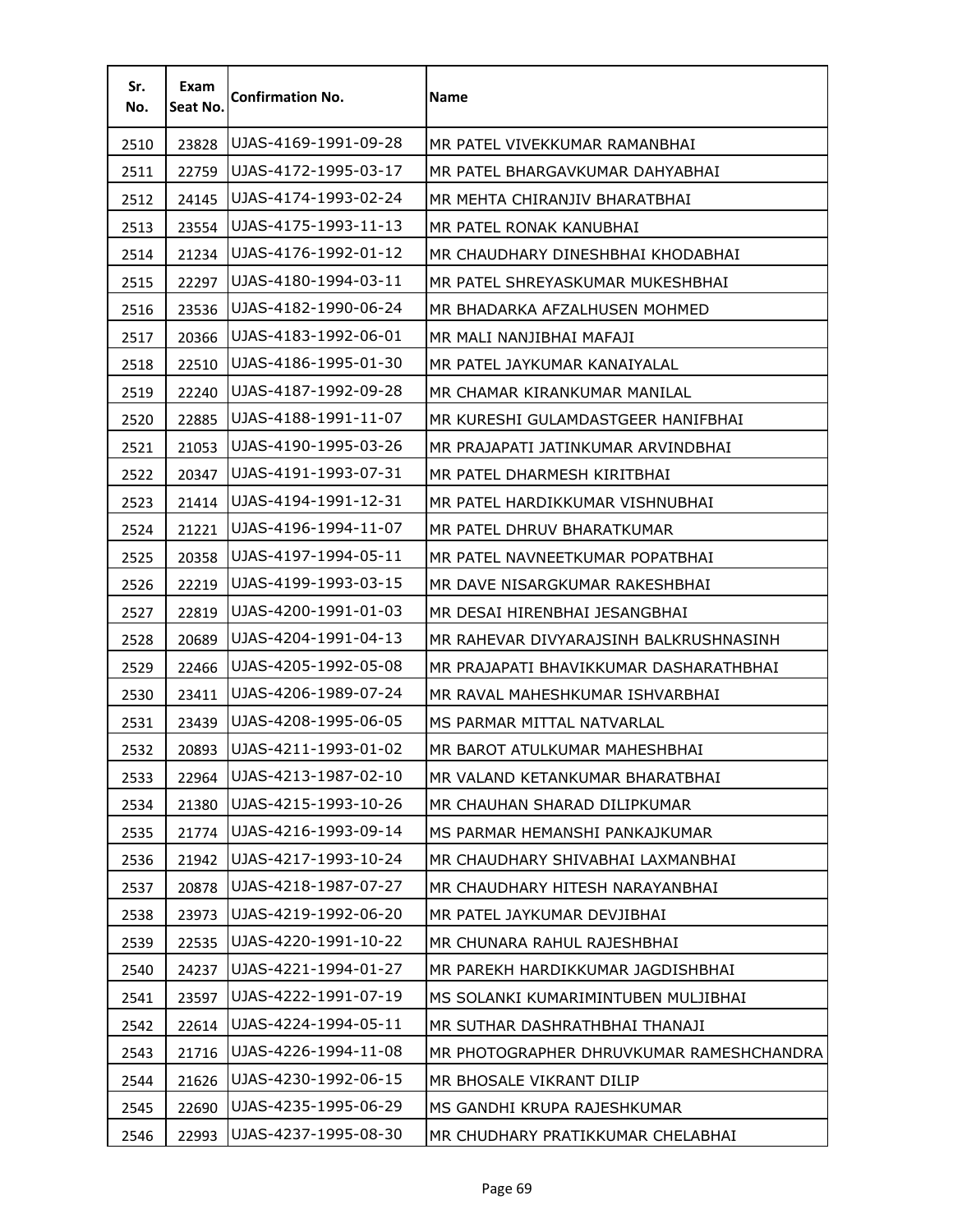| Sr.<br>No. | Exam<br>Seat No. | <b>Confirmation No.</b> | <b>Name</b>                        |
|------------|------------------|-------------------------|------------------------------------|
| 2547       | 21066            | UJAS-4238-1995-08-25    | MR RATHOD HARSH ARVINDBHAI         |
| 2548       | 20852            | UJAS-4240-1992-07-14    | MR PRAJAPATI BHAVESHKUMAR AMBALAL  |
| 2549       | 20354            | UJAS-4245-1994-01-30    | MR SHAH MILAN HEMANTKUMAR          |
| 2550       | 23691            | UJAS-4246-1995-05-30    | MR BAGODARIYA VINOD LABHUBHAI      |
| 2551       | 21088            | UJAS-4247-1994-01-12    | MR BHADRA KHUSHAL JAGDISH          |
| 2552       | 21855            | UJAS-4250-1993-02-15    | MR PATEL PIYALKUMAR SHAILESHBHAI   |
| 2553       | 21067            | UJAS-4254-1993-04-01    | MS PATEL BHARGAVIBEN DINESHBHAI    |
| 2554       | 24462            | UJAS-4255-1993-10-02    | MR PARMAR DIPAK RAMJIBHAI          |
| 2555       | 22455            | UJAS-4257-1995-03-01    | MR PATEL SUNNYKUMAR JITENDRAKUMAR  |
| 2556       | 22636            | UJAS-4258-1993-06-12    | MR PATEL SAURABHKUMAR KANUBHAI     |
| 2557       | 24155            | UJAS-4260-1994-12-24    | MR ASARI AAKASH BABUBHAI           |
| 2558       | 23083            | UJAS-4261-1993-10-01    | MR BHORANIYA DEVENDRA NATHABHAI    |
| 2559       | 21061            | UJAS-4263-1993-05-18    | MR SOLANKI ASHOK KHENGARBHAI       |
| 2560       | 23178            | UJAS-4265-1994-11-13    | MR BODAR SACHINKUMAR MUKESHBHAI    |
| 2561       | 21792            | UJAS-4266-1995-01-13    | MS RATHWA VAIBHAVIBEN ALKESHBHAI   |
| 2562       | 22334            | UJAS-4269-1995-08-03    | MR PRAJAPATI RONAK DIPAKBHAI       |
| 2563       | 20558            | UJAS-4271-1995-07-23    | MS PATEL VANDANABEN HASMUKHLAL     |
| 2564       | 23794            | UJAS-4274-1982-10-12    | MR PATEL ASHISHBHAI RAMESHBHAI     |
| 2565       | 22778            | UJAS-4275-1995-04-24    | MR MEER MAYURKUMAR MAGANBHAI       |
| 2566       | 22184            | UJAS-4276-1991-03-19    | MR SONI ARJUN DINESHBHAI           |
| 2567       | 21428            | UJAS-4277-1993-04-15    | MR HARAN JIGNESH HARISHBHAI        |
| 2568       | 23278            | UJAS-4278-1984-08-14    | MR PRAJAPATI SANDEEP RAMANLAL      |
| 2569       | 21636            | UJAS-4280-1995-02-18    | MR PRAJAPATI KETANBHAI GIRDHARBHAI |
| 2570       | 21525            | UJAS-4282-1991-03-01    | MR LAKUM BHAVESHKUMAR MADHAVJIBHAI |
| 2571       | 22563            | UJAS-4285-1991-08-01    | MS UPADHYAY HIRAL NARENDRAKUMAR    |
| 2572       | 23151            | UJAS-4289-1993-01-12    | MR ODEDRA KHODA NATHABHAI          |
| 2573       | 20396            | UJAS-4294-1995-05-22    | MR GAMIT SNEHALKUMAR BHARATBHAI    |
| 2574       | 21764            | UJAS-4296-1990-07-14    | MR PARMAR CHIRAGKUMAR JAGADISHBHAI |
| 2575       | 21178            | UJAS-4297-1995-08-18    | MR MODI BRIJESH MANISHKUMAR        |
| 2576       | 20492            | UJAS-4300-1988-12-28    | MR PATEL MITESHKUMAR GOVINDBHAI    |
| 2577       | 23921            | UJAS-4301-1995-02-07    | MR AMHEDA VASANTKUMAR HARESHBHAI   |
| 2578       | 21026            | UJAS-4302-1994-10-10    | MR RAVAL HARESHKUMAR NAGAJIBHAI    |
| 2579       | 20045            | UJAS-4303-1993-03-30    | MR THAKKAR KUNJAN RAMESHBHAI       |
| 2580       | 21320            | UJAS-4304-1995-06-27    | MR PRAJAPATI KETANKUMAR MANUBHAI   |
| 2581       | 23995            | UJAS-4305-1989-06-01    | MR SUTHAR VISHNUKUMAR HATHIBHAI    |
| 2582       | 20400            | UJAS-4306-1989-05-20    | MR PATEL RAKESHKUMAR ISHWARBHAI    |
| 2583       | 23219            | UJAS-4307-1995-06-27    | MR ROHIT KINSUKKUMAR KANUBHAI      |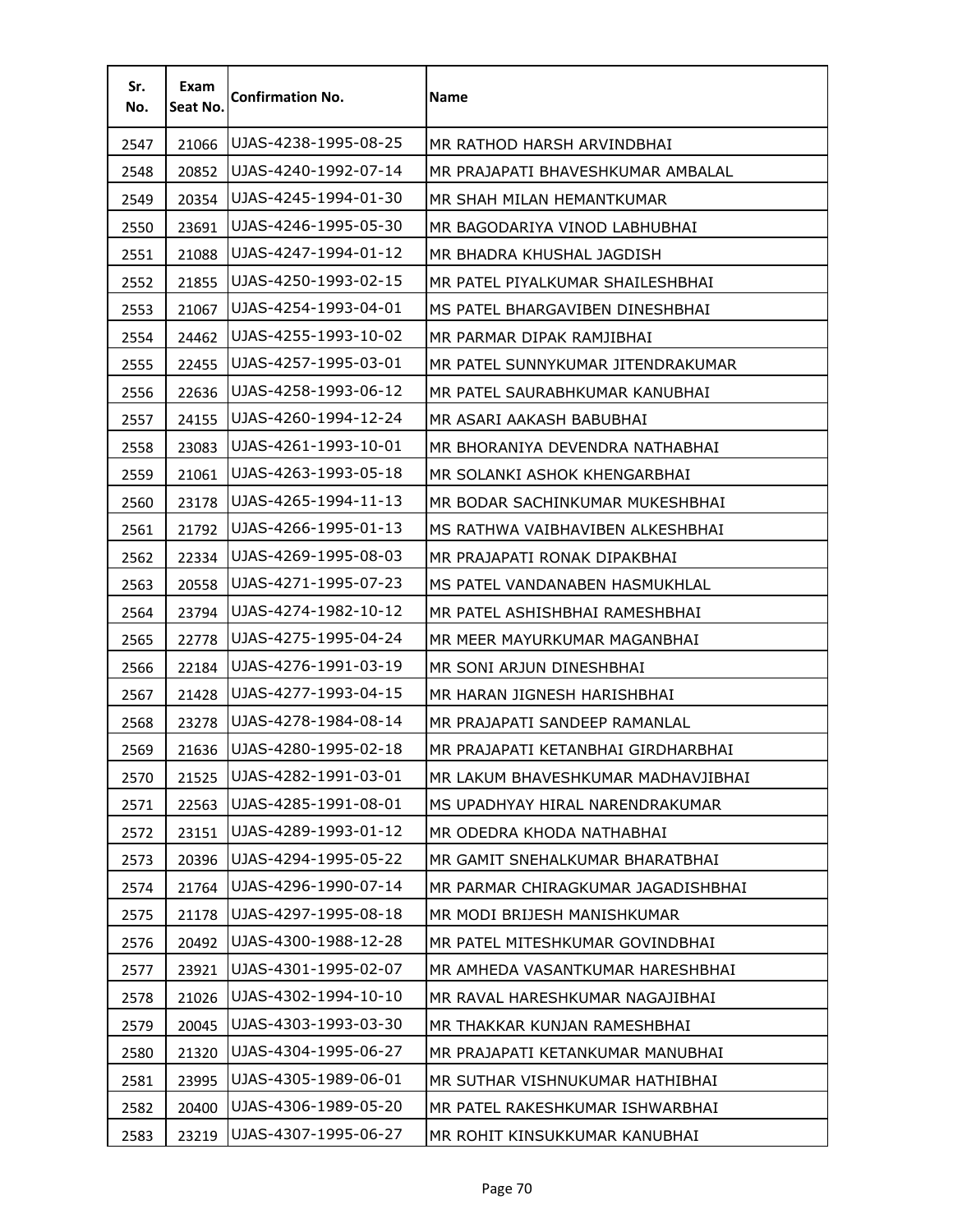| Sr.<br>No. | Exam<br>Seat No. | <b>Confirmation No.</b> | <b>Name</b>                           |
|------------|------------------|-------------------------|---------------------------------------|
| 2584       | 22395            | UJAS-4308-1992-09-06    | MR DIHORA RAMJIBHAI RAJUBHAI          |
| 2585       | 24436            | UJAS-4313-1994-12-08    | MR TAILOR SAGAR VASANTLAL             |
| 2586       | 20367            | UJAS-4315-1995-07-28    | MR TERAIYA MIRAJ RASIKLAL             |
| 2587       | 20704            | UJAS-4316-1994-11-23    | MR PATEL KISHANKUMAR DASHARATHBHAI    |
| 2588       | 22384            | UJAS-4317-1990-06-10    | MR RATHOD BHISHMASINH DILIPSINH       |
| 2589       | 23509            | UJAS-4318-1995-03-15    | MR SOLANKI MAYANKKUMAR KAMLESHBHAI    |
| 2590       | 21685            | UJAS-4319-1992-11-08    | MR PATEL SAMIR GIRISHBHAI             |
| 2591       | 20018            | UJAS-4321-1994-01-21    | MR VYAS ANANDKUMAR NAESHBHAI          |
| 2592       | 21107            | UJAS-4323-1992-07-29    | MR BAROT HARSHKUMAR NARAYANDAS        |
| 2593       | 21322            | UJAS-4325-1993-08-15    | MR GWALANI DEEPAKKUMAR OMPRAKASH      |
| 2594       | 20194            | UJAS-4327-1993-12-20    | MR GOYANI CHIRAGKUMAR NAGJIBHAI       |
| 2595       | 22584            | UJAS-4328-1987-02-07    | MR KAKKAD VIJAY DHIRAJLAL             |
| 2596       | 22989            | UJAS-4333-1994-12-11    | MR BHARWAD MEHULKUMAR RAMESHBHAI      |
| 2597       | 24326            | UJAS-4337-1995-07-19    | MR CHAUDHARY CHIRAGKUMAR BHARAMALBHAI |
| 2598       | 21213            | UJAS-4340-1991-09-12    | MR KAMADIA RAVI MAHESHBHAI            |
| 2599       | 22419            | UJAS-4343-1988-03-05    | MR PARMAR PRADIPKUMAR JETHABHAI       |
| 2600       | 20946            | UJAS-4346-1991-08-02    | MR PATEL ISHAN SANJAYKUMAR            |
| 2601       | 20640            | UJAS-4349-1992-11-01    | MR PRAJAPATI HITENKUMAR AMBALAL       |
| 2602       | 21638            | UJAS-4351-1995-07-04    | MR KAVAIYA MEHULKUMAR RASIKLAL        |
| 2603       | 20597            | UJAS-4352-1986-12-12    | MR MISTRY ACHALKUMAR BHULABHAI        |
| 2604       | 24000            | UJAS-4353-1994-10-18    | MR SHAH RUSHITKUMAR ASHOKBHAI         |
| 2605       | 20028            | UJAS-4355-1992-11-09    | MR BARAIYA MAYURKUMAR MADHUBHAI       |
| 2606       | 21429            | UJAS-4357-1991-07-29    | MR BHATT SAGAR JIGNESHBHAI            |
| 2607       | 20444            | UJAS-4358-1994-01-19    | MR PATEL DARSHAN MUKESHBHAI           |
| 2608       | 24532            | UJAS-4360-1990-12-30    | MR PATEL VISHALKUMAR JAYANTILAL       |
| 2609       | 20825            | UJAS-4361-1992-02-16    | MR PATEL DIKESHKUMAR KAUSHIKBHAI      |
| 2610       | 21534            | UJAS-4362-1994-08-01    | MR KANANI MAULIK PRAFULBHAI           |
| 2611       | 23868            | UJAS-4364-1994-11-16    | MR SOLANKI ABHIRAJSINH JANAKSINH      |
| 2612       | 21352            | UJAS-4365-1995-06-04    | MR PATEL HERRYKUMAR JAYESHBHAI        |
| 2613       | 21032            | UJAS-4366-1992-06-01    | MR DESAI VRUNKUMAR HEMANTBHAI         |
| 2614       | 20034            | UJAS-4368-1994-04-22    | MR SATHWARA MEHUL SURESHBHAI          |
| 2615       | 22765            | UJAS-4369-1993-02-16    | MR KANSAGARA BHAVIKKUMAR RAMESHBHAI   |
| 2616       | 20430            | UJAS-4372-1995-08-14    | MR DEVANG DINESHBHAI BHAYANI          |
| 2617       | 20926            | UJAS-4373-1993-06-03    | MR GOLAKIYA RITINKUMAR VALLABHBHAI    |
| 2618       | 23000            | UJAS-4375-1994-02-14    | MR MENDAPARA CHINTAN VINODBHAI        |
| 2619       | 23169            | UJAS-4376-1992-12-03    | MR NAYI SACHINKUMAR POPATBHAI         |
| 2620       | 23539            | UJAS-4377-1995-08-21    | MR KAMBALIYA GOVIND DEVAYATBHAI       |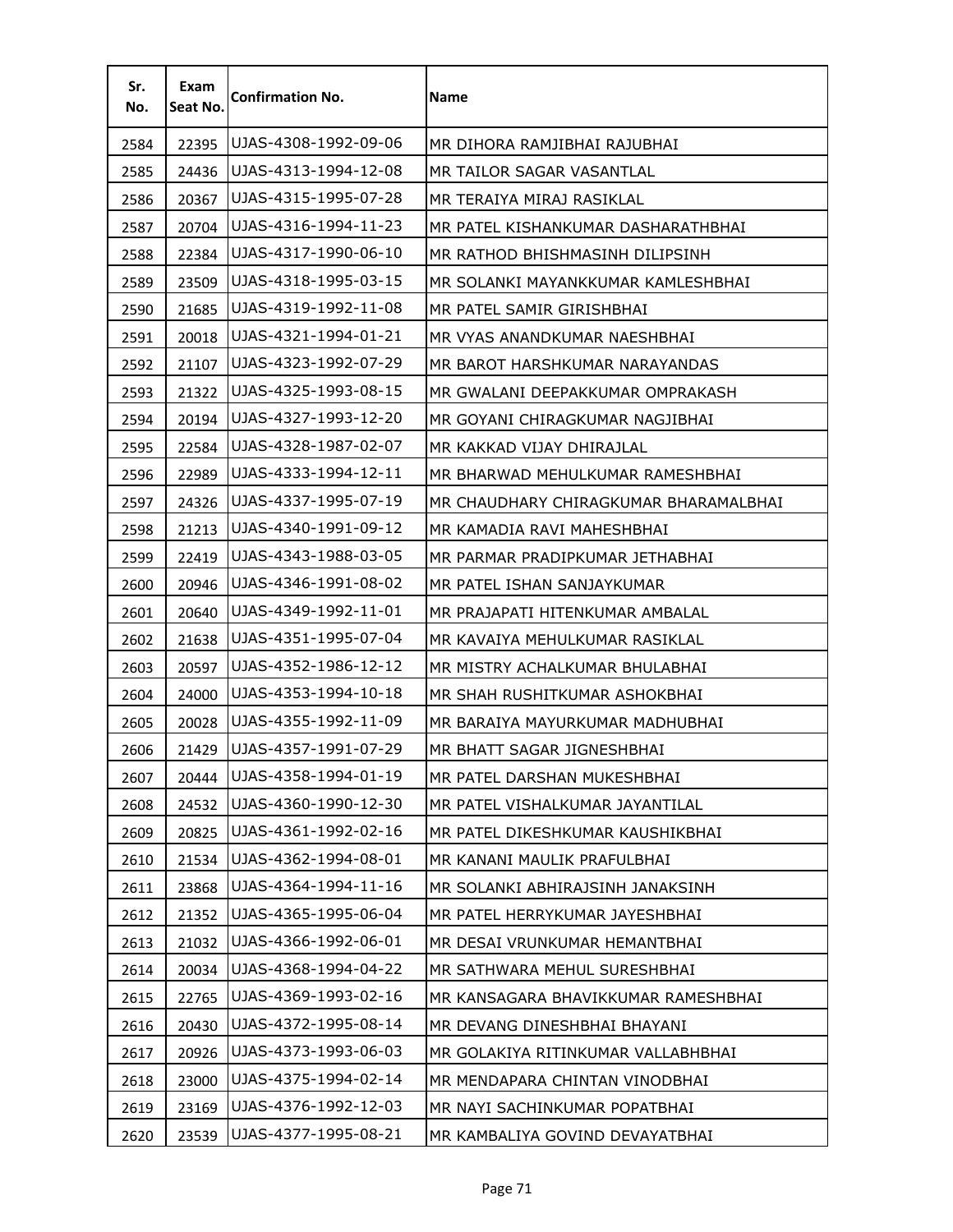| Sr.<br>No. | Exam<br>Seat No. | <b>Confirmation No.</b> | Name                                   |
|------------|------------------|-------------------------|----------------------------------------|
| 2621       | 20305            | UJAS-4380-1994-09-15    | MR PATEL JAYKUMAR KAMLESHBHAI          |
| 2622       | 21703            | UJAS-4382-1987-09-27    | MR PUROHIT HARDIK RASIKLAL             |
| 2623       | 21673            | UJAS-4384-1995-02-02    | MR SHAKTISINH JIVABHAI ZALA            |
| 2624       | 20232            | UJAS-4385-1995-08-24    | MR BHATT HARSHKUMAR ANILKUMAR          |
| 2625       | 23834            | UJAS-4387-1995-06-15    | MR PANDYA BHAVIK GUNVANTRAY            |
| 2626       | 20074            | UJAS-4388-1991-03-13    | MR SONI JAYESHKUMAR PARESHBHAI         |
| 2627       | 21875            | UJAS-4389-1993-03-10    | MR VANVI PRAFULL RAMAJIBHAI            |
| 2628       | 22556            | UJAS-4390-1990-11-21    | MR CHAUHAN JIGNESHKUMAR DEVJIBHAI      |
| 2629       | 21661            | UJAS-4391-1991-01-12    | MR VANALIYA NARESHKUMAR THAKARSHIBHAI  |
| 2630       | 21957            | UJAS-4395-1992-04-17    | MR LATHIYA SANJAYKUMAR HASMUKHBHAI     |
| 2631       | 23065            | UJAS-4396-1982-09-12    | MR KHUMAN KAMALKUMAR PALAJIBHAI        |
| 2632       | 23803            | UJAS-4399-1994-02-16    | MS JOSHI AARJU RAJENDRAKUMAR           |
| 2633       | 20310            | UJAS-4400-1995-05-07    | MR PRAJAPATI ANKITKUMAR HARGOVANDAS    |
| 2634       | 22747            | UJAS-4401-1994-06-06    | MR KALSARIYA ARVINDKUMAR MADHUBHAI     |
| 2635       | 20223            | UJAS-4402-1994-02-18    | MR KARENA VIRAMBHAI KHIMABHAI          |
| 2636       | 20727            | UJAS-4404-1992-08-28    | MR RATHOD PRATIK DIVYAPRAKASH.         |
| 2637       | 22428            | UJAS-4405-1991-09-29    | MR PATEL BRIJESHKUMAR JAYANTILAL       |
| 2638       | 22654            | UJAS-4406-1994-10-26    | MR BARAD VISHALKUMAR BHANABHAI         |
| 2639       | 22595            | UJAS-4407-1991-12-15    | MR JAIN CHINTU BANSIBHAI               |
| 2640       | 21770            | UJAS-4408-1994-05-16    | MR RANA HIREN GOPALDAS                 |
| 2641       | 20518            | UJAS-4409-1992-12-18    | MR JADAV PRASHANT HASMUKHBHAI          |
| 2642       | 21785            | UJAS-4410-1995-02-06    | MR VAGHELA APURVA HARISHBHAI           |
| 2643       | 21071            | UJAS-4413-1993-12-08    | MR PANCHAL PRAGNESHKUMAR JITENDRAKUMAR |
| 2644       | 20285            | UJAS-4415-1989-03-04    | MR PATEL DHARMENDRA VITTHALBHAI        |
| 2645       | 22932            | UJAS-4417-1993-07-09    | MR KALENA SAGARKUMAR SURESHBHAI        |
| 2646       | 24150            | UJAS-4419-1994-01-22    | MR SURANI UMANG PARESHBHAI             |
| 2647       | 20007            | UJAS-4420-1991-07-16    | MR PRAJAPATI PRITESHKUMAR DINESHBHAI   |
| 2648       | 22716            | UJAS-4423-1995-08-18    | MR KATARIYA HITESH VIRABHAI            |
| 2649       | 24480            | UJAS-4425-1990-11-14    | MR PRAJAPATI PRATIKKUMAR AMRUTBHAI     |
| 2650       | 20705            | UJAS-4427-1993-01-17    | MR GOHEL RAJENDRASINH MAHENDRASINH     |
| 2651       | 22373            | UJAS-4431-1992-09-14    | MR PATEL NIKESHKUMAR CHATURBHAI        |
| 2652       | 20302            | UJAS-4436-1993-06-28    | MR CHAUHAN PRATIKKUMAR RAMESHCHANDRA   |
| 2653       | 20048            | UJAS-4438-1994-06-02    | MR SAVALIYA SACHIN DAMJIBHAI           |
| 2654       | 21264            | UJAS-4440-1993-10-28    | MR GAMI DILIPKUMAR SHAMALBHAI          |
| 2655       | 20563            | UJAS-4442-1992-07-21    | MR PANDYA HARESHKUMAR PRAVINBHAI       |
| 2656       | 22274            | UJAS-4444-1991-09-15    | MR ACHARYA NIHAR DINESHBHAI            |
| 2657       | 23322            | UJAS-4445-1995-03-11    | MS PRAJAPATI KINNARI DINESHBHAI        |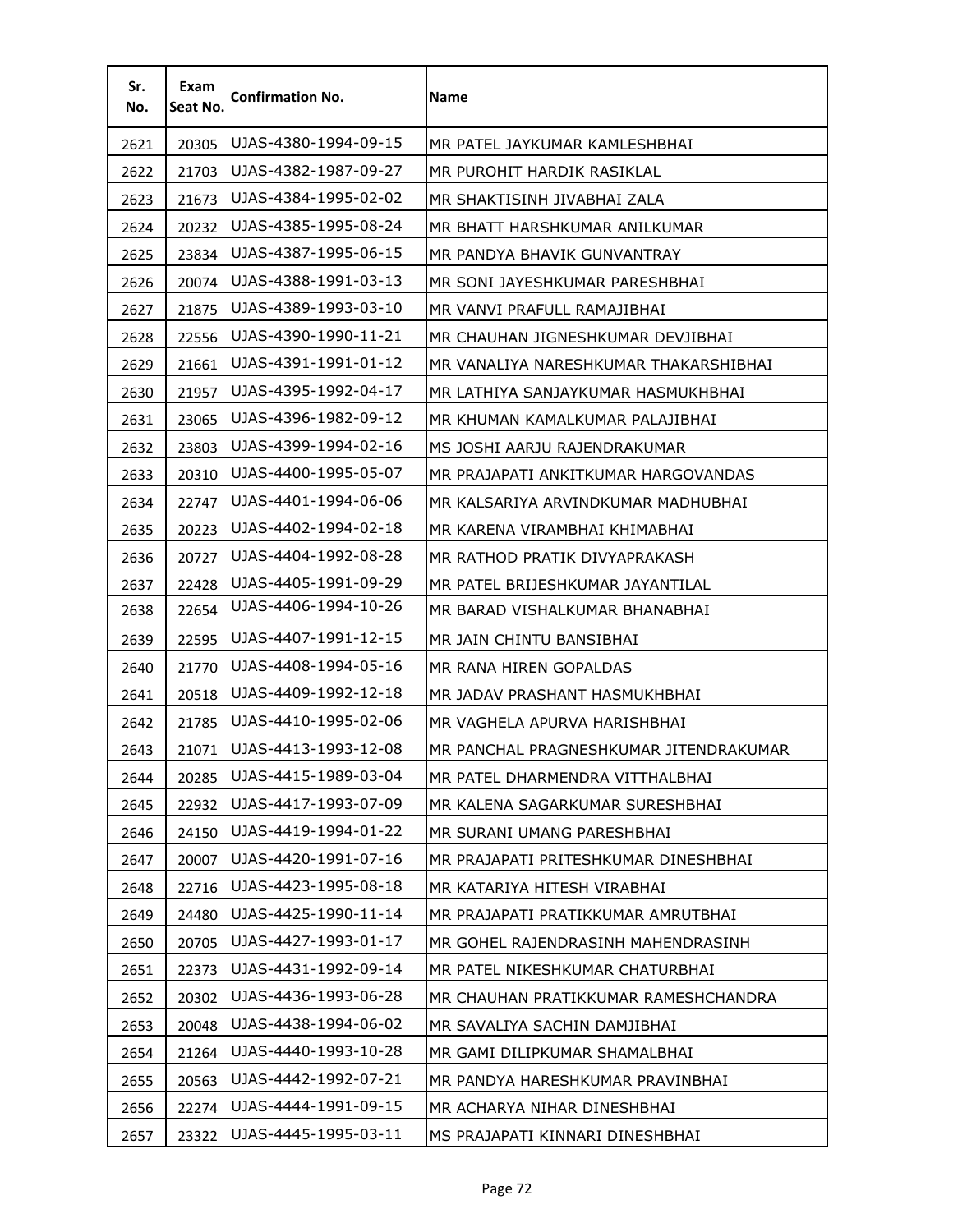| Sr.<br>No. | Exam<br>Seat No. | <b>Confirmation No.</b> | Name                                |
|------------|------------------|-------------------------|-------------------------------------|
| 2658       | 24280            | UJAS-4446-1994-06-21    | MR RAMI RUSHIKESH PRAVINBHAI        |
| 2659       | 22774            | UJAS-4448-1992-07-18    | MR BHATT GAUTAM VINODBHAI           |
| 2660       | 22767            | UJAS-4449-1992-06-16    | MR PATIL HIMANSHU KANTIBHAI         |
| 2661       | 22608            | UJAS-4450-1995-07-22    | MR DAVE VIJAY INDRAVADANBHAI        |
| 2662       | 21593            | UJAS-4453-1994-10-13    | MR SHAH JAYKUMAR JITENDRAKUMAR      |
| 2663       | 22415            | UJAS-4454-1989-06-04    | MR PATEL DAHYABHAI KHEMASIBHAI      |
| 2664       | 24216            | UJAS-4455-1994-02-18    | MR MEHTA ABHIKUMAR YOGESHKUMAR      |
| 2665       | 20730            | UJAS-4456-1993-01-26    | MR PATEL SANKET SHAILESHKUMAR       |
| 2666       | 21650            | UJAS-4458-1994-06-07    | MR PATEL VAIBHAVKUMAR MAHESHBHAI    |
| 2667       | 22340            | UJAS-4459-1995-08-25    | MR PATEL HEMANG KAMLESHKUMAR        |
| 2668       | 24044            | UJAS-4461-1991-10-21    | MR PATEL DEVANGKUMAR ASHVINBHAI     |
| 2669       | 23166            | UJAS-4464-1995-02-15    | MR NAI HARESHKUMAR MANUBHAI         |
| 2670       | 24184            | UJAS-4465-1991-12-08    | MR RAVAL DHEERAJKUMAR AMRUTLAL      |
| 2671       | 20114            | UJAS-4469-1990-10-30    | MR CHUDASAMA SAGARKUMAR KANTIBHAI   |
| 2672       | 22600            | UJAS-4471-1993-12-26    | MR PARMAR VISHALKUMAR VINUBHAI      |
| 2673       | 24069            | UJAS-4472-1993-03-18    | MR CHAUDHARY PRAKASHBHAI PRAVINBHAI |
| 2674       | 24375            | UJAS-4473-1995-04-10    | MR MEHTA HARSH NARESHBHAI           |
| 2675       | 24357            | UJAS-4474-1995-08-14    | MS ROJIVADIYA DARSHITA MAHENDRABHAI |
| 2676       | 20081            | UJAS-4475-1994-09-01    | MR PATEL KRUNAL MAHENDRABHAI        |
| 2677       | 22679            | UJAS-4477-1993-03-07    | MR BALDANIYA MANISH LUMBHABHAI      |
| 2678       | 22001            | UJAS-4478-1994-06-20    | MR MISTRY RAJATKUMAR YOGESHKUMAR    |
| 2679       | 22393            | UJAS-4480-1993-11-12    | MR DESAI SANJAYKUMAR VARSIBHAI      |
| 2680       | 23495            | UJAS-4481-1994-06-05    | MR KAPADIA JOYEB BURHANUDDIN        |
| 2681       | 22257            | UJAS-4482-1989-09-06    | MR LADUMOR JAYSUKH LUMBHABHAI       |
| 2682       | 20301            | UJAS-4483-1995-03-03    | MR JOSHI DEVAL RAJESHBHAI           |
| 2683       | 23565            | UJAS-4484-1995-01-31    | MR KOREEYA JAYENDRA JITENDRAKUMAR   |
| 2684       | 22411            | UJAS-4485-1994-01-17    | MR DESAI DILIPKUMAR MAHESHBHAI      |
| 2685       | 22463            | UJAS-4486-1994-09-17    | MR VAGHELA SUNIL CHANDUBHAI         |
| 2686       | 23693            | UJAS-4488-1994-02-23    | MR BHAMAT HITRAJKUNVAR DALSUKHBHAI  |
| 2687       | 22198            | UJAS-4489-1995-08-02    | MR RAJPUT SHIVAMSINGH ASHOKBHAI     |
| 2688       | 20743            | UJAS-4491-1993-11-30    | MR PATEL VIHANG DASHRATHBHAI        |
| 2689       | 24233            | UJAS-4492-1991-07-23    | MR PARMAR DHANANJAY DIPAKBHAI       |
| 2690       | 23171            | UJAS-4494-1994-12-06    | MR GHORI JITENDRABHAI DHARAMSHIBHAI |
| 2691       | 22596            | UJAS-4495-1989-08-31    | MR PARMAR MEHULKUMAR FARASHURAM     |
| 2692       | 20069            | UJAS-4497-1993-06-08    | MR JADAV VIJAYKUMAR BALDEVBHAI      |
| 2693       | 20169            | UJAS-4500-1995-08-21    | MRS PATEL KINJAL HARSHADBHAI        |
| 2694       | 20679            | UJAS-4501-1990-10-12    | MR PATEL HITESHKUMAR PRAHLADBHAI    |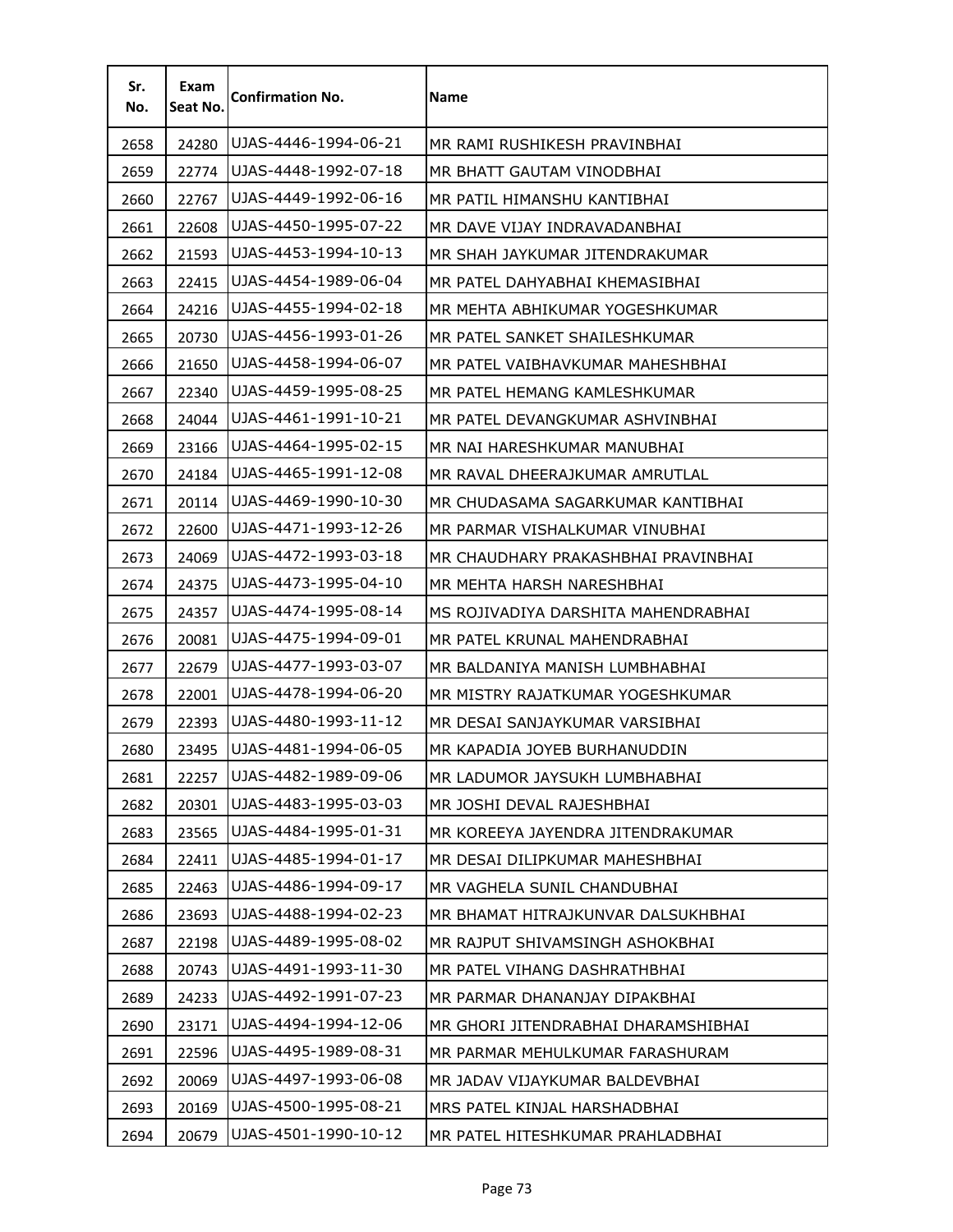| Sr.<br>No. | Exam<br>Seat No. | <b>Confirmation No.</b> | <b>Name</b>                          |
|------------|------------------|-------------------------|--------------------------------------|
| 2695       | 21618            | UJAS-4506-1992-08-15    | MR KANANI VIMAL KANUBHAI             |
| 2696       | 23637            | UJAS-4510-1995-04-10    | MR KHERALA HIRENKUMAR CHANDUBHAI     |
| 2697       | 21195            | UJAS-4511-1991-03-30    | MR SOLANKI PIYUSH ISHWARLAL          |
| 2698       | 23306            | UJAS-4513-1994-12-29    | MR VASOYA AMITKUMAR MANSUKHBHAI      |
| 2699       | 20841            | UJAS-4515-1994-03-19    | MR GARASIYA UMESHKUMAR RAVAJIBHAI    |
| 2700       | 23302            | UJAS-4516-1992-06-01    | MR CHAUHAN GENABHAI JODHABHAI        |
| 2701       | 23531            | UJAS-4518-1993-07-09    | MR SENTA PRADIP MAGANBHAI            |
| 2702       | 22522            | UJAS-4519-1995-04-01    | MR BAGUL AMIT SUHAS                  |
| 2703       | 21927            | UJAS-4520-1991-05-14    | MR PATEL VISHVAJITKUMAR JAGDISHBHAI  |
| 2704       | 24504            | UJAS-4521-1994-09-02    | MR PANDYA KALPESHKUMAR RAJENDRAKUMAR |
| 2705       | 20801            | UJAS-4522-1993-10-13    | MR BHALANI MOHIT JAYANTILAL          |
| 2706       | 23589            | UJAS-4527-1990-05-13    | MR PATEL DHAVALKUMAR ARVINDBHAI      |
| 2707       | 21274            | UJAS-4529-1992-11-19    | MR PATEL MAYURBHAI JOITABHAI         |
| 2708       | 20166            | UJAS-4530-1994-02-01    | MR PRAJAPATI HIMANSHU BHANUBHAI      |
| 2709       | 20365            | UJAS-4531-1991-04-08    | MR PATEL JAYESHKUMAR JERAMBHAI       |
| 2710       | 23759            | UJAS-4533-1993-09-01    | MR MANKNOJIYA KARIMMAHMAD RASULBHAI  |
| 2711       | 20144            | UJAS-4534-1991-01-02    | MR MEMAN MAHMADSOYEL FAJALMAHMAD     |
| 2712       | 20283            | UJAS-4535-1993-09-01    | MR PATEL SACHINKUMAR SURESHBHAI      |
| 2713       | 21909            | UJAS-4536-1992-12-04    | MR MISTRY CHIRAGKUMAR RAJESHBHAI     |
| 2714       | 23035            | UJAS-4539-1994-12-07    | MR VORA SOHIL AADAMBHAI              |
| 2715       | 21823            | UJAS-4543-1990-10-21    | MR PATEL TEJASBHAI JITENDRABHAI      |
| 2716       | 22552            | UJAS-4544-1993-07-06    | MR DARAJI KALPESHKUMAR CHATURBHAI    |
| 2717       | 22044            | UJAS-4545-1986-04-11    | MR PATEL AJAYKUMAR JAGDISHBHAI       |
| 2718       | 21198            | UJAS-4547-1991-08-18    | MR CHHIMPA PAWAN KUMAR TOLA RAM      |
| 2719       | 23606            | UJAS-4549-1992-10-16    | MR OZA URVISH DEVANSHBHAI            |
| 2720       | 22994            | UJAS-4552-1991-03-17    | MR PARMAR DEEPAKKUMAR RAMANBHAI      |
| 2721       | 23452            | UJAS-4555-1985-12-05    | MR KATARA KAMLESHBHAI PRABHUDAS      |
| 2722       | 22979            | UJAS-4556-1991-09-15    | MR MODI NIMESHKUMAR GOVINDBHAI       |
| 2723       | 23307            | UJAS-4559-1989-11-25    | MR GAMIT MAYURKUMAR UKAJIBHAI        |
| 2724       | 24417            | UJAS-4560-1995-11-21    | MRS PATEL ROSHANIBAHEN DINESHKUMAR   |
| 2725       | 22067            | UJAS-4561-1990-09-06    | MR RAMI SANDEEP MANUBHAI             |
| 2726       | 23203            | UJAS-4562-1992-04-07    | MR BAROT BRIJESHKUMAR KANUBHAI       |
| 2727       | 21260            | UJAS-4563-1992-09-10    | MR PATEL SACCHIN KUMAR SURESHBHAI    |
| 2728       | 24303            | UJAS-4566-1994-10-24    | MR SONI JAYDEEP VIJAYKUMAR           |
| 2729       | 24249            | UJAS-4567-1991-12-01    | MR CHAUDHARY PINTUKUMAR GANESHBHAI   |
| 2730       | 21521            | UJAS-4568-1990-01-05    | MR CHAUDHARI CHIRAGKUMAR BABABHAI    |
| 2731       | 21812            | UJAS-4570-1992-08-04    | MR MAKADIYA HARDEV VRUJLAL           |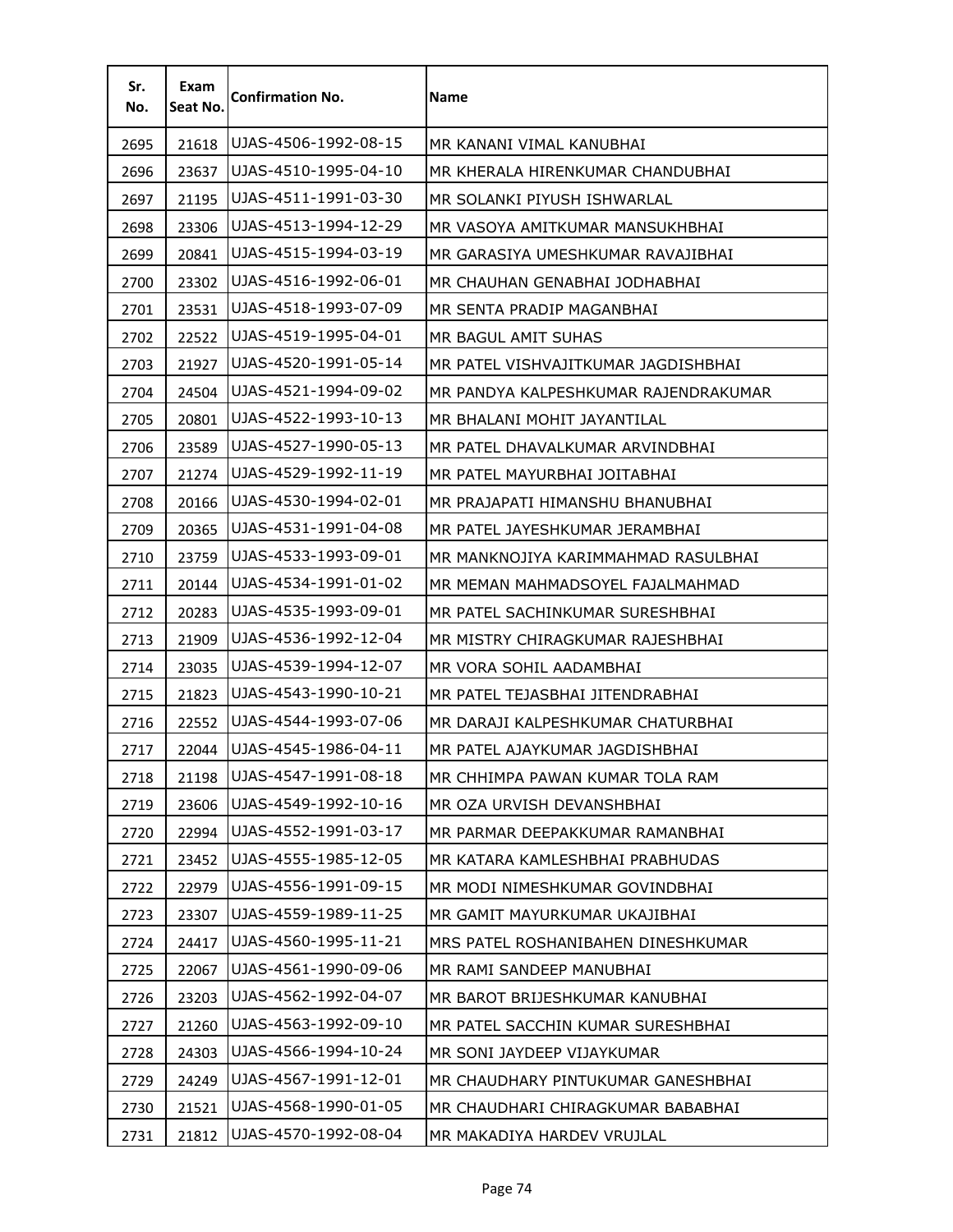| Sr.<br>No. | Exam<br>Seat No. | <b>Confirmation No.</b> | <b>Name</b>                           |
|------------|------------------|-------------------------|---------------------------------------|
| 2732       | 20844            | UJAS-4571-1992-04-01    | MR MEHTA SAUMIL MAHESHKUMAR           |
| 2733       | 22379            | UJAS-4575-1993-08-12    | MR PATEL VIPUL SATISHBHAI             |
| 2734       | 23324            | UJAS-4577-1995-03-07    | MS DAMOR ALPABEN LAXMANBHAI           |
| 2735       | 20846            | UJAS-4578-1989-08-18    | MR RAVAT SAGAR RAMNIKBHAI             |
| 2736       | 22945            | UJAS-4581-1993-04-17    | MR NANDOLIYA SANKET DAMJIBHAI         |
| 2737       | 24071            | UJAS-4584-1990-02-12    | MR RAWAL PARTH BIPINBHAI              |
| 2738       | 23738            | UJAS-4586-1995-06-05    | MR JANI MARMIK KALPESHBHAI            |
| 2739       | 23210            | UJAS-4588-1991-11-28    | MR BRAHMBHATT MANASKUMAR KAMLESHKUMAR |
| 2740       | 20865            | UJAS-4590-1993-05-13    | MR PATEL JVALANTKUMAR DHIRUBHAI       |
| 2741       | 20863            | UJAS-4592-1991-08-30    | MR PATEL ANKITKUMAR SURESHBHAI        |
| 2742       | 20508            | UJAS-4595-1994-08-17    | MR PATEL DHAVALKUMAR ASHWINBHAI       |
| 2743       | 22930            | UJAS-4598-1995-06-19    | MR CHAUDHARI GIRISHKUMAR DYARABHAI    |
| 2744       | 21327            | UJAS-4599-1994-05-18    | MS GADHVI MANSI RAJESHBHAI            |
| 2745       | 21756            | UJAS-4601-1994-06-08    | MR PATEL UTKARSHKUMAR BHIKHABHAI      |
| 2746       | 21692            | UJAS-4603-1990-11-30    | MR SOLANKI LAXMAN RAMA                |
| 2747       | 24219            | UJAS-4604-1995-07-06    | MR VYAS PRATIK MUKESHBHAI             |
| 2748       | 24381            | UJAS-4605-1992-06-09    | MR SONI PRATIKKUMAR MAHENDRAKUMAR     |
| 2749       | 22074            | UJAS-4606-1990-11-24    | MR VAGHANI JIGNESHKUMAR BALUBHAI      |
| 2750       | 23950            | UJAS-4609-1993-06-08    | MR KAKADIYA JAYDIP DINESHBHAI         |
| 2751       | 22332            | UJAS-4610-1995-02-14    | MS PATEL HIRALBEN KAMLESHBHAI         |
| 2752       | 23217            | UJAS-4611-1995-05-01    | MS CHAUHAN AJITKUMAR SAVABHAI         |
| 2753       | 22812            | UJAS-4612-1994-11-13    | MR DARJI DIVYANGKUMAR UMESHKUMAR      |
| 2754       | 21905            | UJAS-4614-1995-07-23    | MR MODI VISHAL DILIPBHAI              |
| 2755       | 23725            | UJAS-4615-1993-11-25    | MS PATEL ZINAL RAJULBHAI              |
| 2756       | 22252            | UJAS-4616-1994-08-15    | MS DARJI NAMRATABAHEN ARVINDBHAI      |
| 2757       | 24208            | UJAS-4619-1994-11-13    | MR DODIYA YUVRAJSANG BHAGAVANBHAI     |
| 2758       | 24074            | UJAS-4621-1994-05-26    | MR KANDHANI ANAND KARABHAI            |
| 2759       | 20314            | UJAS-4622-1994-06-28    | MR SOLANKI SACHINKUMAR KISHORBHAI     |
| 2760       | 24121            | UJAS-4623-1988-04-11    | MR PATEL JATINKUMAR GURUBHAI          |
| 2761       | 24236            | UJAS-4625-1992-05-26    | MR DHADUK GOPALBHAI PRAVINBHAI        |
| 2762       | 21647            | UJAS-4626-1995-08-12    | MR JADEJA SHAILENDRASINH JUVANSINH    |
| 2763       | 20805            | UJAS-4628-1992-01-16    | MR PATEL VISHALKUMAR RAJENDRAKUMAR    |
| 2764       | 23822            | UJAS-4629-1995-04-07    | MR PRAJAPATI MUNESHKSUMAR BHAGABHAI   |
| 2765       | 21895            | UJAS-4631-1993-05-31    | MR PATANI PARESHKUMAR RAMESHBHAI      |
| 2766       | 20037            | UJAS-4632-1988-11-27    | MR RADADIYA KAPIL PRAVINBHAI          |
| 2767       | 22763            | UJAS-4633-1993-08-25    | MR PRAJAPATI NIKUNJ SHANKARBHAI       |
| 2768       | 24090            | UJAS-4634-1992-08-11    | MR PATEL BHARGAVKUMAR JAYENDRABHAI    |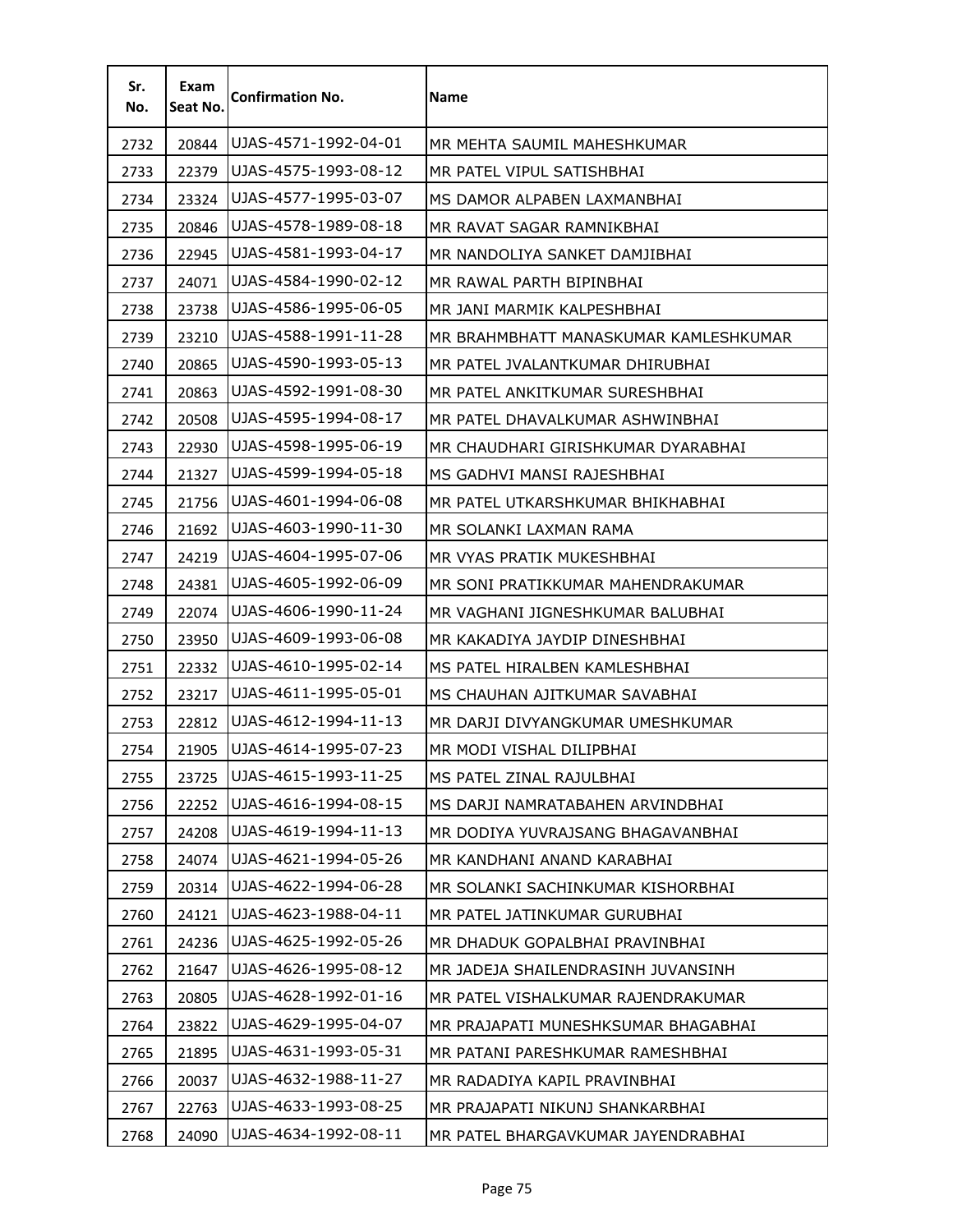| Sr.<br>No. | Exam<br>Seat No. | <b>Confirmation No.</b> | Name                                   |
|------------|------------------|-------------------------|----------------------------------------|
| 2769       | 23158            | UJAS-4635-1990-07-22    | MR CHAUHAN HARENDRASINH PRAVINSINH     |
| 2770       | 22473            | UJAS-4637-1995-02-10    | MR RATHOD BHADRASINH THAKORBHAI        |
| 2771       | 20673            | UJAS-4638-1993-11-29    | MR SHAH VISHALKUMAR JITENDRABHAI       |
| 2772       | 23492            | UJAS-4639-1985-09-27    | MR CHAUDHARY SANJAYKUMAR HARIBHAI      |
| 2773       | 23320            | UJAS-4640-1994-10-03    | MR RAVAL MEHULKUMAR RAMESHBHAI         |
| 2774       | 22037            | UJAS-4643-1995-05-01    | MR MODI VISHAL KAMLESHBHAI             |
| 2775       | 21594            | UJAS-4644-1995-05-22    | MR PATEL SARTHAKKUMAR DASHRATHBHAI     |
| 2776       | 20514            | UJAS-4646-1994-08-30    | MR GAJERA SAGAR MANSUKHBHAI            |
| 2777       | 23957            | UJAS-4647-1993-12-22    | MR CHAUDHARI CHIRAG NARANBHAI          |
| 2778       | 22086            | UJAS-4648-1995-01-20    | MS KANADHIYA MANALI CHETANBHAI         |
| 2779       | 22402            | UJAS-4649-1983-01-22    | MRS RATHORE SANDHYA PRADUMN SINH       |
| 2780       | 20255            | UJAS-4650-1994-11-04    | MR BHATHAWALA RAJAT KIRITKUMAR         |
| 2781       | 20717            | UJAS-4651-1984-05-11    | MR BHAVSAR PRAMIT GHANSHAYAMBHAI       |
| 2782       | 22820            | UJAS-4652-1994-05-20    | MR CHAUHAN PRAGNESHKUMAR CHHAGANBHAI   |
| 2783       | 22635            | UJAS-4653-1992-06-20    | MR PATEL SANDEEPKUMAR RAVCHANDBHAI     |
| 2784       | 22772            | UJAS-4655-1991-06-30    | MRS PATEL PALAK BABUBHAI               |
| 2785       | 20222            | UJAS-4656-1994-12-03    | MR HIRAGAR SACHINKUMAR VIRARAM         |
| 2786       | 21801            | UJAS-4658-1994-06-07    | MR DHARAJIYA HASHMUKHBHAI RAYSANGBHAI  |
| 2787       | 23658            | UJAS-4659-1992-10-26    | MR GAMIT RITESHKUMAR VECHANBHAI        |
| 2788       | 23028            | UJAS-4661-1985-04-04    | MR RAMI MAULIN NARANBHAI               |
| 2789       | 24517            | UJAS-4662-1991-08-23    | MR PATEL JIGAR GHANSHYAMBHAI           |
| 2790       | 20762            | UJAS-4663-1993-12-23    | MR MATANG DAMJI JAYMAL                 |
| 2791       | 23979            | UJAS-4664-1992-07-13    | MR PRAJAPATI DHARMESH DINESHBHAI       |
| 2792       | 22587            | UJAS-4666-1993-07-30    | MR PRAJAPATI BHAVESH KUMAR ARAVINDBHAI |
| 2793       | 21675            | UJAS-4668-1995-01-09    | MR PATEL PANKAJKUMAR SHANTILAL         |
| 2794       | 20867            | UJAS-4670-1995-03-07    | MR PARMAR VISHAL BATUKBHAI             |
| 2795       | 23443            | UJAS-4671-1990-05-10    | MR PRAJAPATI JETARAM OKHARAM           |
| 2796       | 20420            | UJAS-4674-1994-07-02    | MR VARA ANKUR RAMNIKLAL                |
| 2797       | 22302            | UJAS-4675-1990-11-11    | MS KANJAREEYA MEETALBEN LALJEEBHAI     |
| 2798       | 21988            | UJAS-4676-1993-11-15    | MR GANDHI NISHANT LALABHAI             |
| 2799       | 20009            | UJAS-4678-1991-04-02    | MR VAVAIYA TUSHAR RAJNIKANTBHAI        |
| 2800       | 23358            | UJAS-4680-1995-06-21    | MR CHOTALIYA DUSHYANT ASHOKBHAI        |
| 2801       | 22498            | UJAS-4681-1987-05-23    | MR PATEL PUSHPAK BABULAL               |
| 2802       | 21916            | UJAS-4682-1983-12-08    | MR KHALAS SANNY NATVARLAL              |
| 2803       | 24098            | UJAS-4683-1987-06-16    | MR PATEL JAYKUMAR RAVINDRAKUMAR        |
| 2804       | 21108            | UJAS-4684-1993-09-28    | MR PARMAR SURENDRASINH PRAVINSINH      |
| 2805       | 23333            | UJAS-4685-1991-02-18    | MR VADALIYA CHIRAGKUMAR MAGANBHAI      |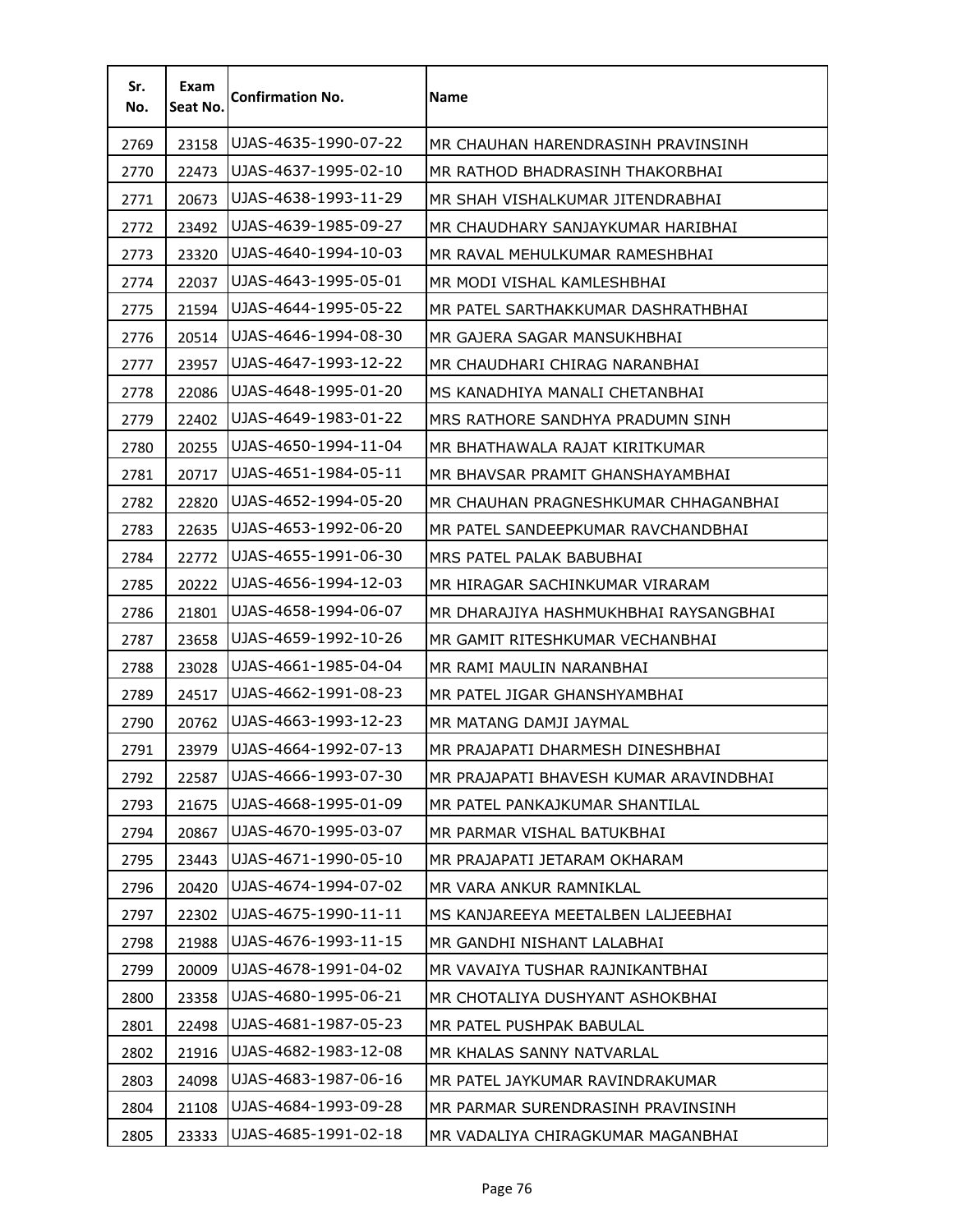| Sr.<br>No. | Exam<br>Seat No. | <b>Confirmation No.</b> | <b>Name</b>                        |
|------------|------------------|-------------------------|------------------------------------|
| 2806       | 21296            | UJAS-4686-1992-02-03    | MR PRAJAPATI JAYKUMAR BABULAL      |
| 2807       | 24510            | UJAS-4688-1992-02-25    | MR PATEL NIMESHKUMAR NATHUBHAI     |
| 2808       | 21809            | UJAS-4690-1991-09-28    | MR MAKWANA VINUBHAI KHEMCHANDBHAI  |
| 2809       | 21689            | UJAS-4691-1994-10-14    | MR PATEL SAGARBHAI PANDURANG       |
| 2810       | 22869            | UJAS-4692-1994-01-10    | MR PATEL DHRUVIL JAGDISHBHAI       |
| 2811       | 21003            | UJAS-4696-1994-04-16    | MR PATEL KULDIPKUMAR RAKESHBHAI    |
| 2812       | 20213            | UJAS-4698-1995-08-08    | MR PATEL DHRUV BHARATKUMAR         |
| 2813       | 23449            | UJAS-4700-1994-12-11    | MR KAYASTH RAHUL VIJAYKUMAR        |
| 2814       | 24468            | UJAS-4701-1993-11-07    | MR PANCHAL HITESH RAMANBHAI        |
| 2815       | 23276            | UJAS-4702-1992-03-12    | MR KARELIYA KAUSHAL NAVINCHANDRA   |
| 2816       | 23150            | UJAS-4707-1995-06-14    | MR DHUSA DHAVALKUMAR BABUBHAI      |
| 2817       | 22017            | UJAS-4708-1994-02-27    | MS MIRZA IRAM GULAMSABIR           |
| 2818       | 24424            | UJAS-4710-1994-07-06    | MR GAMEE VIJAYBHAI BABUBHAI        |
| 2819       | 23915            | UJAS-4713-1994-09-13    | MR VYAS BHARGAV CHAMPAKBHAI        |
| 2820       | 24393            | UJAS-4715-1992-11-17    | MR VORA MAULIKKUMAR KAMLESHBHAI    |
| 2821       | 24276            | UJAS-4716-1994-11-07    | MS PATEL MEGHABEN DAHYALAL         |
| 2822       | 24091            | UJAS-4717-1991-08-09    | MR PATEL HIMANSHU VASANTBHAI       |
| 2823       | 23799            | UJAS-4718-1995-04-03    | MR KATESHIYA MANSUKH DHANJIBHAI    |
| 2824       | 22397            | UJAS-4719-1993-12-15    | MR PATEL DHAVALKUMAR VADILAL       |
| 2825       | 20287            | UJAS-4721-1995-08-30    | MR PRANAMI KULDIPKUMAR NATAVARBHAI |
| 2826       | 20203            | UJAS-4722-1994-10-23    | MR KARAMATA SAMAT KARSHANBHAI      |
| 2827       | 23477            | UJAS-4724-1993-10-16    | MR SHAH TARANG KAMLESHBHAI         |
| 2828       | 23763            | UJAS-4725-1987-01-03    | MR PATEL JATINKUMAR AMRUTBHAI      |
| 2829       | 20699            | UJAS-4727-1995-06-17    | MR DARJI SACHINKUMAR SURESHBHAI    |
| 2830       | 22292            | UJAS-4728-1995-06-01    | MR KATARA KALPESHKUMAR JASVANTLAL  |
| 2831       | 22699            | UJAS-4730-1980-06-01    | MR GAMIT JAYESHBHAI SUMANBHAI      |
| 2832       | 20338            | UJAS-4731-1995-03-28    | MR PRAJAPATI MANOJKUMAR BABUBHAI   |
| 2833       | 20933            | UJAS-4733-1992-01-18    | MR PATEL KAUSHIK ISHWARBHAI        |
| 2834       | 24414            | UJAS-4735-1995-08-11    | MS VARU CHANDNI DINESHKUMAR        |
| 2835       | 20408            | UJAS-4736-1988-11-17    | MR DODIYA SUNIL GANPATBHAI         |
| 2836       | 24296            | UJAS-4745-1994-11-16    | MS PATEL ARCHITABEN CHANDRESHKUMAR |
| 2837       | 23018            | UJAS-4748-1995-07-28    | MR PATEL HIRENKUMAR GOKULBHAI      |
| 2838       | 21113            | UJAS-4750-1994-11-22    | MR DHARJIYA PRAVINBHAI GHUGHABHAI  |
| 2839       | 23029            | UJAS-4751-1991-11-12    | MR PATEL JAYDEEPKUMAR SURESHBHAI   |
| 2840       | 24314            | UJAS-4752-1994-06-06    | MR JAIN MITESHKUMAR KALPESHKUMAR   |
| 2841       | 21940            | UJAS-4753-1995-03-30    | MR PRAJAPATI SHAILESHKUMAR MANILAL |
| 2842       | 20337            | UJAS-4758-1995-04-09    | MR JADEJA HARPALSINH VANRAJSINH    |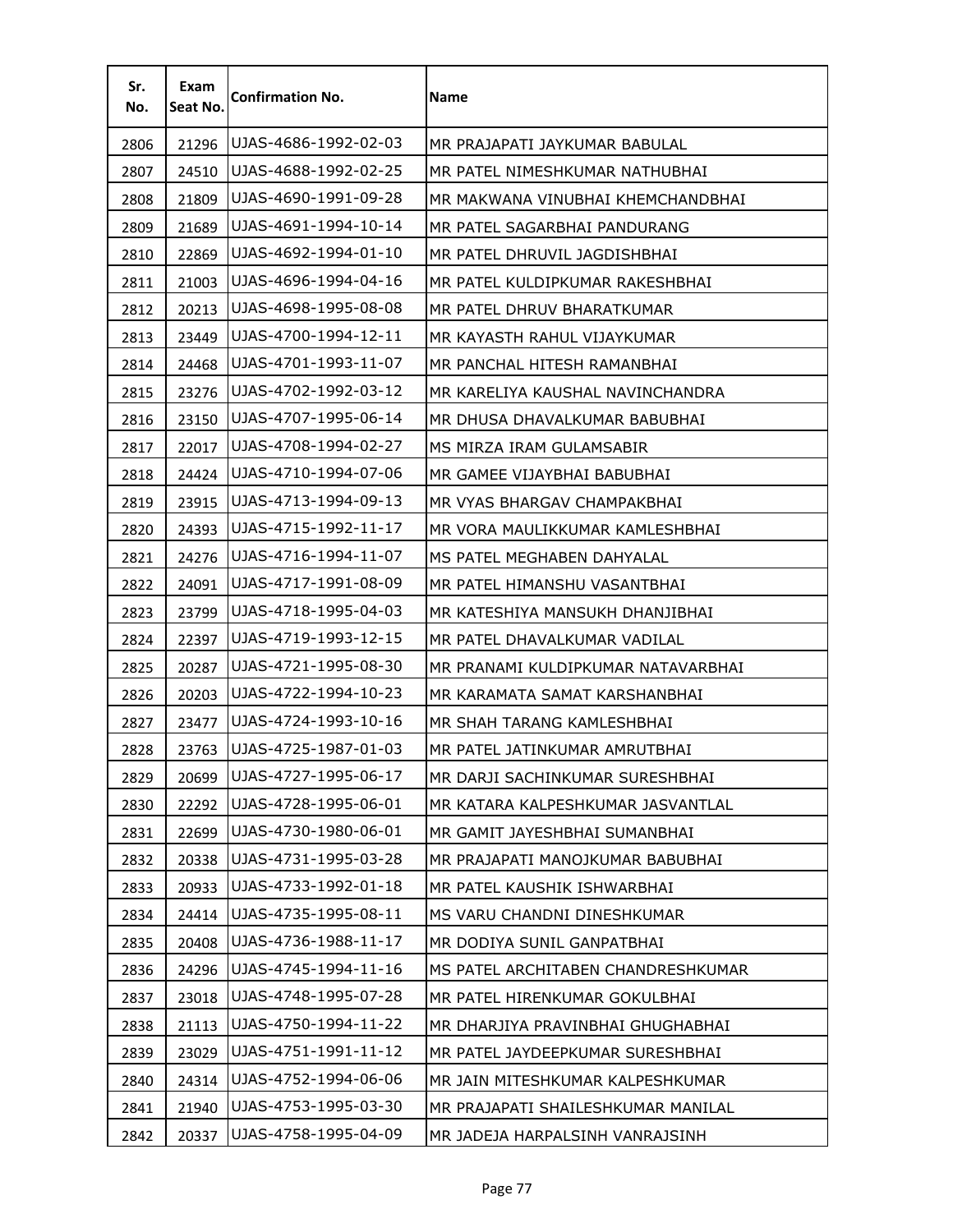| Sr.<br>No. | Exam<br>Seat No. | <b>Confirmation No.</b> | Name                                 |
|------------|------------------|-------------------------|--------------------------------------|
| 2843       | 22158            | UJAS-4760-1992-09-24    | MR SONI MILIND ATULBHAI              |
| 2844       | 22239            | UJAS-4763-1993-08-02    | MR SINH RAHULKUMAR DANPAL            |
| 2845       | 21303            | UJAS-4766-1994-10-02    | MR MODI MALAY MAHESHKUMAR            |
| 2846       | 21455            | UJAS-4769-1990-07-20    | MR SOLANKI DIGVIJAYSINH JASVANTSINH  |
| 2847       | 23389            | UJAS-4774-1994-09-09    | MR RABARI RAHUL KARAMSINHBHAI        |
| 2848       | 20161            | UJAS-4777-1994-06-25    | MR VASAVA JOSEPH KUMJIBHAI           |
| 2849       | 24425            | UJAS-4779-1988-07-27    | MR PATEL BANTIKUMAR ISHVARBHAI       |
| 2850       | 20480            | UJAS-4782-1985-12-05    | MR CHAUDHARY VASANTKUMAR DAHYALAL    |
| 2851       | 23490            | UJAS-4783-1993-01-24    | MR SUTHAR SAFVAN ABDULRAHIM          |
| 2852       | 20481            | UJAS-4787-1995-04-02    | MR PARMAR ASHISHKUMAR HASMUKHBHAI    |
| 2853       | 21202            | UJAS-4788-1991-12-26    | MR MODI MEHULKUMAR NAVINCHANDRA      |
| 2854       | 21096            | UJAS-4789-1995-04-12    | MR MOHILE SMIT RAVINDRAKUMAR         |
| 2855       | 20791            | UJAS-4792-1992-06-05    | MS KADVA HIMANEE KANTILAL            |
| 2856       | 21104            | UJAS-4793-1990-12-25    | MR LAKHVARA DIPAKBHAI PRAVINBHAI     |
| 2857       | 24332            | UJAS-4794-1994-09-13    | MR RAVAL DHRUV KAMLESHBHAI           |
| 2858       | 20497            | UJAS-4797-1988-05-08    | MR SAPARA JAYMIT ARJANBHAI           |
| 2859       | 21135            | UJAS-4798-1991-08-04    | MR CHAUDHARI VIPULKUMAR VASANTBHAI   |
| 2860       | 21653            | UJAS-4799-1994-06-20    | MR RAVAL RAJAN KISHORKUMAR           |
| 2861       | 22194            | UJAS-4800-1992-06-08    | MR SHAH TAPAN ARVINDKUMAR            |
| 2862       | 22401            | UJAS-4802-1993-07-27    | MR PATEL RUSHIKESH GHANSHYAMBHAI     |
| 2863       | 21581            | UJAS-4804-1992-06-10    | MR CHAUDHARI MITESHKUMAR HASMUKHBHAI |
| 2864       | 24174            | UJAS-4805-1993-12-20    | MR TUVAR GAURAVKUMAR BABULAL         |
| 2865       | 21366            | UJAS-4807-1992-06-11    | MR PATEL TIRTH NARESHBHAI            |
| 2866       | 21212            | UJAS-4808-1995-01-04    | MS KATHIRIYA SATISH HIMMATBHAI       |
| 2867       | 23107            | UJAS-4811-1991-05-20    | MR PARMAR KALPESHKUMAR DAYALJIBHAI   |
| 2868       | 21773            | UJAS-4812-1993-09-12    | MR PATEL HARDEEPKUMAR SURESHBHAI     |
| 2869       | 23140            | UJAS-4813-1993-04-15    | MR LIMBACHIYA JAYMINKUMAR ASHOKBHAI  |
| 2870       | 21819            | UJAS-4815-1995-01-08    | MR DAVE NIRAVKUMAR GIRISHKUMAR       |
| 2871       | 20184            | UJAS-4816-1995-04-10    | MR GHEEWALA HARDIK MANOJKUMAR        |
| 2872       | 21512            | UJAS-4817-1993-12-17    | MR GOHIL JAIMINKUMAR DILIPBHAI       |
| 2873       | 23961            | UJAS-4820-1992-12-28    | MR THAKOR VIJAYSINH VELAJI           |
| 2874       | 22878            | UJAS-4821-1994-10-10    | MR JAMBUKIYA NARESH KALUBHAI         |
| 2875       | 20840            | UJAS-4824-1993-07-14    | MR PRAJAPATI AJAYKUMAR SUDHIRKUMAR   |
| 2876       | 24534            | UJAS-4825-1993-08-09    | MR PRAJAPATI AMITKUMAR RAMESHBHAI    |
| 2877       | 21082            | UJAS-4826-1991-08-12    | MR ABOTI MEET VINODRAY               |
| 2878       | 21398            | UJAS-4827-1994-08-19    | MR VIRADIYA JAYDIPKUMAR VASANTBHAI   |
| 2879       | 24202            | UJAS-4828-1991-07-18    | MR TRIVEDI PARTH DHARMENDRABHAI      |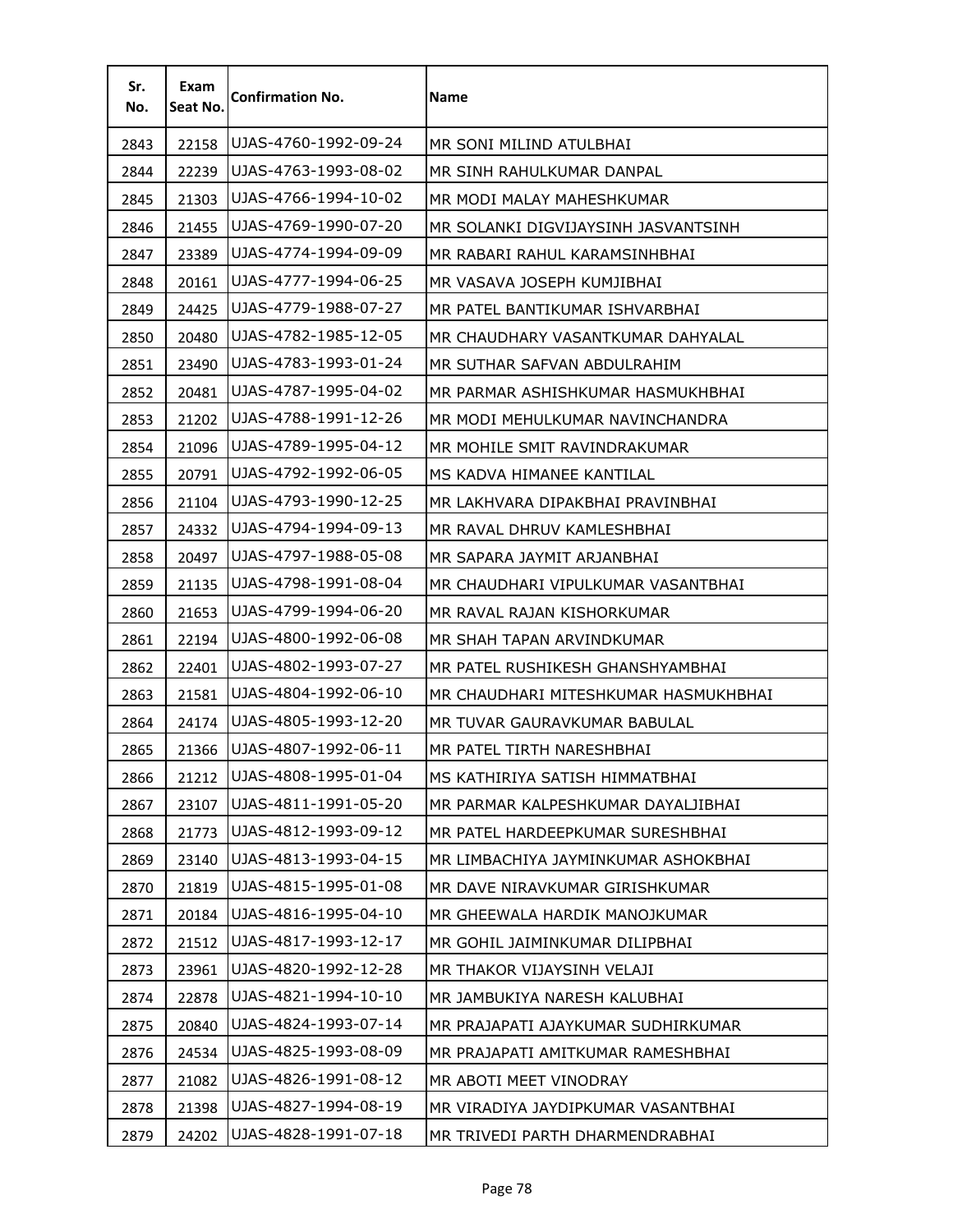| Sr.<br>No. | Exam<br>Seat No. | <b>Confirmation No.</b> | Name                              |
|------------|------------------|-------------------------|-----------------------------------|
| 2880       | 21299            | UJAS-4829-1994-11-09    | MR VAJA JIGNESHKUMAR RAJABHAI     |
| 2881       | 23409            | UJAS-4830-1993-03-25    | MR PATEL AMIT VINODBHAI           |
| 2882       | 20678            | UJAS-4831-1991-06-03    | MR BHAGORA AJITKUMAR BIRENDRABHAI |
| 2883       | 23713            | UJAS-4834-1992-04-09    | MR MAKAWANA KISHAN BHARATBHAI     |
| 2884       | 21121            | UJAS-4837-1995-07-28    | MR DESAI ASHIT RAMANIKLAL         |
| 2885       | 20658            | UJAS-4838-1994-12-02    | MR PANDYA NIRAV YOGESHKUMAR       |
| 2886       | 22876            | UJAS-4840-1988-12-28    | MR PARMAR MAYUR NAVINBHAI         |
| 2887       | 20482            | UJAS-4841-1994-10-30    | MR SIDDHAPURIYA MOHIL KIRANBHAI   |
| 2888       | 21364            | UJAS-4843-1994-10-08    | MR PARMAR NITINKUMAR BHARATBHAI   |
| 2889       | 20146            | UJAS-4844-1993-08-20    | MS PRAJAPATI PRIYA BHARATBHAI     |
| 2890       | 23931            | UJAS-4845-1995-04-29    | MR BHAVSAR ABHAYKUMAR PANKAJBHAI  |
| 2891       | 20257            | UJAS-4849-1991-11-08    | MR LANGALIA NIRAV JAYESHKUMAR     |
| 2892       | 24007            | UJAS-4850-1985-09-16    | MR SOLANKI PRAVINKUMAR LADHUBHAI  |
| 2893       | 20036            | UJAS-4853-1995-07-26    | MS MISTRI KRUTIKA CHETANBHAI      |
| 2894       | 22308            | UJAS-4856-1995-08-18    | MR PRAJAPATI ANKIT GANPATBHAI     |
| 2895       | 21471            | UJAS-4857-1993-05-18    | MR PATEL DAXESH MUKESHBHAI        |
| 2896       | 21538            | UJAS-4862-1993-02-18    | MR PATEL BHAVINKUMAR RAJESHBHAI   |
| 2897       | 20533            | UJAS-4863-1995-06-24    | MR PRAJAPATI ABHISHEK BHARATKUMAR |
| 2898       | 24501            | UJAS-4865-1995-01-07    | MR RATHVA VIJAYBHAI SHAILESHBHAI  |
| 2899       | 22390            | UJAS-4868-1994-05-20    | MR PATEL MEETKUMAR BANSIBHAI      |
| 2900       | 22583            | UJAS-4870-1992-10-16    | MR PATEL VISHALKUMAR ARVINDBHAI   |
| 2901       | 23121            | UJAS-4871-1993-12-05    | MR RATHOD MAHIPALSINH GANDALAL    |
| 2902       | 23118            | UJAS-4872-1994-01-01    | MR PATEL HARSHKUMAR NARAYANBHAI   |
| 2903       | 20917            | UJAS-4873-1993-06-01    | MR CHAVADA DHARANANT SAGABHAI     |
| 2904       | 20777            | UJAS-4874-1994-12-19    | MR PRAJAPATI KARTIKBHAI JASHUBHAI |
| 2905       | 20578            | UJAS-4875-1994-04-08    | MR JHA ABHILASHKUMAR AYODHYA      |
| 2906       | 23360            | UJAS-4877-1995-05-08    | MS JAYSWAL MAYURIBEN VINODKUMAR   |
| 2907       | 22892            | UJAS-4878-1990-12-20    | MR MAHESHWARI JAYESH PACHANBHAI   |
| 2908       | 21497            | UJAS-4879-1992-01-20    | MR THUMBAR HARDIKKUMAR LAKHABHAI  |
| 2909       | 23507            | UJAS-4881-1991-11-15    | MR SHAH FALGUN YOGENDRABHAI       |
| 2910       | 23228            | UJAS-4883-1987-02-20    | MR PATEL RAJNIKANT RAJENDRAKUMAR  |
| 2911       | 23235            | UJAS-4885-1992-02-05    | MR PALANIYA GAURAV KISHORBHAI     |
| 2912       | 24253            | UJAS-4888-1989-12-04    | MR GADHAVI HARESHDAN JITUDAN      |
| 2913       | 23185            | UJAS-4892-1992-08-05    | MR DARJI RAHUL SUDHIRBHAI         |
| 2914       | 21396            | UJAS-4893-1992-02-19    | MR PARMAR AJAYSINH HARIBHAI       |
| 2915       | 20530            | UJAS-4895-1994-10-28    | MR PATEL ANKITKUMAR PRAKASHBHAI   |
| 2916       | 23159            | UJAS-4896-1990-06-01    | MR PARMAR BHARAT DEVABHAI         |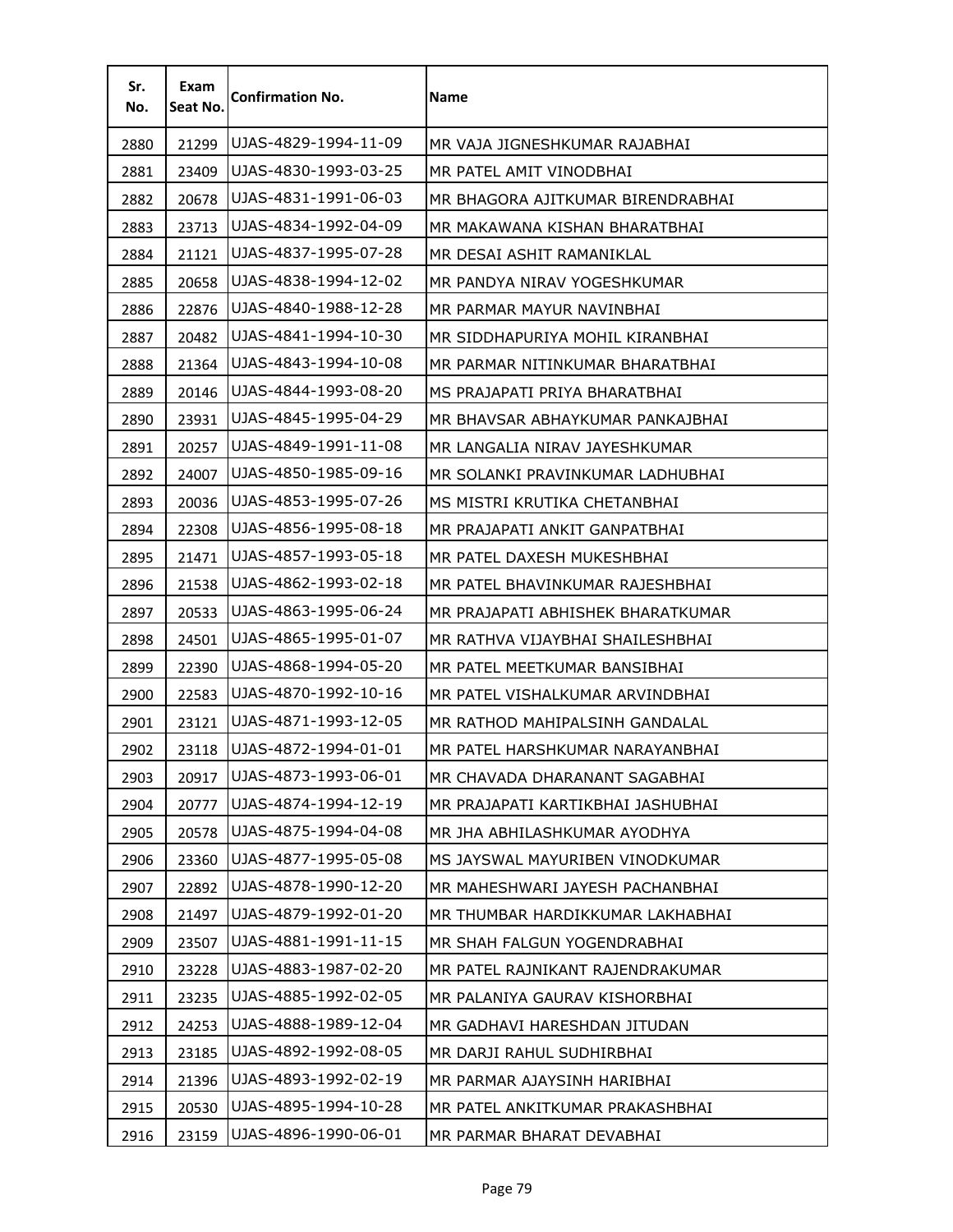| Sr.<br>No. | Exam<br>Seat No. | <b>Confirmation No.</b> | Name                                  |
|------------|------------------|-------------------------|---------------------------------------|
| 2917       | 24058            | UJAS-4901-1995-07-21    | MR PARMAR AMITKUMAR PRAVINBHAI        |
| 2918       | 21200            | UJAS-4903-1992-09-29    | MR RABADIYA RAHUL RAMESHBHAI          |
| 2919       | 22656            | UJAS-4905-1993-12-10    | MR PRAJAPATI JITENDRAKUMAR RAMESHBHAI |
| 2920       | 21247            | UJAS-4906-1993-11-01    | MR KALSARIYA VIJAYBHAI BHIKHABHAI     |
| 2921       | 21829            | UJAS-4915-1995-01-10    | MR PATEL ARPITKUMAR VISHNUBHAI        |
| 2922       | 20623            | UJAS-4917-1994-08-02    | MR SOLANKI VISHALBHAI BALDEVBHAI      |
| 2923       | 20582            | UJAS-4918-1988-10-28    | MR SHEKHALIYA VIPULKUMAR SENDHABHAI   |
| 2924       | 23960            | UJAS-4919-1991-05-19    | MR PATEL HIRENKUMAR PARESHBHAI        |
| 2925       | 20369            | UJAS-4920-1993-12-28    | MR RANA KALPESHKUMAR DHANSUKHBHAI     |
| 2926       | 21950            | UJAS-4921-1994-05-14    | MR SHARMA KARAN NARAYANBHAI           |
| 2927       | 20463            | UJAS-4923-1995-07-02    | MS PATEL MEGHABEN RAJESHBHAI          |
| 2928       | 22579            | UJAS-4924-1994-10-23    | MR PATEL PUJAN KAUSHIKKUMAR           |
| 2929       | 20560            | UJAS-4926-1994-05-03    | MR VAGHELA JAYDIP ANILBHAI            |
| 2930       | 24348            | UJAS-4928-1993-01-09    | MR PATEL HARSH KANUBHAI               |
| 2931       | 23627            | UJAS-4930-1993-12-29    | MR RAVAL KLINTON SURESHKUNAR          |
| 2932       | 24391            | UJAS-4932-1993-07-07    | MR PATEL SACHINKUMAR RAMESHBHAI       |
| 2933       | 22474            | UJAS-4933-1993-10-26    | MR BHARDA SATISHKUMAR LAKHAMANBHAI    |
| 2934       | 20606            | UJAS-4934-1993-04-23    | MR PITHADIYA ANKUR SHAILESHBHAI       |
| 2935       | 23395            | UJAS-4937-1991-05-01    | MR PATEL MILANKUMAR RAMANLAL          |
| 2936       | 21358            | UJAS-4938-1995-04-14    | MS PARMAR PRATIKSHA SURESHBHAI        |
| 2937       | 21775            | UJAS-4939-1992-05-22    | MR PATEL JIGAR BHARATBHAI             |
| 2938       | 22176            | UJAS-4940-1994-08-02    | MR RAJPARA ROMITKUMAR BABUBHAI        |
| 2939       | 22358            | UJAS-4941-1991-08-18    | MR PATEL RAJENDRAKUMAR DWARKESHBHAI   |
| 2940       | 20728            | UJAS-4942-1994-12-08    | MS VANIYA GOPIBEN BHARATBHAI          |
| 2941       | 24156            | UJAS-4943-1994-09-27    | MR SOLANKI KEYUR SURESHBHAI           |
| 2942       | 21831            | UJAS-4944-1992-04-29    | MR PATEL DARSHANKUMAR MAHENDRAKUMAR   |
| 2943       | 22060            | UJAS-4945-1995-08-09    | MR CHAUHAN JAIMINKUMAR DALSUKHBHAI    |
| 2944       | 23846            | UJAS-4946-1992-04-23    | MR MEHTA BHAVIN JAYESHBHAI            |
| 2945       | 21245            | UJAS-4947-1992-06-19    | MR PARMAR JIGNESH NAGINBHAI           |
| 2946       | 22589            | UJAS-4948-1995-08-30    | MR KANSARA JAY KALPESHBHAI            |
| 2947       | 24306            | UJAS-4952-1993-12-27    | MS PARMAR VANDANABEN CHANDUBHAI       |
| 2948       | 22926            | UJAS-4957-1994-04-21    | MR PATEL MAYANKKUMAR HARIBHAI         |
| 2949       | 22032            | UJAS-4960-1992-11-13    | MR PUROHIT KISHAN VINODCHANDRA        |
| 2950       | 23239            | UJAS-4961-1995-04-23    | MR PRAJAPATI RAVI JAYANTIBHAI         |
| 2951       | 20361            | UJAS-4963-1992-11-30    | MR KARGATHIYA JATIN JAGDISHBHAI       |
| 2952       | 22016            | UJAS-4964-1995-04-21    | MR PATEL BHAVINKUMAR RAMESHBHAI       |
| 2953       | 24205            | UJAS-4967-1993-10-17    | MR KAPADIYA RUPESHKUMAR RAJESHBHAI    |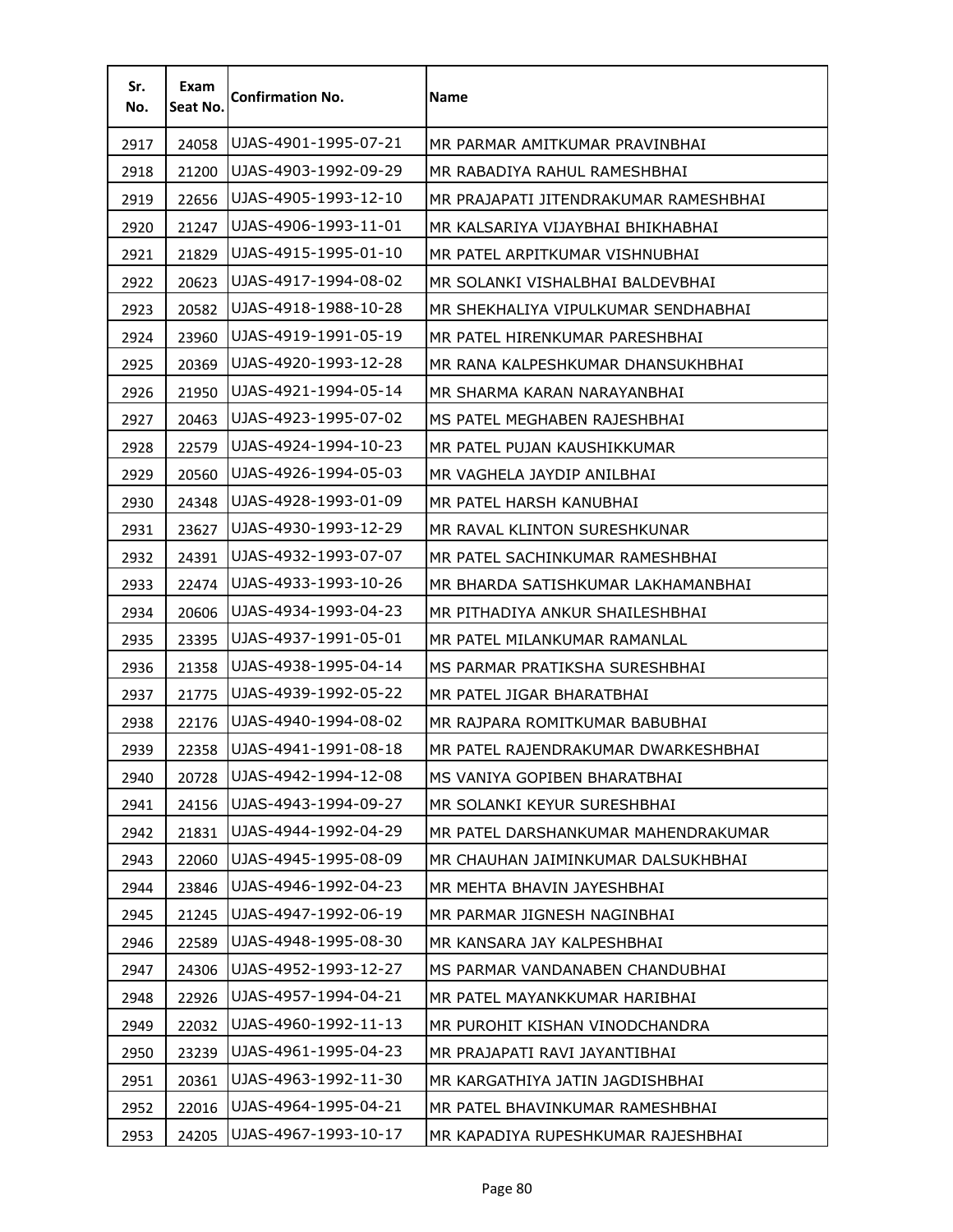| Sr.<br>No. | Exam<br>Seat No. | <b>Confirmation No.</b> | <b>Name</b>                        |
|------------|------------------|-------------------------|------------------------------------|
| 2954       | 23242            | UJAS-4968-1991-03-14    | MR PATEL DIPESHKUMAR ANILKUMAR     |
| 2955       | 23454            | UJAS-4969-1993-07-05    | MR VALAND JAIMIN RAGHUNATH         |
| 2956       | 23425            | UJAS-4972-1992-10-07    | MR PATEL SARANGBHAI RAMESHBHAI     |
| 2957       | 21258            | UJAS-4974-1993-08-03    | MR BARAIYA JITEN BHAGVANJIBHAI     |
| 2958       | 23510            | UJAS-4976-1992-07-27    | MR SUTHAR VINIT NARESHKUMAR        |
| 2959       | 22331            | UJAS-4979-1994-04-01    | MR PATEL VIPULKUMAR BABUBHAI       |
| 2960       | 21355            | UJAS-4980-1995-04-13    | MR JAIN MAHIT VINESHKUMAR          |
| 2961       | 21609            | UJAS-4984-1988-12-22    | MR RAJ ANKUR SUDHIR                |
| 2962       | 20404            | UJAS-4985-1990-12-05    | MR PATEL HASMUKHRAY RASIKLAL       |
| 2963       | 22117            | UJAS-4986-1992-08-09    | MR SHARMA SAGAR KUMAR SURESH       |
| 2964       | 23103            | UJAS-4988-1995-01-02    | MS PATEL DHRUVI RAMESHKUMAR        |
| 2965       | 22965            | UJAS-4991-1994-12-27    | MR CHAUDHARI RUSHI VIRSANGBHAI     |
| 2966       | 24318            | UJAS-4992-1994-11-12    | MR BHAKHARIYA SAGAR HARISHKUMAR    |
| 2967       | 20561            | UJAS-4993-1994-11-26    | MR PATEL MAYANKKUMAR BHUPENDRABHAI |
| 2968       | 23092            | UJAS-4994-1992-12-28    | MR VAGH JAYESH MULUBHAI            |
| 2969       | 20614            | UJAS-4996-1994-11-19    | MR TRIVEDI ABHISHEK RAJESHBHAI     |
| 2970       | 23741            | UJAS-4997-1994-06-24    | MR PRAJAPATI DHIMANBHAI KANTIBHAI  |
| 2971       | 23628            | UJAS-4999-1993-03-25    | MR RANA KIRANSINH BHARATSINH       |
| 2972       | 22937            | UJAS-5000-1994-12-06    | MR PATEL BHAVIKKUMAR RAMESHBHAI    |
| 2973       | 20733            | UJAS-5003-1993-08-10    | MR SHAH AAKASH NAVINKUMAR          |
| 2974       | 21560            | UJAS-5004-1993-01-18    | MR NANECHA NILESH KANJIBHAI        |
| 2975       | 22857            | UJAS-5006-1991-12-01    | MR AKHANI PRAKASH GHANSHYAMBHAI    |
| 2976       | 24429            | UJAS-5010-1993-06-26    | MR RAJPOPAT PARTH DILIPBHAI        |
| 2977       | 22570            | UJAS-5011-1994-10-04    | MR SHAH PARTH DHARMENDRAKUMAR      |
| 2978       | 23591            | UJAS-5012-1988-02-06    | MR SHAKYA SANJIVKUMAR KASHIRAM     |
| 2979       | 24053            | UJAS-5013-1991-10-22    | MR CHAUHAN DIPESH HASMUKHBHAI      |
| 2980       | 20056            | UJAS-5017-1995-07-13    | MR PATEL CHINTANKUMAR MUKESHKUMAR  |
| 2981       | 23374            | UJAS-5018-1994-11-09    | MR GOHEL JASMIN KIRITBHAI          |
| 2982       | 21295            | UJAS-5021-1995-02-26    | MR HIRPARA JAYDEEP VITHTHALBHAI    |
| 2983       | 20286            | UJAS-5022-1994-10-15    | MR JADAV SAURABHBHAI VINODBHAI     |
| 2984       | 20662            | UJAS-5024-1991-02-01    | MR DADAWALA JAFARALI MAHAMADBHAI   |
| 2985       | 20568            | UJAS-5025-1993-07-29    | MR BHAVSAR NEEL VIJAYKUMAR         |
| 2986       | 23821            | UJAS-5027-1993-08-03    | MR PRAJAPATI JAYESH DALSUKHBHAI    |
| 2987       | 20660            | UJAS-5028-1994-12-07    | MR VAGHELA RUSHIRAJ KIRITSINH      |
| 2988       | 22593            | UJAS-5031-1995-04-21    | MR SANKHESARA BHAVYA MANOJKUMAR    |
| 2989       | 21171            | UJAS-5032-1994-04-04    | MR PATEL JAY VINODKUMAR            |
| 2990       | 20862            | UJAS-5035-1994-12-13    | MR PATEL AJAY VISHNUBHAI           |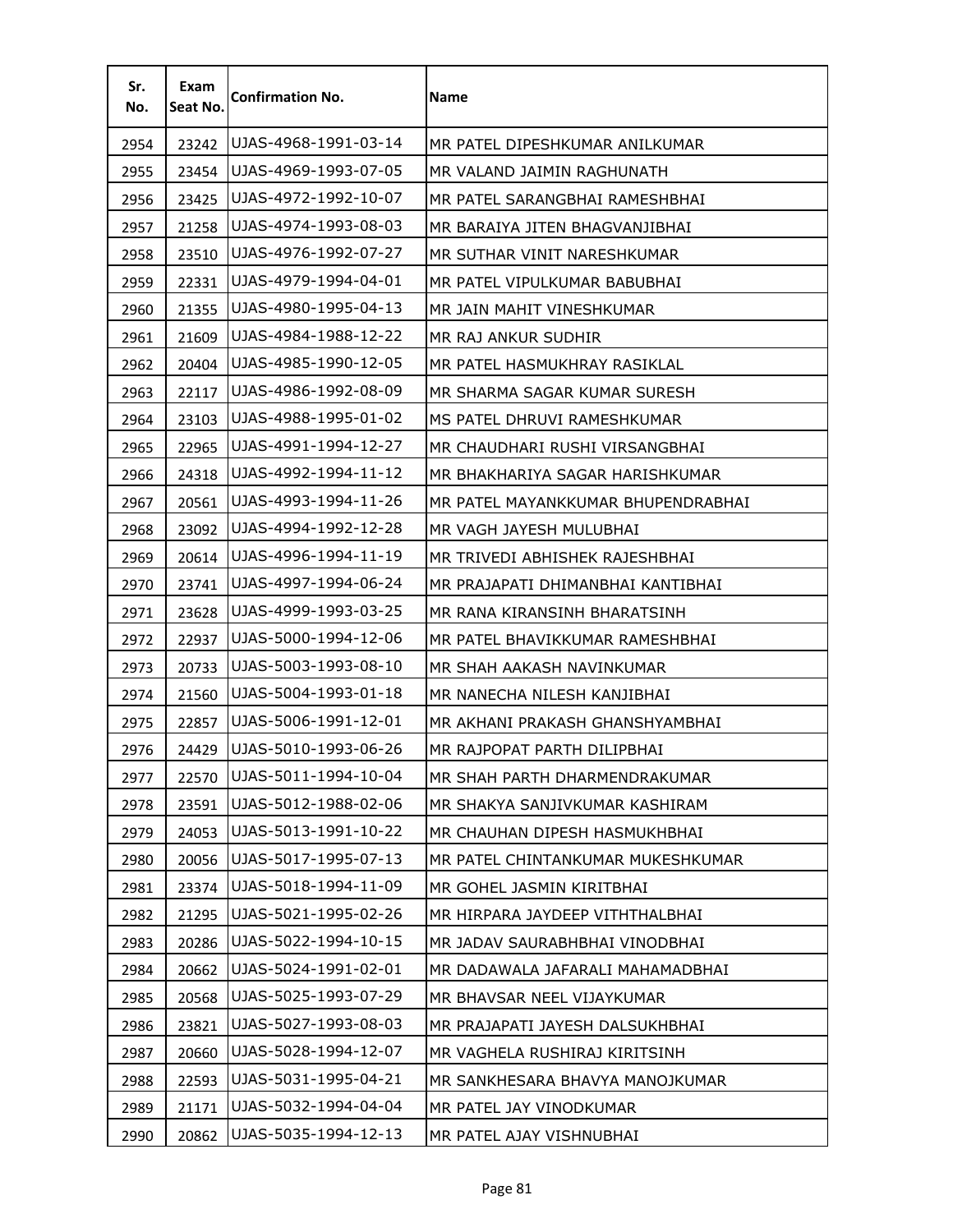| Sr.<br>No. | Exam<br>Seat No. | <b>Confirmation No.</b> | Name                                   |
|------------|------------------|-------------------------|----------------------------------------|
| 2991       | 23677            | UJAS-5036-1987-10-08    | MR SALAT AKASH ASHVINBHAI              |
| 2992       | 20454            | UJAS-5037-1994-01-05    | MR PANCHAL PRAGNESHKUMAR JAGADISHBHAI  |
| 2993       | 23649            | UJAS-5039-1990-10-31    | MR PATEL SACHINKUMAR HASMUKHBHAI       |
| 2994       | 23533            | UJAS-5040-1994-04-22    | MS RAVAL MAYURI HEMANTKUMAR            |
| 2995       | 24282            | UJAS-5042-1993-12-16    | MR PATEL JATINKUMAR RAMESHBHAI         |
| 2996       | 23546            | UJAS-5044-1986-11-18    | MRS SUREJA URVI VARUN                  |
| 2997       | 21191            | UJAS-5046-1995-08-17    | MR NIRMAL ANIRUDHDHA JITENDRABHAI      |
| 2998       | 22375            | UJAS-5051-1993-03-25    | MR CHAUDHARY RAJENDRAKUMAR HASMUKHBHAI |
| 2999       | 23086            | UJAS-5052-1993-12-31    | MR KHABAD VIPULKUAMAR SURESHBHAI       |
| 3000       | 20455            | UJAS-5056-1992-01-04    | MR CHAUHAN DHAVALKUMAR ASHVINKUMAR     |
| 3001       | 20316            | UJAS-5057-1995-01-07    | MR SATASIYA JAYKUMAR PRAVINBHAI        |
| 3002       | 20442            | UJAS-5058-1995-07-21    | MR SHAH ANANDKUMAR ASHOKBHAI           |
| 3003       | 21790            | UJAS-5059-1995-05-21    | MR JOSHI JAYDIP DILIPBHAI              |
| 3004       | 22697            | UJAS-5060-1985-12-06    | MR JADAV MEHULKUMAR RAVINDRABHAI       |
| 3005       | 21582            | UJAS-5062-1992-08-04    | MR DEVDA AKASH SHANTILAL               |
| 3006       | 22976            | UJAS-5064-1994-09-12    | MR BHOGAYTA NISITKUMAR AMRUTLAL        |
| 3007       | 22900            | UJAS-5065-1992-08-07    | MR CHAUDHARY BHAVESHKUMAR DALJIBHAI    |
| 3008       | 24093            | UJAS-5068-1994-11-20    | MR MEVADA VIKASKUMAR JAYANTILAL        |
| 3009       | 20139            | UJAS-5069-1993-01-24    | MR PRAJAPATI JAYKUMAR ISHWARBHAI       |
| 3010       | 23761            | UJAS-5070-1995-04-20    | MR MALIVAD RAJENDRAKUMAR BHURSINGBHAI  |
| 3011       | 21442            | UJAS-5072-1992-08-06    | MR SHAH RACHITKUMAR RAMESHBHAI         |
| 3012       | 21643            | UJAS-5073-1992-09-29    | MR MAKWANA NIKUNJKUMAR ANILBHAI        |
| 3013       | 20855            | UJAS-5075-1990-04-13    | MR TYAGI NAVIN PRAVIN                  |
| 3014       | 23699            | UJAS-5080-1993-11-17    | MR CHAUHAN BHAVIN VINODBHAI            |
| 3015       | 20067            | UJAS-5081-1987-10-06    | MR PIPALIYA SHAILESHKUMAR DHIRUBHAI    |
| 3016       | 21777            | UJAS-5082-1992-12-13    | MR PATEL HARDIKKUMAR SURESHBHAI        |
| 3017       | 22203            | UJAS-5083-1992-11-22    | MR PATEL RAVI NARESHBHAI               |
| 3018       | 20559            | UJAS-5084-1995-08-29    | MR PATEL PARTH THAKORBHAI              |
| 3019       | 22467            | UJAS-5085-1989-04-19    | MR DAVE PARTH NARENDRABHAI             |
| 3020       | 21625            | UJAS-5086-1994-05-10    | MR CHAUDHARY GOVINDBHAI LASAJI         |
| 3021       | 21458            | UJAS-5088-1993-06-01    | MR CHAVADA VIRA DEVASIBHAI             |
| 3022       | 22492            | UJAS-5090-1992-07-07    | MR PANCHAL PARTHKUMAR HARESHBHAI       |
| 3023       | 20392            | UJAS-5094-1989-06-15    | MR VANSH HARESH NARAN                  |
| 3024       | 21878            | UJAS-5095-1995-05-28    | MR GOHIL VISHAL VALLABHBHAI            |
| 3025       | 20160            | UJAS-5097-1992-07-12    | MR NIMAVAT BHARGAV PRAVINBHAI          |
| 3026       | 20062            | UJAS-5098-1992-11-15    | MR PATHAN ALAMASKHAN AZIZURRAHEMAN     |
| 3027       | 20019            | UJAS-5100-1992-10-06    | MR RANA JAYVEERSINH RAMESHKUMAR        |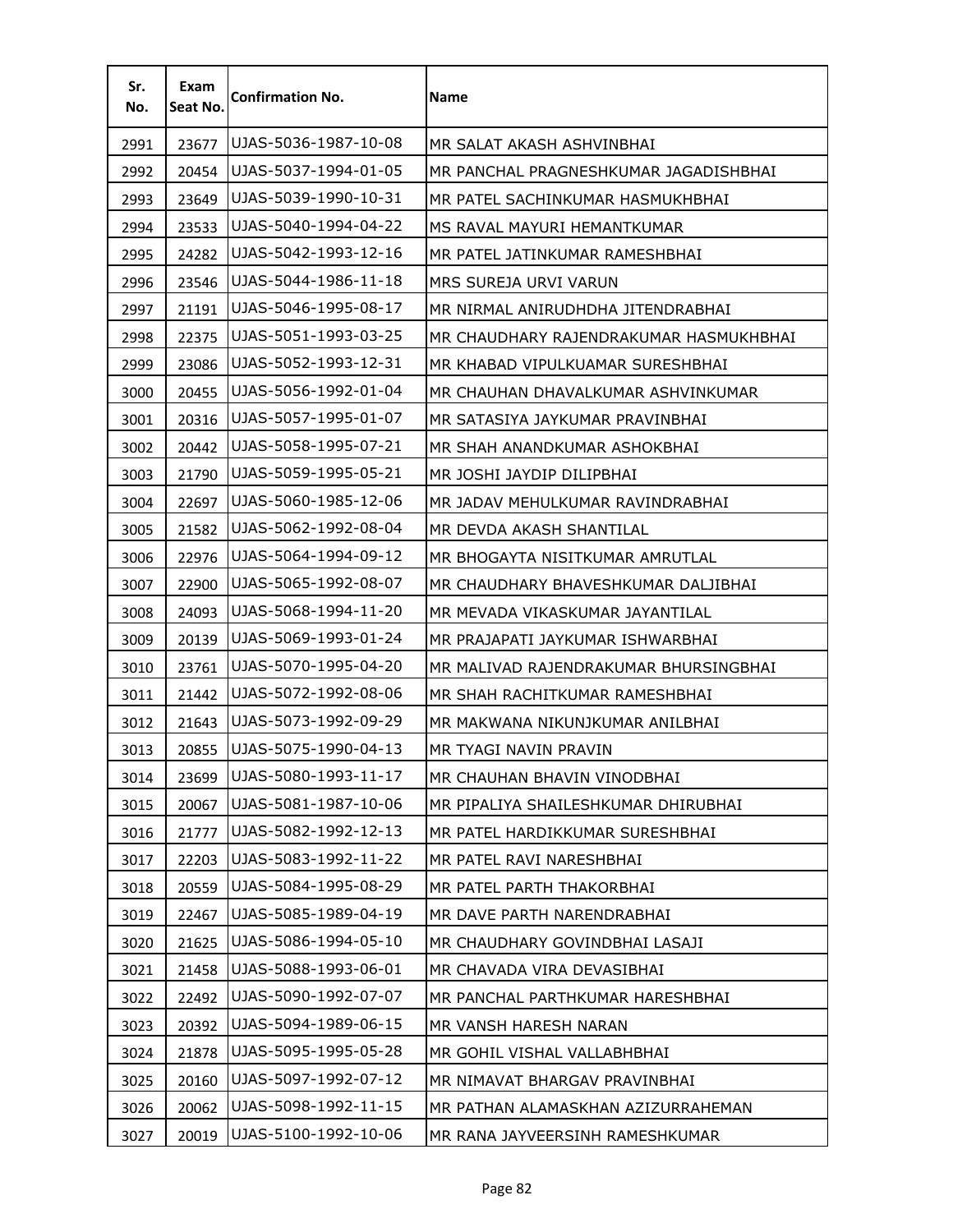| Sr.<br>No. | Exam<br>Seat No. | <b>Confirmation No.</b> | Name                                  |
|------------|------------------|-------------------------|---------------------------------------|
| 3028       | 22623            | UJAS-5101-1994-06-01    | MR MORASIYA KAMLESHKUMAR BALUBHAI     |
| 3029       | 22179            | UJAS-5102-1994-10-26    | MR SATHVARA KARTIKKUMAR CHHANALAL     |
| 3030       | 21451            | UJAS-5103-1990-12-05    | MR PRAJAPATI HARDIKKUMAR VASANTKUMAR  |
| 3031       | 22204            | UJAS-5104-1994-08-21    | MR CHAUHAN SURESHBHAI RUGNATHBHAI     |
| 3032       | 23161            | UJAS-5105-1994-11-16    | MR PATEL AVINASH SHAMBHUBHAI          |
| 3033       | 21098            | UJAS-5106-1994-08-11    | MR GAJJAR NIKUNJKUMAR HASMUKHBHAI     |
| 3034       | 22695            | UJAS-5107-1994-09-17    | MR KHASI JAY JASHWANTRAY              |
| 3035       | 23817            | UJAS-5109-1994-01-11    | MR RATHOD MOHMADMOIN AIYUBKHAN        |
| 3036       | 22707            | UJAS-5111-1992-09-04    | MR PATEL NIKUNJKUMAR GOVINDBHAI       |
| 3037       | 23857            | UJAS-5117-1993-10-06    | MS PATEL VIDHI DINESHKUMAR            |
| 3038       | 20211            | UJAS-5119-1994-12-28    | MR MESARIYA BHAVIN KANUBHAI           |
| 3039       | 23715            | UJAS-5121-1994-11-26    | MR PATEL MANISH JITENDRABHAI          |
| 3040       | 22387            | UJAS-5122-1994-11-28    | MR BARAD DEVENDRASINGH ISHWARSINGH    |
| 3041       | 23437            | UJAS-5123-1993-06-30    | MR CHAUHAN AMIT CHANDUBHAI            |
| 3042       | 22507            | UJAS-5125-1992-07-05    | MR RATHOD RAJESH PRATAPBHAI           |
| 3043       | 24327            | UJAS-5126-1994-08-24    | MR KANZARIYA KAUSHIKKUMAR ISHVARBHAI  |
| 3044       | 20648            | UJAS-5127-1995-01-02    | MR PANDYA JITENDRAKUMAR NALINKANT     |
| 3045       | 23823            | UJAS-5129-1985-12-29    | MR PATEL AMITKUMAR GANDALAL           |
| 3046       | 20729            | UJAS-5130-1990-08-10    | MR PATEL CHIRAGKUMAR CHANDUBHAI       |
| 3047       | 23362            | UJAS-5131-1995-07-05    | MR PATEL PAVANKUMAR JAYANTIBHAI       |
| 3048       | 22425            | UJAS-5132-1994-07-16    | MS OZA RIDDHIBEN PRAKASHCHANDRA       |
| 3049       | 23700            | UJAS-5134-1993-06-10    | MR TRADA ALPESH DINESHBHAI            |
| 3050       | 21840            | UJAS-5136-1991-08-09    | MR CHAUDHARI MANISHKUMAR BHIMSINGBHAI |
| 3051       | 21782            | UJAS-5138-1986-04-20    | MR SAKARIYA BHAVINKUMAR MADHUBHAI     |
| 3052       | 22118            | UJAS-5140-1992-11-18    | MR GOL BHUMITKUMAR CHANDUBHAI         |
| 3053       | 24461            | UJAS-5141-1993-10-01    | MR SHELAK CHINMAY PRAVINKUMAR         |
| 3054       | 22023            | UJAS-5142-1990-07-09    | MR PATEL JATINKUMAR SOMABHAI          |
| 3055       | 21972            | UJAS-5147-1989-08-27    | MR DABHI HARESHBHAI VITTHALBHAI       |
| 3056       | 22102            | UJAS-5148-1995-02-17    | MR RAJPUT VIPULSINH PRAVINSINH        |
| 3057       | 24514            | UJAS-5150-1995-07-31    | MR ZALA MAYURSINH SUDHIRSINH          |
| 3058       | 23052            | UJAS-5151-1993-09-04    | MR PATEL NIKUNJKUMAR RATILAL          |
| 3059       | 24124            | UJAS-5152-1995-07-28    | MR PATEL HARDIKKUMAR MUKESHBHAI       |
| 3060       | 20181            | UJAS-5153-1993-01-12    | MR SUMARA MILAN DHIRAJBHAI            |
| 3061       | 24170            | UJAS-5154-1992-12-17    | MR PRAJAPATI DIPAKKUMAR AMBALAL       |
| 3062       | 21610            | UJAS-5156-1993-11-18    | MR CHAUHAN MANOJKUMAR GOVINDBHAI      |
| 3063       | 20800            | UJAS-5158-1992-09-27    | MR PATEL PARTH PRAVIN BHAI            |
| 3064       | 21665            | UJAS-5159-1995-02-27    | MR PATEL JAYKUMAR HASMUKHBHAI         |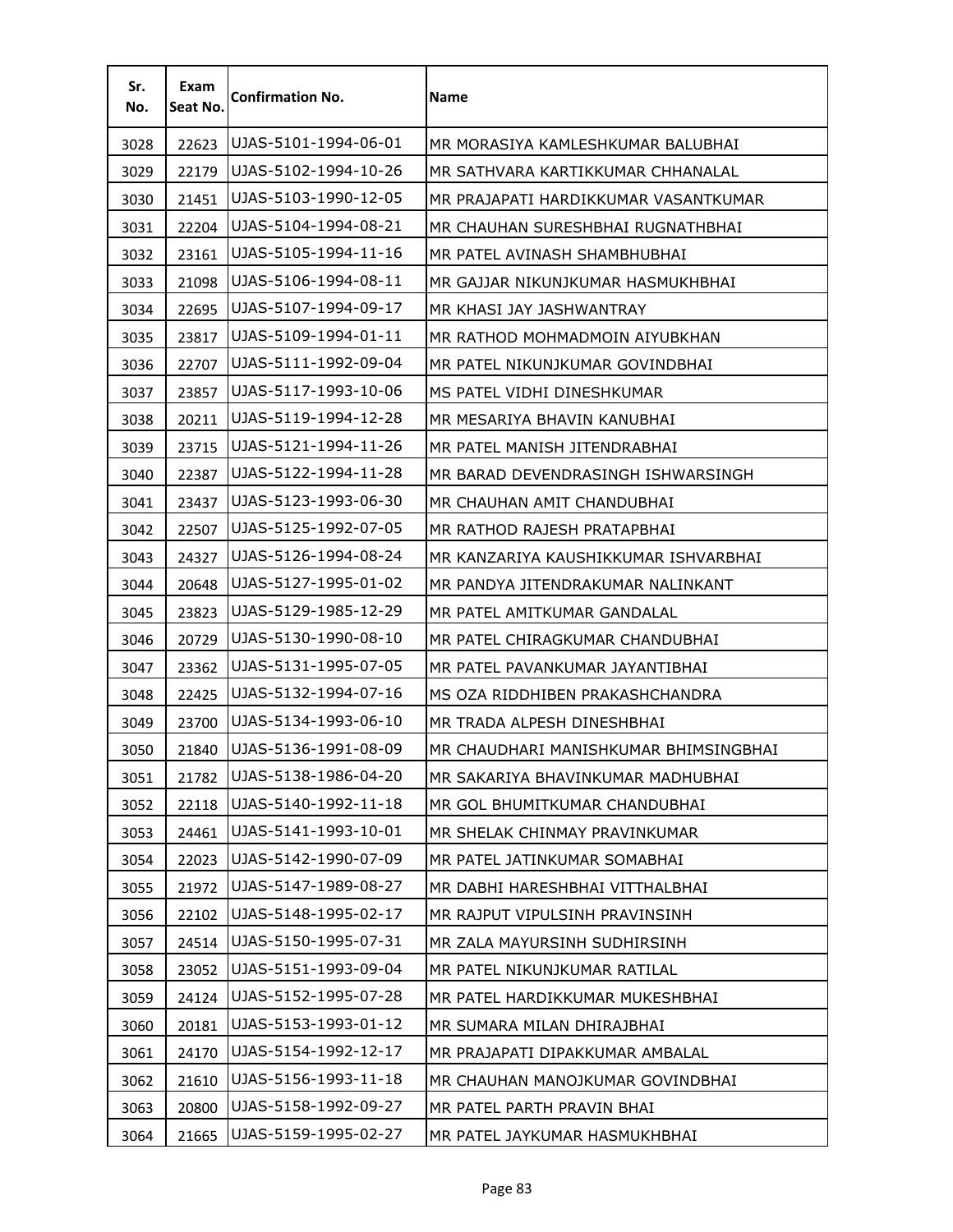| Sr.<br>No. | Exam<br>Seat No. | <b>Confirmation No.</b> | <b>Name</b>                             |
|------------|------------------|-------------------------|-----------------------------------------|
| 3065       | 22909            | UJAS-5160-1993-06-18    | MR MODHAVADIYA VIRAM RAMBHAI            |
| 3066       | 22080            | UJAS-5161-1992-03-17    | MR RATHOD MANISHKUMAR BIPINCHANDRA      |
| 3067       | 23750            | UJAS-5162-1994-09-26    | MR SOLANKI VISHALKUMAR VASANTBHAI       |
| 3068       | 23095            | UJAS-5164-1993-05-24    | MR CHAMOLA NOVIL KUMAR JANARDHAN PRASAD |
| 3069       | 21482            | UJAS-5165-1988-12-10    | MR DARJI DHAVALKUMAR DINESHBHAI         |
| 3070       | 24396            | UJAS-5167-1995-07-09    | MR VIROJA YOGESH CHANDUBHAI             |
| 3071       | 21016            | UJAS-5169-1993-06-30    | MR DODIYA ROHITKUMAR RAMABHAI           |
| 3072       | 22310            | UJAS-5172-1993-11-04    | MR SINHA SHUBHAM UPENDRA                |
| 3073       | 23122            | UJAS-5173-1991-03-12    | MR PATEL JIGNESH KASHINATH              |
| 3074       | 20106            | UJAS-5174-1989-08-17    | MR PATEL SHARAD NAVINCHANDRA            |
| 3075       | 21622            | UJAS-5176-1985-07-05    | MR CHAUHAN JITENDRAKUMAR SURESHBHAI     |
| 3076       | 23120            | UJAS-5177-1995-03-20    | MS PATEL RUPALBAHEN SURESHCHANDRA       |
| 3077       | 20294            | UJAS-5178-1993-03-02    | MRS PRAJAPATI RAVIKUMAR JAYANTILAL      |
| 3078       | 23740            | UJAS-5180-1988-05-14    | MR PATEL MAULIKKUMAR KIRITKUMAR         |
| 3079       | 23577            | UJAS-5182-1995-02-22    | MR PRAJAPATI PARTHKUMAR PRAHLADBHAI     |
| 3080       | 23723            | UJAS-5184-1995-02-04    | MR JOSHI DIVYESH DILIPKUMAR             |
| 3081       | 20278            | UJAS-5185-1993-09-01    | MR PRAJAPATI GAURAVKUMAR AMRUTBHAI      |
| 3082       | 21698            | UJAS-5186-1993-11-02    | MR PATEL AJAYKUMAR MOHANLAL             |
| 3083       | 21788            | UJAS-5187-1991-06-22    | MRS THAKOR SURESHJI CHANDANJI           |
| 3084       | 22910            | UJAS-5188-1992-11-14    | MR TANDEL KRISHNAKANT DILIPBHAI         |
| 3085       | 20075            | UJAS-5189-1991-04-06    | MR AMIN DHARMIK JAGDISHBHAI             |
| 3086       | 22981            | UJAS-5192-1995-01-31    | MR BHALANI JAYKUMAR JAGDISHBHAI         |
| 3087       | 23904            | UJAS-5194-1994-11-12    | MR CHAUDHARI SACHINKUMAR VINODBHAI      |
| 3088       | 21825            | UJAS-5197-1992-08-04    | MR GHANCHI MAQBUL USMANBHAI             |
| 3089       | 23551            | UJAS-5198-1992-10-01    | MR PATEL NIRAV HASMUKHBHAI              |
| 3090       | 21292            | UJAS-5200-1994-04-22    | MR PATEL TEJAS MANGUBHAI                |
| 3091       | 22565            | UJAS-5201-1994-06-16    | MR BAROT CHIRAGKUMAR DILIPBHAI          |
| 3092       | 20055            | UJAS-5202-1994-01-10    | MR BRAHMBHATT YOGESHKUMAR PRAKASHBHAI   |
| 3093       | 23280            | UJAS-5204-1993-08-03    | MR KARENA JIGAR RAMJIBHAI               |
| 3094       | 23733            | UJAS-5205-1994-08-10    | MR PATEL PRATIKKUMAR MULJIBHAI          |
| 3095       | 20307            | UJAS-5208-1994-06-28    | MR DEVDA PIYUSHKUMAR DINESHKUMAR        |
| 3096       | 21720            | UJAS-5212-1994-11-13    | MR PATEL FENILKUMAR PANKAJBHAI          |
| 3097       | 20964            | UJAS-5215-1995-04-21    | MR PUNGERA JAYDEEP ASHOKBHAI            |
| 3098       | 20386            | UJAS-5216-1995-09-13    | MS SINDHAV VANDANA DALPAT BHAI          |
| 3099       | 22365            | UJAS-5218-1992-11-24    | MR PANCHAL NISARG KANTILAL              |
| 3100       | 24178            | UJAS-5220-1992-09-03    | MR KHAMAR NIRMAL BIPINCHANDRA           |
| 3101       | 23234            | UJAS-5221-1984-03-14    | MR PARMAR PRAVIN JAGDISHBHAI            |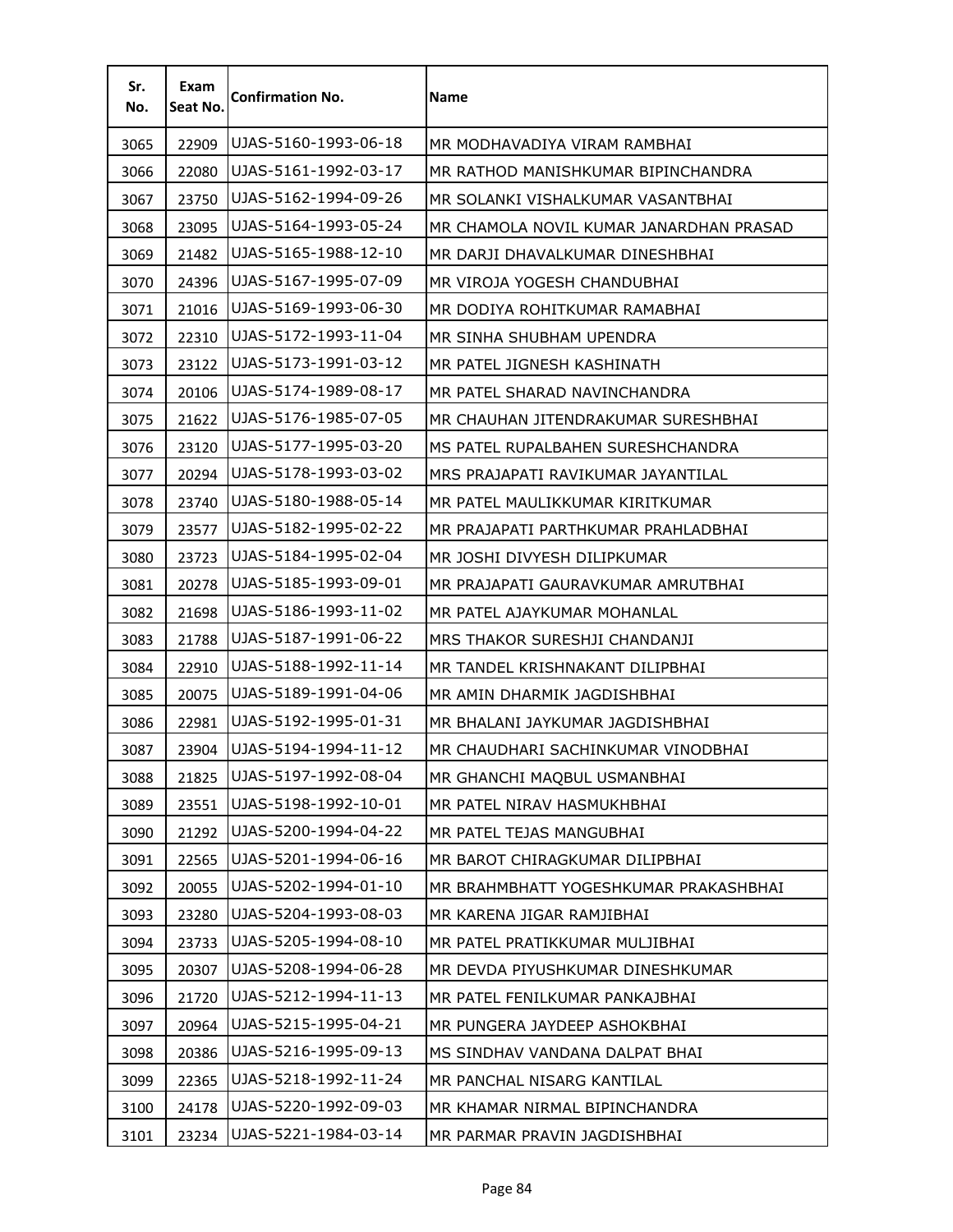| Sr.<br>No. | Exam<br>Seat No. | <b>Confirmation No.</b> | <b>Name</b>                           |
|------------|------------------|-------------------------|---------------------------------------|
| 3102       | 23002            | UJAS-5222-1995-03-05    | MR GOHEL AASHISH JAGADEESHBHAI        |
| 3103       | 24509            | UJAS-5224-1987-06-01    | MR PARMAR HARDIKKUMAR MANOJBHAI       |
| 3104       | 21015            | UJAS-5226-1994-09-20    | MS PATEL PUNAMBEN MUKESHBHAI          |
| 3105       | 23749            | UJAS-5227-1994-12-25    | MS SONI POOJA RASHMIKANT              |
| 3106       | 22070            | UJAS-5228-1994-08-10    | MR RATHOD MEHULKUMAR DIPAKBHAI        |
| 3107       | 21291            | UJAS-5232-1986-12-17    | MR PATEL SHAILESHKUMAR NARANBHAI      |
| 3108       | 20754            | UJAS-5233-1995-06-17    | MR ZALA MUKESHKUMAR MOHANSANG         |
| 3109       | 23381            | UJAS-5236-1984-12-16    | MR GORAD SANJAY BHANA                 |
| 3110       | 20735            | UJAS-5237-1995-06-13    | MR MISTRY HARDIKKUMAR MAHESHBHAI      |
| 3111       | 20087            | UJAS-5239-1995-01-01    | MR RATHI BHAVIKKUMAR VIKRAMBHAI       |
| 3112       | 22704            | UJAS-5240-1995-01-22    | MR CHAUDHARY PRAVINKUMAR CHELABHAI    |
| 3113       | 22539            | UJAS-5242-1993-10-14    | MR MANDHAN PARTH HARISHKUMAR          |
| 3114       | 20479            | UJAS-5247-1990-08-19    | MR CHAUDHARI HARESHKUMAR GANESHBHAI   |
| 3115       | 23837            | UJAS-5248-1992-09-03    | MR PRAJAPATI NISHANTKUMAR RAJESHKUMAR |
| 3116       | 21873            | UJAS-5251-1995-04-27    | MR PATEL DARSHANKUMAR DIPAKBHAI       |
| 3117       | 21601            | UJAS-5253-1994-08-19    | MR SHUKLA JIGAR PRAFULKUMAR           |
| 3118       | 20866            | UJAS-5256-1994-01-05    | MR PRAJAPATI PRAVINKUMAR DEVABHAI     |
| 3119       | 20275            | UJAS-5257-1995-08-01    | MR MAHETA PARTHKUMAR BHASKARRAY       |
| 3120       | 21644            | UJAS-5258-1995-01-12    | MR GOL VIVEK DILIPBHAI                |
| 3121       | 23188            | UJAS-5262-1995-08-16    | MR PATEL ANKITKUMAR SHANKARBHAI       |
| 3122       | 24210            | UJAS-5263-1994-11-11    | MR PRAJAPATI DILIPKUMAR MAGANBHAI     |
| 3123       | 24257            | UJAS-5264-1991-09-21    | MR SHARMA MILIND SUNIL                |
| 3124       | 22560            | UJAS-5267-1995-02-08    | MR PATEL VISHALKUMAR KANCHANLAL       |
| 3125       | 20225            | UJAS-5268-1993-06-01    | MR PRAJAPATI VISHALKUMAR KANTIBHAI    |
| 3126       | 24169            | UJAS-5269-1990-07-10    | MR PARMAR DILIPBHAI HIRABHAI          |
| 3127       | 20702            | UJAS-5270-1993-02-13    | MR CHAUDHARI PRAFULKUMAR JESINGBHAI   |
| 3128       | 22864            | UJAS-5271-1994-07-22    | MR PATEL BHARGAVKUMAR ATULBHAI        |
| 3129       | 21376            | UJAS-5273-1994-12-10    | MR CHAUHAN DILIPBHAI DHANJIBHAI       |
| 3130       | 20501            | UJAS-5274-1995-05-08    | MR METALIYA HARESHKUMAR DAJIBHAI      |
| 3131       | 24521            | UJAS-5275-1991-05-13    | MRS PATHAN SHAILEENA YASIFKHAN        |
| 3132       | 20405            | UJAS-5277-1995-04-16    | MR CHAUDHARY GANESHBHAI SHAMALBHAI    |
| 3133       | 22519            | UJAS-5278-1995-03-06    | MR DESAI HARDIKKUMAR NAGAJIBHAI       |
| 3134       | 23802            | UJAS-5281-1992-05-17    | MR PARMAR ASHOKKUMAR RAMANBHAI        |
| 3135       | 23102            | UJAS-5282-1992-12-28    | MR GANDHI JINENDRAKUMAR NALINKUMAR    |
| 3136       | 20373            | UJAS-5283-1994-05-04    | MRS VANIYA AKSHAY KANTILAL            |
| 3137       | 24379            | UJAS-5285-1989-03-05    | MR BAGTHARIYA JIGNESHKUMAR AMRUTLAL   |
| 3138       | 21349            | UJAS-5286-1994-07-16    | MR MADHA RAHUL VIJANANDBHAI           |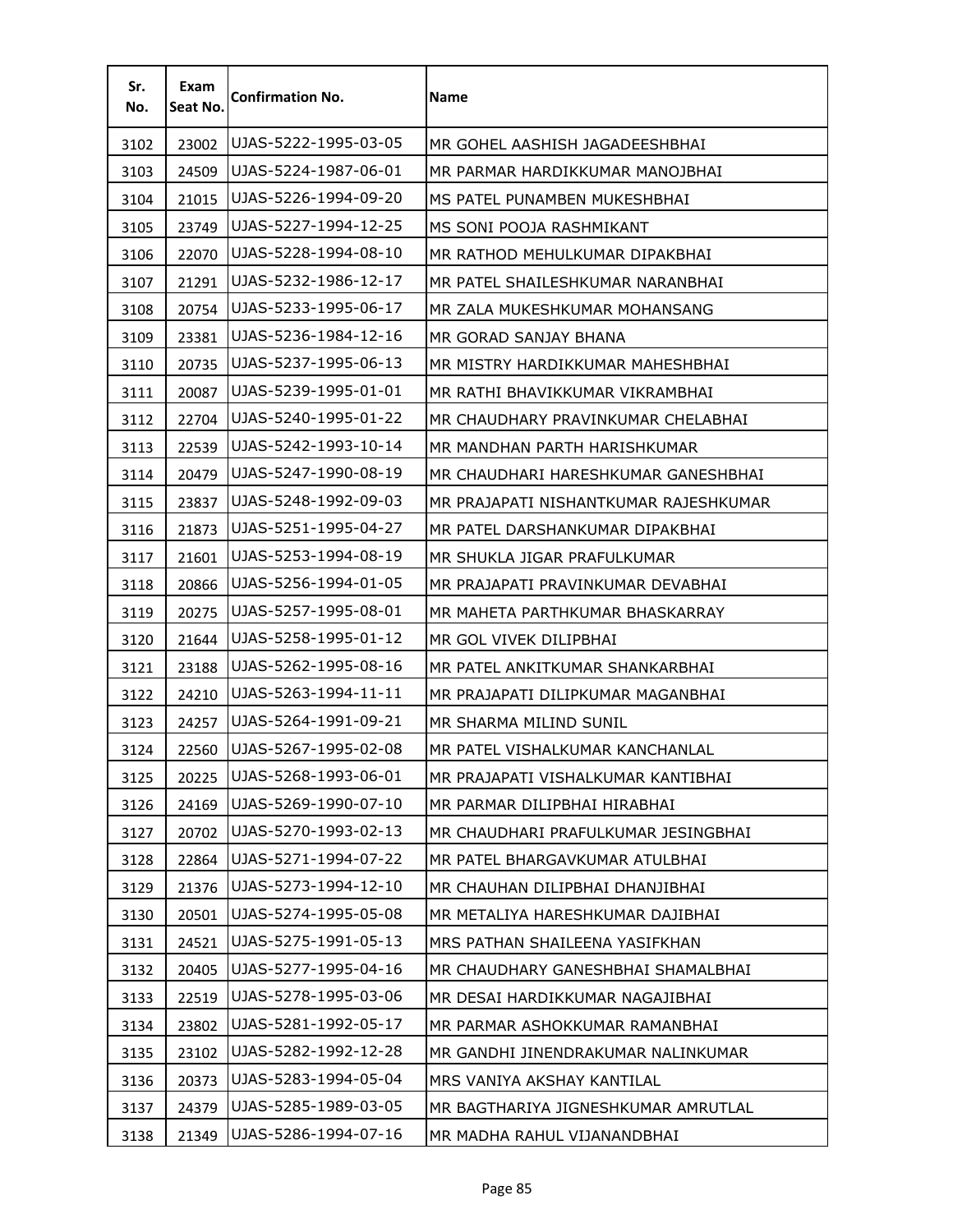| Sr.<br>No. | Exam<br>Seat No. | <b>Confirmation No.</b> | Name                                |
|------------|------------------|-------------------------|-------------------------------------|
| 3139       | 24350            | UJAS-5289-1995-07-02    | MR JOSHI MAYANKKUMAR MANUBHAI       |
| 3140       | 24530            | UJAS-5291-1993-09-27    | MR RAJPUT JAYRAJSINH NATWARSINH     |
| 3141       | 23184            | UJAS-5292-1981-07-30    | MR TRIVEDI JIGAR INDRAVADAN         |
| 3142       | 21109            | UJAS-5295-1991-02-11    | MR VYAS BHUMIT NAUTAMLAL            |
| 3143       | 23593            | UJAS-5297-1988-04-23    | MR BAMANIYA KRUNAL GARVARSINH       |
| 3144       | 23666            | UJAS-5299-1994-12-04    | MR PARMAR BHAVESHKUMAR VINUBHAI     |
| 3145       | 22657            | UJAS-5300-1994-07-28    | MR CHAUHAN CHINTAN NARESHKUMAR      |
| 3146       | 22430            | UJAS-5301-1991-10-14    | MR PRAJAPATI MIHIRBHAI KANTILAL     |
| 3147       | 20847            | UJAS-5302-1995-03-10    | MS SEJU KALPANA HARJIVANBHAI        |
| 3148       | 24122            | UJAS-5304-1994-10-01    | MR MACHHI DIVYANGKUMAR MOTIBHAI     |
| 3149       | 21616            | UJAS-5305-1995-04-15    | MS PORIYA POOJA DINESHBHAI          |
| 3150       | 23747            | UJAS-5307-1991-03-01    | MR GAMIT KIRANKUMAR GIRISHBHAI      |
| 3151       | 22673            | UJAS-5308-1991-08-03    | MR CHAUDHARI KUNAL GOVINDBHAI       |
| 3152       | 20788            | UJAS-5309-1994-07-01    | MR GAMIT DIVYESHKUMAR DOLATBHAI     |
| 3153       | 20731            | UJAS-5311-1995-01-21    | MR PATEL PARITOSHKUMAR VISHNUBHAI   |
| 3154       | 21025            | UJAS-5312-1993-12-30    | MS MAISURIA UNNATI DIPAKKUMAR       |
| 3155       | 21930            | UJAS-5315-1990-11-20    | MR PADVI KAMLESHBHAI RAMESHBHAI     |
| 3156       | 22514            | UJAS-5317-1989-06-05    | MR MODH SANDEEPKUMAR KANUBHAI       |
| 3157       | 21867            | UJAS-5318-1986-11-28    | MR MAKWANA PRATIKKUMAR HARSHADRAY   |
| 3158       | 20172            | UJAS-5322-1994-07-05    | MS DESAI URMIBEN DAHYABHAI          |
| 3159       | 21919            | UJAS-5323-1994-12-04    | MR JADEJA DHRUVRAJSINH KIRITSINH    |
| 3160       | 20072            | UJAS-5324-1993-09-17    | MR CHAUDHARI PAVANKUMAR SHANKARBHAI |
| 3161       | 22477            | UJAS-5325-1994-10-14    | MS PATEL SHWETABEN SURESHKUMAR      |
| 3162       | 21718            | UJAS-5326-1994-08-14    | MR SUHAGIYA RAKESH VALAJIBHAI       |
| 3163       | 22770            | UJAS-5327-1992-10-31    | MR SINDHA VANRAJSINH MAFATBHAI      |
| 3164       | 21120            | UJAS-5328-1992-08-02    | MS PARMAR YAGNITA PRADEEPSINH       |
| 3165       | 23986            | UJAS-5329-1991-05-01    | MR VALA CHANDRESHBHAI JETHABHAI     |
| 3166       | 22891            | UJAS-5330-1995-04-25    | MR BHALALA SACHIN BAVCHANDBHAI      |
| 3167       | 23055            | UJAS-5331-1976-10-30    | MR THAKOR JAGDISHKUMAR JASHBHAI     |
| 3168       | 20457            | UJAS-5332-1994-09-25    | MS PATEL URVASHIBEN RAMESHBHAI      |
| 3169       | 20741            | UJAS-5334-1994-11-14    | MR PRAJAPATI CHIRAG KIRITKUMAR      |
| 3170       | 21724            | UJAS-5335-1992-10-27    | MR KALANI RAVI JAYESHBHAI           |
| 3171       | 22211            | UJAS-5336-1995-02-05    | MR MAKVANA AMIT MANISHKUMAR         |
| 3172       | 20324            | UJAS-5337-1995-11-30    | MR PANDYA SAGAR KAMLESHKUMAR        |
| 3173       | 20696            | UJAS-5339-1994-11-05    | MR MODI RAVINDRA SURESHBHAI         |
| 3174       | 23218            | UJAS-5340-1992-11-22    | MR KORVADIYA RONAKKUMAR SHASHIKANT  |
| 3175       | 22237            | UJAS-5341-1995-09-25    | MR PANDYA CHIRAGKUMAR VINODKUMAR    |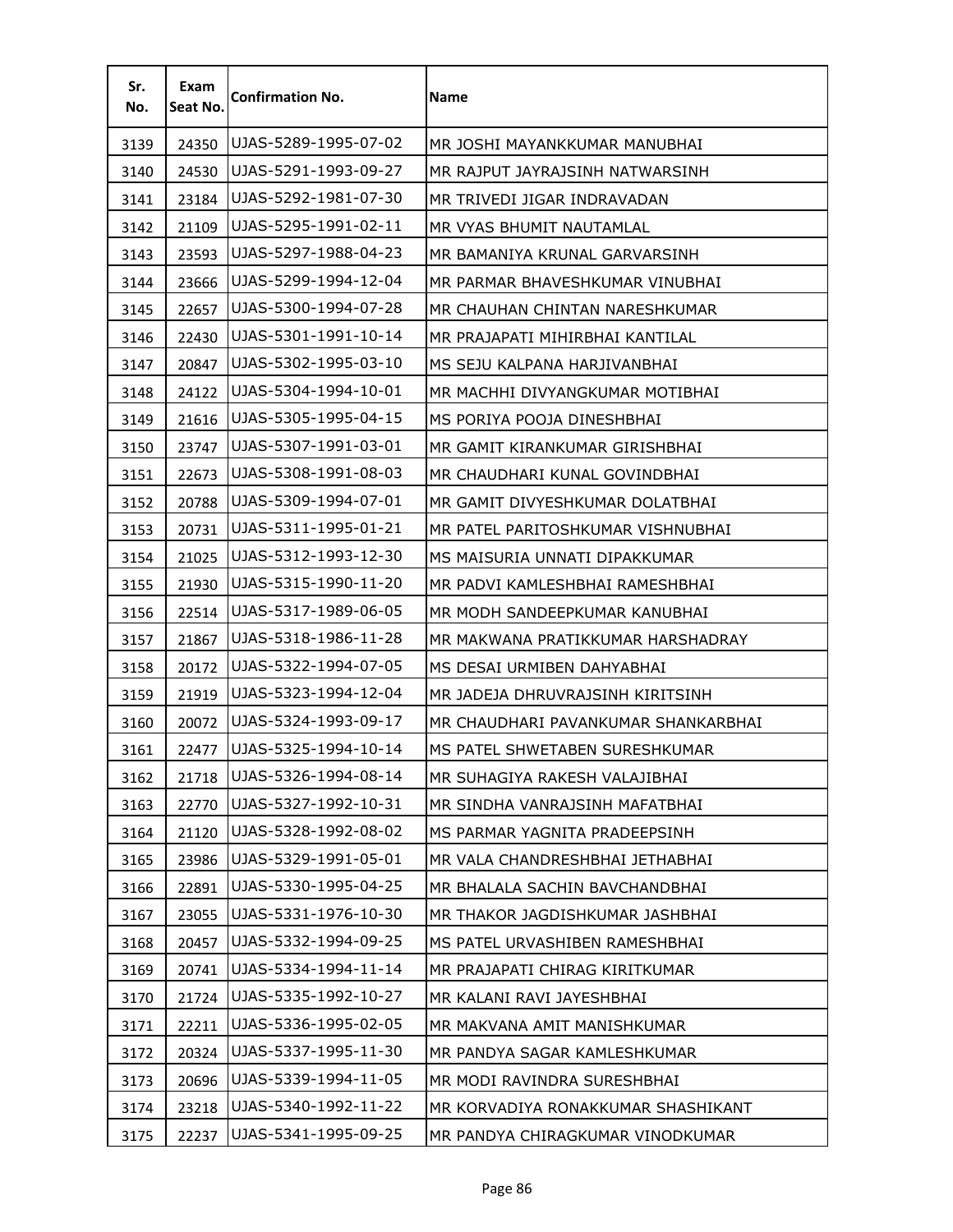| Sr.<br>No. | Exam<br>Seat No. | <b>Confirmation No.</b> | <b>Name</b>                             |
|------------|------------------|-------------------------|-----------------------------------------|
| 3176       | 23959            | UJAS-5344-1995-04-16    | MR PATEL TARUN BHAVANBHAI               |
| 3177       | 21343            | UJAS-5345-1993-05-19    | MR BARIYA AJAYKUMAR AMARSINGBHAI        |
| 3178       | 22056            | UJAS-5346-1991-07-23    | MR PATEL JAIMINKUMAR BALDEVBHAI         |
| 3179       | 22416            | UJAS-5347-1996-07-07    | MR SAHANI MUNNA KUMAR TRILOKINATH       |
| 3180       | 22540            | UJAS-5348-1987-12-12    | MR MAKWANA MAYURKUMAR SUMANBHAI         |
| 3181       | 21033            | UJAS-5350-1995-02-24    | MS CHAUHAN DHARITRI MAYURKUMAR          |
| 3182       | 23465            | UJAS-5352-1992-07-15    | MR SUTHAR DHAVALKUMAR PRAVINBHAI        |
| 3183       | 22787            | UJAS-5353-1988-05-04    | MR PATEL NITINKUMAR KANUBHAI            |
| 3184       | 22220            | UJAS-5355-1994-10-15    | MR ZAZ ZAHIRHUSEN ISUBBHAI              |
| 3185       | 22356            | UJAS-5356-1989-06-30    | MR PATEL SUBHASHCHANDRA RAMESHBHAI      |
| 3186       | 21388            | UJAS-5357-1993-05-14    | MRS PATEL SAPNA MANUBHAI                |
| 3187       | 22616            | UJAS-5358-1991-08-18    | MR LODHIYA YASH PIYUSHBHAI              |
| 3188       | 23145            | UJAS-5364-1995-04-23    | MR PATEL JAIMIN KUMAR SURYAKANT B PATEL |
| 3189       | 20334            | UJAS-5365-1994-11-05    | MR SOLANKI JAYESH JAYANTILAL            |
| 3190       | 22651            | UJAS-5366-1994-07-30    | MR PATEL SANY NILESHBHAI                |
| 3191       | 23084            | UJAS-5367-1993-01-12    | MR TRIVEDI MAITREYKUMAR DHARMENDRABHAI  |
| 3192       | 23261            | UJAS-5369-1995-06-20    | MR BHAVSAR CHINTAN NILESHKUMAR          |
| 3193       | 22764            | UJAS-5371-1992-07-07    | MR KALA PIYOOSHKUMAR KASHIRAM           |
| 3194       | 22233            | UJAS-5374-1995-03-07    | MR KOLADIYA VISHAL CHATURBHAI           |
| 3195       | 22953            | UJAS-5377-1994-06-07    | MR VADGAMA VISHAL HARSHADBHAI           |
| 3196       | 23385            | UJAS-5379-1993-05-26    | MR CHAUHAN HARDEVSINH VANRAJSINH        |
| 3197       | 20466            | UJAS-5381-1994-11-01    | MR PANDIT PRIYAM RAJESHKUMAR            |
| 3198       | 22208            | UJAS-5385-1991-10-04    | MR PATEL HARDIKKUMAR MAHENDRABHAI       |
| 3199       | 21404            | UJAS-5386-1990-01-01    | MR PRAJAPATI RAMESH SAVJIBHAI           |
| 3200       | 23598            | UJAS-5387-1991-06-05    | MR BHATASANA GAURAV MAGANBHAI           |
| 3201       | 23440            | UJAS-5389-1991-05-22    | MR ZALAVADIYA MEHUL ASHOKBHAI           |
| 3202       | 23470            | UJAS-5390-1990-03-14    | MS CHAUDHARI RIPALBEN GANDABHAI         |
| 3203       | 23824            | UJAS-5392-1994-03-01    | MR DABHI RAGHUVIRSINH HITENDRASINH      |
| 3204       | 20986            | UJAS-5394-1992-05-28    | MR PARMAR NARESHKUMAR ROOPSIBHAI        |
| 3205       | 23661            | UJAS-5395-1994-05-10    | MR BHEDA AMIT BHARATBHAI                |
| 3206       | 20726            | UJAS-5396-1994-11-03    | MS GOSWAMI SHWETA ANANDPURI             |
| 3207       | 23116            | UJAS-5397-1995-08-25    | MR SODHAPARMAR KISHORSINH PRAVINSINH    |
| 3208       | 21014            | UJAS-5398-1994-04-30    | MR BHATT BHAUMIK JAGDISHBHAI            |
| 3209       | 22817            | UJAS-5400-1991-06-01    | MR PATEL RAHULKUMAR RAJESHBHAI          |
| 3210       | 21794            | UJAS-5401-1993-01-30    | MR MODI AKASHKUMAR SATISHKUMAR          |
| 3211       | 20965            | UJAS-5407-1993-06-02    | MR SOLANKI JAIMINKUMAR VINODBHAI        |
| 3212       | 22736            | UJAS-5417-1993-02-27    | MR GELOT GULABBHAI MANCHHARAM           |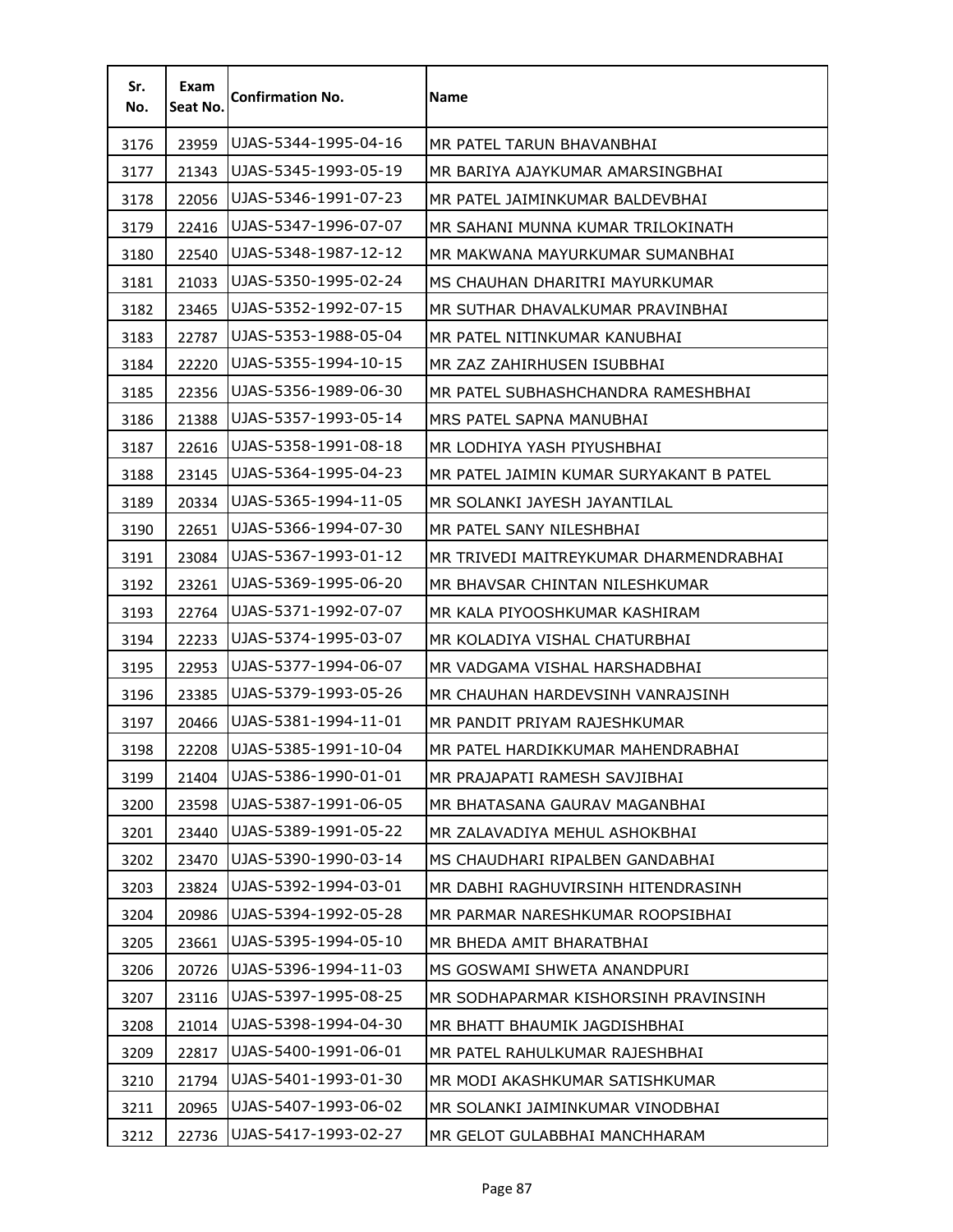| Sr.<br>No. | Exam<br>Seat No. | <b>Confirmation No.</b> | Name                                 |
|------------|------------------|-------------------------|--------------------------------------|
| 3213       | 23187            | UJAS-5420-1988-12-14    | MR PARMAR SUNIL HIMMATBHAI           |
| 3214       | 20523            | UJAS-5422-1993-07-29    | MR JANI AMITKUMAR DILIPBHAI          |
| 3215       | 23762            | UJAS-5426-1992-02-17    | MR CHAUHAN HITESHKUMAR RAJESHBHAI    |
| 3216       | 24283            | UJAS-5430-1994-09-21    | MR SREEDHARA SAICHANDAN KRISHNANAND  |
| 3217       | 23946            | UJAS-5431-1995-04-05    | MR PATEL VISHALKUMAR RAMANLAL        |
| 3218       | 20850            | UJAS-5432-1994-12-10    | MS PARMAR SEJALBAHEN RAMESHKUMAR     |
| 3219       | 23614            | UJAS-5435-1993-04-26    | MR THAKOR VIMALKUMAR BHANUBHAI       |
| 3220       | 22169            | UJAS-5440-1995-06-02    | MR PITHADIA HARSH BHAVESHBHAI        |
| 3221       | 23127            | UJAS-5441-1981-08-29    | MR PATEL MANISHKUMAR NARSINHBHAI     |
| 3222       | 20636            | UJAS-5442-1990-08-08    | MR CHAUHAN SIDDHARTHSINH BHARATSINH  |
| 3223       | 20697            | UJAS-5446-1991-10-02    | MR VADU ANKITKUMAR RAMESHBHAI        |
| 3224       | 24349            | UJAS-5447-1994-11-25    | MS PATEL HEENABEN RAMESHCHANDRA      |
| 3225       | 23963            | UJAS-5450-1993-03-01    | MR KALSARIYA LALJIBHAI LIMBABHAI     |
| 3226       | 23085            | UJAS-5451-1994-02-15    | MR SALODIYA KALPESH GHANSHYAMBHAI    |
| 3227       | 21591            | UJAS-5452-1994-04-25    | MR PATEL RONAKKUMAR SURESHBHAI       |
| 3228       | 23285            | UJAS-5453-1993-06-13    | MR GADARA DIVYESH DHIRAJLAL          |
| 3229       | 20017            | UJAS-5454-1990-10-01    | MR KOLADIYA JIGNESHKUMAR VALJIBHAI   |
| 3230       | 24420            | UJAS-5455-1994-08-31    | MR PATEL KETANKUMAR VISHNUBHAI       |
| 3231       | 20401            | UJAS-5457-1992-10-10    | MR MANISHKUMAR AMARARAM              |
| 3232       | 20810            | UJAS-5458-1993-01-19    | MR KACHHADIYA NIKUNJ ARVINDBHAI      |
| 3233       | 20525            | UJAS-5459-1993-07-26    | MR MAKNOJIYA LUKMANBHAI ALLAUDDIN    |
| 3234       | 22254            | UJAS-5462-1990-02-19    | MR SHINDE NARENDRA SURESHBHAI        |
| 3235       | 20229            | UJAS-5463-1994-09-28    | MR PADHERIYA SANJAYKUMAR BHAGVANBHAI |
| 3236       | 23131            | UJAS-5464-1994-12-21    | MR NAVSARIWALA HASIMRAZA GHULAMABBAS |
| 3237       | 24286            | UJAS-5465-1994-03-27    | MR KUMAR NIKUNJ VINOD BHAI           |
| 3238       | 22851            | UJAS-5466-1995-01-23    | MR PATEL PARTH RAJESHBHAI            |
| 3239       | 23339            | UJAS-5467-1985-06-19    | MR PATEL ALPESHKUMAR DHANJIBHAI      |
| 3240       | 24006            | UJAS-5470-1993-11-28    | MR GAJJAR VIKARAMKUMAR GOVINDBHAI    |
| 3241       | 20888            | UJAS-5472-1994-11-29    | MR PANCHAL PARTH NAVINCHANDRA        |
| 3242       | 23800            | UJAS-5474-1992-09-05    | MR PATEL NIKHILKUMAR AMRUTLAL        |
| 3243       | 21778            | UJAS-5475-1994-11-26    | MR PATEL MAYANK DAHYABHAI            |
| 3244       | 21090            | UJAS-5476-1993-03-11    | MR GURJAR RAJANKUMAR DILIPBHAI       |
| 3245       | 20657            | UJAS-5478-1992-02-29    | MR DABHOIWALA ALIASGAR ABBASI        |
| 3246       | 22954            | UJAS-5480-1994-08-25    | MR PATEL DARSHAN RASIKBHAI           |
| 3247       | 23756            | UJAS-5482-1994-01-12    | MR RANA MANIBHADRASINH KIRTISINH     |
| 3248       | 20189            | UJAS-5483-1994-12-06    | MR GOTI JEMISH KISHORBHAI            |
| 3249       | 21439            | UJAS-5486-1994-10-20    | MR SHAH SHUBHAMKUMAR GOVINDLAL       |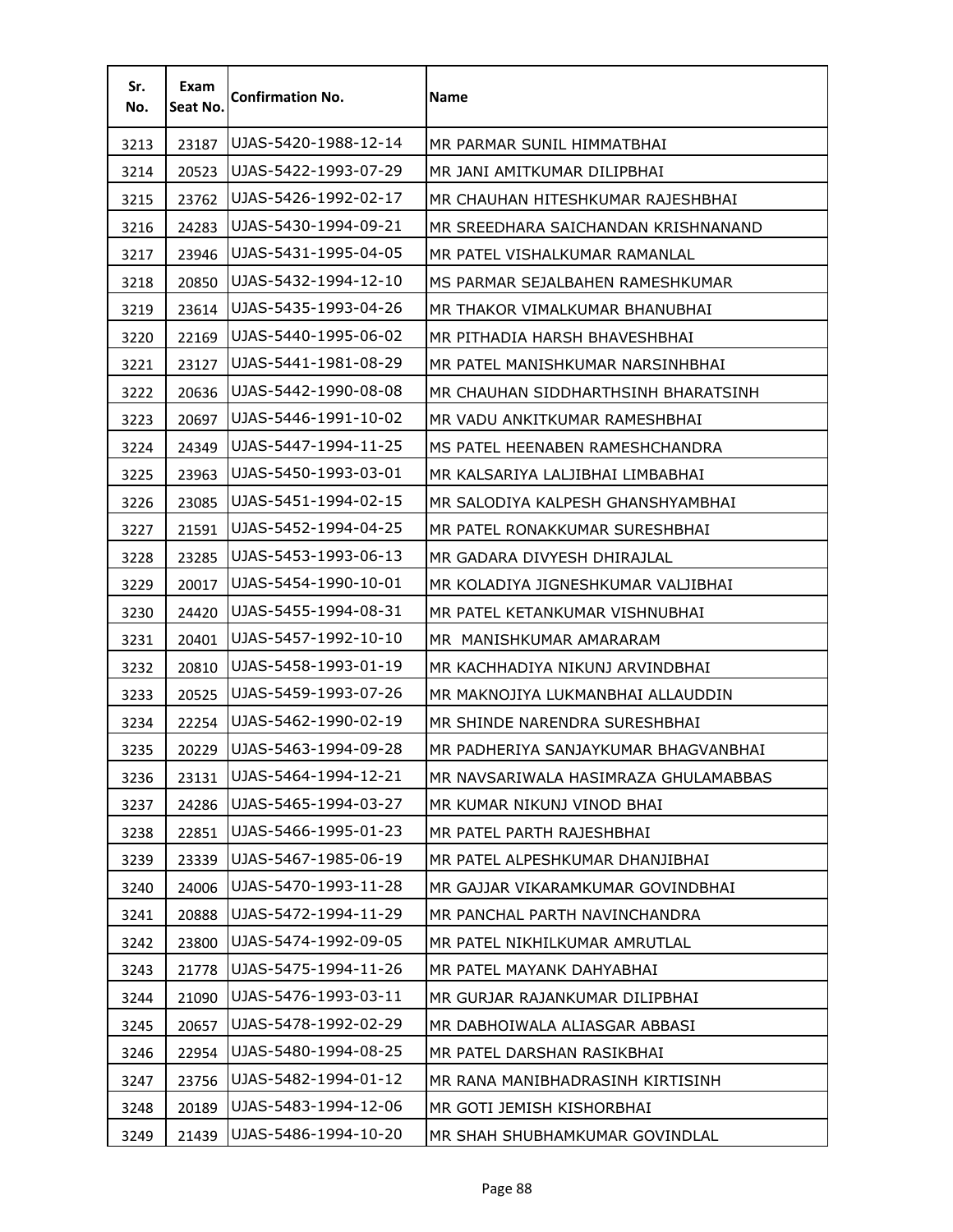| Sr.<br>No. | Exam<br>Seat No. | <b>Confirmation No.</b> | <b>Name</b>                        |
|------------|------------------|-------------------------|------------------------------------|
| 3250       | 22809            | UJAS-5487-1990-09-17    | MRS AMIN DIMPLE HITESHBHAI         |
| 3251       | 22166            | UJAS-5488-1994-06-27    | MS SURATI SEJALBEN HAMUKHBHAI      |
| 3252       | 20856            | UJAS-5489-1992-09-21    | MS BAMBHANIYA KOMAL BALUBHAI       |
| 3253       | 21282            | UJAS-5490-1995-04-10    | MR RAVAL AJAYKUMAR SHANTIBHAI      |
| 3254       | 22271            | UJAS-5491-1991-06-01    | MR CHAUDHARY ROHITKUMAR NARJIBHAI  |
| 3255       | 24435            | UJAS-5492-1995-07-09    | MR BHATT YAGNESH HIMANSHUKUMAR     |
| 3256       | 23149            | UJAS-5493-1995-04-21    | MR PATEL DHARMIKKUMAR KISHORBHAI   |
| 3257       | 23728            | UJAS-5494-1991-01-10    | MR PATEL REEPALKUMAR DINESHBHAI    |
| 3258       | 24340            | UJAS-5497-1986-05-01    | MR GAMETI JIGNESHKUMAR BABULAL     |
| 3259       | 22253            | UJAS-5499-1995-01-07    | MR ODEDARA RANJIT ABHABHAI         |
| 3260       | 24076            | UJAS-5500-1994-10-10    | MR PRAJAPATI CHIRAG BHIKHABHAI     |
| 3261       | 23417            | UJAS-5501-1991-10-17    | MR PRAJAPATI VISHALKUMAR AMRUTBHAI |
| 3262       | 24368            | UJAS-5503-1995-03-14    | MR PARMAR MEHUL KAMLESHKUMAR       |
| 3263       | 24408            | UJAS-5505-1994-09-25    | MR PATARIYA SHAILESH SHIVAJI BHAI  |
| 3264       | 22969            | UJAS-5507-1986-08-28    | MR PATEL ASHISH NATHALAL           |
| 3265       | 23144            | UJAS-5508-1994-09-15    | MR ZALA JAYDIPSINH HARICHANDRASINH |
| 3266       | 23905            | UJAS-5509-1994-04-01    | MR CHOTALIYA NISHIT SURESHBHAI     |
| 3267       | 22038            | UJAS-5510-1995-08-12    | MR VYAS GAURANG DINESHKUMAR        |
| 3268       | 22676            | UJAS-5511-1994-10-09    | MR HIRANI NIRAV NAVINCHANDRA       |
| 3269       | 20608            | UJAS-5512-1993-04-16    | MR CHAUHAN JAYDIP GUNVANTBHAI      |
| 3270       | 22967            | UJAS-5513-1995-06-25    | MR PATEL VISHAL ANILBHAI           |
| 3271       | 20387            | UJAS-5514-1994-11-10    | MR TANK JENIL NARESHBHAI           |
| 3272       | 20755            | UJAS-5516-1994-07-06    | MR PATEL BRIJESH AMRUTLAL          |
| 3273       | 21645            | UJAS-5517-1990-10-16    | MR GANDHI PARIN MUKUL              |
| 3274       | 21169            | UJAS-5521-1995-03-25    | MR VAMJA JIGARKUMAR JITENDRABHAI   |
| 3275       | 21709            | UJAS-5522-1994-07-19    | MR CHAUDHARY NIKETKUMAR RAMESHBHAI |
| 3276       | 24382            | UJAS-5525-1994-11-03    | MS CHAUDHARI RIYABEN PRATAPBHAI    |
| 3277       | 22031            | UJAS-5526-1992-07-14    | MR PATEL BHAVIK GIRISHKUMAR        |
| 3278       | 23305            | UJAS-5528-1994-06-06    | MR PANDYA ANKIT ANANTDEV           |
| 3279       | 23486            | UJAS-5529-1995-03-16    | MR SHARMA MUKUNDBHAI GHANSHYAMBHAI |
| 3280       | 23201            | UJAS-5532-1995-01-12    | MR KALARIYA VIRALKUMAR BHARATBHAI  |
| 3281       | 23204            | UJAS-5535-1994-07-05    | MR PRAJAPATI RIHENKUMAR KIRITKUMAR |
| 3282       | 23876            | UJAS-5537-1992-11-07    | MR PATEL DIGVIJAY LALJIBHAI        |
| 3283       | 23813            | UJAS-5539-1991-11-17    | MS MAKWANA DIVYA VIJAYKUMAR        |
| 3284       | 21914            | UJAS-5540-1994-12-01    | MR RANIPA RAJ JITENDRABHAI         |
| 3285       | 20589            | UJAS-5543-1991-03-04    | MR PANCHAL PARTH SOMALAL           |
| 3286       | 21836            | UJAS-5544-1991-07-26    | MR PANCHAL JIGNESHKUMAR PRAVINBHAI |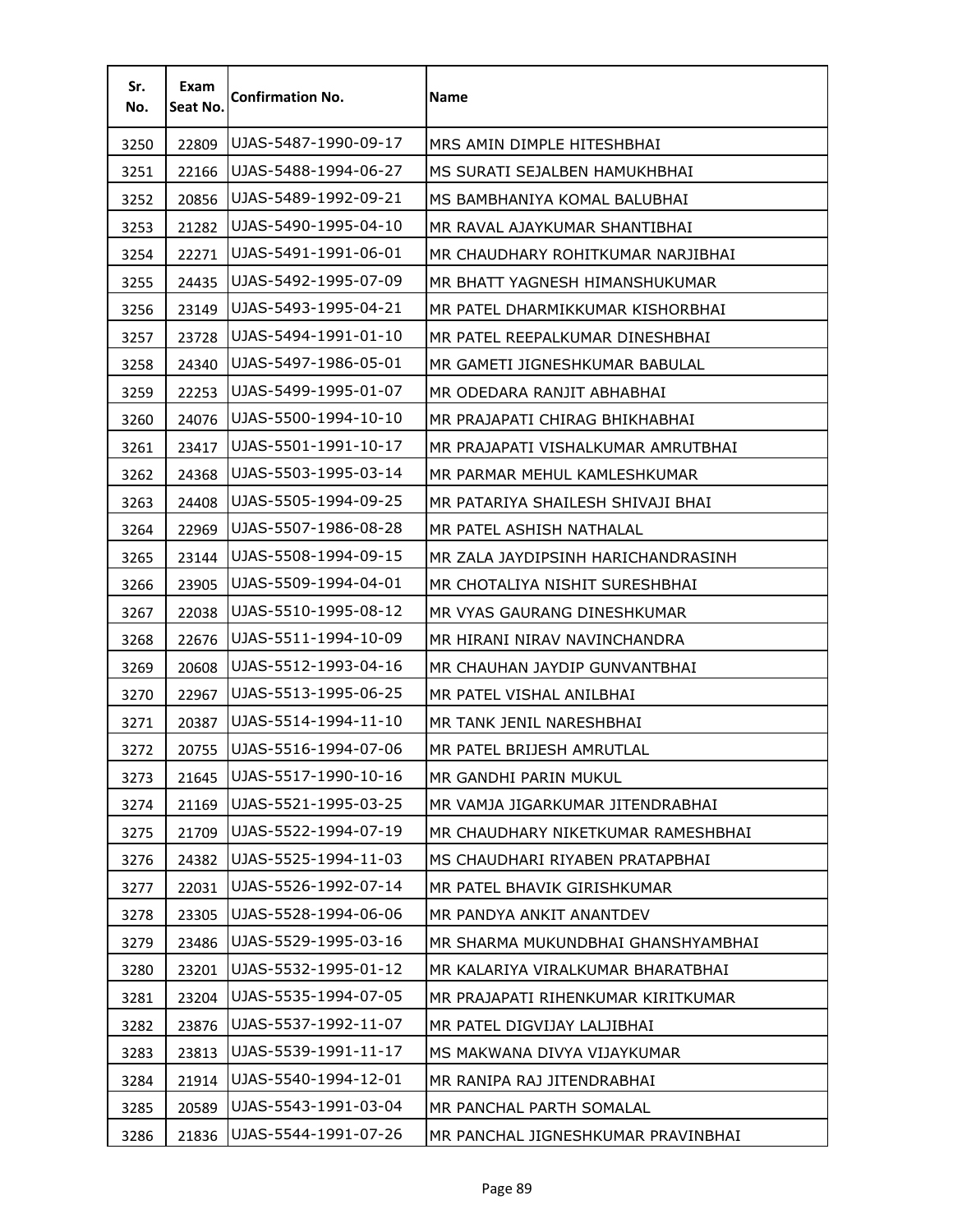| Sr.<br>No. | Exam<br>Seat No. | <b>Confirmation No.</b> | Name                                  |
|------------|------------------|-------------------------|---------------------------------------|
| 3287       | 22019            | UJAS-5549-1994-06-07    | MR FALAKI ANIT HARESHBHAI             |
| 3288       | 21522            | UJAS-5551-1994-07-13    | MR VAGHELA MAYURSINH DILIPSINH        |
| 3289       | 24362            | UJAS-5552-1995-05-22    | MR SOLANKI SAMEER JAYANTIBHAI         |
| 3290       | 21877            | UJAS-5560-1992-11-19    | MR KHANDLA PRATIK RAMESHBHAI          |
| 3291       | 20756            | UJAS-5561-1987-05-16    | MR MOTHALIYA ASHISHKUMAR AMRUTLAL     |
| 3292       | 22659            | UJAS-5563-1991-06-30    | MR NAYI JAYESHKUMAR RAMESHLAL         |
| 3293       | 22538            | UJAS-5564-1993-11-06    | MR PRAJAPATI HARDIKKUMAR MAHENDRABHAI |
| 3294       | 22660            | UJAS-5567-1994-06-29    | MR PRAJAPATI GAURAVKUMAR PRAVINBHAI   |
| 3295       | 21049            | UJAS-5568-1989-05-03    | MR RAWAL DEVANSH DHARMESHBHAI         |
| 3296       | 24310            | UJAS-5569-1993-01-31    | MR GADHAVI RAMESHBHAI MOJUDANBHAI     |
| 3297       | 20253            | UJAS-5570-1992-08-19    | MR MODH ANKITKUMAR INDRAVADAN         |
| 3298       | 23070            | UJAS-5571-1992-10-01    | MR DARJI NAYANKUMAR BHANUBHAI         |
| 3299       | 22886            | UJAS-5574-1985-10-23    | MR CHAUHAN JAYDEEPSINGH RAJPUTSINGH   |
| 3300       | 23493            | UJAS-5575-1995-06-01    | MR ZALA MEHULSINH GHANSHYAMSINH       |
| 3301       | 20394            | UJAS-5576-1992-05-05    | MR PATEL BRIJAL VINUBHAI              |
| 3302       | 22858            | UJAS-5577-1993-02-27    | MR PATEL AKSHAYKUMAR KHALAPBHAI       |
| 3303       | 21227            | UJAS-5578-1994-10-06    | MR PATEL RAVI HEMENDRAKUMAR           |
| 3304       | 23415            | UJAS-5579-1993-10-18    | MS PATEL ROSHNIBEN MAHENDRAKUMAR      |
| 3305       | 24431            | UJAS-5580-1993-06-18    | MR PATEL BRIJESH BACHUBHAI            |
| 3306       | 21839            | UJAS-5581-1993-08-17    | MS SOLANKI DINJAL HIMMATLAL           |
| 3307       | 20594            | UJAS-5584-1992-01-28    | MR PRAJAPATI RUSHABHKUMAR RAMESHBHAI  |
| 3308       | 20607            | UJAS-5585-1991-04-19    | MS SUTHAR KRUNALIBEN BHUPENDRABHAI    |
| 3309       | 21869            | UJAS-5590-1992-05-22    | MR PATEL JAGDISHBHAI SANTOSHKUMAR     |
| 3310       | 22461            | UJAS-5591-1994-10-24    | MS PANCHAL BANSARI MAHESHKUMAR        |
| 3311       | 23951            | UJAS-5593-1995-05-30    | MR CHAUDHARY VIKRAMKUMAR DINESHBHAI   |
| 3312       | 21450            | UJAS-5596-1993-07-30    | MR VAGHASIYA VISHAL PARSOTTAMBHAI     |
| 3313       | 22350            | UJAS-5597-1995-02-02    | MR VALIYA SANDIP KIRANBHAI            |
| 3314       | 23659            | UJAS-5598-1994-07-07    | MR SHAH VRAJ ASHOKKUMAR               |
| 3315       | 23168            | UJAS-5599-1993-02-10    | MR GADHAVI PRASHANT SHAKTIDAN         |
| 3316       | 22255            | UJAS-5600-1994-06-16    | MR PATEL MANISHKUMAR HIRALAL          |
| 3317       | 22400            | UJAS-5601-1987-03-23    | MR PATEL ROHANKUMAR DEVJIBHAI         |
| 3318       | 23893            | UJAS-5602-1992-04-06    | MR PATEL VIKIN MUKESHBHAI             |
| 3319       | 20491            | UJAS-5604-1995-02-07    | MR GOHIL ARPIT DILIPKUMAR             |
| 3320       | 21085            | UJAS-5607-1992-06-18    | MR PATEL JATINKUMAR RAMESHBHAI        |
| 3321       | 23373            | UJAS-5609-1987-10-24    | MR PATEL TEJAS BHARATKUMAR            |
| 3322       | 20130            | UJAS-5614-1995-03-19    | MR MAL MOHMMADSALMAN MOHMMADILYAS     |
| 3323       | 22226            | UJAS-5615-1995-06-11    | MR DESAI NITINKUMAR BALADEVBHAI       |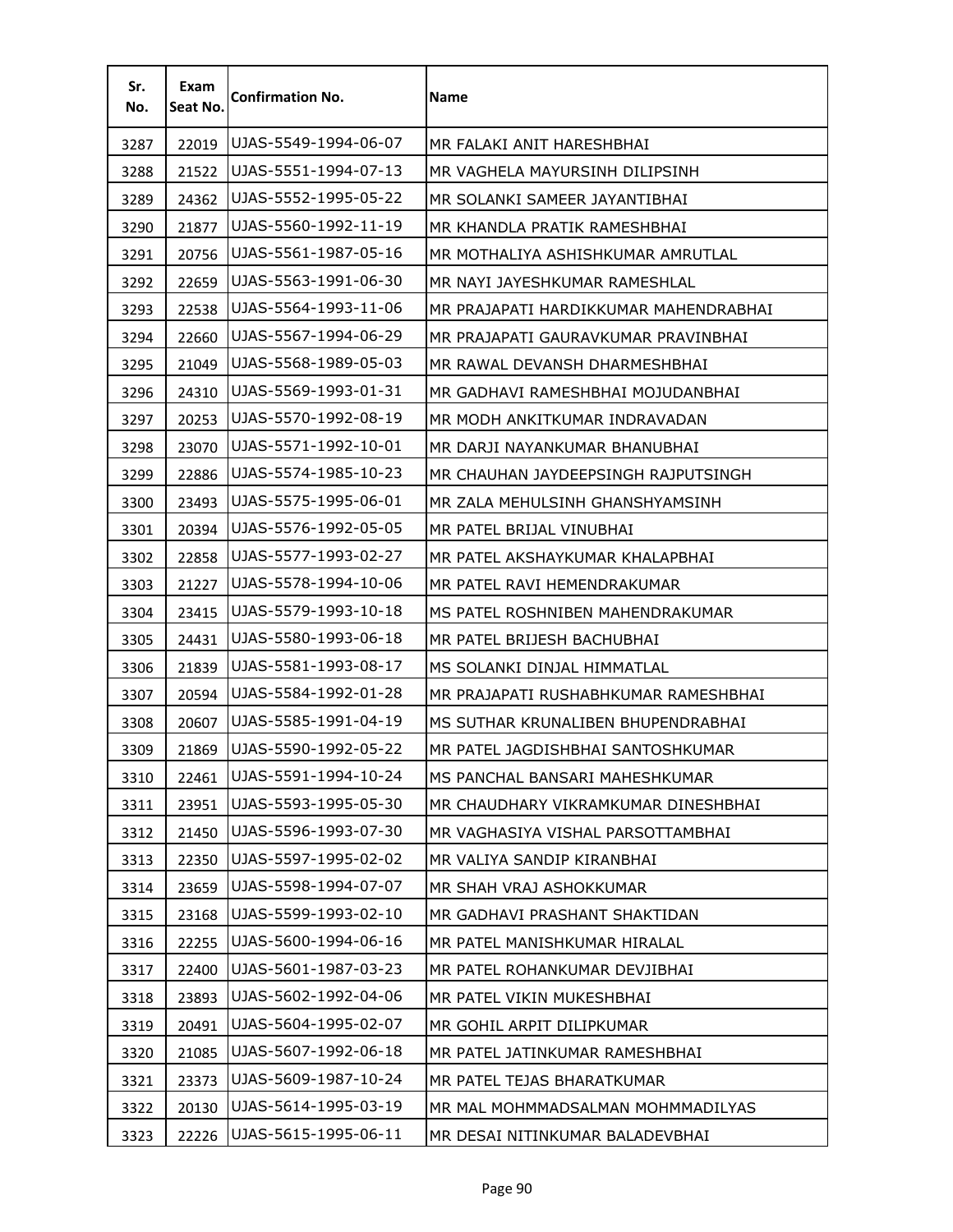| Sr.<br>No. | Exam<br>Seat No. | <b>Confirmation No.</b> | <b>Name</b>                           |
|------------|------------------|-------------------------|---------------------------------------|
| 3324       | 21659            | UJAS-5616-1986-06-22    | MR PATEL DHAVAL MAHENDRABHAI          |
| 3325       | 24287            | UJAS-5618-1995-06-01    | MR SODHA KALPESHKUMAR PRABHATSINH     |
| 3326       | 22082            | UJAS-5621-1992-05-14    | MR PIPAROTAR PIYUSH ARASHI            |
| 3327       | 22057            | UJAS-5622-1993-08-14    | MR PATEL HARSH KAMLESHBHAI            |
| 3328       | 21041            | UJAS-5625-1992-04-06    | MR ACHARYA DHRUVKUMAR MARKANDRAY      |
| 3329       | 21574            | UJAS-5628-1994-09-20    | MR GADHIA SAGAR RAMESHBHAI            |
| 3330       | 20638            | UJAS-5629-1995-05-13    | MS GAVALI TEJALKUMARI ARVINDBHAI      |
| 3331       | 20192            | UJAS-5631-1995-05-24    | MR PATEL DIPKUMAR MAHENDRABHAI        |
| 3332       | 22488            | UJAS-5633-1993-04-15    | MR LAKUM JAYESHBHAI VANMALIBHAI       |
| 3333       | 20174            | UJAS-5636-1992-09-12    | MR GABANI GUNJAN DHIRUBHAI            |
| 3334       | 24319            | UJAS-5638-1991-04-20    | MR PANDOR VIJAYKUMAR VISHNUBHAI       |
| 3335       | 20398            | UJAS-5639-1994-08-01    | MR RATHAVA KETANKUMAR AMARSINGBHAI    |
| 3336       | 23705            | UJAS-5642-1991-10-26    | MR RANA VISHAL VINODCHANDRA           |
| 3337       | 21733            | UJAS-5644-1991-07-15    | MR PATEL MILIND NATVARBHAI            |
| 3338       | 24154            | UJAS-5645-1994-02-07    | MR SINDHA AJITBHAI DOLATSINH          |
| 3339       | 21728            | UJAS-5647-1994-01-08    | MR BHATIYA YAXITKUMAR LILESHKUMAR     |
| 3340       | 21568            | UJAS-5648-1993-09-17    | MR GOR PRASHANT MAHENDRABHAI          |
| 3341       | 24077            | UJAS-5649-1995-07-11    | MR HIRVANIYA DHAVALKUMAR DALPATBHAI   |
| 3342       | 23368            | UJAS-5650-1994-01-30    | MR PATEL HARSHAD DINESHBHAI           |
| 3343       | 23748            | UJAS-5651-1995-04-11    | MR PRAJAPATI MEHUL RAMABHAI           |
| 3344       | 20984            | UJAS-5653-1993-03-26    | MR PRAJAPATI SATISHKUMAR NAGINBHAI    |
| 3345       | 23547            | UJAS-5656-1991-09-19    | MR ZAVERI JENIL DHANVANTRAY           |
| 3346       | 20676            | UJAS-5660-1993-08-21    | MR JASOLIYA TUSHAR LABHUBHAI          |
| 3347       | 20136            | UJAS-5661-1990-12-13    | MR MURAI ROHIT RAMESHBHAI             |
| 3348       | 22278            | UJAS-5663-1994-07-10    | MR MODASIYA YASH JAYESHBHAI           |
| 3349       | 21281            | UJAS-5667-1995-02-17    | MR SHAH MITEN JITESHBHAI              |
| 3350       | 23906            | UJAS-5669-1992-12-03    | MR SHAH DARSHIL DEVANG                |
| 3351       | 22447            | UJAS-5670-1992-06-09    | MR NANDANIYA PARBAT VEJANANDBHAI      |
| 3352       | 22033            | UJAS-5675-1990-11-08    | MR PATEL HARDIKKUMAR KANTILAL         |
| 3353       | 24426            | UJAS-5677-1995-04-25    | MR PATEL SUDIP RAJUBHAI               |
| 3354       | 24434            | UJAS-5678-1993-09-28    | MR KARMADWALA SOHAM RAJESH            |
| 3355       | 22887            | UJAS-5680-1995-03-10    | MS RATHOD JOSHANABEN MERUBHAI         |
| 3356       | 21132            | UJAS-5681-1994-04-11    | MR CHAVDA AJAYSINH MAHIPATSINH        |
| 3357       | 20330            | UJAS-5682-1995-04-03    | MR PARMAR AKSHAY GOVINDBHAI           |
| 3358       | 21715            | UJAS-5683-1993-11-11    | MR SOJITRA RAVI HARESHBHAI            |
| 3359       | 20236            | UJAS-5684-1993-12-22    | MR CHAUDHARY DIVYKUMAR BHUPENDRAKUMAR |
| 3360       | 22564            | UJAS-5685-1987-05-04    | MR GANVIT KETANBHAI SURESHBHAI        |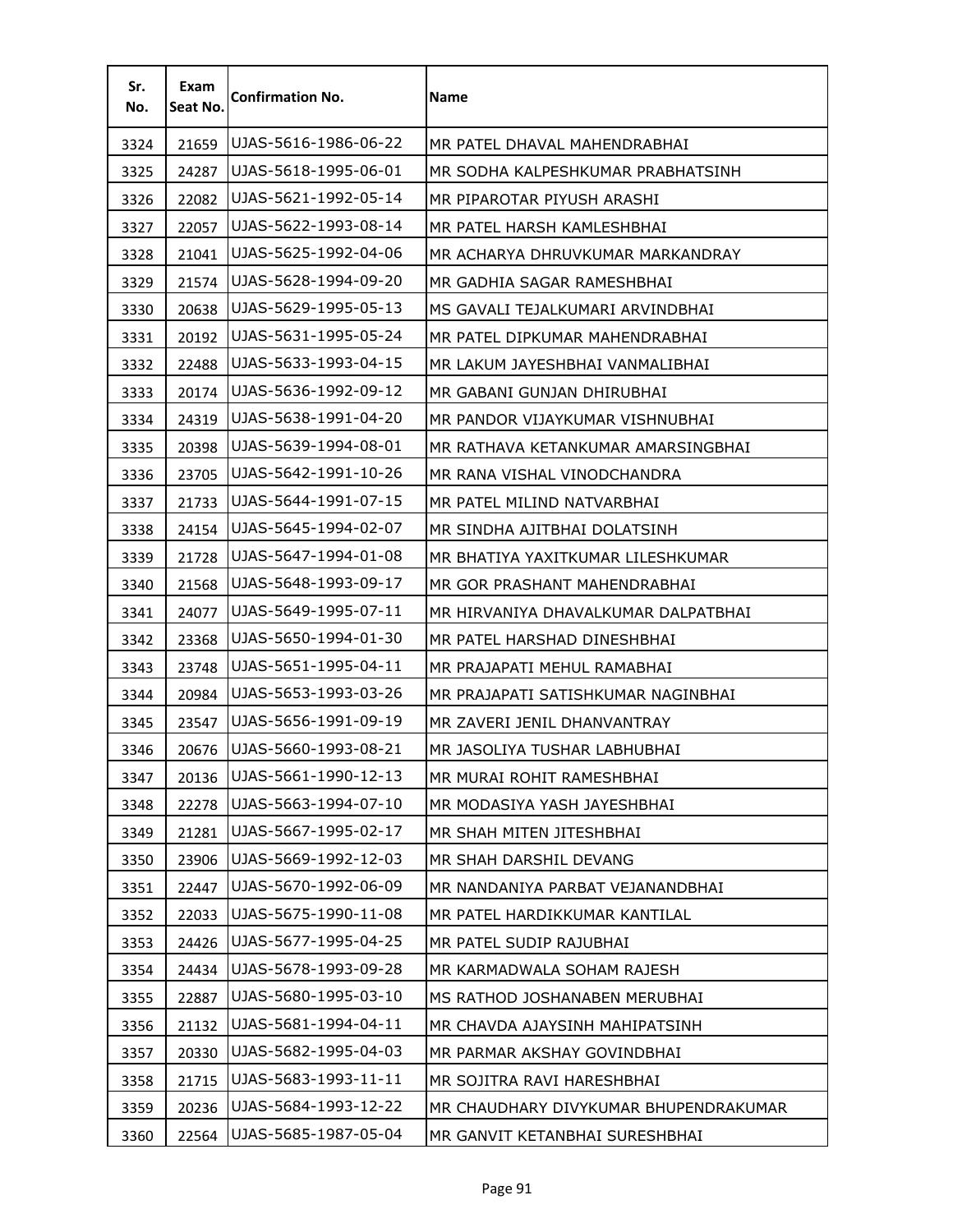| Sr.<br>No. | Exam<br>Seat No. | <b>Confirmation No.</b> | <b>Name</b>                          |
|------------|------------------|-------------------------|--------------------------------------|
| 3361       | 20931            | UJAS-5686-1993-12-16    | MR PRAJAPATI JATINKUMAR HITENDRABHAI |
| 3362       | 21225            | UJAS-5687-1993-05-02    | MR PATEL MOHIT ARVINDBHAI            |
| 3363       | 21338            | UJAS-5688-1995-04-21    | MR MAKWANA BHASKAR AMBALAL           |
| 3364       | 21966            | UJAS-5689-1990-01-14    | MR GHUNTWALA ALIAKBAR MAZAHIRBHAI    |
| 3365       | 23015            | UJAS-5691-1993-08-02    | MR DARJI JIGARKUMAR SANJAYKUMAR      |
| 3366       | 21824            | UJAS-5695-1993-06-01    | MR PUNANI YOGESH ISHAWARBHI          |
| 3367       | 21769            | UJAS-5696-1991-01-01    | MRS PRAJAPATI SEJALBEN MAHENDRABHAI  |
| 3368       | 22450            | UJAS-5698-1987-09-29    | MR SHETH BHAVINKUMAR JAGDISHCHANDRA  |
| 3369       | 22568            | UJAS-5699-1995-03-12    | MR PATEL KAUSHALKUMAR VISHNUBHAI     |
| 3370       | 23252            | UJAS-5701-1994-05-21    | MR BAROT JIGARKUMAR DASARATHALAL     |
| 3371       | 22214            | UJAS-5704-1992-01-26    | MR GOHEL LALJIBHAI SURSANGBHAI       |
| 3372       | 20177            | UJAS-5707-1995-01-07    | MR DARJI DIP SANJAYKUMAR             |
| 3373       | 24036            | UJAS-5708-1987-05-23    | MR PADHYA DEVANG HASMUKHBHAI         |
| 3374       | 21190            | UJAS-5710-1995-02-10    | MS PATEL BIJALBEN VINODBHAI          |
| 3375       | 22648            | UJAS-5711-1992-09-01    | MR PARMAR RAVINDRAKUMAR NEBHABHAI    |
| 3376       | 22506            | UJAS-5712-1994-04-08    | MR GOL SAGARBHAI BHARATBHAI          |
| 3377       | 23559            | UJAS-5715-1992-09-22    | MR MODI HARDIK LALITKUMAR            |
| 3378       | 23564            | UJAS-5716-1994-03-11    | MR BARIA VIJAYKUMAR MAGANBHAI        |
| 3379       | 23074            | UJAS-5717-1995-06-28    | MR PRAJAPATI JAYKUMAR HARISHBHAI     |
| 3380       | 23266            | UJAS-5718-1989-07-21    | MRS THAKAR GAUTAMI VAIBHAV           |
| 3381       | 22617            | UJAS-5720-1984-10-26    | MR VASAIYA NIMESHKUMAR DAHYALAL      |
| 3382       | 20870            | UJAS-5724-1990-10-24    | MR CHAUHAN DHIRENKUMAR HASMUKHBHAI   |
| 3383       | 22229            | UJAS-5725-1994-11-12    | MS RAVAL SALONI SHRIKANTBHAI         |
| 3384       | 20646            | UJAS-5726-1992-10-29    | MR MANSURI MAHAMMADARIF AEHAMEDBHAI  |
| 3385       | 20884            | UJAS-5729-1990-11-06    | MR PATEL KAPILKUMAR NARESHBHAI       |
| 3386       | 23286            | UJAS-5732-1995-02-05    | MR VASAVA DIVYESH UPENDRAKUMAR       |
| 3387       | 20359            | UJAS-5733-1994-12-13    | MR PORIYA DARSHAN BHARATBHAI         |
| 3388       | 23205            | UJAS-5734-1990-10-19    | MR PRAJAPATI TEJASKUMAR PRAHALADBHAI |
| 3389       | 21624            | UJAS-5739-1994-04-05    | MR MULCHANDANI JAYDEEP ANILKUMAR     |
| 3390       | 23945            | UJAS-5740-1994-07-03    | MR GOSWAMI ASHISH PRAVINNATHJI       |
| 3391       | 22711            | UJAS-5741-1993-10-31    | MR PATEL ANIKET SUMANBHAI            |
| 3392       | 21267            | UJAS-5745-1994-04-27    | MR SONI YASH BHAVESHKUMAR            |
| 3393       | 21959            | UJAS-5748-1992-11-29    | MR JAGANI JIGAR LABHSHANKAR          |
| 3394       | 20655            | UJAS-5749-1994-11-10    | MR SHAH RAHUL VINODKUMAR             |
| 3395       | 21316            | UJAS-5750-1994-12-08    | MS PATEL JASMINABEN SURESHBHAI       |
| 3396       | 21170            | UJAS-5752-1990-06-28    | MR GARCHAR LAXMANBHAI KHIMABHAI      |
| 3397       | 22039            | UJAS-5754-1994-01-07    | MR GHODASARA RUSHIKESH JAYANTILAL    |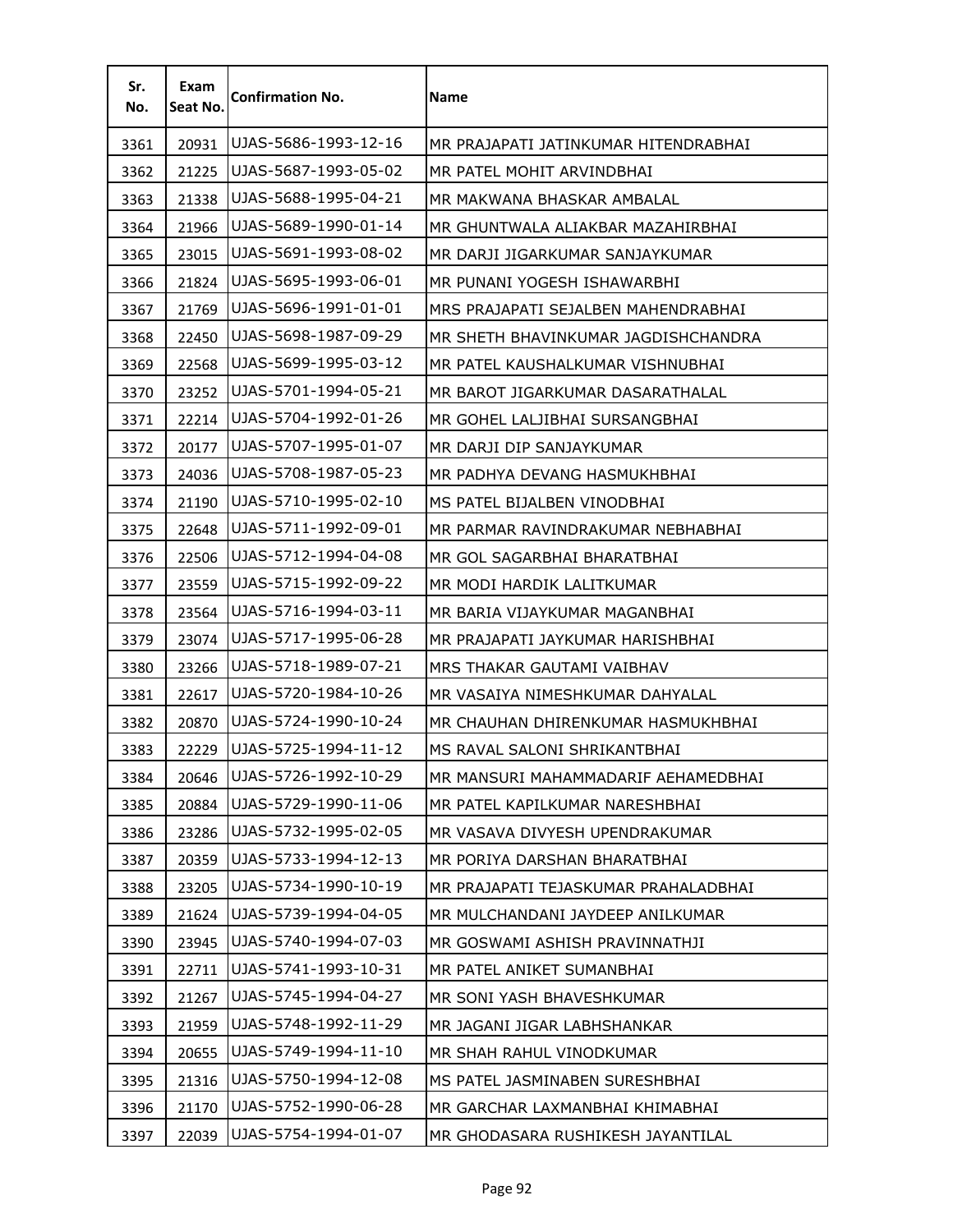| Sr.<br>No. | Exam<br>Seat No. | <b>Confirmation No.</b> | <b>Name</b>                              |
|------------|------------------|-------------------------|------------------------------------------|
| 3398       | 20335            | UJAS-5756-1991-10-16    | MR CHAMPAVAT JAYPALSINH YASHVANTSINH     |
| 3399       | 22149            | UJAS-5761-1984-12-05    | MRS RAVAL GOPI RAJENDRAKUMAR             |
| 3400       | 22775            | UJAS-5762-1994-10-20    | MR LUNAGARIYA LALJI CHANDULAL            |
| 3401       | 22357            | UJAS-5764-1995-09-08    | MR PATEL SHUKANKUMAR VISHNUBHAI          |
| 3402       | 24151            | UJAS-5765-1991-08-16    | MR KHAN MOHAMMAD ALI AMANULLAH           |
| 3403       | 21704            | UJAS-5770-1991-10-22    | MR KUMAR ABHISHEK ARBINDO SINHA          |
| 3404       | 23059            | UJAS-5773-1995-08-21    | MR PATEL HARDIK ISHWERBHAI               |
| 3405       | 20393            | UJAS-5776-1983-01-04    | MR CHAUHAN PRASHANTKUMAR BABULAL         |
| 3406       | 24339            | UJAS-5782-1994-06-29    | MR JOSHI SMIT SHAILESHBHAI               |
| 3407       | 23954            | UJAS-5789-1995-01-17    | MR JAYSWAL HIMANSHUKUMAR CHANDRAKANTBHAI |
| 3408       | 21634            | UJAS-5791-1994-12-17    | MR PRAJAPATI VINODBHAI DALSUKHBHAI       |
| 3409       | 20892            | UJAS-5792-1988-12-08    | MR JOSHI NIRAVKUMAR VISHNUPRASAD         |
| 3410       | 21671            | UJAS-5793-1993-05-08    | MR MAHAVAR YOGESH CHHOTELAL              |
| 3411       | 22768            | UJAS-5795-1991-02-01    | MR PATEL MAYANKKUMAR ISHVARBHAI          |
| 3412       | 23538            | UJAS-5797-1995-03-14    | MR PATEL MAYURKUMAR SURESHBHAI           |
| 3413       | 23924            | UJAS-5798-1995-06-05    | MR DAMOR RAHULKUMAR RAMANBHAI            |
| 3414       | 23110            | UJAS-5799-1990-09-26    | MR SOSA SHAILESHKUMAR BHAGVANBHAI        |
| 3415       | 23050            | UJAS-5801-1993-06-01    | MR NAVADIYA HIRENKUMAR JAYSUKHBHAI       |
| 3416       | 22171            | UJAS-5802-1994-09-09    | MR PARADKAR AMAN VIKAS                   |
| 3417       | 22620            | UJAS-5804-1983-04-15    | MS SHAH ARPITA BHARATKUMAR               |
| 3418       | 23067            | UJAS-5805-1994-07-30    | MR DERVALIYA CHINTANKUMAR DHIRUBHAI      |
| 3419       | 22643            | UJAS-5806-1993-05-01    | MR MAGARA AKSHAYKUMAR KARSANBHAI         |
| 3420       | 23041            | UJAS-5809-1994-03-30    | MR JADEJA RAJDIPSINH BALVANTSINH         |
| 3421       | 22047            | UJAS-5810-1995-02-04    | MR SONI DARSHAN ASHWINBAHI               |
| 3422       | 20416            | UJAS-5813-1995-03-27    | MR SONI JAINEEL DEEPAKBHAI               |
| 3423       | 23344            | UJAS-5816-1993-06-19    | MS JANI VAIDEHI ARVINDBHAI               |
| 3424       | 21842            | UJAS-5817-1990-11-17    | MR KANGAD DINESH HAMIRBHAI               |
| 3425       | 23099            | UJAS-5820-1989-04-29    | MR PATEL JATINKUMAR DASHARATHBHAI        |
| 3426       | 23674            | UJAS-5822-1995-02-25    | MR PRAJAPATI BHANUKUMAR KANJIBHAI        |
| 3427       | 24001            | UJAS-5823-1989-07-08    | MR DANGI JASVANTBHAI JAGUBHAI            |
| 3428       | 20116            | UJAS-5824-1994-08-12    | MS CHAUHAN RISHITABEN RAMESHBHAI         |
| 3429       | 20141            | UJAS-5825-1995-08-28    | MR GONDALIYA KRUNAL VASUDEVBHAI          |
| 3430       | 24010            | UJAS-5826-1992-06-10    | MR PATEL SANDIP KUMAR VISHNULAL          |
| 3431       | 23137            | UJAS-5828-1988-07-11    | MS BHADAURIA NEELAM RAVINDRASINGH        |
| 3432       | 23253            | UJAS-5830-1995-02-08    | MR PARMAR VINAYKUMAR GIRISHCHANDRA       |
| 3433       | 24080            | UJAS-5831-1991-01-23    | MR KADIVAR NASIR ISMAILBHAI              |
| 3434       | 20691            | UJAS-5832-1993-04-15    | MR ISHRANI JAYPAL SAMRATDAN              |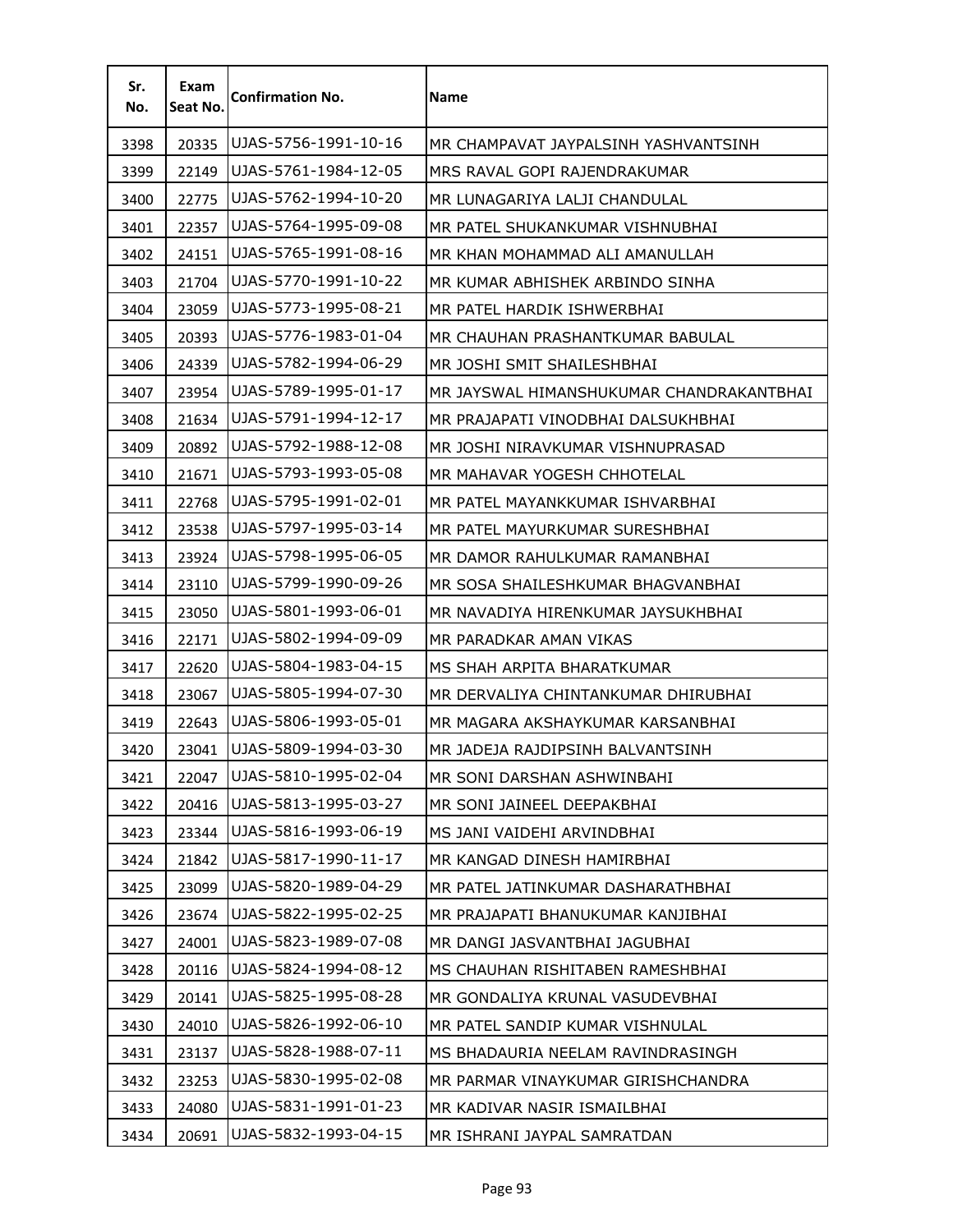| Sr.<br>No. | Exam<br>Seat No. | <b>Confirmation No.</b> | Name                                 |
|------------|------------------|-------------------------|--------------------------------------|
| 3435       | 22126            | UJAS-5834-1993-12-05    | MR PATEL MAYANKKUMAR INDRAVADAN      |
| 3436       | 22670            | UJAS-5835-1995-03-28    | MR MAKWANA SUHAGKUMAR DIPAKKUMAR     |
| 3437       | 24519            | UJAS-5837-1994-09-17    | MR PRAJAPATI JAYESHKUMAR KANUBHAI    |
| 3438       | 22232            | UJAS-5839-1995-02-05    | MR PUROHIT PRAVINKUMAR DHANAJI       |
| 3439       | 22652            | UJAS-5841-1993-12-16    | MR PUNANI JIGNESHBHAI NANDLAL        |
| 3440       | 23293            | UJAS-5844-1994-10-19    | MR MEHTA DARSHIT ATULKUMAR           |
| 3441       | 22034            | UJAS-5845-1995-06-09    | MR BHATT PARTH SHAILESHKUMAR         |
| 3442       | 22152            | UJAS-5846-1995-04-11    | MR KATARIYA HASMUKH BAGHABHAI        |
| 3443       | 22048            | UJAS-5850-1990-11-24    | MR PRAJAPATI JAYESHKUMAR GIRDHARBHAI |
| 3444       | 22738            | UJAS-5852-1993-11-19    | MR PRAJAPATI JIGAR VIJAYBHAI         |
| 3445       | 20308            | UJAS-5853-1991-06-05    | MR RATHWA HITESHKUMAR MADHUBHAI      |
| 3446       | 23295            | UJAS-5854-1993-12-10    | MR RAJAVANSEE RONAK BHARATBHAI       |
| 3447       | 24052            | UJAS-5855-1995-05-27    | MR RATHOD ARJUNSINH PANKAJSINH       |
| 3448       | 22726            | UJAS-5859-1993-11-01    | MR BAVARVA VIRAL DHANJIBHAI          |
| 3449       | 21588            | UJAS-5863-1993-04-12    | MR PATEL DHARMIT SURESHBHAI          |
| 3450       | 23329            | UJAS-5864-1994-12-20    | MS PARMAR HIRAL ASHVINBHAI           |
| 3451       | 23638            | UJAS-5865-1993-10-18    | MR SUTHAR NISHITHKUMAR JATINKUMAR    |
| 3452       | 20588            | UJAS-5866-1990-06-17    | MR SHARMA JAYESH SHRI RAMSEVAK       |
| 3453       | 22279            | UJAS-5869-1994-06-05    | MR SWAMI ANIKET ROHITKUMAR           |
| 3454       | 23354            | UJAS-5871-1993-08-13    | MS MODI DHRUTI ASHOKBHAI             |
| 3455       | 23613            | UJAS-5872-1992-10-15    | MR MASTER URMIL RAJENDRABHAI         |
| 3456       | 22088            | UJAS-5874-1995-01-20    | MR VYAS CHARCHIT DILIP KUMAR VYAS    |
| 3457       | 20712            | UJAS-5876-1995-03-21    | MR SOLANKI RITAV ARVINDBHAI          |
| 3458       | 22433            | UJAS-5878-1987-12-10    | MR PATEL HITESH DAYALBHAI            |
| 3459       | 22837            | UJAS-5880-1995-02-08    | MR PATEL UMANG GOVINDBHAI            |
| 3460       | 20245            | UJAS-5881-1995-06-24    | MS RANA AKANKSHABEN RAMESHCHANDRA    |
| 3461       | 21508            | UJAS-5882-1992-07-27    | MR PATEL KRUNAL MANUBHAI             |
| 3462       | 24134            | UJAS-5883-1994-05-26    | MR PATEL DHRUVIT HARISHBHAI          |
| 3463       | 21007            | UJAS-5884-1994-02-26    | MR LATHIYA MAHENDRA NAGAJIBHAI       |
| 3464       | 23998            | UJAS-5885-1992-05-21    | MR PATEL DHAVAVLKUMAR DALSUKHBHAI    |
| 3465       | 24338            | UJAS-5886-1993-08-08    | MR BUTANI DEEP GHANSHYAMBHAI         |
| 3466       | 21336            | UJAS-5890-1994-02-09    | MS PATEL JAYMEENA ANILKUMAR          |
| 3467       | 21452            | UJAS-5892-1995-05-20    | MR RATHOD JAYENDRABHAI PRATAPBHAI    |
| 3468       | 23200            | UJAS-5893-1988-09-18    | MR PATEL JITENDRAKUMAR DAHYABHAI     |
| 3469       | 24186            | UJAS-5896-1991-12-06    | MR PRAJAPATI YATEENKUMAR ISHWARLAL   |
| 3470       | 22249            | UJAS-5897-1995-08-02    | MR DODIYA RAJDEEP JAGDISHBHAI        |
| 3471       | 20419            | UJAS-5898-1994-10-26    | MR LORIYA KALPESH JAYSHUKHBHAI       |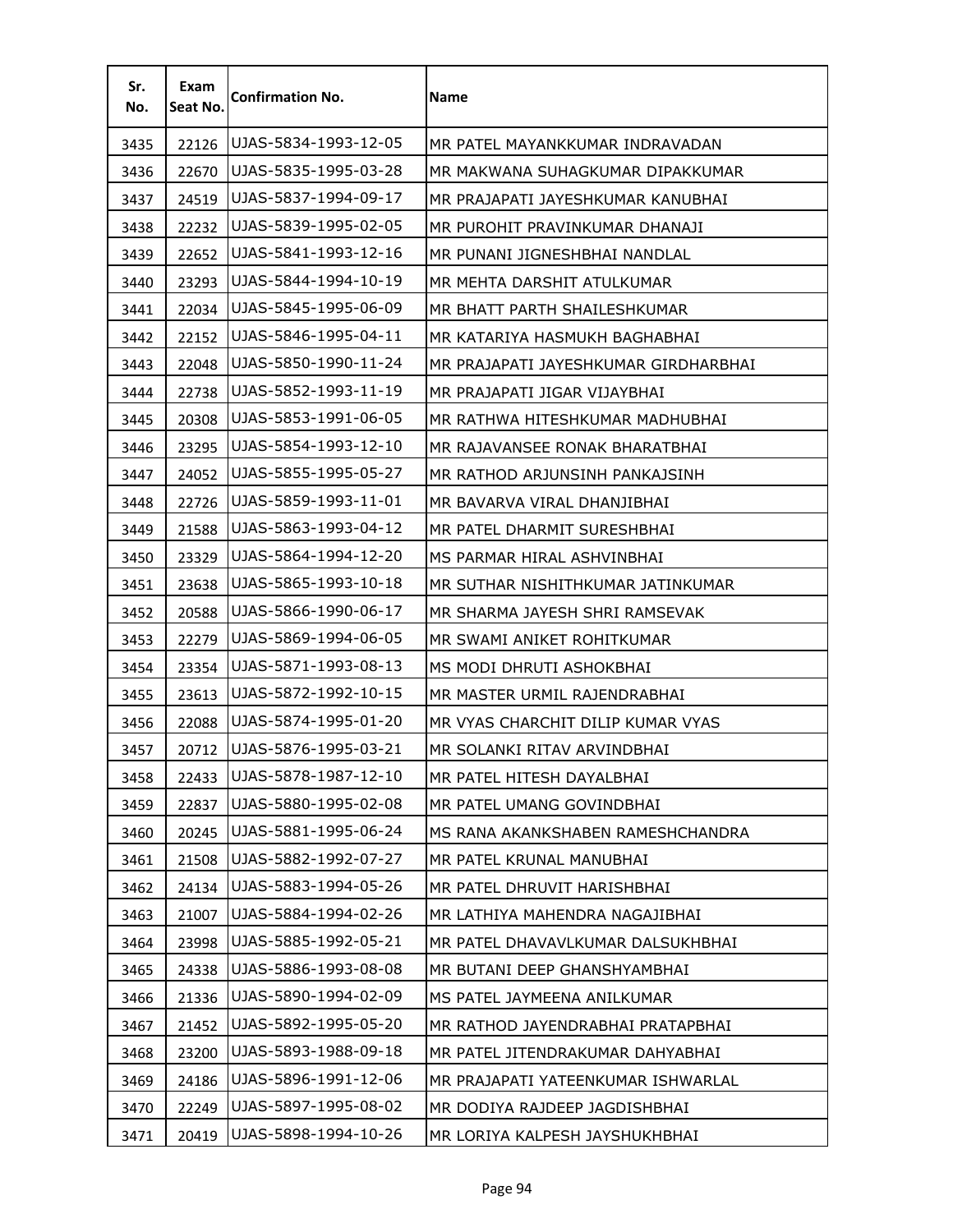| Sr.<br>No. | Exam<br>Seat No. | <b>Confirmation No.</b> | Name                                 |
|------------|------------------|-------------------------|--------------------------------------|
| 3472       | 22407            | UJAS-5899-1994-08-24    | MR PATEL CHINTANKUMAR JAYESHBHAI     |
| 3473       | 22426            | UJAS-5900-1994-12-08    | MR DESAI MILAN SAGARBHAI             |
| 3474       | 20943            | UJAS-5904-1993-10-23    | MR BAGADA SIDHDHARTH GOKALBHAI       |
| 3475       | 21361            | UJAS-5905-1993-01-29    | MR RATHOD MOHIT BHURSING             |
| 3476       | 23148            | UJAS-5909-1994-10-19    | MR PARMAR DIGVIJAYSINH ARJUNSINH     |
| 3477       | 21419            | UJAS-5910-1992-06-15    | MR RATHOD BHAVIKKUMAR JAYANTILAL     |
| 3478       | 22007            | UJAS-5912-1992-06-28    | MR PATEL VINAYKUMAR KAMLESHBHAI      |
| 3479       | 22760            | UJAS-5915-1995-07-21    | MR RATHOD ASHISH VINODKUMAR          |
| 3480       | 20545            | UJAS-5917-1993-11-27    | MR VAIDYA AKSHARKUMAR PRAVINBHAI     |
| 3481       | 22896            | UJAS-5919-1995-07-02    | MR JOSHI HARSH MUKESHBHAI            |
| 3482       | 20941            | UJAS-5922-1987-08-21    | MR DASADIYA MEHUL HASMUKHBHAI        |
| 3483       | 24204            | UJAS-5923-1993-09-30    | MR PATEL DIVYANKKUMAR RAMANBHAI      |
| 3484       | 24267            | UJAS-5924-1992-04-30    | MR KARETHA DIVYESH DEVDANBHAI        |
| 3485       | 23599            | UJAS-5927-1994-06-10    | MS PARMAR AAKSHTABEN MOHANBHAI       |
| 3486       | 20719            | UJAS-5928-1992-05-03    | MR DARJI ANKITKUMAR PRAMODBHAI       |
| 3487       | 23781            | UJAS-5930-1995-05-24    | MR SHAH DISHANT ALPESHBHAI           |
| 3488       | 21569            | UJAS-5932-1995-08-12    | MR PATEL SANKETKUMAR DHULABHAI       |
| 3489       | 22412            | UJAS-5933-1994-06-12    | MR MAKVANA BHARATBHAI GHANSHYAM BHAI |
| 3490       | 21979            | UJAS-5935-1991-08-09    | MR GOTHI HARSHIL RASHMIKANT          |
| 3491       | 21990            | UJAS-5936-1994-06-28    | MR BODA GAURAV ASHVINBHAI            |
| 3492       | 24369            | UJAS-5937-1993-06-10    | MR GADHAVI TUSHARKUMAR JAGDISHKUMAR  |
| 3493       | 22524            | UJAS-5939-1992-09-13    | MR PATEL CHANDRAKANT VIRABHAI        |
| 3494       | 23259            | UJAS-5940-1991-06-20    | MR DASGUPTA SAUNAK SUBRATA           |
| 3495       | 21136            | UJAS-5942-1994-12-09    | MS SINGH ASHNA RAMKISHAN             |
| 3496       | 21505            | UJAS-5943-1986-05-17    | MR UPADHYAY JAIMIN GAJENDRAKUMAR     |
| 3497       | 21519            | UJAS-5944-1994-11-04    | MS RAJPUT NEHALBEN HIMMATSINH        |
| 3498       | 23648            | UJAS-5946-1992-04-05    | MR LADUMOR UMESH DHIRUBHAI           |
| 3499       | 21328            | UJAS-5947-1993-06-04    | MR PANCHAL NIRAV RATILAL             |
| 3500       | 22701            | UJAS-5948-1994-06-01    | MR CHAUDHARI DINESHKUMAR DHUDABHAI   |
| 3501       | 21848            | UJAS-5949-1995-01-04    | MR PARMAR JAYDIPCHANDRA JAGDISHBHAI  |
| 3502       | 21746            | UJAS-5951-1994-10-18    | MR PATEL DHIRAJ LALBAHADUR           |
| 3503       | 24172            | UJAS-5953-1992-04-12    | MR MAKVANA HARDIK DINESHBHAI         |
| 3504       | 23859            | UJAS-5954-1989-10-10    | MR DARJI JAYESHBHAI KHEMCHANDBHAI    |
| 3505       | 21545            | UJAS-5957-1995-01-25    | MR AKABARI JEMISH PRAVINBHAI         |
| 3506       | 22087            | UJAS-5958-1994-08-06    | MR PARMAR RAJ JITENDRABHAI           |
| 3507       | 20793            | UJAS-5960-1994-04-16    | MR MEMON MOHAMMADADIL MOHAMMADAMIN   |
| 3508       | 24031            | UJAS-5962-1992-05-25    | MR PARMAR SATYAM KISHORKUMAR         |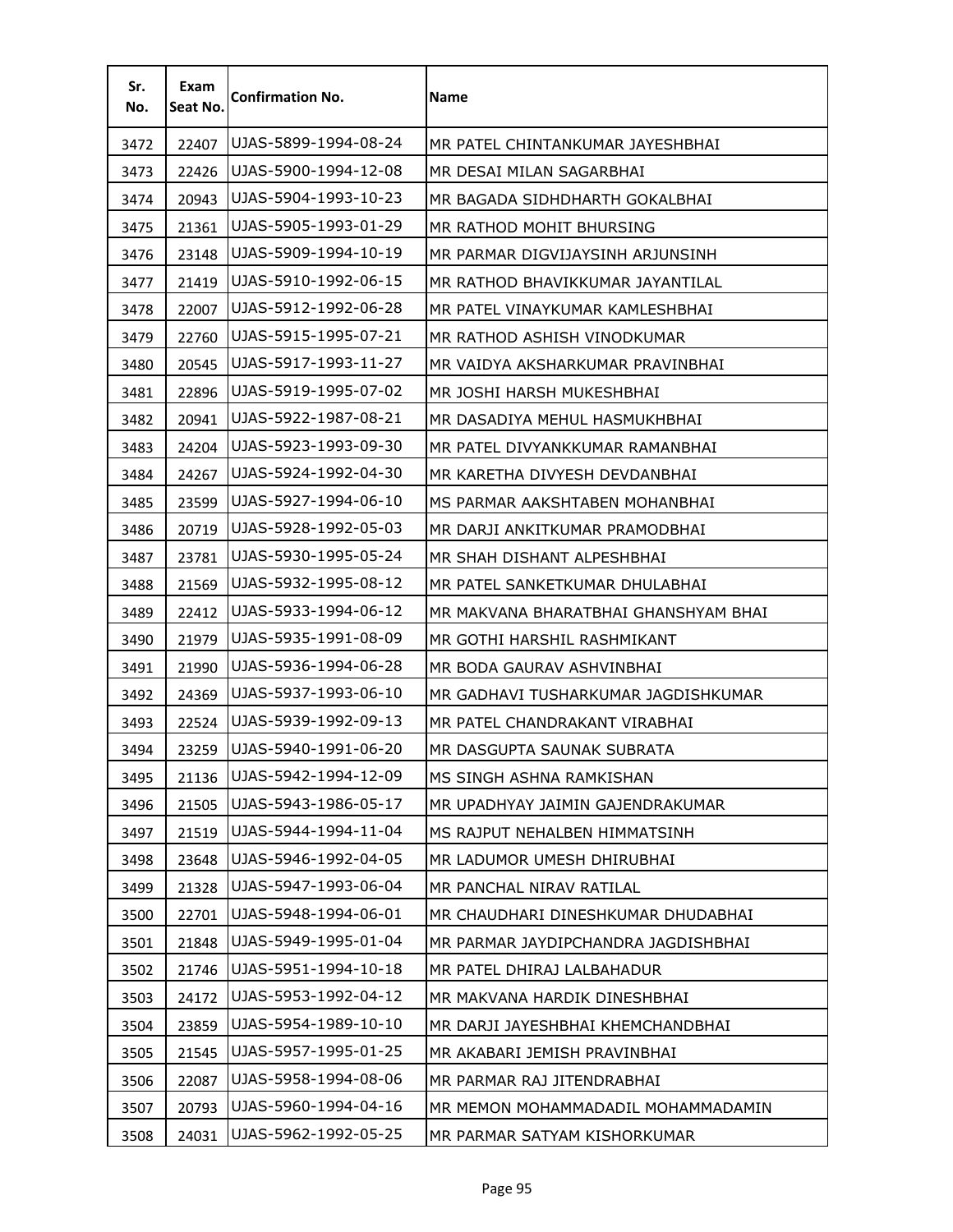| Sr.<br>No. | Exam<br>Seat No. | <b>Confirmation No.</b> | <b>Name</b>                         |
|------------|------------------|-------------------------|-------------------------------------|
| 3509       | 22230            | UJAS-5963-1993-03-25    | MRS BHATT EKTABEN HASHMUKHBHAI      |
| 3510       | 23222            | UJAS-5965-1994-12-03    | MR CHAUHAN NIRAV MRUGESHBHAI        |
| 3511       | 21087            | UJAS-5966-1990-08-11    | MR VYAS UDIT VINAYAKKUMAR           |
| 3512       | 22550            | UJAS-5968-1994-11-25    | MR BHENSADADIYA JAY VINODBHAI       |
| 3513       | 23229            | UJAS-5970-1994-09-05    | MR PATEL MAYANK NARAYANBHAI         |
| 3514       | 20201            | UJAS-5975-1993-05-08    | MR GOSAI ANKITGIRI MAHESHGIRI       |
| 3515       | 23901            | UJAS-5978-1992-11-07    | MR GANDHI CHINTAN DILIPKUMAR        |
| 3516       | 22792            | UJAS-5981-1992-06-12    | MR KANTHARIYA RAVINDRAKUMAR MANILAL |
| 3517       | 20736            | UJAS-5982-1992-12-20    | MS PATEL BHAVIKABAHEN PREMABHAI     |
| 3518       | 22072            | UJAS-5986-1987-09-19    | MR PATEL MAULIKKUMAR VINODBHAI      |
| 3519       | 21203            | UJAS-5987-1994-04-06    | MS PATEL JINAL VINODBHAI            |
| 3520       | 20612            | UJAS-5990-1986-06-02    | MR PATEL DIPANKUMAR DHIRAJLAL       |
| 3521       | 22637            | UJAS-5991-1992-12-29    | MR PATEL SMITKUMAR BHARATBHAI       |
| 3522       | 20509            | UJAS-5992-1988-10-22    | MR ALI FARHAD HUMAYUN               |
| 3523       | 20465            | UJAS-5999-1992-07-01    | MR PATEL DIVYESHKUMAR SURESHBHAI    |
| 3524       | 21542            | UJAS-6000-1995-07-09    | MR GARVA KISHORKUMAR KHIMJI         |
| 3525       | 23269            | UJAS-6001-1994-12-23    | MR KANTESARIYA MITKUMAR LALITBHAI   |
| 3526       | 22003            | UJAS-6003-1994-07-26    | MR PATEL KUNTALKUMAR KAUSHIKBHAI    |
| 3527       | 22359            | UJAS-6005-1993-04-01    | MR VEN SURESHBHAI MANJIBHAI         |
| 3528       | 21158            | UJAS-6007-1992-12-01    | MR BARIA NAVNITBHAI RAMANBHAI       |
| 3529       | 22306            | UJAS-6009-1995-07-15    | MR THAKAR SIDDHARTH RAJESHKUMAR     |
| 3530       | 23042            | UJAS-6010-1994-02-27    | MR PANDYA VISHALKUMAR ISHVARBHAI    |
| 3531       | 23662            | UJAS-6011-1994-01-24    | MR KATUVA VIJAYKUMAR LAKHAMSHI      |
| 3532       | 20621            | UJAS-6013-1994-06-01    | MR PATEL SRUJALKUMAR RAMESHBHAI     |
| 3533       | 23688            | UJAS-6015-1993-12-06    | MR SANGANI LALJI KANJIBHAI          |
| 3534       | 20960            | UJAS-6016-1990-11-01    | MR KARMUR DEVASI GOVABHAI           |
| 3535       | 21332            | UJAS-6017-1990-07-25    | MR PATEL MAYURBHAI RAMESHBHAI       |
| 3536       | 22939            | UJAS-6018-1995-02-20    | MR PATEL RAJATKUMAR JAYENDRABHAI    |
| 3537       | 21714            | UJAS-6021-1992-12-08    | MR MAKWANA ANKIT NARESHBHAI         |
| 3538       | 23445            | UJAS-6022-1994-03-25    | MR PATEL MAULIK DILIPBHAI           |
| 3539       | 24167            | UJAS-6024-1990-09-01    | MR PRAJAPATI ANKITKUMAR RASIKBHAI   |
| 3540       | 20795            | UJAS-6025-1995-07-29    | MR UTVADIYA MITUL MAHADEVBHAI       |
| 3541       | 21143            | UJAS-6026-1995-07-30    | MR PATEL RAVI SANDIPKUMAR           |
| 3542       | 22686            | UJAS-6029-1991-06-15    | MR MALI JAYESHKUMAR DANABHAI        |
| 3543       | 21740            | UJAS-6031-1994-11-30    | MR MAKAVANA TUSHAR HARIKRISHANABHAI |
| 3544       | 23686            | UJAS-6032-1993-06-06    | MR PATEL DHAVALKUMAR MAGANBHAI      |
| 3545       | 23645            | UJAS-6033-1990-01-10    | MR PATEL TEJAS KUMAR VISHNUBHAI     |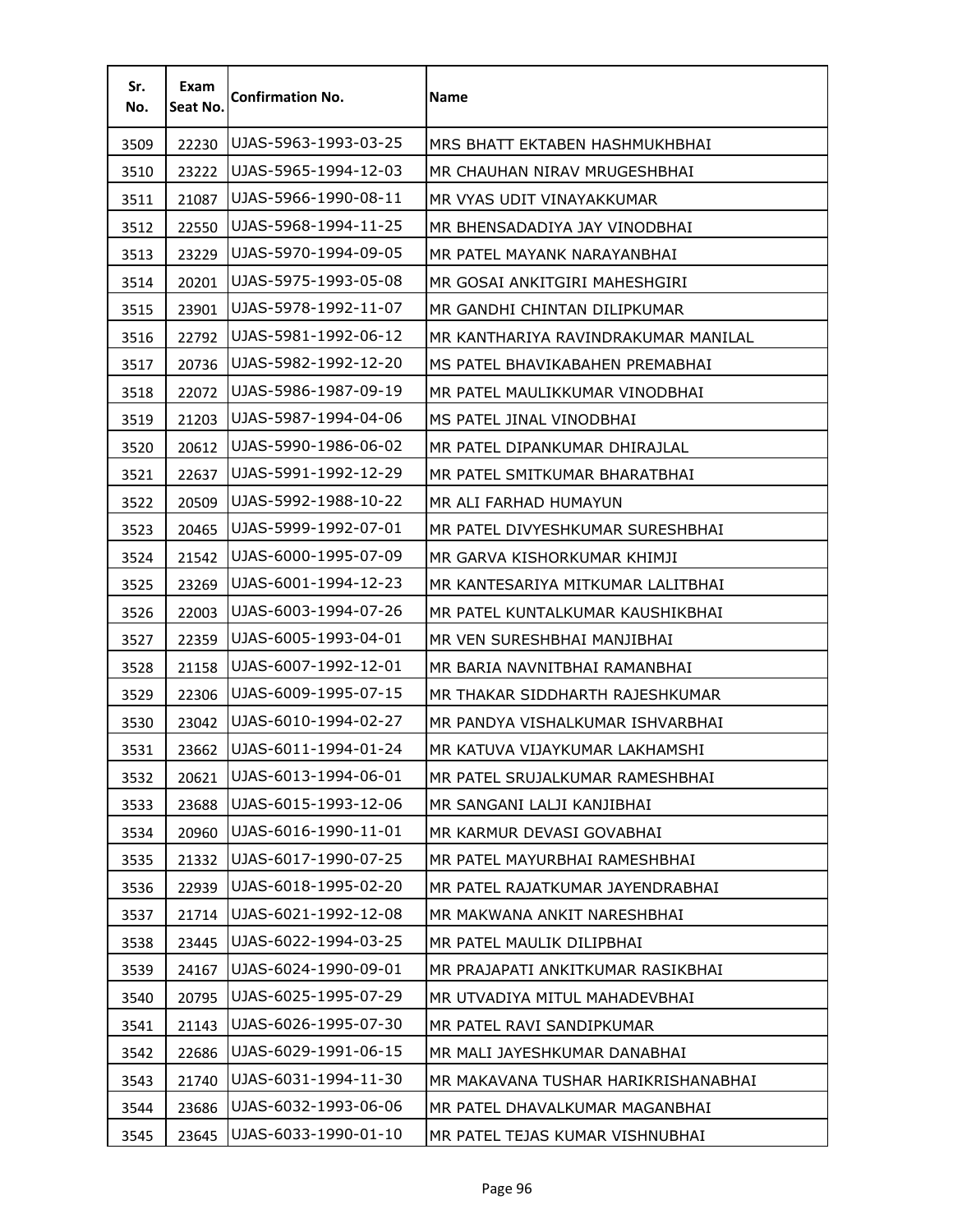| Sr.<br>No. | Exam<br>Seat No. | <b>Confirmation No.</b> | <b>Name</b>                          |
|------------|------------------|-------------------------|--------------------------------------|
| 3546       | 20775            | UJAS-6036-1992-03-18    | MR NAGANI AKIB FARUKBHAI             |
| 3547       | 20353            | UJAS-6037-1992-11-07    | MR THAKER CHINTAN NALINBHAI          |
| 3548       | 21218            | UJAS-6038-1992-10-08    | MR GUNTI SHIVA VALLABHRAO            |
| 3549       | 21208            | UJAS-6043-1992-01-22    | MS SOLANKI MITAL HITESHBHAI          |
| 3550       | 20343            | UJAS-6044-1994-11-14    | MR PARMAR DILIPKUMAR NATVARLAL       |
| 3551       | 21217            | UJAS-6045-1995-01-09    | MR PATEL DEEPKUMAR INDRAVADAN        |
| 3552       | 21092            | UJAS-6048-1994-11-01    | MR JADEJA KULDIPSINH JAYENDRASINH    |
| 3553       | 20496            | UJAS-6049-1995-06-16    | MR PATEL JAYKUMAR RAMESHCHANDRA      |
| 3554       | 21674            | UJAS-6051-1987-10-24    | MR POCHI IMRAN ARIF                  |
| 3555       | 21144            | UJAS-6052-1993-06-11    | MR VOHRA HUSEIN MUSTUFA              |
| 3556       | 20921            | UJAS-6053-1995-04-25    | MR PATEL SAGARKUMAR AMRUTBHAI        |
| 3557       | 20332            | UJAS-6056-1992-08-03    | MR MAKAVANA PRAKASH JIVANBHAI        |
| 3558       | 24078            | UJAS-6057-1995-05-06    | MR PATEL HARSHKUMAR MAHENDRAKUMAR    |
| 3559       | 24413            | UJAS-6059-1994-12-09    | MR NAYI SUNILKUMAR BHOGILAL          |
| 3560       | 20625            | UJAS-6064-1993-05-19    | MR CHAUDHARY AKASH KAMLESHKUMAR      |
| 3561       | 24402            | UJAS-6065-1990-07-25    | MR JOSHI MAYUR PANKAJBHAI            |
| 3562       | 23468            | UJAS-6067-1994-07-21    | MR PATEL PARESHKUMAR DASHRATHBHAI    |
| 3563       | 22486            | UJAS-6069-1991-02-13    | MR PATEL JATINKUMAR JASAVANTBHAI     |
| 3564       | 22496            | UJAS-6070-1992-05-31    | MR PATEL URVINKUMAR BABULAL          |
| 3565       | 21284            | UJAS-6071-1987-11-30    | MR CHAUDHARI DIVYESHKUMAR ARVINDBHAI |
| 3566       | 20147            | UJAS-6072-1994-12-25    | MR PATEL PRATIK VITTHALBHAI          |
| 3567       | 22920            | UJAS-6077-1992-12-17    | MR ARDESHANA KASHYAP DINESHBHAI      |
| 3568       | 20008            | UJAS-6080-1994-11-14    | MR MAKWANA ANIL RAMANIKLAL           |
| 3569       | 23683            | UJAS-6081-1995-02-23    | MR PRAJAPATI NIKUNJKUMAR KANAIYALAL  |
| 3570       | 23017            | UJAS-6082-1988-12-26    | MRS PATEL HIRAL PURSHOTTAMBHAI       |
| 3571       | 23068            | UJAS-6083-1995-05-06    | MR CHAUDHARY HIRENKUMAR NANJIBHAI    |
| 3572       | 21969            | UJAS-6085-1994-05-17    | MR GAJARA HITESHKUMAR RAMESHKUMAR    |
| 3573       | 24222            | UJAS-6086-1993-09-14    | MR DHAVJI HIMANSHU HARISH            |
| 3574       | 20782            | UJAS-6089-1990-03-01    | MR THAKOR SANJAYJI JAYANTIJI         |
| 3575       | 20872            | UJAS-6091-1988-06-01    | MR VALVI ASHISHKUMAR BHIMSING        |
| 3576       | 22734            | UJAS-6092-1993-06-10    | MR CHAUDHARI SANKETKUMAR PRAHLADBHAI |
| 3577       | 20615            | UJAS-6093-1994-10-11    | MS MANDALIYA DHRUVITA PANKAJKUMAR    |
| 3578       | 23469            | UJAS-6095-1991-09-20    | MR PATEL JAYMINKUMAR ATULBHAI        |
| 3579       | 20667            | UJAS-6096-1990-12-01    | MR SHAH APURVA MUKESHBHAI            |
| 3580       | 21127            | UJAS-6097-1993-06-02    | MR SIPAI SHAHRUKHKHAN MAIYUDINKHAN   |
| 3581       | 20219            | UJAS-6099-1992-11-30    | MR PATANI JAYKUMAR RAJESHKUMAR       |
| 3582       | 23838            | UJAS-6104-1993-09-27    | MR RAJ SHAISHAVSINH DASHARATHSINH    |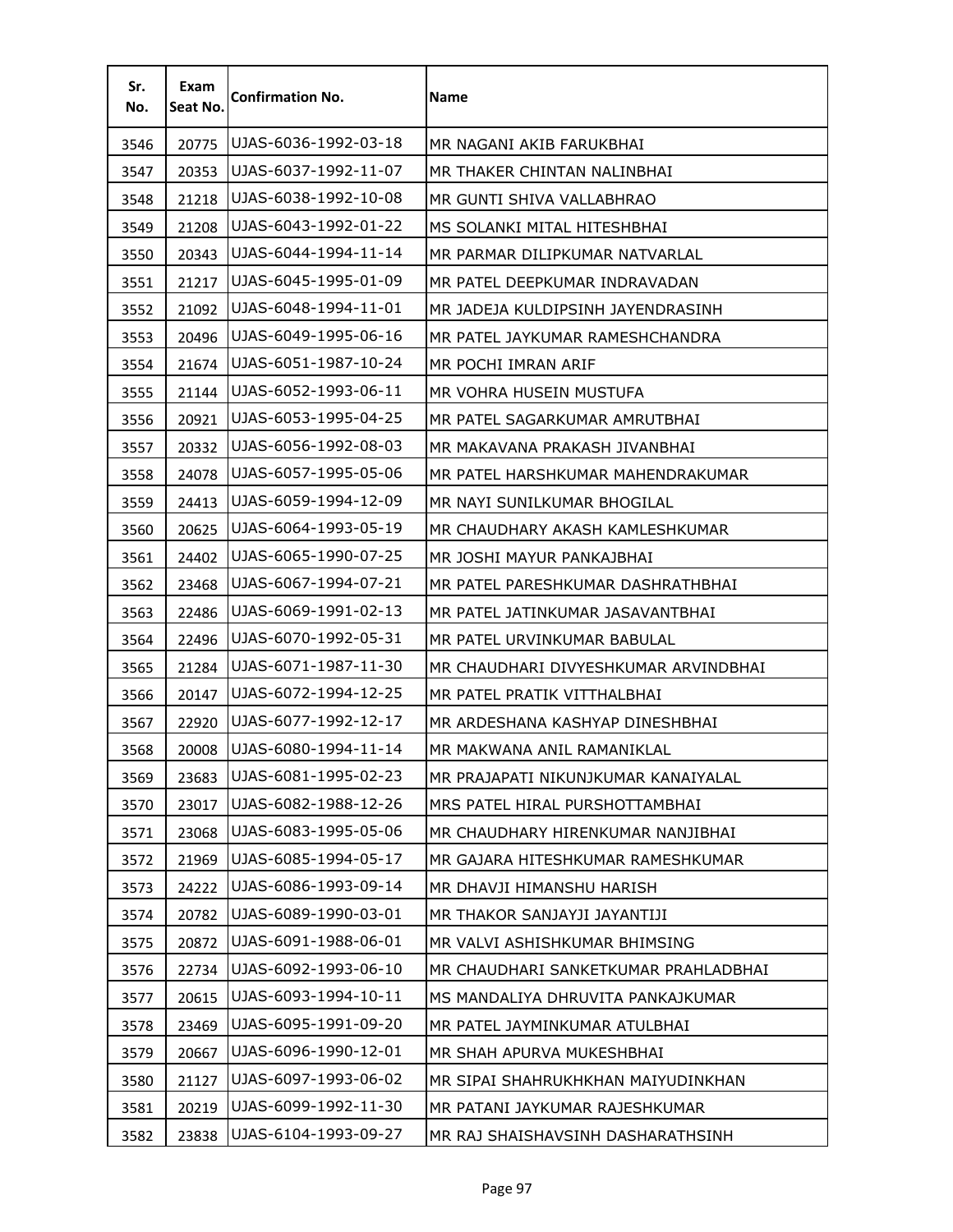| Sr.<br>No. | Exam<br>Seat No. | <b>Confirmation No.</b> | Name                                  |
|------------|------------------|-------------------------|---------------------------------------|
| 3583       | 22174            | UJAS-6105-1991-05-15    | MR VIJAPURA MAHAMMADHUSAIN HAIDARALI  |
| 3584       | 22121            | UJAS-6107-1994-09-13    | MR PATEL DHRUV DASHARATHBHAI          |
| 3585       | 23053            | UJAS-6110-1994-12-19    | MR PRIYDARSHEE KARANKUMAR KARSHANBHAI |
| 3586       | 21367            | UJAS-6113-1994-08-20    | MR SAGAR JAIMIN GIRISHKUMAR           |
| 3587       | 24397            | UJAS-6115-1994-11-30    | MR THAKAR RUSHIRAJ RMESHKUMAR         |
| 3588       | 22014            | UJAS-6117-1993-12-12    | MR KHUMAN RAHUL LAXMANBHAI            |
| 3589       | 20956            | UJAS-6119-1993-09-07    | MR PARMAR ALPESHKUMAR SURESHBHAI      |
| 3590       | 21271            | UJAS-6121-1995-01-16    | MR PRAJAPATI HIRALBEN BHARATKUMAR     |
| 3591       | 23585            | UJAS-6122-1994-09-06    | MR DHADHODARA AMITBHAI KIRITBHAI      |
| 3592       | 22748            | UJAS-6124-1992-06-30    | MR KHETANI KAUSHIKKUMAR PRAVINBHAI    |
| 3593       | 24523            | UJAS-6125-1993-03-20    | MR SOLANKI SACHIN NANJIBHAI           |
| 3594       | 22501            | UJAS-6126-1991-06-01    | MR LAMBHA HIREN VASANTBHAI            |
| 3595       | 21319            | UJAS-6127-1989-04-17    | MR DHOLA MAHESHKUMAR LAGARABHAI       |
| 3596       | 20204            | UJAS-6128-1993-09-19    | MR DALWADI RAJNIKANT RASHIKLAL        |
| 3597       | 24525            | UJAS-6130-1994-12-01    | MR ZALA NILESHKUMAR NARANBHAI         |
| 3598       | 20894            | UJAS-6132-1991-11-19    | MS NAIR REVATHI VISWANATHAN           |
| 3599       | 24528            | UJAS-6133-1995-02-17    | MR SHAH MIHIR VIJAY                   |
| 3600       | 23571            | UJAS-6134-1995-09-20    | MR MAHETA HARSH SANJAY BHAI           |
| 3601       | 23520            | UJAS-6136-1988-07-02    | MR PATEL JIGARKUMAR ARVINDBHAI        |
| 3602       | 21276            | UJAS-6137-1994-07-25    | MR PARMAR SURVIRSINH NATVARSINH       |
| 3603       | 21571            | UJAS-6139-1994-01-20    | MR CHAWDA ASHWIN KANJIBHAI            |
| 3604       | 20490            | UJAS-6141-1994-02-16    | MR GOJIYA ANIL KHIMA                  |
| 3605       | 24161            | UJAS-6142-1995-07-18    | MR KASWALA CHIRAG ANILBHAI            |
| 3606       | 20532            | UJAS-6145-1995-01-25    | MR CHAUHAN MAHAMMADFAIJAN AHEMADBHAI  |
| 3607       | 20099            | UJAS-6147-1995-06-04    | MR PANCHAL HARDIK ASHOKBHAI           |
| 3608       | 21050            | UJAS-6149-1988-12-08    | MR KADIYA HITENDRAKUMAR MAFATLAL      |
| 3609       | 23647            | UJAS-6150-1990-03-12    | MR AJUDIYA JAYANIL PARSHOTTM          |
| 3610       | 20963            | UJAS-6151-1992-08-31    | MR CHAVDA NARANBHAI DAYABHAI          |
| 3611       | 20412            | UJAS-6153-1993-03-02    | MR PATEL VISHWAM DILIPBHAI            |
| 3612       | 21960            | UJAS-6154-1994-08-03    | MR MAKAWANA ROHITBHAI PRABHUBHAI      |
| 3613       | 20478            | UJAS-6156-1995-03-20    | MS VHORA PINAJBEN ANVARBHAI           |
| 3614       | 21531            | UJAS-6158-1990-05-02    | MR MAKAVANA RASIK MOHANBHAI           |
| 3615       | 22982            | UJAS-6160-1993-11-20    | MR CHAUDHARY JAGATBHAI GANESHBHAI     |
| 3616       | 24011            | UJAS-6164-1995-07-08    | MR PATEL RONAKKUMAR BHARATBHAI        |
| 3617       | 23555            | UJAS-6165-1994-03-24    | MR DESAI MITESH VASUDEVBHAI           |
| 3618       | 22586            | UJAS-6166-1991-08-10    | MR AMIN HIMANSHU SHAILESHKUMAR        |
| 3619       | 24447            | UJAS-6167-1992-12-11    | MR CHAUDHARI KAMLESHKUMAR HEMARAJBHAI |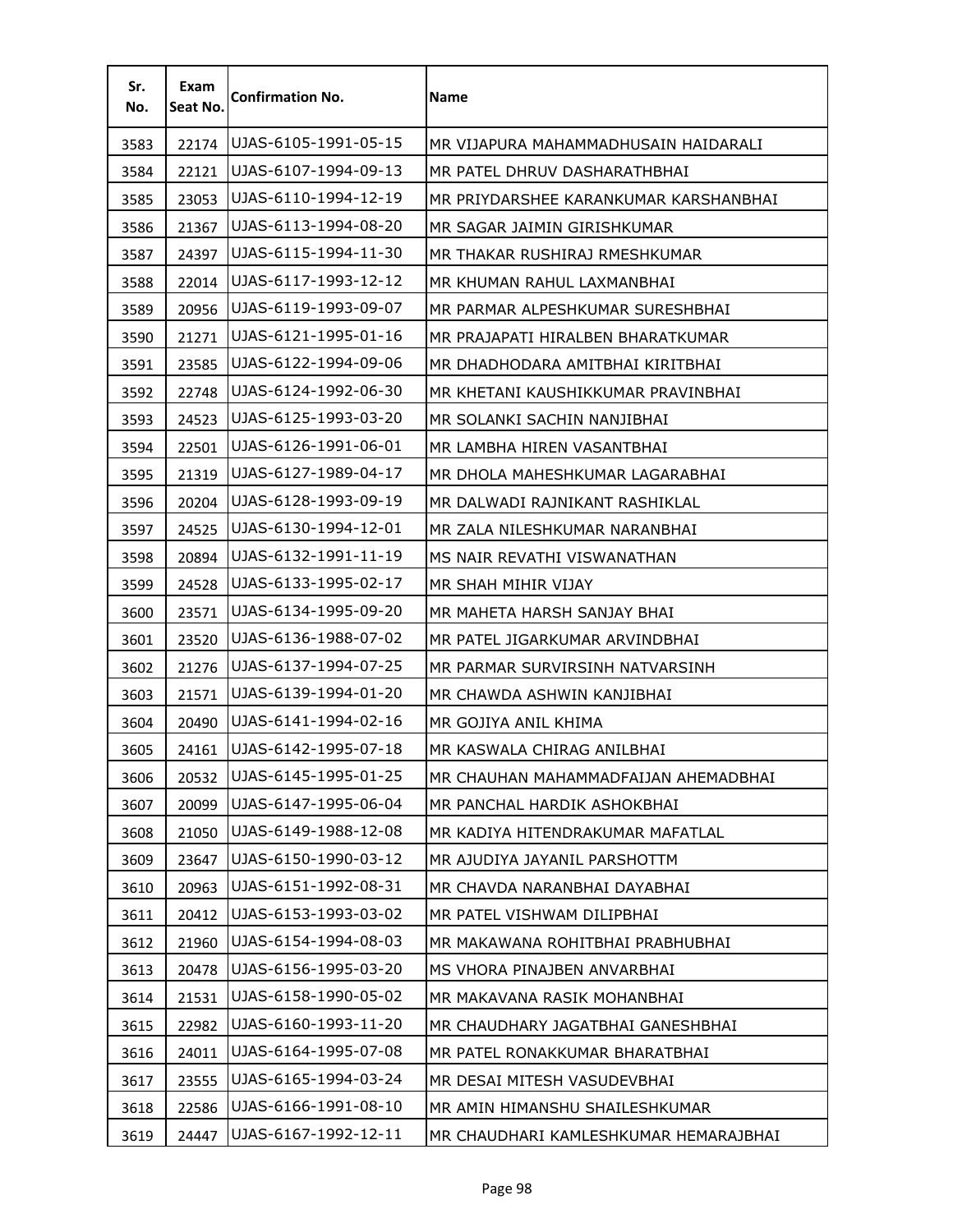| Sr.<br>No. | Exam<br>Seat No. | <b>Confirmation No.</b> | <b>Name</b>                                 |
|------------|------------------|-------------------------|---------------------------------------------|
| 3620       | 23162            | UJAS-6172-1995-07-10    | MR CHAUDHARI BHARATBHAI ISHVARBHAI          |
| 3621       | 23717            | UJAS-6173-1993-12-08    | MR PATEL PANKAJKUMAR BABULAL                |
| 3622       | 21131            | UJAS-6176-1992-12-31    | MR KAMANI CHIRAG KISHORBHAI                 |
| 3623       | 21664            | UJAS-6177-1992-03-14    | MR GAJERA KEYURKUMAR NILESHBHAI             |
| 3624       | 21280            | UJAS-6178-1992-12-20    | MS PARMAR RUCHITABEN SEVABHAI               |
| 3625       | 22743            | UJAS-6180-1993-06-25    | MR NANDANIYA BHARAT KANABHAI                |
| 3626       | 21637            | UJAS-6181-1995-12-11    | MR SINGH NISHANT KUMAR SINGH NARENDRA SINGH |
| 3627       | 22677            | UJAS-6182-1994-01-28    | MR ODEDRA HARESH PUNJABHAI                  |
| 3628       | 21528            | UJAS-6183-1985-07-19    | MR PATEL MITESHKUMAR RAMJIBHAI              |
| 3629       | 23482            | UJAS-6184-1994-12-27    | MR SODHA BALVANTSINH BHAVSINHJI             |
| 3630       | 20434            | UJAS-6187-1992-10-19    | MR PATEL KRUNALKUMAR HASMUKHLAL             |
| 3631       | 22231            | UJAS-6189-1995-01-05    | MR PATEL SIDDHARTH KUMAR JITENDRABHAI       |
| 3632       | 20244            | UJAS-6195-1993-09-22    | MR PATEL HARSHKUMAR BHAGUBHAI               |
| 3633       | 21925            | UJAS-6196-1994-08-29    | MR MAKVANA DILIPSINH JASVANTSINH            |
| 3634       | 20517            | UJAS-6197-1995-08-25    | MR GOHIL PRAKASH DEVJIBHAI                  |
| 3635       | 23199            | UJAS-6201-1991-11-01    | MR RATHOD MEHUL BHIKHABHAI                  |
| 3636       | 20158            | UJAS-6202-1994-05-11    | MS SONI BINDIYABEN MAHENDRABHAI             |
| 3637       | 22343            | UJAS-6203-1991-03-12    | MR BHOTANI JIGAR YASHWINBHAI                |
| 3638       | 24264            | UJAS-6204-1992-07-17    | MR PARMAR KEVAL AMRUTBHAI                   |
| 3639       | 21024            | UJAS-6205-1995-04-28    | MR PATEL DIXITKUMAR MAHENDRABHAI            |
| 3640       | 22432            | UJAS-6206-1993-06-26    | MR GEDIYA JANAKRAY VASANTRAY                |
| 3641       | 23596            | UJAS-6208-1995-08-05    | MS PATEL NEEKIBEN RAJESHKUMAR               |
| 3642       | 20983            | UJAS-6209-1995-03-17    | MR SOLANKI PRIYANK AMITBHAI                 |
| 3643       | 20440            | UJAS-6210-1994-10-05    | MS PATEL PRIYABEN VIPULBHAI                 |
| 3644       | 20838            | UJAS-6212-1993-12-01    | MR MANSURI RIYAZHUSEN IKBALHUSEN            |
| 3645       | 22862            | UJAS-6213-1993-02-05    | MR GAMBHAVA BHAVIK DAYALJIBHAI              |
| 3646       | 20637            | UJAS-6216-1995-01-15    | MR BAROT KARANKUMAR KIRITBHAI               |
| 3647       | 23877            | UJAS-6218-1993-06-01    | MR BARIA YOGESHKUMAR MANSUKHBHAI            |
| 3648       | 23088            | UJAS-6221-1994-01-31    | MR MAKWANA PRASHANTBHAI RAMANBHAI           |
| 3649       | 23142            | UJAS-6222-1994-07-28    | MR CHAUHAN DILIPKUMAR SARENGJI              |
| 3650       | 24341            | UJAS-6223-1995-05-04    | MS TIWARY SONAKSHI SHIVA MANOJ KUMAR        |
| 3651       | 22818            | UJAS-6224-1991-06-25    | MR CHAUHAN DILIPSINH BALUBHA                |
| 3652       | 22663            | UJAS-6226-1985-02-28    | MR PRAJAPATI SANJAYKUMAR RAMESHCHANDRA      |
| 3653       | 22983            | UJAS-6228-1995-08-28    | MS VAGHELA PRIYANKABEN NAGINBHAI            |
| 3654       | 20488            | UJAS-6229-1994-01-18    | MR PRAJAPATI VIJAYKUMAR JIVARAMBHAI         |
| 3655       | 20683            | UJAS-6233-1992-05-01    | MR RABARI VISHNUBHAI BHALABHAI              |
| 3656       | 21936            | UJAS-6234-1993-11-14    | MR PIPRANI MUSTAKIM JAVIDHUSEN              |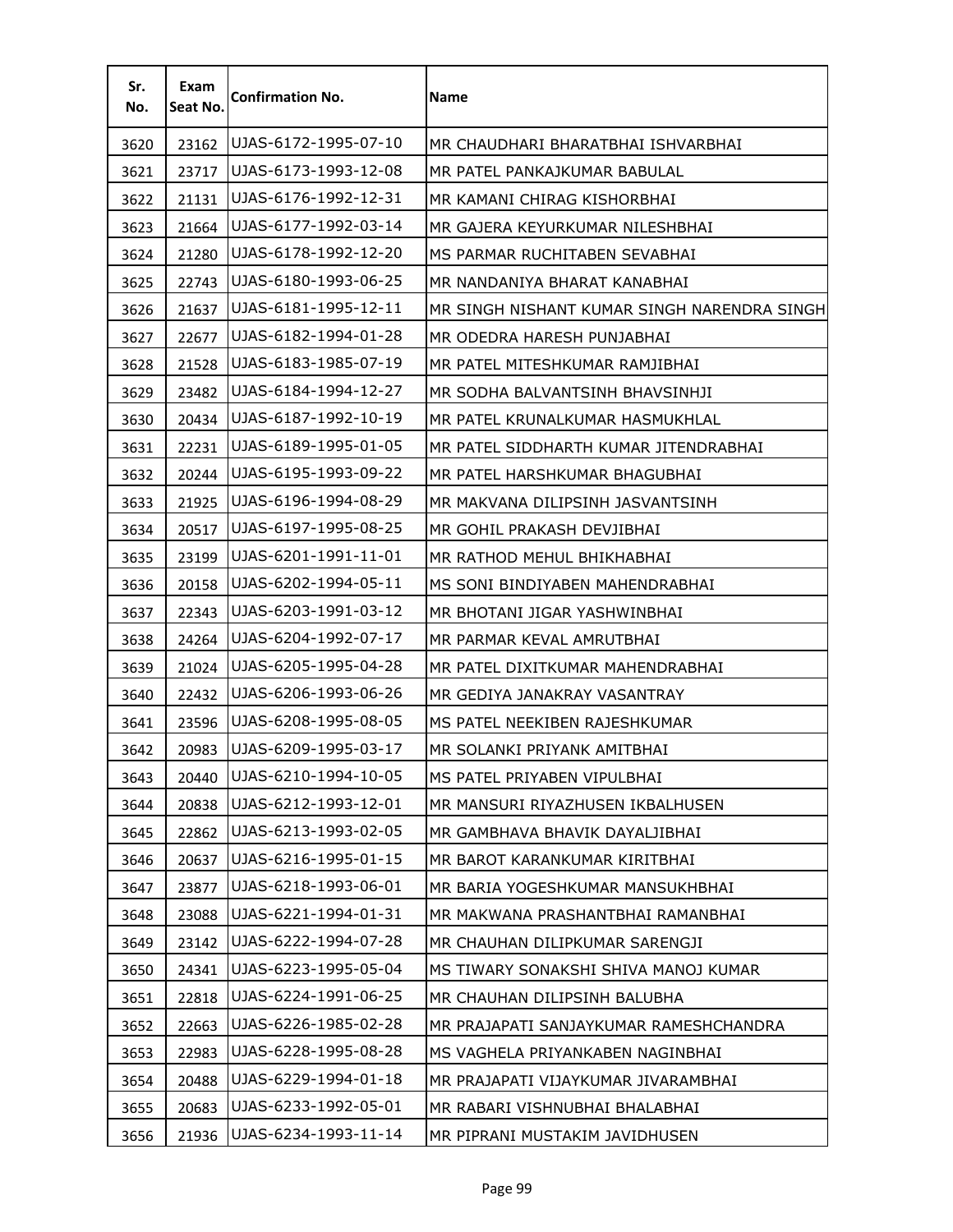| Sr.<br>No. | Exam<br>Seat No. | <b>Confirmation No.</b> | Name                                 |
|------------|------------------|-------------------------|--------------------------------------|
| 3657       | 22628            | UJAS-6235-1992-01-27    | MR PATEL RAJKUMAR ASHABHAI           |
| 3658       | 23985            | UJAS-6236-1995-04-03    | MS BHATT ISHANI KIRTIKUMAR           |
| 3659       | 23241            | UJAS-6237-1994-05-03    | MR JAYSWAL JAYKUMAR RAJESHBHAI       |
| 3660       | 21435            | UJAS-6238-1994-12-26    | MR PATEL PARTH MAHENDRABHAI          |
| 3661       | 24476            | UJAS-6240-1993-12-18    | MR PATEL GAURANG KANUBHAI            |
| 3662       | 24268            | UJAS-6241-1995-04-02    | MR PATEL AJAYKUMAR JASHUBHAI         |
| 3663       | 20368            | UJAS-6247-1994-09-03    | MR PATEL HARSH VISHNUBHAI            |
| 3664       | 22469            | UJAS-6250-1992-02-28    | MR PATEL YAKIN NAVINBHAI             |
| 3665       | 20901            | UJAS-6251-1992-10-28    | MR CHAUDHARY NARESH PANABHAI         |
| 3666       | 23004            | UJAS-6254-1992-11-22    | MR MEHTA RAVI HEMANTKUMAR            |
| 3667       | 23977            | UJAS-6255-1992-11-17    | MR PARMAR MAULIK RAMESHBHAI          |
| 3668       | 23340            | UJAS-6256-1994-11-12    | MR KURESHI WASIMBHAI MAYODDINBHAI    |
| 3669       | 24271            | UJAS-6258-1994-11-23    | MR MOCHI HARDIK BHARATBHAI           |
| 3670       | 21830            | UJAS-6259-1991-10-13    | MR CHAUDHARY GAURAV AMBALAL          |
| 3671       | 24281            | UJAS-6260-1992-01-10    | MR DESAI GANPATJI AMBAJI             |
| 3672       | 24164            | UJAS-6262-1994-10-14    | MR RAVAL SAURABHKUMAR ANILBHAI       |
| 3673       | 24087            | UJAS-6264-1994-08-18    | MS PRAJAPATI DHARA SURESHKUMAR       |
| 3674       | 20182            | UJAS-6265-1992-08-29    | MR SOLANKI YASHPALSINH RAMSINH       |
| 3675       | 21906            | UJAS-6266-1991-08-25    | MR THAKOR JAGMALJI SHANKARJI         |
| 3676       | 24251            | UJAS-6267-1994-10-01    | MR SAVALIYA AKSHAYKUMAR MADHUBHAI    |
| 3677       | 22629            | UJAS-6269-1994-09-20    | MR PRAJAPATI CHIRAGKUMAR KANTIBHAI   |
| 3678       | 20859            | UJAS-6271-1988-01-27    | MR SONI ANKIT YOGESHBHAI             |
| 3679       | 23257            | UJAS-6272-1991-11-09    | MR PATEL BHAUMIKKUMAR BIPINBHAI      |
| 3680       | 21695            | UJAS-6273-1992-11-28    | MR PANCHAL MANISHKUMAR GEBILAL       |
| 3681       | 22045            | UJAS-6274-1992-03-19    | MR VAMJA PRAHLAD JAYSUKHBHAI         |
| 3682       | 20313            | UJAS-6279-1994-10-28    | MR VAIDH HARSHKUMAR VIPULBHAI        |
| 3683       | 23910            | UJAS-6280-1994-10-29    | MR PRAJAPATI MITESH SURESHCHANDRA    |
| 3684       | 20913            | UJAS-6281-1991-05-25    | MR PATEL RAHULKUMAR NARESHBHAI       |
| 3685       | 20290            | UJAS-6282-1992-06-23    | MS BAROT POOJA SHEKHARBHAI           |
| 3686       | 23775            | UJAS-6283-1986-05-18    | MR MODI MEHUL VISHNUPRASAD           |
| 3687       | 21275            | UJAS-6285-1993-03-22    | MR LIMBACHIYA DIPAKKUMAR NARAYANBHAI |
| 3688       | 22186            | UJAS-6289-1994-11-14    | MR PRAJAPATI DIXIT VISHNUBHAI        |
| 3689       | 20997            | UJAS-6292-1992-06-01    | MR CHAUDHARY DINESHKUMAR PUNAMAJI    |
| 3690       | 20836            | UJAS-6294-1995-06-15    | MR MIYANI BHAVESH LABHUBHAI          |
| 3691       | 23892            | UJAS-6295-1990-08-14    | MR PATEL KISHANKUMAR GULABCHAND      |
| 3692       | 21592            | UJAS-6296-1987-07-26    | MR RATHOD HARPALSINH TAKHATSINH      |
| 3693       | 20039            | UJAS-6297-1995-01-09    | MR BHAVSAR ANIKET PANKAJKUMAR        |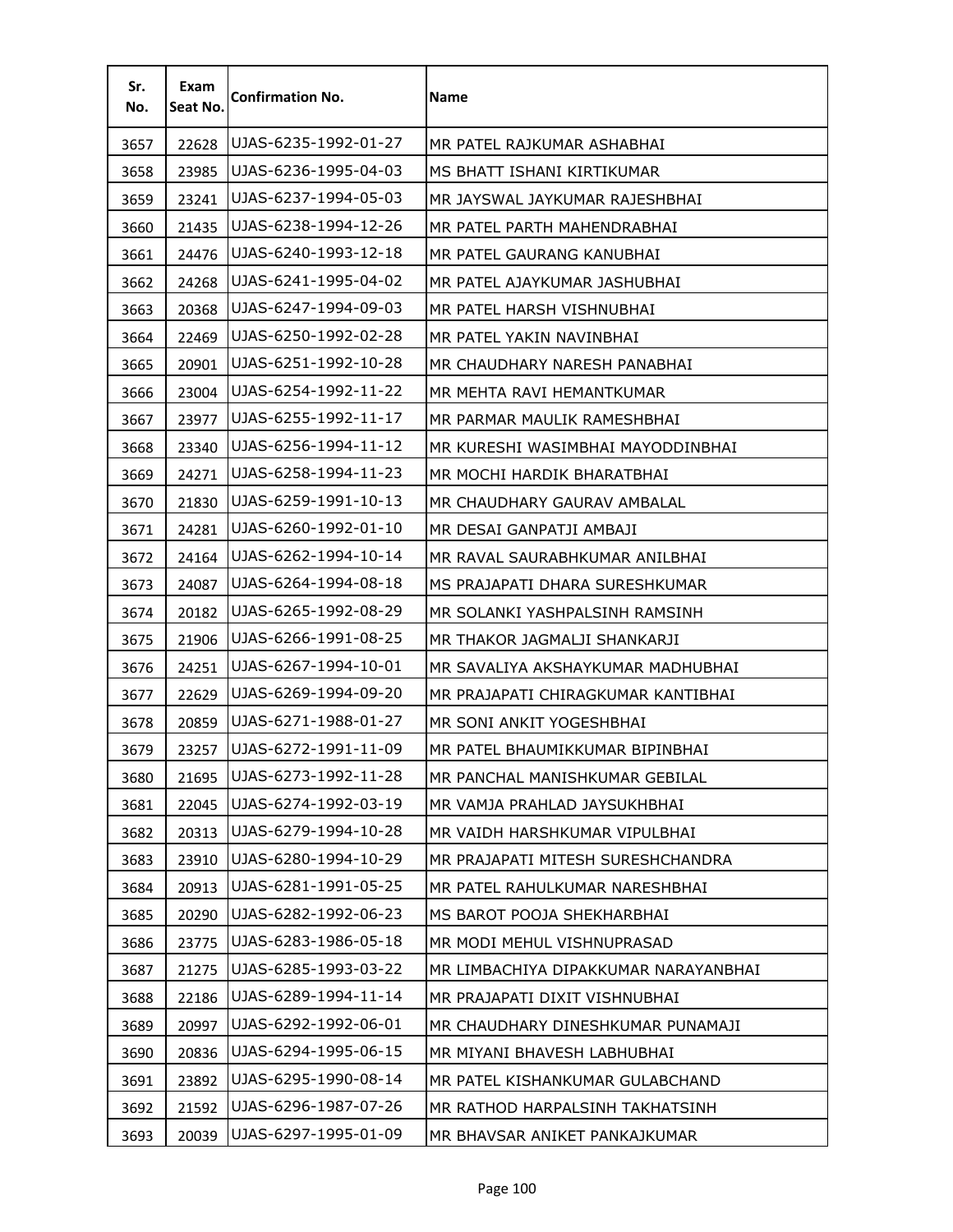| Sr.<br>No. | Exam<br>Seat No. | <b>Confirmation No.</b> | <b>Name</b>                           |
|------------|------------------|-------------------------|---------------------------------------|
| 3694       | 20157            | UJAS-6298-1994-10-27    | MR PATEL HENILKUMAR SHANKARBHAI       |
| 3695       | 22863            | UJAS-6303-1994-10-13    | MR CHAUDHARI VIRENDRAKUMAR VANUBHAI   |
| 3696       | 23164            | UJAS-6304-1994-06-12    | MR PARMAR UMESHKUMAR AMARSINH         |
| 3697       | 23913            | UJAS-6305-1982-07-10    | MR SOLANKI SUBHAGSINH BALAVANTSINH    |
| 3698       | 24123            | UJAS-6306-1992-08-28    | MR GAJJAR MANAN GOPALJI               |
| 3699       | 24099            | UJAS-6307-1990-09-28    | MR RAKHOLIYA MEHUL HIMMATBHAI         |
| 3700       | 21456            | UJAS-6308-1992-11-26    | MR MEVADA DHRUV GOVINDBHAI            |
| 3701       | 24399            | UJAS-6309-1992-04-21    | MR VYAS DHAVALKUMAR DINESHBHAI        |
| 3702       | 21851            | UJAS-6311-1994-07-19    | MS SONONE NEHA RAMESH                 |
| 3703       | 22543            | UJAS-6312-1994-06-30    | MR DODIA DIVYANGSINH BHUPATSINH       |
| 3704       | 24285            | UJAS-6313-1991-06-01    | MR SOLANKI BABUBHAI PARSHOTTAMBHAI    |
| 3705       | 20857            | UJAS-6319-1988-09-27    | MR PATHAN RAFIKKHAN AHEMADKHAN        |
| 3706       | 23526            | UJAS-6320-1992-10-04    | MR AGHARA BHAVESHKUMAR JAYANTILAL     |
| 3707       | 22167            | UJAS-6323-1995-05-13    | MR VAGHELA RAVIKUMAR TRIBHOVANBHAI    |
| 3708       | 23209            | UJAS-6324-1994-11-10    | MR KATRIYA SANJAYKUMAR BALUBHAI       |
| 3709       | 22457            | UJAS-6325-1989-03-17    | MR PATEL SATISHKUMAR DASHARATHBHAI    |
| 3710       | 24163            | UJAS-6329-1984-10-30    | MR SHAH FALGUN BALKRUSHNA             |
| 3711       | 23919            | UJAS-6330-1995-06-01    | MR PARMAR KRUNALKUMAR MANHARBHAI      |
| 3712       | 21941            | UJAS-6331-1995-07-23    | MR VANPARIYA UDAYKUMAR DINESHBHAI     |
| 3713       | 21307            | UJAS-6335-1993-01-06    | MR MADHAR JITENDRAKUMAR GHANSHYAMBHAI |
| 3714       | 24028            | UJAS-6336-1994-09-09    | MR PRAJAPATI TARUNKUMAR RAJESHKUMAR   |
| 3715       | 23958            | UJAS-6337-1994-10-25    | MS RATHOD KOMALBEN DHIRUBHAI          |
| 3716       | 22604            | UJAS-6338-1990-06-06    | MR SHARMA RAHUL OMPRAKASH             |
| 3717       | 20815            | UJAS-6339-1995-03-16    | MR PANDYA MIHIRKUMAR YOGESHKUMAR      |
| 3718       | 22448            | UJAS-6342-1991-01-05    | MS PATEL MOHINI MAHENDRABHAI          |
| 3719       | 21994            | UJAS-6344-1992-09-17    | MR JADAV ABHISHEK SHANKARBHAI         |
| 3720       | 24255            | UJAS-6345-1995-08-13    | MS SORATHIYA CHARMIKUMARI SATISHKUMAR |
| 3721       | 22531            | UJAS-6350-1995-02-11    | MR SOLANKI GHANSHYAM GIRISHBHAI       |
| 3722       | 21557            | UJAS-6351-1992-07-26    | MR PRAJAPATI VIVEKKUMAR SURESHBHAI    |
| 3723       | 22378            | UJAS-6353-1995-06-10    | MR SAVALIYA SUBHAMKUMAR HARSUKHBHAI   |
| 3724       | 24293            | UJAS-6354-1994-10-30    | MR BEDSE MAHESH DILIPBHAI             |
| 3725       | 22095            | UJAS-6355-1989-01-16    | MR VAGHELA VIKAS JASHAVANTBHAI        |
| 3726       | 21019            | UJAS-6359-1994-04-10    | MR MAKWANA DIPAKBHAI JITHARBHAI       |
| 3727       | 23578            | UJAS-6360-1994-05-13    | MR PATEL RAVI MUKESHBHAI              |
| 3728       | 22999            | UJAS-6361-1994-05-01    | MR CHAUDHARY ISHWARBHAI GAMNABHAI     |
| 3729       | 23398            | UJAS-6363-1992-12-22    | MR CHAUDHARI NIKUNJKUMAR AMARSING     |
| 3730       | 20507            | UJAS-6367-1991-04-11    | MR DABHI SAGAR VITHALBHAI             |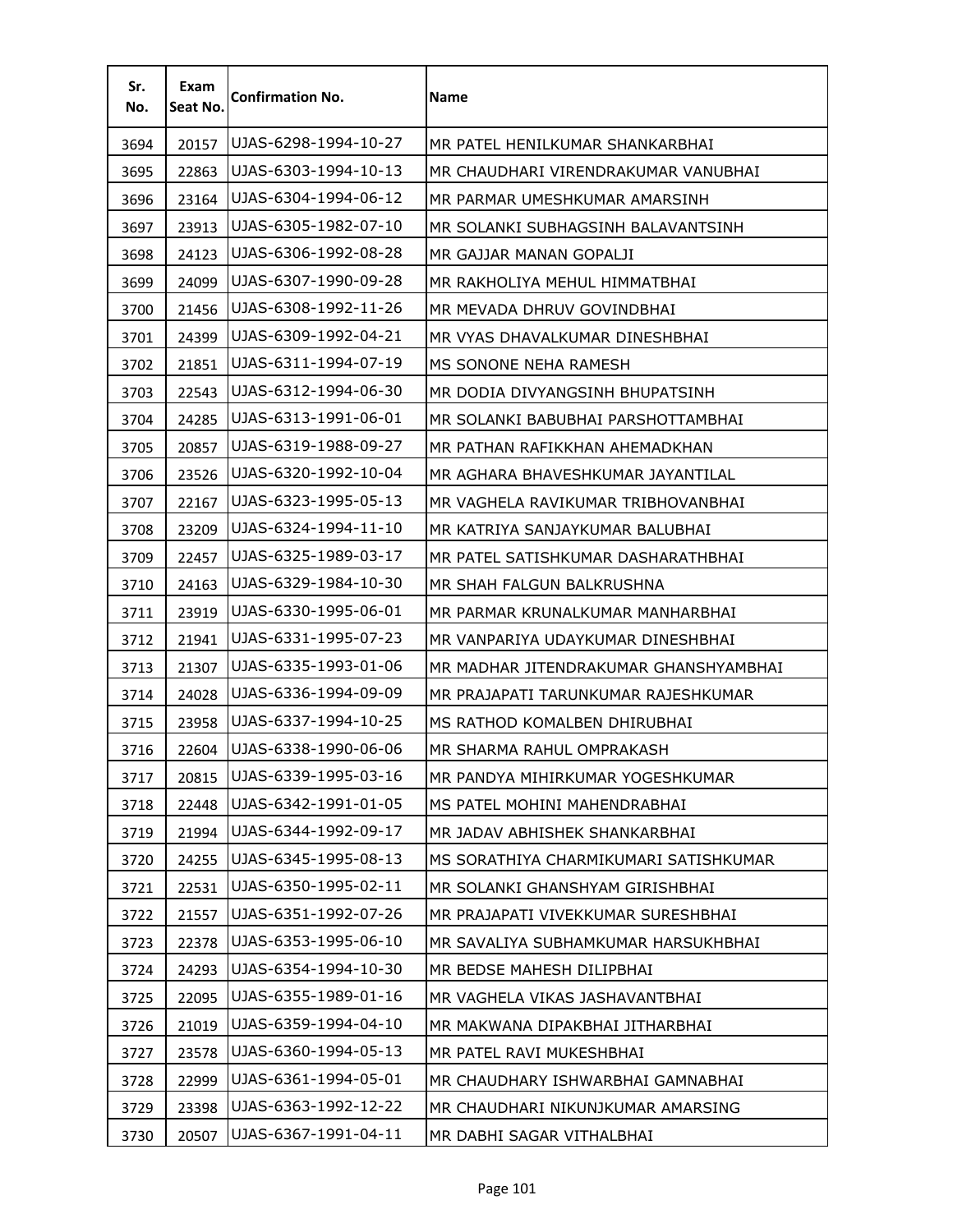| Sr.<br>No. | Exam<br>Seat No. | <b>Confirmation No.</b> | Name                                   |
|------------|------------------|-------------------------|----------------------------------------|
| 3731       | 24112            | UJAS-6368-1992-12-26    | MR DABHI JAYENDRAKUMAR TRIKAMBHAI      |
| 3732       | 21977            | UJAS-6369-1988-08-15    | MR MAKWANA MITESH JETHALAL             |
| 3733       | 24284            | UJAS-6370-1995-02-14    | MR VAGHELA AMITSINH UDAJI              |
| 3734       | 21055            | UJAS-6371-1994-03-13    | MR KATBA DARSHANKUMAR PIYUSHBHAI       |
| 3735       | 23046            | UJAS-6375-1994-11-19    | MR LODHA VANDANKUMAR KAMLESHKUMAR      |
| 3736       | 20206            | UJAS-6378-1992-02-18    | MR PATEL HARDIKKUMAR GHANSHYAMBHAI     |
| 3737       | 23008            | UJAS-6384-1992-09-13    | MR PATEL RAVINDRAKUMAR RAJESHBHAI      |
| 3738       | 24177            | UJAS-6385-1994-07-11    | MR CHAROLA VIPUL MADHAVJIBHAI          |
| 3739       | 23911            | UJAS-6386-1994-02-24    | MS GOHEL REKHABEN KANUBHAI             |
| 3740       | 22124            | UJAS-6393-1994-10-09    | MR PRAJAPATI KAUSHIKKUMAR VISHNUBHAI   |
| 3741       | 23019            | UJAS-6397-1994-06-22    | MR MOLVI AAMIR MO HUSSAIN              |
| 3742       | 23197            | UJAS-6398-1995-02-08    | MR VAROTARIYA VISHAL LAXAMANBHAI       |
| 3743       | 20272            | UJAS-6399-1994-01-11    | MR MAISURIYA ANIL AMUBHAI              |
| 3744       | 22413            | UJAS-6403-1994-12-12    | MR PATEL CHETAKKUMAR BHARATBHAI        |
| 3745       | 23780            | UJAS-6405-1993-01-20    | MR DOBARIYA DHAVAL PRAVINBHAI          |
| 3746       | 23967            | UJAS-6406-1995-03-15    | MS PATEL MADHAVIBAHEN RAMABHAI         |
| 3747       | 20686            | UJAS-6407-1987-01-04    | MR PATEL SANDIPKUMAR POPATBHAI         |
| 3748       | 23774            | UJAS-6408-1995-01-17    | MR PATEL HANSAL HARESHBHAI             |
| 3749       | 20472            | UJAS-6409-1993-10-31    | MS VYAS ADITI PARIMALBHAI              |
| 3750       | 20592            | UJAS-6410-1995-07-24    | MR CHAUDHARY JOYAL NATHUBHAI           |
| 3751       | 23125            | UJAS-6411-1995-08-01    | MR KATWARAWALA MUFADAL YUSUFIBHAI      |
| 3752       | 20451            | UJAS-6415-1993-10-06    | MR DESAI VIVEK ASHOKBHAI               |
| 3753       | 20656            | UJAS-6418-1994-12-30    | MR PANDYA YAGNESH CHETANBHAI           |
| 3754       | 22427            | UJAS-6419-1993-08-16    | MR MAKWANA HARESHBHAI BHARATBHAI       |
| 3755       | 22004            | UJAS-6421-1994-11-14    | MR PATEL DAXESHKUMAR KIRTIBHAI         |
| 3756       | 20033            | UJAS-6426-1994-10-17    | MS JADEJA DIVYABA GHANSHYAMSINH        |
| 3757       | 21118            | UJAS-6427-1994-03-14    | MR GADHVI SHAMBHUDAN VARDHDAN          |
| 3758       | 21754            | UJAS-6428-1991-05-31    | MR RATHOD BHAGIRATHSHIH GHANASHYAMSHIH |
| 3759       | 20016            | UJAS-6430-1994-08-23    | MS SAXENA SONALI ASHOKKUMAR            |
| 3760       | 21222            | UJAS-6432-1994-12-23    | MS MISTRY MARISHA YOGESHBHAI           |
| 3761       | 20902            | UJAS-6433-1990-08-10    | MR JALELA PRAVINKUMAR MULSHANKARBHAI   |
| 3762       | 23016            | UJAS-6434-1993-09-10    | MR ODEDARA PRAKASH TAPUBHAI            |
| 3763       | 21301            | UJAS-6436-1995-08-19    | MR VAGHASIYA VIKAS KANJIBHAI           |
| 3764       | 20958            | UJAS-6437-1993-12-05    | MR RATHOD MOHITKUMAR MANHARBHAI        |
| 3765       | 23031            | UJAS-6441-1994-12-04    | MR DAXINI BHAVIK JITENDRAKUMAR         |
| 3766       | 23172            | UJAS-6443-1994-11-09    | MR PANDYA JIGARKUMAR BIPINCHANDRA      |
| 3767       | 22265            | UJAS-6445-1994-01-08    | MS PATEL SNEHABEN SURESHBHAI           |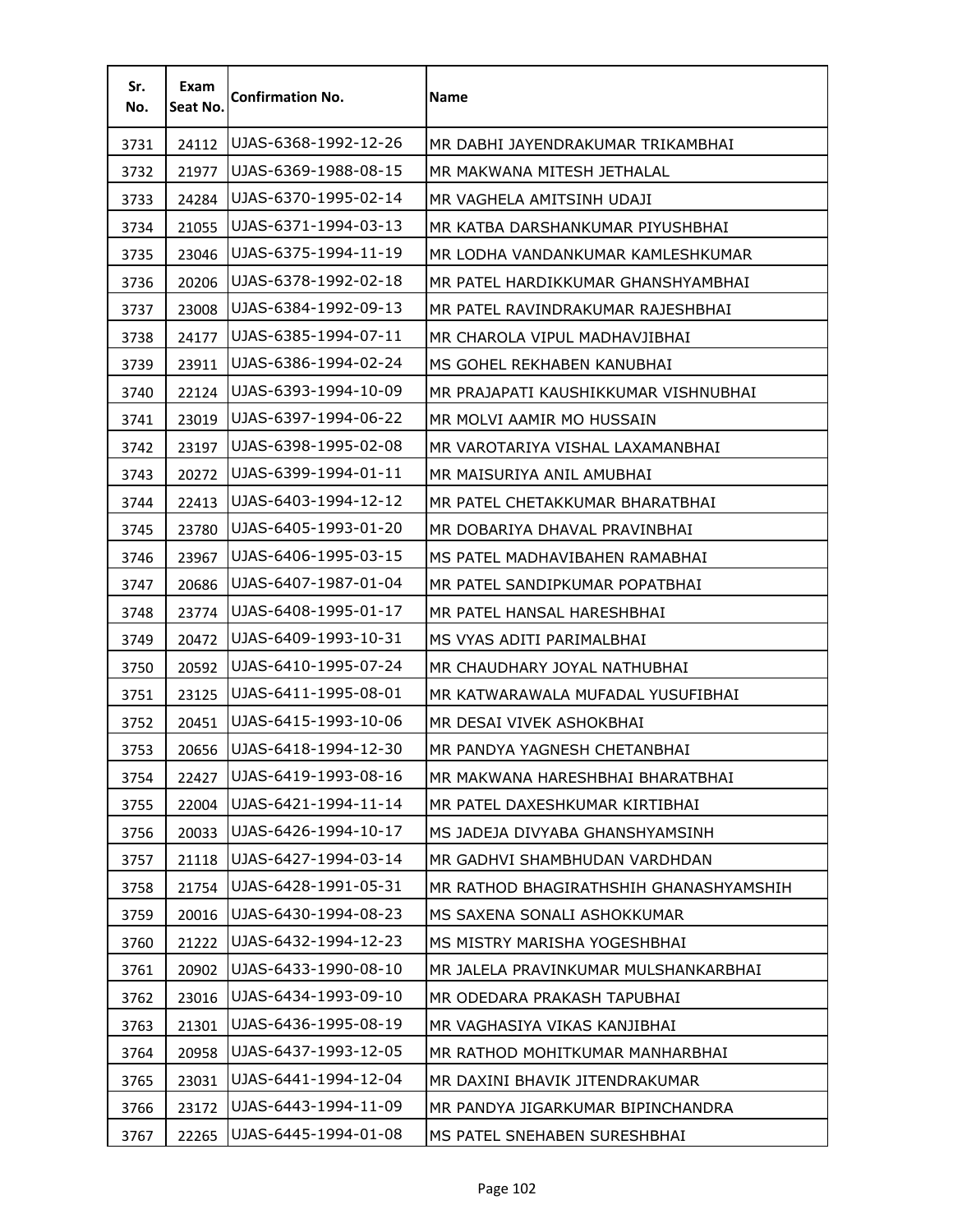| Sr.<br>No. | Exam<br>Seat No. | <b>Confirmation No.</b> | <b>Name</b>                         |
|------------|------------------|-------------------------|-------------------------------------|
| 3768       | 23297            | UJAS-6447-1993-11-13    | MR AHIR RAJESH DEVJIBHAI            |
| 3769       | 21255            | UJAS-6450-1994-10-12    | MR PATEL BHUMINKUMAR KANTILAL       |
| 3770       | 20214            | UJAS-6458-1992-08-19    | MR THAKAR RONAK KALPESHBHAI         |
| 3771       | 20502            | UJAS-6459-1995-08-22    | MR GOHEL MONISHKUMAR THOBHANBHAI    |
| 3772       | 22834            | UJAS-6460-1995-08-05    | MR SOLANKI ANKUR ISHWARBHAI         |
| 3773       | 24535            | UJAS-6461-1993-08-28    | MR CHAVDA JAYSUKH NATHABHAI         |
| 3774       | 20709            | UJAS-6462-1994-05-01    | MS AGARWAL RIYA BIJAYKUMAR          |
| 3775       | 21231            | UJAS-6463-1990-10-20    | MR BAROT RAGNESHKUMAR DILIPKUMAR    |
| 3776       | 24478            | UJAS-6464-1992-11-26    | MR CHAUHAN CHANDRESH MAGANBHAI      |
| 3777       | 23982            | UJAS-6466-1994-11-11    | MR KALAVADIYA SHYAM KIRITBHAI       |
| 3778       | 22228            | UJAS-6468-1992-11-08    | MR PARMAR CHETANKUMAR LALJIBHAI     |
| 3779       | 20665            | UJAS-6471-1992-01-21    | MR GOR DHRUV HITESHBHAI             |
| 3780       | 23196            | UJAS-6473-1992-02-18    | MRS SHAMLA MITAL KIHABHAI           |
| 3781       | 21103            | UJAS-6474-1993-04-24    | MR PANCHAL VIVEKKUMAR JAGDISHBHAI   |
| 3782       | 23586            | UJAS-6476-1993-08-25    | MR GOYAL NITIN MAHENDRAKUMAR        |
| 3783       | 24518            | UJAS-6477-1995-01-30    | MR JAPEE JAY KETUKUMAR              |
| 3784       | 22728            | UJAS-6478-1993-08-13    | MR PAREKH VINAYAK KANUBHAI          |
| 3785       | 20682            | UJAS-6479-1994-02-11    | MR SINDHA SANJAYSINH TAKHATSINH     |
| 3786       | 20411            | UJAS-6483-1995-03-26    | MR BHAVSAR JALAY ROHITKUMAR         |
| 3787       | 21789            | UJAS-6485-1992-11-07    | MR PARMAR CHIRAGKUMAR PARSOTTAMBHAI |
| 3788       | 20024            | UJAS-6489-1994-09-26    | MR PATEL URVISH ATULBHAI            |
| 3789       | 21611            | UJAS-6492-1992-07-03    | MR AMIN DHRUMIN ASHOKBHAI           |
| 3790       | 22998            | UJAS-6494-1995-08-31    | MR BHAVSAR RISHIN GAURANGBHAI       |
| 3791       | 22645            | UJAS-6495-1993-05-17    | MR PRAJAPATI VIJAYKUMAR SURESHBHAI  |
| 3792       | 22345            | UJAS-6496-1990-09-23    | MR PANCHAL RAVI JAGANNATH           |
| 3793       | 23380            | UJAS-6497-1991-10-20    | MR TARAL BHAVESH DHANJIBHAI         |
| 3794       | 23902            | UJAS-6499-1994-02-18    | MR TANK ASHISH ARVINDBHAI           |
| 3795       | 23442            | UJAS-6500-1994-09-15    | MR SOLANKI JIGAL HASMUKHBHAI        |
| 3796       | 21648            | UJAS-6501-1991-08-30    | MR VALAND AKASHKUMAR HASMUKHBHAI    |
| 3797       | 23760            | UJAS-6502-1993-09-05    | MR PATEL OJASKUMAR NAVANITBHAI      |
| 3798       | 20837            | UJAS-6503-1986-01-14    | MR VAGHELA SAGARKUMAR TANUJBHAI     |
| 3799       | 23534            | UJAS-6504-1990-12-16    | MR PATEL SANKETKUMAR VISHNUBHAI     |
| 3800       | 24416            | UJAS-6506-1994-09-29    | MR SARERIYA KETAN GUNAVANTRAI       |
| 3801       | 24355            | UJAS-6507-1988-06-23    | MS BRAHMBHATT PRAPTI JAYPRAKASH     |
| 3802       | 23281            | UJAS-6509-1992-12-28    | MR BAMANIA KAUSHALKUMAR MANUBHAI    |
| 3803       | 21566            | UJAS-6512-1994-06-03    | MR SUNASARA BASITALI MUNAVVARHUSEN  |
| 3804       | 22314            | UJAS-6514-1995-01-19    | MR TANWAR HARENDRA BANWARISINGH     |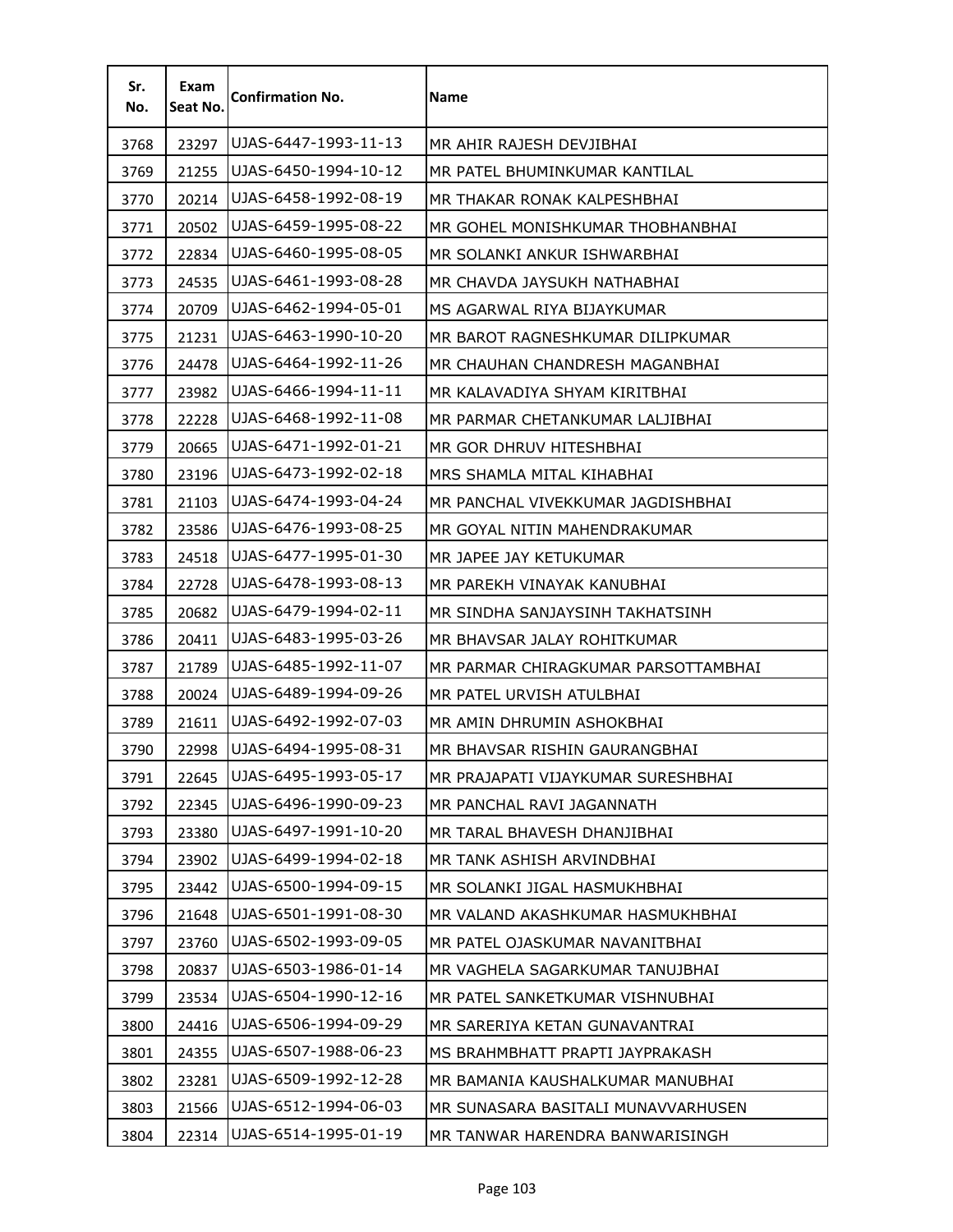| Sr.<br>No. | Exam<br>Seat No. | <b>Confirmation No.</b> | <b>Name</b>                           |
|------------|------------------|-------------------------|---------------------------------------|
| 3805       | 23789            | UJAS-6516-1995-08-27    | MR RAJVIR MEETKUMAR GIRISHKUMAR       |
| 3806       | 23670            | UJAS-6518-1994-08-21    | MR SHEKHAWAT PAWAN MAGANSINGH         |
| 3807       | 21333            | UJAS-6520-1991-06-26    | MR SHAH MANOJKUMAR ASHOKKUMAR         |
| 3808       | 23579            | UJAS-6521-1995-03-19    | MR KATARIYA YOGESH BABUBHAI           |
| 3809       | 21509            | UJAS-6522-1991-08-24    | MR KHANT MANEESHKUMAR MOHANBHAI       |
| 3810       | 23942            | UJAS-6523-1991-03-03    | MR PANARA RAJESH KARSHANBHAI          |
| 3811       | 20698            | UJAS-6525-1994-12-18    | MR KHARADI KAUSHIKKUMAR BABUBHAI      |
| 3812       | 23427            | UJAS-6526-1989-07-16    | MR PATEL BIPINKUMAR JAYNTILAL         |
| 3813       | 24051            | UJAS-6528-1994-10-14    | MS PATEL JAIMINIBEN SURESHBHAI        |
| 3814       | 23501            | UJAS-6529-1993-06-06    | MS SOMPURA FORAM UPENDRAKUMAR         |
| 3815       | 22739            | UJAS-6531-1990-12-05    | MR MAVAWALA DENISH CHETANKUMAR        |
| 3816       | 22527            | UJAS-6532-1991-05-24    | MR PATEL JAYESHKUMAR ISHWARBHAI       |
| 3817       | 24453            | UJAS-6533-1994-08-26    | MR BHATASANA AKHIL MANSUKHBHAI        |
| 3818       | 22316            | UJAS-6534-1995-08-26    | MR PRAJAPATI MANOJKUMAR NARAYANBHAI   |
| 3819       | 20546            | UJAS-6536-1993-08-21    | MR JOSHI PRITESHKUMAR RAJENDRAKUMAR   |
| 3820       | 24404            | UJAS-6538-1992-09-27    | MR GOSWAMI PRADIPGIRI CHANDUGIRI      |
| 3821       | 21858            | UJAS-6539-1994-06-21    | MR SOLANKI NIRMAL NARENDRABHAI        |
| 3822       | 24061            | UJAS-6540-1995-05-28    | MR MEHTA VISHWA DHARMENDRAKUMAR       |
| 3823       | 22688            | UJAS-6541-1995-08-10    | MR METALIYA BALDEVBHAI RAMESHBHAI     |
| 3824       | 21209            | UJAS-6542-1994-02-09    | MR NARSINGHANI JAYESH ASHOKKUMAR      |
| 3825       | 23119            | UJAS-6543-1989-10-29    | MRS PATEL PRIYA CHIMANBHAI            |
| 3826       | 23572            | UJAS-6545-1992-10-21    | MR CHAUDHARY MUKUNDBHAI RAMESHBHAI    |
| 3827       | 21493            | UJAS-6546-1988-07-08    | MR VALAND ANIL DHARMASHIBHAI          |
| 3828       | 22959            | UJAS-6547-1993-03-12    | MR SADHU RAGHAV BHARATKUMAR           |
| 3829       | 24278            | UJAS-6548-1994-08-03    | MR PATEL VISHALKUMAR ARVINDBHAI       |
| 3830       | 24344            | UJAS-6551-1991-10-30    | MR DABHI HARGOVIND ARJANBHAI          |
| 3831       | 24354            | UJAS-6555-1993-12-10    | MR PATEL ANKITKUMAR BABUBHAI          |
| 3832       | 20175            | UJAS-6556-1994-05-01    | MR CHAUDHARI HEMANSHUKUMAR ASHVINBHAI |
| 3833       | 20089            | UJAS-6558-1988-01-27    | MR JANI VISHALKUMAR BALKRISHNA        |
| 3834       | 23069            | UJAS-6566-1994-05-03    | MR KANZARIYA JAYDEV RANCHHODBHAI      |
| 3835       | 22052            | UJAS-6567-1992-05-25    | MR RADIA SMITKUMAR HARSUKHBHAI        |
| 3836       | 20127            | UJAS-6568-1989-11-07    | MR CONTRACTOR SAMAR BHARATBHAI        |
| 3837       | 21923            | UJAS-6569-1994-07-09    | MR PATEL KISAN BHARATBHAI             |
| 3838       | 22785            | UJAS-6572-1994-06-01    | MR RATHOD VIRAMSINH RAMESHSINH        |
| 3839       | 22309            | UJAS-6574-1993-07-21    | MR GOSWAMI HIMANSHU HASMUKHBHAI       |
| 3840       | 21702            | UJAS-6575-1995-08-12    | MR BRAHMANI ANKIT ASHOKBHAI           |
| 3841       | 21339            | UJAS-6576-1991-06-12    | MR KAPADIA KARAN PRAVINKUMAR          |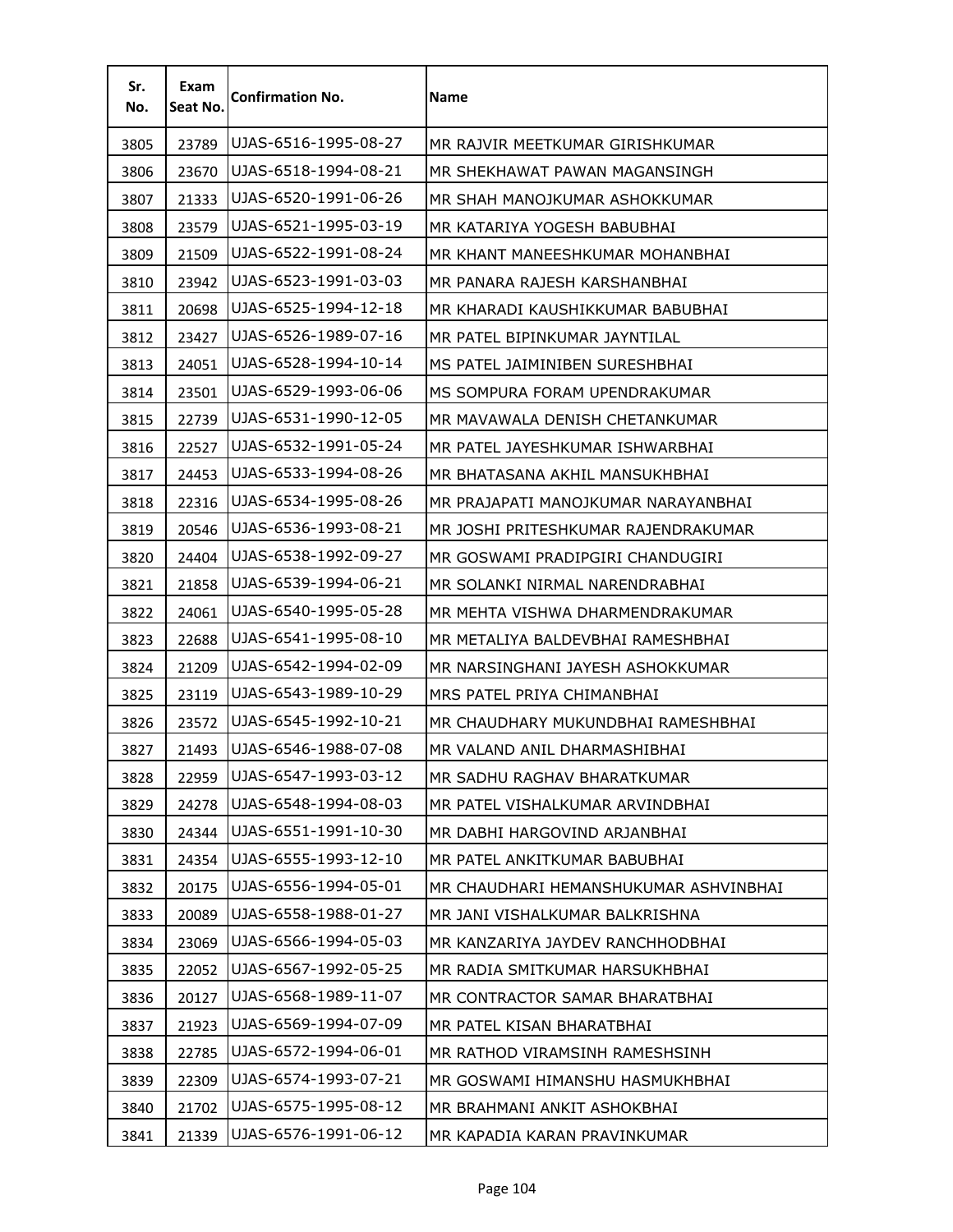| Sr.<br>No. | Exam<br>Seat No. | <b>Confirmation No.</b> | <b>Name</b>                            |
|------------|------------------|-------------------------|----------------------------------------|
| 3842       | 23668            | UJAS-6578-1990-10-18    | MS PANDYA RIDDHIBEN BIPINCHANDRA       |
| 3843       | 22646            | UJAS-6579-1992-08-17    | MR PATEL GAUTAMKUMAR VASHRAMBHAI       |
| 3844       | 20955            | UJAS-6580-1992-08-31    | MR JOSHI RAJNIKANT RAJENDRABHAI        |
| 3845       | 24029            | UJAS-6582-1991-03-30    | MR PRAJAPATI PARTH NARENDRAKUMAR       |
| 3846       | 21886            | UJAS-6583-1995-05-05    | MR CHAUDHARY AMRATBHAI PIRABHAI        |
| 3847       | 21500            | UJAS-6584-1994-02-16    | MR RAVAL ASHVINKUMAR MOTIBHAI          |
| 3848       | 23568            | UJAS-6585-1994-09-13    | MR PATEL YOGESH JAYANTILAL             |
| 3849       | 24489            | UJAS-6587-1991-04-20    | MS TOMAR NISHA NARENDRA KUMAR TOMAR    |
| 3850       | 22196            | UJAS-6589-1992-05-12    | MR GADHAVI VIMALKUMAR HINGLAJDAN       |
| 3851       | 21097            | UJAS-6590-1993-11-18    | MR PARMAR JAYESH AMARSHEEBHAI          |
| 3852       | 22848            | UJAS-6592-1992-02-21    | MR PRAJAPATI PARESH LABHUBHAI          |
| 3853       | 23610            | UJAS-6594-1994-06-01    | MR CHAUDHARY CHIRAG JASHUBHAI          |
| 3854       | 20279            | UJAS-6597-1995-08-03    | MS THANKI KAJAL BHUPENDRABHAI          |
| 3855       | 23903            | UJAS-6598-1991-11-02    | MR SARIKHADA ROHIT CHANDUBHAI          |
| 3856       | 20145            | UJAS-6601-1994-02-03    | MR DODIYA HARDIKBHAI DHIRUBHAI         |
| 3857       | 21179            | UJAS-6602-1992-05-14    | MR TRIVEDI RONAK PIYUSHBHAI            |
| 3858       | 21105            | UJAS-6603-1992-04-21    | MR HADIYA PARESH JADAVBHAI             |
| 3859       | 24197            | UJAS-6604-1995-04-14    | MR GOHIL PUSHPADEEPSINH INDRAJEETSINH  |
| 3860       | 23678            | UJAS-6605-1995-08-15    | MR PANCHAL BIRENKUMAR KANTIBHAI        |
| 3861       | 22952            | UJAS-6608-1994-05-21    | MR MISTRY PRASHANT ATULKUMAR           |
| 3862       | 21072            | UJAS-6610-1994-01-31    | MR DABHI PRADIPKUMAR RAMESHBHAI        |
| 3863       | 22371            | UJAS-6613-1991-05-13    | MR KANERIYA ASHISH RAMANIKLAL          |
| 3864       | 21621            | UJAS-6614-1994-11-05    | MR SHREEGOD NILAY PRAKASHCHANDRA       |
| 3865       | 24226            | UJAS-6615-1993-08-31    | MR PRAJAPATI PARASKUMAR MOTIBHAI       |
| 3866       | 21491            | UJAS-6616-1993-09-08    | MR SALVI VIJAY DINESHCHANDRA           |
| 3867       | 21374            | UJAS-6617-1992-01-18    | MR VAGHMAR JAFARALI GULAMBHAI          |
| 3868       | 23797            | UJAS-6620-1995-01-31    | MS RAVAL JATINKUMAR RAKESHBHAI         |
| 3869       | 23401            | UJAS-6621-1990-12-18    | MR PATEL PRATIKKUMAR MANUBHAI          |
| 3870       | 24529            | UJAS-6623-1995-03-10    | MR MAKWANA KRUNAL KHETABHAI            |
| 3871       | 24232            | UJAS-6624-1992-08-02    | MR PATEL RAVIKUMAR KANAIYALAL          |
| 3872       | 23708            | UJAS-6625-1995-06-08    | MR NANDANIYA PRASHANT ARJUNBHAI        |
| 3873       | 22147            | UJAS-6627-1994-04-27    | MR PATEL AKSHAYKUMAR MAHENDRABHAI      |
| 3874       | 20499            | UJAS-6628-1994-07-25    | MR PRAJAPATI SNEHALKUMAR VISHNUBHAI    |
| 3875       | 21261            | UJAS-6631-1995-02-14    | MR MODI HARSHITKUMAR KALPESHKUMAR      |
| 3876       | 20170            | UJAS-6632-1990-11-24    | MR TRIVEDI JIGNESHKUMAR RAJENDRAPRASAD |
| 3877       | 22806            | UJAS-6633-1987-03-04    | MR PATEL ARPANKUMAR DIPAKBHAI          |
| 3878       | 20096            | UJAS-6634-1994-08-06    | MS JANI HIRALBEN VAJERAMBHAI           |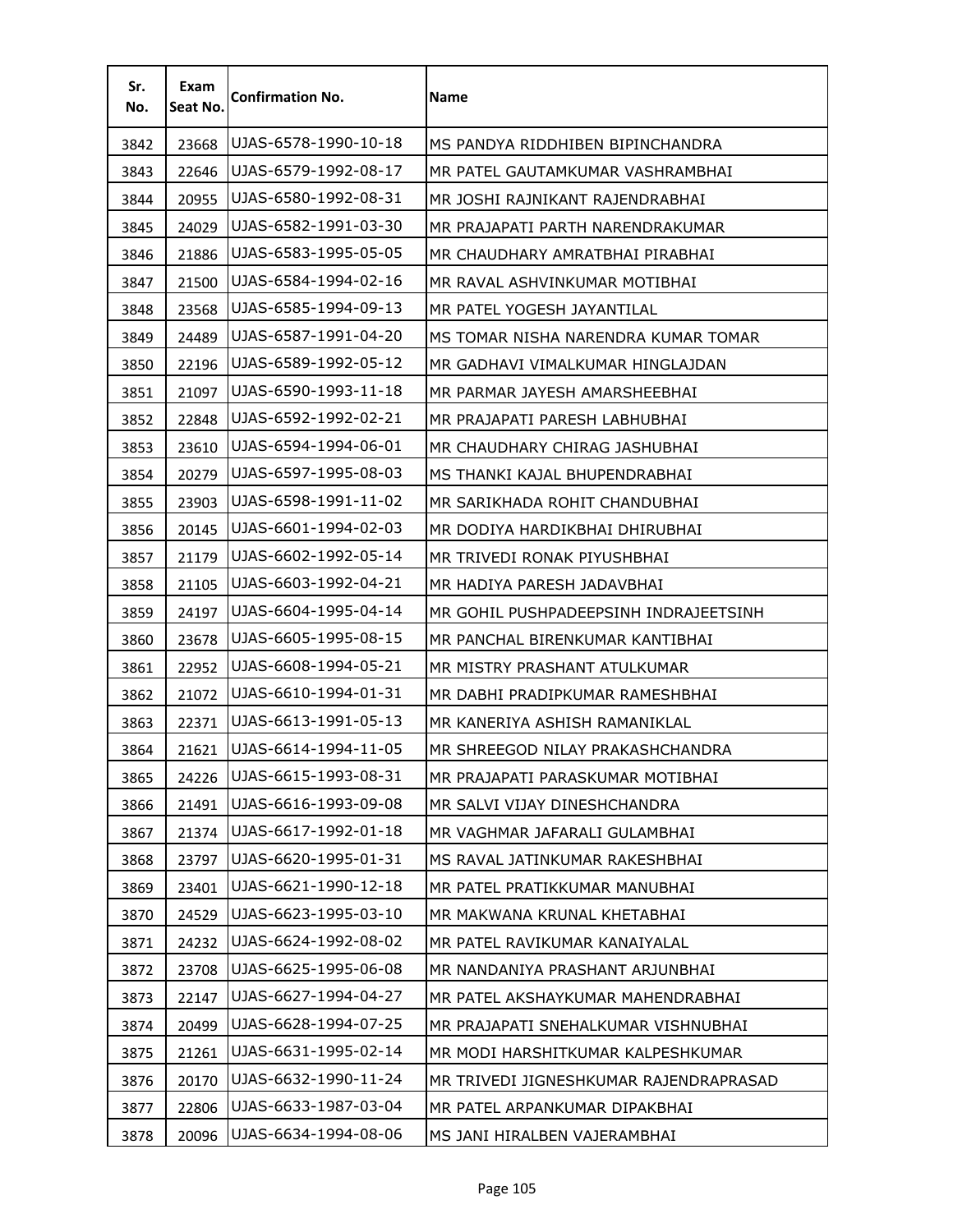| Sr.<br>No. | Exam<br>Seat No. | <b>Confirmation No.</b> | <b>Name</b>                           |
|------------|------------------|-------------------------|---------------------------------------|
| 3879       | 20579            | UJAS-6635-1990-10-23    | MR PATEL NILESHKUMAR SURESHBHAI       |
| 3880       | 24256            | UJAS-6636-1991-07-21    | MR MENDAPARA NIKUNJ KUMAR PRAVINBHAI  |
| 3881       | 21510            | UJAS-6637-1993-11-28    | MR ROHILLA VIVEK ARUN                 |
| 3882       | 20011            | UJAS-6638-1994-12-06    | MR MORI JAYESHKUMAR VAJESINGBHAI      |
| 3883       | 23887            | UJAS-6641-1995-06-05    | MR RATHOD DHAVALKUMAR NARENDRABHAI    |
| 3884       | 22305            | UJAS-6643-1986-12-24    | MR PARMAR PRAKASHBHAI DAHYABHAI       |
| 3885       | 23611            | UJAS-6644-1985-04-15    | MR PATEL MAHESHKUMAR MAFATLAL         |
| 3886       | 23363            | UJAS-6646-1994-02-09    | MR RAJPUT VINAY UMESH                 |
| 3887       | 24173            | UJAS-6647-1993-10-19    | MR VAGHELA NIKHIL KANTIBHAI           |
| 3888       | 20906            | UJAS-6648-1995-07-01    | MR PATIL HARDIK GANESH                |
| 3889       | 21091            | UJAS-6649-1992-07-23    | MR PANDYA NIHIT VISHVAPATI            |
| 3890       | 22493            | UJAS-6651-1994-12-31    | MR PATEL DHAVALKUMAR NITINBHAI        |
| 3891       | 21999            | UJAS-6654-1995-07-05    | MR KANZARIA MAYUR NANJIBHAI           |
| 3892       | 21985            | UJAS-6656-1994-06-24    | MR TADVI HARESH PARSHOTTAM BHAI       |
| 3893       | 20742            | UJAS-6657-1985-06-08    | MR VEKARIYA JIGNESHKUMAR KANUBHAI     |
| 3894       | 20611            | UJAS-6659-1994-11-05    | MR DARJI YASH RAJESHKUMAR             |
| 3895       | 24030            | UJAS-6660-1992-03-23    | MR JOSHI NIRAVKUMAR NARESHBHAI        |
| 3896       | 22585            | UJAS-6661-1987-01-08    | MR PATEL ASHISHKUMAR NAGARBHAI        |
| 3897       | 24336            | UJAS-6662-1995-04-20    | MR CHAUDHARY SURESHBHAI VAHTABHAI     |
| 3898       | 20083            | UJAS-6663-1995-06-22    | MR RAVAL SATISHBHAI LAXMANBHAI        |
| 3899       | 22814            | UJAS-6664-1995-04-17    | MR PARMAR DEVANGKUMAR RANGITBHAI      |
| 3900       | 23265            | UJAS-6665-1995-07-15    | MR MORI JANAK DEVASHIBHAI             |
| 3901       | 21483            | UJAS-6667-1993-12-13    | MR ODHEJA FARUNBHAI HUSENBHAI         |
| 3902       | 22268            | UJAS-6670-1992-08-25    | MS PATEL KAJALBEN MUKESHBHAI          |
| 3903       | 24291            | UJAS-6672-1995-07-02    | MR VAGHELA UMESH KARASHNBHAI          |
| 3904       | 24168            | UJAS-6673-1995-04-12    | MR DARJI AJAYKUMAR BHARATBHAI         |
| 3905       | 22012            | UJAS-6674-1993-06-17    | MR MODI VIVEK HASMUKHBHAI             |
| 3906       | 20724            | UJAS-6675-1984-06-03    | MR PRAJAPATI SANJAY KUMAR HARESH BHAI |
| 3907       | 20015            | UJAS-6676-1993-03-20    | MR PARMAR SUBHASHKUMAR SHASHIKANTBHAI |
| 3908       | 20771            | UJAS-6677-1993-01-16    | MR CHAUDHARY RONAKKUMAR BHAGAVANBHAI  |
| 3909       | 20816            | UJAS-6680-1993-11-05    | MR PATEL KRUTAGNAKUMAR MUKUNDBHAI     |
| 3910       | 22874            | UJAS-6681-1994-08-07    | MR PATEL HARSHKUMAR PURUSHOTTAMDAS    |
| 3911       | 22928            | UJAS-6684-1989-12-17    | MR THAKOR HEMANT KAPURJI              |
| 3912       | 21806            | UJAS-6685-1995-03-27    | MR PATEL JAYMIN DINESHKUMAR           |
| 3913       | 23347            | UJAS-6686-1995-07-26    | MR PATEL KAMESH MOHANLAL              |
| 3914       | 20668            | UJAS-6687-1993-06-13    | MR MALLA SAMEER HAJIBHAI              |
| 3915       | 23851            | UJAS-6688-1991-04-17    | MR JOSHI DHAVALKUMAR KANAIYALAL       |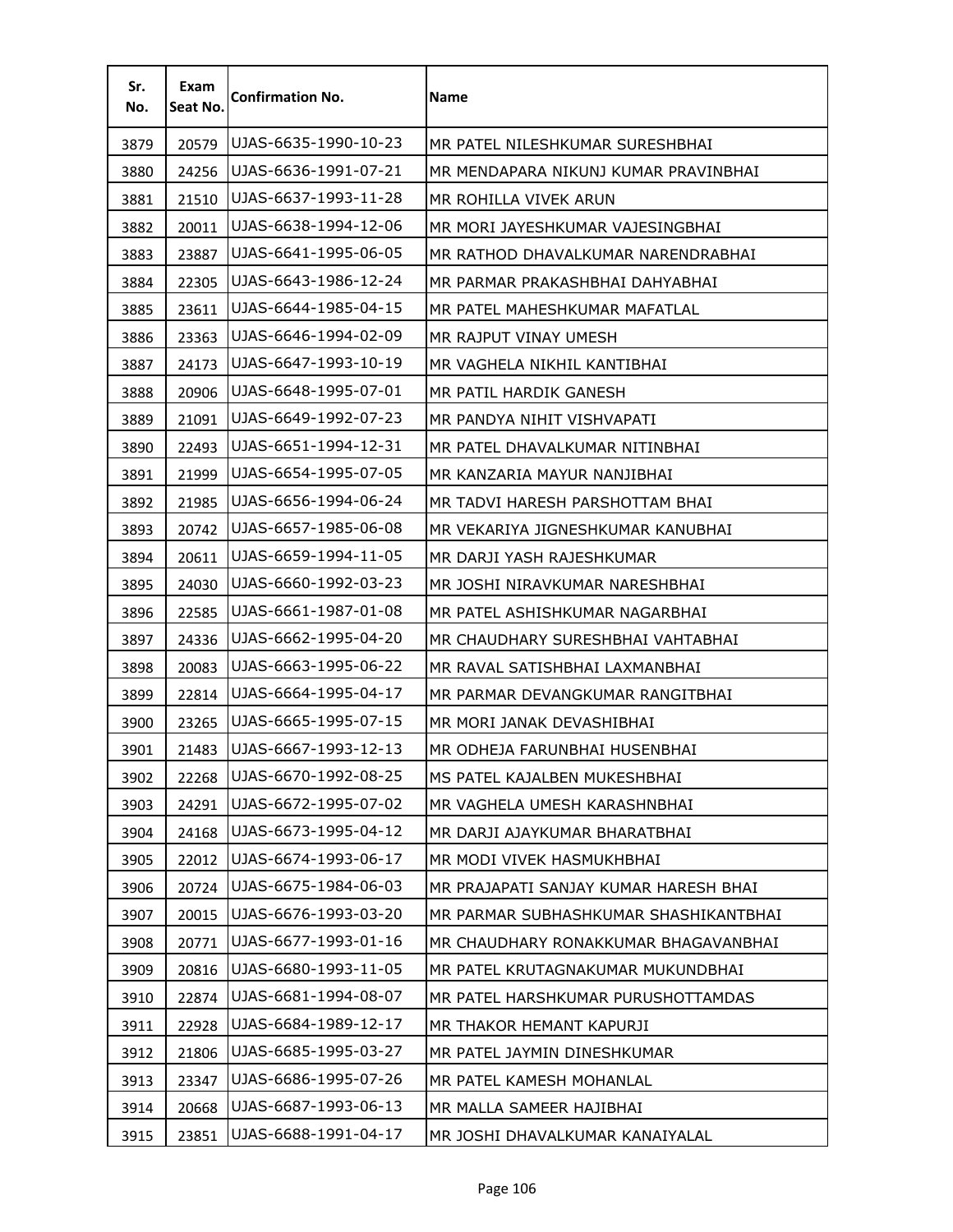| Sr.<br>No. | Exam<br>Seat No. | <b>Confirmation No.</b> | <b>Name</b>                          |
|------------|------------------|-------------------------|--------------------------------------|
| 3916       | 24317            | UJAS-6689-1995-03-01    | MR PATEL RUTUL MANOJBHAI             |
| 3917       | 21991            | UJAS-6690-1984-10-08    | MR VAGHELA DIPAKKUMAR TULSIBHAI      |
| 3918       | 22913            | UJAS-6691-1995-03-08    | MR SHAH HRISHABH A                   |
| 3919       | 21385            | UJAS-6692-1993-07-30    | MR PARMAR DHARMESHKUMAR ARVINDBHAI   |
| 3920       | 20050            | UJAS-6693-1993-01-17    | MR PRAJAPATI TUSHARKUMAR KANTIBHAI   |
| 3921       | 24191            | UJAS-6695-1994-09-10    | MR PRAJAPATI RAVIKUMAR JAGDISHBHAI   |
| 3922       | 21057            | UJAS-6696-1994-05-14    | MR PRAJAPATI KALPESHKUMAR GOVINDBHAI |
| 3923       | 22202            | UJAS-6701-1994-02-26    | MR VALAND MEHULKUMAR RAKESHBHAI      |
| 3924       | 23423            | UJAS-6703-1989-08-21    | MR JOSHI ABHISHEK PIYUSHKUMAR        |
| 3925       | 23101            | UJAS-6704-1994-10-01    | MR PRAJAPATI PRAVIN LAXMANBHAI       |
| 3926       | 20512            | UJAS-6706-1992-11-04    | MR PARMAR NITINKUMAR KISHORBHAI      |
| 3927       | 22065            | UJAS-6708-1993-02-14    | MR HADIYA ARVINDBHAI DHIRUBHAI       |
| 3928       | 21752            | UJAS-6710-1995-02-22    | MR PATEL NISHITHKUMAR MUKESHKUMAR    |
| 3929       | 22850            | UJAS-6711-1992-08-07    | MR CHAUDHARI NILESHKUMAR BABUBHAI    |
| 3930       | 23580            | UJAS-6713-1995-04-05    | MR CHAUDHRI VIMALKUMAR GOVINDBHAI    |
| 3931       | 22621            | UJAS-6716-1995-01-10    | MR MODH ALPESHKUMAR MAFATLAL         |
| 3932       | 20134            | UJAS-6717-1979-09-25    | MR MAHERIA TARUN LAVJIBHAI           |
| 3933       | 20628            | UJAS-6719-1995-02-14    | MR PATEL HIREN JAYESHBHAI            |
| 3934       | 20552            | UJAS-6720-1991-02-02    | MR VORA KISHAN MANUBHAI              |
| 3935       | 20708            | UJAS-6723-1994-09-10    | MR SHAH VISHAL NANDLAL               |
| 3936       | 23634            | UJAS-6724-1992-11-10    | MR KHORAJIA SUFAVAN MAHMADBHAI       |
| 3937       | 21731            | UJAS-6725-1991-12-25    | MR PARMAR HARDIKBHAI BHIKHUBHAI      |
| 3938       | 20784            | UJAS-6727-1992-12-14    | MR DAYATAR AJAYKUMAR MANUBHAI        |
| 3939       | 22119            | UJAS-6728-1995-07-20    | MR PATEL ANANDKUMAR SURESHBHAI       |
| 3940       | 21786            | UJAS-6729-1994-06-01    | MR PATEL ANKITKUMAR MANOJBHAI        |
| 3941       | 20339            | UJAS-6731-1986-08-30    | MR MANSURI MOHASINBHAI KARIMBHAI     |
| 3942       | 24527            | UJAS-6735-1994-12-22    | MR PATEL AKSHAY SURESHBHAI           |
| 3943       | 23582            | UJAS-6739-1992-08-03    | MR SOLANKI PANKAJKUMAR KACHARABHAI   |
| 3944       | 22744            | UJAS-6743-1995-06-14    | MR BODANA JAYESHKUMAR MAFAJI         |
| 3945       | 22867            | UJAS-6744-1990-11-08    | MR PADALIYA GHANSHYAM RANCHHODBHAI   |
| 3946       | 22460            | UJAS-6745-1995-06-20    | MR RANA VYOM PRAKASHCHANDRA          |
| 3947       | 22773            | UJAS-6746-1987-04-29    | MR PATEL ARPITKUMAR KIRITKUMAR       |
| 3948       | 22960            | UJAS-6747-1993-12-24    | MR PARMAR ANKURKUMAR GUNVANTLAL      |
| 3949       | 24345            | UJAS-6749-1994-12-26    | MR AHIR PRATIK SAMANTBHAI            |
| 3950       | 22873            | UJAS-6751-1994-02-28    | MR PARMAR PRATIKKUMAR MUKESHBHAI     |
| 3951       | 22369            | UJAS-6755-1994-10-08    | MR PATEL NIKULKUMAR RAJENDRABHAI     |
| 3952       | 22575            | UJAS-6757-1990-05-11    | MR HADIYA NILESH VELJIBHAI           |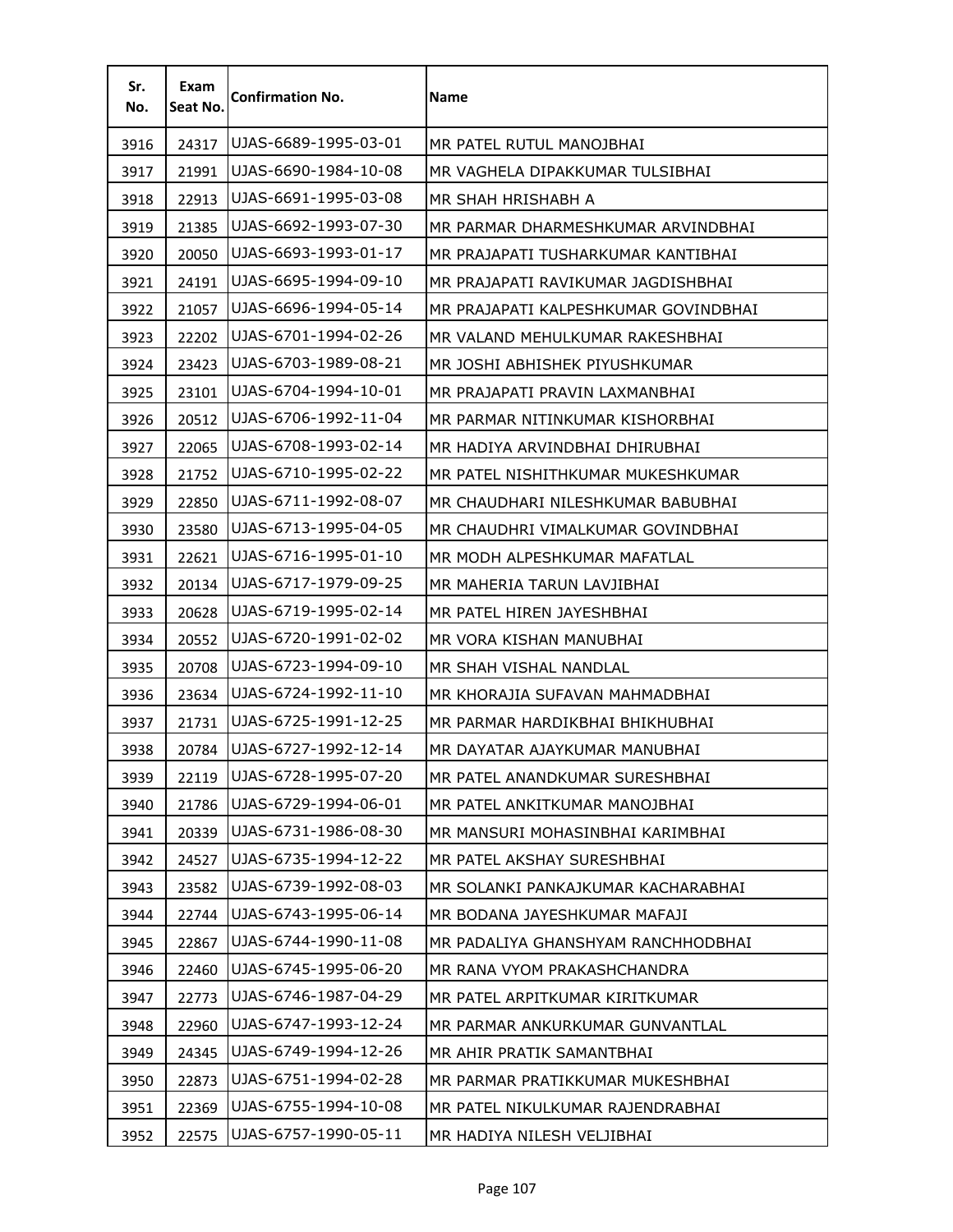| Sr.<br>No. | Exam<br>Seat No. | <b>Confirmation No.</b> | Name                                     |
|------------|------------------|-------------------------|------------------------------------------|
| 3953       | 21882            | UJAS-6760-1995-02-15    | MS SHRIMALI MALVI JAYESHKUMAR            |
| 3954       | 20336            | UJAS-6762-1994-06-14    | MS PATEL DIMPLEKUMARI ARVINDBHAI         |
| 3955       | 23175            | UJAS-6763-1992-04-08    | MR PRAJAPATI VIKAS NARHARIBHAI           |
| 3956       | 20616            | UJAS-6765-1992-07-08    | MR MARU RAM BHIMSIBHAI                   |
| 3957       | 23494            | UJAS-6767-1990-11-09    | MR VARU DADUBHAI BHIMSHIBHAI             |
| 3958       | 23696            | UJAS-6768-1992-09-05    | MR SUTHAR UMANGKUMAR BHANUPRASAD         |
| 3959       | 21391            | UJAS-6769-1992-03-22    | MR CHAUDHARI RAKESHKUMAR RAMSANGBHAI     |
| 3960       | 20040            | UJAS-6770-1992-12-02    | MR DAVE SACHINKUMAR ASHVINBHAI           |
| 3961       | 21995            | UJAS-6771-1991-07-05    | MR PARMAR MAYANK RAMESHKUMAR             |
| 3962       | 23419            | UJAS-6774-1993-04-14    | MR KALATHIYA JAYDIPBHAI MAVAJIBHAI       |
| 3963       | 24104            | UJAS-6775-1994-07-09    | MR PATEL HARSHIL CHIMANBHAI              |
| 3964       | 21182            | UJAS-6776-1993-05-29    | MR PATEL PRADIPKUMAR VISHNUBHAI          |
| 3965       | 20798            | UJAS-6779-1994-12-22    | MS BAGHEL DARSHANA GANGA SINGH           |
| 3966       | 21517            | UJAS-6783-1992-12-18    | MR THAKKER PARTH RAJENDRAKUMAR           |
| 3967       | 23898            | UJAS-6784-1986-09-27    | MR PATEL KAUSHIKKUMAR KANTILAL           |
| 3968       | 23624            | UJAS-6785-1992-08-09    | MR PATEL DHAVALKUMAR SURESHBHAI          |
| 3969       | 22894            | UJAS-6786-1984-01-23    | MR PATEL PARTHIK ISHWARBHAI              |
| 3970       | 21736            | UJAS-6787-1994-04-29    | MR BRAHMBHATT DHAVALKUMAR DEVEDRAKUMAR   |
| 3971       | 21357            | UJAS-6788-1995-02-09    | MR MER VISHAL DHANABHAI                  |
| 3972       | 21530            | UJAS-6789-1992-11-15    | MR PATEL HARDIK KUMAR JAYANTIBHAI        |
| 3973       | 24132            | UJAS-6791-1994-10-26    | MR PATEL KEVIN KHANDUBHAI                |
| 3974       | 22860            | UJAS-6792-1992-05-26    | MR BHATT DARSHAN JITENDRABHAI            |
| 3975       | 23642            | UJAS-6793-1993-01-02    | MR BHAVSAR DARPANKUMAR PARESHBHAI        |
| 3976       | 22185            | UJAS-6795-1993-01-05    | MR TRIVEDI VIVEK CHANDRESHBHAI           |
| 3977       | 21206            | UJAS-6796-1995-03-04    | MR PRAJAPATI ASHISHKUMAR VISHNUBHAI      |
| 3978       | 21693            | UJAS-6797-1992-04-26    | MR JAIN ASHISH KUMAR MAHENDRA KUMAR JAIN |
| 3979       | 22861            | UJAS-6798-1992-05-02    | MR NANDANIYA MAHESH NAGABHAI             |
| 3980       | 20622            | UJAS-6799-1994-09-22    | MR PRAJAPATI AJAY NATVARBHAI             |
| 3981       | 20659            | UJAS-6800-1992-09-05    | MR PATEL DHARMENDRAKUMAR DASHARATHBHAI   |
| 3982       | 23408            | UJAS-6801-1995-04-07    | MR PRAJAPATI KANDARP BABUBHAI            |
| 3983       | 24260            | UJAS-6804-1994-07-16    | MR PATEL HANIKUMAR VISHNUBHAI            |
| 3984       | 20506            | UJAS-6805-1995-08-31    | MR THAKOR RAVIKUMAR BALVANTBHAI          |
| 3985       | 23003            | UJAS-6806-1990-12-14    | MR KANARA SAVDAS DADUBHAI                |
| 3986       | 21850            | UJAS-6808-1991-06-12    | MR SAINI VIKASKUMAR MAHENDRBHAI          |
| 3987       | 20274            | UJAS-6811-1993-01-22    | MR CHAUHAN VISHAL PRAVINBHAI             |
| 3988       | 21527            | UJAS-6814-1994-05-21    | MR DEVDA KISHAN RAJULAL                  |
| 3989       | 23108            | UJAS-6815-1995-06-19    | MS PATEL SNEHA SHAILESHBHAI              |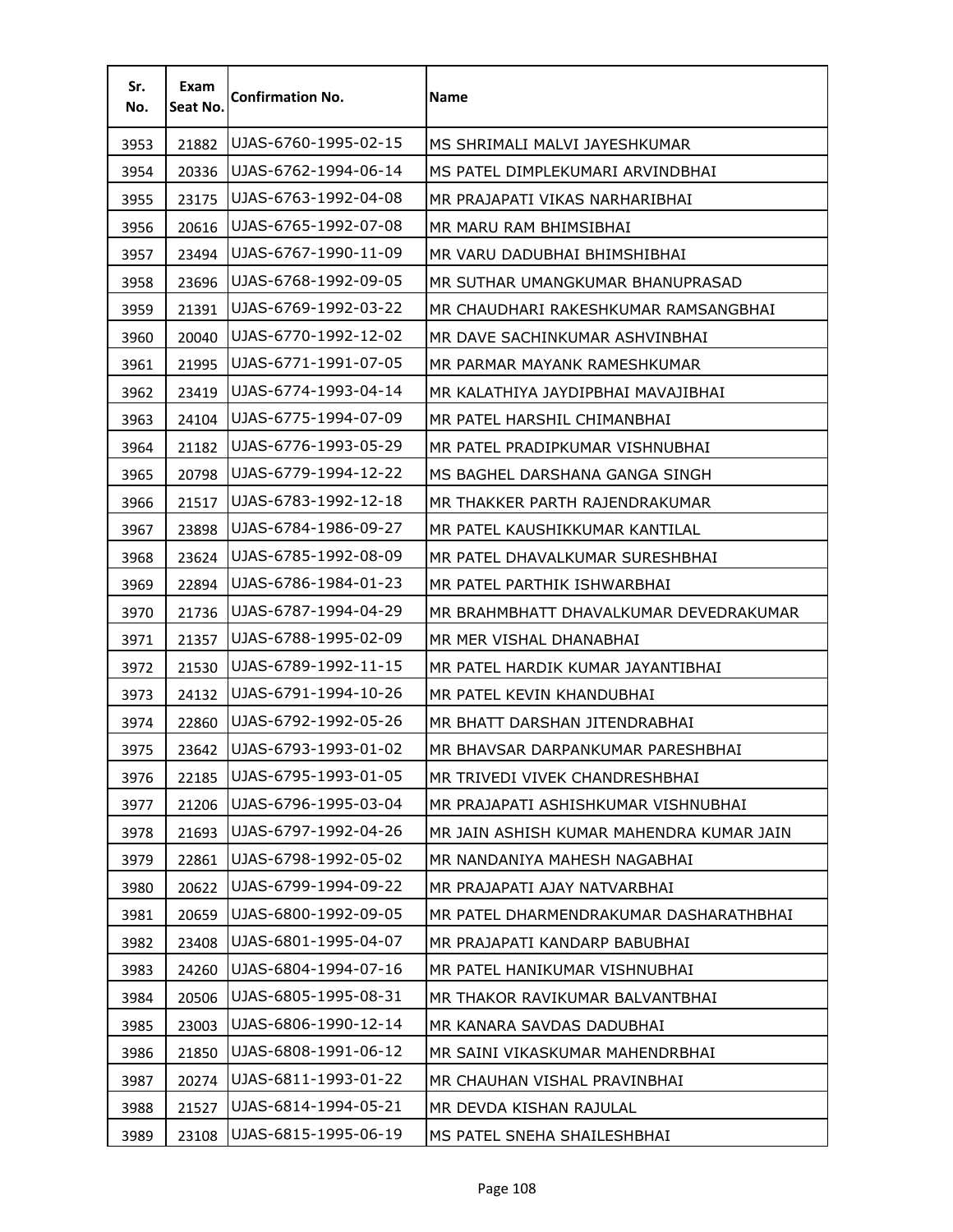| Sr.<br>No. | Exam<br>Seat No. | <b>Confirmation No.</b> | <b>Name</b>                            |
|------------|------------------|-------------------------|----------------------------------------|
| 3990       | 23508            | UJAS-6816-1992-12-13    | MR PAMBHAR HARDIKKUMAR JAMANBHAI       |
| 3991       | 21266            | UJAS-6818-1993-05-14    | MR PARMAR JITENDARKUMAR SHIVABHAI      |
| 3992       | 20887            | UJAS-6819-1995-04-15    | MR BARAD HARESHBHAI PETHA              |
| 3993       | 22470            | UJAS-6822-1992-11-18    | MR PATEL MAULIKKUMAR AMRUTBHAI         |
| 3994       | 21210            | UJAS-6824-1994-11-23    | MR PATEL HIREN ARVINDBHAI              |
| 3995       | 22303            | UJAS-6825-1994-12-24    | MR PATEL MAYURKUMAR BHARATBHAI         |
| 3996       | 22921            | UJAS-6828-1994-10-29    | MS PRIYADARSHI DIMPALBEN PRAFULCHANDRA |
| 3997       | 22209            | UJAS-6829-1995-04-11    | MR SHAH MAYUR DINESHBHAI               |
| 3998       | 23390            | UJAS-6830-1994-08-22    | MR VARVARIYA SURESH KARABHAI           |
| 3999       | 24117            | UJAS-6832-1994-10-28    | MR PATEL HARDIK BABUBHAI               |
| 4000       | 20079            | UJAS-6833-1992-08-29    | MR CHAUDHARI PARTH PRAVINBHAI          |
| 4001       | 24045            | UJAS-6834-1995-07-27    | MR MANVAR HARDIK HARESHBHAI            |
| 4002       | 20830            | UJAS-6835-1988-06-21    | MR YADAV VIKAS SHREECHAND              |
| 4003       | 22800            | UJAS-6836-1995-02-25    | MR CHAUDHARI DHAVALKUMAR KARSHANBHAI   |
| 4004       | 23466            | UJAS-6837-1992-11-12    | MR CHOCHA VIRENKUMAR JADAVBHAI         |
| 4005       | 23793            | UJAS-6839-1990-04-12    | MR GADHVI RAJANBHAI KANABHAI           |
| 4006       | 21984            | UJAS-6841-1994-04-30    | MR HARANESHA DHAVAL DAMJIBHAI          |
| 4007       | 23170            | UJAS-6842-1992-05-01    | MR MAKWANA AJAY DINESHBHAI             |
| 4008       | 22066            | UJAS-6843-1995-05-09    | MR PATEL MAULIK PRAVINBHAI             |
| 4009       | 24016            | UJAS-6844-1992-09-05    | MR TARAR DHRUV KAMJIBHAI               |
| 4010       | 24290            | UJAS-6845-1984-01-15    | MR PANDOR VIJAYKUMAR HARILAL           |
| 4011       | 23113            | UJAS-6847-1994-05-30    | MR RAJA JITENDRA ASHOKKUMAR            |
| 4012       | 22529            | UJAS-6848-1990-08-07    | MR SANANDIYA JAYDEEP RAMESHBHAI        |
| 4013       | 24370            | UJAS-6850-1995-01-10    | MR SUTHAR AAKASH SHIRISHBHAI           |
| 4014       | 23518            | UJAS-6855-1992-04-05    | MR MODI RAVI RAJESH                    |
| 4015       | 20649            | UJAS-6856-1995-02-25    | MR MODI FENIL NILESHKUMAR              |
| 4016       | 21619            | UJAS-6857-1990-09-16    | MR MEHTA HARIOM YOGESHBHAI             |
| 4017       | 23376            | UJAS-6859-1992-07-27    | MR NANAVATI DHRUMIL ANUPKUMAR          |
| 4018       | 24515            | UJAS-6860-1993-01-27    | MR MEHTA SIDDHARTH CHANDRAKANTBHAI     |
| 4019       | 20891            | UJAS-6863-1992-07-24    | MR SHAH ISHIT APURVAKUMAR              |
| 4020       | 20227            | UJAS-6864-1990-10-04    | MR RABARI MUKESHKUMAR VIRAMBHAI        |
| 4021       | 20298            | UJAS-6865-1995-01-04    | MR PATEL SUVASKUMAR RAMESHBHAI         |
| 4022       | 23845            | UJAS-6872-1991-09-14    | MR LALPURWALA NIHAR DIPAKKUMAR         |
| 4023       | 23156            | UJAS-6873-1994-07-28    | MR PARMAR CHETANKUMAR GOVINDBHAI       |
| 4024       | 21180            | UJAS-6874-1989-06-02    | MR NALAVAYA JAYESHKUMAR VESTABHAI      |
| 4025       | 21654            | UJAS-6875-1992-05-08    | MR PRAJAPATI HIMANSHU BHIKHUBHAI       |
| 4026       | 22234            | UJAS-6877-1990-10-05    | MR PATEL DARSHANKUMAR RAJENDRABHAI     |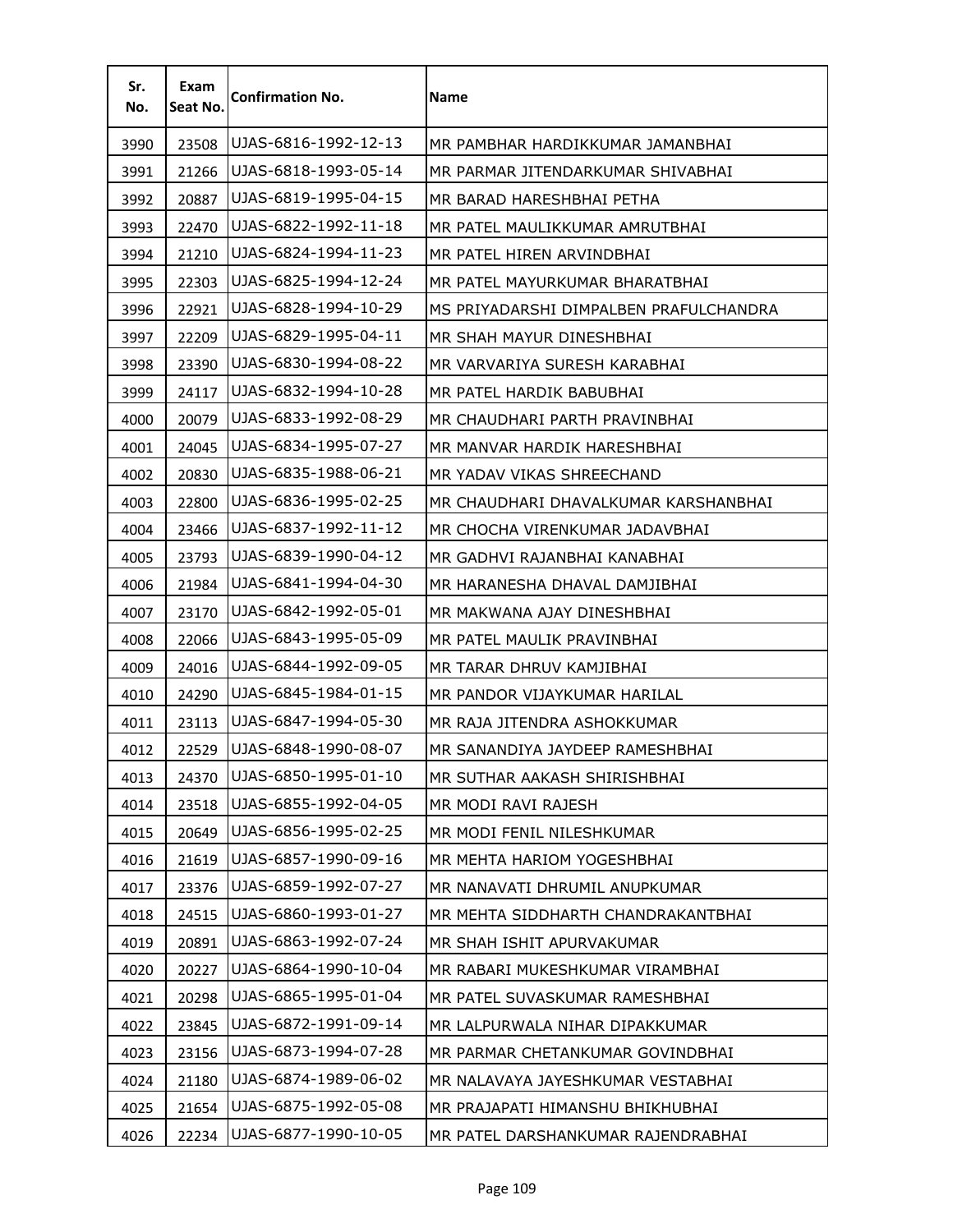| Sr.<br>No. | Exam<br>Seat No. | <b>Confirmation No.</b> | <b>Name</b>                           |
|------------|------------------|-------------------------|---------------------------------------|
| 4027       | 20342            | UJAS-6880-1994-05-26    | MR PATEL PRIYANKKUMAR DINESHBHAI      |
| 4028       | 23096            | UJAS-6881-1981-08-18    | MR MAISURIYA CHETANKUMAR ISHVARBHAI   |
| 4029       | 23698            | UJAS-6882-1992-09-25    | MR PRAJAPATI MITESHKUMAR SHANKARBHAI  |
| 4030       | 20277            | UJAS-6884-1995-08-13    | MR PRAJAPATI SAGAR PRAKASHBHAI        |
| 4031       | 21146            | UJAS-6886-1991-10-23    | MR MISTRY RAVIKUMAR ASHOKKUMAR        |
| 4032       | 20460            | UJAS-6887-1992-09-07    | MR DEKAVADIYA BHAVESHKUMAR JAYANTILAL |
| 4033       | 20293            | UJAS-6891-1994-11-26    | MR MODHA MAULIK MAGAN                 |
| 4034       | 22386            | UJAS-6893-1994-11-08    | MR CHAVDA ISHANSINH ANDUJI            |
| 4035       | 20299            | UJAS-6894-1992-11-16    | MR PATEL HARDIKKUMAR JAYANTIBHAI      |
| 4036       | 20297            | UJAS-6895-1992-06-18    | MR SAVALIYA VAIBHAV HARSUKHBHAI       |
| 4037       | 24220            | UJAS-6897-1992-08-27    | MR PATEL MIHIR PARIMAL                |
| 4038       | 23991            | UJAS-6898-1993-01-03    | MS PATEL ANITABEN ASHOKBHAI           |
| 4039       | 21185            | UJAS-6900-1993-11-10    | MR PATEL PARTH ANILKUMAR              |
| 4040       | 22810            | UJAS-6902-1984-04-06    | MR PANCHAL UMESHKUMAR KESHAVLAL       |
| 4041       | 21577            | UJAS-6903-1995-04-09    | MR SOLANKI HIMANSHU SURESHBHAI        |
| 4042       | 22183            | UJAS-6904-1992-05-04    | MR DANTANI VISHAL KASTURCHAND         |
| 4043       | 22508            | UJAS-6905-1994-05-18    | MR SHYARA HARDIK VIRAJIBHAI           |
| 4044       | 24337            | UJAS-6906-1991-07-19    | MR VAGHAVADIYA ISMAILHUSEN ABBASBHAI  |
| 4045       | 22483            | UJAS-6908-1994-06-10    | MR DODIYAR PRAFULLKUMAR RANCHHODBHAI  |
| 4046       | 22870            | UJAS-6910-1995-07-25    | MR PATEL KEYUR CHANDRAKANT            |
| 4047       | 23109            | UJAS-6911-1994-11-11    | MR PRAJAPATI SUNNY NARENDRAKUMAR      |
| 4048       | 23126            | UJAS-6912-1994-07-10    | MR PARMAR HARENDRASINH GHAMIRSINH     |
| 4049       | 23489            | UJAS-6915-1994-06-01    | MR SUTHAR BHARATBHAI SAVABHAI         |
| 4050       | 22363            | UJAS-6916-1990-12-11    | MR PATEL PRANAVKUMAR PRAHLADBHAI      |
| 4051       | 22824            | UJAS-6917-1989-10-13    | MR DAVE DIPANSHU KHAGESHKUMAR         |
| 4052       | 24406            | UJAS-6918-1995-06-17    | MR PARMAR SUDIP DINESHKUMAR           |
| 4053       | 21407            | UJAS-6919-1986-03-05    | MR CHANDRALA BHAVESH DHIRAJLAL        |
| 4054       | 20105            | UJAS-6920-1993-09-24    | MR PATEL BHAVESHKUMAR BHARATBHAI      |
| 4055       | 21800            | UJAS-6924-1994-10-17    | MR PATEL DARSHAN VISHNUBHAI           |
| 4056       | 20768            | UJAS-6925-1994-03-11    | MR ASEDIYA SIDDHARTH AMRUTLAL         |
| 4057       | 20515            | UJAS-6928-1992-04-29    | MR MASTER CHIRAG PRAKASHBHAI          |
| 4058       | 23884            | UJAS-6929-1993-03-30    | MS BUDDHDEV KANAN KETANBHAI           |
| 4059       | 20486            | UJAS-6930-1994-10-02    | MS PANDYA MEGHA DINESH                |
| 4060       | 20320            | UJAS-6933-1994-06-03    | MS MISHRA DEVYANI INDRAJIT            |
| 4061       | 22915            | UJAS-6934-1992-12-11    | MR PATEL SHIVAM BHARATBHAI            |
| 4062       | 20675            | UJAS-6938-1989-06-01    | MR GOSWAMI SANJAYKUMAR MAHADEVPURI    |
| 4063       | 21459            | UJAS-6941-1982-02-21    | MRS THAKAR JAGRUTI RAMANIKLAL         |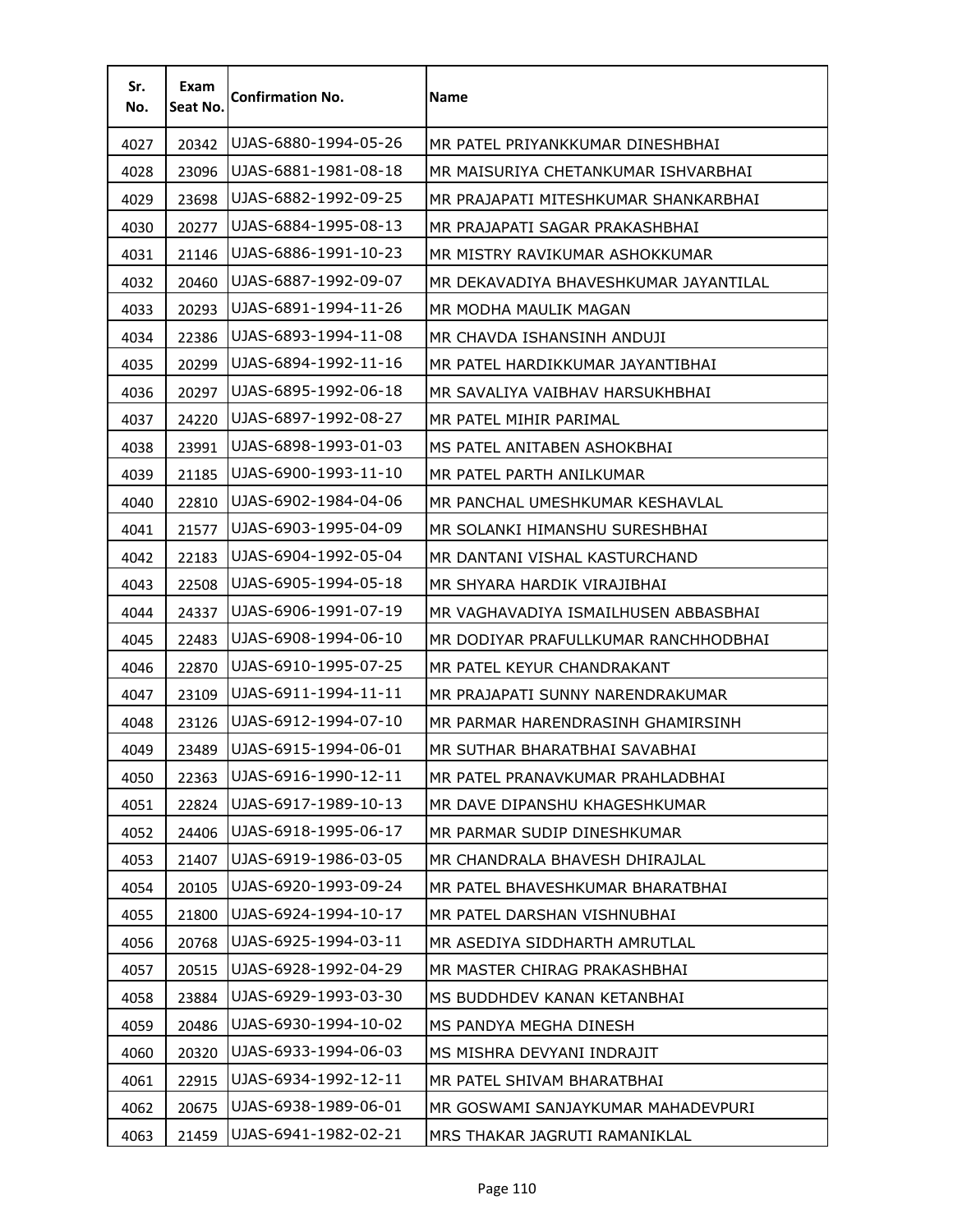| Sr.<br>No. | Exam<br>Seat No. | <b>Confirmation No.</b> | <b>Name</b>                          |
|------------|------------------|-------------------------|--------------------------------------|
| 4064       | 24274            | UJAS-6946-1993-12-02    | MR SEVRA HIREN HARDASBHAI            |
| 4065       | 24092            | UJAS-6947-1995-07-20    | MS PETHANI VIDHI HARESHBHAI          |
| 4066       | 23392            | UJAS-6948-1986-06-19    | MR SODHA RUSHABH VASUDEVBHAI         |
| 4067       | 24215            | UJAS-6949-1994-02-23    | MR SOLANKI NIKHILKUMAR JITENDRAKUMAR |
| 4068       | 24371            | UJAS-6955-1994-12-13    | MR VAGHELA CHETAN BACHUBHAI          |
| 4069       | 23969            | UJAS-6956-1994-04-19    | MR LAKHTARIYA MEHULBHAI RAJESHBHAI   |
| 4070       | 20038            | UJAS-6959-1990-09-03    | MR PATEL JIGNESHKUMAR VISHNUBHAI     |
| 4071       | 20035            | UJAS-6960-1984-09-17    | MR KHARADI HARSHADKUMAR MANJIBHAI    |
| 4072       | 22566            | UJAS-6963-1990-10-22    | MR PATHAK NEERAJ SATRUGHAN           |
| 4073       | 22880            | UJAS-6965-1992-06-01    | MR LADUMOR MUKESHKUMAR MANGALBHAI    |
| 4074       | 22222            | UJAS-6967-1995-02-11    | MR CHACHAPARA KISHANKUMAR KALYANBHAI |
| 4075       | 20718            | UJAS-6969-1994-09-07    | MR PARMAR PARIMAL KARMASHEEBHAI      |
| 4076       | 23460            | UJAS-6971-1990-03-21    | MR CHAUHAN JITEN DINESHBHAI          |
| 4077       | 20677            | UJAS-6972-1995-01-05    | MR JAKHANIYA SUMIT HANSARAJBHAI      |
| 4078       | 22571            | UJAS-6973-1994-10-28    | MR SINDHA HIRENBHAI ARVINDBHAI       |
| 4079       | 20441            | UJAS-6974-1994-06-30    | MR SAIYED UZAIRUDDIN MOBINUDDIN      |
| 4080       | 22671            | UJAS-6976-1991-05-27    | MR DODIYA KARANSINH PRAVINSINH       |
| 4081       | 20939            | UJAS-6977-1992-08-01    | MRS MAKHASANA MEERA KIRANBHAI        |
| 4082       | 20661            | UJAS-6978-1994-08-23    | MR CHAUHAN GIRISH JAVSINH            |
| 4083       | 23094            | UJAS-6979-1988-11-26    | MR PATEL KERUL JESANGLAL             |
| 4084       | 21595            | UJAS-6981-1995-06-10    | MR PATEL RAVIKUMAR SURESHCHANDRA     |
| 4085       | 23488            | UJAS-6985-1993-06-07    | MR BILWAL NARESHBHAI TANSINGBHAI     |
| 4086       | 22601            | UJAS-6986-1994-09-06    | MS PATEL PALAK DINESHBHAI            |
| 4087       | 21891            | UJAS-6987-1991-04-03    | MR PATEL NILESHKUMAR NAVINBHAI       |
| 4088       | 20487            | UJAS-6988-1994-12-19    | MS JANKAT SHREYA ASHOKBHAI           |
| 4089       | 24024            | UJAS-6989-1987-02-28    | MR KUMAR RAKESH SHEO KUMAR PRASAD    |
| 4090       | 24470            | UJAS-6990-1991-11-20    | MR UPADHYAY HEMANGKUMAR BIPINCHANDRA |
| 4091       | 20633            | UJAS-6993-1994-08-28    | MR BAROT VARDHMANKUMAR RAJENDRAKUMAR |
| 4092       | 21828            | UJAS-6994-1994-08-12    | MR KASVALA TRILOK ANILKUMAR          |
| 4093       | 21046            | UJAS-6995-1995-07-15    | MR PAL SURAJKUMAR LAXMIPAL           |
| 4094       | 20928            | UJAS-6996-1994-06-13    | MR PATEL PRATIKKUMAR RAMESHBHAI      |
| 4095       | 22632            | UJAS-6998-1994-07-18    | MR DAVERA PIYUSHKUMAR RAVJIBHAI      |
| 4096       | 20395            | UJAS-7000-1994-10-01    | MR BHADARKA HARESHBHAI HIRABHAI      |
| 4097       | 21948            | UJAS-7001-1993-09-01    | MR PATEL SAMARTH BHAILALBHAI         |
| 4098       | 24475            | UJAS-7002-1994-12-19    | MR JANKAT SAURABH ASHOKBHAI          |
| 4099       | 23111            | UJAS-7003-1994-12-12    | MR BARAIYA ASHISH DALPATBHAI         |
| 4100       | 21784            | UJAS-7005-1985-10-01    | MR MODI BHAVESHKUMAR MANULAL         |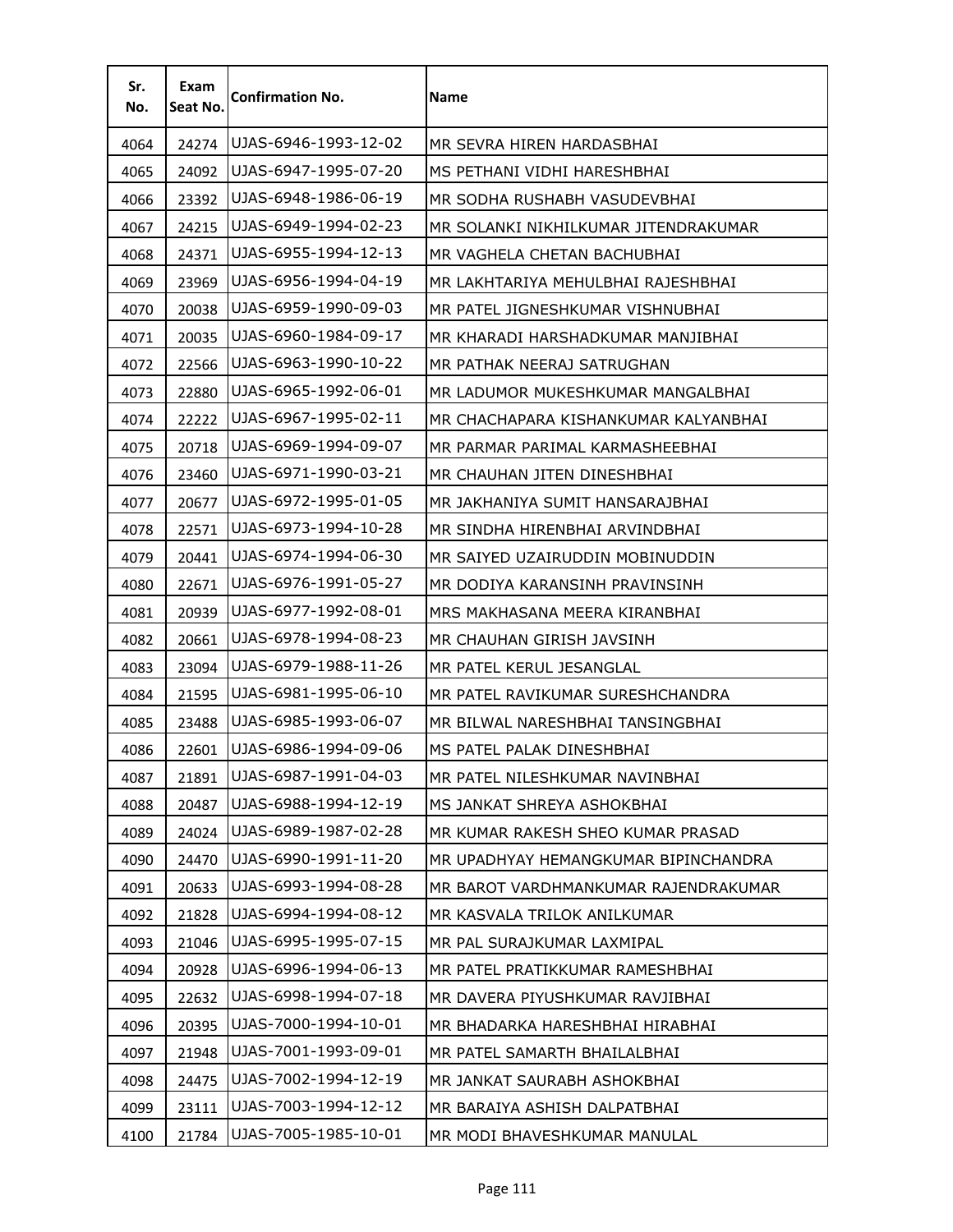| Sr.<br>No. | Exam<br>Seat No. | <b>Confirmation No.</b> | Name                                |
|------------|------------------|-------------------------|-------------------------------------|
| 4101       | 22831            | UJAS-7007-1991-09-29    | MR MEHTA VIRALKUMAR PRAVINCHANDRA   |
| 4102       | 22351            | UJAS-7008-1989-03-22    | MRS PARIKH TUSHARA RAMACHANDRAN     |
| 4103       | 20783            | UJAS-7009-1995-03-30    | MR BARAIYA CHINTAN ARVINDBHAI       |
| 4104       | 20770            | UJAS-7015-1995-04-10    | MR BHAVSAR HIMALAYA SHAILESHBHAI    |
| 4105       | 24096            | UJAS-7017-1992-12-01    | MS PATEL SNEHALBEN SURESHKUMAR      |
| 4106       | 23829            | UJAS-7018-1994-07-12    | MR NARIYA MONIL VITHALBHAI          |
| 4107       | 20428            | UJAS-7020-1990-07-06    | MR SALVI NAKULBHAI GOVINDBHAI       |
| 4108       | 20624            | UJAS-7021-1990-04-19    | MR UBHADIYA JIGNESH KALIDAS         |
| 4109       | 23680            | UJAS-7023-1993-08-15    | MR VHORA MOHAMMADZAID ZUBERAHEMAD   |
| 4110       | 22569            | UJAS-7024-1995-08-04    | MR SHARMA RONAK PRAVINCHANDRA       |
| 4111       | 24070            | UJAS-7026-1994-01-27    | MR MEGHA HARDIKKUMAR RAJENDRABHAI   |
| 4112       | 20162            | UJAS-7027-1995-05-23    | MR CHAVDA AJAY VAJUBHAI             |
| 4113       | 23056            | UJAS-7029-1986-08-01    | MR PAGHADIWALA UMANG KIRITBHAI      |
| 4114       | 21937            | UJAS-7031-1994-06-14    | MR SHAIKH JAMAL AHMED MUBARAK ALI   |
| 4115       | 22655            | UJAS-7032-1994-03-15    | MR VAGHELA AKSHAYKUMAR DINESHBHAI   |
| 4116       | 22283            | UJAS-7033-1993-03-06    | MR PARMAR HARDIKBHAI KAMABHAI       |
| 4117       | 24277            | UJAS-7034-1994-05-15    | MR LEUVA KEVALKUMAR JAYANTIBHAI     |
| 4118       | 23444            | UJAS-7035-1987-08-10    | MR PATEL KALPESH NARSINHA           |
| 4119       | 20694            | UJAS-7036-1993-07-16    | MS PATEL VAIBHAVIBEN KALIDASBHAI    |
| 4120       | 22269            | UJAS-7037-1995-06-02    | MR CHAVDA KALPESHKUMAR DINESHBHAI   |
| 4121       | 22618            | UJAS-7038-1992-12-14    | MR DOSHI HETIK SHAILESHBHAI         |
| 4122       | 21846            | UJAS-7039-1991-11-16    | MR PATEL GAURAVKUMAR JAYANTIBHAI    |
| 4123       | 22949            | UJAS-7040-1989-12-27    | MR CHAUDHARI BHAVINBHAI MANUBHAI    |
| 4124       | 20758            | UJAS-7044-1994-10-23    | MR CHAUHAN UDAY MAHESH              |
| 4125       | 22480            | UJAS-7045-1991-06-07    | MR CHAUHAN DEEPKUMAR MAHESHKUMAR    |
| 4126       | 22388            | UJAS-7046-1993-08-24    | MR MANIYA AKASH GHANSHYAMBHAI       |
| 4127       | 20135            | UJAS-7049-1995-09-29    | MR SAMA FAIZALHUSHEN MAMAD          |
| 4128       | 24513            | UJAS-7050-1990-09-12    | MR MALL MOHAMMED YASHIN ABDUL RAFIK |
| 4129       | 20688            | UJAS-7051-1993-05-13    | MR PATEL JIGAR BHARATBHAI           |
| 4130       | 23607            | UJAS-7052-1993-08-23    | MR MAKWANA RAVI MULJIBHAI           |
| 4131       | 21224            | UJAS-7054-1991-08-08    | MR MISTRY KRUNAL NARESHKUMAR        |
| 4132       | 20031            | UJAS-7056-1993-01-14    | MR RAVAL PAVANKUMAR DHIRUBHAI       |
| 4133       | 23675            | UJAS-7058-1995-01-21    | MR PATEL HARDIKKUMAR VISHNUBHAI     |
| 4134       | 21059            | UJAS-7061-1995-03-19    | MR PATEL PAVANKUMAR NIKUNJBHAI      |
| 4135       | 22667            | UJAS-7062-1994-12-27    | MR THAKOR NARESHKUMAR VIRAMJI       |
| 4136       | 23842            | UJAS-7063-1992-03-16    | MR NAKUM HITESH KANTILAL            |
| 4137       | 23426            | UJAS-7066-1992-01-11    | MR LANIYA RAJESH HARGOVINDBHAI      |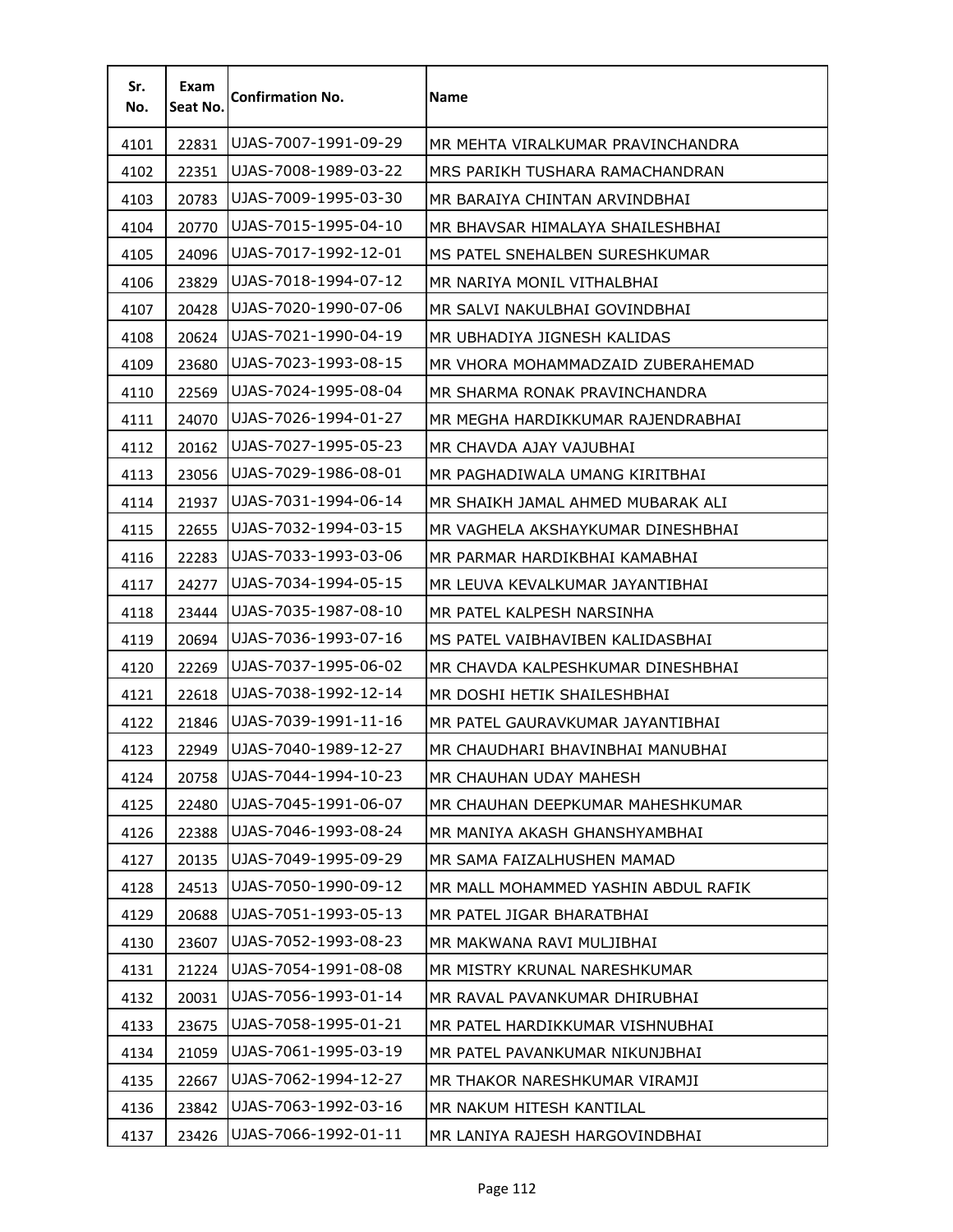| Sr.<br>No. | Exam<br>Seat No. | <b>Confirmation No.</b> | Name                                 |
|------------|------------------|-------------------------|--------------------------------------|
| 4138       | 20527            | UJAS-7067-1995-05-01    | MR PATEL ARJUNKUMAR AMARAJI          |
| 4139       | 23195            | UJAS-7070-1994-12-10    | MR KAVAD CHINTAN JAGUBHAI            |
| 4140       | 21881            | UJAS-7071-1989-05-03    | MS GURJAR SANGEETA JAGDISH           |
| 4141       | 20769            | UJAS-7080-1992-12-24    | MR ZALA BHAGIRATHSINH NARENDRASINH   |
| 4142       | 21993            | UJAS-7083-1986-03-05    | MR PAREKH BHAVIK MAHENDRAKUMAR       |
| 4143       | 20102            | UJAS-7084-1994-12-26    | MR PATEL PRINCE RAMJIBHAI            |
| 4144       | 22574            | UJAS-7085-1994-10-01    | MR UNIYAL AYUSH ARUN KUMAR           |
| 4145       | 21094            | UJAS-7086-1992-12-27    | MR JADEJA JAYDIPSINH GAMBHIRSINH     |
| 4146       | 20280            | UJAS-7087-1993-12-07    | MR DARJI MARMIKKUMAR NATAVARLAL      |
| 4147       | 21614            | UJAS-7088-1991-07-31    | MR KATHRANI DARSHAN RAJENDRAKUMAR    |
| 4148       | 20156            | UJAS-7089-1995-08-31    | MR PATEL HARDIK MANGALBHAI           |
| 4149       | 23836            | UJAS-7090-1992-06-02    | MS PATEL ROSHNIBEN JAYANTILAL        |
| 4150       | 21651            | UJAS-7091-1991-03-25    | MR CHAUHAN VIMAL NARSINHBHAI         |
| 4151       | 20932            | UJAS-7093-1993-08-01    | MR BHIMANI BHAVIK KANTILAL           |
| 4152       | 23891            | UJAS-7095-1996-03-01    | MS CHAUHAN SONAMKUMARI DHRMENDRASINH |
| 4153       | 20551            | UJAS-7097-1993-05-20    | MR POSHIYA ATUL DEVRAJBHAI           |
| 4154       | 23629            | UJAS-7101-1995-03-16    | MR HADIYA MEHULBHAI ARSHIBHAI        |
| 4155       | 20979            | UJAS-7102-1994-12-07    | MR PANDEY SHIVAM DINESH              |
| 4156       | 20951            | UJAS-7103-1995-08-06    | MR SOLANKI RANABHAI SHAMALBHAI       |
| 4157       | 23632            | UJAS-7104-1991-11-16    | MS GAVLI RANJITABEN RAMANBHAI        |
| 4158       | 20319            | UJAS-7105-1990-03-22    | MR PATEL JAY NAVINCHANDRA            |
| 4159       | 23600            | UJAS-7106-1991-03-18    | MR NIJANANDI ANURAG RAMANBHAI        |
| 4160       | 21856            | UJAS-7110-1992-01-05    | MR DHRUV VISHNUBHAI PATEL            |
| 4161       | 21600            | UJAS-7111-1995-02-02    | MS CHAUHAN SHRADDHA HIMATLAL         |
| 4162       | 20785            | UJAS-7112-1994-05-01    | MR KATARIYA MAHESHBHAI MAGANBHAI     |
| 4163       | 20239            | UJAS-7114-1991-03-28    | MR PATEL MEHUL RAMESH                |
| 4164       | 22321            | UJAS-7115-1995-04-25    | MR LIMBACHIYA SAGARKUMAR PANKAJBHAI  |
| 4165       | 21469            | UJAS-7120-1993-12-14    | MR KARKAR BHAUTIK GOPALBHAI          |
| 4166       | 20198            | UJAS-7121-1993-06-01    | MR PATEL BRIJESHKUMAR DINESHCHANDRA  |
| 4167       | 22942            | UJAS-7122-1995-07-27    | MR RANA HARDIKKUMAR BUDHABHAI        |
| 4168       | 24126            | UJAS-7123-1993-02-22    | MR PATEL SAURABHKUMAR KANAIYALAL     |
| 4169       | 20995            | UJAS-7126-1993-05-10    | MR KAMALIYA VIRATABHAI NATHUBHAI     |
| 4170       | 22026            | UJAS-7128-1995-03-30    | MS SHAH DARSHNA GANPATBHAI           |
| 4171       | 21242            | UJAS-7131-1989-02-13    | MS MISTRI VRUNDABEN HASMUKHBHAI      |
| 4172       | 24015            | UJAS-7132-1992-05-03    | MR LOHAR ANKIT SOHANLAL              |
| 4173       | 23194            | UJAS-7133-1990-12-08    | MR DESAI MULIK BAKULBHAI             |
| 4174       | 20590            | UJAS-7135-1993-04-09    | MR MOGA YOGESH NANDKISHORBHAI        |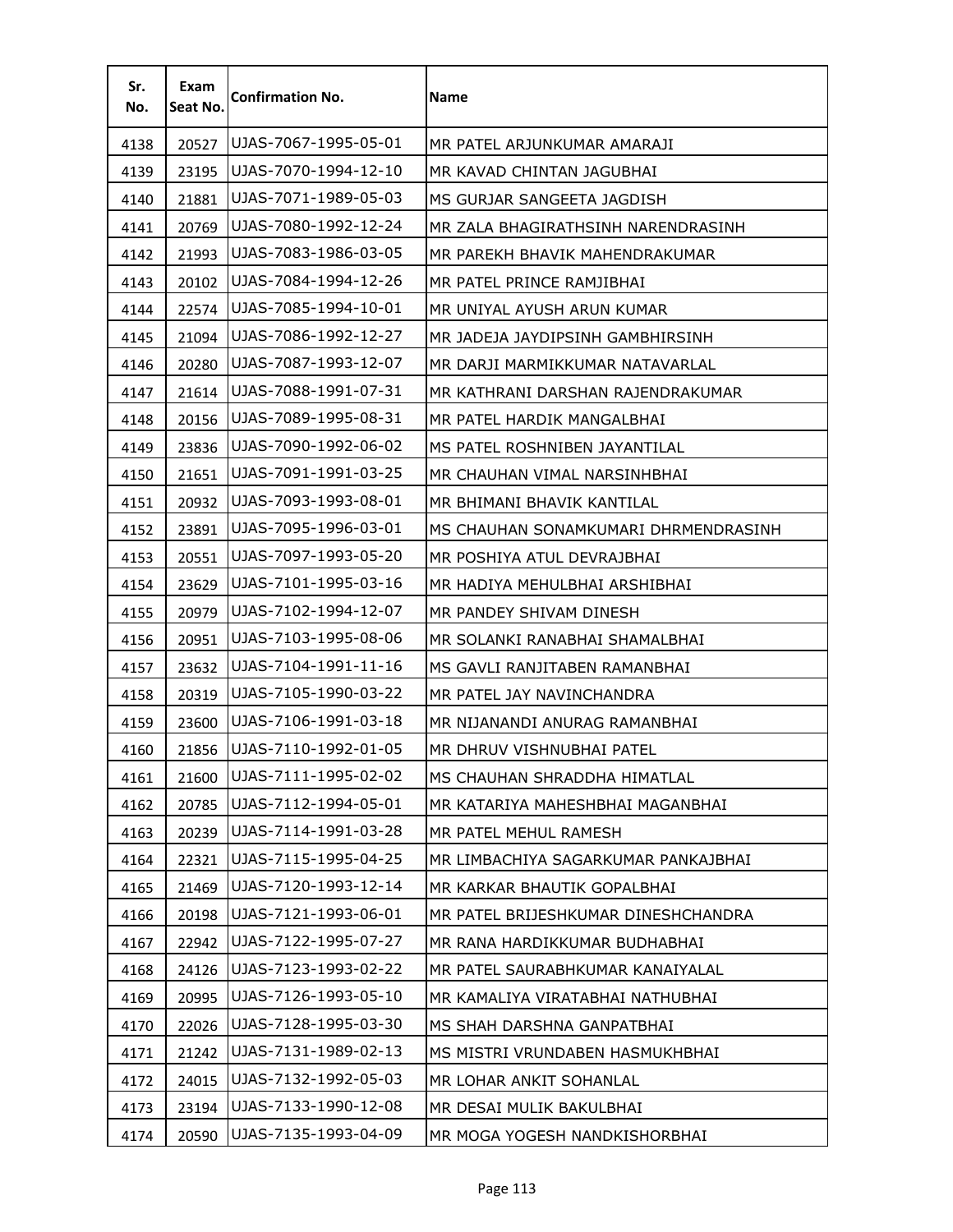| Sr.<br>No. | Exam<br>Seat No. | <b>Confirmation No.</b> | <b>Name</b>                          |
|------------|------------------|-------------------------|--------------------------------------|
| 4175       | 24366            | UJAS-7136-1989-01-28    | MR NAYAK RAMKRUSHNA CHANDRASHEKHAR   |
| 4176       | 21871            | UJAS-7137-1993-10-12    | MR SHARMA SHREYASH RAJESHBHAI        |
| 4177       | 21551            | UJAS-7140-1985-04-28    | MR MAHESHWARI DAYALAL KHIMJI         |
| 4178       | 21219            | UJAS-7141-1992-04-19    | MR NANDANIYA RAJUBHAI VAJASIBHAI     |
| 4179       | 24212            | UJAS-7142-1992-10-01    | MR MARU NIKUNJ MALDEBHAI             |
| 4180       | 24490            | UJAS-7143-1995-03-12    | MR PATEL KETANKUMAR PRAMODBHAI       |
| 4181       | 20094            | UJAS-7145-1989-07-01    | MR VASIYANI HIRENKUMAR DEVRAJBHAI    |
| 4182       | 22653            | UJAS-7148-1987-11-28    | MR RATHOD GAJENDRA RAMANBHAI         |
| 4183       | 21438            | UJAS-7149-1985-07-28    | MR SUTHAR AMITKUMAR JASHUBHAI        |
| 4184       | 23497            | UJAS-7151-1990-08-01    | MR PATEL TEJASKUMAR ANILBHAI         |
| 4185       | 22681            | UJAS-7152-1985-07-20    | MR PATIDAR MAYANKKUMAR MAGANBHAI     |
| 4186       | 22055            | UJAS-7155-1994-10-13    | MR BARAIYA JIGNESHKUMAR MADHAVJIBHAI |
| 4187       | 20477            | UJAS-7156-1991-10-24    | MR JOSHI AKASH MAHENDRABHAI          |
| 4188       | 21115            | UJAS-7157-1995-07-27    | MR PRAJAPATI HARSH KANTIBHAI         |
| 4189       | 20317            | UJAS-7160-1992-06-23    | MR SILAVAT MOHAMMEDRAHISH RASIDBHAI  |
| 4190       | 23487            | UJAS-7161-1995-05-15    | MR PATEL RAJAN DINESHBHAI            |
| 4191       | 20505            | UJAS-7162-1991-12-05    | MR DODIYA YOGESH JAYPRAKASH          |
| 4192       | 22053            | UJAS-7166-1981-07-15    | MR PARMAR BHARATKUMAR LAXMANBHAI     |
| 4193       | 20234            | UJAS-7167-1993-03-02    | MR CHAVAN VRUSHANK SANTOSH           |
| 4194       | 21081            | UJAS-7168-1995-06-16    | MR PATEL MUBASSIR MOHMEDHANIF        |
| 4195       | 20113            | UJAS-7169-1992-02-24    | MR MAHETA RIKINKUMAR ATULBHAI        |
| 4196       | 23349            | UJAS-7170-1994-07-04    | MR AGRAWAL ANKIT JAYANTBHAI          |
| 4197       | 22468            | UJAS-7171-1992-09-29    | MR PATEL RAJKUMAR ARVINDBHAI         |
| 4198       | 21656            | UJAS-7172-1994-05-31    | MR CHAUDHARI SANDIPKUMAR JIVJIBHAI   |
| 4199       | 21422            | UJAS-7173-1993-06-01    | MR BHARVAD PUNABHAI NARAYANBHAI      |
| 4200       | 22263            | UJAS-7174-1993-01-12    | MR RAVAL MAULIK RAMESHBHAI           |
| 4201       | 22683            | UJAS-7176-1991-02-22    | MR MALAVIYA VIRENKUMAR RAMESHBHAI    |
| 4202       | 20164            | UJAS-7178-1994-10-28    | MR BHALANI DARSHAN VASANTBHAI        |
| 4203       | 21181            | UJAS-7181-1988-04-22    | MR GANVIT MUKESHBHAI RAMANBHAI       |
| 4204       | 23878            | UJAS-7184-1991-12-18    | MR PRAJAPATI ANKITKUMAR VIJAYBHAI    |
| 4205       | 22951            | UJAS-7186-1991-07-30    | MR PATEL SUHAG DEVENDRABHAI          |
| 4206       | 24225            | UJAS-7187-1987-10-24    | MR CHAUHAN RAVIKUMAR KISHORBHAI      |
| 4207       | 21632            | UJAS-7188-1990-07-02    | MR SADHU RAKESH SURESH               |
| 4208       | 24455            | UJAS-7189-1987-05-02    | MR DAVE VIKASKUMAR RAJANKUMAR        |
| 4209       | 23952            | UJAS-7190-1995-08-09    | MR PANDEY SHUBHAM RAJ KUMAR PANDEY   |
| 4210       | 23872            | UJAS-7192-1984-12-10    | MR PATEL VIPULKUMAR RANCHHODBHAI     |
| 4211       | 21750            | UJAS-7193-1991-04-03    | MR MALAVIYA HARESH HIMMATBHAI        |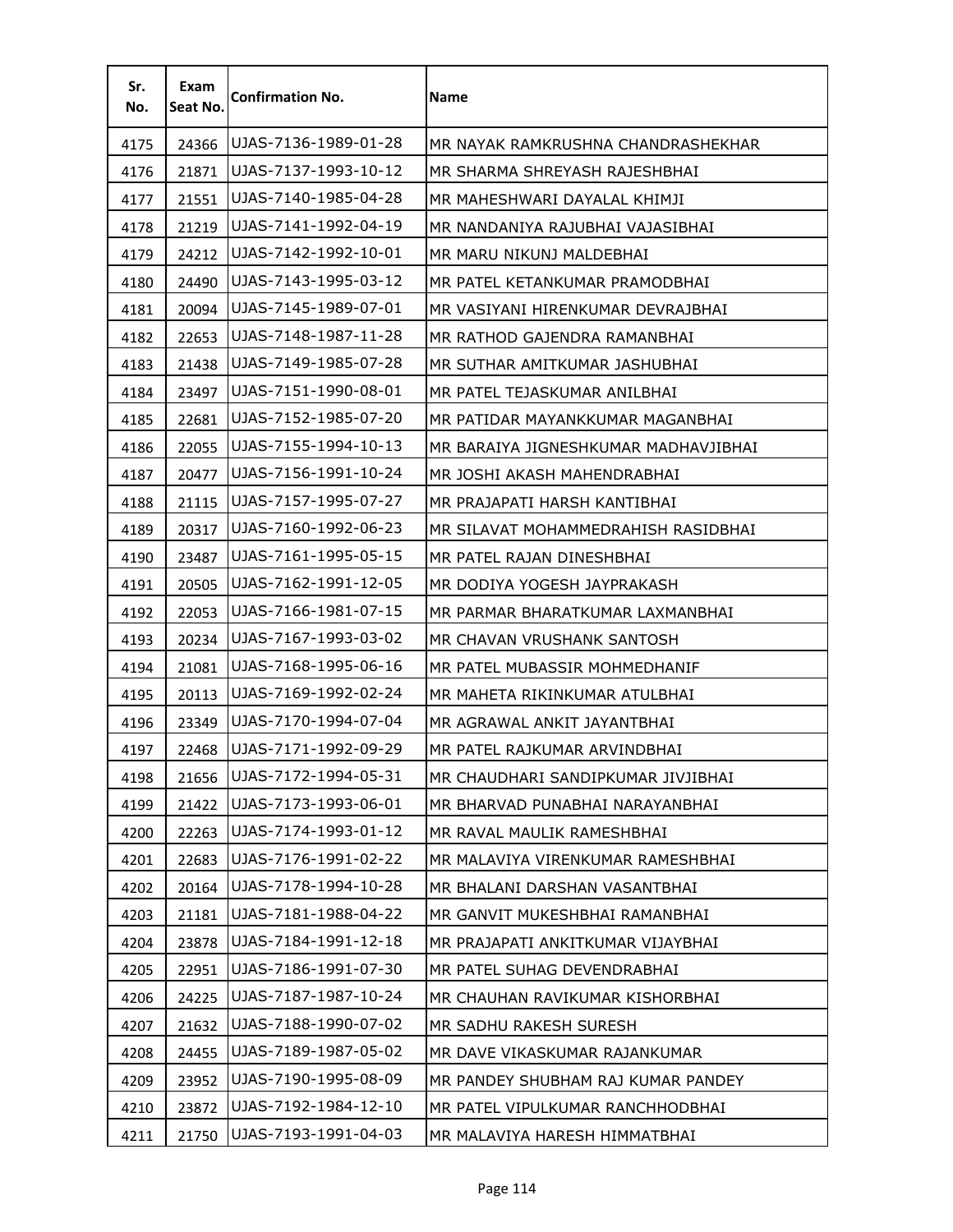| Sr.<br>No. | Exam<br>Seat No. | <b>Confirmation No.</b> | Name                                 |
|------------|------------------|-------------------------|--------------------------------------|
| 4212       | 20197            | UJAS-7194-1993-01-02    | MR ZALA DILIPSINH RANJITSINH         |
| 4213       | 21394            | UJAS-7197-1992-08-17    | MR PATEL NIRMALKUMAR DINESHBHAI      |
| 4214       | 21544            | UJAS-7198-1994-02-07    | MR VAGHELA DHARMENDRASINH LAXMANSINH |
| 4215       | 20584            | UJAS-7200-1987-02-10    | MR SUTHAR KALPESHKUMAR RAMESHBHAI    |
| 4216       | 22442            | UJAS-7201-1994-05-14    | MS JOSHI KAJAL JANAKBHAI             |
| 4217       | 24305            | UJAS-7203-1994-09-01    | MR KADIYA KRUPALKUMAR NARAYANBHAI    |
| 4218       | 23100            | UJAS-7205-1992-04-29    | MR RAVAL DIXITKUMAR KANTIBHAI        |
| 4219       | 23130            | UJAS-7207-1993-09-30    | MR NANDANIYA CHINTANKUMAR HARDASBHAI |
| 4220       | 23947            | UJAS-7209-1992-10-05    | MR CHANDRAVADIYA JIGNESH KANUBHAI    |
| 4221       | 23093            | UJAS-7210-1994-04-07    | MR SHAH SIDDHARTH SANJIVKUMAR        |
| 4222       | 20171            | UJAS-7213-1994-11-26    | MR RATHOD MAULIK BIPINBHAI           |
| 4223       | 22143            | UJAS-7214-1994-07-08    | MR MAKVANA HARSHADKUMAR DALPATSINH   |
| 4224       | 24411            | UJAS-7216-1994-10-27    | MR RAULAJI HARDIPSINH ARJUNSINH      |
| 4225       | 22934            | UJAS-7218-1994-01-04    | MR PRAJAPATI PINKESH BALVANTRAI      |
| 4226       | 24063            | UJAS-7220-1984-10-21    | MR DAVE MITESHKUMAR MAGANBHAI        |
| 4227       | 21765            | UJAS-7225-1992-03-20    | MR PATANI SHAHNAVAZ IMTIYAZAEHMAD    |
| 4228       | 22871            | UJAS-7226-1988-01-24    | MR GANVIT ISHWARBHAI FULJIBHAI       |
| 4229       | 20117            | UJAS-7227-1991-11-07    | MR KAPADIYA NIRMESH HARSHADKUMAR     |
| 4230       | 23260            | UJAS-7230-1995-02-13    | MR PATEL HARSH JAYESHBHAI            |
| 4231       | 22678            | UJAS-7233-1989-02-01    | MR ZULASANA NILESHBHAI VANMALIBHAI   |
| 4232       | 22485            | UJAS-7235-1994-09-29    | MR RANA DHARMRAJSINH HARPALSINH      |
| 4233       | 20973            | UJAS-7240-1991-04-07    | MR CHOVATIYA PRAKASH JAYSUKHBHAI     |
| 4234       | 23289            | UJAS-7241-1995-04-23    | MR SONI JATINKUMAR MAHESHBHAI        |
| 4235       | 22422            | UJAS-7243-1995-02-25    | MR BRAHMBHATT BHAVIKKUMAR YOGESHBHAI |
| 4236       | 23917            | UJAS-7244-1992-12-20    | MR PATEL SHUBHAMKUMAR JAYANTIBHAI    |
| 4237       | 23060            | UJAS-7245-1991-11-28    | MR RABARI BHAGAVANBHAI PRABHATBHAI   |
| 4238       | 20489            | UJAS-7246-1990-03-24    | MR VADHEL GUNJANKUMAR ARVINDBHAI     |
| 4239       | 23462            | UJAS-7249-1995-04-13    | MR KANJIYA MILAN SHANTILAL           |
| 4240       | 21434            | UJAS-7251-1995-07-11    | MR VARIA DHAVALKUMAR MANHARBHAI      |
| 4241       | 21194            | UJAS-7257-1993-01-15    | MR JADEJA RAVIRAJSINH SAHDEVSINH     |
| 4242       | 21805            | UJAS-7258-1994-07-20    | MR PATEL NIRAV ATULBHAI              |
| 4243       | 23566            | UJAS-7259-1994-11-09    | MR PATEL JIGAR DILIPBHAI             |
| 4244       | 23248            | UJAS-7260-1993-12-23    | MR MODI ARPIT JITENDRAKUMAR          |
| 4245       | 24394            | UJAS-7263-1988-08-12    | MR PATEL HIRENKUMAR GHANSHYAMBHAI    |
| 4246       | 22201            | UJAS-7264-1992-09-06    | MR AGRAWAL BHAVISHYA MAHENDRA        |
| 4247       | 24085            | UJAS-7268-1995-08-17    | MR GHODASARA ANKUSH PRAVINBHAI       |
| 4248       | 20780            | UJAS-7270-1991-06-01    | MR RAJYAGURU BHAVESH INDRAVADAN      |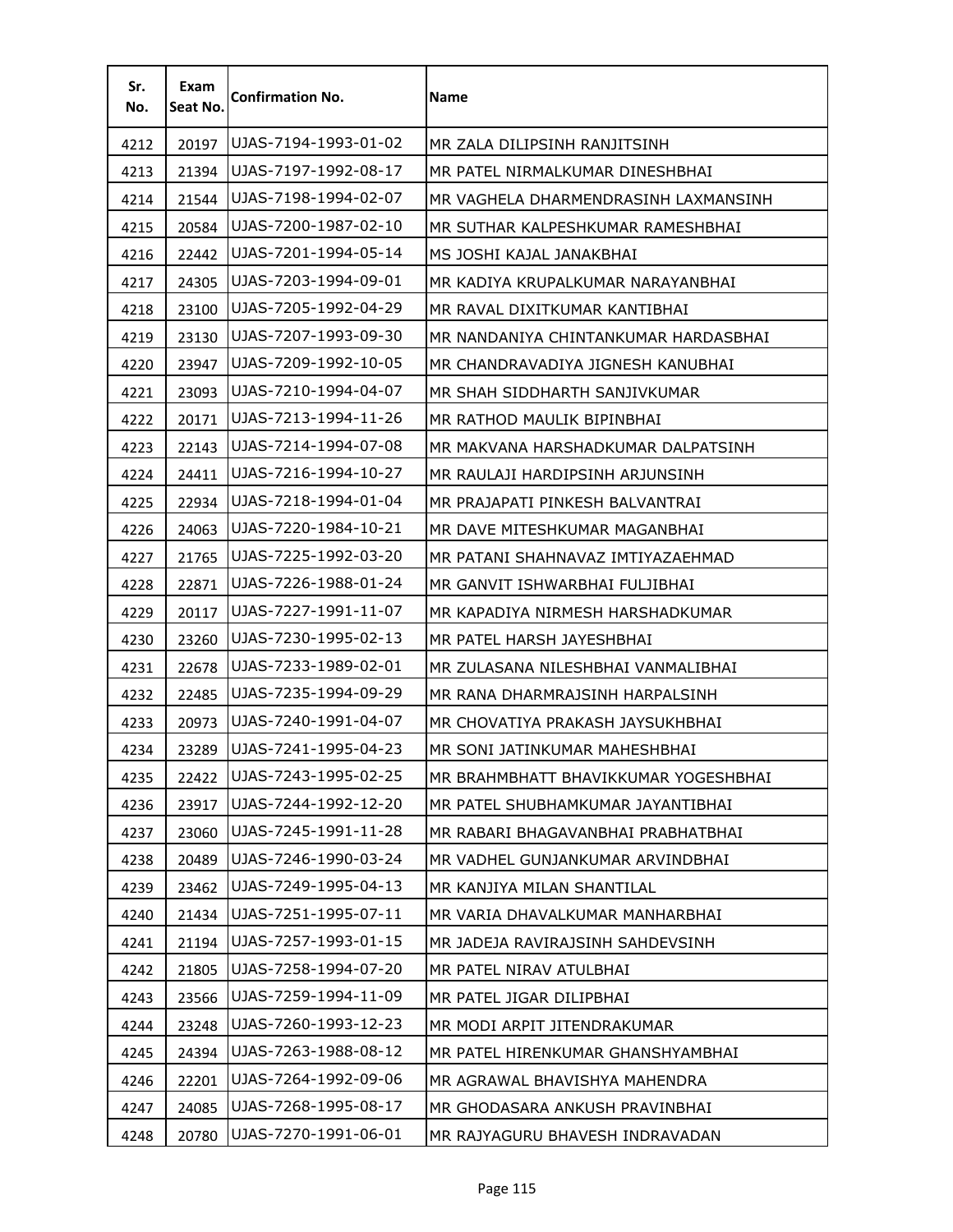| Sr.<br>No. | Exam<br>Seat No. | <b>Confirmation No.</b> | Name                                  |
|------------|------------------|-------------------------|---------------------------------------|
| 4249       | 22882            | UJAS-7272-1994-05-18    | MR KOTHIVAR ASHWIN JIVABHAI           |
| 4250       | 22097            | UJAS-7274-1986-07-14    | MR MODI DIXITKUMAR RASIKLAL           |
| 4251       | 24273            | UJAS-7275-1991-04-22    | MR PATEL HARDIK RAMESHBHAI            |
| 4252       | 24302            | UJAS-7276-1991-03-25    | MR TANDEL HIREN DINESHBHAI            |
| 4253       | 21513            | UJAS-7280-1995-07-24    | MR KANJARIYA KEYURBHAI HASMUKHBHAI    |
| 4254       | 23186            | UJAS-7281-1995-01-18    | MR RATHOD HARSHVARDHANSINH NATVARSINH |
| 4255       | 24445            | UJAS-7282-1991-09-17    | MR SINDHI MOINKHAN MUSTAKALI          |
| 4256       | 22160            | UJAS-7283-1994-11-10    | MR DADHANIYA KANTILAL PARSOTAMBHAI    |
| 4257       | 21929            | UJAS-7284-1994-10-28    | MR RUPAPARA DENISH DINESHBHAI         |
| 4258       | 20890            | UJAS-7285-1992-04-14    | MR HADIYA MUKESH DULABHAI             |
| 4259       | 21668            | UJAS-7286-1994-01-26    | MR PATEL KIRANBHAI SURESHBHAI         |
| 4260       | 20927            | UJAS-7287-1995-05-11    | MR PATEL HARSHKUMAR GOVINDBHAI        |
| 4261       | 23641            | UJAS-7291-1989-10-31    | MR BHARWAD RAVI KANUBHAI              |
| 4262       | 23243            | UJAS-7293-1995-03-10    | MS KAJAL MOHANBHAI BHARKHDA           |
| 4263       | 23081            | UJAS-7294-1993-06-25    | MR PATEL MITUL MAGANLAL               |
| 4264       | 20774            | UJAS-7297-1995-10-28    | MR BANTVA BHAVIN POLABHAI             |
| 4265       | 23751            | UJAS-7298-1988-10-09    | MR BHAVSAR PRATIKKUMAR RAMESHCHANDRA  |
| 4266       | 20907            | UJAS-7300-1993-04-22    | MR PATEL ANKITKUMAR ARVINDBHAI        |
| 4267       | 22335            | UJAS-7301-1992-02-02    | MR TRIPATHI ASHISH SHYAMKRISHNA       |
| 4268       | 20059            | UJAS-7305-1994-03-10    | MR PATEL GAURANG RAJENDRABHAI         |
| 4269       | 21310            | UJAS-7306-1993-01-23    | MR MAKWANA JIGNESHKUMAR RAMESHBHAI    |
| 4270       | 24422            | UJAS-7308-1992-08-09    | MR VAGHELA BHARATBHAI KARSHANBHAI     |
| 4271       | 20129            | UJAS-7312-1995-01-29    | MR JADAV DHAVALKUMAR KESHAVLAL        |
| 4272       | 21418            | UJAS-7313-1994-05-15    | MS PANDIT VRUSHALI SUNIL              |
| 4273       | 23584            | UJAS-7314-1991-01-01    | MR TERAIYA HARDIK RASIKLAL            |
| 4274       | 21009            | UJAS-7316-1981-09-02    | MR PATEL DIPESHKUMAR ARVINDKUMAR      |
| 4275       | 20593            | UJAS-7318-1994-12-15    | MR PATEL VISHALKUMAR NATAVARLAL       |
| 4276       | 21747            | UJAS-7320-1995-07-11    | MR PRAJAPATI SHAILESHKUMAR KALABHAI   |
| 4277       | 22099            | UJAS-7321-1987-08-12    | MR SINDHAV DEEPAKBHAI VASANTBHAI      |
| 4278       | 20345            | UJAS-7322-1992-10-10    | MR SUTHAR NIKUNJKUMAR SUKHDEVBHAI     |
| 4279       | 22490            | UJAS-7323-1992-10-31    | MR PATEL DHARMESHKUMAR BALDEVBHAI     |
| 4280       | 22449            | UJAS-7324-1991-09-03    | MR PRAJAPATI KEYURKUMAR AMRUTLAL      |
| 4281       | 22536            | UJAS-7325-1993-02-26    | MR DODIYA NILESHKUMAR NARANBHAI       |
| 4282       | 22613            | UJAS-7327-1993-09-10    | MR YADAV KASHYAP YOGESHBHAI           |
| 4283       | 23889            | UJAS-7328-1993-03-11    | MR GAMETI SHANKARBHAI GOVINDBHAI      |
| 4284       | 22436            | UJAS-7332-1993-06-12    | MR BARIA SANDIPKUMAR RANCHHODBHAI     |
| 4285       | 20711            | UJAS-7334-1993-08-18    | MS CHAUDHARI IHNALKUMARI KHURSINGBHAI |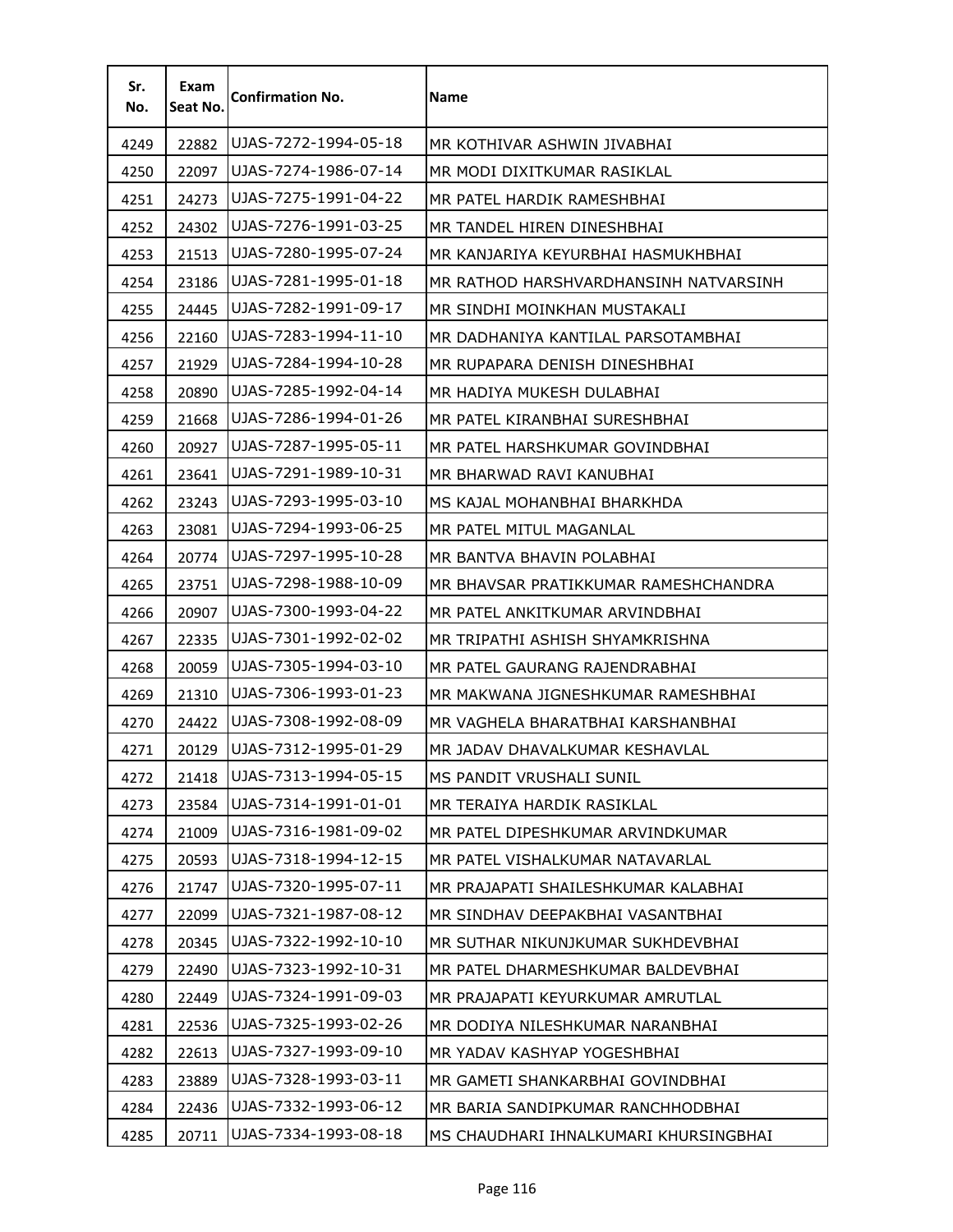| Sr.<br>No. | Exam<br>Seat No. | <b>Confirmation No.</b> | Name                                |
|------------|------------------|-------------------------|-------------------------------------|
| 4286       | 20703            | UJAS-7340-1991-08-15    | MR RAJ DHRUVRAJSINH PRUTHVIRAJSINH  |
| 4287       | 21686            | UJAS-7344-1990-06-28    | MR VANK TAKHUBHAI AMRUBHAI          |
| 4288       | 22068            | UJAS-7345-1992-03-16    | MR PATEL CHIRAGKUMAR DINESHBHAI     |
| 4289       | 20799            | UJAS-7348-1990-01-09    | MR AHUJA KALPESH CHATURSINGH        |
| 4290       | 23792            | UJAS-7349-1994-07-09    | MR GAMIT SHAILESHBHAI SUKHABHAI     |
| 4291       | 20309            | UJAS-7351-1989-08-20    | MR PATEL CHINTAN SATISHBHAI         |
| 4292       | 23806            | UJAS-7357-1994-08-07    | MR MANSURI TOSIF MUSTUFABHAI        |
| 4293       | 24116            | UJAS-7358-1990-08-16    | MR LADUMOR ASHOK AATUBHAI           |
| 4294       | 23850            | UJAS-7359-1992-10-24    | MR BHATTI PRASHANT KISHORBHAI       |
| 4295       | 23249            | UJAS-7360-1992-10-15    | MR THAKOR VISHAL YASWANTSINH        |
| 4296       | 21122            | UJAS-7361-1993-08-15    | MR PATEL KRUNALKUMA MAHENDRABHAI    |
| 4297       | 24187            | UJAS-7362-1986-12-12    | MR PATEL ASHISHKUMAR JAYANTIBHAI    |
| 4298       | 24347            | UJAS-7365-1996-08-18    | MR ZALA SANDIPSINH PRADIPSINH       |
| 4299       | 24114            | UJAS-7366-1995-06-24    | MR RAJA AMAN RAJENDRABHAI           |
| 4300       | 24137            | UJAS-7368-1993-09-04    | MR KATARIYA MANSUKHBHAI MANGABHAI   |
| 4301       | 23685            | UJAS-7369-1995-05-10    | MR PUROHIT PINTUSINH PURSINH        |
| 4302       | 24203            | UJAS-7370-1990-11-17    | MR DARJI GHANSHYAM AMRUTBHAI        |
| 4303       | 23026            | UJAS-7371-1989-03-22    | MR PATEL PRAGNESHKUMAR ASHARAM      |
| 4304       | 22159            | UJAS-7374-1993-07-28    | MS PATEL TEJALBEN ISHVARBHAI        |
| 4305       | 21962            | UJAS-7375-1993-11-09    | MR PRAJAPATI MITESHKUMAR DHANJIBHAI |
| 4306       | 23681            | UJAS-7377-1995-05-22    | MS PATEL SWEETY DIPCHANDBHAI        |
| 4307       | 22020            | UJAS-7382-1995-04-29    | MR KHODAWALA MOHAMMEDALMAS AHMED    |
| 4308       | 22391            | UJAS-7386-1995-06-17    | MR SOLANKI JEEGNESHBHAI GANESHBHAI  |
| 4309       | 22649            | UJAS-7387-1995-06-01    | MS PADHYA VAIDEHIBEN RAMESHKUMAR    |
| 4310       | 22581            | UJAS-7389-1992-08-03    | MS PATEL PRATIXA ASHOKBHAI          |
| 4311       | 22475            | UJAS-7391-1993-10-30    | MS LIMBACHIYA AARTIBEN VINODBHAI    |
| 4312       | 22546            | UJAS-7392-1986-03-15    | MR MAKWANA VIJENDRAKUMAR VINODBHAI  |
| 4313       | 23434            | UJAS-7395-1989-06-12    | MR GOHIL PRATIKKUMAR DILIPKUMAR     |
| 4314       | 23999            | UJAS-7397-1995-07-24    | MS PRAJAPATI KRUTIBEN AMRUTLAL      |
| 4315       | 21608            | UJAS-7399-1994-06-24    | MR JADAV RAJAN JAYESHBHAI           |
| 4316       | 23844            | UJAS-7400-1994-10-02    | MS VAGHELA MEHABA BABUJI            |
| 4317       | 21204            | UJAS-7403-1990-11-24    | MR PATEL BHAVINKUMAR VISHNUBHAI     |
| 4318       | 21306            | UJAS-7405-1994-11-27    | MR MUDALIAR PRABHAKARAN ANBUCHEZIAN |
| 4319       | 23912            | UJAS-7407-1992-06-05    | MR PRAJAPATI HARDIKKUMAR RAMESHBHAI |
| 4320       | 20065            | UJAS-7411-1995-03-16    | MR PATEL MAULIK DHARMENDRABHAI      |
| 4321       | 20618            | UJAS-7412-1994-10-22    | MR SADHU RAHUL RAJUBHAI             |
| 4322       | 24023            | UJAS-7413-1991-10-25    | MR SUTHAR LAKHDHIRKUMAR CHOTHABHAI  |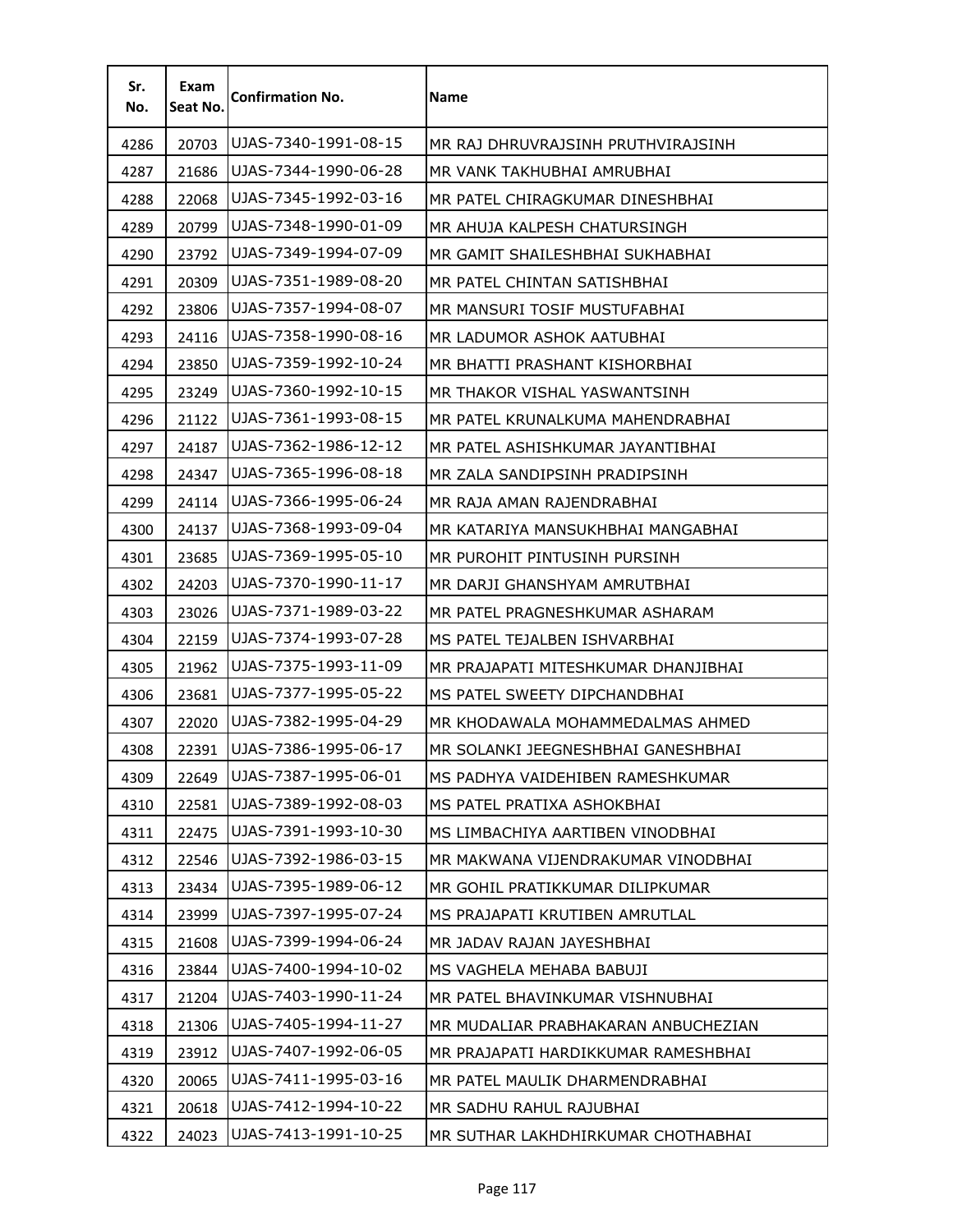| Sr.<br>No. | Exam<br>Seat No. | <b>Confirmation No.</b> | Name                                       |
|------------|------------------|-------------------------|--------------------------------------------|
| 4323       | 21835            | UJAS-7414-1992-09-11    | MR PATEL SUNILBHAI DEVCHANDBHAI            |
| 4324       | 22076            | UJAS-7420-1992-03-03    | MR SOLANKI SANKET PRAVINSINH               |
| 4325       | 23818            | UJAS-7423-1993-03-19    | MR VYAS JAYKUMAR DILIPBHAI                 |
| 4326       | 21883            | UJAS-7424-1995-07-16    | MR KHATIK GOVIND MOHANLAL                  |
| 4327       | 21974            | UJAS-7426-1995-03-11    | MR CHAUDHARI KAUTULKUMAR HATHABHAI         |
| 4328       | 24017            | UJAS-7430-1993-10-19    | MR MAHETA NIRAJ PRAVINBHAI                 |
| 4329       | 24004            | UJAS-7431-1995-06-01    | MR PATEL CHIRAGKUMAR JAYENDRABHAI          |
| 4330       | 21751            | IUJAS-7432-1990-03-23   | MR RABARI SANJAYKUMAR VIRAMBHAI            |
| 4331       | 20090            | UJAS-7434-1994-03-12    | MR JADEJA SHRIPALSINH NATUBHA              |
| 4332       | 20449            | UJAS-7435-1984-01-01    | MR SARAIYA MAYURKUMAR MAGANLAL             |
| 4333       | 21917            | UJAS-7436-1995-08-13    | MR PATEL RAVIKUMAR TEJABHAI                |
| 4334       | 20535            | UJAS-7438-1989-06-11    | MR JOSHI YOGESH PRAKASHCHANDRA             |
| 4335       | 23744            | UJAS-7439-1992-07-24    | MR RABARI ANKITKUMAR RAMJIBHAI             |
| 4336       | 22503            | lUJAS-7440-1995-03-31   | MR RANA DARSHANSINH GOVINDSINH             |
| 4337       | 21490            | UJAS-7444-1990-01-29    | MR MAHYAVANSHEE SAMEER MOHANBHAI           |
| 4338       | 22991            | UJAS-7448-1994-12-05    | MR JADAV DHIRENDRASINH THAKORBHAI          |
| 4339       | 23288            | UJAS-7449-1993-06-01    | MR CHAUDHARY RASHIKBHAI KARSHANBHAI        |
| 4340       | 21998            | UJAS-7450-1991-01-24    | MR KHERADIYA ANIRUDDHSINH MAHIPATSINGH     |
| 4341       | 22187            | IUJAS-7452-1994-08-22   | MR PANCHAL SANKETKUMAR MUKESHKUMAR         |
| 4342       | 20252            | lUJAS-7456-1993-12-27   | MR MAKWANA VISHALBHAI HASMUKHBHAI          |
| 4343       | 20753            | UJAS-7457-1994-06-07    | MR PATEL VISHALKUMAR DASHARATHBHAI         |
| 4344       | 20970            | UJAS-7458-1995-01-02    | MR TOMAR ANANDKUMAR SINGH NAGENDRA SINGH   |
| 4345       | 20471            | UJAS-7459-1995-07-19    | MR GADHVI ASHISH VIJAYBHAI                 |
| 4346       | 21872            | UJAS-7460-1994-05-12    | MR PATEL VISHALKUMAR SURESHBHAI            |
| 4347       | 22136            | UJAS-7461-1990-01-25    | MR MANDALIYA FENILKUMAR SHARADBHAI         |
| 4348       | 21899            | UJAS-7464-1995-03-05    | MR JINJALA SHAMBHU BIJALBHAI               |
| 4349       | 23262            | UJAS-7465-1984-11-02    | MR PARMAR SHAILESHKUMAR RAMJIBHAI          |
| 4350       | 22856            | UJAS-7466-1988-07-08    | MR ACHARYA ANANDKUMAR GIRISHKUMAR          |
| 4351       | 21064            | UJAS-7467-1993-11-22    | MR MATANG SHAILESH SHAMJI                  |
| 4352       | 21676            | UJAS-7474-1991-07-11    | MR PATEL MEHIRKUMAR RAMESHBHAI             |
| 4353       | 22852            | UJAS-7475-1992-10-01    | MR SHAIKHSIPAI GULAMMOHIYUDDIN MEHBOOBHUSA |
| 4354       | 20693            | UJAS-7478-1993-08-16    | MR PARMAR HARESHKUMAR RANCHHODBHAI         |
| 4355       | 21586            | UJAS-7480-1986-11-04    | MR MAHESHWARI KAMLESH RATANBHAI            |
| 4356       | 22974            | UJAS-7482-1994-08-15    | MR SHARMA YASHKUMAR ASHOKKUMAR             |
| 4357       | 23864            | UJAS-7483-1993-01-21    | MR VAGHASIYA BHAVIKKUMAR DHIRAJLAL         |
| 4358       | 23617            | UJAS-7485-1995-03-31    | MR BAMANIYA CHIRAGKUMAR KISHVARSINH        |
| 4359       | 20228            | UJAS-7486-1994-01-22    | MR RATHOD VISHALBHAI HASMUKHBHAI           |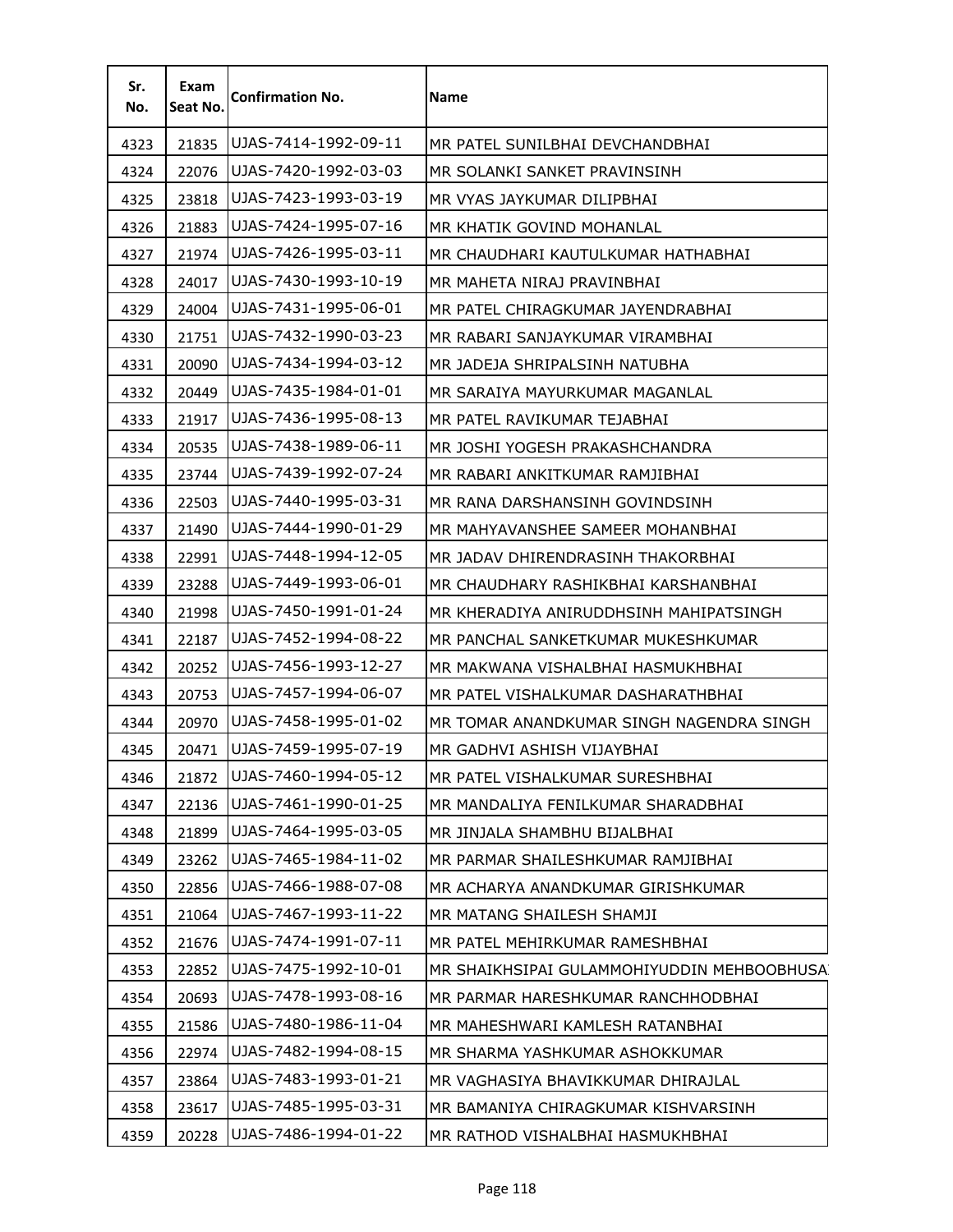| Sr.<br>No. | Exam<br>Seat No. | <b>Confirmation No.</b> | Name                                 |
|------------|------------------|-------------------------|--------------------------------------|
| 4360       | 20205            | UJAS-7487-1994-08-08    | MR CHAUHAN SUMITKUMAR SURESHBHAI     |
| 4361       | 21913            | UJAS-7488-1994-06-12    | MR PRAJAPATI KRUNALKUMAR SAKABHAI    |
| 4362       | 24040            | UJAS-7491-1995-02-20    | MR DOSHI GORAKH DAXESHKUMAR          |
| 4363       | 22103            | UJAS-7492-1995-06-01    | MR PATEL TANUJKUMAR DINESHKUMAR      |
| 4364       | 21473            | UJAS-7493-1992-07-07    | MR PARMAR JAYDEEP DHIRAJKUMAR        |
| 4365       | 21934            | UJAS-7494-1993-06-01    | MR CHAUDHARI HITESHKUMAR ANADABHAI   |
| 4366       | 20635            | UJAS-7496-1994-07-10    | MR PATEL HARSHKUMAR NARESHBHAI       |
| 4367       | 21078            | UJAS-7497-1992-07-18    | MR GAMIT RAVIBHAI NAVALBHAI          |
| 4368       | 22997            | UJAS-7498-1986-08-12    | MR SHIYALA ROHITKUMAR MAGANBHAI      |
| 4369       | 22534            | UJAS-7499-1988-11-06    | MR PATEL PINKESH CHATURBHAI          |
| 4370       | 24068            | UJAS-7501-1994-08-16    | MR PARMAR NISARGKUMAR KIRTIKUMAR     |
| 4371       | 21229            | UJAS-7503-1993-05-31    | MR GOHIL VISHALKUMAR PRABHUDASBHAI   |
| 4372       | 23383            | UJAS-7504-1994-12-28    | MR CHUDASAMA RAJDIPSINH HARDEVSINH   |
| 4373       | 21472            | UJAS-7505-1994-01-20    | MR KHER ARJUN HAMIRSINH              |
| 4374       | 23755            | UJAS-7506-1993-10-18    | MR PATEL MONTU RAJUBHAI              |
| 4375       | 23820            | UJAS-7510-1983-06-13    | MR PANDYA DHAVAL CHANDRAKANT         |
| 4376       | 20503            | UJAS-7512-1991-10-02    | MS PATEL KINJAL BIPINCHANDRA         |
| 4377       | 22779            | UJAS-7513-1995-06-14    | MR PATEL DUSHYANTKUMAR MUKESHBHAI    |
| 4378       | 21363            | UJAS-7515-1995-04-25    | MR GOHIL BHARGAV PARSHOTTAMBHAI      |
| 4379       | 20066            | UJAS-7516-1994-02-16    | MR BERIYA ANIL HAMIRBHAI             |
| 4380       | 20557            | UJAS-7520-1994-10-17    | MR DODIYA SAHDEVSINH GHANASHYAMSINH  |
| 4381       | 22682            | UJAS-7523-1995-04-18    | MR GORASIYA NUTANKUMAR DHIRUBHAI     |
| 4382       | 21760            | UJAS-7524-1992-12-24    | MR VEGDA ALPESHKUMAR BHARATBHAI      |
| 4383       | 23697            | UJAS-7527-1992-11-01    | MS BORISANIYA KHUSHBU NARESH         |
| 4384       | 21237            | UJAS-7529-1995-08-05    | MR PRAJAPATI BHAVESHKUMAR RAMESHBHAI |
| 4385       | 20173            | UJAS-7531-1990-06-05    | MR SONKUSRE RAJESHKUMAR MADHUBHAI    |
| 4386       | 21079            | UJAS-7533-1992-11-12    | MR MANDAVIA VIBHASH VIJAYKUMAR       |
| 4387       | 22847            | UJAS-7534-1987-04-07    | MR GAMIT RAHULKUMAR JAMUBHAI         |
| 4388       | 20722            | UJAS-7535-1995-08-13    | MR SHAH SAUMIL ASHISHKUMAR           |
| 4389       | 22758            | UJAS-7537-1993-08-17    | MR RAJPUT MANOJ KANSINHBHAI          |
| 4390       | 21559            | UJAS-7538-1994-02-05    | MR GOSWAMI YOGESH HASHMUKHGIRI       |
| 4391       | 23372            | UJAS-7539-1992-05-15    | MR PATEL RONAKKUMAR SITARAMBHAI      |
| 4392       | 20410            | UJAS-7541-1995-02-23    | MR AGARWAL NAVIN RAMSWAROOP          |
| 4393       | 21502            | UJAS-7543-1995-11-29    | MR RATHI SAHIL RAJESH                |
| 4394       | 23430            | UJAS-7544-1992-06-24    | MR KISALA DHARMESH BHARATBHAI        |
| 4395       | 21257            | UJAS-7549-1994-06-30    | MR AGHARA CHETANKUMAR VINODRAY       |
| 4396       | 21573            | UJAS-7551-1993-05-12    | MR PATEL JALDEEP ARVINDBHAI          |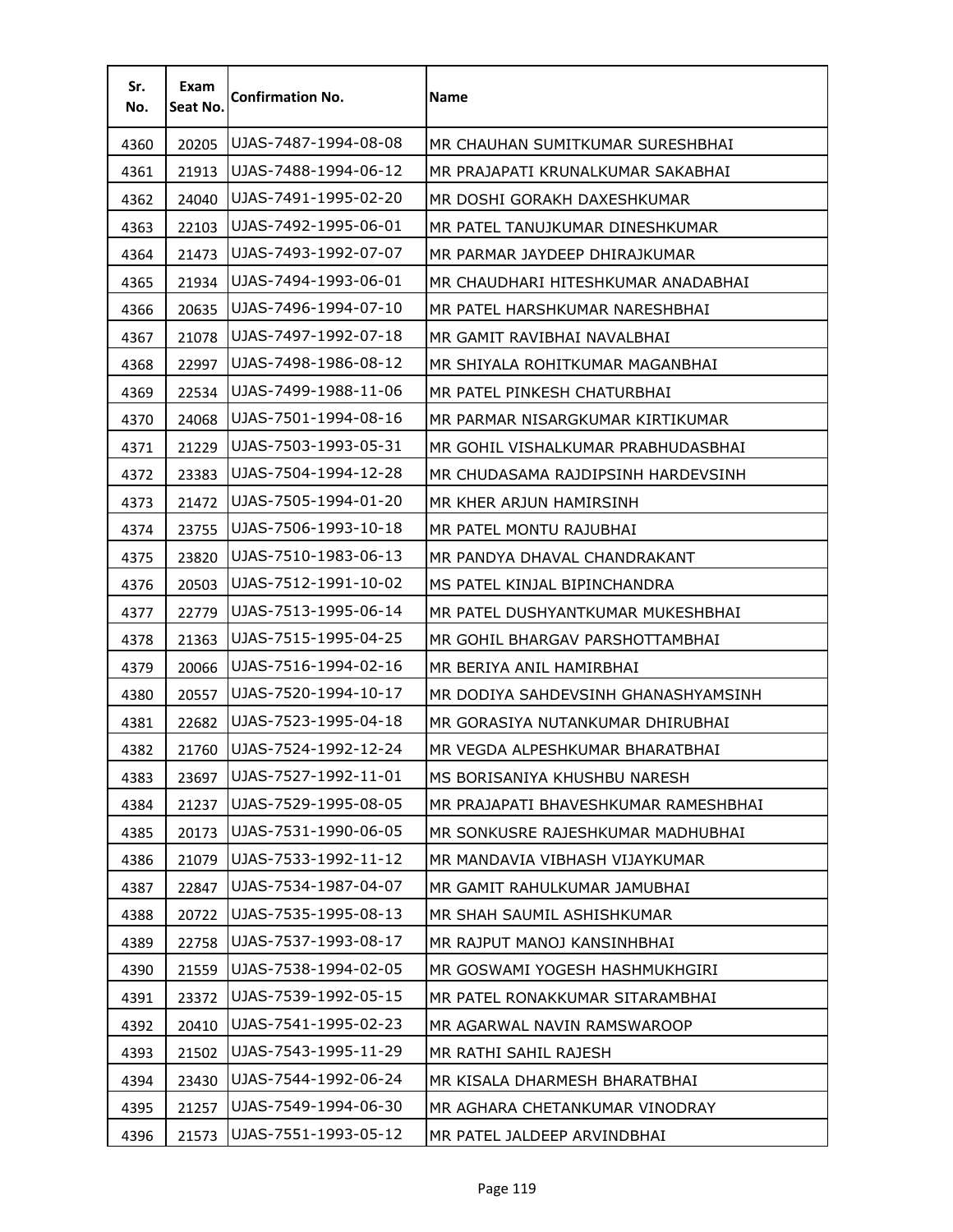| Sr.<br>No. | Exam<br>Seat No. | <b>Confirmation No.</b> | <b>Name</b>                          |
|------------|------------------|-------------------------|--------------------------------------|
| 4397       | 22914            | UJAS-7552-1993-07-07    | MR CHAVDA SHAILENDRASINH BHARATSINH  |
| 4398       | 22947            | UJAS-7553-1991-04-23    | MR VYAS HARDIK DATTUPRASAD           |
| 4399       | 24403            | UJAS-7555-1995-01-03    | MR HALAI AMIN OSMAN                  |
| 4400       | 24485            | UJAS-7556-1992-07-25    | MR PATEL APURVAKUMAR GOPALBHAI       |
| 4401       | 22246            | UJAS-7561-1992-12-04    | MR JANI CHANDRAMAULI RAJENDRAKUMAR   |
| 4402       | 24533            | UJAS-7562-1993-01-25    | MR BARAVALIYA JANAKKUMAR PRAVINBHAI  |
| 4403       | 21845            | UJAS-7571-1986-08-09    | MR SHAIKH RIZWAN MUSTUFA             |
| 4404       | 22807            | UJAS-7573-1994-10-22    | MR RAO VIRAL DILIPBHAI               |
| 4405       | 21558            | UJAS-7577-1987-10-11    | MR PATEL VIKRAMKUMAR DASHARATHBHAI   |
| 4406       | 20725            | UJAS-7578-1992-11-30    | MR RAJ NAZIMRAZA ABDULKADAR          |
| 4407       | 20221            | UJAS-7579-1992-08-19    | MR MODI AKASHKUMAR PRAVINBHAI        |
| 4408       | 22344            | UJAS-7580-1995-08-15    | MS PANDEY SUSHMITA SUNILKUMAR        |
| 4409       | 23651            | UJAS-7582-1992-12-27    | MR SONI SANDIPKUMAR AMRUTLAL         |
| 4410       | 23873            | UJAS-7583-1989-02-14    | MR GOHIL UMESHKUMAR KALUBHAI         |
| 4411       | 21587            | UJAS-7584-1992-12-10    | MR MANSURI MAHMADRAKIB MAHMADHANIF   |
| 4412       | 21904            | UJAS-7587-1991-11-26    | MR CHAUDHARI KARTIKKUMAR SURESHBHAI  |
| 4413       | 22647            | UJAS-7588-1992-04-13    | MR NINAMA JAYDIP PRATAPBHAI          |
| 4414       | 22684            | UJAS-7589-1985-04-30    | MR PATEL CHIRAGKUMAR VADILAL         |
| 4415       | 23695            | UJAS-7591-1993-05-14    | MR PARMAR KAMLESH HARJIBHAI          |
| 4416       | 20126            | UJAS-7592-1993-04-01    | MR PARMAR CHIRAG BHARATBHAI          |
| 4417       | 20248            | UJAS-7593-1995-02-07    | MR KANANI LAKHAN ANILKUMAR           |
| 4418       | 22148            | UJAS-7596-1995-01-12    | MR DAVE VIVEKKUMAR KETANBHAI         |
| 4419       | 21036            | UJAS-7597-1994-11-29    | MR JOSHI PUNIT GOPAL                 |
| 4420       | 21089            | UJAS-7598-1990-10-01    | MR CHAUHAN ALPESH MANSUKHLAL         |
| 4421       | 23615            | UJAS-7599-1995-07-20    | MR SHRIMALI AKASHKUMAR PRADIPBHAI    |
| 4422       | 24060            | UJAS-7600-1995-07-20    | MS PATEL ABHIGNA PRAKASHKUMAR        |
| 4423       | 20238            | UJAS-7602-1993-11-24    | MR SHAH DAIVIK VINODCHANDRA          |
| 4424       | 21814            | UJAS-7603-1994-10-01    | MR BARDOLIYA DIVYESHKUMAR HARISHBHAI |
| 4425       | 22895            | UJAS-7604-1995-06-12    | MR KATARIYA MEHUL AATUBHAI           |
| 4426       | 24049            | UJAS-7606-1994-08-24    | MR PRAJAPATI DIPENKUMAR SURESHBHAI   |
| 4427       | 23989            | UJAS-7608-1992-08-05    | MR KHUNT RITESH DHIRAJLAL            |
| 4428       | 20643            | UJAS-7611-1993-05-18    | MR PRAJAPATI DIKSHITKUMAR MANGALBHAI |
| 4429       | 23180            | UJAS-7612-1985-06-15    | MR HIRANI VINODKUMAR NATVARLAL       |
| 4430       | 21868            | UJAS-7614-1995-05-06    | MR CHAUDHARI HARDIKBHAI CHOTHABHAI   |
| 4431       | 23177            | UJAS-7617-1993-02-25    | MR PRAJAPATI DEEPKUMAR BHARATBHAI    |
| 4432       | 21604            | UJAS-7618-1995-02-15    | MR DUDHAT HIMEN DINESHBHAI           |
| 4433       | 22752            | UJAS-7620-1995-06-17    | MS DODIYA JITIXABEN ARJANBHAI        |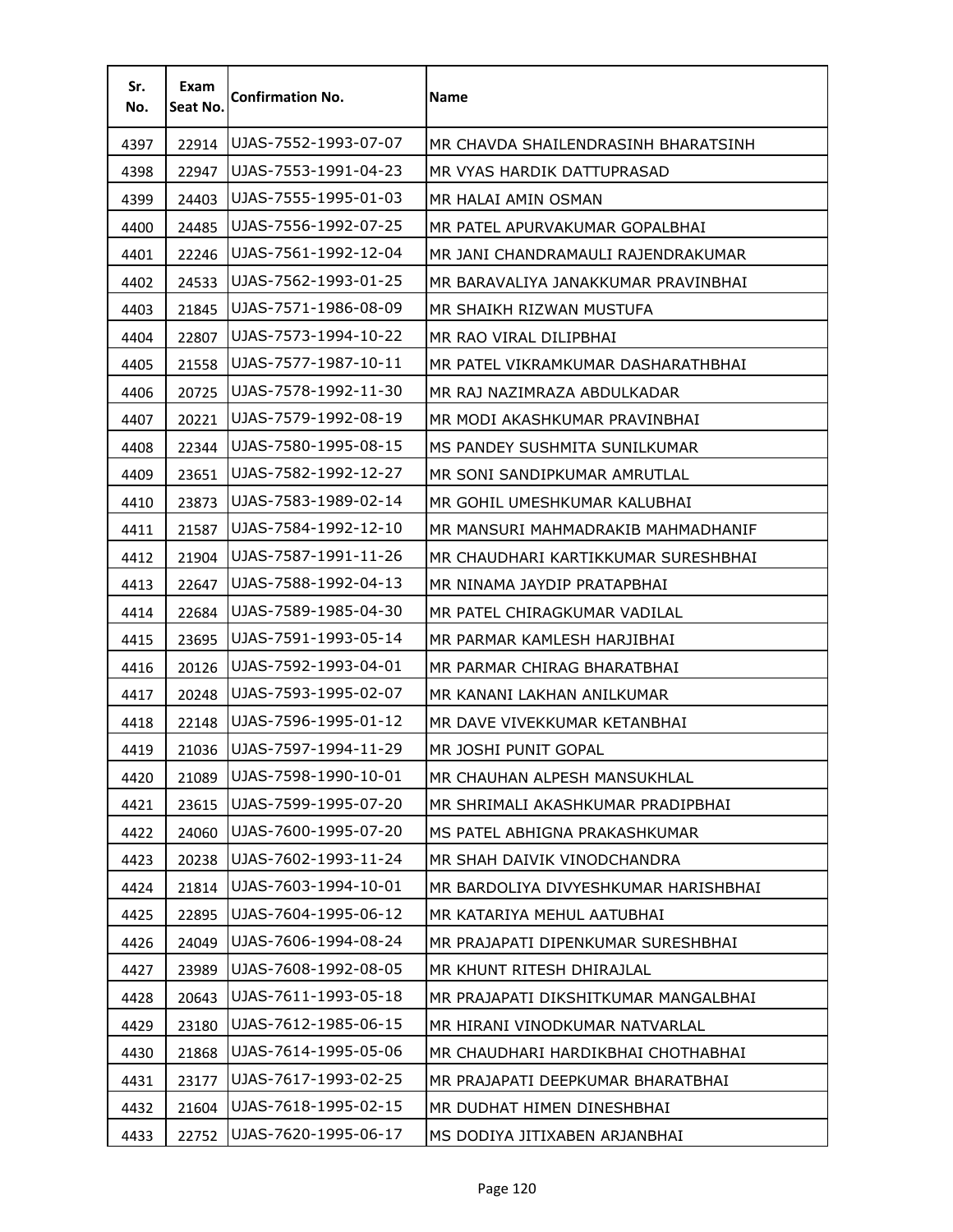| Sr.<br>No. | Exam<br>Seat No. | <b>Confirmation No.</b> | <b>Name</b>                          |
|------------|------------------|-------------------------|--------------------------------------|
| 4434       | 21598            | UJAS-7628-1994-07-14    | MR JAMBUKIYA ALPESH RAVJIBHAI        |
| 4435       | 20789            | UJAS-7629-1992-08-17    | MR PATEL HIRENKUMAR KHANDUBHAI       |
| 4436       | 23420            | UJAS-7630-1993-09-26    | MR DODIYA ALPESHBHAI VIKRAMBHAI      |
| 4437       | 22849            | UJAS-7635-1994-12-01    | MR PUROHIT VISHAL GIRISH PUROHIT     |
| 4438       | 24356            | UJAS-7636-1994-04-07    | MS UPADHYAY SHRIYA RUKESH KUMAR      |
| 4439       | 21149            | UJAS-7637-1988-02-11    | MR DAVE NIKUNJ RAMPRASAD             |
| 4440       | 21763            | UJAS-7641-1992-08-30    | MR PRAJAPATI PINTUKUMAR HIRALAL      |
| 4441       | 21426            | UJAS-7642-1989-11-10    | MR PATEL CHINTANKUMAR AMRUTLAL       |
| 4442       | 23676            | UJAS-7645-1992-11-14    | MR MAKWANA KRUNAL JAGDISHCHANDRA     |
| 4443       | 22750            | UJAS-7648-1992-01-18    | MR SUTHAR SHAYAL DAHYABHAI           |
| 4444       | 20542            | UJAS-7652-1993-09-02    | MR PATEL RAVI RAJESHKUMAR            |
| 4445       | 20820            | UJAS-7655-1990-11-02    | MR VALAND LALITKUMAR GOVINDBHAI      |
| 4446       | 23412            | UJAS-7657-1995-08-23    | MR MAHARAJ MUKESHBHAI HALAJI         |
| 4447       | 24020            | UJAS-7660-1994-10-08    | MR PANDYA NIRAV HITESHBHAI           |
| 4448       | 23496            | UJAS-7663-1994-12-02    | MR PANCHAL NIKHIL DHIRAJLAL          |
| 4449       | 21956            | UJAS-7665-1990-05-10    | MR SOLANKI ROHANKUMAR KISHORBHAI     |
| 4450       | 22703            | UJAS-7667-1992-07-29    | MR PALVAR HARIKSINH KISHORSINH       |
| 4451       | 22241            | UJAS-7668-1994-05-28    | MR GARASIYA BHAVESHKUMAR HARISHBHAI  |
| 4452       | 22597            | UJAS-7669-1988-01-28    | MR PATEL VIRAL SATISHBHAI            |
| 4453       | 22260            | UJAS-7672-1991-04-29    | MR PATEL TRUSHANK MAHESHBHAI         |
| 4454       | 23024            | UJAS-7674-1994-04-05    | MR CHUDASAMA DINESH TANABHAI         |
| 4455       | 24400            | UJAS-7675-1995-01-21    | MR CHAVDA DILIPBHAI KANUBHAI         |
| 4456       | 20331            | UJAS-7678-1994-03-28    | MR REHAL RAHUL KAMALKISHOR           |
| 4457       | 21641            | UJAS-7684-1992-06-24    | MR PATEL DIVYESHKUMAR SHANKARBHAI    |
| 4458       | 23138            | UJAS-7685-1991-07-07    | MR BHATT ANILKUMAR KANTILAL          |
| 4459       | 23619            | UJAS-7686-1995-04-15    | MR DHUSA PRAFULLKUMAR NARSINHBHAI    |
| 4460       | 23870            | UJAS-7687-1993-10-31    | MR VALAND AKSHAY GUNVANTBHAI         |
| 4461       | 21552            | UJAS-7690-1995-06-01    | MR PUROHIT PRASHANTBHAI PRAKASHBHAI  |
| 4462       | 22906            | UJAS-7692-1995-04-27    | MR MATURKAR JAYKUMAR ANILCHANDRA     |
| 4463       | 22177            | UJAS-7693-1992-03-26    | MR SHAH DHARMILKUMAR VIPULBHAI       |
| 4464       | 21410            | UJAS-7694-1992-07-08    | MR GAGIA RAMESHKUMAR KARABHAI        |
| 4465       | 23413            | UJAS-7695-1993-08-25    | MR NAKUM NAISHADKUMAR DHARMENDRABHAI |
| 4466       | 22223            | UJAS-7696-1989-02-14    | MS TALREJA VANDANA PRAKASH           |
| 4467       | 20898            | UJAS-7698-1990-05-26    | MR CHAUDHARI KAUSHAL RAMESHBHAI      |
| 4468       | 20813            | UJAS-7699-1992-11-11    | MR VELANI UDAY NAVNITRAI             |
| 4469       | 24423            | UJAS-7701-1995-03-12    | MR GARDHARIYA KULDIP DILSUKHBHAI     |
| 4470       | 22961            | UJAS-7702-1994-08-08    | MR JINJALA JIGNESH PRAGJIBHAI        |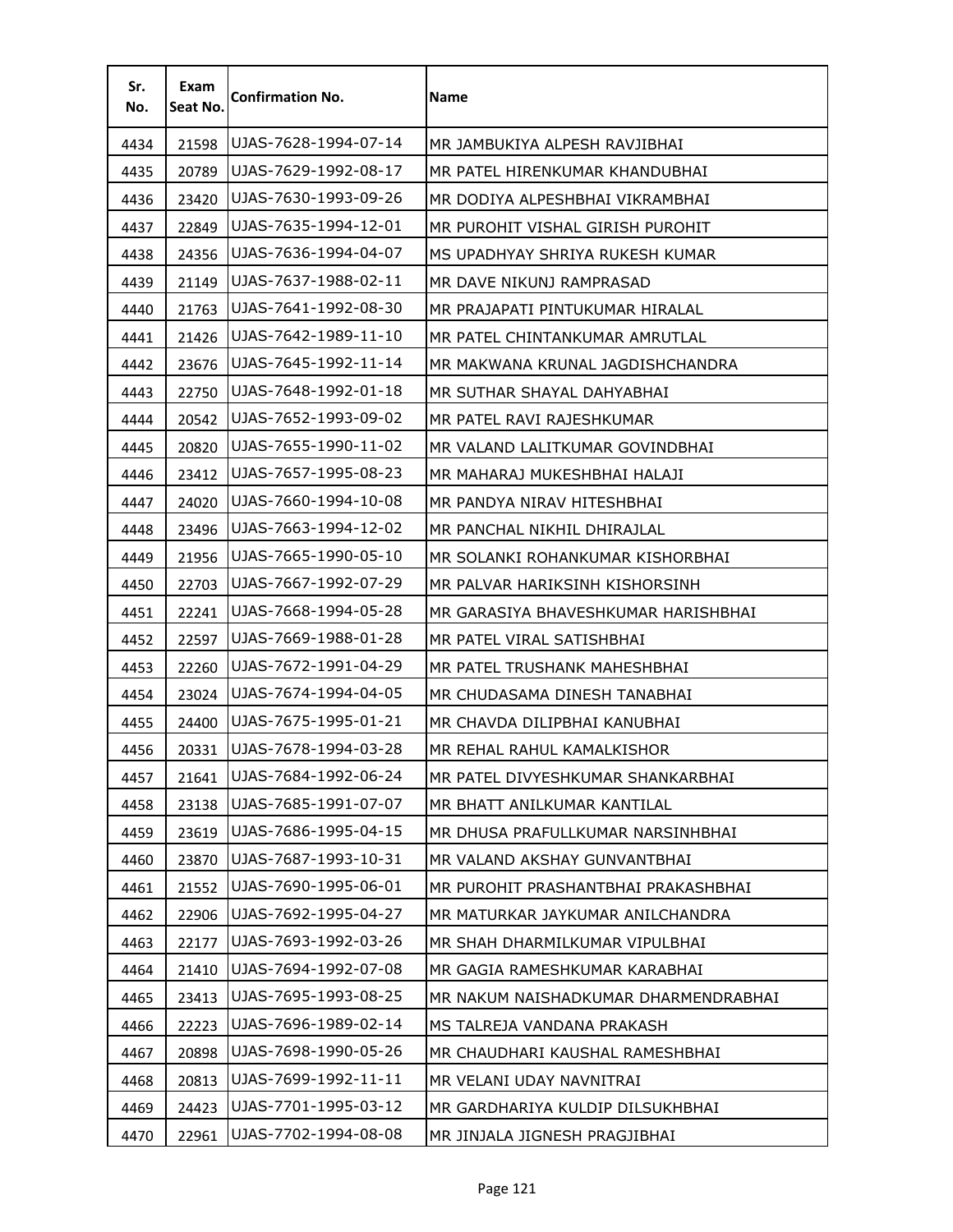| Sr.<br>No. | Exam<br>Seat No. | <b>Confirmation No.</b> | Name                                  |
|------------|------------------|-------------------------|---------------------------------------|
| 4471       | 21346            | UJAS-7704-1994-03-19    | MR DESAI VIKAS ABHECHANDBHAI          |
| 4472       | 21734            | UJAS-7705-1993-03-10    | MR VYAS PAVAN MAYANKKUMAR             |
| 4473       | 22832            | UJAS-7706-1992-08-07    | MR PATEL NIRAVKUMAR SURESHBHAI        |
| 4474       | 20645            | UJAS-7709-1990-06-08    | MR PATEL NIRAJKUMAR MANHARLAL         |
| 4475       | 21287            | UJAS-7713-1990-10-27    | MR DESAI ALPESHKUMAR BABULAL          |
| 4476       | 21379            | UJAS-7718-1982-11-05    | MS CHAUHAN KRISHNA BHAILALBHAI        |
| 4477       | 23970            | UJAS-7719-1990-08-28    | MR TANDEL NISARGKUMAR KANTILAL        |
| 4478       | 24182            | UJAS-7721-1981-04-15    | MR PATEL MAHESHKUMAR MAFATLAL         |
| 4479       | 22404            | UJAS-7726-1994-09-15    | MR BHAYA DHRUV AJAYBHAI               |
| 4480       | 23710            | UJAS-7728-1994-09-15    | MR LIMBACHIYA HARSHILKUMAR DILIPKUMAR |
| 4481       | 21799            | UJAS-7730-1992-08-25    | MR PATEL MANISHKUMAR ASHISHBHAI       |
| 4482       | 22641            | UJAS-7731-1986-12-20    | MR JADEJA HITESHKUMAR KIRITSINH       |
| 4483       | 21086            | UJAS-7732-1992-08-10    | MR TRIVEDI DHRUVKUMAR MANOJKUMAR      |
| 4484       | 21378            | UJAS-7733-1993-01-01    | MR SHETH DEEP ATULKUMAR               |
| 4485       | 23541            | UJAS-7736-1993-08-15    | MR SODAGAR UMANG RAMESHBHAI           |
| 4486       | 22410            | UJAS-7737-1991-05-07    | MR PANCHAL SNEHAL VANRAJBHAI          |
| 4487       | 22823            | UJAS-7738-1995-05-27    | MR PATEL AKSHAYKUMAR ASHOKKUMAR       |
| 4488       | 22791            | UJAS-7744-1987-05-05    | MR VIJAYKAR HIMANSHU DAHYALAL         |
| 4489       | 21372            | UJAS-7749-1994-09-15    | MR PRAJAPATI JAY GOVINDBHAI           |
| 4490       | 21460            | UJAS-7751-1994-06-14    | MR PATEL BHAVINKUMAR DINESHBHAI       |
| 4491       | 20281            | UJAS-7752-1993-09-17    | MR TILALA PRASHANT RAMESHCHANDRA      |
| 4492       | 23478            | UJAS-7754-1987-03-02    | MR MOMIN AKHALAKAHEMAD KASAMALI       |
| 4493       | 21565            | UJAS-7756-1994-09-15    | MR PATEL JAY CHETANKUMAR              |
| 4494       | 22142            | UJAS-7757-1988-12-10    | MR NATHVANI BHOOSHAN GIRISHBHAI       |
| 4495       | 23894            | UJAS-7758-1992-03-15    | MR PANDYA HARSH SUBHASHCHANDRA        |
| 4496       | 20231            | UJAS-7760-1992-04-22    | MR VADHER NIHAL RATILAL               |
| 4497       | 22612            | UJAS-7761-1990-11-17    | MS TADAPALLI VANDANA MALLESHAPPA      |
| 4498       | 22049            | UJAS-7763-1994-05-28    | MR DARJI DHRUVIN RAKESHKUMAR          |
| 4499       | 23590            | UJAS-7764-1994-12-08    | MR SONI GAWRANG JAYESH                |
| 4500       | 23240            | UJAS-7766-1992-07-07    | MR PRAJAPATI PARESHKUMAR KANUBHAI     |
| 4501       | 22059            | UJAS-7769-1993-10-13    | MR BAMBHANIA MAYUR HARSUKHBHAI        |
| 4502       | 21492            | UJAS-7770-1995-04-14    | MR SHARMA JAYKISHAN NANDKISHOR        |
| 4503       | 22828            | UJAS-7772-1991-04-11    | MR VORIYA GAURAV KISHORBHAI           |
| 4504       | 20737            | UJAS-7773-1992-03-05    | MR CHAUDHARI BHIKHABHAI VELABHAI      |
| 4505       | 22288            | UJAS-7774-1989-05-24    | MR CHAUHAN DHAVALKUMAR BHARATKUMAR    |
| 4506       | 23268            | UJAS-7777-1992-08-22    | MR PATEL RONAK ARVINDBHAI             |
| 4507       | 23630            | UJAS-7784-1994-09-29    | MR JADHAV KARTIK VINAYAK              |